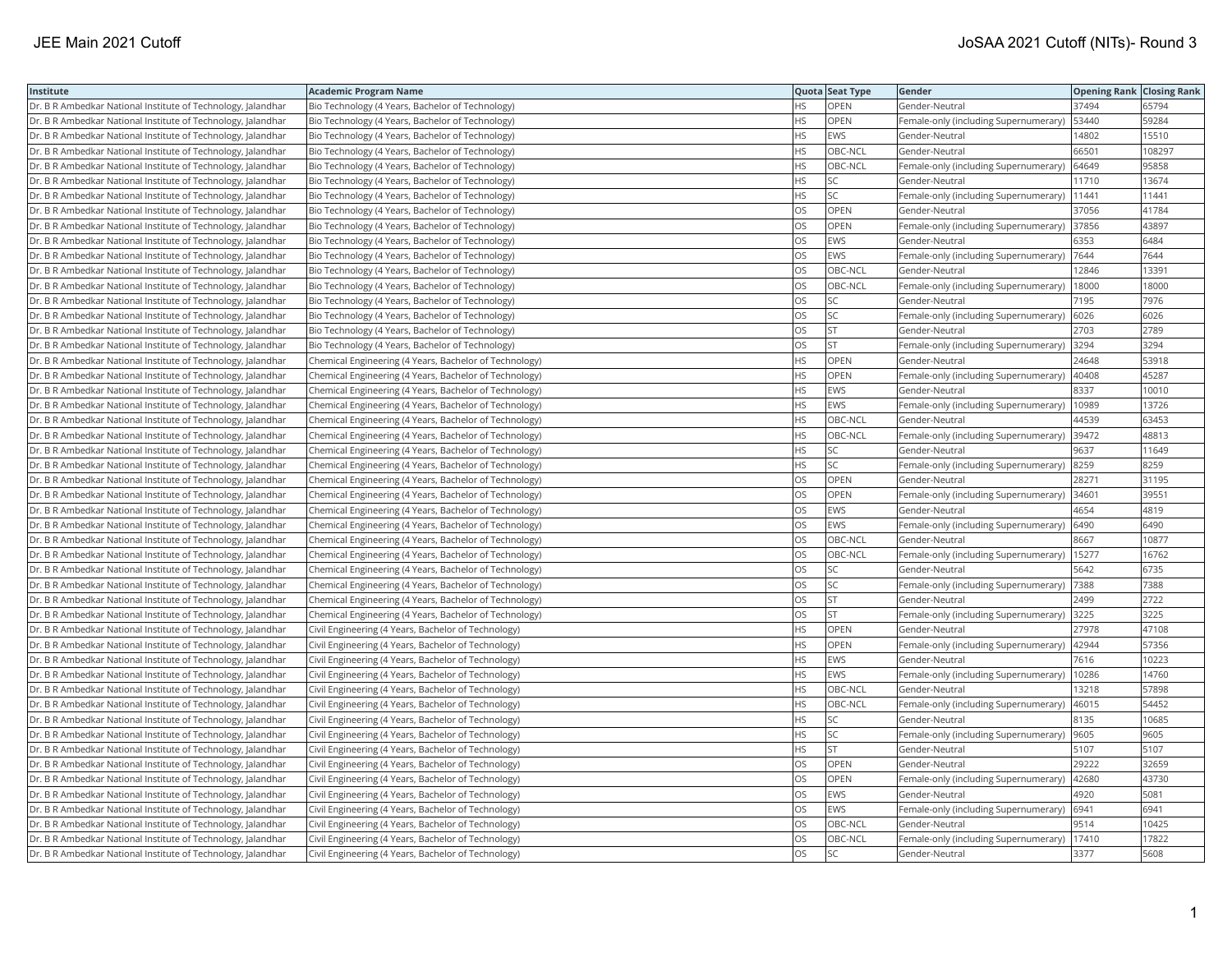| Dr. B R Ambedkar National Institute of Technology, Jalandhar | Civil Engineering (4 Years, Bachelor of Technology)                         | OS        | lst         | Gender-Neutral                                      | 1170  | 1271  |
|--------------------------------------------------------------|-----------------------------------------------------------------------------|-----------|-------------|-----------------------------------------------------|-------|-------|
| Dr. B R Ambedkar National Institute of Technology, Jalandhar | Civil Engineering (4 Years, Bachelor of Technology)                         | <b>OS</b> | lst         | Female-only (including Supernumerary)               | 2108  | 2108  |
| Dr. B R Ambedkar National Institute of Technology, Jalandhar | Computer Science and Engineering (4 Years, Bachelor of Technology)          | <b>HS</b> | OPEN        | Gender-Neutral                                      | 2654  | 11794 |
| Dr. B R Ambedkar National Institute of Technology, Jalandhar | Computer Science and Engineering (4 Years, Bachelor of Technology)          | <b>HS</b> | OPEN        | Female-only (including Supernumerary)               | 4409  | 10787 |
| Dr. B R Ambedkar National Institute of Technology, Jalandhar | Computer Science and Engineering (4 Years, Bachelor of Technology)          | <b>HS</b> | OPEN (PwD)  | Gender-Neutral                                      | 173   | 199   |
| Dr. B R Ambedkar National Institute of Technology, Jalandhar | Computer Science and Engineering (4 Years, Bachelor of Technology)          | <b>HS</b> | <b>EWS</b>  | Gender-Neutral                                      | 1953  | 2389  |
| Dr. B R Ambedkar National Institute of Technology, Jalandhar | Computer Science and Engineering (4 Years, Bachelor of Technology)          | HS        | <b>EWS</b>  | Female-only (including Supernumerary)               | 4231  | 4577  |
| Dr. B R Ambedkar National Institute of Technology, Jalandhar | Computer Science and Engineering (4 Years, Bachelor of Technology)          | <b>HS</b> | OBC-NCL     | Gender-Neutral                                      | 2407  | 10956 |
| Dr. B R Ambedkar National Institute of Technology, Jalandhar | Computer Science and Engineering (4 Years, Bachelor of Technology)          | HS        | OBC-NCL     | Female-only (including Supernumerary)               | 5441  | 11337 |
| Dr. B R Ambedkar National Institute of Technology, Jalandhar | Computer Science and Engineering (4 Years, Bachelor of Technology)          | <b>HS</b> | lsc         | Gender-Neutral                                      | 1508  | 2414  |
| Dr. B R Ambedkar National Institute of Technology, Jalandhar | Computer Science and Engineering (4 Years, Bachelor of Technology)          | HS        | SC.         | Female-only (including Supernumerary)               | 1755  | 2117  |
| Dr. B R Ambedkar National Institute of Technology, Jalandhar | Computer Science and Engineering (4 Years, Bachelor of Technology)          | <b>HS</b> | İst         | Gender-Neutral                                      | 2831  | 9007  |
| Dr. B R Ambedkar National Institute of Technology, Jalandhar | Computer Science and Engineering (4 Years, Bachelor of Technology)          | <b>HS</b> | İst         | Female-only (including Supernumerary)               | 9924  | 9924  |
| Dr. B R Ambedkar National Institute of Technology, Jalandhar | Computer Science and Engineering (4 Years, Bachelor of Technology)          | <b>OS</b> | <b>OPEN</b> | Gender-Neutral                                      | 6192  | 8193  |
| Dr. B R Ambedkar National Institute of Technology, Jalandhar | Computer Science and Engineering (4 Years, Bachelor of Technology)          | OS        | <b>OPEN</b> | Female-only (including Supernumerary)               | 10432 | 12507 |
| Dr. B R Ambedkar National Institute of Technology, Jalandhar | Computer Science and Engineering (4 Years, Bachelor of Technology)          | OS        | OPEN (PwD)  | Gender-Neutral                                      | 320   | 320   |
| Dr. B R Ambedkar National Institute of Technology, Jalandhar | Computer Science and Engineering (4 Years, Bachelor of Technology)          | OS        | <b>EWS</b>  | Gender-Neutral                                      | 1075  | 1148  |
| Dr. B R Ambedkar National Institute of Technology, Jalandhar | Computer Science and Engineering (4 Years, Bachelor of Technology)          | <b>OS</b> | <b>EWS</b>  | Female-only (including Supernumerary)               | 2169  | 2169  |
| Dr. B R Ambedkar National Institute of Technology, Jalandhar | Computer Science and Engineering (4 Years, Bachelor of Technology)          | <b>OS</b> | EWS (PwD)   | Gender-Neutral                                      | 36    | 36    |
| Dr. B R Ambedkar National Institute of Technology, Jalandhar | Computer Science and Engineering (4 Years, Bachelor of Technology)          | OS        | OBC-NCL     | Gender-Neutral                                      | 2455  | 2843  |
| Dr. B R Ambedkar National Institute of Technology, Jalandhar | Computer Science and Engineering (4 Years, Bachelor of Technology)          | <b>OS</b> | OBC-NCL     | Female-only (including Supernumerary)               | 4185  | 6182  |
| Dr. B R Ambedkar National Institute of Technology, Jalandhar | Computer Science and Engineering (4 Years, Bachelor of Technology)          | <b>OS</b> |             | OBC-NCL (PwD) Female-only (including Supernumerary) | 466   | 466   |
| Dr. B R Ambedkar National Institute of Technology, Jalandhar | Computer Science and Engineering (4 Years, Bachelor of Technology)          | OS        | SC.         | Gender-Neutral                                      | 1283  | 1988  |
| Dr. B R Ambedkar National Institute of Technology, Jalandhar | Computer Science and Engineering (4 Years, Bachelor of Technology)          | <b>OS</b> | SC          | Female-only (including Supernumerary)               | 2896  | 3132  |
| Dr. B R Ambedkar National Institute of Technology, Jalandhar | Computer Science and Engineering (4 Years, Bachelor of Technology)          | OS        | SC (PwD)    | Gender-Neutral                                      | 69    | 69    |
| Dr. B R Ambedkar National Institute of Technology, Jalandhar | Computer Science and Engineering (4 Years, Bachelor of Technology)          | OS        | lst         | Gender-Neutral                                      | 429   | 812   |
| Dr. B R Ambedkar National Institute of Technology, Jalandhar | Computer Science and Engineering (4 Years, Bachelor of Technology)          | <b>OS</b> | lst         | Female-only (including Supernumerary)               | 660   | 660   |
| Dr. B R Ambedkar National Institute of Technology, Jalandhar | Electrical Engineering (4 Years, Bachelor of Technology)                    | <b>HS</b> | OPEN        | Gender-Neutral                                      | 18879 | 24212 |
| Dr. B R Ambedkar National Institute of Technology, Jalandhar | Electrical Engineering (4 Years, Bachelor of Technology)                    | <b>HS</b> | <b>OPEN</b> | Female-only (including Supernumerary)               | 24598 | 25255 |
| Dr. B R Ambedkar National Institute of Technology, Jalandhar | Electrical Engineering (4 Years, Bachelor of Technology)                    | HS        | <b>EWS</b>  | Gender-Neutral                                      | 4288  | 4533  |
| Dr. B R Ambedkar National Institute of Technology, Jalandhar | Electrical Engineering (4 Years, Bachelor of Technology)                    | <b>HS</b> | OBC-NCL     | Gender-Neutral                                      | 25818 | 31797 |
| Dr. B R Ambedkar National Institute of Technology, Jalandhar | Electrical Engineering (4 Years, Bachelor of Technology)                    | HS        | OBC-NCL     | Female-only (including Supernumerary)               | 26052 | 30045 |
| Dr. B R Ambedkar National Institute of Technology, Jalandhar | Electrical Engineering (4 Years, Bachelor of Technology)                    | HS        | SC          | Gender-Neutral                                      | 5633  | 6763  |
| Dr. B R Ambedkar National Institute of Technology, Jalandhar | Electrical Engineering (4 Years, Bachelor of Technology)                    | HS        | SC.         | Female-only (including Supernumerary)               | 6989  | 6989  |
| Dr. B R Ambedkar National Institute of Technology, Jalandhar | Electrical Engineering (4 Years, Bachelor of Technology)                    | OS        | OPEN        | Gender-Neutral                                      | 11505 | 17671 |
| Dr. B R Ambedkar National Institute of Technology, Jalandhar | Electrical Engineering (4 Years, Bachelor of Technology)                    | <b>OS</b> | OPEN        | Female-only (including Supernumerary)               | 24927 | 24958 |
| Dr. B R Ambedkar National Institute of Technology, Jalandhar | Electrical Engineering (4 Years, Bachelor of Technology)                    | <b>OS</b> | OPEN (PwD)  | Gender-Neutral                                      | 1086  | 1086  |
| Dr. B R Ambedkar National Institute of Technology, Jalandhar | Electrical Engineering (4 Years, Bachelor of Technology)                    | <b>OS</b> | <b>EWS</b>  | Gender-Neutral                                      | 2696  | 2883  |
| Dr. B R Ambedkar National Institute of Technology, Jalandhar | Electrical Engineering (4 Years, Bachelor of Technology)                    | <b>OS</b> | <b>EWS</b>  | Female-only (including Supernumerary)               | 3853  | 3853  |
| Dr. B R Ambedkar National Institute of Technology, Jalandhar | Electrical Engineering (4 Years, Bachelor of Technology)                    | <b>OS</b> | OBC-NCL     | Gender-Neutral                                      | 6377  | 6536  |
| Dr. B R Ambedkar National Institute of Technology, Jalandhar | Electrical Engineering (4 Years, Bachelor of Technology)                    | OS        | OBC-NCL     | Female-only (including Supernumerary)               | 11575 | 11676 |
| Dr. B R Ambedkar National Institute of Technology, Jalandhar | Electrical Engineering (4 Years, Bachelor of Technology)                    | OS        | SC)         | Gender-Neutral                                      | 3035  | 4171  |
| Dr. B R Ambedkar National Institute of Technology, Jalandhar | Electrical Engineering (4 Years, Bachelor of Technology)                    | <b>OS</b> | SC          | Female-only (including Supernumerary)               | 5948  | 5948  |
| Dr. B R Ambedkar National Institute of Technology, Jalandhar | Electrical Engineering (4 Years, Bachelor of Technology)                    | <b>OS</b> | İst         | Gender-Neutral                                      | 1391  | 1491  |
| Dr. B R Ambedkar National Institute of Technology, Jalandhar | Electronics and Communication Engineering (4 Years, Bachelor of Technology) | HS        | OPEN        | Gender-Neutral                                      | 15269 | 18756 |
| Dr. B R Ambedkar National Institute of Technology, Jalandhar | Electronics and Communication Engineering (4 Years, Bachelor of Technology) | <b>HS</b> | <b>OPEN</b> | Female-only (including Supernumerary)               | 19906 | 24383 |
| Dr. B R Ambedkar National Institute of Technology, Jalandhar | Electronics and Communication Engineering (4 Years, Bachelor of Technology) | HS        | <b>EWS</b>  | Gender-Neutral                                      | 2905  | 3231  |
| Dr. B R Ambedkar National Institute of Technology, Jalandhar | Electronics and Communication Engineering (4 Years, Bachelor of Technology) | <b>HS</b> | <b>EWS</b>  | Female-only (including Supernumerary)               | 5130  | 5130  |
| Dr. B R Ambedkar National Institute of Technology, Jalandhar | Electronics and Communication Engineering (4 Years, Bachelor of Technology) | <b>HS</b> | OBC-NCL     | Gender-Neutral                                      | 8634  | 24972 |
| Dr. B R Ambedkar National Institute of Technology, Jalandhar | Electronics and Communication Engineering (4 Years, Bachelor of Technology) | <b>HS</b> | OBC-NCL     | Female-only (including Supernumerary)               | 17666 | 25285 |
| Dr. B R Ambedkar National Institute of Technology, Jalandhar | Electronics and Communication Engineering (4 Years, Bachelor of Technology) | <b>HS</b> | SC]         | Gender-Neutral                                      | 4850  | 5450  |
| Dr. B R Ambedkar National Institute of Technology, Jalandhar | Electronics and Communication Engineering (4 Years, Bachelor of Technology) | <b>HS</b> | lsc         | Female-only (including Supernumerary)               | 4395  | 5030  |
|                                                              |                                                                             |           |             |                                                     |       |       |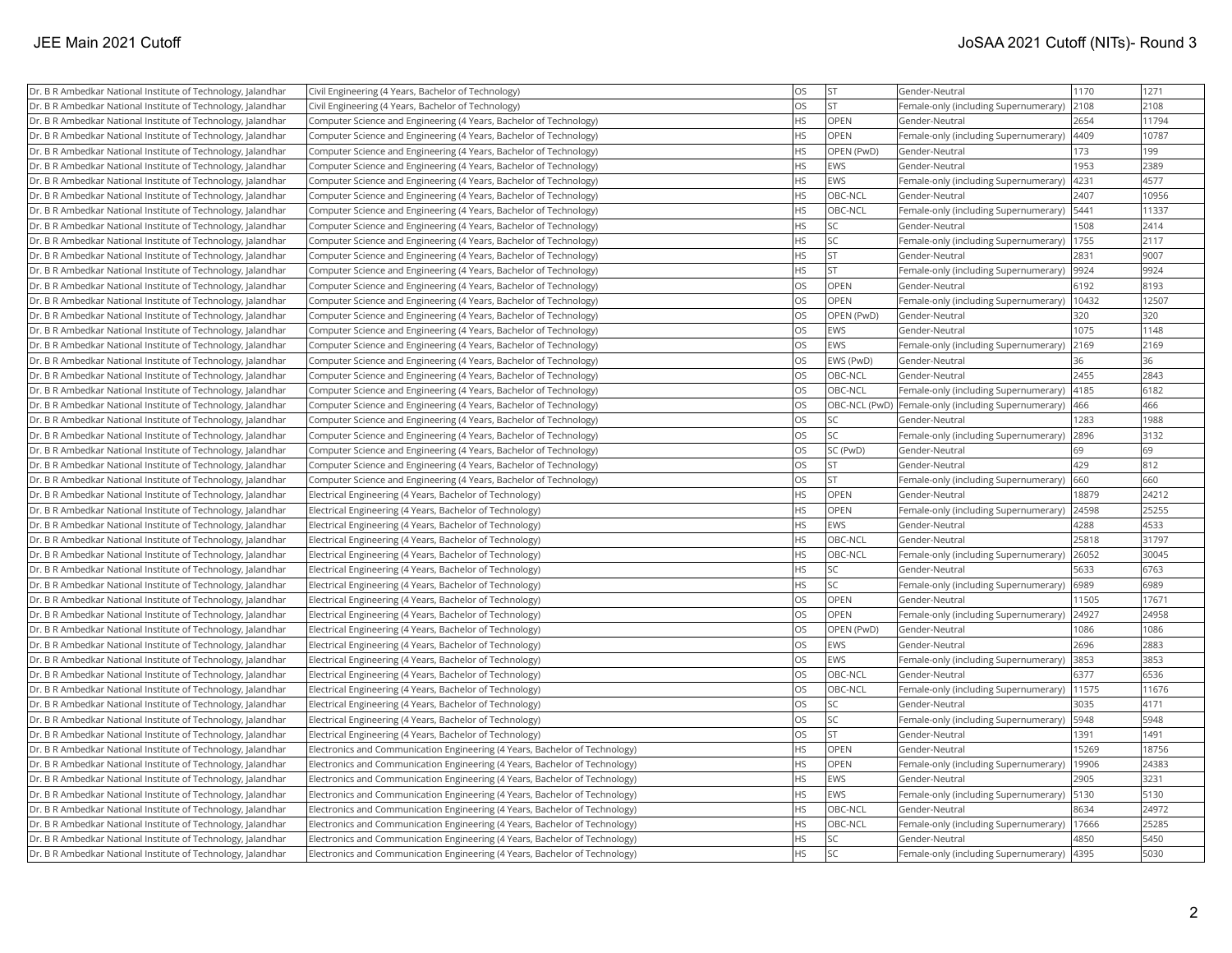| Dr. B R Ambedkar National Institute of Technology, Jalandhar | [Electronics and Communication Engineering (4 Years, Bachelor of Technology) | <b>HS</b> | <b>ST</b>                    | Gender-Neutral                                | 19355 | 19355  |
|--------------------------------------------------------------|------------------------------------------------------------------------------|-----------|------------------------------|-----------------------------------------------|-------|--------|
| Dr. B R Ambedkar National Institute of Technology, Jalandhar | Electronics and Communication Engineering (4 Years, Bachelor of Technology)  | <b>OS</b> | <b>OPEN</b>                  | Gender-Neutral                                | 8773  | 13419  |
| Dr. B R Ambedkar National Institute of Technology, Jalandhar | Electronics and Communication Engineering (4 Years, Bachelor of Technology)  | <b>OS</b> | <b>OPEN</b>                  | Female-only (including Supernumerary)         | 17358 | 19182  |
| Dr. B R Ambedkar National Institute of Technology, Jalandhar | Electronics and Communication Engineering (4 Years, Bachelor of Technology)  | OS        | OPEN (PwD)                   | Gender-Neutral                                | 440   | 440    |
| Dr. B R Ambedkar National Institute of Technology, Jalandhar | Electronics and Communication Engineering (4 Years, Bachelor of Technology)  | OS        | OPEN (PwD)                   | Female-only (including Supernumerary)   1445  |       | 1445   |
| Dr. B R Ambedkar National Institute of Technology, Jalandhar | Electronics and Communication Engineering (4 Years, Bachelor of Technology)  | OS        | <b>EWS</b>                   | Gender-Neutral                                | 1826  | 1880   |
| Dr. B R Ambedkar National Institute of Technology, Jalandhar | Electronics and Communication Engineering (4 Years, Bachelor of Technology)  | <b>OS</b> | <b>EWS</b>                   | Female-only (including Supernumerary)         | 3560  | 3560   |
| Dr. B R Ambedkar National Institute of Technology, Jalandhar | Electronics and Communication Engineering (4 Years, Bachelor of Technology)  | OS        | EWS (PwD)                    | Gender-Neutral                                | 89    | 89     |
| Dr. B R Ambedkar National Institute of Technology, Jalandhar | Electronics and Communication Engineering (4 Years, Bachelor of Technology)  | OS        | OBC-NCL                      | Gender-Neutral                                | 4094  | 4902   |
| Dr. B R Ambedkar National Institute of Technology, Jalandhar | Electronics and Communication Engineering (4 Years, Bachelor of Technology)  | OS        | OBC-NCL                      | Female-only (including Supernumerary)         | 8424  | 9388   |
| Dr. B R Ambedkar National Institute of Technology, Jalandhar | Electronics and Communication Engineering (4 Years, Bachelor of Technology)  | OS        | OBC-NCL (PwD) Gender-Neutral |                                               | 383   | 383    |
| Dr. B R Ambedkar National Institute of Technology, Jalandhar | Electronics and Communication Engineering (4 Years, Bachelor of Technology)  | OS        | <b>SC</b>                    | Gender-Neutral                                | 2492  | 2965   |
| Dr. B R Ambedkar National Institute of Technology, Jalandhar | Electronics and Communication Engineering (4 Years, Bachelor of Technology)  | OS        | SC                           | Female-only (including Supernumerary)  4270   |       | 5128   |
| Dr. B R Ambedkar National Institute of Technology, Jalandhar | Electronics and Communication Engineering (4 Years, Bachelor of Technology)  | OS        | <b>ST</b>                    | Gender-Neutral                                | 953   | 1306   |
| Dr. B R Ambedkar National Institute of Technology, Jalandhar | Industrial and Production Engineering (4 Years, Bachelor of Technology)      | HS        | <b>OPEN</b>                  | Gender-Neutral                                | 43065 | 63668  |
| Dr. B R Ambedkar National Institute of Technology, Jalandhar | Industrial and Production Engineering (4 Years, Bachelor of Technology)      | HS        | <b>OPEN</b>                  | Female-only (including Supernumerary)         | 52265 | 62784  |
| Dr. B R Ambedkar National Institute of Technology, Jalandhar | Industrial and Production Engineering (4 Years, Bachelor of Technology)      | <b>HS</b> | <b>EWS</b>                   | Gender-Neutral                                | 11107 | 12768  |
| Dr. B R Ambedkar National Institute of Technology, Jalandhar | Industrial and Production Engineering (4 Years, Bachelor of Technology)      | <b>HS</b> | OBC-NCL                      | Gender-Neutral                                | 35442 | 118767 |
| Dr. B R Ambedkar National Institute of Technology, Jalandhar | Industrial and Production Engineering (4 Years, Bachelor of Technology)      | <b>HS</b> | OBC-NCL                      | Female-only (including Supernumerary)         | 86449 | 90829  |
| Dr. B R Ambedkar National Institute of Technology, Jalandhar | Industrial and Production Engineering (4 Years, Bachelor of Technology)      | <b>HS</b> | <b>SC</b>                    | Gender-Neutral                                | 8661  | 17479  |
| Dr. B R Ambedkar National Institute of Technology, Jalandhar | Industrial and Production Engineering (4 Years, Bachelor of Technology)      | <b>HS</b> | SC                           | Female-only (including Supernumerary)   17407 |       | 18150  |
| Dr. B R Ambedkar National Institute of Technology, Jalandhar | Industrial and Production Engineering (4 Years, Bachelor of Technology)      | OS        | OPEN                         | Gender-Neutral                                | 33213 | 40661  |
| Dr. B R Ambedkar National Institute of Technology, Jalandhar | Industrial and Production Engineering (4 Years, Bachelor of Technology)      | <b>OS</b> | <b>OPEN</b>                  | Female-only (including Supernumerary)         | 41149 | 46963  |
| Dr. B R Ambedkar National Institute of Technology, Jalandhar | Industrial and Production Engineering (4 Years, Bachelor of Technology)      | OS        | <b>EWS</b>                   | Gender-Neutral                                | 6142  | 6268   |
| Dr. B R Ambedkar National Institute of Technology, Jalandhar | Industrial and Production Engineering (4 Years, Bachelor of Technology)      | <b>OS</b> | EWS                          | Female-only (including Supernumerary)         | 7824  | 7824   |
| Dr. B R Ambedkar National Institute of Technology, Jalandhar | Industrial and Production Engineering (4 Years, Bachelor of Technology)      | OS        | OBC-NCL                      | Gender-Neutral                                | 10979 | 13090  |
| Dr. B R Ambedkar National Institute of Technology, Jalandhar | Industrial and Production Engineering (4 Years, Bachelor of Technology)      | OS        | OBC-NCL                      | Female-only (including Supernumerary)         | 16601 | 19256  |
| Dr. B R Ambedkar National Institute of Technology, Jalandhar | Industrial and Production Engineering (4 Years, Bachelor of Technology)      | <b>OS</b> | <b>SC</b>                    | Gender-Neutral                                | 6858  | 7567   |
| Dr. B R Ambedkar National Institute of Technology, Jalandhar | Industrial and Production Engineering (4 Years, Bachelor of Technology)      | OS        | SC                           | Female-only (including Supernumerary)         | 9567  | 9567   |
| Dr. B R Ambedkar National Institute of Technology, Jalandhar | Industrial and Production Engineering (4 Years, Bachelor of Technology)      | OS        | <b>ST</b>                    | Gender-Neutral                                | 2922  | 3192   |
| Dr. B R Ambedkar National Institute of Technology, Jalandhar | Industrial and Production Engineering (4 Years, Bachelor of Technology)      | OS        | <b>ST</b>                    | Female-only (including Supernumerary)         | 3831  | 3831   |
| Dr. B R Ambedkar National Institute of Technology, Jalandhar | Information Technology (4 Years, Bachelor of Technology)                     | HS        | OPEN                         | Gender-Neutral                                | 12171 | 15971  |
| Dr. B R Ambedkar National Institute of Technology, Jalandhar | Information Technology (4 Years, Bachelor of Technology)                     | <b>HS</b> | OPEN                         | Female-only (including Supernumerary)         | 14612 | 19252  |
| Dr. B R Ambedkar National Institute of Technology, Jalandhar | Information Technology (4 Years, Bachelor of Technology)                     | HS        | OPEN (PwD)                   | Gender-Neutral                                | 246   | 246    |
| Dr. B R Ambedkar National Institute of Technology, Jalandhar | Information Technology (4 Years, Bachelor of Technology)                     | <b>HS</b> | EWS                          | Gender-Neutral                                | 2527  | 2835   |
| Dr. B R Ambedkar National Institute of Technology, Jalandhar | Information Technology (4 Years, Bachelor of Technology)                     | <b>HS</b> | <b>EWS</b>                   | Female-only (including Supernumerary)         | 4647  | 4647   |
| Dr. B R Ambedkar National Institute of Technology, Jalandhar | Information Technology (4 Years, Bachelor of Technology)                     | <b>HS</b> | OBC-NCL                      | Gender-Neutral                                | 10985 | 17548  |
| Dr. B R Ambedkar National Institute of Technology, Jalandhar | Information Technology (4 Years, Bachelor of Technology)                     | <b>HS</b> | OBC-NCL                      | Female-only (including Supernumerary)         | 12316 | 19846  |
| Dr. B R Ambedkar National Institute of Technology, Jalandhar | Information Technology (4 Years, Bachelor of Technology)                     | <b>HS</b> | <b>SC</b>                    | Gender-Neutral                                | 2585  | 3749   |
| Dr. B R Ambedkar National Institute of Technology, Jalandhar | Information Technology (4 Years, Bachelor of Technology)                     | HS        | <b>SC</b>                    | Female-only (including Supernumerary)         | 4099  | 4271   |
| Dr. B R Ambedkar National Institute of Technology, Jalandhar | Information Technology (4 Years, Bachelor of Technology)                     | <b>HS</b> | <b>ST</b>                    | Gender-Neutral                                | 1467' | 31558  |
| Dr. B R Ambedkar National Institute of Technology, Jalandhar | Information Technology (4 Years, Bachelor of Technology)                     | OS        | OPEN                         | Gender-Neutral                                | 8365  | 10001  |
| Dr. B R Ambedkar National Institute of Technology, Jalandhar | Information Technology (4 Years, Bachelor of Technology)                     | OS        | <b>OPEN</b>                  | Female-only (including Supernumerary)         | 13363 | 14876  |
| Dr. B R Ambedkar National Institute of Technology, Jalandhar | Information Technology (4 Years, Bachelor of Technology)                     | <b>OS</b> | OPEN (PwD)                   | Gender-Neutral                                | 409   | 409    |
| Dr. B R Ambedkar National Institute of Technology, Jalandhar | Information Technology (4 Years, Bachelor of Technology)                     | OS        | <b>EWS</b>                   | Gender-Neutral                                | 1312  | 1427   |
| Dr. B R Ambedkar National Institute of Technology, Jalandhar | Information Technology (4 Years, Bachelor of Technology)                     | OS        | <b>EWS</b>                   | Female-only (including Supernumerary) 2315    |       | 2582   |
| Dr. B R Ambedkar National Institute of Technology, Jalandhar | Information Technology (4 Years, Bachelor of Technology)                     | OS        | OBC-NCL                      | Gender-Neutral                                | 2902  | 3453   |
| Dr. B R Ambedkar National Institute of Technology, Jalandhar | Information Technology (4 Years, Bachelor of Technology)                     | <b>OS</b> | OBC-NCL                      | Female-only (including Supernumerary)   6282  |       | 6635   |
| Dr. B R Ambedkar National Institute of Technology, Jalandhar | Information Technology (4 Years, Bachelor of Technology)                     | OS        | OBC-NCL (PwD) Gender-Neutral |                                               | 237   | 237    |
| Dr. B R Ambedkar National Institute of Technology, Jalandhar | Information Technology (4 Years, Bachelor of Technology)                     | <b>OS</b> | <b>SC</b>                    | Gender-Neutral                                | 1588  | 2454   |
| Dr. B R Ambedkar National Institute of Technology, Jalandhar | Information Technology (4 Years, Bachelor of Technology)                     | OS        | <b>SC</b>                    | Female-only (including Supernumerary)         | 3466  | 3486   |
| Dr. B R Ambedkar National Institute of Technology, Jalandhar | Information Technology (4 Years, Bachelor of Technology)                     | <b>OS</b> | <b>ST</b>                    | Gender-Neutral                                | 922   | 1102   |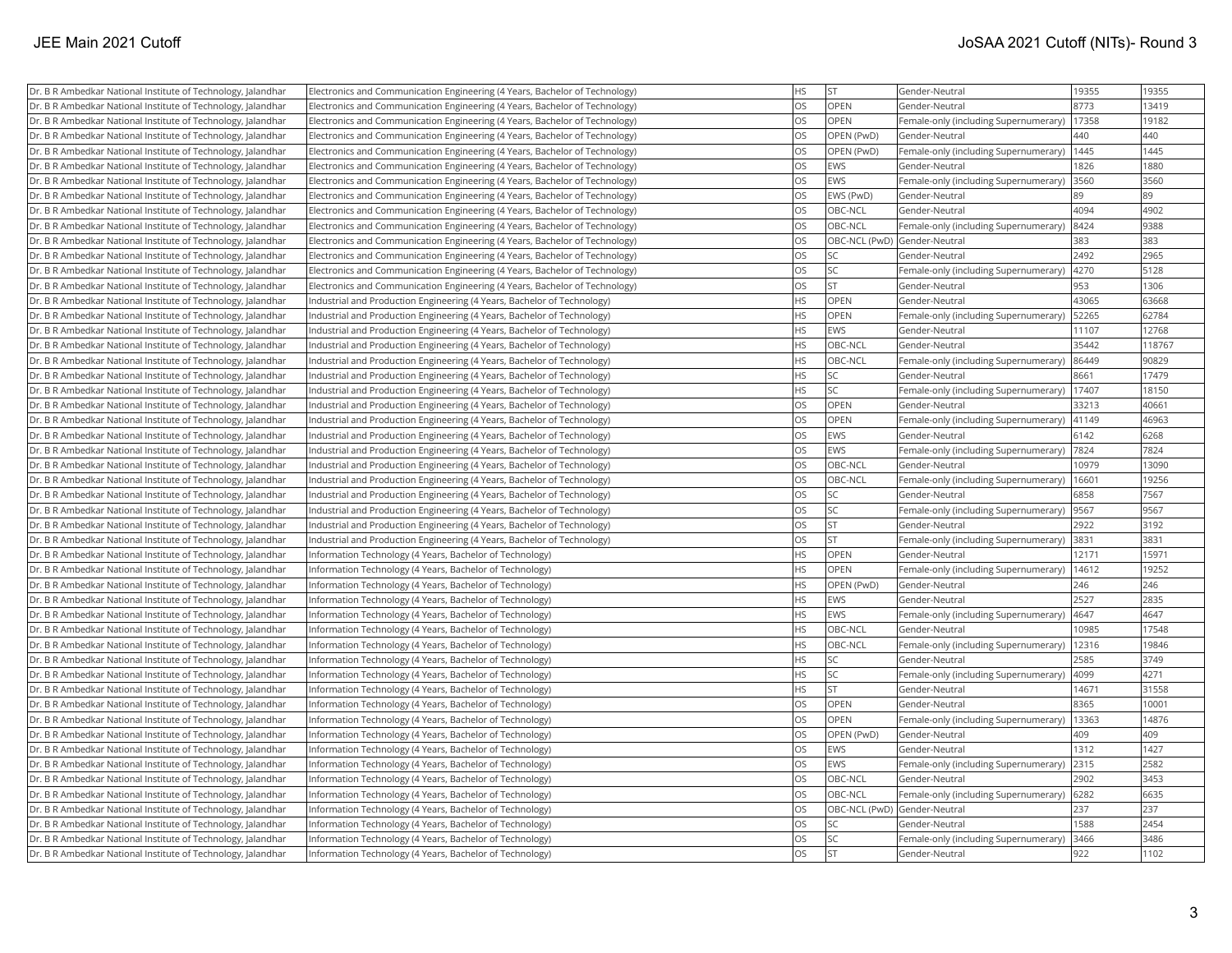| <b>OPEN</b><br>25499<br>40628<br>Dr. B R Ambedkar National Institute of Technology, Jalandhar<br>Instrumentation and Control Engineering (4 Years, Bachelor of Technology)<br>ΗS<br>Gender-Neutral<br>HS<br>OPEN<br>33803<br>Dr. B R Ambedkar National Institute of Technology, Jalandhar<br>Female-only (including Supernumerary)<br>27160<br>Instrumentation and Control Engineering (4 Years, Bachelor of Technology)<br>8538<br>HS<br>EWS<br>6135<br>Dr. B R Ambedkar National Institute of Technology, Jalandhar<br>Instrumentation and Control Engineering (4 Years, Bachelor of Technology)<br>Gender-Neutral<br>Dr. B R Ambedkar National Institute of Technology, Jalandhar<br>HS<br>OBC-NCL<br>37507<br>84586<br>Instrumentation and Control Engineering (4 Years, Bachelor of Technology)<br>Gender-Neutral<br>HS<br>Dr. B R Ambedkar National Institute of Technology, Jalandhar<br>Instrumentation and Control Engineering (4 Years, Bachelor of Technology)<br>OBC-NCL<br>Female-only (including Supernumerary)<br>47907<br>58771<br><b>HS</b><br><b>SC</b><br>8284<br>15379<br>Dr. B R Ambedkar National Institute of Technology, Jalandhar<br>Instrumentation and Control Engineering (4 Years, Bachelor of Technology)<br>Gender-Neutral<br><b>HS</b><br>SC<br>10138<br>13135<br>Dr. B R Ambedkar National Institute of Technology, Jalandhar<br>Instrumentation and Control Engineering (4 Years, Bachelor of Technology)<br>Female-only (including Supernumerary)<br>OS<br>OPEN<br>17530<br>29810<br>Dr. B R Ambedkar National Institute of Technology, Jalandhar<br>Instrumentation and Control Engineering (4 Years, Bachelor of Technology)<br>Gender-Neutral<br>OS<br><b>OPEN</b><br>21941<br>30625<br>Dr. B R Ambedkar National Institute of Technology, Jalandhar<br>Instrumentation and Control Engineering (4 Years, Bachelor of Technology)<br>Female-only (including Supernumerary)<br>OS<br>EWS<br>4539<br>4835<br>Dr. B R Ambedkar National Institute of Technology, Jalandhar<br>Instrumentation and Control Engineering (4 Years, Bachelor of Technology)<br>Gender-Neutral<br>OS<br>EWS<br>6516<br>Female-only (including Supernumerary)<br>6516<br>Dr. B R Ambedkar National Institute of Technology, Jalandhar<br>Instrumentation and Control Engineering (4 Years, Bachelor of Technology)<br>OS<br>OBC-NCL<br>8608<br>10491<br>Dr. B R Ambedkar National Institute of Technology, Jalandhar<br>Instrumentation and Control Engineering (4 Years, Bachelor of Technology)<br>Gender-Neutral<br>OS<br>OBC-NCL<br>15623<br>Dr. B R Ambedkar National Institute of Technology, Jalandhar<br>Instrumentation and Control Engineering (4 Years, Bachelor of Technology)<br>Female-only (including Supernumerary)<br>14745<br>OS<br>6593<br><b>SC</b><br>5295<br>Dr. B R Ambedkar National Institute of Technology, Jalandhar<br>Instrumentation and Control Engineering (4 Years, Bachelor of Technology)<br>Gender-Neutral<br>OS<br>SC<br>7686<br>9545<br>Dr. B R Ambedkar National Institute of Technology, Jalandhar<br>Instrumentation and Control Engineering (4 Years, Bachelor of Technology)<br>Female-only (including Supernumerary)<br>OS<br><b>ST</b><br>2521<br>3120<br>Dr. B R Ambedkar National Institute of Technology, Jalandhar<br>Instrumentation and Control Engineering (4 Years, Bachelor of Technology)<br>Gender-Neutral<br><b>HS</b><br><b>OPEN</b><br>20870<br>36632<br>Dr. B R Ambedkar National Institute of Technology, Jalandhar<br>Mechanical Engineering (4 Years, Bachelor of Technology)<br>Gender-Neutral<br>HS<br><b>OPEN</b><br>41005<br>57178<br>Dr. B R Ambedkar National Institute of Technology, Jalandhar<br>Mechanical Engineering (4 Years, Bachelor of Technology)<br>Female-only (including Supernumerary)<br>HS<br>EWS<br>5704<br>7437<br>Mechanical Engineering (4 Years, Bachelor of Technology)<br>Gender-Neutral<br>Dr. B R Ambedkar National Institute of Technology, Jalandhar<br><b>HS</b><br><b>EWS</b><br>Female-only (including Supernumerary)<br>14588<br>14588<br>Dr. B R Ambedkar National Institute of Technology, Jalandhar<br>Mechanical Engineering (4 Years, Bachelor of Technology)<br>HS<br>OBC-NCL<br>Dr. B R Ambedkar National Institute of Technology, Jalandhar<br>Mechanical Engineering (4 Years, Bachelor of Technology)<br>Gender-Neutral<br>27517<br>42030<br><b>HS</b><br>50373<br>Mechanical Engineering (4 Years, Bachelor of Technology)<br>OBC-NCL<br>Female-only (including Supernumerary)<br>37631<br>Dr. B R Ambedkar National Institute of Technology, Jalandhar<br><b>HS</b><br><b>SC</b><br>7298<br>8062<br>Dr. B R Ambedkar National Institute of Technology, Jalandhar<br>Mechanical Engineering (4 Years, Bachelor of Technology)<br>Gender-Neutral<br>HS<br>SC<br>11000<br>Dr. B R Ambedkar National Institute of Technology, Jalandhar<br>Mechanical Engineering (4 Years, Bachelor of Technology)<br>Female-only (including Supernumerary)<br>10205<br><b>ST</b><br>HS<br>5752<br>5752<br>Mechanical Engineering (4 Years, Bachelor of Technology)<br>Dr. B R Ambedkar National Institute of Technology, Jalandhar<br>Gender-Neutral<br>OS<br>OPEN<br>20169<br>26008<br>Dr. B R Ambedkar National Institute of Technology, Jalandhar<br>Mechanical Engineering (4 Years, Bachelor of Technology)<br>Gender-Neutral<br>OS<br>OPEN<br>34164<br>37909<br>Dr. B R Ambedkar National Institute of Technology, Jalandhar<br>Mechanical Engineering (4 Years, Bachelor of Technology)<br>Female-only (including Supernumerary)<br><b>OS</b><br>Dr. B R Ambedkar National Institute of Technology, Jalandhar<br>Mechanical Engineering (4 Years, Bachelor of Technology)<br>OPEN (PwD)<br>Gender-Neutral<br>1663<br>1663<br>OS<br>EWS<br>3822<br>3901<br>Dr. B R Ambedkar National Institute of Technology, Jalandhar<br>Mechanical Engineering (4 Years, Bachelor of Technology)<br>Gender-Neutral<br>OS<br><b>EWS</b><br>Female-only (including Supernumerary)   6174<br>6174<br>Dr. B R Ambedkar National Institute of Technology, Jalandhar<br>Mechanical Engineering (4 Years, Bachelor of Technology)<br>OS<br>OBC-NCL<br>8081<br>8970<br>Dr. B R Ambedkar National Institute of Technology, Jalandhar<br>Mechanical Engineering (4 Years, Bachelor of Technology)<br>Gender-Neutral<br>OS<br>OBC-NCL<br>Female-only (including Supernumerary)<br>16415<br>16573<br>Dr. B R Ambedkar National Institute of Technology, Jalandhar<br>Mechanical Engineering (4 Years, Bachelor of Technology)<br>OS<br><b>SC</b><br>5602<br>Dr. B R Ambedkar National Institute of Technology, Jalandhar<br>Mechanical Engineering (4 Years, Bachelor of Technology)<br>4603<br>Gender-Neutral<br>OS<br><b>SC</b><br>7278<br>8353<br>Dr. B R Ambedkar National Institute of Technology, Jalandhar<br>Mechanical Engineering (4 Years, Bachelor of Technology)<br>Female-only (including Supernumerary)<br>OS<br>lst<br>1655<br>2060<br>Dr. B R Ambedkar National Institute of Technology, Jalandhar<br>Mechanical Engineering (4 Years, Bachelor of Technology)<br>Gender-Neutral<br>OS<br><b>ST</b><br>2668<br>2668<br>Dr. B R Ambedkar National Institute of Technology, Jalandhar<br>Mechanical Engineering (4 Years, Bachelor of Technology)<br>Female-only (including Supernumerary)<br><b>HS</b><br><b>OPEN</b><br>61507<br>75806<br>Dr. B R Ambedkar National Institute of Technology, Jalandhar<br>Textile Technology (4 Years, Bachelor of Technology)<br>Gender-Neutral<br><b>HS</b><br>OPEN<br>43191<br>65963<br>Dr. B R Ambedkar National Institute of Technology, Jalandhar<br>Textile Technology (4 Years, Bachelor of Technology)<br>Female-only (including Supernumerary)<br>HS<br>EWS<br>17958<br>Textile Technology (4 Years, Bachelor of Technology)<br>14607<br>Dr. B R Ambedkar National Institute of Technology, Jalandhar<br>Gender-Neutral<br>HS<br>EWS<br>Female-only (including Supernumerary)<br>13731<br>13731<br>Dr. B R Ambedkar National Institute of Technology, Jalandhar<br>Textile Technology (4 Years, Bachelor of Technology)<br>HS<br>82026<br>Dr. B R Ambedkar National Institute of Technology, Jalandhar<br>Textile Technology (4 Years, Bachelor of Technology)<br>OBC-NCL<br>Gender-Neutral<br>131898<br>OBC-NCL<br>138835<br>141331<br><b>HS</b> |
|-------------------------------------------------------------------------------------------------------------------------------------------------------------------------------------------------------------------------------------------------------------------------------------------------------------------------------------------------------------------------------------------------------------------------------------------------------------------------------------------------------------------------------------------------------------------------------------------------------------------------------------------------------------------------------------------------------------------------------------------------------------------------------------------------------------------------------------------------------------------------------------------------------------------------------------------------------------------------------------------------------------------------------------------------------------------------------------------------------------------------------------------------------------------------------------------------------------------------------------------------------------------------------------------------------------------------------------------------------------------------------------------------------------------------------------------------------------------------------------------------------------------------------------------------------------------------------------------------------------------------------------------------------------------------------------------------------------------------------------------------------------------------------------------------------------------------------------------------------------------------------------------------------------------------------------------------------------------------------------------------------------------------------------------------------------------------------------------------------------------------------------------------------------------------------------------------------------------------------------------------------------------------------------------------------------------------------------------------------------------------------------------------------------------------------------------------------------------------------------------------------------------------------------------------------------------------------------------------------------------------------------------------------------------------------------------------------------------------------------------------------------------------------------------------------------------------------------------------------------------------------------------------------------------------------------------------------------------------------------------------------------------------------------------------------------------------------------------------------------------------------------------------------------------------------------------------------------------------------------------------------------------------------------------------------------------------------------------------------------------------------------------------------------------------------------------------------------------------------------------------------------------------------------------------------------------------------------------------------------------------------------------------------------------------------------------------------------------------------------------------------------------------------------------------------------------------------------------------------------------------------------------------------------------------------------------------------------------------------------------------------------------------------------------------------------------------------------------------------------------------------------------------------------------------------------------------------------------------------------------------------------------------------------------------------------------------------------------------------------------------------------------------------------------------------------------------------------------------------------------------------------------------------------------------------------------------------------------------------------------------------------------------------------------------------------------------------------------------------------------------------------------------------------------------------------------------------------------------------------------------------------------------------------------------------------------------------------------------------------------------------------------------------------------------------------------------------------------------------------------------------------------------------------------------------------------------------------------------------------------------------------------------------------------------------------------------------------------------------------------------------------------------------------------------------------------------------------------------------------------------------------------------------------------------------------------------------------------------------------------------------------------------------------------------------------------------------------------------------------------------------------------------------------------------------------------------------------------------------------------------------------------------------------------------------------------------------------------------------------------------------------------------------------------------------------------------------------------------------------------------------------------------------------------------------------------------------------------------------------------------------------------------------------------------------------------------------------------------------------------------------------------------------------------------------------------------------------------------------------------------------------------------------------------------------------------------------------------------------------------------------------------------------------------------------------------------------------------------------------------------------------------------------------------------------------------------------------------------------------------------------------------------------------------------------------------------------------------------------------------------------------------------------------------------------------------------------------------------------------------------------------------------------------------------------------------------------------------------------------------------------------------------------------------------------------------------------------------------------------------------------------------------------------------------------------------------------------------------------------------------------------------------------------------------------------------------------------------------------------------------------------------------------------------------------------------------------------------------------------------------------------------------------------------------------------------------------------------------------------------------------------------------------------------------------------------------------------------------------------------------------------------------------------------------------------------------------------------------------------------------------------------------------------------------------------------------------------------------------------------------------------------------------------------------------|
|                                                                                                                                                                                                                                                                                                                                                                                                                                                                                                                                                                                                                                                                                                                                                                                                                                                                                                                                                                                                                                                                                                                                                                                                                                                                                                                                                                                                                                                                                                                                                                                                                                                                                                                                                                                                                                                                                                                                                                                                                                                                                                                                                                                                                                                                                                                                                                                                                                                                                                                                                                                                                                                                                                                                                                                                                                                                                                                                                                                                                                                                                                                                                                                                                                                                                                                                                                                                                                                                                                                                                                                                                                                                                                                                                                                                                                                                                                                                                                                                                                                                                                                                                                                                                                                                                                                                                                                                                                                                                                                                                                                                                                                                                                                                                                                                                                                                                                                                                                                                                                                                                                                                                                                                                                                                                                                                                                                                                                                                                                                                                                                                                                                                                                                                                                                                                                                                                                                                                                                                                                                                                                                                                                                                                                                                                                                                                                                                                                                                                                                                                                                                                                                                                                                                                                                                                                                                                                                                                                                                                                                                                                                                                                                                                                                                                                                                                                                                                                                                                                                                                                                                                                                                                                                                                                                                                                                                                                                                                                                                                                                                                                                                                                                                                                                                                                       |
|                                                                                                                                                                                                                                                                                                                                                                                                                                                                                                                                                                                                                                                                                                                                                                                                                                                                                                                                                                                                                                                                                                                                                                                                                                                                                                                                                                                                                                                                                                                                                                                                                                                                                                                                                                                                                                                                                                                                                                                                                                                                                                                                                                                                                                                                                                                                                                                                                                                                                                                                                                                                                                                                                                                                                                                                                                                                                                                                                                                                                                                                                                                                                                                                                                                                                                                                                                                                                                                                                                                                                                                                                                                                                                                                                                                                                                                                                                                                                                                                                                                                                                                                                                                                                                                                                                                                                                                                                                                                                                                                                                                                                                                                                                                                                                                                                                                                                                                                                                                                                                                                                                                                                                                                                                                                                                                                                                                                                                                                                                                                                                                                                                                                                                                                                                                                                                                                                                                                                                                                                                                                                                                                                                                                                                                                                                                                                                                                                                                                                                                                                                                                                                                                                                                                                                                                                                                                                                                                                                                                                                                                                                                                                                                                                                                                                                                                                                                                                                                                                                                                                                                                                                                                                                                                                                                                                                                                                                                                                                                                                                                                                                                                                                                                                                                                                                       |
|                                                                                                                                                                                                                                                                                                                                                                                                                                                                                                                                                                                                                                                                                                                                                                                                                                                                                                                                                                                                                                                                                                                                                                                                                                                                                                                                                                                                                                                                                                                                                                                                                                                                                                                                                                                                                                                                                                                                                                                                                                                                                                                                                                                                                                                                                                                                                                                                                                                                                                                                                                                                                                                                                                                                                                                                                                                                                                                                                                                                                                                                                                                                                                                                                                                                                                                                                                                                                                                                                                                                                                                                                                                                                                                                                                                                                                                                                                                                                                                                                                                                                                                                                                                                                                                                                                                                                                                                                                                                                                                                                                                                                                                                                                                                                                                                                                                                                                                                                                                                                                                                                                                                                                                                                                                                                                                                                                                                                                                                                                                                                                                                                                                                                                                                                                                                                                                                                                                                                                                                                                                                                                                                                                                                                                                                                                                                                                                                                                                                                                                                                                                                                                                                                                                                                                                                                                                                                                                                                                                                                                                                                                                                                                                                                                                                                                                                                                                                                                                                                                                                                                                                                                                                                                                                                                                                                                                                                                                                                                                                                                                                                                                                                                                                                                                                                                       |
|                                                                                                                                                                                                                                                                                                                                                                                                                                                                                                                                                                                                                                                                                                                                                                                                                                                                                                                                                                                                                                                                                                                                                                                                                                                                                                                                                                                                                                                                                                                                                                                                                                                                                                                                                                                                                                                                                                                                                                                                                                                                                                                                                                                                                                                                                                                                                                                                                                                                                                                                                                                                                                                                                                                                                                                                                                                                                                                                                                                                                                                                                                                                                                                                                                                                                                                                                                                                                                                                                                                                                                                                                                                                                                                                                                                                                                                                                                                                                                                                                                                                                                                                                                                                                                                                                                                                                                                                                                                                                                                                                                                                                                                                                                                                                                                                                                                                                                                                                                                                                                                                                                                                                                                                                                                                                                                                                                                                                                                                                                                                                                                                                                                                                                                                                                                                                                                                                                                                                                                                                                                                                                                                                                                                                                                                                                                                                                                                                                                                                                                                                                                                                                                                                                                                                                                                                                                                                                                                                                                                                                                                                                                                                                                                                                                                                                                                                                                                                                                                                                                                                                                                                                                                                                                                                                                                                                                                                                                                                                                                                                                                                                                                                                                                                                                                                                       |
|                                                                                                                                                                                                                                                                                                                                                                                                                                                                                                                                                                                                                                                                                                                                                                                                                                                                                                                                                                                                                                                                                                                                                                                                                                                                                                                                                                                                                                                                                                                                                                                                                                                                                                                                                                                                                                                                                                                                                                                                                                                                                                                                                                                                                                                                                                                                                                                                                                                                                                                                                                                                                                                                                                                                                                                                                                                                                                                                                                                                                                                                                                                                                                                                                                                                                                                                                                                                                                                                                                                                                                                                                                                                                                                                                                                                                                                                                                                                                                                                                                                                                                                                                                                                                                                                                                                                                                                                                                                                                                                                                                                                                                                                                                                                                                                                                                                                                                                                                                                                                                                                                                                                                                                                                                                                                                                                                                                                                                                                                                                                                                                                                                                                                                                                                                                                                                                                                                                                                                                                                                                                                                                                                                                                                                                                                                                                                                                                                                                                                                                                                                                                                                                                                                                                                                                                                                                                                                                                                                                                                                                                                                                                                                                                                                                                                                                                                                                                                                                                                                                                                                                                                                                                                                                                                                                                                                                                                                                                                                                                                                                                                                                                                                                                                                                                                                       |
|                                                                                                                                                                                                                                                                                                                                                                                                                                                                                                                                                                                                                                                                                                                                                                                                                                                                                                                                                                                                                                                                                                                                                                                                                                                                                                                                                                                                                                                                                                                                                                                                                                                                                                                                                                                                                                                                                                                                                                                                                                                                                                                                                                                                                                                                                                                                                                                                                                                                                                                                                                                                                                                                                                                                                                                                                                                                                                                                                                                                                                                                                                                                                                                                                                                                                                                                                                                                                                                                                                                                                                                                                                                                                                                                                                                                                                                                                                                                                                                                                                                                                                                                                                                                                                                                                                                                                                                                                                                                                                                                                                                                                                                                                                                                                                                                                                                                                                                                                                                                                                                                                                                                                                                                                                                                                                                                                                                                                                                                                                                                                                                                                                                                                                                                                                                                                                                                                                                                                                                                                                                                                                                                                                                                                                                                                                                                                                                                                                                                                                                                                                                                                                                                                                                                                                                                                                                                                                                                                                                                                                                                                                                                                                                                                                                                                                                                                                                                                                                                                                                                                                                                                                                                                                                                                                                                                                                                                                                                                                                                                                                                                                                                                                                                                                                                                                       |
|                                                                                                                                                                                                                                                                                                                                                                                                                                                                                                                                                                                                                                                                                                                                                                                                                                                                                                                                                                                                                                                                                                                                                                                                                                                                                                                                                                                                                                                                                                                                                                                                                                                                                                                                                                                                                                                                                                                                                                                                                                                                                                                                                                                                                                                                                                                                                                                                                                                                                                                                                                                                                                                                                                                                                                                                                                                                                                                                                                                                                                                                                                                                                                                                                                                                                                                                                                                                                                                                                                                                                                                                                                                                                                                                                                                                                                                                                                                                                                                                                                                                                                                                                                                                                                                                                                                                                                                                                                                                                                                                                                                                                                                                                                                                                                                                                                                                                                                                                                                                                                                                                                                                                                                                                                                                                                                                                                                                                                                                                                                                                                                                                                                                                                                                                                                                                                                                                                                                                                                                                                                                                                                                                                                                                                                                                                                                                                                                                                                                                                                                                                                                                                                                                                                                                                                                                                                                                                                                                                                                                                                                                                                                                                                                                                                                                                                                                                                                                                                                                                                                                                                                                                                                                                                                                                                                                                                                                                                                                                                                                                                                                                                                                                                                                                                                                                       |
|                                                                                                                                                                                                                                                                                                                                                                                                                                                                                                                                                                                                                                                                                                                                                                                                                                                                                                                                                                                                                                                                                                                                                                                                                                                                                                                                                                                                                                                                                                                                                                                                                                                                                                                                                                                                                                                                                                                                                                                                                                                                                                                                                                                                                                                                                                                                                                                                                                                                                                                                                                                                                                                                                                                                                                                                                                                                                                                                                                                                                                                                                                                                                                                                                                                                                                                                                                                                                                                                                                                                                                                                                                                                                                                                                                                                                                                                                                                                                                                                                                                                                                                                                                                                                                                                                                                                                                                                                                                                                                                                                                                                                                                                                                                                                                                                                                                                                                                                                                                                                                                                                                                                                                                                                                                                                                                                                                                                                                                                                                                                                                                                                                                                                                                                                                                                                                                                                                                                                                                                                                                                                                                                                                                                                                                                                                                                                                                                                                                                                                                                                                                                                                                                                                                                                                                                                                                                                                                                                                                                                                                                                                                                                                                                                                                                                                                                                                                                                                                                                                                                                                                                                                                                                                                                                                                                                                                                                                                                                                                                                                                                                                                                                                                                                                                                                                       |
|                                                                                                                                                                                                                                                                                                                                                                                                                                                                                                                                                                                                                                                                                                                                                                                                                                                                                                                                                                                                                                                                                                                                                                                                                                                                                                                                                                                                                                                                                                                                                                                                                                                                                                                                                                                                                                                                                                                                                                                                                                                                                                                                                                                                                                                                                                                                                                                                                                                                                                                                                                                                                                                                                                                                                                                                                                                                                                                                                                                                                                                                                                                                                                                                                                                                                                                                                                                                                                                                                                                                                                                                                                                                                                                                                                                                                                                                                                                                                                                                                                                                                                                                                                                                                                                                                                                                                                                                                                                                                                                                                                                                                                                                                                                                                                                                                                                                                                                                                                                                                                                                                                                                                                                                                                                                                                                                                                                                                                                                                                                                                                                                                                                                                                                                                                                                                                                                                                                                                                                                                                                                                                                                                                                                                                                                                                                                                                                                                                                                                                                                                                                                                                                                                                                                                                                                                                                                                                                                                                                                                                                                                                                                                                                                                                                                                                                                                                                                                                                                                                                                                                                                                                                                                                                                                                                                                                                                                                                                                                                                                                                                                                                                                                                                                                                                                                       |
|                                                                                                                                                                                                                                                                                                                                                                                                                                                                                                                                                                                                                                                                                                                                                                                                                                                                                                                                                                                                                                                                                                                                                                                                                                                                                                                                                                                                                                                                                                                                                                                                                                                                                                                                                                                                                                                                                                                                                                                                                                                                                                                                                                                                                                                                                                                                                                                                                                                                                                                                                                                                                                                                                                                                                                                                                                                                                                                                                                                                                                                                                                                                                                                                                                                                                                                                                                                                                                                                                                                                                                                                                                                                                                                                                                                                                                                                                                                                                                                                                                                                                                                                                                                                                                                                                                                                                                                                                                                                                                                                                                                                                                                                                                                                                                                                                                                                                                                                                                                                                                                                                                                                                                                                                                                                                                                                                                                                                                                                                                                                                                                                                                                                                                                                                                                                                                                                                                                                                                                                                                                                                                                                                                                                                                                                                                                                                                                                                                                                                                                                                                                                                                                                                                                                                                                                                                                                                                                                                                                                                                                                                                                                                                                                                                                                                                                                                                                                                                                                                                                                                                                                                                                                                                                                                                                                                                                                                                                                                                                                                                                                                                                                                                                                                                                                                                       |
|                                                                                                                                                                                                                                                                                                                                                                                                                                                                                                                                                                                                                                                                                                                                                                                                                                                                                                                                                                                                                                                                                                                                                                                                                                                                                                                                                                                                                                                                                                                                                                                                                                                                                                                                                                                                                                                                                                                                                                                                                                                                                                                                                                                                                                                                                                                                                                                                                                                                                                                                                                                                                                                                                                                                                                                                                                                                                                                                                                                                                                                                                                                                                                                                                                                                                                                                                                                                                                                                                                                                                                                                                                                                                                                                                                                                                                                                                                                                                                                                                                                                                                                                                                                                                                                                                                                                                                                                                                                                                                                                                                                                                                                                                                                                                                                                                                                                                                                                                                                                                                                                                                                                                                                                                                                                                                                                                                                                                                                                                                                                                                                                                                                                                                                                                                                                                                                                                                                                                                                                                                                                                                                                                                                                                                                                                                                                                                                                                                                                                                                                                                                                                                                                                                                                                                                                                                                                                                                                                                                                                                                                                                                                                                                                                                                                                                                                                                                                                                                                                                                                                                                                                                                                                                                                                                                                                                                                                                                                                                                                                                                                                                                                                                                                                                                                                                       |
|                                                                                                                                                                                                                                                                                                                                                                                                                                                                                                                                                                                                                                                                                                                                                                                                                                                                                                                                                                                                                                                                                                                                                                                                                                                                                                                                                                                                                                                                                                                                                                                                                                                                                                                                                                                                                                                                                                                                                                                                                                                                                                                                                                                                                                                                                                                                                                                                                                                                                                                                                                                                                                                                                                                                                                                                                                                                                                                                                                                                                                                                                                                                                                                                                                                                                                                                                                                                                                                                                                                                                                                                                                                                                                                                                                                                                                                                                                                                                                                                                                                                                                                                                                                                                                                                                                                                                                                                                                                                                                                                                                                                                                                                                                                                                                                                                                                                                                                                                                                                                                                                                                                                                                                                                                                                                                                                                                                                                                                                                                                                                                                                                                                                                                                                                                                                                                                                                                                                                                                                                                                                                                                                                                                                                                                                                                                                                                                                                                                                                                                                                                                                                                                                                                                                                                                                                                                                                                                                                                                                                                                                                                                                                                                                                                                                                                                                                                                                                                                                                                                                                                                                                                                                                                                                                                                                                                                                                                                                                                                                                                                                                                                                                                                                                                                                                                       |
|                                                                                                                                                                                                                                                                                                                                                                                                                                                                                                                                                                                                                                                                                                                                                                                                                                                                                                                                                                                                                                                                                                                                                                                                                                                                                                                                                                                                                                                                                                                                                                                                                                                                                                                                                                                                                                                                                                                                                                                                                                                                                                                                                                                                                                                                                                                                                                                                                                                                                                                                                                                                                                                                                                                                                                                                                                                                                                                                                                                                                                                                                                                                                                                                                                                                                                                                                                                                                                                                                                                                                                                                                                                                                                                                                                                                                                                                                                                                                                                                                                                                                                                                                                                                                                                                                                                                                                                                                                                                                                                                                                                                                                                                                                                                                                                                                                                                                                                                                                                                                                                                                                                                                                                                                                                                                                                                                                                                                                                                                                                                                                                                                                                                                                                                                                                                                                                                                                                                                                                                                                                                                                                                                                                                                                                                                                                                                                                                                                                                                                                                                                                                                                                                                                                                                                                                                                                                                                                                                                                                                                                                                                                                                                                                                                                                                                                                                                                                                                                                                                                                                                                                                                                                                                                                                                                                                                                                                                                                                                                                                                                                                                                                                                                                                                                                                                       |
|                                                                                                                                                                                                                                                                                                                                                                                                                                                                                                                                                                                                                                                                                                                                                                                                                                                                                                                                                                                                                                                                                                                                                                                                                                                                                                                                                                                                                                                                                                                                                                                                                                                                                                                                                                                                                                                                                                                                                                                                                                                                                                                                                                                                                                                                                                                                                                                                                                                                                                                                                                                                                                                                                                                                                                                                                                                                                                                                                                                                                                                                                                                                                                                                                                                                                                                                                                                                                                                                                                                                                                                                                                                                                                                                                                                                                                                                                                                                                                                                                                                                                                                                                                                                                                                                                                                                                                                                                                                                                                                                                                                                                                                                                                                                                                                                                                                                                                                                                                                                                                                                                                                                                                                                                                                                                                                                                                                                                                                                                                                                                                                                                                                                                                                                                                                                                                                                                                                                                                                                                                                                                                                                                                                                                                                                                                                                                                                                                                                                                                                                                                                                                                                                                                                                                                                                                                                                                                                                                                                                                                                                                                                                                                                                                                                                                                                                                                                                                                                                                                                                                                                                                                                                                                                                                                                                                                                                                                                                                                                                                                                                                                                                                                                                                                                                                                       |
|                                                                                                                                                                                                                                                                                                                                                                                                                                                                                                                                                                                                                                                                                                                                                                                                                                                                                                                                                                                                                                                                                                                                                                                                                                                                                                                                                                                                                                                                                                                                                                                                                                                                                                                                                                                                                                                                                                                                                                                                                                                                                                                                                                                                                                                                                                                                                                                                                                                                                                                                                                                                                                                                                                                                                                                                                                                                                                                                                                                                                                                                                                                                                                                                                                                                                                                                                                                                                                                                                                                                                                                                                                                                                                                                                                                                                                                                                                                                                                                                                                                                                                                                                                                                                                                                                                                                                                                                                                                                                                                                                                                                                                                                                                                                                                                                                                                                                                                                                                                                                                                                                                                                                                                                                                                                                                                                                                                                                                                                                                                                                                                                                                                                                                                                                                                                                                                                                                                                                                                                                                                                                                                                                                                                                                                                                                                                                                                                                                                                                                                                                                                                                                                                                                                                                                                                                                                                                                                                                                                                                                                                                                                                                                                                                                                                                                                                                                                                                                                                                                                                                                                                                                                                                                                                                                                                                                                                                                                                                                                                                                                                                                                                                                                                                                                                                                       |
|                                                                                                                                                                                                                                                                                                                                                                                                                                                                                                                                                                                                                                                                                                                                                                                                                                                                                                                                                                                                                                                                                                                                                                                                                                                                                                                                                                                                                                                                                                                                                                                                                                                                                                                                                                                                                                                                                                                                                                                                                                                                                                                                                                                                                                                                                                                                                                                                                                                                                                                                                                                                                                                                                                                                                                                                                                                                                                                                                                                                                                                                                                                                                                                                                                                                                                                                                                                                                                                                                                                                                                                                                                                                                                                                                                                                                                                                                                                                                                                                                                                                                                                                                                                                                                                                                                                                                                                                                                                                                                                                                                                                                                                                                                                                                                                                                                                                                                                                                                                                                                                                                                                                                                                                                                                                                                                                                                                                                                                                                                                                                                                                                                                                                                                                                                                                                                                                                                                                                                                                                                                                                                                                                                                                                                                                                                                                                                                                                                                                                                                                                                                                                                                                                                                                                                                                                                                                                                                                                                                                                                                                                                                                                                                                                                                                                                                                                                                                                                                                                                                                                                                                                                                                                                                                                                                                                                                                                                                                                                                                                                                                                                                                                                                                                                                                                                       |
|                                                                                                                                                                                                                                                                                                                                                                                                                                                                                                                                                                                                                                                                                                                                                                                                                                                                                                                                                                                                                                                                                                                                                                                                                                                                                                                                                                                                                                                                                                                                                                                                                                                                                                                                                                                                                                                                                                                                                                                                                                                                                                                                                                                                                                                                                                                                                                                                                                                                                                                                                                                                                                                                                                                                                                                                                                                                                                                                                                                                                                                                                                                                                                                                                                                                                                                                                                                                                                                                                                                                                                                                                                                                                                                                                                                                                                                                                                                                                                                                                                                                                                                                                                                                                                                                                                                                                                                                                                                                                                                                                                                                                                                                                                                                                                                                                                                                                                                                                                                                                                                                                                                                                                                                                                                                                                                                                                                                                                                                                                                                                                                                                                                                                                                                                                                                                                                                                                                                                                                                                                                                                                                                                                                                                                                                                                                                                                                                                                                                                                                                                                                                                                                                                                                                                                                                                                                                                                                                                                                                                                                                                                                                                                                                                                                                                                                                                                                                                                                                                                                                                                                                                                                                                                                                                                                                                                                                                                                                                                                                                                                                                                                                                                                                                                                                                                       |
|                                                                                                                                                                                                                                                                                                                                                                                                                                                                                                                                                                                                                                                                                                                                                                                                                                                                                                                                                                                                                                                                                                                                                                                                                                                                                                                                                                                                                                                                                                                                                                                                                                                                                                                                                                                                                                                                                                                                                                                                                                                                                                                                                                                                                                                                                                                                                                                                                                                                                                                                                                                                                                                                                                                                                                                                                                                                                                                                                                                                                                                                                                                                                                                                                                                                                                                                                                                                                                                                                                                                                                                                                                                                                                                                                                                                                                                                                                                                                                                                                                                                                                                                                                                                                                                                                                                                                                                                                                                                                                                                                                                                                                                                                                                                                                                                                                                                                                                                                                                                                                                                                                                                                                                                                                                                                                                                                                                                                                                                                                                                                                                                                                                                                                                                                                                                                                                                                                                                                                                                                                                                                                                                                                                                                                                                                                                                                                                                                                                                                                                                                                                                                                                                                                                                                                                                                                                                                                                                                                                                                                                                                                                                                                                                                                                                                                                                                                                                                                                                                                                                                                                                                                                                                                                                                                                                                                                                                                                                                                                                                                                                                                                                                                                                                                                                                                       |
|                                                                                                                                                                                                                                                                                                                                                                                                                                                                                                                                                                                                                                                                                                                                                                                                                                                                                                                                                                                                                                                                                                                                                                                                                                                                                                                                                                                                                                                                                                                                                                                                                                                                                                                                                                                                                                                                                                                                                                                                                                                                                                                                                                                                                                                                                                                                                                                                                                                                                                                                                                                                                                                                                                                                                                                                                                                                                                                                                                                                                                                                                                                                                                                                                                                                                                                                                                                                                                                                                                                                                                                                                                                                                                                                                                                                                                                                                                                                                                                                                                                                                                                                                                                                                                                                                                                                                                                                                                                                                                                                                                                                                                                                                                                                                                                                                                                                                                                                                                                                                                                                                                                                                                                                                                                                                                                                                                                                                                                                                                                                                                                                                                                                                                                                                                                                                                                                                                                                                                                                                                                                                                                                                                                                                                                                                                                                                                                                                                                                                                                                                                                                                                                                                                                                                                                                                                                                                                                                                                                                                                                                                                                                                                                                                                                                                                                                                                                                                                                                                                                                                                                                                                                                                                                                                                                                                                                                                                                                                                                                                                                                                                                                                                                                                                                                                                       |
|                                                                                                                                                                                                                                                                                                                                                                                                                                                                                                                                                                                                                                                                                                                                                                                                                                                                                                                                                                                                                                                                                                                                                                                                                                                                                                                                                                                                                                                                                                                                                                                                                                                                                                                                                                                                                                                                                                                                                                                                                                                                                                                                                                                                                                                                                                                                                                                                                                                                                                                                                                                                                                                                                                                                                                                                                                                                                                                                                                                                                                                                                                                                                                                                                                                                                                                                                                                                                                                                                                                                                                                                                                                                                                                                                                                                                                                                                                                                                                                                                                                                                                                                                                                                                                                                                                                                                                                                                                                                                                                                                                                                                                                                                                                                                                                                                                                                                                                                                                                                                                                                                                                                                                                                                                                                                                                                                                                                                                                                                                                                                                                                                                                                                                                                                                                                                                                                                                                                                                                                                                                                                                                                                                                                                                                                                                                                                                                                                                                                                                                                                                                                                                                                                                                                                                                                                                                                                                                                                                                                                                                                                                                                                                                                                                                                                                                                                                                                                                                                                                                                                                                                                                                                                                                                                                                                                                                                                                                                                                                                                                                                                                                                                                                                                                                                                                       |
|                                                                                                                                                                                                                                                                                                                                                                                                                                                                                                                                                                                                                                                                                                                                                                                                                                                                                                                                                                                                                                                                                                                                                                                                                                                                                                                                                                                                                                                                                                                                                                                                                                                                                                                                                                                                                                                                                                                                                                                                                                                                                                                                                                                                                                                                                                                                                                                                                                                                                                                                                                                                                                                                                                                                                                                                                                                                                                                                                                                                                                                                                                                                                                                                                                                                                                                                                                                                                                                                                                                                                                                                                                                                                                                                                                                                                                                                                                                                                                                                                                                                                                                                                                                                                                                                                                                                                                                                                                                                                                                                                                                                                                                                                                                                                                                                                                                                                                                                                                                                                                                                                                                                                                                                                                                                                                                                                                                                                                                                                                                                                                                                                                                                                                                                                                                                                                                                                                                                                                                                                                                                                                                                                                                                                                                                                                                                                                                                                                                                                                                                                                                                                                                                                                                                                                                                                                                                                                                                                                                                                                                                                                                                                                                                                                                                                                                                                                                                                                                                                                                                                                                                                                                                                                                                                                                                                                                                                                                                                                                                                                                                                                                                                                                                                                                                                                       |
|                                                                                                                                                                                                                                                                                                                                                                                                                                                                                                                                                                                                                                                                                                                                                                                                                                                                                                                                                                                                                                                                                                                                                                                                                                                                                                                                                                                                                                                                                                                                                                                                                                                                                                                                                                                                                                                                                                                                                                                                                                                                                                                                                                                                                                                                                                                                                                                                                                                                                                                                                                                                                                                                                                                                                                                                                                                                                                                                                                                                                                                                                                                                                                                                                                                                                                                                                                                                                                                                                                                                                                                                                                                                                                                                                                                                                                                                                                                                                                                                                                                                                                                                                                                                                                                                                                                                                                                                                                                                                                                                                                                                                                                                                                                                                                                                                                                                                                                                                                                                                                                                                                                                                                                                                                                                                                                                                                                                                                                                                                                                                                                                                                                                                                                                                                                                                                                                                                                                                                                                                                                                                                                                                                                                                                                                                                                                                                                                                                                                                                                                                                                                                                                                                                                                                                                                                                                                                                                                                                                                                                                                                                                                                                                                                                                                                                                                                                                                                                                                                                                                                                                                                                                                                                                                                                                                                                                                                                                                                                                                                                                                                                                                                                                                                                                                                                       |
|                                                                                                                                                                                                                                                                                                                                                                                                                                                                                                                                                                                                                                                                                                                                                                                                                                                                                                                                                                                                                                                                                                                                                                                                                                                                                                                                                                                                                                                                                                                                                                                                                                                                                                                                                                                                                                                                                                                                                                                                                                                                                                                                                                                                                                                                                                                                                                                                                                                                                                                                                                                                                                                                                                                                                                                                                                                                                                                                                                                                                                                                                                                                                                                                                                                                                                                                                                                                                                                                                                                                                                                                                                                                                                                                                                                                                                                                                                                                                                                                                                                                                                                                                                                                                                                                                                                                                                                                                                                                                                                                                                                                                                                                                                                                                                                                                                                                                                                                                                                                                                                                                                                                                                                                                                                                                                                                                                                                                                                                                                                                                                                                                                                                                                                                                                                                                                                                                                                                                                                                                                                                                                                                                                                                                                                                                                                                                                                                                                                                                                                                                                                                                                                                                                                                                                                                                                                                                                                                                                                                                                                                                                                                                                                                                                                                                                                                                                                                                                                                                                                                                                                                                                                                                                                                                                                                                                                                                                                                                                                                                                                                                                                                                                                                                                                                                                       |
|                                                                                                                                                                                                                                                                                                                                                                                                                                                                                                                                                                                                                                                                                                                                                                                                                                                                                                                                                                                                                                                                                                                                                                                                                                                                                                                                                                                                                                                                                                                                                                                                                                                                                                                                                                                                                                                                                                                                                                                                                                                                                                                                                                                                                                                                                                                                                                                                                                                                                                                                                                                                                                                                                                                                                                                                                                                                                                                                                                                                                                                                                                                                                                                                                                                                                                                                                                                                                                                                                                                                                                                                                                                                                                                                                                                                                                                                                                                                                                                                                                                                                                                                                                                                                                                                                                                                                                                                                                                                                                                                                                                                                                                                                                                                                                                                                                                                                                                                                                                                                                                                                                                                                                                                                                                                                                                                                                                                                                                                                                                                                                                                                                                                                                                                                                                                                                                                                                                                                                                                                                                                                                                                                                                                                                                                                                                                                                                                                                                                                                                                                                                                                                                                                                                                                                                                                                                                                                                                                                                                                                                                                                                                                                                                                                                                                                                                                                                                                                                                                                                                                                                                                                                                                                                                                                                                                                                                                                                                                                                                                                                                                                                                                                                                                                                                                                       |
|                                                                                                                                                                                                                                                                                                                                                                                                                                                                                                                                                                                                                                                                                                                                                                                                                                                                                                                                                                                                                                                                                                                                                                                                                                                                                                                                                                                                                                                                                                                                                                                                                                                                                                                                                                                                                                                                                                                                                                                                                                                                                                                                                                                                                                                                                                                                                                                                                                                                                                                                                                                                                                                                                                                                                                                                                                                                                                                                                                                                                                                                                                                                                                                                                                                                                                                                                                                                                                                                                                                                                                                                                                                                                                                                                                                                                                                                                                                                                                                                                                                                                                                                                                                                                                                                                                                                                                                                                                                                                                                                                                                                                                                                                                                                                                                                                                                                                                                                                                                                                                                                                                                                                                                                                                                                                                                                                                                                                                                                                                                                                                                                                                                                                                                                                                                                                                                                                                                                                                                                                                                                                                                                                                                                                                                                                                                                                                                                                                                                                                                                                                                                                                                                                                                                                                                                                                                                                                                                                                                                                                                                                                                                                                                                                                                                                                                                                                                                                                                                                                                                                                                                                                                                                                                                                                                                                                                                                                                                                                                                                                                                                                                                                                                                                                                                                                       |
|                                                                                                                                                                                                                                                                                                                                                                                                                                                                                                                                                                                                                                                                                                                                                                                                                                                                                                                                                                                                                                                                                                                                                                                                                                                                                                                                                                                                                                                                                                                                                                                                                                                                                                                                                                                                                                                                                                                                                                                                                                                                                                                                                                                                                                                                                                                                                                                                                                                                                                                                                                                                                                                                                                                                                                                                                                                                                                                                                                                                                                                                                                                                                                                                                                                                                                                                                                                                                                                                                                                                                                                                                                                                                                                                                                                                                                                                                                                                                                                                                                                                                                                                                                                                                                                                                                                                                                                                                                                                                                                                                                                                                                                                                                                                                                                                                                                                                                                                                                                                                                                                                                                                                                                                                                                                                                                                                                                                                                                                                                                                                                                                                                                                                                                                                                                                                                                                                                                                                                                                                                                                                                                                                                                                                                                                                                                                                                                                                                                                                                                                                                                                                                                                                                                                                                                                                                                                                                                                                                                                                                                                                                                                                                                                                                                                                                                                                                                                                                                                                                                                                                                                                                                                                                                                                                                                                                                                                                                                                                                                                                                                                                                                                                                                                                                                                                       |
|                                                                                                                                                                                                                                                                                                                                                                                                                                                                                                                                                                                                                                                                                                                                                                                                                                                                                                                                                                                                                                                                                                                                                                                                                                                                                                                                                                                                                                                                                                                                                                                                                                                                                                                                                                                                                                                                                                                                                                                                                                                                                                                                                                                                                                                                                                                                                                                                                                                                                                                                                                                                                                                                                                                                                                                                                                                                                                                                                                                                                                                                                                                                                                                                                                                                                                                                                                                                                                                                                                                                                                                                                                                                                                                                                                                                                                                                                                                                                                                                                                                                                                                                                                                                                                                                                                                                                                                                                                                                                                                                                                                                                                                                                                                                                                                                                                                                                                                                                                                                                                                                                                                                                                                                                                                                                                                                                                                                                                                                                                                                                                                                                                                                                                                                                                                                                                                                                                                                                                                                                                                                                                                                                                                                                                                                                                                                                                                                                                                                                                                                                                                                                                                                                                                                                                                                                                                                                                                                                                                                                                                                                                                                                                                                                                                                                                                                                                                                                                                                                                                                                                                                                                                                                                                                                                                                                                                                                                                                                                                                                                                                                                                                                                                                                                                                                                       |
|                                                                                                                                                                                                                                                                                                                                                                                                                                                                                                                                                                                                                                                                                                                                                                                                                                                                                                                                                                                                                                                                                                                                                                                                                                                                                                                                                                                                                                                                                                                                                                                                                                                                                                                                                                                                                                                                                                                                                                                                                                                                                                                                                                                                                                                                                                                                                                                                                                                                                                                                                                                                                                                                                                                                                                                                                                                                                                                                                                                                                                                                                                                                                                                                                                                                                                                                                                                                                                                                                                                                                                                                                                                                                                                                                                                                                                                                                                                                                                                                                                                                                                                                                                                                                                                                                                                                                                                                                                                                                                                                                                                                                                                                                                                                                                                                                                                                                                                                                                                                                                                                                                                                                                                                                                                                                                                                                                                                                                                                                                                                                                                                                                                                                                                                                                                                                                                                                                                                                                                                                                                                                                                                                                                                                                                                                                                                                                                                                                                                                                                                                                                                                                                                                                                                                                                                                                                                                                                                                                                                                                                                                                                                                                                                                                                                                                                                                                                                                                                                                                                                                                                                                                                                                                                                                                                                                                                                                                                                                                                                                                                                                                                                                                                                                                                                                                       |
|                                                                                                                                                                                                                                                                                                                                                                                                                                                                                                                                                                                                                                                                                                                                                                                                                                                                                                                                                                                                                                                                                                                                                                                                                                                                                                                                                                                                                                                                                                                                                                                                                                                                                                                                                                                                                                                                                                                                                                                                                                                                                                                                                                                                                                                                                                                                                                                                                                                                                                                                                                                                                                                                                                                                                                                                                                                                                                                                                                                                                                                                                                                                                                                                                                                                                                                                                                                                                                                                                                                                                                                                                                                                                                                                                                                                                                                                                                                                                                                                                                                                                                                                                                                                                                                                                                                                                                                                                                                                                                                                                                                                                                                                                                                                                                                                                                                                                                                                                                                                                                                                                                                                                                                                                                                                                                                                                                                                                                                                                                                                                                                                                                                                                                                                                                                                                                                                                                                                                                                                                                                                                                                                                                                                                                                                                                                                                                                                                                                                                                                                                                                                                                                                                                                                                                                                                                                                                                                                                                                                                                                                                                                                                                                                                                                                                                                                                                                                                                                                                                                                                                                                                                                                                                                                                                                                                                                                                                                                                                                                                                                                                                                                                                                                                                                                                                       |
|                                                                                                                                                                                                                                                                                                                                                                                                                                                                                                                                                                                                                                                                                                                                                                                                                                                                                                                                                                                                                                                                                                                                                                                                                                                                                                                                                                                                                                                                                                                                                                                                                                                                                                                                                                                                                                                                                                                                                                                                                                                                                                                                                                                                                                                                                                                                                                                                                                                                                                                                                                                                                                                                                                                                                                                                                                                                                                                                                                                                                                                                                                                                                                                                                                                                                                                                                                                                                                                                                                                                                                                                                                                                                                                                                                                                                                                                                                                                                                                                                                                                                                                                                                                                                                                                                                                                                                                                                                                                                                                                                                                                                                                                                                                                                                                                                                                                                                                                                                                                                                                                                                                                                                                                                                                                                                                                                                                                                                                                                                                                                                                                                                                                                                                                                                                                                                                                                                                                                                                                                                                                                                                                                                                                                                                                                                                                                                                                                                                                                                                                                                                                                                                                                                                                                                                                                                                                                                                                                                                                                                                                                                                                                                                                                                                                                                                                                                                                                                                                                                                                                                                                                                                                                                                                                                                                                                                                                                                                                                                                                                                                                                                                                                                                                                                                                                       |
|                                                                                                                                                                                                                                                                                                                                                                                                                                                                                                                                                                                                                                                                                                                                                                                                                                                                                                                                                                                                                                                                                                                                                                                                                                                                                                                                                                                                                                                                                                                                                                                                                                                                                                                                                                                                                                                                                                                                                                                                                                                                                                                                                                                                                                                                                                                                                                                                                                                                                                                                                                                                                                                                                                                                                                                                                                                                                                                                                                                                                                                                                                                                                                                                                                                                                                                                                                                                                                                                                                                                                                                                                                                                                                                                                                                                                                                                                                                                                                                                                                                                                                                                                                                                                                                                                                                                                                                                                                                                                                                                                                                                                                                                                                                                                                                                                                                                                                                                                                                                                                                                                                                                                                                                                                                                                                                                                                                                                                                                                                                                                                                                                                                                                                                                                                                                                                                                                                                                                                                                                                                                                                                                                                                                                                                                                                                                                                                                                                                                                                                                                                                                                                                                                                                                                                                                                                                                                                                                                                                                                                                                                                                                                                                                                                                                                                                                                                                                                                                                                                                                                                                                                                                                                                                                                                                                                                                                                                                                                                                                                                                                                                                                                                                                                                                                                                       |
|                                                                                                                                                                                                                                                                                                                                                                                                                                                                                                                                                                                                                                                                                                                                                                                                                                                                                                                                                                                                                                                                                                                                                                                                                                                                                                                                                                                                                                                                                                                                                                                                                                                                                                                                                                                                                                                                                                                                                                                                                                                                                                                                                                                                                                                                                                                                                                                                                                                                                                                                                                                                                                                                                                                                                                                                                                                                                                                                                                                                                                                                                                                                                                                                                                                                                                                                                                                                                                                                                                                                                                                                                                                                                                                                                                                                                                                                                                                                                                                                                                                                                                                                                                                                                                                                                                                                                                                                                                                                                                                                                                                                                                                                                                                                                                                                                                                                                                                                                                                                                                                                                                                                                                                                                                                                                                                                                                                                                                                                                                                                                                                                                                                                                                                                                                                                                                                                                                                                                                                                                                                                                                                                                                                                                                                                                                                                                                                                                                                                                                                                                                                                                                                                                                                                                                                                                                                                                                                                                                                                                                                                                                                                                                                                                                                                                                                                                                                                                                                                                                                                                                                                                                                                                                                                                                                                                                                                                                                                                                                                                                                                                                                                                                                                                                                                                                       |
|                                                                                                                                                                                                                                                                                                                                                                                                                                                                                                                                                                                                                                                                                                                                                                                                                                                                                                                                                                                                                                                                                                                                                                                                                                                                                                                                                                                                                                                                                                                                                                                                                                                                                                                                                                                                                                                                                                                                                                                                                                                                                                                                                                                                                                                                                                                                                                                                                                                                                                                                                                                                                                                                                                                                                                                                                                                                                                                                                                                                                                                                                                                                                                                                                                                                                                                                                                                                                                                                                                                                                                                                                                                                                                                                                                                                                                                                                                                                                                                                                                                                                                                                                                                                                                                                                                                                                                                                                                                                                                                                                                                                                                                                                                                                                                                                                                                                                                                                                                                                                                                                                                                                                                                                                                                                                                                                                                                                                                                                                                                                                                                                                                                                                                                                                                                                                                                                                                                                                                                                                                                                                                                                                                                                                                                                                                                                                                                                                                                                                                                                                                                                                                                                                                                                                                                                                                                                                                                                                                                                                                                                                                                                                                                                                                                                                                                                                                                                                                                                                                                                                                                                                                                                                                                                                                                                                                                                                                                                                                                                                                                                                                                                                                                                                                                                                                       |
|                                                                                                                                                                                                                                                                                                                                                                                                                                                                                                                                                                                                                                                                                                                                                                                                                                                                                                                                                                                                                                                                                                                                                                                                                                                                                                                                                                                                                                                                                                                                                                                                                                                                                                                                                                                                                                                                                                                                                                                                                                                                                                                                                                                                                                                                                                                                                                                                                                                                                                                                                                                                                                                                                                                                                                                                                                                                                                                                                                                                                                                                                                                                                                                                                                                                                                                                                                                                                                                                                                                                                                                                                                                                                                                                                                                                                                                                                                                                                                                                                                                                                                                                                                                                                                                                                                                                                                                                                                                                                                                                                                                                                                                                                                                                                                                                                                                                                                                                                                                                                                                                                                                                                                                                                                                                                                                                                                                                                                                                                                                                                                                                                                                                                                                                                                                                                                                                                                                                                                                                                                                                                                                                                                                                                                                                                                                                                                                                                                                                                                                                                                                                                                                                                                                                                                                                                                                                                                                                                                                                                                                                                                                                                                                                                                                                                                                                                                                                                                                                                                                                                                                                                                                                                                                                                                                                                                                                                                                                                                                                                                                                                                                                                                                                                                                                                                       |
|                                                                                                                                                                                                                                                                                                                                                                                                                                                                                                                                                                                                                                                                                                                                                                                                                                                                                                                                                                                                                                                                                                                                                                                                                                                                                                                                                                                                                                                                                                                                                                                                                                                                                                                                                                                                                                                                                                                                                                                                                                                                                                                                                                                                                                                                                                                                                                                                                                                                                                                                                                                                                                                                                                                                                                                                                                                                                                                                                                                                                                                                                                                                                                                                                                                                                                                                                                                                                                                                                                                                                                                                                                                                                                                                                                                                                                                                                                                                                                                                                                                                                                                                                                                                                                                                                                                                                                                                                                                                                                                                                                                                                                                                                                                                                                                                                                                                                                                                                                                                                                                                                                                                                                                                                                                                                                                                                                                                                                                                                                                                                                                                                                                                                                                                                                                                                                                                                                                                                                                                                                                                                                                                                                                                                                                                                                                                                                                                                                                                                                                                                                                                                                                                                                                                                                                                                                                                                                                                                                                                                                                                                                                                                                                                                                                                                                                                                                                                                                                                                                                                                                                                                                                                                                                                                                                                                                                                                                                                                                                                                                                                                                                                                                                                                                                                                                       |
|                                                                                                                                                                                                                                                                                                                                                                                                                                                                                                                                                                                                                                                                                                                                                                                                                                                                                                                                                                                                                                                                                                                                                                                                                                                                                                                                                                                                                                                                                                                                                                                                                                                                                                                                                                                                                                                                                                                                                                                                                                                                                                                                                                                                                                                                                                                                                                                                                                                                                                                                                                                                                                                                                                                                                                                                                                                                                                                                                                                                                                                                                                                                                                                                                                                                                                                                                                                                                                                                                                                                                                                                                                                                                                                                                                                                                                                                                                                                                                                                                                                                                                                                                                                                                                                                                                                                                                                                                                                                                                                                                                                                                                                                                                                                                                                                                                                                                                                                                                                                                                                                                                                                                                                                                                                                                                                                                                                                                                                                                                                                                                                                                                                                                                                                                                                                                                                                                                                                                                                                                                                                                                                                                                                                                                                                                                                                                                                                                                                                                                                                                                                                                                                                                                                                                                                                                                                                                                                                                                                                                                                                                                                                                                                                                                                                                                                                                                                                                                                                                                                                                                                                                                                                                                                                                                                                                                                                                                                                                                                                                                                                                                                                                                                                                                                                                                       |
|                                                                                                                                                                                                                                                                                                                                                                                                                                                                                                                                                                                                                                                                                                                                                                                                                                                                                                                                                                                                                                                                                                                                                                                                                                                                                                                                                                                                                                                                                                                                                                                                                                                                                                                                                                                                                                                                                                                                                                                                                                                                                                                                                                                                                                                                                                                                                                                                                                                                                                                                                                                                                                                                                                                                                                                                                                                                                                                                                                                                                                                                                                                                                                                                                                                                                                                                                                                                                                                                                                                                                                                                                                                                                                                                                                                                                                                                                                                                                                                                                                                                                                                                                                                                                                                                                                                                                                                                                                                                                                                                                                                                                                                                                                                                                                                                                                                                                                                                                                                                                                                                                                                                                                                                                                                                                                                                                                                                                                                                                                                                                                                                                                                                                                                                                                                                                                                                                                                                                                                                                                                                                                                                                                                                                                                                                                                                                                                                                                                                                                                                                                                                                                                                                                                                                                                                                                                                                                                                                                                                                                                                                                                                                                                                                                                                                                                                                                                                                                                                                                                                                                                                                                                                                                                                                                                                                                                                                                                                                                                                                                                                                                                                                                                                                                                                                                       |
|                                                                                                                                                                                                                                                                                                                                                                                                                                                                                                                                                                                                                                                                                                                                                                                                                                                                                                                                                                                                                                                                                                                                                                                                                                                                                                                                                                                                                                                                                                                                                                                                                                                                                                                                                                                                                                                                                                                                                                                                                                                                                                                                                                                                                                                                                                                                                                                                                                                                                                                                                                                                                                                                                                                                                                                                                                                                                                                                                                                                                                                                                                                                                                                                                                                                                                                                                                                                                                                                                                                                                                                                                                                                                                                                                                                                                                                                                                                                                                                                                                                                                                                                                                                                                                                                                                                                                                                                                                                                                                                                                                                                                                                                                                                                                                                                                                                                                                                                                                                                                                                                                                                                                                                                                                                                                                                                                                                                                                                                                                                                                                                                                                                                                                                                                                                                                                                                                                                                                                                                                                                                                                                                                                                                                                                                                                                                                                                                                                                                                                                                                                                                                                                                                                                                                                                                                                                                                                                                                                                                                                                                                                                                                                                                                                                                                                                                                                                                                                                                                                                                                                                                                                                                                                                                                                                                                                                                                                                                                                                                                                                                                                                                                                                                                                                                                                       |
|                                                                                                                                                                                                                                                                                                                                                                                                                                                                                                                                                                                                                                                                                                                                                                                                                                                                                                                                                                                                                                                                                                                                                                                                                                                                                                                                                                                                                                                                                                                                                                                                                                                                                                                                                                                                                                                                                                                                                                                                                                                                                                                                                                                                                                                                                                                                                                                                                                                                                                                                                                                                                                                                                                                                                                                                                                                                                                                                                                                                                                                                                                                                                                                                                                                                                                                                                                                                                                                                                                                                                                                                                                                                                                                                                                                                                                                                                                                                                                                                                                                                                                                                                                                                                                                                                                                                                                                                                                                                                                                                                                                                                                                                                                                                                                                                                                                                                                                                                                                                                                                                                                                                                                                                                                                                                                                                                                                                                                                                                                                                                                                                                                                                                                                                                                                                                                                                                                                                                                                                                                                                                                                                                                                                                                                                                                                                                                                                                                                                                                                                                                                                                                                                                                                                                                                                                                                                                                                                                                                                                                                                                                                                                                                                                                                                                                                                                                                                                                                                                                                                                                                                                                                                                                                                                                                                                                                                                                                                                                                                                                                                                                                                                                                                                                                                                                       |
|                                                                                                                                                                                                                                                                                                                                                                                                                                                                                                                                                                                                                                                                                                                                                                                                                                                                                                                                                                                                                                                                                                                                                                                                                                                                                                                                                                                                                                                                                                                                                                                                                                                                                                                                                                                                                                                                                                                                                                                                                                                                                                                                                                                                                                                                                                                                                                                                                                                                                                                                                                                                                                                                                                                                                                                                                                                                                                                                                                                                                                                                                                                                                                                                                                                                                                                                                                                                                                                                                                                                                                                                                                                                                                                                                                                                                                                                                                                                                                                                                                                                                                                                                                                                                                                                                                                                                                                                                                                                                                                                                                                                                                                                                                                                                                                                                                                                                                                                                                                                                                                                                                                                                                                                                                                                                                                                                                                                                                                                                                                                                                                                                                                                                                                                                                                                                                                                                                                                                                                                                                                                                                                                                                                                                                                                                                                                                                                                                                                                                                                                                                                                                                                                                                                                                                                                                                                                                                                                                                                                                                                                                                                                                                                                                                                                                                                                                                                                                                                                                                                                                                                                                                                                                                                                                                                                                                                                                                                                                                                                                                                                                                                                                                                                                                                                                                       |
|                                                                                                                                                                                                                                                                                                                                                                                                                                                                                                                                                                                                                                                                                                                                                                                                                                                                                                                                                                                                                                                                                                                                                                                                                                                                                                                                                                                                                                                                                                                                                                                                                                                                                                                                                                                                                                                                                                                                                                                                                                                                                                                                                                                                                                                                                                                                                                                                                                                                                                                                                                                                                                                                                                                                                                                                                                                                                                                                                                                                                                                                                                                                                                                                                                                                                                                                                                                                                                                                                                                                                                                                                                                                                                                                                                                                                                                                                                                                                                                                                                                                                                                                                                                                                                                                                                                                                                                                                                                                                                                                                                                                                                                                                                                                                                                                                                                                                                                                                                                                                                                                                                                                                                                                                                                                                                                                                                                                                                                                                                                                                                                                                                                                                                                                                                                                                                                                                                                                                                                                                                                                                                                                                                                                                                                                                                                                                                                                                                                                                                                                                                                                                                                                                                                                                                                                                                                                                                                                                                                                                                                                                                                                                                                                                                                                                                                                                                                                                                                                                                                                                                                                                                                                                                                                                                                                                                                                                                                                                                                                                                                                                                                                                                                                                                                                                                       |
| Dr. B R Ambedkar National Institute of Technology, Jalandhar<br>Textile Technology (4 Years, Bachelor of Technology)<br>Female-only (including Supernumerary)                                                                                                                                                                                                                                                                                                                                                                                                                                                                                                                                                                                                                                                                                                                                                                                                                                                                                                                                                                                                                                                                                                                                                                                                                                                                                                                                                                                                                                                                                                                                                                                                                                                                                                                                                                                                                                                                                                                                                                                                                                                                                                                                                                                                                                                                                                                                                                                                                                                                                                                                                                                                                                                                                                                                                                                                                                                                                                                                                                                                                                                                                                                                                                                                                                                                                                                                                                                                                                                                                                                                                                                                                                                                                                                                                                                                                                                                                                                                                                                                                                                                                                                                                                                                                                                                                                                                                                                                                                                                                                                                                                                                                                                                                                                                                                                                                                                                                                                                                                                                                                                                                                                                                                                                                                                                                                                                                                                                                                                                                                                                                                                                                                                                                                                                                                                                                                                                                                                                                                                                                                                                                                                                                                                                                                                                                                                                                                                                                                                                                                                                                                                                                                                                                                                                                                                                                                                                                                                                                                                                                                                                                                                                                                                                                                                                                                                                                                                                                                                                                                                                                                                                                                                                                                                                                                                                                                                                                                                                                                                                                                                                                                                                         |
| HS<br>SC<br>12365<br>17049<br>Dr. B R Ambedkar National Institute of Technology, Jalandhar<br>Textile Technology (4 Years, Bachelor of Technology)<br>Gender-Neutral                                                                                                                                                                                                                                                                                                                                                                                                                                                                                                                                                                                                                                                                                                                                                                                                                                                                                                                                                                                                                                                                                                                                                                                                                                                                                                                                                                                                                                                                                                                                                                                                                                                                                                                                                                                                                                                                                                                                                                                                                                                                                                                                                                                                                                                                                                                                                                                                                                                                                                                                                                                                                                                                                                                                                                                                                                                                                                                                                                                                                                                                                                                                                                                                                                                                                                                                                                                                                                                                                                                                                                                                                                                                                                                                                                                                                                                                                                                                                                                                                                                                                                                                                                                                                                                                                                                                                                                                                                                                                                                                                                                                                                                                                                                                                                                                                                                                                                                                                                                                                                                                                                                                                                                                                                                                                                                                                                                                                                                                                                                                                                                                                                                                                                                                                                                                                                                                                                                                                                                                                                                                                                                                                                                                                                                                                                                                                                                                                                                                                                                                                                                                                                                                                                                                                                                                                                                                                                                                                                                                                                                                                                                                                                                                                                                                                                                                                                                                                                                                                                                                                                                                                                                                                                                                                                                                                                                                                                                                                                                                                                                                                                                                  |
| HS<br>SC<br>15904<br>15904<br>Dr. B R Ambedkar National Institute of Technology, Jalandhar<br>Textile Technology (4 Years, Bachelor of Technology)<br>Female-only (including Supernumerary)                                                                                                                                                                                                                                                                                                                                                                                                                                                                                                                                                                                                                                                                                                                                                                                                                                                                                                                                                                                                                                                                                                                                                                                                                                                                                                                                                                                                                                                                                                                                                                                                                                                                                                                                                                                                                                                                                                                                                                                                                                                                                                                                                                                                                                                                                                                                                                                                                                                                                                                                                                                                                                                                                                                                                                                                                                                                                                                                                                                                                                                                                                                                                                                                                                                                                                                                                                                                                                                                                                                                                                                                                                                                                                                                                                                                                                                                                                                                                                                                                                                                                                                                                                                                                                                                                                                                                                                                                                                                                                                                                                                                                                                                                                                                                                                                                                                                                                                                                                                                                                                                                                                                                                                                                                                                                                                                                                                                                                                                                                                                                                                                                                                                                                                                                                                                                                                                                                                                                                                                                                                                                                                                                                                                                                                                                                                                                                                                                                                                                                                                                                                                                                                                                                                                                                                                                                                                                                                                                                                                                                                                                                                                                                                                                                                                                                                                                                                                                                                                                                                                                                                                                                                                                                                                                                                                                                                                                                                                                                                                                                                                                                           |
| <b>HS</b><br><b>ST</b><br>27312<br>Dr. B R Ambedkar National Institute of Technology, Jalandhar<br>Textile Technology (4 Years, Bachelor of Technology)<br>Female-only (including Supernumerary)<br>27312                                                                                                                                                                                                                                                                                                                                                                                                                                                                                                                                                                                                                                                                                                                                                                                                                                                                                                                                                                                                                                                                                                                                                                                                                                                                                                                                                                                                                                                                                                                                                                                                                                                                                                                                                                                                                                                                                                                                                                                                                                                                                                                                                                                                                                                                                                                                                                                                                                                                                                                                                                                                                                                                                                                                                                                                                                                                                                                                                                                                                                                                                                                                                                                                                                                                                                                                                                                                                                                                                                                                                                                                                                                                                                                                                                                                                                                                                                                                                                                                                                                                                                                                                                                                                                                                                                                                                                                                                                                                                                                                                                                                                                                                                                                                                                                                                                                                                                                                                                                                                                                                                                                                                                                                                                                                                                                                                                                                                                                                                                                                                                                                                                                                                                                                                                                                                                                                                                                                                                                                                                                                                                                                                                                                                                                                                                                                                                                                                                                                                                                                                                                                                                                                                                                                                                                                                                                                                                                                                                                                                                                                                                                                                                                                                                                                                                                                                                                                                                                                                                                                                                                                                                                                                                                                                                                                                                                                                                                                                                                                                                                                                             |
| OS<br>OPEN<br>43210<br>Dr. B R Ambedkar National Institute of Technology, Jalandhar<br>Textile Technology (4 Years, Bachelor of Technology)<br>32670<br>Gender-Neutral                                                                                                                                                                                                                                                                                                                                                                                                                                                                                                                                                                                                                                                                                                                                                                                                                                                                                                                                                                                                                                                                                                                                                                                                                                                                                                                                                                                                                                                                                                                                                                                                                                                                                                                                                                                                                                                                                                                                                                                                                                                                                                                                                                                                                                                                                                                                                                                                                                                                                                                                                                                                                                                                                                                                                                                                                                                                                                                                                                                                                                                                                                                                                                                                                                                                                                                                                                                                                                                                                                                                                                                                                                                                                                                                                                                                                                                                                                                                                                                                                                                                                                                                                                                                                                                                                                                                                                                                                                                                                                                                                                                                                                                                                                                                                                                                                                                                                                                                                                                                                                                                                                                                                                                                                                                                                                                                                                                                                                                                                                                                                                                                                                                                                                                                                                                                                                                                                                                                                                                                                                                                                                                                                                                                                                                                                                                                                                                                                                                                                                                                                                                                                                                                                                                                                                                                                                                                                                                                                                                                                                                                                                                                                                                                                                                                                                                                                                                                                                                                                                                                                                                                                                                                                                                                                                                                                                                                                                                                                                                                                                                                                                                                |
| OS<br>OPEN<br>Female-only (including Supernumerary) 35926<br>48933<br>Textile Technology (4 Years, Bachelor of Technology)<br>Dr. B R Ambedkar National Institute of Technology, Jalandhar                                                                                                                                                                                                                                                                                                                                                                                                                                                                                                                                                                                                                                                                                                                                                                                                                                                                                                                                                                                                                                                                                                                                                                                                                                                                                                                                                                                                                                                                                                                                                                                                                                                                                                                                                                                                                                                                                                                                                                                                                                                                                                                                                                                                                                                                                                                                                                                                                                                                                                                                                                                                                                                                                                                                                                                                                                                                                                                                                                                                                                                                                                                                                                                                                                                                                                                                                                                                                                                                                                                                                                                                                                                                                                                                                                                                                                                                                                                                                                                                                                                                                                                                                                                                                                                                                                                                                                                                                                                                                                                                                                                                                                                                                                                                                                                                                                                                                                                                                                                                                                                                                                                                                                                                                                                                                                                                                                                                                                                                                                                                                                                                                                                                                                                                                                                                                                                                                                                                                                                                                                                                                                                                                                                                                                                                                                                                                                                                                                                                                                                                                                                                                                                                                                                                                                                                                                                                                                                                                                                                                                                                                                                                                                                                                                                                                                                                                                                                                                                                                                                                                                                                                                                                                                                                                                                                                                                                                                                                                                                                                                                                                                            |
| <b>OS</b><br><b>EWS</b><br>6568<br>6775<br>Dr. B R Ambedkar National Institute of Technology, Jalandhar<br>Textile Technology (4 Years, Bachelor of Technology)<br>Gender-Neutral                                                                                                                                                                                                                                                                                                                                                                                                                                                                                                                                                                                                                                                                                                                                                                                                                                                                                                                                                                                                                                                                                                                                                                                                                                                                                                                                                                                                                                                                                                                                                                                                                                                                                                                                                                                                                                                                                                                                                                                                                                                                                                                                                                                                                                                                                                                                                                                                                                                                                                                                                                                                                                                                                                                                                                                                                                                                                                                                                                                                                                                                                                                                                                                                                                                                                                                                                                                                                                                                                                                                                                                                                                                                                                                                                                                                                                                                                                                                                                                                                                                                                                                                                                                                                                                                                                                                                                                                                                                                                                                                                                                                                                                                                                                                                                                                                                                                                                                                                                                                                                                                                                                                                                                                                                                                                                                                                                                                                                                                                                                                                                                                                                                                                                                                                                                                                                                                                                                                                                                                                                                                                                                                                                                                                                                                                                                                                                                                                                                                                                                                                                                                                                                                                                                                                                                                                                                                                                                                                                                                                                                                                                                                                                                                                                                                                                                                                                                                                                                                                                                                                                                                                                                                                                                                                                                                                                                                                                                                                                                                                                                                                                                     |
| OS<br>8615<br>Dr. B R Ambedkar National Institute of Technology, Jalandhar<br>Textile Technology (4 Years, Bachelor of Technology)<br>EWS<br>Female-only (including Supernumerary)<br>8615                                                                                                                                                                                                                                                                                                                                                                                                                                                                                                                                                                                                                                                                                                                                                                                                                                                                                                                                                                                                                                                                                                                                                                                                                                                                                                                                                                                                                                                                                                                                                                                                                                                                                                                                                                                                                                                                                                                                                                                                                                                                                                                                                                                                                                                                                                                                                                                                                                                                                                                                                                                                                                                                                                                                                                                                                                                                                                                                                                                                                                                                                                                                                                                                                                                                                                                                                                                                                                                                                                                                                                                                                                                                                                                                                                                                                                                                                                                                                                                                                                                                                                                                                                                                                                                                                                                                                                                                                                                                                                                                                                                                                                                                                                                                                                                                                                                                                                                                                                                                                                                                                                                                                                                                                                                                                                                                                                                                                                                                                                                                                                                                                                                                                                                                                                                                                                                                                                                                                                                                                                                                                                                                                                                                                                                                                                                                                                                                                                                                                                                                                                                                                                                                                                                                                                                                                                                                                                                                                                                                                                                                                                                                                                                                                                                                                                                                                                                                                                                                                                                                                                                                                                                                                                                                                                                                                                                                                                                                                                                                                                                                                                            |
| OS<br>13833<br>OBC-NCL<br>11832<br>Dr. B R Ambedkar National Institute of Technology, Jalandhar<br>Textile Technology (4 Years, Bachelor of Technology)<br>Gender-Neutral                                                                                                                                                                                                                                                                                                                                                                                                                                                                                                                                                                                                                                                                                                                                                                                                                                                                                                                                                                                                                                                                                                                                                                                                                                                                                                                                                                                                                                                                                                                                                                                                                                                                                                                                                                                                                                                                                                                                                                                                                                                                                                                                                                                                                                                                                                                                                                                                                                                                                                                                                                                                                                                                                                                                                                                                                                                                                                                                                                                                                                                                                                                                                                                                                                                                                                                                                                                                                                                                                                                                                                                                                                                                                                                                                                                                                                                                                                                                                                                                                                                                                                                                                                                                                                                                                                                                                                                                                                                                                                                                                                                                                                                                                                                                                                                                                                                                                                                                                                                                                                                                                                                                                                                                                                                                                                                                                                                                                                                                                                                                                                                                                                                                                                                                                                                                                                                                                                                                                                                                                                                                                                                                                                                                                                                                                                                                                                                                                                                                                                                                                                                                                                                                                                                                                                                                                                                                                                                                                                                                                                                                                                                                                                                                                                                                                                                                                                                                                                                                                                                                                                                                                                                                                                                                                                                                                                                                                                                                                                                                                                                                                                                             |
| OS<br>Dr. B R Ambedkar National Institute of Technology, Jalandhar<br>OBC-NCL<br>Female-only (including Supernumerary)<br>19405<br>20226<br>Textile Technology (4 Years, Bachelor of Technology)                                                                                                                                                                                                                                                                                                                                                                                                                                                                                                                                                                                                                                                                                                                                                                                                                                                                                                                                                                                                                                                                                                                                                                                                                                                                                                                                                                                                                                                                                                                                                                                                                                                                                                                                                                                                                                                                                                                                                                                                                                                                                                                                                                                                                                                                                                                                                                                                                                                                                                                                                                                                                                                                                                                                                                                                                                                                                                                                                                                                                                                                                                                                                                                                                                                                                                                                                                                                                                                                                                                                                                                                                                                                                                                                                                                                                                                                                                                                                                                                                                                                                                                                                                                                                                                                                                                                                                                                                                                                                                                                                                                                                                                                                                                                                                                                                                                                                                                                                                                                                                                                                                                                                                                                                                                                                                                                                                                                                                                                                                                                                                                                                                                                                                                                                                                                                                                                                                                                                                                                                                                                                                                                                                                                                                                                                                                                                                                                                                                                                                                                                                                                                                                                                                                                                                                                                                                                                                                                                                                                                                                                                                                                                                                                                                                                                                                                                                                                                                                                                                                                                                                                                                                                                                                                                                                                                                                                                                                                                                                                                                                                                                      |
| <b>OS</b><br>lsc<br>Dr. B R Ambedkar National Institute of Technology, Jalandhar<br>7775<br>8314<br>Textile Technology (4 Years, Bachelor of Technology)<br>Gender-Neutral                                                                                                                                                                                                                                                                                                                                                                                                                                                                                                                                                                                                                                                                                                                                                                                                                                                                                                                                                                                                                                                                                                                                                                                                                                                                                                                                                                                                                                                                                                                                                                                                                                                                                                                                                                                                                                                                                                                                                                                                                                                                                                                                                                                                                                                                                                                                                                                                                                                                                                                                                                                                                                                                                                                                                                                                                                                                                                                                                                                                                                                                                                                                                                                                                                                                                                                                                                                                                                                                                                                                                                                                                                                                                                                                                                                                                                                                                                                                                                                                                                                                                                                                                                                                                                                                                                                                                                                                                                                                                                                                                                                                                                                                                                                                                                                                                                                                                                                                                                                                                                                                                                                                                                                                                                                                                                                                                                                                                                                                                                                                                                                                                                                                                                                                                                                                                                                                                                                                                                                                                                                                                                                                                                                                                                                                                                                                                                                                                                                                                                                                                                                                                                                                                                                                                                                                                                                                                                                                                                                                                                                                                                                                                                                                                                                                                                                                                                                                                                                                                                                                                                                                                                                                                                                                                                                                                                                                                                                                                                                                                                                                                                                            |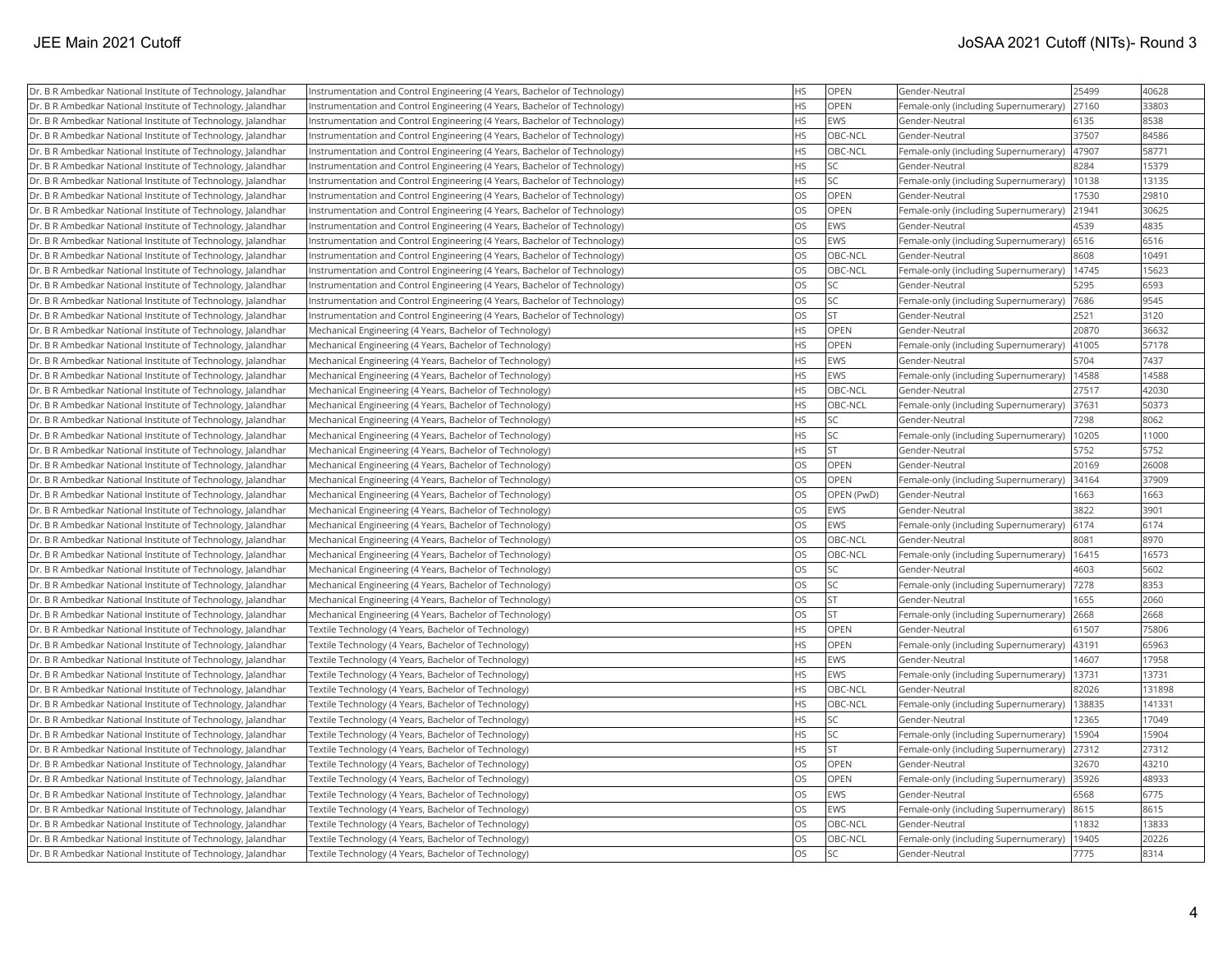| Dr. B R Ambedkar National Institute of Technology, Jalandhar | Textile Technology (4 Years, Bachelor of Technology)   | <b>OS</b> | <b>SC</b>                    | Female-only (including Supernumerary) 8518 |       | 8518  |
|--------------------------------------------------------------|--------------------------------------------------------|-----------|------------------------------|--------------------------------------------|-------|-------|
| Dr. B R Ambedkar National Institute of Technology, Jalandhar | Textile Technology (4 Years, Bachelor of Technology)   | OS        | İst                          | Gender-Neutral                             | 3354  | 3627  |
| Dr. B R Ambedkar National Institute of Technology, Jalandhar | Textile Technology (4 Years, Bachelor of Technology)   | <b>OS</b> | lst                          | Female-only (including Supernumerary)      | 3257  | 3257  |
| Malaviya National Institute of Technology Jaipur             | Architecture (5 Years, Bachelor of Architecture)       | <b>HS</b> | <b>OPEN</b>                  | Gender-Neutral                             | 286   | 3008  |
| Malaviya National Institute of Technology Jaipur             | Architecture (5 Years, Bachelor of Architecture)       | <b>HS</b> | OPEN                         | Female-only (including Supernumerary)      | 634   | 1189  |
| Malaviya National Institute of Technology Jaipur             | Architecture (5 Years, Bachelor of Architecture)       | <b>HS</b> | EWS                          | Gender-Neutral                             | 294   | 371   |
| Malaviya National Institute of Technology Jaipur             | Architecture (5 Years, Bachelor of Architecture)       | <b>HS</b> | OBC-NCL                      | Gender-Neutral                             | 803   | 2609  |
| Malaviya National Institute of Technology Jaipur             | Architecture (5 Years, Bachelor of Architecture)       | <b>HS</b> | OBC-NCL                      | Female-only (including Supernumerary)      | 809   | 990   |
| Malaviya National Institute of Technology Jaipur             | Architecture (5 Years, Bachelor of Architecture)       | <b>HS</b> | lsc                          | Gender-Neutral                             | 304   | 1314  |
| Malaviya National Institute of Technology Jaipur             | Architecture (5 Years, Bachelor of Architecture)       | <b>HS</b> | <b>SC</b>                    | Female-only (including Supernumerary)      | 773   | 773   |
| Malaviya National Institute of Technology Jaipur             | Architecture (5 Years, Bachelor of Architecture)       | <b>HS</b> | <b>ST</b>                    | Gender-Neutral                             | 136   | 329   |
| Malaviya National Institute of Technology Jaipur             | Architecture (5 Years, Bachelor of Architecture)       | <b>HS</b> | İst                          | Female-only (including Supernumerary)      | 408   | 408   |
| Malaviya National Institute of Technology Jaipur             | Architecture (5 Years, Bachelor of Architecture)       | <b>OS</b> | OPEN                         | Gender-Neutral                             | 478   | 748   |
| Malaviya National Institute of Technology Jaipur             | Architecture (5 Years, Bachelor of Architecture)       | <b>OS</b> | OPEN                         | Female-only (including Supernumerary) 323  |       | 507   |
| Malaviya National Institute of Technology Jaipur             | Architecture (5 Years, Bachelor of Architecture)       | <b>OS</b> | EWS                          | Gender-Neutral                             | 213   | 274   |
| Malaviya National Institute of Technology Jaipur             | Architecture (5 Years, Bachelor of Architecture)       | <b>OS</b> | EWS                          | Female-only (including Supernumerary)      | 171   | 171   |
| Malaviya National Institute of Technology Jaipur             | Architecture (5 Years, Bachelor of Architecture)       | OS        | OBC-NCL                      | Gender-Neutral                             | 321   | 488   |
| Malaviya National Institute of Technology Jaipur             | Architecture (5 Years, Bachelor of Architecture)       | <b>OS</b> | OBC-NCL                      | Female-only (including Supernumerary)      | 420   | 436   |
| Malaviya National Institute of Technology Jaipur             | Architecture (5 Years, Bachelor of Architecture)       | <b>OS</b> | lsc                          | Gender-Neutral                             | 138   | 208   |
| Malaviya National Institute of Technology Jaipur             | Architecture (5 Years, Bachelor of Architecture)       | <b>OS</b> | <b>SC</b>                    | Female-only (including Supernumerary)      | 85    | 85    |
| Malaviya National Institute of Technology Jaipur             | Architecture (5 Years, Bachelor of Architecture)       | <b>OS</b> | <b>ST</b>                    | Gender-Neutral                             | 66    | 104   |
| Malaviya National Institute of Technology Jaipur             | Architecture (5 Years, Bachelor of Architecture)       | OS        | <b>ST</b>                    | Female-only (including Supernumerary) 96   |       | 96    |
| Malaviya National Institute of Technology Jaipur             | Chemical Engineering (4 Years, Bachelor of Technology) | HS        | OPEN                         | Gender-Neutral                             | 13913 | 22754 |
| Malaviya National Institute of Technology Jaipur             | Chemical Engineering (4 Years, Bachelor of Technology) | <b>HS</b> | <b>OPEN</b>                  | Female-only (including Supernumerary)      | 14083 | 23478 |
| Malaviya National Institute of Technology Jaipur             | Chemical Engineering (4 Years, Bachelor of Technology) | <b>HS</b> | OPEN (PwD)                   | Gender-Neutral                             | 2473  | 2473  |
| Malaviya National Institute of Technology Jaipur             | Chemical Engineering (4 Years, Bachelor of Technology) | <b>HS</b> | EWS                          | Gender-Neutral                             | 3500  | 3765  |
| Malaviya National Institute of Technology Jaipur             | Chemical Engineering (4 Years, Bachelor of Technology) | <b>HS</b> | EWS                          | Female-only (including Supernumerary)      | 6001  | 6001  |
| Malaviya National Institute of Technology Jaipur             | Chemical Engineering (4 Years, Bachelor of Technology) | <b>HS</b> | OBC-NCL                      | Gender-Neutral                             | 6668  | 8633  |
| Malaviya National Institute of Technology Jaipur             | Chemical Engineering (4 Years, Bachelor of Technology) | <b>HS</b> | OBC-NCL                      | Female-only (including Supernumerary)      | 8681  | 13940 |
| Malaviya National Institute of Technology Jaipur             | Chemical Engineering (4 Years, Bachelor of Technology) | <b>HS</b> | <b>SC</b>                    | Gender-Neutral                             | 3484  | 4545  |
| Malaviya National Institute of Technology Jaipur             | Chemical Engineering (4 Years, Bachelor of Technology) | <b>HS</b> | <b>SC</b>                    | Female-only (including Supernumerary)      | 5387  | 5537  |
| Malaviya National Institute of Technology Jaipur             | Chemical Engineering (4 Years, Bachelor of Technology) | <b>HS</b> | İst                          | Gender-Neutral                             | 1608  | 1947  |
| Malaviya National Institute of Technology Jaipur             | Chemical Engineering (4 Years, Bachelor of Technology) | HS        | <b>ST</b>                    | Female-only (including Supernumerary)      | 1413  | 1413  |
| Malaviya National Institute of Technology Jaipur             | Chemical Engineering (4 Years, Bachelor of Technology) | <b>OS</b> | OPEN                         | Gender-Neutral                             | 14801 | 21503 |
| Malaviya National Institute of Technology Jaipur             | Chemical Engineering (4 Years, Bachelor of Technology) | <b>OS</b> | OPEN                         | Female-only (including Supernumerary)      | 22814 | 26366 |
| Malaviya National Institute of Technology Jaipur             | Chemical Engineering (4 Years, Bachelor of Technology) | <b>OS</b> | OPEN (PwD)                   | Gender-Neutral                             | 1517  | 1517  |
| Malaviya National Institute of Technology Jaipur             | Chemical Engineering (4 Years, Bachelor of Technology) | <b>OS</b> | EWS                          | Gender-Neutral                             | 3096  | 3511  |
| Malaviya National Institute of Technology Jaipur             | Chemical Engineering (4 Years, Bachelor of Technology) | <b>OS</b> | EWS                          | Female-only (including Supernumerary)      | 5420  | 5420  |
| Malaviya National Institute of Technology Jaipur             | Chemical Engineering (4 Years, Bachelor of Technology) | <b>OS</b> | OBC-NCL                      | Gender-Neutral                             | 6852  | 7507  |
| Malaviya National Institute of Technology Jaipur             | Chemical Engineering (4 Years, Bachelor of Technology) | OS        | OBC-NCL                      | Female-only (including Supernumerary)      | 12029 | 13825 |
| Malaviya National Institute of Technology Jaipur             | Chemical Engineering (4 Years, Bachelor of Technology) | OS        | OBC-NCL (PwD) Gender-Neutral |                                            | 759   | 759   |
| Malaviya National Institute of Technology Jaipur             | Chemical Engineering (4 Years, Bachelor of Technology) | <b>OS</b> | <b>SC</b>                    | Gender-Neutral                             | 4129  | 5198  |
| Malaviya National Institute of Technology Jaipur             | Chemical Engineering (4 Years, Bachelor of Technology) | <b>OS</b> | <b>SC</b>                    | Female-only (including Supernumerary)      | 5984  | 6383  |
| Malaviya National Institute of Technology Jaipur             | Chemical Engineering (4 Years, Bachelor of Technology) | <b>OS</b> | İst                          | Gender-Neutral                             | 1308  | 2388  |
| Malaviya National Institute of Technology Jaipur             | Chemical Engineering (4 Years, Bachelor of Technology) | <b>OS</b> | İst                          | Female-only (including Supernumerary)      | 2958  | 2958  |
| Malaviya National Institute of Technology Jaipur             | Civil Engineering (4 Years, Bachelor of Technology)    | <b>HS</b> | <b>OPEN</b>                  | Gender-Neutral                             | 14075 | 24543 |
| Malaviya National Institute of Technology Jaipur             | Civil Engineering (4 Years, Bachelor of Technology)    | <b>HS</b> | OPEN                         | Female-only (including Supernumerary)      | 22196 | 31095 |
| Malaviya National Institute of Technology Jaipur             | Civil Engineering (4 Years, Bachelor of Technology)    | HS        | OPEN (PwD)                   | Gender-Neutral                             | 1153  | 1215  |
| Malaviya National Institute of Technology Jaipur             | Civil Engineering (4 Years, Bachelor of Technology)    | <b>HS</b> | EWS                          | Gender-Neutral                             | 3756  | 3960  |
| Malaviya National Institute of Technology Jaipur             | Civil Engineering (4 Years, Bachelor of Technology)    | <b>HS</b> | EWS                          | Female-only (including Supernumerary)      | 5037  | 5037  |
| Malaviya National Institute of Technology Jaipur             | Civil Engineering (4 Years, Bachelor of Technology)    | <b>HS</b> | OBC-NCL                      | Gender-Neutral                             | 5663  | 7441  |
| Malaviya National Institute of Technology Jaipur             | Civil Engineering (4 Years, Bachelor of Technology)    | <b>HS</b> | <b>OBC-NCL</b>               | Female-only (including Supernumerary)      | 10855 | 13834 |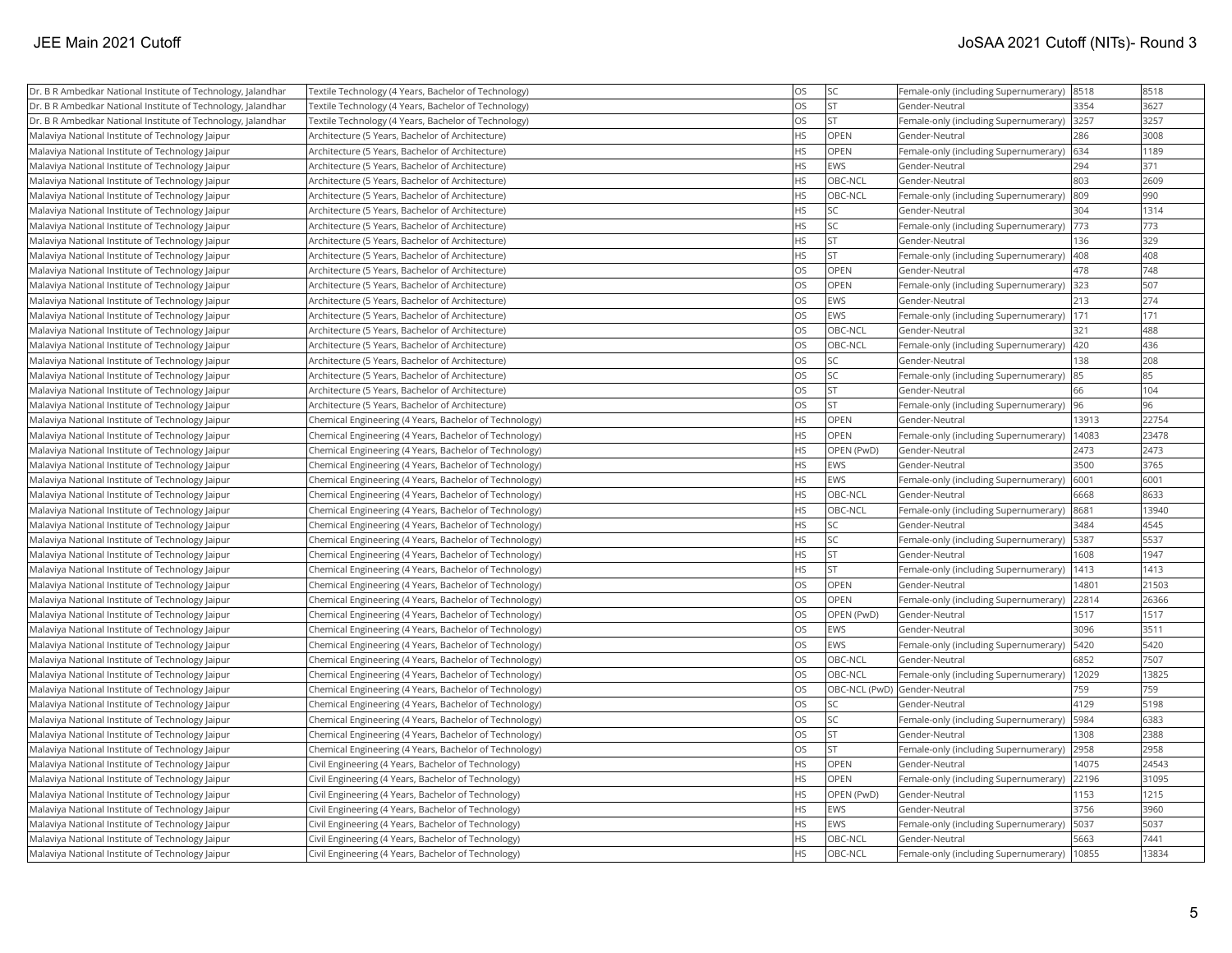| Malaviya National Institute of Technology Jaipur | Civil Engineering (4 Years, Bachelor of Technology)                | <b>HS</b> | <b>SC</b>                    | Gender-Neutral                        | 1226  | 3110  |
|--------------------------------------------------|--------------------------------------------------------------------|-----------|------------------------------|---------------------------------------|-------|-------|
| Malaviya National Institute of Technology Jaipur | Civil Engineering (4 Years, Bachelor of Technology)                | <b>HS</b> | lsc                          | Female-only (including Supernumerary) | 3917  | 3969  |
| Malaviya National Institute of Technology Jaipur | Civil Engineering (4 Years, Bachelor of Technology)                | <b>HS</b> | <b>ST</b>                    | Gender-Neutral                        | 208   | 424   |
| Malaviya National Institute of Technology Jaipur | Civil Engineering (4 Years, Bachelor of Technology)                | <b>HS</b> | <b>ST</b>                    | Female-only (including Supernumerary) | 631   | 631   |
| Malaviya National Institute of Technology Jaipur | Civil Engineering (4 Years, Bachelor of Technology)                | OS        | <b>OPEN</b>                  | Gender-Neutral                        | 11345 | 26118 |
| Malaviya National Institute of Technology Jaipur | Civil Engineering (4 Years, Bachelor of Technology)                | OS        | OPEN                         | Female-only (including Supernumerary) | 33760 | 36162 |
| Malaviya National Institute of Technology Jaipur | Civil Engineering (4 Years, Bachelor of Technology)                | OS        | OPEN (PwD)                   | Gender-Neutral                        | 980   | 980   |
| Malaviya National Institute of Technology Jaipur | Civil Engineering (4 Years, Bachelor of Technology)                | <b>OS</b> | EWS                          | Gender-Neutral                        | 3833  | 3916  |
| Malaviya National Institute of Technology Jaipur | Civil Engineering (4 Years, Bachelor of Technology)                | <b>OS</b> | EWS                          | Female-only (including Supernumerary) | 6700  | 6700  |
| Malaviya National Institute of Technology Jaipur | Civil Engineering (4 Years, Bachelor of Technology)                | OS        | EWS (PwD)                    | Gender-Neutral                        | 132   | 132   |
| Malaviya National Institute of Technology Jaipur | Civil Engineering (4 Years, Bachelor of Technology)                | OS        | OBC-NCL                      | Gender-Neutral                        | 6784  | 8652  |
| Malaviya National Institute of Technology Jaipur | Civil Engineering (4 Years, Bachelor of Technology)                | OS        | OBC-NCL                      | Female-only (including Supernumerary) | 13970 | 14917 |
| Malaviya National Institute of Technology Jaipur | Civil Engineering (4 Years, Bachelor of Technology)                | OS        | <b>SC</b>                    | Gender-Neutral                        | 2648  | 3962  |
| Malaviya National Institute of Technology Jaipur | Civil Engineering (4 Years, Bachelor of Technology)                | OS        | <b>SC</b>                    | Female-only (including Supernumerary) | 6036  | 6223  |
| Malaviya National Institute of Technology Jaipur | Civil Engineering (4 Years, Bachelor of Technology)                | <b>OS</b> | <b>ST</b>                    | Gender-Neutral                        | 462   | 795   |
| Malaviya National Institute of Technology Jaipur | Civil Engineering (4 Years, Bachelor of Technology)                | OS        | İst                          | Female-only (including Supernumerary) | 1390  | 1390  |
| Malaviya National Institute of Technology Jaipur | Computer Science and Engineering (4 Years, Bachelor of Technology) | <b>HS</b> | OPEN                         | Gender-Neutral                        | 340   | 3567  |
| Malaviya National Institute of Technology Jaipur | Computer Science and Engineering (4 Years, Bachelor of Technology) | <b>HS</b> | OPEN                         | Female-only (including Supernumerary) | 3412  | 6843  |
| Malaviya National Institute of Technology Jaipur | Computer Science and Engineering (4 Years, Bachelor of Technology) | <b>HS</b> | OPEN (PwD)                   | Gender-Neutral                        | 215   | 215   |
| Malaviya National Institute of Technology Jaipur | Computer Science and Engineering (4 Years, Bachelor of Technology) | <b>HS</b> | EWS                          | Gender-Neutral                        | 558   | 612   |
| Malaviya National Institute of Technology Jaipur | Computer Science and Engineering (4 Years, Bachelor of Technology) | HS        | EWS                          | Female-only (including Supernumerary) | 1563  | 1563  |
| Malaviya National Institute of Technology Jaipur | Computer Science and Engineering (4 Years, Bachelor of Technology) | <b>HS</b> | EWS (PwD)                    | Gender-Neutral                        | 111   | 111   |
| Malaviya National Institute of Technology Jaipur | Computer Science and Engineering (4 Years, Bachelor of Technology) | <b>HS</b> | OBC-NCL                      | Gender-Neutral                        | 1025  | 2212  |
| Malaviya National Institute of Technology Jaipur | Computer Science and Engineering (4 Years, Bachelor of Technology) | <b>HS</b> | OBC-NCL                      | Female-only (including Supernumerary) | 2753  | 3003  |
| Malaviya National Institute of Technology Jaipur | Computer Science and Engineering (4 Years, Bachelor of Technology) | <b>HS</b> | OBC-NCL (PwD) Gender-Neutral |                                       | 105   | 105   |
| Malaviya National Institute of Technology Jaipur | Computer Science and Engineering (4 Years, Bachelor of Technology) | <b>HS</b> | <b>SC</b>                    | Gender-Neutral                        | 431   | 1124  |
| Malaviya National Institute of Technology Jaipur | Computer Science and Engineering (4 Years, Bachelor of Technology) | <b>HS</b> | <b>SC</b>                    | Female-only (including Supernumerary) | 1059  | 2777  |
| Malaviya National Institute of Technology Jaipur | Computer Science and Engineering (4 Years, Bachelor of Technology) | <b>HS</b> | lst                          | Gender-Neutral                        | 369   | 410   |
| Malaviya National Institute of Technology Jaipur | Computer Science and Engineering (4 Years, Bachelor of Technology) | <b>HS</b> | <b>ST</b>                    | Female-only (including Supernumerary) | 425   | 425   |
| Malaviya National Institute of Technology Jaipur | Computer Science and Engineering (4 Years, Bachelor of Technology) | OS        | <b>OPEN</b>                  | Gender-Neutral                        | 24    | 2728  |
| Malaviya National Institute of Technology Jaipur | Computer Science and Engineering (4 Years, Bachelor of Technology) | OS        | <b>OPEN</b>                  | Female-only (including Supernumerary) | 1863  | 5106  |
| Malaviya National Institute of Technology Jaipur | Computer Science and Engineering (4 Years, Bachelor of Technology) | <b>OS</b> | OPEN (PwD)                   | Gender-Neutral                        | 91    | 91    |
| Malaviya National Institute of Technology Jaipur | Computer Science and Engineering (4 Years, Bachelor of Technology) | <b>OS</b> | OPEN (PwD)                   | Female-only (including Supernumerary) | 163   | 163   |
| Malaviya National Institute of Technology Jaipur | Computer Science and Engineering (4 Years, Bachelor of Technology) | OS        | EWS                          | Gender-Neutral                        | 288   | 420   |
| Malaviya National Institute of Technology Jaipur | Computer Science and Engineering (4 Years, Bachelor of Technology) | OS        | EWS                          | Female-only (including Supernumerary) | 575   | 575   |
| Malaviya National Institute of Technology Jaipur | Computer Science and Engineering (4 Years, Bachelor of Technology) | OS        | OBC-NCL                      | Gender-Neutral                        | 1023  | 1389  |
| Malaviya National Institute of Technology Jaipur | Computer Science and Engineering (4 Years, Bachelor of Technology) | OS        | OBC-NCL                      | Female-only (including Supernumerary) | 1327  | 2984  |
| Malaviya National Institute of Technology Jaipur | Computer Science and Engineering (4 Years, Bachelor of Technology) | OS        | OBC-NCL (PwD) Gender-Neutral |                                       | 85    | 85    |
| Malaviya National Institute of Technology Jaipur | Computer Science and Engineering (4 Years, Bachelor of Technology) | OS        | <b>SC</b>                    | Gender-Neutral                        | 197   | 996   |
| Malaviya National Institute of Technology Jaipur | Computer Science and Engineering (4 Years, Bachelor of Technology) | OS        | <b>SC</b>                    | Female-only (including Supernumerary) | 1113  | 1113  |
| Malaviya National Institute of Technology Jaipur | Computer Science and Engineering (4 Years, Bachelor of Technology) | OS        | SC (PwD)                     | Gender-Neutral                        | 78    | 78    |
| Malaviya National Institute of Technology Jaipur | Computer Science and Engineering (4 Years, Bachelor of Technology) | <b>OS</b> | <b>ST</b>                    | Gender-Neutral                        | 237   | 290   |
| Malaviya National Institute of Technology Jaipur | Computer Science and Engineering (4 Years, Bachelor of Technology) | OS        | <b>ST</b>                    | Female-only (including Supernumerary) | 335   | 335   |
| Malaviya National Institute of Technology Jaipur | Electrical Engineering (4 Years, Bachelor of Technology)           | <b>HS</b> | OPEN                         | Gender-Neutral                        | 8327  | 12324 |
| Malaviya National Institute of Technology Jaipur | Electrical Engineering (4 Years, Bachelor of Technology)           | <b>HS</b> | OPEN                         | Female-only (including Supernumerary) | 13526 | 17741 |
| Malaviya National Institute of Technology Jaipur | Electrical Engineering (4 Years, Bachelor of Technology)           | <b>HS</b> | OPEN (PwD)                   | Female-only (including Supernumerary) | 241   | 241   |
| Malaviya National Institute of Technology Jaipur | Electrical Engineering (4 Years, Bachelor of Technology)           | <b>HS</b> | EWS                          | Gender-Neutral                        | 1664  | 1843  |
| Malaviya National Institute of Technology Jaipur | Electrical Engineering (4 Years, Bachelor of Technology)           | <b>HS</b> | EWS                          | Female-only (including Supernumerary) | 2769  | 2769  |
| Malaviya National Institute of Technology Jaipur | Electrical Engineering (4 Years, Bachelor of Technology)           | <b>HS</b> | OBC-NCL                      | Gender-Neutral                        | 2864  | 4388  |
| Malaviya National Institute of Technology Jaipur | Electrical Engineering (4 Years, Bachelor of Technology)           | <b>HS</b> | OBC-NCL                      | Female-only (including Supernumerary) | 7868  | 7920  |
| Malaviya National Institute of Technology Jaipur | Electrical Engineering (4 Years, Bachelor of Technology)           | <b>HS</b> | OBC-NCL (PwD) Gender-Neutral |                                       | 641   | 641   |
| Malaviya National Institute of Technology Jaipur | Electrical Engineering (4 Years, Bachelor of Technology)           | <b>HS</b> | <b>SC</b>                    | Gender-Neutral                        | 1287  | 2500  |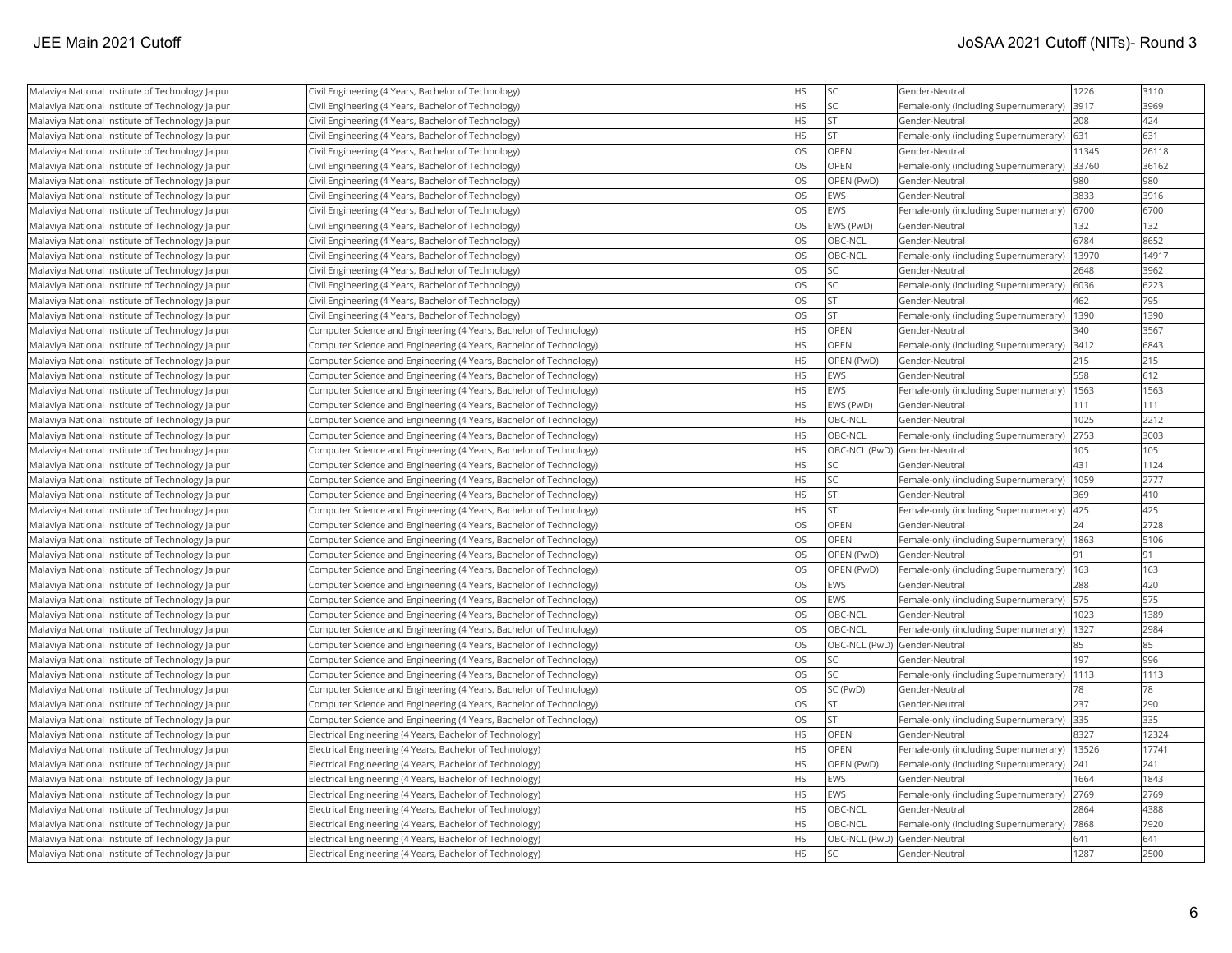| Malaviya National Institute of Technology Jaipur | Electrical Engineering (4 Years, Bachelor of Technology)                    | HS        | <b>SC</b>                    | Female-only (including Supernumerary)   3401 |       | 3401  |
|--------------------------------------------------|-----------------------------------------------------------------------------|-----------|------------------------------|----------------------------------------------|-------|-------|
| Malaviya National Institute of Technology Jaipur | Electrical Engineering (4 Years, Bachelor of Technology)                    | <b>HS</b> | <b>ST</b>                    | Gender-Neutral                               | 367   | 496   |
| Malaviya National Institute of Technology Jaipur | Electrical Engineering (4 Years, Bachelor of Technology)                    | <b>HS</b> | lst                          | Female-only (including Supernumerary)        | 949   | 949   |
| Malaviya National Institute of Technology Jaipur | Electrical Engineering (4 Years, Bachelor of Technology)                    | OS        | <b>OPEN</b>                  | Gender-Neutral                               | 10012 | 13091 |
| Malaviya National Institute of Technology Jaipur | Electrical Engineering (4 Years, Bachelor of Technology)                    | OS        | OPEN                         | Female-only (including Supernumerary)        | 14425 | 20121 |
| Malaviya National Institute of Technology Jaipur | Electrical Engineering (4 Years, Bachelor of Technology)                    | OS        | OPEN (PwD)                   | Gender-Neutral                               | 588   | 588   |
| Malaviya National Institute of Technology Jaipur | Electrical Engineering (4 Years, Bachelor of Technology)                    | OS        | EWS                          | Gender-Neutral                               | 1763  | 1872  |
| Malaviya National Institute of Technology Jaipur | Electrical Engineering (4 Years, Bachelor of Technology)                    | OS        | EWS                          | Female-only (including Supernumerary)        | 3306  | 3306  |
| Malaviya National Institute of Technology Jaipur | Electrical Engineering (4 Years, Bachelor of Technology)                    | OS        | OBC-NCL                      | Gender-Neutral                               | 3924  | 4909  |
| Malaviya National Institute of Technology Jaipur | Electrical Engineering (4 Years, Bachelor of Technology)                    | OS        | OBC-NCL                      | Female-only (including Supernumerary)        | 8494  | 9609  |
| Malaviya National Institute of Technology Jaipur | Electrical Engineering (4 Years, Bachelor of Technology)                    | OS        | OBC-NCL (PwD) Gender-Neutral |                                              | 438   | 438   |
| Malaviya National Institute of Technology Jaipur | Electrical Engineering (4 Years, Bachelor of Technology)                    | <b>OS</b> | lsc                          | Gender-Neutral                               | 2052  | 3076  |
| Malaviya National Institute of Technology Jaipur | Electrical Engineering (4 Years, Bachelor of Technology)                    | OS        | <b>SC</b>                    | Female-only (including Supernumerary)        | 3993  | 4081  |
| Malaviya National Institute of Technology Jaipur | Electrical Engineering (4 Years, Bachelor of Technology)                    | OS        | <b>ST</b>                    | Gender-Neutral                               | 401   | 1054  |
| Malaviya National Institute of Technology Jaipur | Electrical Engineering (4 Years, Bachelor of Technology)                    | OS        | <b>ST</b>                    | Female-only (including Supernumerary)        | 1339  | 1339  |
| Malaviya National Institute of Technology Jaipur | Electronics and Communication Engineering (4 Years, Bachelor of Technology) | <b>HS</b> | <b>OPEN</b>                  | Gender-Neutral                               | 4695  | 8044  |
| Malaviya National Institute of Technology Jaipur | Electronics and Communication Engineering (4 Years, Bachelor of Technology) | <b>HS</b> | <b>OPEN</b>                  | Female-only (including Supernumerary)        | 8467  | 11395 |
| Malaviya National Institute of Technology Jaipur | Electronics and Communication Engineering (4 Years, Bachelor of Technology) | HS        | OPEN (PwD)                   | Female-only (including Supernumerary)        | 562   | 562   |
| Malaviya National Institute of Technology Jaipur | Electronics and Communication Engineering (4 Years, Bachelor of Technology) | <b>HS</b> | EWS                          | Gender-Neutral                               | 1065  | 1132  |
| Malaviya National Institute of Technology Jaipur | Electronics and Communication Engineering (4 Years, Bachelor of Technology) | <b>HS</b> | EWS                          | Female-only (including Supernumerary)        | 2173  | 2173  |
| Malaviya National Institute of Technology Jaipur | Electronics and Communication Engineering (4 Years, Bachelor of Technology) | <b>HS</b> | OBC-NCL                      | Gender-Neutral                               | 2524  | 3281  |
| Malaviya National Institute of Technology Jaipur | Electronics and Communication Engineering (4 Years, Bachelor of Technology) | HS        | OBC-NCL                      | Female-only (including Supernumerary)        | 3019  | 5076  |
| Malaviya National Institute of Technology Jaipur | Electronics and Communication Engineering (4 Years, Bachelor of Technology) | <b>HS</b> | OBC-NCL (PwD) Gender-Neutral |                                              | 245   | 245   |
| Malaviya National Institute of Technology Jaipur | Electronics and Communication Engineering (4 Years, Bachelor of Technology) | <b>HS</b> | SC                           | Gender-Neutral                               | 869   | 2357  |
| Malaviya National Institute of Technology Jaipur | Electronics and Communication Engineering (4 Years, Bachelor of Technology) | HS        | <b>SC</b>                    | Female-only (including Supernumerary)        | 3087  | 3087  |
| Malaviya National Institute of Technology Jaipur | Electronics and Communication Engineering (4 Years, Bachelor of Technology) | <b>HS</b> | <b>ST</b>                    | Gender-Neutral                               | 523   | 789   |
| Malaviya National Institute of Technology Jaipur | Electronics and Communication Engineering (4 Years, Bachelor of Technology) | HS        | <b>ST</b>                    | Female-only (including Supernumerary)        | 943   | 943   |
| Malaviya National Institute of Technology Jaipur | Electronics and Communication Engineering (4 Years, Bachelor of Technology) | <b>OS</b> | OPEN                         | Gender-Neutral                               | 3420  | 8714  |
| Malaviya National Institute of Technology Jaipur | Electronics and Communication Engineering (4 Years, Bachelor of Technology) | <b>OS</b> | <b>OPEN</b>                  | Female-only (including Supernumerary)        | 6541  | 12575 |
| Malaviya National Institute of Technology Jaipur | Electronics and Communication Engineering (4 Years, Bachelor of Technology) | OS        | OPEN (PwD)                   | Female-only (including Supernumerary)        | 945   | 945   |
| Malaviya National Institute of Technology Jaipur | Electronics and Communication Engineering (4 Years, Bachelor of Technology) | <b>OS</b> | EWS                          | Gender-Neutral                               | 1219  | 1269  |
| Malaviya National Institute of Technology Jaipur | Electronics and Communication Engineering (4 Years, Bachelor of Technology) | OS        | EWS                          | Female-only (including Supernumerary)        | 1756  | 1756  |
| Malaviya National Institute of Technology Jaipur | Electronics and Communication Engineering (4 Years, Bachelor of Technology) | OS        | EWS (PwD)                    | Gender-Neutral                               | 57    | 57    |
| Malaviya National Institute of Technology Jaipur | Electronics and Communication Engineering (4 Years, Bachelor of Technology) | <b>OS</b> | OBC-NCL                      | Gender-Neutral                               | 2979  | 3352  |
| Malaviya National Institute of Technology Jaipur | Electronics and Communication Engineering (4 Years, Bachelor of Technology) | OS        | OBC-NCL                      | Female-only (including Supernumerary)        | 5561  | 6321  |
| Malaviya National Institute of Technology Jaipur | Electronics and Communication Engineering (4 Years, Bachelor of Technology) | OS        | OBC-NCL (PwD) Gender-Neutral |                                              | 164   | 164   |
| Malaviya National Institute of Technology Jaipur | Electronics and Communication Engineering (4 Years, Bachelor of Technology) | OS        | <b>SC</b>                    | Gender-Neutral                               | 999   | 2123  |
| Malaviya National Institute of Technology Jaipur | Electronics and Communication Engineering (4 Years, Bachelor of Technology) | <b>OS</b> | <b>SC</b>                    | Female-only (including Supernumerary)        | 2649  | 2649  |
| Malaviya National Institute of Technology Jaipur | Electronics and Communication Engineering (4 Years, Bachelor of Technology) | OS        | <b>ST</b>                    | Gender-Neutral                               | 604   | 772   |
| Malaviya National Institute of Technology Jaipur | Electronics and Communication Engineering (4 Years, Bachelor of Technology) | OS        | <b>ST</b>                    | Female-only (including Supernumerary)        | 976   | 976   |
| Malaviya National Institute of Technology Jaipur | Mechanical Engineering (4 Years, Bachelor of Technology)                    | <b>HS</b> | <b>OPEN</b>                  | Gender-Neutral                               | 12673 | 16637 |
| Malaviya National Institute of Technology Jaipur | Mechanical Engineering (4 Years, Bachelor of Technology)                    | <b>HS</b> | <b>OPEN</b>                  | Female-only (including Supernumerary)        | 24768 | 26712 |
| Malaviya National Institute of Technology Jaipur | Mechanical Engineering (4 Years, Bachelor of Technology)                    | <b>HS</b> | OPEN (PwD)                   | Gender-Neutral                               | 1245  | 1245  |
| Malaviya National Institute of Technology Jaipur | Mechanical Engineering (4 Years, Bachelor of Technology)                    | HS        | EWS                          | Gender-Neutral                               | 2583  | 2892  |
| Malaviya National Institute of Technology Jaipur | Mechanical Engineering (4 Years, Bachelor of Technology)                    | <b>HS</b> | EWS                          | Female-only (including Supernumerary)        | 5484  | 5484  |
| Malaviya National Institute of Technology Jaipur | Mechanical Engineering (4 Years, Bachelor of Technology)                    | <b>HS</b> | OBC-NCL                      | Gender-Neutral                               | 4660  | 6436  |
| Malaviya National Institute of Technology Jaipur | Mechanical Engineering (4 Years, Bachelor of Technology)                    | <b>HS</b> | OBC-NCL                      | Female-only (including Supernumerary)        | 6385  | 14228 |
| Malaviya National Institute of Technology Jaipur | Mechanical Engineering (4 Years, Bachelor of Technology)                    | <b>HS</b> | <b>SC</b>                    | Gender-Neutral                               | 2957  | 3538  |
| Malaviya National Institute of Technology Jaipur | Mechanical Engineering (4 Years, Bachelor of Technology)                    | HS        | <b>SC</b>                    | Female-only (including Supernumerary)        | 5650  | 5888  |
| Malaviya National Institute of Technology Jaipur | Mechanical Engineering (4 Years, Bachelor of Technology)                    | HS        | <b>ST</b>                    | Gender-Neutral                               | 741   | 1057  |
| Malaviya National Institute of Technology Jaipur | Mechanical Engineering (4 Years, Bachelor of Technology)                    | <b>HS</b> | <b>ST</b>                    | Female-only (including Supernumerary)        | 1137  | 1137  |
| Malaviya National Institute of Technology Jaipur | Mechanical Engineering (4 Years, Bachelor of Technology)                    | <b>OS</b> | OPEN                         | Gender-Neutral                               | 9779  | 17527 |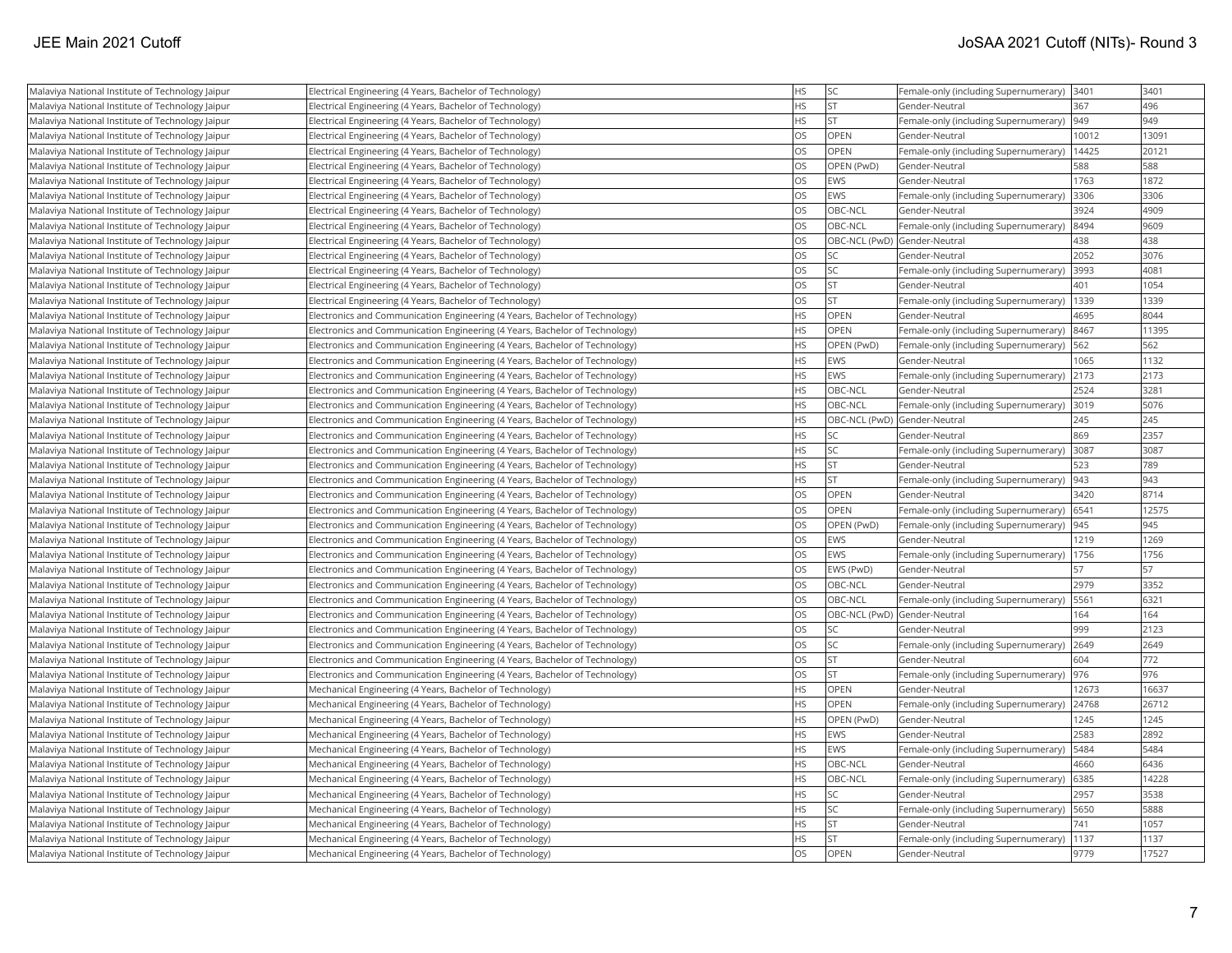| Malaviya National Institute of Technology Jaipur     | Mechanical Engineering (4 Years, Bachelor of Technology)                  | <b>OS</b> | OPEN        | Female-only (including Supernumerary)     | 23395 | 26592 |
|------------------------------------------------------|---------------------------------------------------------------------------|-----------|-------------|-------------------------------------------|-------|-------|
| Malaviya National Institute of Technology Jaipur     | Mechanical Engineering (4 Years, Bachelor of Technology)                  | OS        | OPEN (PwD)  | Gender-Neutral                            | 901   | 901   |
| Malaviya National Institute of Technology Jaipur     | Mechanical Engineering (4 Years, Bachelor of Technology)                  | <b>OS</b> | EWS         | Gender-Neutral                            | 2658  | 2781  |
| Malaviya National Institute of Technology Jaipur     | Mechanical Engineering (4 Years, Bachelor of Technology)                  | OS        | EWS         | Female-only (including Supernumerary)     | 5060  | 5060  |
| Malaviya National Institute of Technology Jaipur     | Mechanical Engineering (4 Years, Bachelor of Technology)                  | <b>OS</b> | EWS (PwD)   | Gender-Neutral                            | 217   | 217   |
| Malaviya National Institute of Technology Jaipur     | Mechanical Engineering (4 Years, Bachelor of Technology)                  | OS        | OBC-NCL     | Gender-Neutral                            | 5083  | 6544  |
| Malaviya National Institute of Technology Jaipur     | Mechanical Engineering (4 Years, Bachelor of Technology)                  | OS        | OBC-NCL     | Female-only (including Supernumerary)     | 14258 | 14802 |
| Malaviya National Institute of Technology Jaipur     | Mechanical Engineering (4 Years, Bachelor of Technology)                  | <b>OS</b> | <b>SC</b>   | Gender-Neutral                            | 3036  | 4156  |
| Malaviya National Institute of Technology Jaipur     | Mechanical Engineering (4 Years, Bachelor of Technology)                  | <b>OS</b> | <b>SC</b>   | Female-only (including Supernumerary)     | 5944  | 5944  |
| Malaviya National Institute of Technology Jaipur     | Mechanical Engineering (4 Years, Bachelor of Technology)                  | OS        | lst         | Gender-Neutral                            | 687   | 1238  |
| Malaviya National Institute of Technology Jaipur     | Mechanical Engineering (4 Years, Bachelor of Technology)                  | OS        | İst         | Female-only (including Supernumerary)     | 2635  | 2635  |
| Malaviya National Institute of Technology Jaipur     | Metallurgical and Materials Engineering (4 Years, Bachelor of Technology) | <b>HS</b> | OPEN        | Gender-Neutral                            | 25466 | 33937 |
| Malaviya National Institute of Technology Jaipur     | Metallurgical and Materials Engineering (4 Years, Bachelor of Technology) | <b>HS</b> | OPEN        | Female-only (including Supernumerary)     | 34496 | 38817 |
| Malaviya National Institute of Technology Jaipur     | Metallurgical and Materials Engineering (4 Years, Bachelor of Technology) | HS        | EWS         | Gender-Neutral                            | 5134  | 5400  |
| Malaviya National Institute of Technology Jaipur     | Metallurgical and Materials Engineering (4 Years, Bachelor of Technology) | HS        | EWS         | Female-only (including Supernumerary)     | 6746  | 7655  |
| Malaviya National Institute of Technology Jaipur     | Metallurgical and Materials Engineering (4 Years, Bachelor of Technology) | <b>HS</b> | OBC-NCL     | Gender-Neutral                            | 10124 | 11329 |
| Malaviya National Institute of Technology Jaipur     | Metallurgical and Materials Engineering (4 Years, Bachelor of Technology) | <b>HS</b> | OBC-NCL     | Female-only (including Supernumerary)     | 14196 | 16623 |
| Malaviya National Institute of Technology Jaipur     | Metallurgical and Materials Engineering (4 Years, Bachelor of Technology) | <b>HS</b> | <b>SC</b>   | Gender-Neutral                            | 5114  | 7073  |
| Malaviya National Institute of Technology Jaipur     | Metallurgical and Materials Engineering (4 Years, Bachelor of Technology) | HS        | <b>SC</b>   | Female-only (including Supernumerary)     | 6103  | 7222  |
| Malaviya National Institute of Technology Jaipur     | Metallurgical and Materials Engineering (4 Years, Bachelor of Technology) | <b>HS</b> | <b>ST</b>   | Gender-Neutral                            | 2159  | 2462  |
| Malaviya National Institute of Technology Jaipur     | Metallurgical and Materials Engineering (4 Years, Bachelor of Technology) | <b>HS</b> | lst         | Female-only (including Supernumerary)     | 2827  | 3447  |
| Malaviya National Institute of Technology Jaipur     | Metallurgical and Materials Engineering (4 Years, Bachelor of Technology) | <b>OS</b> | OPEN        | Gender-Neutral                            | 26258 | 32372 |
| Malaviya National Institute of Technology Jaipur     | Metallurgical and Materials Engineering (4 Years, Bachelor of Technology) | OS        | OPEN        | Female-only (including Supernumerary)     | 37253 | 41188 |
| Malaviya National Institute of Technology Jaipur     | Metallurgical and Materials Engineering (4 Years, Bachelor of Technology) | <b>OS</b> | OPEN (PwD)  | Gender-Neutral                            | 1225  | 1225  |
| Malaviya National Institute of Technology Jaipur     | Metallurgical and Materials Engineering (4 Years, Bachelor of Technology) | OS        | EWS         | Gender-Neutral                            | 4959  | 5207  |
| Malaviya National Institute of Technology Jaipur     | Metallurgical and Materials Engineering (4 Years, Bachelor of Technology) | OS        | <b>EWS</b>  | Female-only (including Supernumerary)     | 7023  | 7084  |
| Malaviya National Institute of Technology Jaipur     | Metallurgical and Materials Engineering (4 Years, Bachelor of Technology) | <b>OS</b> | OBC-NCL     | Gender-Neutral                            | 9736  | 11585 |
| Malaviya National Institute of Technology Jaipur     | Metallurgical and Materials Engineering (4 Years, Bachelor of Technology) | OS        | OBC-NCL     | Female-only (including Supernumerary)     | 17500 | 19207 |
| Malaviya National Institute of Technology Jaipur     | Metallurgical and Materials Engineering (4 Years, Bachelor of Technology) | <b>OS</b> | lsc         | Gender-Neutral                            | 5257  | 6619  |
| Malaviya National Institute of Technology Jaipur     | Metallurgical and Materials Engineering (4 Years, Bachelor of Technology) | <b>OS</b> | <b>SC</b>   | Female-only (including Supernumerary)     | 8243  | 8517  |
| Malaviya National Institute of Technology Jaipur     | Metallurgical and Materials Engineering (4 Years, Bachelor of Technology) | OS        | <b>ST</b>   | Gender-Neutral                            | 2502  | 2729  |
| Malaviya National Institute of Technology Jaipur     | Metallurgical and Materials Engineering (4 Years, Bachelor of Technology) | <b>OS</b> | <b>ST</b>   | Female-only (including Supernumerary)     | 3469  | 3469  |
| Maulana Azad National Institute of Technology Bhopal | Architecture (5 Years, Bachelor of Architecture)                          | <b>HS</b> | OPEN        | Gender-Neutral                            | 502   | 2755  |
| Maulana Azad National Institute of Technology Bhopal | Architecture (5 Years, Bachelor of Architecture)                          | <b>HS</b> | <b>OPEN</b> | Female-only (including Supernumerary)     | 176   | 1604  |
| Maulana Azad National Institute of Technology Bhopal | Architecture (5 Years, Bachelor of Architecture)                          | <b>HS</b> | EWS         | Gender-Neutral                            | 289   | 478   |
| Maulana Azad National Institute of Technology Bhopal | Architecture (5 Years, Bachelor of Architecture)                          | <b>HS</b> | <b>EWS</b>  | Female-only (including Supernumerary)     | 453   | 453   |
| Maulana Azad National Institute of Technology Bhopal | Architecture (5 Years, Bachelor of Architecture)                          | <b>HS</b> | OBC-NCL     | Gender-Neutral                            | 812   | 2953  |
| Maulana Azad National Institute of Technology Bhopal | Architecture (5 Years, Bachelor of Architecture)                          | <b>HS</b> | OBC-NCL     | Female-only (including Supernumerary)     | 748   | 940   |
| Maulana Azad National Institute of Technology Bhopal | Architecture (5 Years, Bachelor of Architecture)                          | <b>HS</b> | <b>SC</b>   | Gender-Neutral                            | 249   | 503   |
| Maulana Azad National Institute of Technology Bhopal | Architecture (5 Years, Bachelor of Architecture)                          | HS        | <b>SC</b>   | Female-only (including Supernumerary)     | 354   | 354   |
| Maulana Azad National Institute of Technology Bhopal | Architecture (5 Years, Bachelor of Architecture)                          | <b>HS</b> | <b>ST</b>   | Gender-Neutral                            | 301   | 388   |
| Maulana Azad National Institute of Technology Bhopal | Architecture (5 Years, Bachelor of Architecture)                          | <b>HS</b> | lst         | Female-only (including Supernumerary)     | 287   | 287   |
| Maulana Azad National Institute of Technology Bhopal | Architecture (5 Years, Bachelor of Architecture)                          | <b>OS</b> | OPEN        | Gender-Neutral                            | 732   | 865   |
| Maulana Azad National Institute of Technology Bhopal | Architecture (5 Years, Bachelor of Architecture)                          | OS        | OPEN        | Female-only (including Supernumerary)     | 534   | 671   |
| Maulana Azad National Institute of Technology Bhopal | Architecture (5 Years, Bachelor of Architecture)                          | OS        | EWS         | Gender-Neutral                            | 170   | 205   |
| Maulana Azad National Institute of Technology Bhopal | Architecture (5 Years, Bachelor of Architecture)                          | OS        | EWS         | Female-only (including Supernumerary)     | 116   | 116   |
| Maulana Azad National Institute of Technology Bhopal | Architecture (5 Years, Bachelor of Architecture)                          | <b>OS</b> | OBC-NCL     | Gender-Neutral                            | 242   | 474   |
| Maulana Azad National Institute of Technology Bhopal | Architecture (5 Years, Bachelor of Architecture)                          | OS        | OBC-NCL     | Female-only (including Supernumerary) 392 |       | 430   |
| Maulana Azad National Institute of Technology Bhopal | Architecture (5 Years, Bachelor of Architecture)                          | <b>OS</b> | <b>SC</b>   | Gender-Neutral                            | 219   | 253   |
| Maulana Azad National Institute of Technology Bhopal | Architecture (5 Years, Bachelor of Architecture)                          | OS        | <b>SC</b>   | Female-only (including Supernumerary)     | 233   | 254   |
| Maulana Azad National Institute of Technology Bhopal | Architecture (5 Years, Bachelor of Architecture)                          | OS        | İst         | lGender-Neutral                           | 83    | 107   |
| Maulana Azad National Institute of Technology Bhopal | Architecture (5 Years, Bachelor of Architecture)                          | OS        | İst         | Female-only (including Supernumerary) 93  |       | 93    |
|                                                      |                                                                           |           |             |                                           |       |       |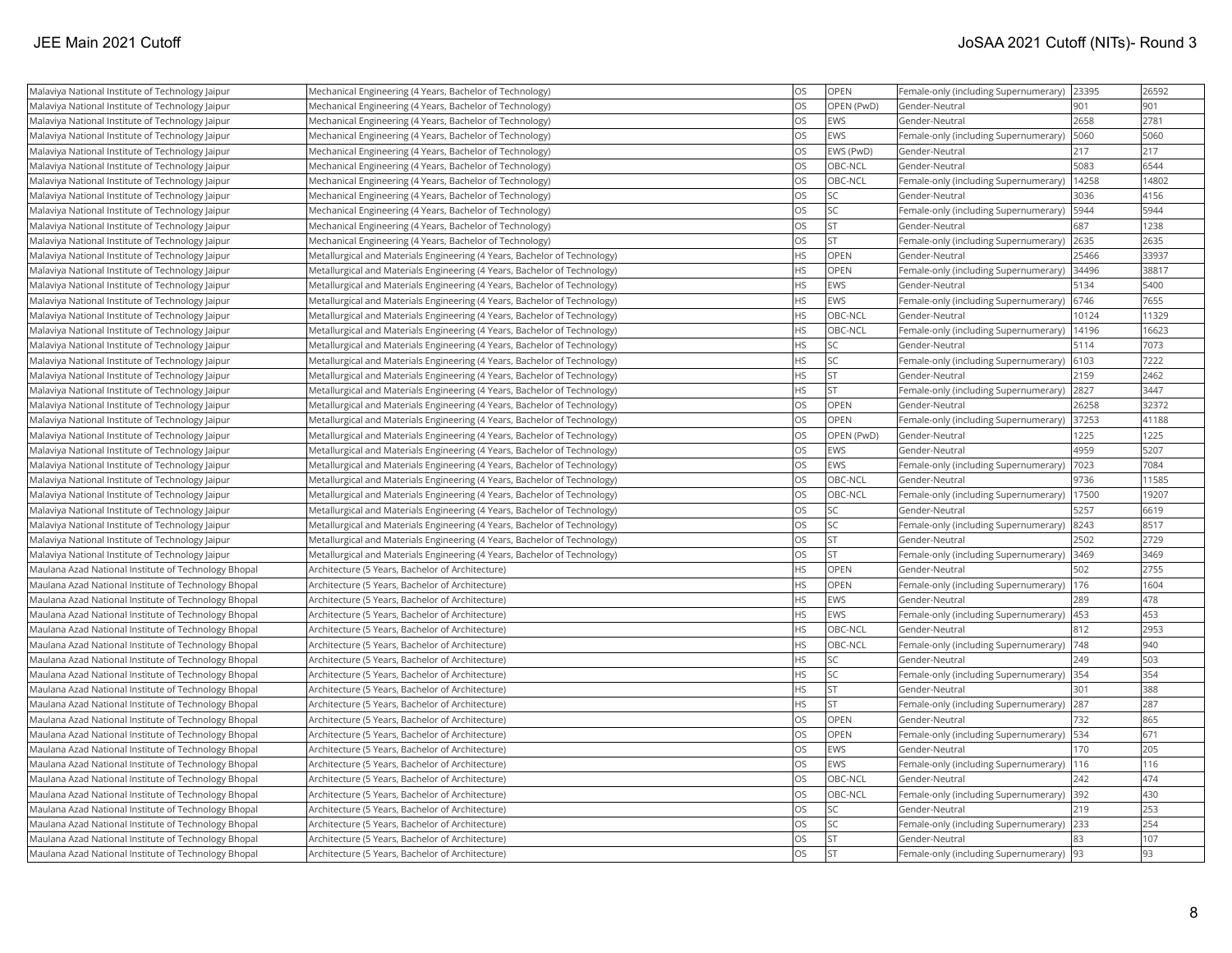| Maulana Azad National Institute of Technology Bhopal | Chemical Engineering (4 Years, Bachelor of Technology)             | <b>HS</b> | OPEN                         | Gender-Neutral                                | 11335 | 29850 |
|------------------------------------------------------|--------------------------------------------------------------------|-----------|------------------------------|-----------------------------------------------|-------|-------|
| Maulana Azad National Institute of Technology Bhopal | Chemical Engineering (4 Years, Bachelor of Technology)             | <b>HS</b> | <b>OPEN</b>                  | Female-only (including Supernumerary)         | 36872 | 39033 |
| Maulana Azad National Institute of Technology Bhopal | Chemical Engineering (4 Years, Bachelor of Technology)             | <b>HS</b> | EWS                          | Gender-Neutral                                | 4595  | 4752  |
| Maulana Azad National Institute of Technology Bhopal | Chemical Engineering (4 Years, Bachelor of Technology)             | <b>HS</b> | EWS                          | Female-only (including Supernumerary)         | 6195  | 6195  |
| Maulana Azad National Institute of Technology Bhopal | Chemical Engineering (4 Years, Bachelor of Technology)             | <b>HS</b> | OBC-NCL                      | Gender-Neutral                                | 8456  | 12228 |
| Maulana Azad National Institute of Technology Bhopal | Chemical Engineering (4 Years, Bachelor of Technology)             | <b>HS</b> | OBC-NCL                      | Female-only (including Supernumerary)         | 14273 | 15586 |
| Maulana Azad National Institute of Technology Bhopal | Chemical Engineering (4 Years, Bachelor of Technology)             | <b>HS</b> | <b>SC</b>                    | Gender-Neutral                                | 5214  | 6636  |
| Maulana Azad National Institute of Technology Bhopal | Chemical Engineering (4 Years, Bachelor of Technology)             | <b>HS</b> | <b>SC</b>                    | Female-only (including Supernumerary)         | 4842  | 4842  |
| Maulana Azad National Institute of Technology Bhopal | Chemical Engineering (4 Years, Bachelor of Technology)             | <b>HS</b> | <b>ST</b>                    | Gender-Neutral                                | 2670  | 2911  |
| Maulana Azad National Institute of Technology Bhopal | Chemical Engineering (4 Years, Bachelor of Technology)             | <b>HS</b> | <b>ST</b>                    | Female-only (including Supernumerary)         | 2233  | 2233  |
| Maulana Azad National Institute of Technology Bhopal | Chemical Engineering (4 Years, Bachelor of Technology)             | <b>OS</b> | OPEN                         | Gender-Neutral                                | 24255 | 28138 |
| Maulana Azad National Institute of Technology Bhopal | Chemical Engineering (4 Years, Bachelor of Technology)             | <b>OS</b> | OPEN                         | Female-only (including Supernumerary)         | 30420 | 33416 |
| Maulana Azad National Institute of Technology Bhopal | Chemical Engineering (4 Years, Bachelor of Technology)             | <b>OS</b> | OPEN (PwD)                   | Gender-Neutral                                | 1920  | 1920  |
| Maulana Azad National Institute of Technology Bhopal | Chemical Engineering (4 Years, Bachelor of Technology)             | <b>OS</b> | EWS                          | Gender-Neutral                                | 4194  | 4297  |
| Maulana Azad National Institute of Technology Bhopal | Chemical Engineering (4 Years, Bachelor of Technology)             | OS        | EWS                          | Female-only (including Supernumerary)         | 6063  | 6063  |
| Maulana Azad National Institute of Technology Bhopal | Chemical Engineering (4 Years, Bachelor of Technology)             | <b>OS</b> | OBC-NCL                      | Gender-Neutral                                | 8873  | 10031 |
| Maulana Azad National Institute of Technology Bhopal | Chemical Engineering (4 Years, Bachelor of Technology)             | OS        | OBC-NCL                      | Female-only (including Supernumerary)         | 14240 | 14309 |
| Maulana Azad National Institute of Technology Bhopal | Chemical Engineering (4 Years, Bachelor of Technology)             | OS        | <b>SC</b>                    | Gender-Neutral                                | 4436  | 5838  |
| Maulana Azad National Institute of Technology Bhopal | Chemical Engineering (4 Years, Bachelor of Technology)             | <b>OS</b> | <b>SC</b>                    | Female-only (including Supernumerary)         | 8006  | 8006  |
| Maulana Azad National Institute of Technology Bhopal | Chemical Engineering (4 Years, Bachelor of Technology)             | <b>OS</b> | <b>ST</b>                    | Gender-Neutral                                | 2476  | 2818  |
| Maulana Azad National Institute of Technology Bhopal | Civil Engineering (4 Years, Bachelor of Technology)                | <b>HS</b> | <b>OPEN</b>                  | Gender-Neutral                                | 27959 | 35071 |
| Maulana Azad National Institute of Technology Bhopal | Civil Engineering (4 Years, Bachelor of Technology)                | <b>HS</b> | <b>OPEN</b>                  | Female-only (including Supernumerary)         | 39376 | 44836 |
| Maulana Azad National Institute of Technology Bhopal | Civil Engineering (4 Years, Bachelor of Technology)                | <b>HS</b> | OPEN (PwD)                   | Gender-Neutral                                | 1513  | 1513  |
| Maulana Azad National Institute of Technology Bhopal | Civil Engineering (4 Years, Bachelor of Technology)                | <b>HS</b> | EWS                          | Gender-Neutral                                | 5301  | 5733  |
| Maulana Azad National Institute of Technology Bhopal | Civil Engineering (4 Years, Bachelor of Technology)                | <b>HS</b> | <b>EWS</b>                   | Female-only (including Supernumerary)         | 6829  | 6829  |
| Maulana Azad National Institute of Technology Bhopal | Civil Engineering (4 Years, Bachelor of Technology)                | <b>HS</b> | OBC-NCL                      | Gender-Neutral                                | 11096 | 13570 |
| Maulana Azad National Institute of Technology Bhopal | Civil Engineering (4 Years, Bachelor of Technology)                | <b>HS</b> | OBC-NCL                      | Female-only (including Supernumerary)         | 17487 | 18987 |
| Maulana Azad National Institute of Technology Bhopal | Civil Engineering (4 Years, Bachelor of Technology)                | <b>HS</b> | <b>SC</b>                    | Gender-Neutral                                | 5052  | 6778  |
| Maulana Azad National Institute of Technology Bhopal | Civil Engineering (4 Years, Bachelor of Technology)                | <b>HS</b> | lsc                          | Female-only (including Supernumerary)         | 7606  | 7624  |
| Maulana Azad National Institute of Technology Bhopal | Civil Engineering (4 Years, Bachelor of Technology)                | HS        | <b>ST</b>                    | Gender-Neutral                                | 1218  | 1970  |
| Maulana Azad National Institute of Technology Bhopal | Civil Engineering (4 Years, Bachelor of Technology)                | <b>HS</b> | <b>ST</b>                    | Female-only (including Supernumerary)         | 1222  | 1222  |
| Maulana Azad National Institute of Technology Bhopal | Civil Engineering (4 Years, Bachelor of Technology)                | OS        | <b>OPEN</b>                  | Gender-Neutral                                | 26158 | 30576 |
| Maulana Azad National Institute of Technology Bhopal | Civil Engineering (4 Years, Bachelor of Technology)                | OS        | <b>OPEN</b>                  | Female-only (including Supernumerary)         | 36703 | 42212 |
| Maulana Azad National Institute of Technology Bhopal | Civil Engineering (4 Years, Bachelor of Technology)                | OS        | OPEN (PwD)                   | Gender-Neutral                                | 1095  | 1095  |
| Maulana Azad National Institute of Technology Bhopal | Civil Engineering (4 Years, Bachelor of Technology)                | <b>OS</b> | <b>EWS</b>                   | Gender-Neutral                                | 4571  | 4744  |
| Maulana Azad National Institute of Technology Bhopal | Civil Engineering (4 Years, Bachelor of Technology)                | <b>OS</b> | EWS                          | Female-only (including Supernumerary)         | 6623  | 6623  |
| Maulana Azad National Institute of Technology Bhopal | Civil Engineering (4 Years, Bachelor of Technology)                | <b>OS</b> | EWS (PwD)                    | Gender-Neutral                                | 153   | 153   |
| Maulana Azad National Institute of Technology Bhopal | Civil Engineering (4 Years, Bachelor of Technology)                | <b>OS</b> | OBC-NCL                      | Gender-Neutral                                | 7596  | 10163 |
| Maulana Azad National Institute of Technology Bhopal | Civil Engineering (4 Years, Bachelor of Technology)                | OS        | OBC-NCL                      | Female-only (including Supernumerary)   16434 |       | 17143 |
| Maulana Azad National Institute of Technology Bhopal | Civil Engineering (4 Years, Bachelor of Technology)                | <b>OS</b> | OBC-NCL (PwD) Gender-Neutral |                                               | 577   | 577   |
| Maulana Azad National Institute of Technology Bhopal | Civil Engineering (4 Years, Bachelor of Technology)                | OS        | <b>SC</b>                    | Gender-Neutral                                | 3952  | 5434  |
| Maulana Azad National Institute of Technology Bhopal | Civil Engineering (4 Years, Bachelor of Technology)                | OS        | lsc                          | Female-only (including Supernumerary)         | 5715  | 5979  |
| Maulana Azad National Institute of Technology Bhopal | Civil Engineering (4 Years, Bachelor of Technology)                | <b>OS</b> | <b>ST</b>                    | Gender-Neutral                                | 1252  | 1348  |
| Maulana Azad National Institute of Technology Bhopal | Civil Engineering (4 Years, Bachelor of Technology)                | <b>OS</b> | <b>ST</b>                    | Female-only (including Supernumerary)         | 2117  | 2117  |
| Maulana Azad National Institute of Technology Bhopal | Computer Science and Engineering (4 Years, Bachelor of Technology) | <b>HS</b> | <b>OPEN</b>                  | lGender-Neutral                               | 4094  | 9142  |
| Maulana Azad National Institute of Technology Bhopal | Computer Science and Engineering (4 Years, Bachelor of Technology) | <b>HS</b> | OPEN                         | Female-only (including Supernumerary)         | 11046 | 17138 |
| Maulana Azad National Institute of Technology Bhopal | Computer Science and Engineering (4 Years, Bachelor of Technology) | <b>HS</b> | OPEN (PwD)                   | Gender-Neutral                                | 259   | 310   |
| Maulana Azad National Institute of Technology Bhopal | Computer Science and Engineering (4 Years, Bachelor of Technology) | <b>HS</b> | OPEN (PwD)                   | Female-only (including Supernumerary)         | 481   | 481   |
| Maulana Azad National Institute of Technology Bhopal | Computer Science and Engineering (4 Years, Bachelor of Technology) | <b>HS</b> | EWS                          | Gender-Neutral                                | 1164  | 1351  |
| Maulana Azad National Institute of Technology Bhopal | Computer Science and Engineering (4 Years, Bachelor of Technology) | <b>HS</b> | <b>EWS</b>                   | Female-only (including Supernumerary)         | 2378  | 2801  |
| Maulana Azad National Institute of Technology Bhopal | Computer Science and Engineering (4 Years, Bachelor of Technology) | <b>HS</b> | OBC-NCL                      | Gender-Neutral                                | 2382  | 3620  |
| Maulana Azad National Institute of Technology Bhopal | Computer Science and Engineering (4 Years, Bachelor of Technology) | <b>HS</b> | OBC-NCL                      | Female-only (including Supernumerary)         | 4086  | 6482  |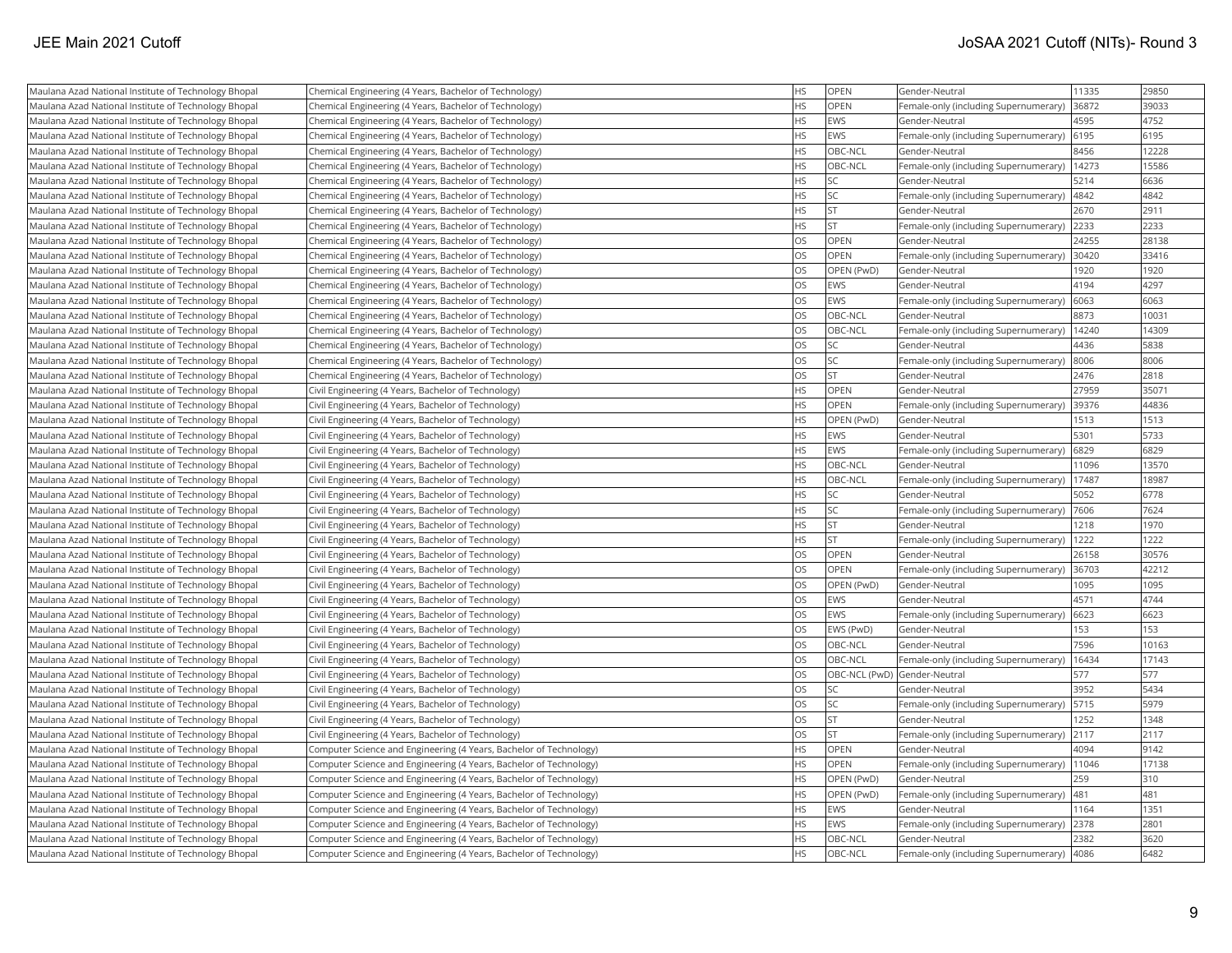| Maulana Azad National Institute of Technology Bhopal | Computer Science and Engineering (4 Years, Bachelor of Technology)          | <b>HS</b> | OBC-NCL (PwD) Gender-Neutral |                                            | 160   | 220   |
|------------------------------------------------------|-----------------------------------------------------------------------------|-----------|------------------------------|--------------------------------------------|-------|-------|
| Maulana Azad National Institute of Technology Bhopal | Computer Science and Engineering (4 Years, Bachelor of Technology)          | <b>HS</b> | <b>SC</b>                    | Gender-Neutral                             | 1114  | 2271  |
| Maulana Azad National Institute of Technology Bhopal | Computer Science and Engineering (4 Years, Bachelor of Technology)          | <b>HS</b> | lsc                          | Female-only (including Supernumerary)      | 1834  | 3298  |
| Maulana Azad National Institute of Technology Bhopal | Computer Science and Engineering (4 Years, Bachelor of Technology)          | <b>HS</b> | SC (PwD)                     | Gender-Neutral                             | 114   | 114   |
| Maulana Azad National Institute of Technology Bhopal | Computer Science and Engineering (4 Years, Bachelor of Technology)          | <b>HS</b> | <b>ST</b>                    | Gender-Neutral                             | 731   | 1096  |
| Maulana Azad National Institute of Technology Bhopal | Computer Science and Engineering (4 Years, Bachelor of Technology)          | <b>HS</b> | <b>ST</b>                    | Female-only (including Supernumerary)      | 539   | 920   |
| Maulana Azad National Institute of Technology Bhopal | Computer Science and Engineering (4 Years, Bachelor of Technology)          | <b>OS</b> | OPEN                         | Gender-Neutral                             | 3926  | 6493  |
| Maulana Azad National Institute of Technology Bhopal | Computer Science and Engineering (4 Years, Bachelor of Technology)          | OS        | OPEN                         | Female-only (including Supernumerary)      | 7877  | 10052 |
| Maulana Azad National Institute of Technology Bhopal | Computer Science and Engineering (4 Years, Bachelor of Technology)          | <b>OS</b> | OPEN (PwD)                   | Gender-Neutral                             | 221   | 314   |
| Maulana Azad National Institute of Technology Bhopal | Computer Science and Engineering (4 Years, Bachelor of Technology)          | <b>OS</b> | EWS                          | Gender-Neutral                             | 823   | 929   |
| Maulana Azad National Institute of Technology Bhopal | Computer Science and Engineering (4 Years, Bachelor of Technology)          | <b>OS</b> | <b>EWS</b>                   | Female-only (including Supernumerary)      | 1934  | 1978  |
| Maulana Azad National Institute of Technology Bhopal | Computer Science and Engineering (4 Years, Bachelor of Technology)          | <b>OS</b> | EWS (PwD)                    | Gender-Neutral                             | 40    | 40    |
| Maulana Azad National Institute of Technology Bhopal | Computer Science and Engineering (4 Years, Bachelor of Technology)          | <b>OS</b> | OBC-NCL                      | Gender-Neutral                             | 1485  | 2425  |
| Maulana Azad National Institute of Technology Bhopal | Computer Science and Engineering (4 Years, Bachelor of Technology)          | OS        | OBC-NCL                      | Female-only (including Supernumerary) 3746 |       | 4899  |
| Maulana Azad National Institute of Technology Bhopal | Computer Science and Engineering (4 Years, Bachelor of Technology)          | OS        | OBC-NCL (PwD) Gender-Neutral |                                            | 142   | 142   |
| Maulana Azad National Institute of Technology Bhopal | Computer Science and Engineering (4 Years, Bachelor of Technology)          | OS        | <b>SC</b>                    | lGender-Neutral                            | 1306  | 1740  |
| Maulana Azad National Institute of Technology Bhopal | Computer Science and Engineering (4 Years, Bachelor of Technology)          | OS        | <b>SC</b>                    | Female-only (including Supernumerary)      | 1711  | 2695  |
| Maulana Azad National Institute of Technology Bhopal | Computer Science and Engineering (4 Years, Bachelor of Technology)          | <b>OS</b> | <b>ST</b>                    | Gender-Neutral                             | 493   | 692   |
| Maulana Azad National Institute of Technology Bhopal | Computer Science and Engineering (4 Years, Bachelor of Technology)          | <b>OS</b> | <b>ST</b>                    | Female-only (including Supernumerary)      | 790   | 919   |
| Maulana Azad National Institute of Technology Bhopal | Computer Science and Engineering (4 Years, Bachelor of Technology)          | <b>OS</b> | ST (PwD)                     | Gender-Neutral                             | 18    | 18    |
| Maulana Azad National Institute of Technology Bhopal | Electrical Engineering (4 Years, Bachelor of Technology)                    | <b>HS</b> | OPEN                         | Gender-Neutral                             | 14137 | 18970 |
| Maulana Azad National Institute of Technology Bhopal | Electrical Engineering (4 Years, Bachelor of Technology)                    | <b>HS</b> | <b>OPEN</b>                  | Female-only (including Supernumerary)      | 21441 | 28879 |
| Maulana Azad National Institute of Technology Bhopal | Electrical Engineering (4 Years, Bachelor of Technology)                    | <b>HS</b> | OPEN (PwD)                   | Gender-Neutral                             | 914   | 1739  |
| Maulana Azad National Institute of Technology Bhopal | Electrical Engineering (4 Years, Bachelor of Technology)                    | <b>HS</b> | EWS                          | Gender-Neutral                             | 2656  | 2959  |
| Maulana Azad National Institute of Technology Bhopal | Electrical Engineering (4 Years, Bachelor of Technology)                    | <b>HS</b> | <b>EWS</b>                   | Female-only (including Supernumerary)      | 4334  | 4334  |
| Maulana Azad National Institute of Technology Bhopal | Electrical Engineering (4 Years, Bachelor of Technology)                    | <b>HS</b> | EWS (PwD)                    | Gender-Neutral                             | 194   | 194   |
| Maulana Azad National Institute of Technology Bhopal | Electrical Engineering (4 Years, Bachelor of Technology)                    | <b>HS</b> | OBC-NCL                      | Gender-Neutral                             | 6028  | 7593  |
| Maulana Azad National Institute of Technology Bhopal | Electrical Engineering (4 Years, Bachelor of Technology)                    | <b>HS</b> | OBC-NCL                      | Female-only (including Supernumerary)      | 10836 | 14206 |
| Maulana Azad National Institute of Technology Bhopal | Electrical Engineering (4 Years, Bachelor of Technology)                    | <b>HS</b> | OBC-NCL (PwD) Gender-Neutral |                                            | 663   | 663   |
| Maulana Azad National Institute of Technology Bhopal | Electrical Engineering (4 Years, Bachelor of Technology)                    | <b>HS</b> | <b>SC</b>                    | Gender-Neutral                             | 3472  | 4809  |
| Maulana Azad National Institute of Technology Bhopal | Electrical Engineering (4 Years, Bachelor of Technology)                    | <b>HS</b> | <b>SC</b>                    | Female-only (including Supernumerary)      | 4563  | 4763  |
| Maulana Azad National Institute of Technology Bhopal | Electrical Engineering (4 Years, Bachelor of Technology)                    | <b>HS</b> | <b>ST</b>                    | Gender-Neutral                             | 1077  | 1950  |
| Maulana Azad National Institute of Technology Bhopal | Electrical Engineering (4 Years, Bachelor of Technology)                    | <b>HS</b> | İst                          | Female-only (including Supernumerary)      | 2042  | 2042  |
| Maulana Azad National Institute of Technology Bhopal | Electrical Engineering (4 Years, Bachelor of Technology)                    | OS        | <b>OPEN</b>                  | Gender-Neutral                             | 13698 | 16063 |
| Maulana Azad National Institute of Technology Bhopal | Electrical Engineering (4 Years, Bachelor of Technology)                    | <b>OS</b> | OPEN                         | Female-only (including Supernumerary)      | 20980 | 23670 |
| Maulana Azad National Institute of Technology Bhopal | Electrical Engineering (4 Years, Bachelor of Technology)                    | <b>OS</b> | OPEN (PwD)                   | Gender-Neutral                             | 748   | 748   |
| Maulana Azad National Institute of Technology Bhopal | Electrical Engineering (4 Years, Bachelor of Technology)                    | <b>OS</b> | EWS                          | Gender-Neutral                             | 2234  | 2679  |
| Maulana Azad National Institute of Technology Bhopal | Electrical Engineering (4 Years, Bachelor of Technology)                    | <b>OS</b> | EWS                          | Female-only (including Supernumerary)      | 3593  | 3593  |
| Maulana Azad National Institute of Technology Bhopal | Electrical Engineering (4 Years, Bachelor of Technology)                    | <b>OS</b> | OBC-NCL                      | Gender-Neutral                             | 5257  | 6198  |
| Maulana Azad National Institute of Technology Bhopal | Electrical Engineering (4 Years, Bachelor of Technology)                    | <b>OS</b> | OBC-NCL                      | Female-only (including Supernumerary)      | 8343  | 11450 |
| Maulana Azad National Institute of Technology Bhopal | Electrical Engineering (4 Years, Bachelor of Technology)                    | OS        | OBC-NCL (PwD) Gender-Neutral |                                            | 530   | 530   |
| Maulana Azad National Institute of Technology Bhopal | Electrical Engineering (4 Years, Bachelor of Technology)                    | <b>OS</b> | <b>SC</b>                    | Gender-Neutral                             | 3297  | 3858  |
| Maulana Azad National Institute of Technology Bhopal | Electrical Engineering (4 Years, Bachelor of Technology)                    | OS        | <b>SC</b>                    | Female-only (including Supernumerary)      | 5296  | 5566  |
| Maulana Azad National Institute of Technology Bhopal | Electrical Engineering (4 Years, Bachelor of Technology)                    | <b>OS</b> | <b>ST</b>                    | Gender-Neutral                             | 1316  | 1604  |
| Maulana Azad National Institute of Technology Bhopal | Electrical Engineering (4 Years, Bachelor of Technology)                    | <b>OS</b> | İst                          | Female-only (including Supernumerary)      | 1855  | 1855  |
| Maulana Azad National Institute of Technology Bhopal | Electronics and Communication Engineering (4 Years, Bachelor of Technology) | <b>HS</b> | OPEN                         | Gender-Neutral                             | 10722 | 14690 |
| Maulana Azad National Institute of Technology Bhopal | Electronics and Communication Engineering (4 Years, Bachelor of Technology) | <b>HS</b> | OPEN                         | Female-only (including Supernumerary)      | 17564 | 20931 |
| Maulana Azad National Institute of Technology Bhopal | Electronics and Communication Engineering (4 Years, Bachelor of Technology) | <b>HS</b> | OPEN (PwD)                   | Gender-Neutral                             | 500   | 775   |
| Maulana Azad National Institute of Technology Bhopal | Electronics and Communication Engineering (4 Years, Bachelor of Technology) | <b>HS</b> | EWS                          | Gender-Neutral                             | 2048  | 2448  |
| Maulana Azad National Institute of Technology Bhopal | Electronics and Communication Engineering (4 Years, Bachelor of Technology) | <b>HS</b> | <b>EWS</b>                   | Female-only (including Supernumerary)      | 3469  | 4278  |
| Maulana Azad National Institute of Technology Bhopal | Electronics and Communication Engineering (4 Years, Bachelor of Technology) | <b>HS</b> | OBC-NCL                      | Gender-Neutral                             | 4084  | 5978  |
| Maulana Azad National Institute of Technology Bhopal | Electronics and Communication Engineering (4 Years, Bachelor of Technology) | <b>HS</b> | OBC-NCL                      | Female-only (including Supernumerary)      | 8437  | 10119 |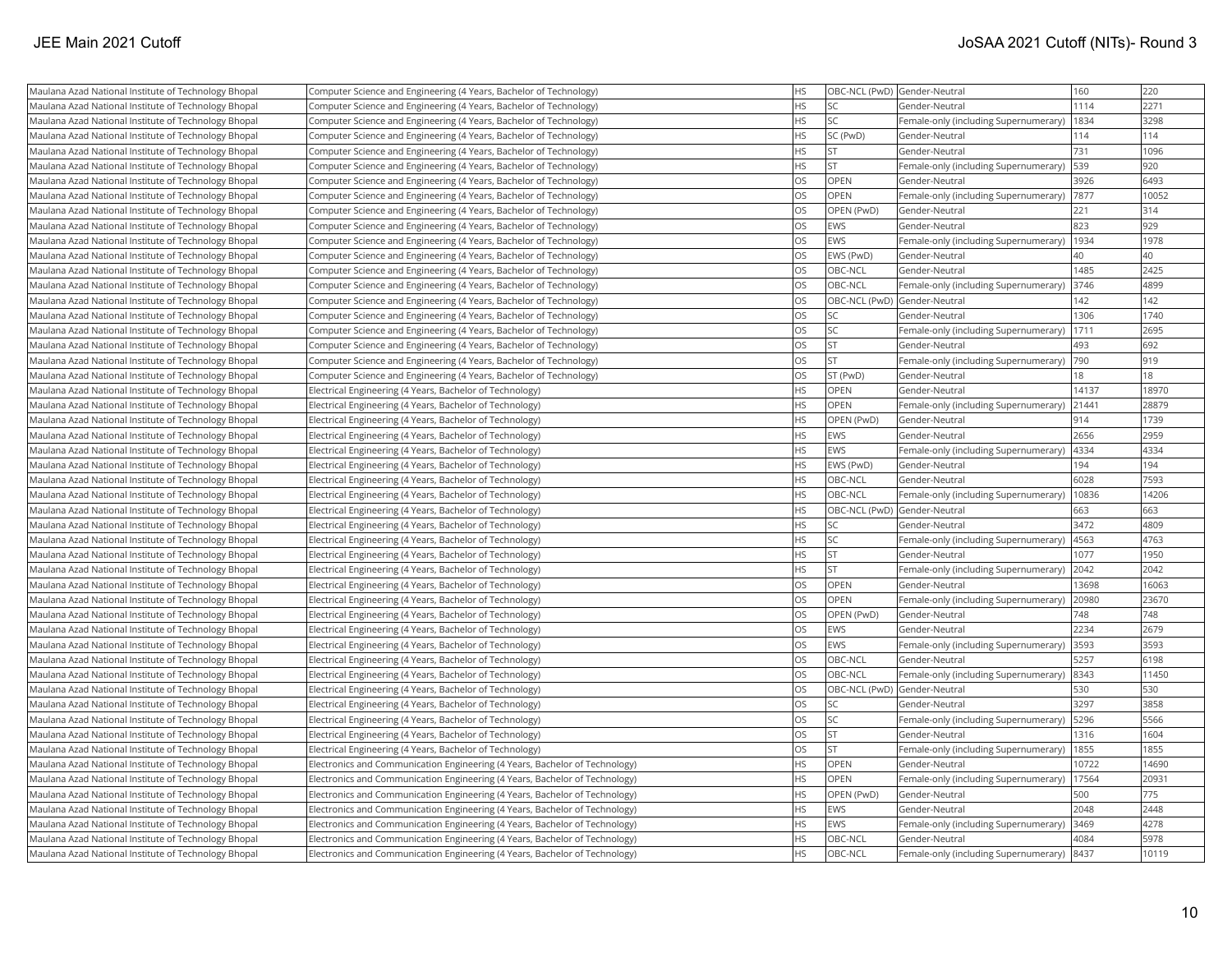| Maulana Azad National Institute of Technology Bhopal | Electronics and Communication Engineering (4 Years, Bachelor of Technology)             | <b>HS</b>              | OBC-NCL (PwD) Gender-Neutral |                                              | 404          | 404          |
|------------------------------------------------------|-----------------------------------------------------------------------------------------|------------------------|------------------------------|----------------------------------------------|--------------|--------------|
| Maulana Azad National Institute of Technology Bhopal | Electronics and Communication Engineering (4 Years, Bachelor of Technology)             | <b>HS</b>              | <b>SC</b>                    | lGender-Neutral                              | 2941         | 3664         |
| Maulana Azad National Institute of Technology Bhopal | Electronics and Communication Engineering (4 Years, Bachelor of Technology)             | <b>HS</b>              | lsc                          | Female-only (including Supernumerary)        | 3696         | 4299         |
| Maulana Azad National Institute of Technology Bhopal | Electronics and Communication Engineering (4 Years, Bachelor of Technology)             | <b>HS</b>              | <b>ST</b>                    | Gender-Neutral                               | 1438         | 1697         |
| Maulana Azad National Institute of Technology Bhopal | Electronics and Communication Engineering (4 Years, Bachelor of Technology)             | <b>HS</b>              | İst                          | Female-only (including Supernumerary)   1595 |              | 1595         |
| Maulana Azad National Institute of Technology Bhopal | Electronics and Communication Engineering (4 Years, Bachelor of Technology)             | <b>OS</b>              | OPEN                         | Gender-Neutral                               | 9842         | 12568        |
| Maulana Azad National Institute of Technology Bhopal | Electronics and Communication Engineering (4 Years, Bachelor of Technology)             | OS                     | <b>OPEN</b>                  | Female-only (including Supernumerary)        | 13305        | 17608        |
| Maulana Azad National Institute of Technology Bhopal | Electronics and Communication Engineering (4 Years, Bachelor of Technology)             | <b>OS</b>              | OPEN (PwD)                   | Gender-Neutral                               | 357          | 695          |
| Maulana Azad National Institute of Technology Bhopal | Electronics and Communication Engineering (4 Years, Bachelor of Technology)             | <b>OS</b>              | EWS                          | Gender-Neutral                               | 1724         | 1798         |
| Maulana Azad National Institute of Technology Bhopal | Electronics and Communication Engineering (4 Years, Bachelor of Technology)             | <b>OS</b>              | EWS                          | Female-only (including Supernumerary)        | 2677         | 2878         |
| Maulana Azad National Institute of Technology Bhopal | Electronics and Communication Engineering (4 Years, Bachelor of Technology)             | <b>OS</b>              | OBC-NCL                      | Gender-Neutral                               | 3166         | 4641         |
| Maulana Azad National Institute of Technology Bhopal | Electronics and Communication Engineering (4 Years, Bachelor of Technology)             | <b>OS</b>              | OBC-NCL                      | Female-only (including Supernumerary)        | 7224         | 7823         |
| Maulana Azad National Institute of Technology Bhopal | Electronics and Communication Engineering (4 Years, Bachelor of Technology)             | <b>OS</b>              | OBC-NCL (PwD) Gender-Neutral |                                              | 324          | 324          |
| Maulana Azad National Institute of Technology Bhopal | Electronics and Communication Engineering (4 Years, Bachelor of Technology)             | <b>OS</b>              | <b>SC</b>                    | Gender-Neutral                               | 2659         | 3146         |
| Maulana Azad National Institute of Technology Bhopal | Electronics and Communication Engineering (4 Years, Bachelor of Technology)             | <b>OS</b>              | lsc                          | Female-only (including Supernumerary)        | 3723         | 4172         |
| Maulana Azad National Institute of Technology Bhopal | Electronics and Communication Engineering (4 Years, Bachelor of Technology)             | <b>OS</b>              | <b>ST</b>                    | Gender-Neutral                               | 989          | 1172         |
| Maulana Azad National Institute of Technology Bhopal | Electronics and Communication Engineering (4 Years, Bachelor of Technology)             | <b>OS</b>              | <b>ST</b>                    | Female-only (including Supernumerary)        | 1090         | 1090         |
| Maulana Azad National Institute of Technology Bhopal | Materials Science and Metallurgical Engineering (4 Years, Bachelor of Technology)       | <b>HS</b>              | OPEN                         | Gender-Neutral                               | 30412        | 40177        |
| Maulana Azad National Institute of Technology Bhopal | Materials Science and Metallurgical Engineering (4 Years, Bachelor of Technology)       | <b>HS</b>              | OPEN                         | Female-only (including Supernumerary)        | 45240        | 46790        |
| Maulana Azad National Institute of Technology Bhopal | Materials Science and Metallurgical Engineering (4 Years, Bachelor of Technology)       | <b>HS</b>              | EWS                          | Gender-Neutral                               | 6420         | 6578         |
| Maulana Azad National Institute of Technology Bhopal | Materials Science and Metallurgical Engineering (4 Years, Bachelor of Technology)       | <b>HS</b>              | EWS                          | Female-only (including Supernumerary)   7320 |              | 7320         |
| Maulana Azad National Institute of Technology Bhopal | Materials Science and Metallurgical Engineering (4 Years, Bachelor of Technology)       | <b>HS</b>              | OBC-NCL                      | Gender-Neutral                               | 11685        | 14840        |
| Maulana Azad National Institute of Technology Bhopal | Materials Science and Metallurgical Engineering (4 Years, Bachelor of Technology)       | <b>HS</b>              | OBC-NCL                      | Female-only (including Supernumerary)        | 19547        | 19549        |
| Maulana Azad National Institute of Technology Bhopal | Materials Science and Metallurgical Engineering (4 Years, Bachelor of Technology)       | <b>HS</b>              | <b>SC</b>                    | Gender-Neutral                               | 6823         | 8482         |
| Maulana Azad National Institute of Technology Bhopal | Materials Science and Metallurgical Engineering (4 Years, Bachelor of Technology)       | <b>HS</b>              | lsc                          | Female-only (including Supernumerary)        | 8210         | 8210         |
| Maulana Azad National Institute of Technology Bhopal | Materials Science and Metallurgical Engineering (4 Years, Bachelor of Technology)       | <b>HS</b>              | lst                          | Gender-Neutral                               | 3104         | 3237         |
| Maulana Azad National Institute of Technology Bhopal | Materials Science and Metallurgical Engineering (4 Years, Bachelor of Technology)       | <b>HS</b>              | İst                          | Female-only (including Supernumerary)        | 3131         | 3131         |
| Maulana Azad National Institute of Technology Bhopal | Materials Science and Metallurgical Engineering (4 Years, Bachelor of Technology)       | <b>OS</b>              | <b>OPEN</b>                  | lGender-Neutral                              | 31669        | 38091        |
| Maulana Azad National Institute of Technology Bhopal | Materials Science and Metallurgical Engineering (4 Years, Bachelor of Technology)       | <b>OS</b>              | OPEN                         | Female-only (including Supernumerary)        | 41690        | 45002        |
| Maulana Azad National Institute of Technology Bhopal | Materials Science and Metallurgical Engineering (4 Years, Bachelor of Technology)       | <b>OS</b>              | EWS                          | Gender-Neutral                               | 5732         | 5793         |
| Maulana Azad National Institute of Technology Bhopal | Materials Science and Metallurgical Engineering (4 Years, Bachelor of Technology)       | <b>OS</b>              | <b>EWS</b>                   | Female-only (including Supernumerary)        | 8142         | 8142         |
| Maulana Azad National Institute of Technology Bhopal | Materials Science and Metallurgical Engineering (4 Years, Bachelor of Technology)       | <b>OS</b>              | OBC-NCL                      | Gender-Neutral                               | 11559        | 12751        |
| Maulana Azad National Institute of Technology Bhopal | Materials Science and Metallurgical Engineering (4 Years, Bachelor of Technology)       | <b>OS</b>              | OBC-NCL                      | Female-only (including Supernumerary)        | 17555        | 18721        |
| Maulana Azad National Institute of Technology Bhopal | Materials Science and Metallurgical Engineering (4 Years, Bachelor of Technology)       | <b>OS</b>              | lsc                          | Gender-Neutral                               | 6851         | 7387         |
| Maulana Azad National Institute of Technology Bhopal | Materials Science and Metallurgical Engineering (4 Years, Bachelor of Technology)       | <b>OS</b>              | lsc                          | Female-only (including Supernumerary)        | 9052         | 9052         |
| Maulana Azad National Institute of Technology Bhopal | Materials Science and Metallurgical Engineering (4 Years, Bachelor of Technology)       | <b>OS</b>              | <b>ST</b>                    | Gender-Neutral                               | 2540         | 2912         |
| Maulana Azad National Institute of Technology Bhopal | Mathematics and Data Science (5 Years, Bachelor and Master of Technology (Dual Degree)) | <b>HS</b>              | OPEN                         | Gender-Neutral                               | 10955        | 12876        |
| Maulana Azad National Institute of Technology Bhopal | Mathematics and Data Science (5 Years, Bachelor and Master of Technology (Dual Degree)) | <b>HS</b>              | OPEN                         | Female-only (including Supernumerary)        | 23692        | 23692        |
| Maulana Azad National Institute of Technology Bhopal | Mathematics and Data Science (5 Years, Bachelor and Master of Technology (Dual Degree)) | <b>HS</b>              | <b>EWS</b>                   | Gender-Neutral                               | 1732         | 1732         |
| Maulana Azad National Institute of Technology Bhopal | Mathematics and Data Science (5 Years, Bachelor and Master of Technology (Dual Degree)) | <b>HS</b>              | EWS                          | Female-only (including Supernumerary)        | 5611         | 5611         |
| Maulana Azad National Institute of Technology Bhopal | Mathematics and Data Science (5 Years, Bachelor and Master of Technology (Dual Degree)) | <b>HS</b>              | OBC-NCL                      | Gender-Neutral                               | 3844         | 4040         |
| Maulana Azad National Institute of Technology Bhopal | Mathematics and Data Science (5 Years, Bachelor and Master of Technology (Dual Degree)) | <b>HS</b>              | OBC-NCL                      | Female-only (including Supernumerary)        | 10364        | 10364        |
| Maulana Azad National Institute of Technology Bhopal | Mathematics and Data Science (5 Years, Bachelor and Master of Technology (Dual Degree)) | <b>HS</b>              | lsc                          | Gender-Neutral                               | 2763         | 4373         |
| Maulana Azad National Institute of Technology Bhopal | Mathematics and Data Science (5 Years, Bachelor and Master of Technology (Dual Degree)) | <b>HS</b>              | lst                          | Gender-Neutral                               | 2913         | 2913         |
| Maulana Azad National Institute of Technology Bhopal | Mathematics and Data Science (5 Years, Bachelor and Master of Technology (Dual Degree)) | <b>OS</b>              | OPEN                         | Gender-Neutral                               | 8231         | 12908        |
| Maulana Azad National Institute of Technology Bhopal | Mathematics and Data Science (5 Years, Bachelor and Master of Technology (Dual Degree)) | OS                     | OPEN                         | Female-only (including Supernumerary)        | 14496        | 14496        |
| Maulana Azad National Institute of Technology Bhopal | Mathematics and Data Science (5 Years, Bachelor and Master of Technology (Dual Degree)) | <b>OS</b>              | EWS                          | Gender-Neutral                               | 1808         | 1808         |
| Maulana Azad National Institute of Technology Bhopal | Mathematics and Data Science (5 Years, Bachelor and Master of Technology (Dual Degree)) | OS                     | OBC-NCL                      | lGender-Neutral                              | 3969         | 4817         |
| Maulana Azad National Institute of Technology Bhopal | Mathematics and Data Science (5 Years, Bachelor and Master of Technology (Dual Degree)) | <b>OS</b>              | OBC-NCL                      | Female-only (including Supernumerary)        | 11148        | 11148        |
| Maulana Azad National Institute of Technology Bhopal | Mathematics and Data Science (5 Years, Bachelor and Master of Technology (Dual Degree)) | <b>OS</b><br><b>OS</b> | <b>SC</b><br>lsc             | Gender-Neutral                               | 2333         | 3422<br>4316 |
| Maulana Azad National Institute of Technology Bhopal | Mathematics and Data Science (5 Years, Bachelor and Master of Technology (Dual Degree)) | <b>OS</b>              | İst                          | Female-only (including Supernumerary)        | 4316<br>1646 | 1646         |
| Maulana Azad National Institute of Technology Bhopal | Mathematics and Data Science (5 Years, Bachelor and Master of Technology (Dual Degree)) |                        |                              | lGender-Neutral                              |              |              |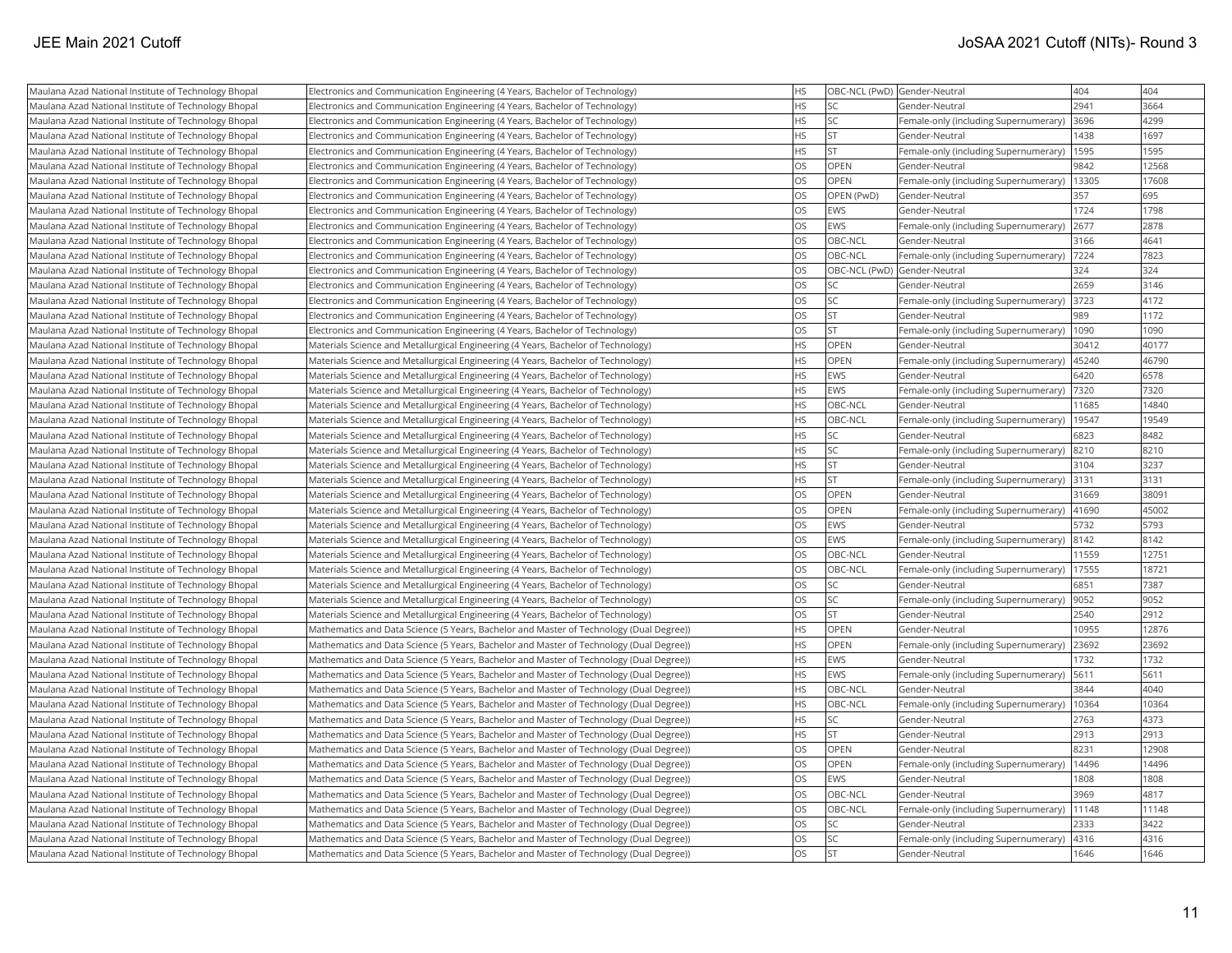| Maulana Azad National Institute of Technology Bhopal     | Mechanical Engineering (4 Years, Bachelor of Technology) | <b>HS</b> | OPEN        | Gender-Neutral                              | 18598 | 26448 |
|----------------------------------------------------------|----------------------------------------------------------|-----------|-------------|---------------------------------------------|-------|-------|
| Maulana Azad National Institute of Technology Bhopal     | Mechanical Engineering (4 Years, Bachelor of Technology) | HS        | OPEN        | Female-only (including Supernumerary)       | 33351 | 41165 |
| Maulana Azad National Institute of Technology Bhopal     | Mechanical Engineering (4 Years, Bachelor of Technology) | <b>HS</b> | OPEN (PwD)  | Gender-Neutral                              | 579   | 1499  |
| Maulana Azad National Institute of Technology Bhopal     | Mechanical Engineering (4 Years, Bachelor of Technology) | <b>HS</b> | <b>EWS</b>  | Gender-Neutral                              | 3891  | 4240  |
| Maulana Azad National Institute of Technology Bhopal     | Mechanical Engineering (4 Years, Bachelor of Technology) | <b>HS</b> | <b>EWS</b>  | Female-only (including Supernumerary)       | 6699  | 6740  |
| Maulana Azad National Institute of Technology Bhopal     | Mechanical Engineering (4 Years, Bachelor of Technology) | <b>HS</b> | OBC-NCL     | Gender-Neutral                              | 7580  | 10549 |
| Maulana Azad National Institute of Technology Bhopal     | Mechanical Engineering (4 Years, Bachelor of Technology) | HS        | OBC-NCL     | Female-only (including Supernumerary)       | 14589 | 17961 |
| Maulana Azad National Institute of Technology Bhopal     | Mechanical Engineering (4 Years, Bachelor of Technology) | HS        |             | OBC-NCL (PwD) Gender-Neutral                | 667   | 667   |
| Maulana Azad National Institute of Technology Bhopal     | Mechanical Engineering (4 Years, Bachelor of Technology) | <b>HS</b> | SC          | lGender-Neutral                             | 4895  | 6713  |
| Maulana Azad National Institute of Technology Bhopal     | Mechanical Engineering (4 Years, Bachelor of Technology) | HS        | SC.         | Female-only (including Supernumerary)       | 4569  | 7936  |
| Maulana Azad National Institute of Technology Bhopal     | Mechanical Engineering (4 Years, Bachelor of Technology) | HS        | ST.         | Gender-Neutral                              | 1362  | 2813  |
| Maulana Azad National Institute of Technology Bhopal     | Mechanical Engineering (4 Years, Bachelor of Technology) | <b>HS</b> | İst         | Female-only (including Supernumerary)       | 2065  | 2065  |
| Maulana Azad National Institute of Technology Bhopal     | Mechanical Engineering (4 Years, Bachelor of Technology) | <b>OS</b> | OPEN        | Gender-Neutral                              | 16403 | 23375 |
| Maulana Azad National Institute of Technology Bhopal     | Mechanical Engineering (4 Years, Bachelor of Technology) | <b>OS</b> | <b>OPEN</b> | Female-only (including Supernumerary)       | 29182 | 35179 |
| Maulana Azad National Institute of Technology Bhopal     | Mechanical Engineering (4 Years, Bachelor of Technology) | <b>OS</b> | OPEN (PwD)  | Gender-Neutral                              | 1457  | 1608  |
| Maulana Azad National Institute of Technology Bhopal     | Mechanical Engineering (4 Years, Bachelor of Technology) | <b>OS</b> | <b>EWS</b>  | Gender-Neutral                              | 3372  | 3641  |
| Maulana Azad National Institute of Technology Bhopal     | Mechanical Engineering (4 Years, Bachelor of Technology) | OS        | <b>EWS</b>  | Female-only (including Supernumerary)       | 5959  | 6222  |
| Maulana Azad National Institute of Technology Bhopal     | Mechanical Engineering (4 Years, Bachelor of Technology) | OS        | EWS (PwD)   | Gender-Neutral                              | 219   | 219   |
| Maulana Azad National Institute of Technology Bhopal     | Mechanical Engineering (4 Years, Bachelor of Technology) | <b>OS</b> | OBC-NCL     | Gender-Neutral                              | 7163  | 8765  |
| Maulana Azad National Institute of Technology Bhopal     | Mechanical Engineering (4 Years, Bachelor of Technology) | <b>OS</b> | OBC-NCL     | Female-only (including Supernumerary)       | 14168 | 16307 |
| Maulana Azad National Institute of Technology Bhopal     | Mechanical Engineering (4 Years, Bachelor of Technology) | OS        | lsc         | Gender-Neutral                              | 4024  | 5299  |
| Maulana Azad National Institute of Technology Bhopal     | Mechanical Engineering (4 Years, Bachelor of Technology) | <b>OS</b> | SC.         | Female-only (including Supernumerary)       | 6666  | 7793  |
| Maulana Azad National Institute of Technology Bhopal     | Mechanical Engineering (4 Years, Bachelor of Technology) | <b>OS</b> | ST.         | Gender-Neutral                              | 1395  | 2127  |
| Maulana Azad National Institute of Technology Bhopal     | Mechanical Engineering (4 Years, Bachelor of Technology) | <b>OS</b> | ST.         | Female-only (including Supernumerary)       | 2659  | 2659  |
| Maulana Azad National Institute of Technology Bhopal     | Planning (4 Years, Bachelor of Planning)                 | HS        | OPEN        | Gender-Neutral                              | 1203  | 3790  |
| Maulana Azad National Institute of Technology Bhopal     | Planning (4 Years, Bachelor of Planning)                 | <b>HS</b> | OPEN        | Female-only (including Supernumerary)       | 2518  | 2557  |
| Maulana Azad National Institute of Technology Bhopal     | Planning (4 Years, Bachelor of Planning)                 | HS        | <b>EWS</b>  | Gender-Neutral                              | 573   | 883   |
| Maulana Azad National Institute of Technology Bhopal     | Planning (4 Years, Bachelor of Planning)                 | HS        | <b>EWS</b>  | Female-only (including Supernumerary)       | 508   | 508   |
| Maulana Azad National Institute of Technology Bhopal     | Planning (4 Years, Bachelor of Planning)                 | <b>HS</b> | OBC-NCL     | Gender-Neutral                              | 1380  | 3724  |
| Maulana Azad National Institute of Technology Bhopal     | Planning (4 Years, Bachelor of Planning)                 | HS        | OBC-NCL     | Female-only (including Supernumerary)       | 1791  | 1791  |
| Maulana Azad National Institute of Technology Bhopal     | Planning (4 Years, Bachelor of Planning)                 | <b>HS</b> | SC.         | Gender-Neutral                              | 329   | 500   |
| Maulana Azad National Institute of Technology Bhopal     | Planning (4 Years, Bachelor of Planning)                 | HS        | SC          | Female-only (including Supernumerary)       | 296   | 296   |
| Maulana Azad National Institute of Technology Bhopal     | Planning (4 Years, Bachelor of Planning)                 | <b>HS</b> | İst         | Gender-Neutral                              | 159   | 531   |
| Maulana Azad National Institute of Technology Bhopal     | Planning (4 Years, Bachelor of Planning)                 | OS        | OPEN        | Gender-Neutral                              | 284   | 590   |
| Maulana Azad National Institute of Technology Bhopal     | Planning (4 Years, Bachelor of Planning)                 | OS        | OPEN        | Female-only (including Supernumerary)       | 257   | 451   |
| Maulana Azad National Institute of Technology Bhopal     | Planning (4 Years, Bachelor of Planning)                 | <b>OS</b> | <b>EWS</b>  | Gender-Neutral                              | 73    | 106   |
| Maulana Azad National Institute of Technology Bhopal     | Planning (4 Years, Bachelor of Planning)                 | OS        | OBC-NCL     | Gender-Neutral                              | 238   | 385   |
| Maulana Azad National Institute of Technology Bhopal     | Planning (4 Years, Bachelor of Planning)                 | <b>OS</b> | OBC-NCL     | Female-only (including Supernumerary)       | 254   | 296   |
| Maulana Azad National Institute of Technology Bhopal     | Planning (4 Years, Bachelor of Planning)                 | <b>OS</b> | SC          | Gender-Neutral                              | 68    | 144   |
| Maulana Azad National Institute of Technology Bhopal     | Planning (4 Years, Bachelor of Planning)                 | <b>OS</b> | SC          | Female-only (including Supernumerary)   125 |       | 125   |
| Maulana Azad National Institute of Technology Bhopal     | Planning (4 Years, Bachelor of Planning)                 | OS        | ST          | Gender-Neutral                              | 106   | 106   |
| Maulana Azad National Institute of Technology Bhopal     | Planning (4 Years, Bachelor of Planning)                 | OS        | İst         | Female-only (including Supernumerary)       | 81    | 81    |
| Motilal Nehru National Institute of Technology Allahabad | Bio Technology (4 Years, Bachelor of Technology)         | HS        | OPEN        | Gender-Neutral                              | 19411 | 29125 |
| Motilal Nehru National Institute of Technology Allahabad | Bio Technology (4 Years, Bachelor of Technology)         | HS        | OPEN        | Female-only (including Supernumerary)       | 26951 | 30386 |
| Motilal Nehru National Institute of Technology Allahabad | Bio Technology (4 Years, Bachelor of Technology)         | <b>HS</b> | <b>EWS</b>  | Gender-Neutral                              | 4398  | 4413  |
| Motilal Nehru National Institute of Technology Allahabad | Bio Technology (4 Years, Bachelor of Technology)         | <b>HS</b> | <b>EWS</b>  | Female-only (including Supernumerary)       | 8833  | 8833  |
| Motilal Nehru National Institute of Technology Allahabad | Bio Technology (4 Years, Bachelor of Technology)         | HS        | OBC-NCL     | Gender-Neutral                              | 8039  | 10897 |
| Motilal Nehru National Institute of Technology Allahabad | Bio Technology (4 Years, Bachelor of Technology)         | <b>HS</b> | OBC-NCL     | Female-only (including Supernumerary)       | 14757 | 14757 |
| Motilal Nehru National Institute of Technology Allahabad | Bio Technology (4 Years, Bachelor of Technology)         | <b>HS</b> | SC.         | Gender-Neutral                              | 4152  | 5918  |
| Motilal Nehru National Institute of Technology Allahabad | Bio Technology (4 Years, Bachelor of Technology)         | HS        | SC          | Female-only (including Supernumerary)       | 6941  | 6941  |
| Motilal Nehru National Institute of Technology Allahabad | Bio Technology (4 Years, Bachelor of Technology)         | <b>HS</b> | İst         | Gender-Neutral                              | 4086  | 4137  |
| Motilal Nehru National Institute of Technology Allahabad | Bio Technology (4 Years, Bachelor of Technology)         | <b>OS</b> | <b>OPEN</b> | Gender-Neutral                              | 24630 | 31168 |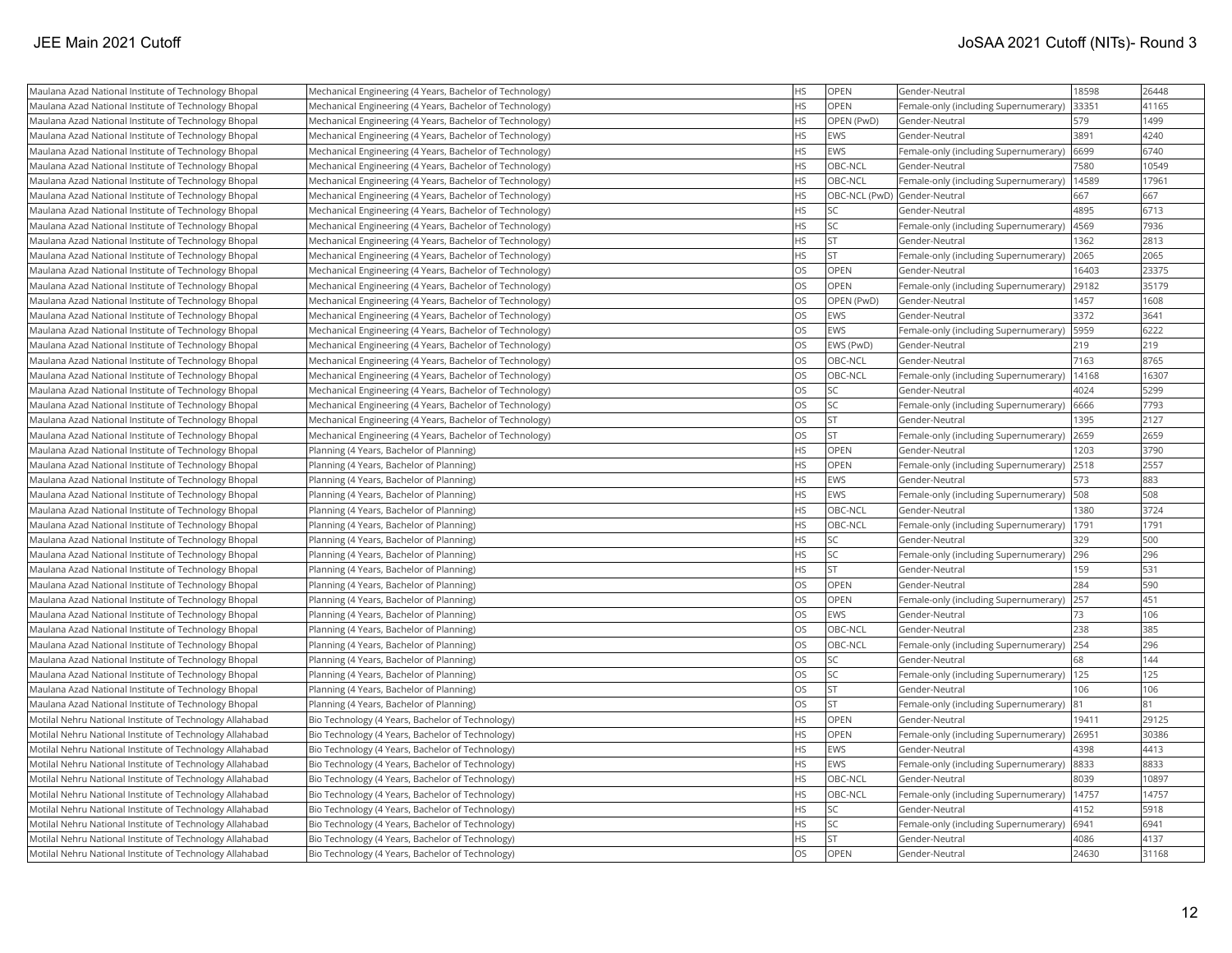| Motilal Nehru National Institute of Technology Allahabad | Bio Technology (4 Years, Bachelor of Technology)        | OS        | <b>OPEN</b> | Female-only (including Supernumerary) 30558 |       | 31625 |
|----------------------------------------------------------|---------------------------------------------------------|-----------|-------------|---------------------------------------------|-------|-------|
| Motilal Nehru National Institute of Technology Allahabad | Bio Technology (4 Years, Bachelor of Technology)        | OS        | OPEN (PwD)  | Gender-Neutral                              | 2200  | 2200  |
| Motilal Nehru National Institute of Technology Allahabad | Bio Technology (4 Years, Bachelor of Technology)        | OS        | <b>EWS</b>  | Gender-Neutral                              | 4984  | 5244  |
| Motilal Nehru National Institute of Technology Allahabad | Bio Technology (4 Years, Bachelor of Technology)        | OS        | <b>EWS</b>  | Female-only (including Supernumerary)       | 6139  | 6139  |
| Motilal Nehru National Institute of Technology Allahabad | Bio Technology (4 Years, Bachelor of Technology)        | OS        | OBC-NCL     | Gender-Neutral                              | 10376 | 11627 |
| Motilal Nehru National Institute of Technology Allahabad | Bio Technology (4 Years, Bachelor of Technology)        | <b>OS</b> | OBC-NCL     | Female-only (including Supernumerary)       | 14964 | 14964 |
| Motilal Nehru National Institute of Technology Allahabad | Bio Technology (4 Years, Bachelor of Technology)        | OS        | SC          | Gender-Neutral                              | 6255  | 6794  |
| Motilal Nehru National Institute of Technology Allahabad | Bio Technology (4 Years, Bachelor of Technology)        | OS        | SC          | Female-only (including Supernumerary)  7727 |       | 7727  |
| Motilal Nehru National Institute of Technology Allahabad | Bio Technology (4 Years, Bachelor of Technology)        | <b>OS</b> | <b>ST</b>   | Gender-Neutral                              | 2746  | 2857  |
| Motilal Nehru National Institute of Technology Allahabad | Bio Technology (4 Years, Bachelor of Technology)        | OS        | <b>ST</b>   | Female-only (including Supernumerary)       | 3127  | 3127  |
| Motilal Nehru National Institute of Technology Allahabad | Chemical Engineering (4 Years, Bachelor of Technology)  | HS        | <b>OPEN</b> | Gender-Neutral                              | 7761  | 17329 |
| Motilal Nehru National Institute of Technology Allahabad | Chemical Engineering (4 Years, Bachelor of Technology)  | <b>HS</b> | OPEN        | Female-only (including Supernumerary)       | 22629 | 22723 |
| Motilal Nehru National Institute of Technology Allahabad | Chemical Engineering (4 Years, Bachelor of Technology)  | <b>HS</b> | OPEN (PwD)  | Gender-Neutral                              | 975   | 975   |
| Motilal Nehru National Institute of Technology Allahabad | Chemical Engineering (4 Years, Bachelor of Technology)  | HS        | EWS         | Gender-Neutral                              | 2480  | 2483  |
| Motilal Nehru National Institute of Technology Allahabad | Chemical Engineering (4 Years, Bachelor of Technology)  | HS        | <b>EWS</b>  | Female-only (including Supernumerary)       | 4629  | 4629  |
| Motilal Nehru National Institute of Technology Allahabad | Chemical Engineering (4 Years, Bachelor of Technology)  | HS        | OBC-NCL     | Gender-Neutral                              | 4122  | 6704  |
| Motilal Nehru National Institute of Technology Allahabad | Chemical Engineering (4 Years, Bachelor of Technology)  | <b>HS</b> | OBC-NCL     | Female-only (including Supernumerary)       | 11060 | 11060 |
| Motilal Nehru National Institute of Technology Allahabad | Chemical Engineering (4 Years, Bachelor of Technology)  | HS        | <b>SC</b>   | Gender-Neutral                              | 3679  | 4007  |
| Motilal Nehru National Institute of Technology Allahabad | Chemical Engineering (4 Years, Bachelor of Technology)  | HS        | SC          | Female-only (including Supernumerary)       | 4712  | 5506  |
| Motilal Nehru National Institute of Technology Allahabad | Chemical Engineering (4 Years, Bachelor of Technology)  | <b>HS</b> | <b>ST</b>   | Gender-Neutral                              | 1938  | 2842  |
| Motilal Nehru National Institute of Technology Allahabad | Chemical Engineering (4 Years, Bachelor of Technology)  | <b>OS</b> | OPEN        | Gender-Neutral                              | 15711 | 19059 |
| Motilal Nehru National Institute of Technology Allahabad | Chemical Engineering (4 Years, Bachelor of Technology)  | OS        | OPEN        | Female-only (including Supernumerary)       | 23906 | 25829 |
| Motilal Nehru National Institute of Technology Allahabad | Chemical Engineering (4 Years, Bachelor of Technology)  | <b>OS</b> | EWS         | Gender-Neutral                              | 2732  | 2732  |
| Motilal Nehru National Institute of Technology Allahabad | Chemical Engineering (4 Years, Bachelor of Technology)  | OS        | EWS         | Female-only (including Supernumerary)       | 5777  | 5777  |
| Motilal Nehru National Institute of Technology Allahabad | Chemical Engineering (4 Years, Bachelor of Technology)  | OS        | EWS (PwD)   | Gender-Neutral                              | 204   | 204   |
| Motilal Nehru National Institute of Technology Allahabad | Chemical Engineering (4 Years, Bachelor of Technology)  | OS        | OBC-NCL     | Gender-Neutral                              | 5889  | 6681  |
| Motilal Nehru National Institute of Technology Allahabad | Chemical Engineering (4 Years, Bachelor of Technology)  | OS        | OBC-NCL     | Female-only (including Supernumerary)       | 9888  | 9888  |
| Motilal Nehru National Institute of Technology Allahabad | (Chemical Engineering (4 Years, Bachelor of Technology) | OS        |             | OBC-NCL (PwD) Gender-Neutral                | 410   | 410   |
| Motilal Nehru National Institute of Technology Allahabad | Chemical Engineering (4 Years, Bachelor of Technology)  | OS        | <b>SC</b>   | Gender-Neutral                              | 4260  | 4718  |
| Motilal Nehru National Institute of Technology Allahabad | Chemical Engineering (4 Years, Bachelor of Technology)  | OS        | <b>SC</b>   | Female-only (including Supernumerary)       | 6087  | 6087  |
| Motilal Nehru National Institute of Technology Allahabad | Chemical Engineering (4 Years, Bachelor of Technology)  | OS        | <b>ST</b>   | Gender-Neutral                              | 1871  | 1943  |
| Motilal Nehru National Institute of Technology Allahabad | Civil Engineering (4 Years, Bachelor of Technology)     | HS        | OPEN        | Gender-Neutral                              | 9065  | 21986 |
| Motilal Nehru National Institute of Technology Allahabad | Civil Engineering (4 Years, Bachelor of Technology)     | НS        | <b>OPEN</b> | Female-only (including Supernumerary) 30446 |       | 32878 |
| Motilal Nehru National Institute of Technology Allahabad | Civil Engineering (4 Years, Bachelor of Technology)     | <b>HS</b> | OPEN (PwD)  | Gender-Neutral                              | 985   | 985   |
| Motilal Nehru National Institute of Technology Allahabad | Civil Engineering (4 Years, Bachelor of Technology)     | HS        | <b>EWS</b>  | Gender-Neutral                              | 3171  | 3639  |
| Motilal Nehru National Institute of Technology Allahabad | Civil Engineering (4 Years, Bachelor of Technology)     | HS        | <b>EWS</b>  | Female-only (including Supernumerary)       | 6551  | 6551  |
| Motilal Nehru National Institute of Technology Allahabad | Civil Engineering (4 Years, Bachelor of Technology)     | <b>HS</b> | OBC-NCL     | Gender-Neutral                              | 5101  | 7059  |
| Motilal Nehru National Institute of Technology Allahabad | Civil Engineering (4 Years, Bachelor of Technology)     | HS        | OBC-NCL     | Female-only (including Supernumerary)       | 12368 | 13938 |
| Motilal Nehru National Institute of Technology Allahabad | Civil Engineering (4 Years, Bachelor of Technology)     | HS        |             | OBC-NCL (PwD) Gender-Neutral                | 646   | 646   |
| Motilal Nehru National Institute of Technology Allahabad | Civil Engineering (4 Years, Bachelor of Technology)     | HS        | SC          | Gender-Neutral                              | 2118  | 3221  |
| Motilal Nehru National Institute of Technology Allahabad | Civil Engineering (4 Years, Bachelor of Technology)     | HS        | SC          | Female-only (including Supernumerary)  4925 |       | 5396  |
| Motilal Nehru National Institute of Technology Allahabad | Civil Engineering (4 Years, Bachelor of Technology)     | HS        | <b>ST</b>   | Gender-Neutral                              | 2285  | 2846  |
| Motilal Nehru National Institute of Technology Allahabad | Civil Engineering (4 Years, Bachelor of Technology)     | HS        | <b>ST</b>   | Female-only (including Supernumerary)       | 4316  | 4316  |
| Motilal Nehru National Institute of Technology Allahabad | Civil Engineering (4 Years, Bachelor of Technology)     | OS        | OPEN        | Gender-Neutral                              | 16455 | 24404 |
| Motilal Nehru National Institute of Technology Allahabad | Civil Engineering (4 Years, Bachelor of Technology)     | <b>OS</b> | <b>OPEN</b> | Female-only (including Supernumerary)       | 33895 | 34948 |
| Motilal Nehru National Institute of Technology Allahabad | Civil Engineering (4 Years, Bachelor of Technology)     | OS        | OPEN (PwD)  | Gender-Neutral                              | 783   | 783   |
| Motilal Nehru National Institute of Technology Allahabad | Civil Engineering (4 Years, Bachelor of Technology)     | OS        | OPEN (PwD)  | Female-only (including Supernumerary)       | 2081  | 2081  |
| Motilal Nehru National Institute of Technology Allahabad | Civil Engineering (4 Years, Bachelor of Technology)     | <b>OS</b> | EWS         | Gender-Neutral                              | 3556  | 3647  |
| Motilal Nehru National Institute of Technology Allahabad | Civil Engineering (4 Years, Bachelor of Technology)     | OS        | EWS         | Female-only (including Supernumerary)  5919 |       | 5919  |
| Motilal Nehru National Institute of Technology Allahabad | Civil Engineering (4 Years, Bachelor of Technology)     | OS        | EWS (PwD)   | Gender-Neutral                              | 113   | 113   |
| Motilal Nehru National Institute of Technology Allahabad | Civil Engineering (4 Years, Bachelor of Technology)     | OS        | OBC-NCL     | Gender-Neutral                              | 5770  | 7645  |
| Motilal Nehru National Institute of Technology Allahabad | Civil Engineering (4 Years, Bachelor of Technology)     | OS        | OBC-NCL     | Female-only (including Supernumerary) 13656 |       | 15359 |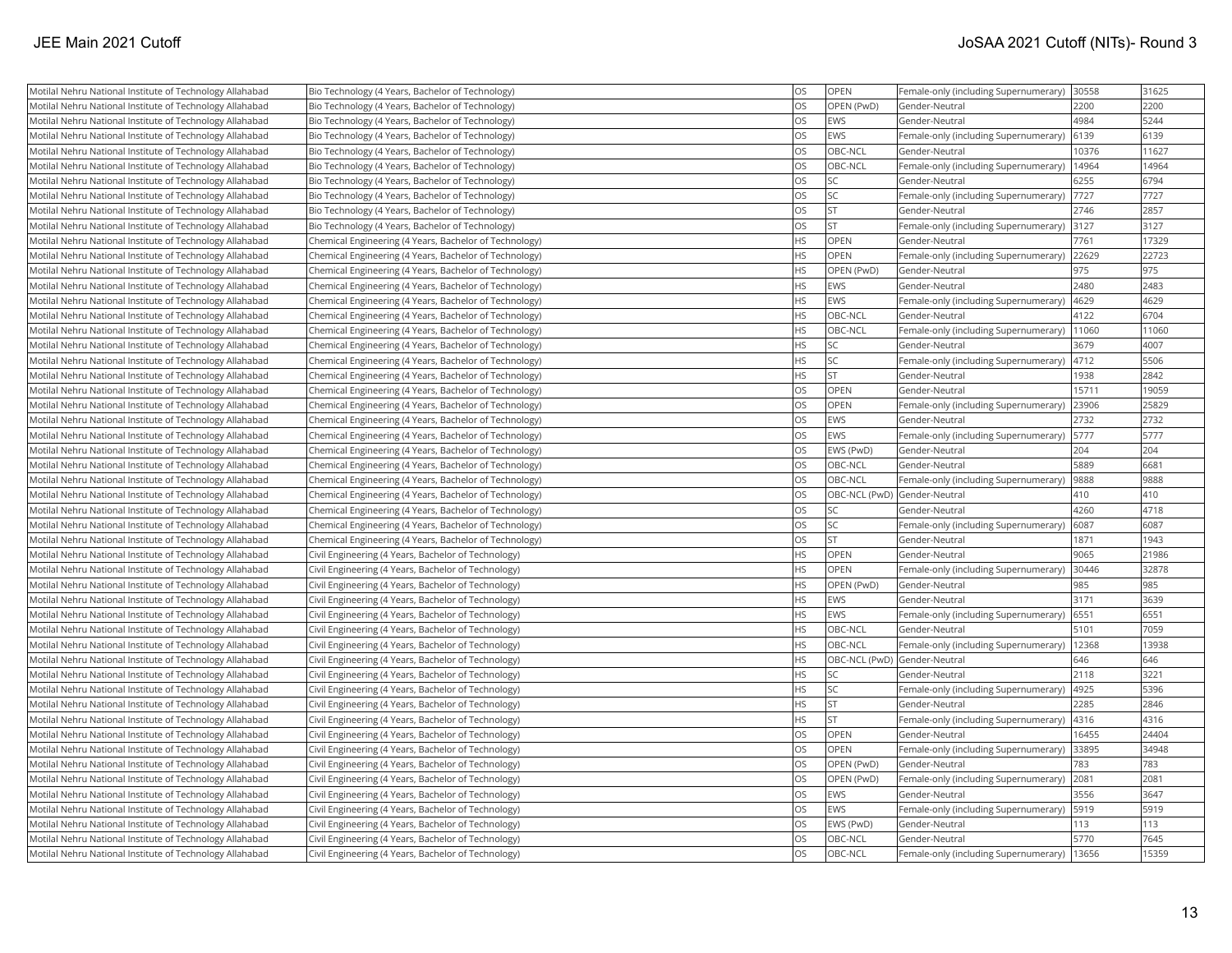| Motilal Nehru National Institute of Technology Allahabad | Civil Engineering (4 Years, Bachelor of Technology)                | OS        | SC.         | Gender-Neutral                                          | 1977  | 4048  |
|----------------------------------------------------------|--------------------------------------------------------------------|-----------|-------------|---------------------------------------------------------|-------|-------|
| Motilal Nehru National Institute of Technology Allahabad | Civil Engineering (4 Years, Bachelor of Technology)                | OS        | lsc         | Female-only (including Supernumerary)                   | 5609  | 5765  |
| Motilal Nehru National Institute of Technology Allahabad | Civil Engineering (4 Years, Bachelor of Technology)                | OS        | lst         | Gender-Neutral                                          | 690   | 1040  |
| Motilal Nehru National Institute of Technology Allahabad | Civil Engineering (4 Years, Bachelor of Technology)                | <b>OS</b> | ST.         | Female-only (including Supernumerary)                   | 1594  | 1594  |
| Motilal Nehru National Institute of Technology Allahabad | Computer Science and Engineering (4 Years, Bachelor of Technology) | HS        | OPEN        | Gender-Neutral                                          | 1077  | 4553  |
| Motilal Nehru National Institute of Technology Allahabad | Computer Science and Engineering (4 Years, Bachelor of Technology) | HS        | <b>OPEN</b> | Female-only (including Supernumerary)                   | 4025  | 9606  |
| Motilal Nehru National Institute of Technology Allahabad | Computer Science and Engineering (4 Years, Bachelor of Technology) | HS        | OPEN (PwD)  | Gender-Neutral                                          | 168   | 207   |
| Motilal Nehru National Institute of Technology Allahabad | Computer Science and Engineering (4 Years, Bachelor of Technology) | <b>HS</b> | OPEN (PwD)  | Female-only (including Supernumerary)                   | 375   | 375   |
| Motilal Nehru National Institute of Technology Allahabad | Computer Science and Engineering (4 Years, Bachelor of Technology) | <b>HS</b> | <b>EWS</b>  | Gender-Neutral                                          | 511   | 775   |
| Motilal Nehru National Institute of Technology Allahabad | Computer Science and Engineering (4 Years, Bachelor of Technology) | <b>HS</b> | <b>EWS</b>  | Female-only (including Supernumerary)                   | 1272  | 1890  |
| Motilal Nehru National Institute of Technology Allahabad | Computer Science and Engineering (4 Years, Bachelor of Technology) | <b>HS</b> | OBC-NCL     | Gender-Neutral                                          | 830   | 1821  |
| Motilal Nehru National Institute of Technology Allahabad | Computer Science and Engineering (4 Years, Bachelor of Technology) | HS        | OBC-NCL     | Female-only (including Supernumerary) 2162              |       | 3637  |
| Motilal Nehru National Institute of Technology Allahabad | Computer Science and Engineering (4 Years, Bachelor of Technology) | <b>HS</b> |             | OBC-NCL (PwD) Gender-Neutral                            | 73    | 88    |
| Motilal Nehru National Institute of Technology Allahabad | Computer Science and Engineering (4 Years, Bachelor of Technology) | HS        |             | OBC-NCL (PwD) Female-only (including Supernumerary) 234 |       | 234   |
| Motilal Nehru National Institute of Technology Allahabad | Computer Science and Engineering (4 Years, Bachelor of Technology) | <b>HS</b> | lsc         | Gender-Neutral                                          | 330   | 881   |
| Motilal Nehru National Institute of Technology Allahabad | Computer Science and Engineering (4 Years, Bachelor of Technology) | <b>HS</b> | SC.         | Female-only (including Supernumerary)                   | 1770  | 2441  |
| Motilal Nehru National Institute of Technology Allahabad | Computer Science and Engineering (4 Years, Bachelor of Technology) | HS        | SC (PwD)    | Gender-Neutral                                          | 14    | 14    |
| Motilal Nehru National Institute of Technology Allahabad | Computer Science and Engineering (4 Years, Bachelor of Technology) | <b>HS</b> | <b>ST</b>   | Gender-Neutral                                          | 76    | 864   |
| Motilal Nehru National Institute of Technology Allahabad | Computer Science and Engineering (4 Years, Bachelor of Technology) | <b>HS</b> | İst         | Female-only (including Supernumerary)                   | 2077  | 3133  |
| Motilal Nehru National Institute of Technology Allahabad | Computer Science and Engineering (4 Years, Bachelor of Technology) | <b>OS</b> | OPEN        | Gender-Neutral                                          | 408   | 2594  |
| Motilal Nehru National Institute of Technology Allahabad | Computer Science and Engineering (4 Years, Bachelor of Technology) | <b>OS</b> | OPEN        | Female-only (including Supernumerary)   1509            |       | 3863  |
| Motilal Nehru National Institute of Technology Allahabad | Computer Science and Engineering (4 Years, Bachelor of Technology) | <b>OS</b> | OPEN (PwD)  | Gender-Neutral                                          | 75    | 138   |
| Motilal Nehru National Institute of Technology Allahabad | Computer Science and Engineering (4 Years, Bachelor of Technology) | OS        | <b>EWS</b>  | Gender-Neutral                                          | 264   | 367   |
| Motilal Nehru National Institute of Technology Allahabad | Computer Science and Engineering (4 Years, Bachelor of Technology) | OS        | <b>EWS</b>  | Female-only (including Supernumerary)                   | 1224  | 1287  |
| Motilal Nehru National Institute of Technology Allahabad | Computer Science and Engineering (4 Years, Bachelor of Technology) | OS        | EWS (PwD)   | Female-only (including Supernumerary)                   | 80    | 80    |
| Motilal Nehru National Institute of Technology Allahabad | Computer Science and Engineering (4 Years, Bachelor of Technology) | <b>OS</b> | OBC-NCL     | Gender-Neutral                                          | 546   | 1214  |
| Motilal Nehru National Institute of Technology Allahabad | Computer Science and Engineering (4 Years, Bachelor of Technology) | <b>OS</b> | OBC-NCL     | Female-only (including Supernumerary)                   | 1496  | 2983  |
| Motilal Nehru National Institute of Technology Allahabad | Computer Science and Engineering (4 Years, Bachelor of Technology) | <b>OS</b> |             | OBC-NCL (PwD) Gender-Neutral                            | 48    | 69    |
| Motilal Nehru National Institute of Technology Allahabad | Computer Science and Engineering (4 Years, Bachelor of Technology) | <b>OS</b> | SC          | Gender-Neutral                                          | 42    | 906   |
| Motilal Nehru National Institute of Technology Allahabad | Computer Science and Engineering (4 Years, Bachelor of Technology) | <b>OS</b> | <b>SC</b>   | Female-only (including Supernumerary)   1241            |       | 1809  |
| Motilal Nehru National Institute of Technology Allahabad | Computer Science and Engineering (4 Years, Bachelor of Technology) | OS        | SC (PwD)    | Gender-Neutral                                          | 18    | 18    |
| Motilal Nehru National Institute of Technology Allahabad | Computer Science and Engineering (4 Years, Bachelor of Technology) | OS        | lst         | Gender-Neutral                                          | 180   | 391   |
| Motilal Nehru National Institute of Technology Allahabad | Computer Science and Engineering (4 Years, Bachelor of Technology) | OS        | ST          | Female-only (including Supernumerary)                   | 456   | 599   |
| Motilal Nehru National Institute of Technology Allahabad | Computer Science and Engineering (4 Years, Bachelor of Technology) | <b>OS</b> | ST (PwD)    | Gender-Neutral                                          |       |       |
| Motilal Nehru National Institute of Technology Allahabad | Electrical Engineering (4 Years, Bachelor of Technology)           | HS        | OPEN        | Gender-Neutral                                          | 8402  | 10661 |
| Motilal Nehru National Institute of Technology Allahabad | Electrical Engineering (4 Years, Bachelor of Technology)           | HS        | OPEN        | Female-only (including Supernumerary)                   | 15060 | 20379 |
| Motilal Nehru National Institute of Technology Allahabad | Electrical Engineering (4 Years, Bachelor of Technology)           | HS        | OPEN (PwD)  | Gender-Neutral                                          | 727   | 727   |
| Motilal Nehru National Institute of Technology Allahabad | Electrical Engineering (4 Years, Bachelor of Technology)           | HS        | <b>EWS</b>  | Gender-Neutral                                          | 1480  | 1618  |
| Motilal Nehru National Institute of Technology Allahabad | Electrical Engineering (4 Years, Bachelor of Technology)           | <b>HS</b> | <b>EWS</b>  | Female-only (including Supernumerary)                   | 2986  | 2986  |
| Motilal Nehru National Institute of Technology Allahabad | Electrical Engineering (4 Years, Bachelor of Technology)           | <b>HS</b> | OBC-NCL     | Gender-Neutral                                          | 3247  | 4286  |
| Motilal Nehru National Institute of Technology Allahabad | Electrical Engineering (4 Years, Bachelor of Technology)           | <b>HS</b> | OBC-NCL     | Female-only (including Supernumerary)                   | 5715  | 6290  |
| Motilal Nehru National Institute of Technology Allahabad | Electrical Engineering (4 Years, Bachelor of Technology)           | <b>HS</b> |             | OBC-NCL (PwD) Gender-Neutral                            | 455   | 455   |
| Motilal Nehru National Institute of Technology Allahabad | Electrical Engineering (4 Years, Bachelor of Technology)           | HS        | SC          | Gender-Neutral                                          | 1647  | 2039  |
| Motilal Nehru National Institute of Technology Allahabad | Electrical Engineering (4 Years, Bachelor of Technology)           | HS        | SC.         | Female-only (including Supernumerary)                   | 3891  | 3897  |
| Motilal Nehru National Institute of Technology Allahabad | Electrical Engineering (4 Years, Bachelor of Technology)           | <b>HS</b> | İst         | Gender-Neutral                                          | 1922  | 2130  |
| Motilal Nehru National Institute of Technology Allahabad | Electrical Engineering (4 Years, Bachelor of Technology)           | HS        | İst         | Female-only (including Supernumerary)                   | 3997  | 3997  |
| Motilal Nehru National Institute of Technology Allahabad | Electrical Engineering (4 Years, Bachelor of Technology)           | <b>OS</b> | <b>OPEN</b> | Gender-Neutral                                          | 8417  | 10776 |
| Motilal Nehru National Institute of Technology Allahabad | Electrical Engineering (4 Years, Bachelor of Technology)           | <b>OS</b> | OPEN        | Female-only (including Supernumerary)                   | 15802 | 16505 |
| Motilal Nehru National Institute of Technology Allahabad | Electrical Engineering (4 Years, Bachelor of Technology)           | OS        | OPEN (PwD)  | Gender-Neutral                                          | 468   | 468   |
| Motilal Nehru National Institute of Technology Allahabad | Electrical Engineering (4 Years, Bachelor of Technology)           | OS        | OPEN (PwD)  | Female-only (including Supernumerary)                   | 1340  | 1340  |
| Motilal Nehru National Institute of Technology Allahabad | Electrical Engineering (4 Years, Bachelor of Technology)           | OS        | <b>EWS</b>  | Gender-Neutral                                          | 1409  | 1677  |
| Motilal Nehru National Institute of Technology Allahabad | Electrical Engineering (4 Years, Bachelor of Technology)           | <b>OS</b> | <b>EWS</b>  | Female-only (including Supernumerary) 3341              |       | 3341  |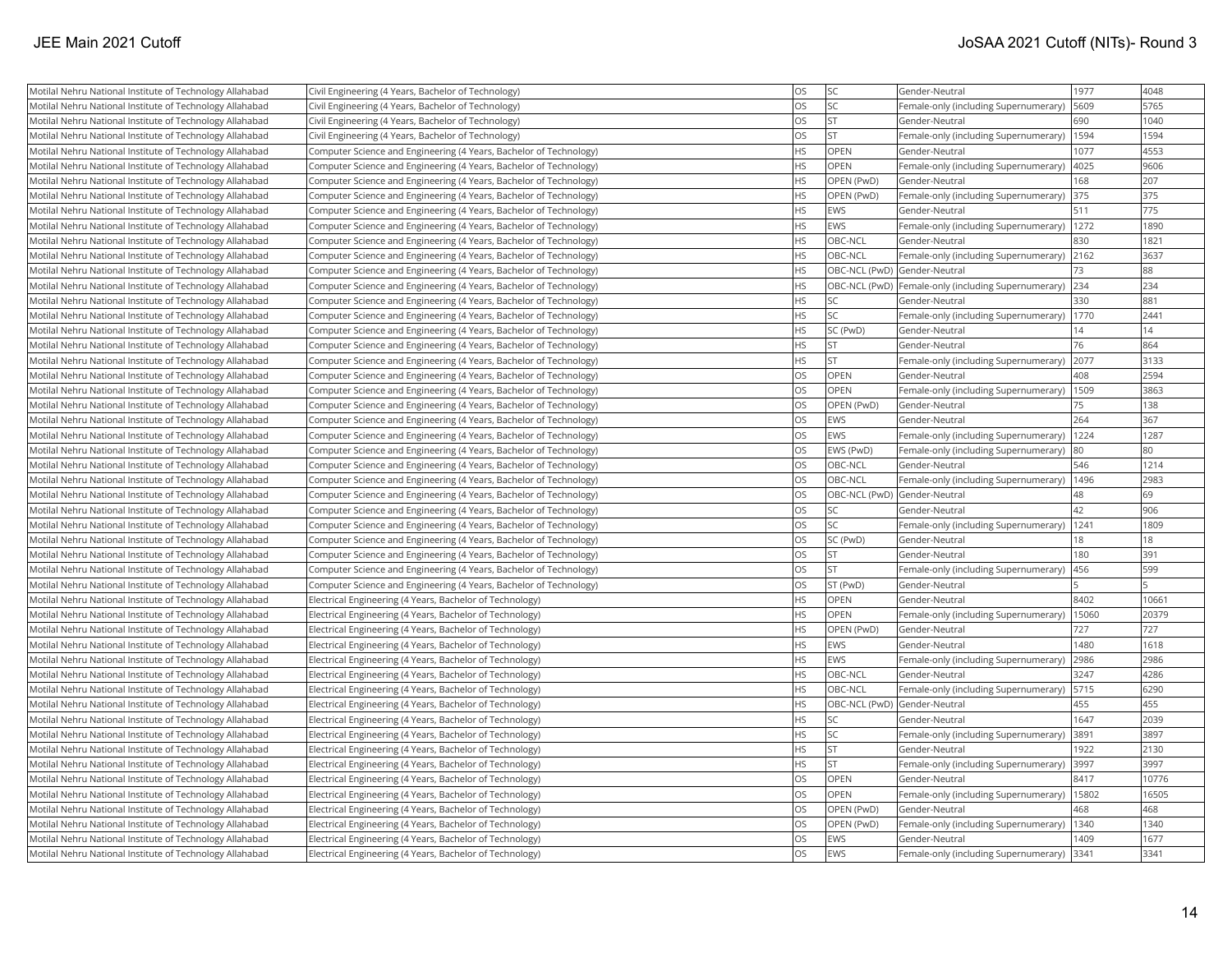| Motilal Nehru National Institute of Technology Allahabad | Electrical Engineering (4 Years, Bachelor of Technology)                    | <b>OS</b> | OBC-NCL                      | Gender-Neutral                        | 3078  | 3905  |
|----------------------------------------------------------|-----------------------------------------------------------------------------|-----------|------------------------------|---------------------------------------|-------|-------|
| Motilal Nehru National Institute of Technology Allahabad | Electrical Engineering (4 Years, Bachelor of Technology)                    | <b>OS</b> | OBC-NCL                      | Female-only (including Supernumerary) | 8067  | 8727  |
| Motilal Nehru National Institute of Technology Allahabad | Electrical Engineering (4 Years, Bachelor of Technology)                    | <b>OS</b> | OBC-NCL (PwD) Gender-Neutral |                                       | 202   | 202   |
| Motilal Nehru National Institute of Technology Allahabad | Electrical Engineering (4 Years, Bachelor of Technology)                    | <b>OS</b> | <b>SC</b>                    | Gender-Neutral                        | 2329  | 3097  |
| Motilal Nehru National Institute of Technology Allahabad | Electrical Engineering (4 Years, Bachelor of Technology)                    | <b>OS</b> | <b>SC</b>                    | Female-only (including Supernumerary) | 4237  | 4248  |
| Motilal Nehru National Institute of Technology Allahabad | Electrical Engineering (4 Years, Bachelor of Technology)                    | <b>OS</b> | <b>ST</b>                    | Gender-Neutral                        | 607   | 838   |
| Motilal Nehru National Institute of Technology Allahabad | Electrical Engineering (4 Years, Bachelor of Technology)                    | OS        | <b>ST</b>                    | Female-only (including Supernumerary) | 1742  | 1742  |
| Motilal Nehru National Institute of Technology Allahabad | Electronics and Communication Engineering (4 Years, Bachelor of Technology) | <b>HS</b> | <b>OPEN</b>                  | Gender-Neutral                        | 4608  | 8606  |
| Motilal Nehru National Institute of Technology Allahabad | Electronics and Communication Engineering (4 Years, Bachelor of Technology) | <b>HS</b> | OPEN                         | Female-only (including Supernumerary) | 10804 | 12828 |
| Motilal Nehru National Institute of Technology Allahabad | Electronics and Communication Engineering (4 Years, Bachelor of Technology) | <b>HS</b> | OPEN (PwD)                   | Gender-Neutral                        | 288   | 288   |
| Motilal Nehru National Institute of Technology Allahabad | Electronics and Communication Engineering (4 Years, Bachelor of Technology) | <b>HS</b> | OPEN (PwD)                   | Female-only (including Supernumerary) | 969   | 969   |
| Motilal Nehru National Institute of Technology Allahabad | Electronics and Communication Engineering (4 Years, Bachelor of Technology) | <b>HS</b> | EWS                          | Gender-Neutral                        | 1082  | 1267  |
| Motilal Nehru National Institute of Technology Allahabad | Electronics and Communication Engineering (4 Years, Bachelor of Technology) | <b>HS</b> | EWS                          | Female-only (including Supernumerary) | 2313  | 2974  |
| Motilal Nehru National Institute of Technology Allahabad | Electronics and Communication Engineering (4 Years, Bachelor of Technology) | <b>HS</b> | OBC-NCL                      | Gender-Neutral                        | 2253  | 3161  |
| Motilal Nehru National Institute of Technology Allahabad | Electronics and Communication Engineering (4 Years, Bachelor of Technology) | <b>HS</b> | OBC-NCL                      | Female-only (including Supernumerary) | 3894  | 5415  |
| Motilal Nehru National Institute of Technology Allahabad | Electronics and Communication Engineering (4 Years, Bachelor of Technology) | <b>HS</b> | OBC-NCL (PwD) Gender-Neutral |                                       | 194   | 194   |
| Motilal Nehru National Institute of Technology Allahabad | Electronics and Communication Engineering (4 Years, Bachelor of Technology) | <b>HS</b> | <b>SC</b>                    | Gender-Neutral                        | 1296  | 1929  |
| Motilal Nehru National Institute of Technology Allahabad | Electronics and Communication Engineering (4 Years, Bachelor of Technology) | <b>HS</b> | <b>SC</b>                    | Female-only (including Supernumerary) | 3071  | 3150  |
| Motilal Nehru National Institute of Technology Allahabad | Electronics and Communication Engineering (4 Years, Bachelor of Technology) | <b>HS</b> | lst                          | Gender-Neutral                        | 1116  | 1788  |
| Motilal Nehru National Institute of Technology Allahabad | Electronics and Communication Engineering (4 Years, Bachelor of Technology) | <b>HS</b> | İst                          | Female-only (including Supernumerary) | 4049  | 4049  |
| Motilal Nehru National Institute of Technology Allahabad | Electronics and Communication Engineering (4 Years, Bachelor of Technology) | <b>OS</b> | OPEN                         | Gender-Neutral                        | 4220  | 7703  |
| Motilal Nehru National Institute of Technology Allahabad | Electronics and Communication Engineering (4 Years, Bachelor of Technology) | OS        | OPEN                         | Female-only (including Supernumerary) | 6246  | 13058 |
| Motilal Nehru National Institute of Technology Allahabad | Electronics and Communication Engineering (4 Years, Bachelor of Technology) | <b>OS</b> | OPEN (PwD)                   | Gender-Neutral                        | 431   | 431   |
| Motilal Nehru National Institute of Technology Allahabad | Electronics and Communication Engineering (4 Years, Bachelor of Technology) | OS        | OPEN (PwD)                   | Female-only (including Supernumerary) | 871   | 871   |
| Motilal Nehru National Institute of Technology Allahabad | Electronics and Communication Engineering (4 Years, Bachelor of Technology) | OS        | <b>EWS</b>                   | Gender-Neutral                        | 995   | 1159  |
| Motilal Nehru National Institute of Technology Allahabad | Electronics and Communication Engineering (4 Years, Bachelor of Technology) | <b>OS</b> | <b>EWS</b>                   | Female-only (including Supernumerary) | 2115  | 2115  |
| Motilal Nehru National Institute of Technology Allahabad | Electronics and Communication Engineering (4 Years, Bachelor of Technology) | <b>OS</b> | EWS (PwD)                    | Female-only (including Supernumerary) | 140   | 140   |
| Motilal Nehru National Institute of Technology Allahabad | Electronics and Communication Engineering (4 Years, Bachelor of Technology) | <b>OS</b> | OBC-NCL                      | Gender-Neutral                        | 2133  | 3004  |
| Motilal Nehru National Institute of Technology Allahabad | Electronics and Communication Engineering (4 Years, Bachelor of Technology) | <b>OS</b> | OBC-NCL                      | Female-only (including Supernumerary) | 3710  | 5428  |
| Motilal Nehru National Institute of Technology Allahabad | Electronics and Communication Engineering (4 Years, Bachelor of Technology) | <b>OS</b> | OBC-NCL (PwD) Gender-Neutral |                                       | 162   | 162   |
| Motilal Nehru National Institute of Technology Allahabad | Electronics and Communication Engineering (4 Years, Bachelor of Technology) | OS        | <b>SC</b>                    | Gender-Neutral                        | 1235  | 2140  |
| Motilal Nehru National Institute of Technology Allahabad | Electronics and Communication Engineering (4 Years, Bachelor of Technology) | OS        | <b>SC</b>                    | Female-only (including Supernumerary) | 2741  | 3488  |
| Motilal Nehru National Institute of Technology Allahabad | Electronics and Communication Engineering (4 Years, Bachelor of Technology) | <b>OS</b> | <b>ST</b>                    | Gender-Neutral                        | 665   | 806   |
| Motilal Nehru National Institute of Technology Allahabad | Electronics and Communication Engineering (4 Years, Bachelor of Technology) | <b>OS</b> | <b>ST</b>                    | Female-only (including Supernumerary) | 879   | 1075  |
| Motilal Nehru National Institute of Technology Allahabad | Mechanical Engineering (4 Years, Bachelor of Technology)                    | <b>HS</b> | OPEN                         | Gender-Neutral                        | 12304 | 16376 |
| Motilal Nehru National Institute of Technology Allahabad | Mechanical Engineering (4 Years, Bachelor of Technology)                    | <b>HS</b> | <b>OPEN</b>                  | Female-only (including Supernumerary) | 22044 | 26636 |
| Motilal Nehru National Institute of Technology Allahabad | Mechanical Engineering (4 Years, Bachelor of Technology)                    | <b>HS</b> | OPEN (PwD)                   | Gender-Neutral                        | 883   | 883   |
| Motilal Nehru National Institute of Technology Allahabad | Mechanical Engineering (4 Years, Bachelor of Technology)                    | <b>HS</b> | EWS                          | Gender-Neutral                        | 2352  | 2439  |
| Motilal Nehru National Institute of Technology Allahabad | Mechanical Engineering (4 Years, Bachelor of Technology)                    | <b>HS</b> | EWS                          | Female-only (including Supernumerary) | 4710  | 4823  |
| Motilal Nehru National Institute of Technology Allahabad | Mechanical Engineering (4 Years, Bachelor of Technology)                    | <b>HS</b> | EWS (PwD)                    | Gender-Neutral                        | 212   | 212   |
| Motilal Nehru National Institute of Technology Allahabad | Mechanical Engineering (4 Years, Bachelor of Technology)                    | <b>HS</b> | OBC-NCL                      | lGender-Neutral                       | 3477  | 6095  |
| Motilal Nehru National Institute of Technology Allahabad | Mechanical Engineering (4 Years, Bachelor of Technology)                    | <b>HS</b> | OBC-NCL                      | Female-only (including Supernumerary) | 11794 | 12817 |
| Motilal Nehru National Institute of Technology Allahabad | Mechanical Engineering (4 Years, Bachelor of Technology)                    | <b>HS</b> | OBC-NCL (PwD) Gender-Neutral |                                       | 468   | 468   |
| Motilal Nehru National Institute of Technology Allahabad | Mechanical Engineering (4 Years, Bachelor of Technology)                    | <b>HS</b> | lsc                          | Gender-Neutral                        | 391   | 3819  |
| Motilal Nehru National Institute of Technology Allahabad | Mechanical Engineering (4 Years, Bachelor of Technology)                    | <b>HS</b> | <b>SC</b>                    | Female-only (including Supernumerary) | 5399  | 5844  |
| Motilal Nehru National Institute of Technology Allahabad | Mechanical Engineering (4 Years, Bachelor of Technology)                    | <b>HS</b> | İst                          | Gender-Neutral                        | 2149  | 3453  |
| Motilal Nehru National Institute of Technology Allahabad | Mechanical Engineering (4 Years, Bachelor of Technology)                    | <b>HS</b> | <b>ST</b>                    | Female-only (including Supernumerary) | 5614  | 5614  |
| Motilal Nehru National Institute of Technology Allahabad | Mechanical Engineering (4 Years, Bachelor of Technology)                    | <b>OS</b> | OPEN                         | Gender-Neutral                        | 10310 | 16221 |
| Motilal Nehru National Institute of Technology Allahabad | Mechanical Engineering (4 Years, Bachelor of Technology)                    | <b>OS</b> | <b>OPEN</b>                  | Female-only (including Supernumerary) | 16831 | 26213 |
| Motilal Nehru National Institute of Technology Allahabad | Mechanical Engineering (4 Years, Bachelor of Technology)                    | OS        | OPEN (PwD)                   | Gender-Neutral                        | 729   | 729   |
| Motilal Nehru National Institute of Technology Allahabad | Mechanical Engineering (4 Years, Bachelor of Technology)                    | OS        | OPEN (PwD)                   | Female-only (including Supernumerary) | 1179  | 1179  |
| Motilal Nehru National Institute of Technology Allahabad | Mechanical Engineering (4 Years, Bachelor of Technology)                    | <b>OS</b> | EWS                          | Gender-Neutral                        | 2307  | 2676  |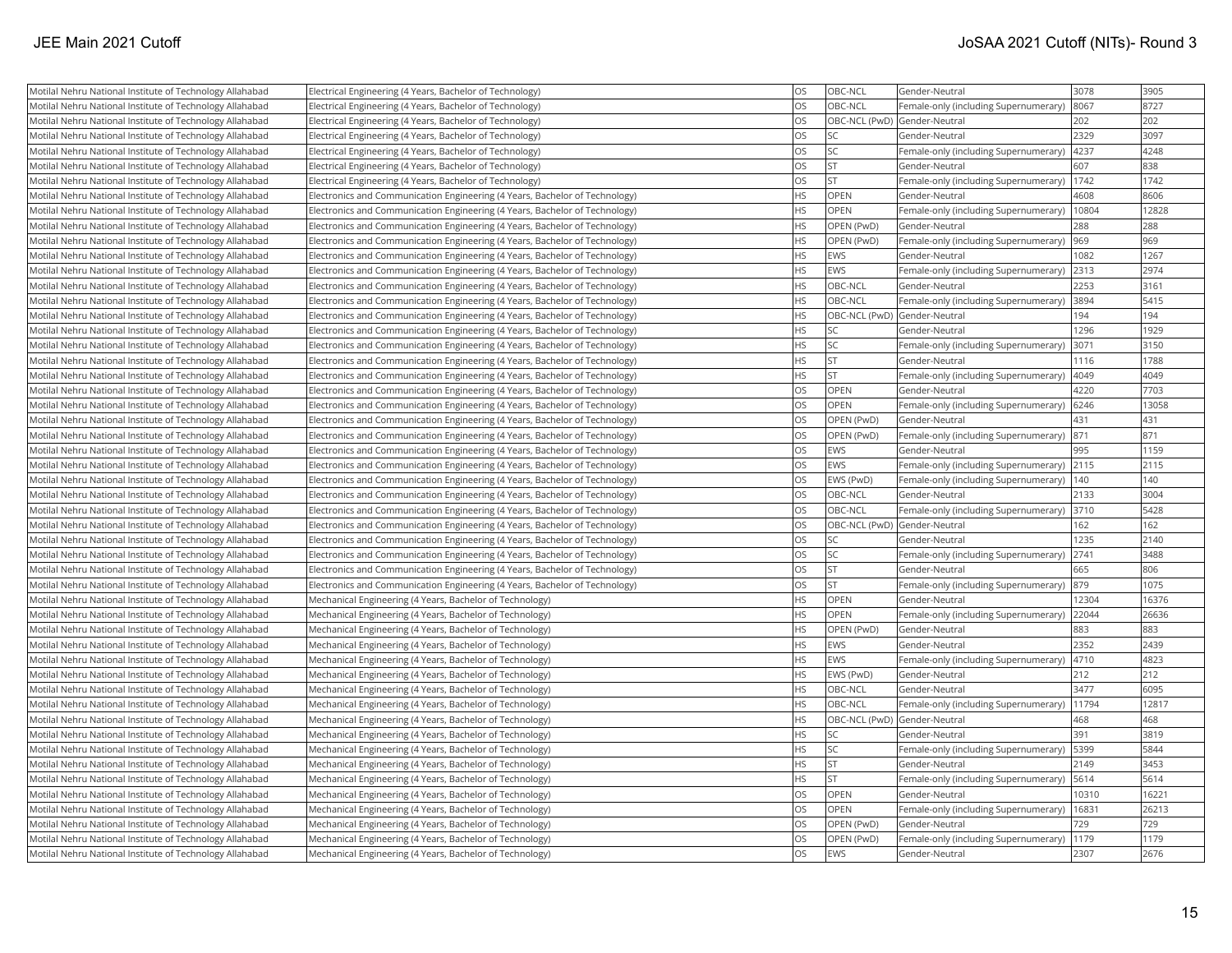| Motilal Nehru National Institute of Technology Allahabad | Mechanical Engineering (4 Years, Bachelor of Technology)                    | <b>OS</b> | EWS                          | Female-only (including Supernumerary) | 5565   | 5813   |
|----------------------------------------------------------|-----------------------------------------------------------------------------|-----------|------------------------------|---------------------------------------|--------|--------|
| Motilal Nehru National Institute of Technology Allahabad | Mechanical Engineering (4 Years, Bachelor of Technology)                    | <b>OS</b> | OBC-NCL                      | Gender-Neutral                        | 4404   | 5919   |
| Motilal Nehru National Institute of Technology Allahabad | Mechanical Engineering (4 Years, Bachelor of Technology)                    | <b>OS</b> | OBC-NCL                      | Female-only (including Supernumerary) | 12048  | 14287  |
| Motilal Nehru National Institute of Technology Allahabad | Mechanical Engineering (4 Years, Bachelor of Technology)                    | <b>OS</b> | OBC-NCL (PwD) Gender-Neutral |                                       | 294    | 294    |
| Motilal Nehru National Institute of Technology Allahabad | Mechanical Engineering (4 Years, Bachelor of Technology)                    | <b>OS</b> | <b>SC</b>                    | Gender-Neutral                        | 3113   | 3812   |
| Motilal Nehru National Institute of Technology Allahabad | Mechanical Engineering (4 Years, Bachelor of Technology)                    | <b>OS</b> | SC <sub>1</sub>              | Female-only (including Supernumerary) | 4374   | 6521   |
| Motilal Nehru National Institute of Technology Allahabad | Mechanical Engineering (4 Years, Bachelor of Technology)                    | OS        | İst                          | Gender-Neutral                        | 1214   | 1476   |
| Motilal Nehru National Institute of Technology Allahabad | Mechanical Engineering (4 Years, Bachelor of Technology)                    | <b>OS</b> | İst                          | Female-only (including Supernumerary) | 2562   | 2562   |
| Motilal Nehru National Institute of Technology Allahabad | Production and Industrial Engineering (4 Years, Bachelor of Technology)     | <b>HS</b> | OPEN                         | Gender-Neutral                        | 19878  | 27259  |
| Motilal Nehru National Institute of Technology Allahabad | Production and Industrial Engineering (4 Years, Bachelor of Technology)     | <b>HS</b> | <b>OPEN</b>                  | Female-only (including Supernumerary) | 34843  | 39252  |
| Motilal Nehru National Institute of Technology Allahabad | Production and Industrial Engineering (4 Years, Bachelor of Technology)     | <b>HS</b> | EWS                          | Gender-Neutral                        | 4037   | 4076   |
| Motilal Nehru National Institute of Technology Allahabad | Production and Industrial Engineering (4 Years, Bachelor of Technology)     | <b>HS</b> | <b>EWS</b>                   | Female-only (including Supernumerary) | 6862   | 6862   |
| Motilal Nehru National Institute of Technology Allahabad | Production and Industrial Engineering (4 Years, Bachelor of Technology)     | <b>HS</b> | OBC-NCL                      | Gender-Neutral                        | 7063   | 9675   |
| Motilal Nehru National Institute of Technology Allahabad | Production and Industrial Engineering (4 Years, Bachelor of Technology)     | <b>HS</b> | OBC-NCL                      | Female-only (including Supernumerary) | 15132  | 15132  |
| Motilal Nehru National Institute of Technology Allahabad | Production and Industrial Engineering (4 Years, Bachelor of Technology)     | <b>HS</b> | lsc                          | Gender-Neutral                        | 5168   | 5594   |
| Motilal Nehru National Institute of Technology Allahabad | Production and Industrial Engineering (4 Years, Bachelor of Technology)     | <b>HS</b> | SC.                          | Female-only (including Supernumerary) | 7426   | 7426   |
| Motilal Nehru National Institute of Technology Allahabad | Production and Industrial Engineering (4 Years, Bachelor of Technology)     | <b>HS</b> | İst                          | Gender-Neutral                        | 3507   | 4091   |
| Motilal Nehru National Institute of Technology Allahabad | Production and Industrial Engineering (4 Years, Bachelor of Technology)     | <b>OS</b> | OPEN                         | Gender-Neutral                        | 17673  | 26844  |
| Motilal Nehru National Institute of Technology Allahabad | Production and Industrial Engineering (4 Years, Bachelor of Technology)     | <b>OS</b> | <b>OPEN</b>                  | Female-only (including Supernumerary) | 36432  | 40064  |
| Motilal Nehru National Institute of Technology Allahabad | Production and Industrial Engineering (4 Years, Bachelor of Technology)     | <b>OS</b> | OPEN (PwD)                   | Gender-Neutral                        | 1414   | 1414   |
| Motilal Nehru National Institute of Technology Allahabad | Production and Industrial Engineering (4 Years, Bachelor of Technology)     | <b>OS</b> | <b>EWS</b>                   | Gender-Neutral                        | 4195   | 4499   |
| Motilal Nehru National Institute of Technology Allahabad | Production and Industrial Engineering (4 Years, Bachelor of Technology)     | <b>OS</b> | <b>EWS</b>                   | Female-only (including Supernumerary) | 7056   | 7056   |
| Motilal Nehru National Institute of Technology Allahabad | Production and Industrial Engineering (4 Years, Bachelor of Technology)     | <b>OS</b> | OBC-NCL                      | Gender-Neutral                        | 8523   | 10029  |
| Motilal Nehru National Institute of Technology Allahabad | Production and Industrial Engineering (4 Years, Bachelor of Technology)     | <b>OS</b> | OBC-NCL                      | Female-only (including Supernumerary) | 16697  | 16697  |
| Motilal Nehru National Institute of Technology Allahabad | Production and Industrial Engineering (4 Years, Bachelor of Technology)     | <b>OS</b> | SC.                          | Gender-Neutral                        | 5161   | 6335   |
| Motilal Nehru National Institute of Technology Allahabad | Production and Industrial Engineering (4 Years, Bachelor of Technology)     | <b>OS</b> | SC <sub>1</sub>              | Female-only (including Supernumerary) | 8760   | 8760   |
| Motilal Nehru National Institute of Technology Allahabad | Production and Industrial Engineering (4 Years, Bachelor of Technology)     | <b>OS</b> | <b>ST</b>                    | Gender-Neutral                        | 2182   | 2182   |
| Motilal Nehru National Institute of Technology Allahabad | Production and Industrial Engineering (4 Years, Bachelor of Technology)     | <b>OS</b> | lst                          | Female-only (including Supernumerary) | 4119   | 4119   |
| National Institute of Technology Agartala                | Biotechnology and Biochemical Engineering (4 Years, Bachelor of Technology) | <b>HS</b> | <b>OPEN</b>                  | Gender-Neutral                        | 75769  | 188067 |
| National Institute of Technology Agartala                | Biotechnology and Biochemical Engineering (4 Years, Bachelor of Technology) | <b>HS</b> | <b>OPEN</b>                  | Female-only (including Supernumerary) | 124038 | 132413 |
| National Institute of Technology Agartala                | Biotechnology and Biochemical Engineering (4 Years, Bachelor of Technology) | <b>HS</b> | <b>EWS</b>                   | Gender-Neutral                        | 40498  | 56703  |
| National Institute of Technology Agartala                | Biotechnology and Biochemical Engineering (4 Years, Bachelor of Technology) | <b>HS</b> | lsc                          | Gender-Neutral                        | 21495  | 30495  |
| National Institute of Technology Agartala                | Biotechnology and Biochemical Engineering (4 Years, Bachelor of Technology) | HS        | <b>SC</b>                    | Female-only (including Supernumerary) | 20192  | 20192  |
| National Institute of Technology Agartala                | Biotechnology and Biochemical Engineering (4 Years, Bachelor of Technology) | <b>HS</b> | <b>ST</b>                    | Gender-Neutral                        | 8662   | 19142  |
| National Institute of Technology Agartala                | Biotechnology and Biochemical Engineering (4 Years, Bachelor of Technology) | <b>HS</b> | <b>ST</b>                    | Female-only (including Supernumerary) | 12375  | 14243  |
| National Institute of Technology Agartala                | Biotechnology and Biochemical Engineering (4 Years, Bachelor of Technology) | <b>OS</b> | OPEN                         | Gender-Neutral                        | 40740  | 48913  |
| National Institute of Technology Agartala                | Biotechnology and Biochemical Engineering (4 Years, Bachelor of Technology) | <b>OS</b> | <b>OPEN</b>                  | Female-only (including Supernumerary) | 48017  | 49342  |
| National Institute of Technology Agartala                | Biotechnology and Biochemical Engineering (4 Years, Bachelor of Technology) | OS        | EWS                          | Gender-Neutral                        | 7603   | 7770   |
| National Institute of Technology Agartala                | Biotechnology and Biochemical Engineering (4 Years, Bachelor of Technology) | <b>OS</b> | OBC-NCL                      | Gender-Neutral                        | 15204  | 15506  |
| National Institute of Technology Agartala                | Biotechnology and Biochemical Engineering (4 Years, Bachelor of Technology) | <b>OS</b> | OBC-NCL                      | Female-only (including Supernumerary) | 19360  | 20674  |
| National Institute of Technology Agartala                | Biotechnology and Biochemical Engineering (4 Years, Bachelor of Technology) | <b>OS</b> | lsc                          | Gender-Neutral                        | 7648   | 8576   |
| National Institute of Technology Agartala                | Biotechnology and Biochemical Engineering (4 Years, Bachelor of Technology) | <b>OS</b> | <b>SC</b>                    | Female-only (including Supernumerary) | 10322  | 10322  |
| National Institute of Technology Agartala                | Biotechnology and Biochemical Engineering (4 Years, Bachelor of Technology) | <b>OS</b> | <b>ST</b>                    | Gender-Neutral                        | 3570   | 3572   |
| National Institute of Technology Agartala                | Chemical Engineering (4 Years, Bachelor of Technology)                      | <b>HS</b> | <b>OPEN</b>                  | Gender-Neutral                        | 138535 | 178510 |
| National Institute of Technology Agartala                | Chemical Engineering (4 Years, Bachelor of Technology)                      | <b>HS</b> | OPEN                         | Female-only (including Supernumerary) | 143402 | 168680 |
| National Institute of Technology Agartala                | Chemical Engineering (4 Years, Bachelor of Technology)                      | <b>HS</b> | EWS                          | Gender-Neutral                        | 27750  | 46866  |
| National Institute of Technology Agartala                | Chemical Engineering (4 Years, Bachelor of Technology)                      | <b>HS</b> | <b>EWS</b>                   | Female-only (including Supernumerary) | 32257  | 32257  |
| National Institute of Technology Agartala                | Chemical Engineering (4 Years, Bachelor of Technology)                      | <b>HS</b> | SC <sub>1</sub>              | Gender-Neutral                        | 21861  | 27098  |
| National Institute of Technology Agartala                | Chemical Engineering (4 Years, Bachelor of Technology)                      | <b>HS</b> | lsc                          | Female-only (including Supernumerary) | 32131  | 32131  |
| National Institute of Technology Agartala                | Chemical Engineering (4 Years, Bachelor of Technology)                      | <b>HS</b> | st                           | Gender-Neutral                        | 14481  | 21390  |
| National Institute of Technology Agartala                | Chemical Engineering (4 Years, Bachelor of Technology)                      | <b>HS</b> | İst                          | Female-only (including Supernumerary) | 13685  | 13685  |
| National Institute of Technology Agartala                | Chemical Engineering (4 Years, Bachelor of Technology)                      | <b>OS</b> | OPEN                         | Gender-Neutral                        | 39596  | 43632  |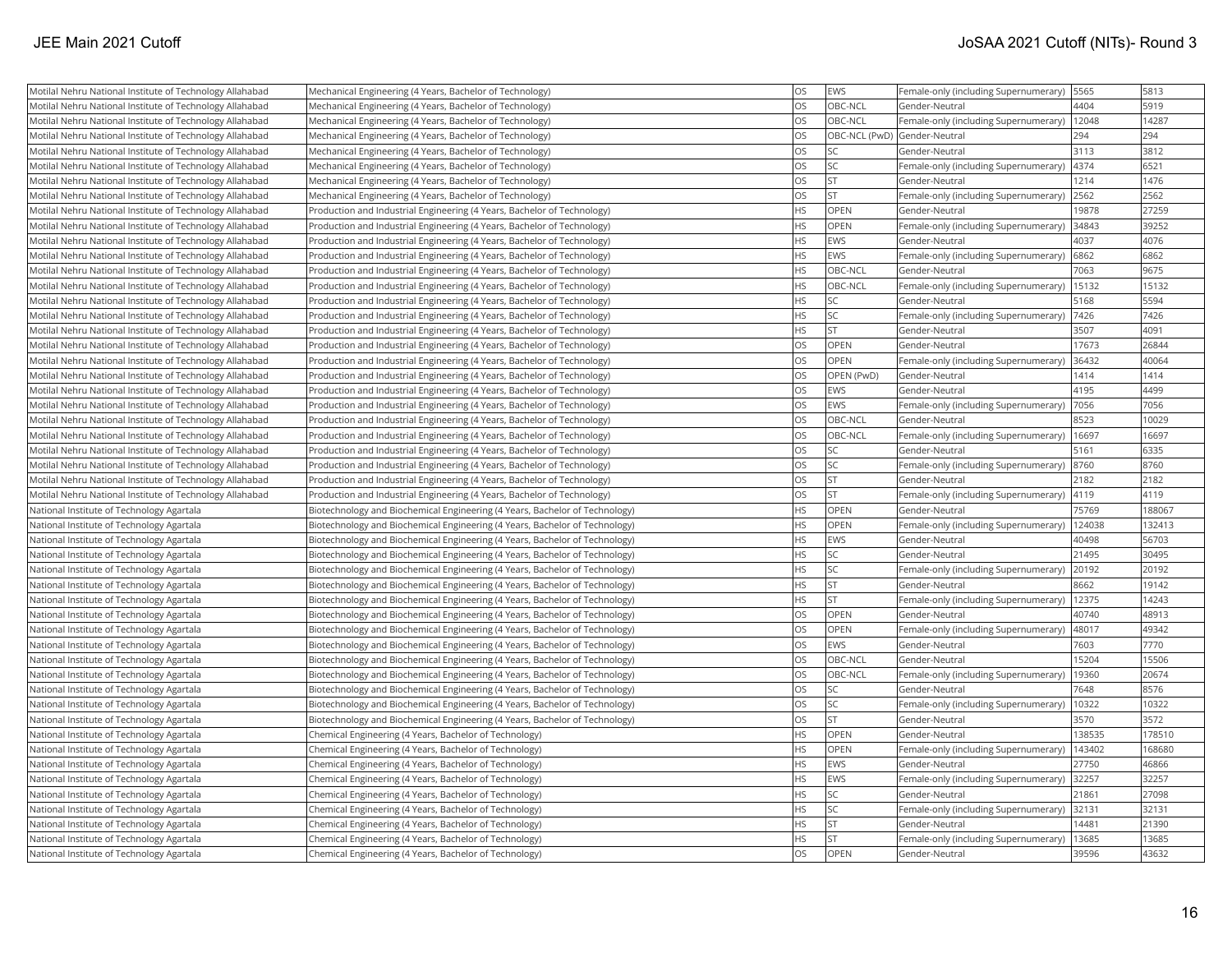| National Institute of Technology Agartala | Chemical Engineering (4 Years, Bachelor of Technology)                               | <b>OS</b> | OPEN                         | Female-only (including Supernumerary) | 39607  | 50227  |
|-------------------------------------------|--------------------------------------------------------------------------------------|-----------|------------------------------|---------------------------------------|--------|--------|
| National Institute of Technology Agartala | Chemical Engineering (4 Years, Bachelor of Technology)                               | <b>OS</b> | EWS                          | Gender-Neutral                        | 6649   | 6824   |
| National Institute of Technology Agartala | Chemical Engineering (4 Years, Bachelor of Technology)                               | <b>OS</b> | EWS                          | Female-only (including Supernumerary) | 7886   | 7886   |
| National Institute of Technology Agartala | Chemical Engineering (4 Years, Bachelor of Technology)                               | <b>OS</b> | OBC-NCL                      | Gender-Neutral                        | 11842  | 13640  |
| National Institute of Technology Agartala | Chemical Engineering (4 Years, Bachelor of Technology)                               | <b>OS</b> | OBC-NCL                      | Female-only (including Supernumerary) | 19675  | 19776  |
| National Institute of Technology Agartala | Chemical Engineering (4 Years, Bachelor of Technology)                               | <b>OS</b> | <b>SC</b>                    | Gender-Neutral                        | 7728   | 8222   |
| National Institute of Technology Agartala | Chemical Engineering (4 Years, Bachelor of Technology)                               | <b>OS</b> | <b>SC</b>                    | Female-only (including Supernumerary) | 5752   | 5752   |
| National Institute of Technology Agartala | Chemical Engineering (4 Years, Bachelor of Technology)                               | <b>OS</b> | <b>ST</b>                    | Gender-Neutral                        | 2864   | 2901   |
| National Institute of Technology Agartala | Chemical Engineering (4 Years, Bachelor of Technology)                               | <b>OS</b> | <b>ST</b>                    | Female-only (including Supernumerary) | 3436   | 3436   |
| National Institute of Technology Agartala | Chemistry (5 Years, Bachelor of Science and Master of Science (Dual Degree))         | <b>HS</b> | OPEN                         | Gender-Neutral                        | 97019  | 180310 |
| National Institute of Technology Agartala | Chemistry (5 Years, Bachelor of Science and Master of Science (Dual Degree))         | <b>HS</b> | EWS                          | Gender-Neutral                        | 41059  | 41059  |
| National Institute of Technology Agartala | Chemistry (5 Years, Bachelor of Science and Master of Science (Dual Degree))         | <b>HS</b> | <b>SC</b>                    | Gender-Neutral                        | 13184  | 18910  |
| National Institute of Technology Agartala | Chemistry (5 Years, Bachelor of Science and Master of Science (Dual Degree))         | <b>HS</b> | <b>ST</b>                    | Gender-Neutral                        | 11407  | 15003  |
| National Institute of Technology Agartala | Chemistry (5 Years, Bachelor of Science and Master of Science (Dual Degree))         | <b>OS</b> | OPEN                         | Gender-Neutral                        | 50488  | 51766  |
| National Institute of Technology Agartala | Chemistry (5 Years, Bachelor of Science and Master of Science (Dual Degree))         | <b>OS</b> | EWS                          | Gender-Neutral                        | 8155   | 8216   |
| National Institute of Technology Agartala | Chemistry (5 Years, Bachelor of Science and Master of Science (Dual Degree))         | <b>OS</b> | OBC-NCL                      | Gender-Neutral                        | 15930  | 16003  |
| National Institute of Technology Agartala | Chemistry (5 Years, Bachelor of Science and Master of Science (Dual Degree))         | <b>OS</b> | <b>SC</b>                    | Gender-Neutral                        | 9471   | 9643   |
| National Institute of Technology Agartala | Chemistry (5 Years, Bachelor of Science and Master of Science (Dual Degree))         | <b>OS</b> | <b>ST</b>                    | Gender-Neutral                        | 3645   | 3645   |
| National Institute of Technology Agartala | Civil Engineering (4 Years, Bachelor of Technology)                                  | <b>HS</b> | OPEN                         | Gender-Neutral                        | 89232  | 168179 |
| National Institute of Technology Agartala | Civil Engineering (4 Years, Bachelor of Technology)                                  | <b>HS</b> | <b>OPEN</b>                  | Female-only (including Supernumerary) | 86933  | 151357 |
| National Institute of Technology Agartala | Civil Engineering (4 Years, Bachelor of Technology)                                  | <b>HS</b> | EWS                          | Gender-Neutral                        | 27172  | 54069  |
| National Institute of Technology Agartala | Civil Engineering (4 Years, Bachelor of Technology)                                  | <b>HS</b> | EWS                          | Female-only (including Supernumerary) | 34805  | 34805  |
| National Institute of Technology Agartala | Civil Engineering (4 Years, Bachelor of Technology)                                  | <b>HS</b> | <b>SC</b>                    | Gender-Neutral                        | 14782  | 19703  |
| National Institute of Technology Agartala | Civil Engineering (4 Years, Bachelor of Technology)                                  | <b>HS</b> | <b>SC</b>                    | Female-only (including Supernumerary) | 13874  | 16920  |
| National Institute of Technology Agartala | Civil Engineering (4 Years, Bachelor of Technology)                                  | <b>HS</b> | <b>ST</b>                    | Gender-Neutral                        | 2145   | 7174   |
| National Institute of Technology Agartala | Civil Engineering (4 Years, Bachelor of Technology)                                  | <b>HS</b> | <b>ST</b>                    | Female-only (including Supernumerary) | 3661   | 8199   |
| National Institute of Technology Agartala | Civil Engineering (4 Years, Bachelor of Technology)                                  | <b>OS</b> | OPEN                         | Gender-Neutral                        | 38398  | 42854  |
| National Institute of Technology Agartala | Civil Engineering (4 Years, Bachelor of Technology)                                  | <b>OS</b> | <b>OPEN</b>                  | Female-only (including Supernumerary) | 48600  | 53031  |
| National Institute of Technology Agartala | Civil Engineering (4 Years, Bachelor of Technology)                                  | <b>OS</b> | OPEN (PwD)                   | Gender-Neutral                        | 1234   | 2075   |
| National Institute of Technology Agartala | Civil Engineering (4 Years, Bachelor of Technology)                                  | <b>OS</b> | EWS                          | Gender-Neutral                        | 6496   | 6832   |
| National Institute of Technology Agartala | Civil Engineering (4 Years, Bachelor of Technology)                                  | <b>OS</b> | EWS                          | Female-only (including Supernumerary) | 8286   | 8286   |
| National Institute of Technology Agartala | Civil Engineering (4 Years, Bachelor of Technology)                                  | <b>OS</b> | OBC-NCL                      | Gender-Neutral                        | 11917  | 13229  |
| National Institute of Technology Agartala | Civil Engineering (4 Years, Bachelor of Technology)                                  | <b>OS</b> | <b>OBC-NCL</b>               | Female-only (including Supernumerary) | 20106  | 20223  |
| National Institute of Technology Agartala | Civil Engineering (4 Years, Bachelor of Technology)                                  | <b>OS</b> | OBC-NCL (PwD) Gender-Neutral |                                       | 859    | 859    |
| National Institute of Technology Agartala | Civil Engineering (4 Years, Bachelor of Technology)                                  | <b>OS</b> | <b>SC</b>                    | Gender-Neutral                        | 6746   | 7510   |
| National Institute of Technology Agartala | Civil Engineering (4 Years, Bachelor of Technology)                                  | <b>OS</b> | <b>SC</b>                    | Female-only (including Supernumerary) | 8487   | 8568   |
| National Institute of Technology Agartala | Civil Engineering (4 Years, Bachelor of Technology)                                  | <b>OS</b> | <b>ST</b>                    | Gender-Neutral                        | 2086   | 2290   |
| National Institute of Technology Agartala | Civil Engineering (4 Years, Bachelor of Technology)                                  | <b>OS</b> | lst                          | Female-only (including Supernumerary) | 2015   | 2015   |
| National Institute of Technology Agartala | Computational Mathematics (5 Years, Bachelor and Master of Technology (Dual Degree)) | <b>HS</b> | <b>OPEN</b>                  | Gender-Neutral                        | 114455 | 190377 |
| National Institute of Technology Agartala | Computational Mathematics (5 Years, Bachelor and Master of Technology (Dual Degree)) | <b>HS</b> | EWS                          | Gender-Neutral                        | 46823  | 46823  |
| National Institute of Technology Agartala | Computational Mathematics (5 Years, Bachelor and Master of Technology (Dual Degree)) | <b>HS</b> | lsc                          | Gender-Neutral                        | 23345  | 24742  |
| National Institute of Technology Agartala | Computational Mathematics (5 Years, Bachelor and Master of Technology (Dual Degree)) | <b>HS</b> | <b>ST</b>                    | Gender-Neutral                        | 2841   | 21024  |
| National Institute of Technology Agartala | Computational Mathematics (5 Years, Bachelor and Master of Technology (Dual Degree)) | <b>OS</b> | OPEN                         | Gender-Neutral                        | 16735  | 32796  |
| National Institute of Technology Agartala | Computational Mathematics (5 Years, Bachelor and Master of Technology (Dual Degree)) | <b>OS</b> | EWS                          | Gender-Neutral                        | 5302   | 5302   |
| National Institute of Technology Agartala | Computational Mathematics (5 Years, Bachelor and Master of Technology (Dual Degree)) | <b>OS</b> | OBC-NCL                      | Gender-Neutral                        | 8288   | 11020  |
| National Institute of Technology Agartala | Computational Mathematics (5 Years, Bachelor and Master of Technology (Dual Degree)) | <b>OS</b> | <b>SC</b>                    | Gender-Neutral                        | 6773   | 8279   |
| National Institute of Technology Agartala | Computational Mathematics (5 Years, Bachelor and Master of Technology (Dual Degree)) | <b>OS</b> | <b>ST</b>                    | Gender-Neutral                        | 2538   | 2538   |
| National Institute of Technology Agartala | Computer Science and Engineering (4 Years, Bachelor of Technology)                   | <b>HS</b> | <b>OPEN</b>                  | Gender-Neutral                        | 15366  | 61859  |
| National Institute of Technology Agartala | Computer Science and Engineering (4 Years, Bachelor of Technology)                   | <b>HS</b> | <b>OPEN</b>                  | Female-only (including Supernumerary) | 29525  | 47397  |
| National Institute of Technology Agartala | Computer Science and Engineering (4 Years, Bachelor of Technology)                   | <b>HS</b> | OPEN (PwD)                   | Gender-Neutral                        | 756    | 756    |
| National Institute of Technology Agartala | Computer Science and Engineering (4 Years, Bachelor of Technology)                   | <b>HS</b> | EWS                          | Gender-Neutral                        | 9559   | 20366  |
| National Institute of Technology Agartala | Computer Science and Engineering (4 Years, Bachelor of Technology)                   | <b>HS</b> | EWS                          | Female-only (including Supernumerary) | 14504  | 16667  |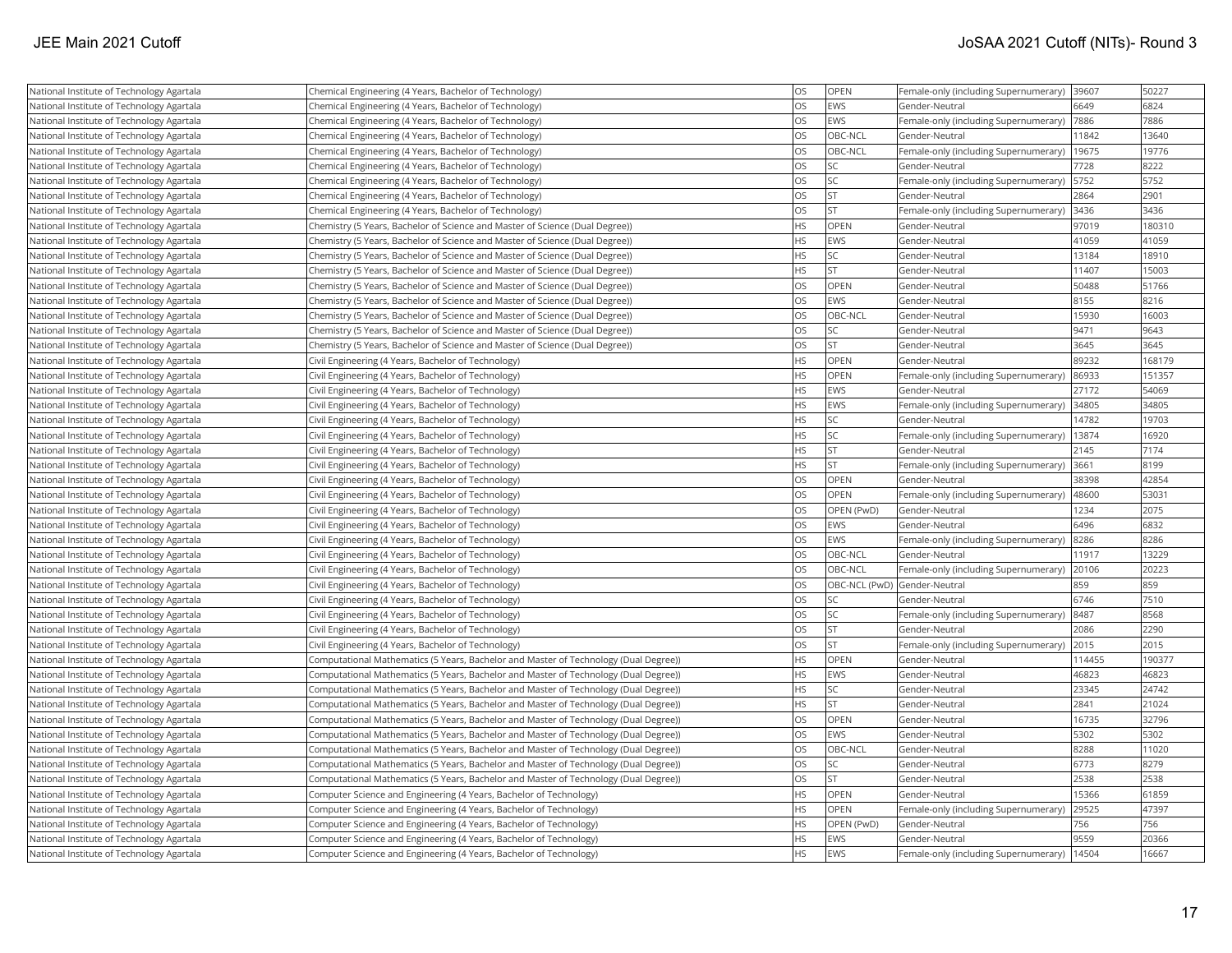| National Institute of Technology Agartala | Computer Science and Engineering (4 Years, Bachelor of Technology)          | <b>HS</b> | <b>SC</b>                    | Gender-Neutral                        | 3385  | 7429   |
|-------------------------------------------|-----------------------------------------------------------------------------|-----------|------------------------------|---------------------------------------|-------|--------|
| National Institute of Technology Agartala | Computer Science and Engineering (4 Years, Bachelor of Technology)          | <b>HS</b> | <b>SC</b>                    | Female-only (including Supernumerary) | 5265  | 7456   |
| National Institute of Technology Agartala | Computer Science and Engineering (4 Years, Bachelor of Technology)          | <b>HS</b> | <b>ST</b>                    | Gender-Neutral                        | 819   | 6239   |
| National Institute of Technology Agartala | Computer Science and Engineering (4 Years, Bachelor of Technology)          | <b>HS</b> | <b>ST</b>                    | Female-only (including Supernumerary) | 2513  | 4923   |
| National Institute of Technology Agartala | Computer Science and Engineering (4 Years, Bachelor of Technology)          | <b>OS</b> | <b>OPEN</b>                  | Gender-Neutral                        | 12074 | 18138  |
| National Institute of Technology Agartala | Computer Science and Engineering (4 Years, Bachelor of Technology)          | <b>OS</b> | OPEN                         | Female-only (including Supernumerary) | 26126 | 29630  |
| National Institute of Technology Agartala | Computer Science and Engineering (4 Years, Bachelor of Technology)          | <b>OS</b> | OPEN (PwD)                   | Gender-Neutral                        | 225   | 225    |
| National Institute of Technology Agartala | Computer Science and Engineering (4 Years, Bachelor of Technology)          | <b>OS</b> | <b>EWS</b>                   | Gender-Neutral                        | 2535  | 2753   |
| National Institute of Technology Agartala | Computer Science and Engineering (4 Years, Bachelor of Technology)          | <b>OS</b> | EWS                          | Female-only (including Supernumerary) | 5251  | 5450   |
| National Institute of Technology Agartala | Computer Science and Engineering (4 Years, Bachelor of Technology)          | <b>OS</b> | OBC-NCL                      | Gender-Neutral                        | 4341  | 6370   |
| National Institute of Technology Agartala | Computer Science and Engineering (4 Years, Bachelor of Technology)          | <b>OS</b> | OBC-NCL                      | Female-only (including Supernumerary) | 8888  | 9771   |
| National Institute of Technology Agartala | Computer Science and Engineering (4 Years, Bachelor of Technology)          | <b>OS</b> | <b>SC</b>                    | Gender-Neutral                        | 2296  | 3482   |
| National Institute of Technology Agartala | Computer Science and Engineering (4 Years, Bachelor of Technology)          | <b>OS</b> | <b>SC</b>                    | Female-only (including Supernumerary) | 4006  | 4852   |
| National Institute of Technology Agartala | Computer Science and Engineering (4 Years, Bachelor of Technology)          | <b>OS</b> | <b>ST</b>                    | Gender-Neutral                        | 1281  | 1361   |
| National Institute of Technology Agartala | Computer Science and Engineering (4 Years, Bachelor of Technology)          | <b>OS</b> | <b>ST</b>                    | Female-only (including Supernumerary) | 1220  | 1220   |
| National Institute of Technology Agartala | Electrical Engineering (4 Years, Bachelor of Technology)                    | <b>HS</b> | <b>OPEN</b>                  | Gender-Neutral                        | 86652 | 104296 |
| National Institute of Technology Agartala | Electrical Engineering (4 Years, Bachelor of Technology)                    | <b>HS</b> | OPEN                         | Female-only (including Supernumerary) | 78247 | 88986  |
| National Institute of Technology Agartala | Electrical Engineering (4 Years, Bachelor of Technology)                    | <b>HS</b> | EWS                          | Gender-Neutral                        | 28967 | 31119  |
| National Institute of Technology Agartala | Electrical Engineering (4 Years, Bachelor of Technology)                    | <b>HS</b> | EWS                          | Female-only (including Supernumerary) | 28824 | 28824  |
| National Institute of Technology Agartala | Electrical Engineering (4 Years, Bachelor of Technology)                    | <b>HS</b> | <b>SC</b>                    | Gender-Neutral                        | 9588  | 14448  |
| National Institute of Technology Agartala | Electrical Engineering (4 Years, Bachelor of Technology)                    | <b>HS</b> | <b>SC</b>                    | Female-only (including Supernumerary) | 17295 | 25119  |
| National Institute of Technology Agartala | Electrical Engineering (4 Years, Bachelor of Technology)                    | <b>HS</b> | <b>ST</b>                    | Gender-Neutral                        | 6784  | 12722  |
| National Institute of Technology Agartala | Electrical Engineering (4 Years, Bachelor of Technology)                    | <b>HS</b> | <b>ST</b>                    | Female-only (including Supernumerary) | 7068  | 11332  |
| National Institute of Technology Agartala | Electrical Engineering (4 Years, Bachelor of Technology)                    | <b>OS</b> | <b>OPEN</b>                  | Gender-Neutral                        | 26831 | 33423  |
| National Institute of Technology Agartala | Electrical Engineering (4 Years, Bachelor of Technology)                    | <b>OS</b> | OPEN                         | Female-only (including Supernumerary) | 42620 | 45535  |
| National Institute of Technology Agartala | Electrical Engineering (4 Years, Bachelor of Technology)                    | <b>OS</b> | EWS                          | Gender-Neutral                        | 5090  | 5290   |
| National Institute of Technology Agartala | Electrical Engineering (4 Years, Bachelor of Technology)                    | <b>OS</b> | EWS                          | Female-only (including Supernumerary) | 7032  | 7032   |
| National Institute of Technology Agartala | Electrical Engineering (4 Years, Bachelor of Technology)                    | <b>OS</b> | OBC-NCL                      | Gender-Neutral                        | 8615  | 9841   |
| National Institute of Technology Agartala | Electrical Engineering (4 Years, Bachelor of Technology)                    | <b>OS</b> | OBC-NCL                      | Female-only (including Supernumerary) | 15677 | 17495  |
| National Institute of Technology Agartala | Electrical Engineering (4 Years, Bachelor of Technology)                    | <b>OS</b> | OBC-NCL (PwD) Gender-Neutral |                                       | 721   | 721    |
| National Institute of Technology Agartala | Electrical Engineering (4 Years, Bachelor of Technology)                    | <b>OS</b> | <b>SC</b>                    | Gender-Neutral                        | 5167  | 6169   |
| National Institute of Technology Agartala | Electrical Engineering (4 Years, Bachelor of Technology)                    | <b>OS</b> | <b>SC</b>                    | Female-only (including Supernumerary) | 7432  | 8980   |
| National Institute of Technology Agartala | Electrical Engineering (4 Years, Bachelor of Technology)                    | <b>OS</b> | <b>ST</b>                    | Gender-Neutral                        | 2105  | 2292   |
| National Institute of Technology Agartala | Electrical Engineering (4 Years, Bachelor of Technology)                    | <b>OS</b> | <b>ST</b>                    | Female-only (including Supernumerary) | 2488  | 2488   |
| National Institute of Technology Agartala | Electronics and Communication Engineering (4 Years, Bachelor of Technology) | <b>HS</b> | <b>OPEN</b>                  | Gender-Neutral                        | 62972 | 84386  |
| National Institute of Technology Agartala | Electronics and Communication Engineering (4 Years, Bachelor of Technology) | <b>HS</b> | OPEN                         | Female-only (including Supernumerary) | 63757 | 78981  |
| National Institute of Technology Agartala | Electronics and Communication Engineering (4 Years, Bachelor of Technology) | <b>HS</b> | OPEN (PwD)                   | Gender-Neutral                        | 1646  | 1646   |
| National Institute of Technology Agartala | Electronics and Communication Engineering (4 Years, Bachelor of Technology) | <b>HS</b> | EWS                          | Gender-Neutral                        | 21268 | 26591  |
| National Institute of Technology Agartala | Electronics and Communication Engineering (4 Years, Bachelor of Technology) | <b>HS</b> | EWS                          | Female-only (including Supernumerary) | 27195 | 27195  |
| National Institute of Technology Agartala | Electronics and Communication Engineering (4 Years, Bachelor of Technology) | <b>HS</b> | lsc                          | Gender-Neutral                        | 7485  | 11113  |
| National Institute of Technology Agartala | Electronics and Communication Engineering (4 Years, Bachelor of Technology) | <b>HS</b> | <b>SC</b>                    | Female-only (including Supernumerary) | 8306  | 12784  |
| National Institute of Technology Agartala | Electronics and Communication Engineering (4 Years, Bachelor of Technology) | <b>HS</b> | <b>ST</b>                    | Gender-Neutral                        | 6707  | 13033  |
| National Institute of Technology Agartala | Electronics and Communication Engineering (4 Years, Bachelor of Technology) | <b>HS</b> | <b>ST</b>                    | Female-only (including Supernumerary) | 6763  | 8084   |
| National Institute of Technology Agartala | Electronics and Communication Engineering (4 Years, Bachelor of Technology) | <b>OS</b> | OPEN                         | Gender-Neutral                        | 19779 | 26770  |
| National Institute of Technology Agartala | Electronics and Communication Engineering (4 Years, Bachelor of Technology) | <b>OS</b> | <b>OPEN</b>                  | Female-only (including Supernumerary) | 30078 | 38129  |
| National Institute of Technology Agartala | Electronics and Communication Engineering (4 Years, Bachelor of Technology) | <b>OS</b> | EWS                          | Gender-Neutral                        | 3952  | 4256   |
| National Institute of Technology Agartala | Electronics and Communication Engineering (4 Years, Bachelor of Technology) | <b>OS</b> | EWS                          | Female-only (including Supernumerary) | 6483  | 6483   |
| National Institute of Technology Agartala | Electronics and Communication Engineering (4 Years, Bachelor of Technology) | <b>OS</b> | OBC-NCL                      | Gender-Neutral                        | 6379  | 8495   |
| National Institute of Technology Agartala | Electronics and Communication Engineering (4 Years, Bachelor of Technology) | <b>OS</b> | OBC-NCL                      | Female-only (including Supernumerary) | 11903 | 13494  |
| National Institute of Technology Agartala | Electronics and Communication Engineering (4 Years, Bachelor of Technology) | <b>OS</b> | <b>SC</b>                    | Gender-Neutral                        | 4207  | 4870   |
| National Institute of Technology Agartala | Electronics and Communication Engineering (4 Years, Bachelor of Technology) | <b>OS</b> | <b>SC</b>                    | Female-only (including Supernumerary) | 6581  | 7308   |
| National Institute of Technology Agartala | Electronics and Communication Engineering (4 Years, Bachelor of Technology) | <b>OS</b> | İst                          | Gender-Neutral                        | 1574  | 2088   |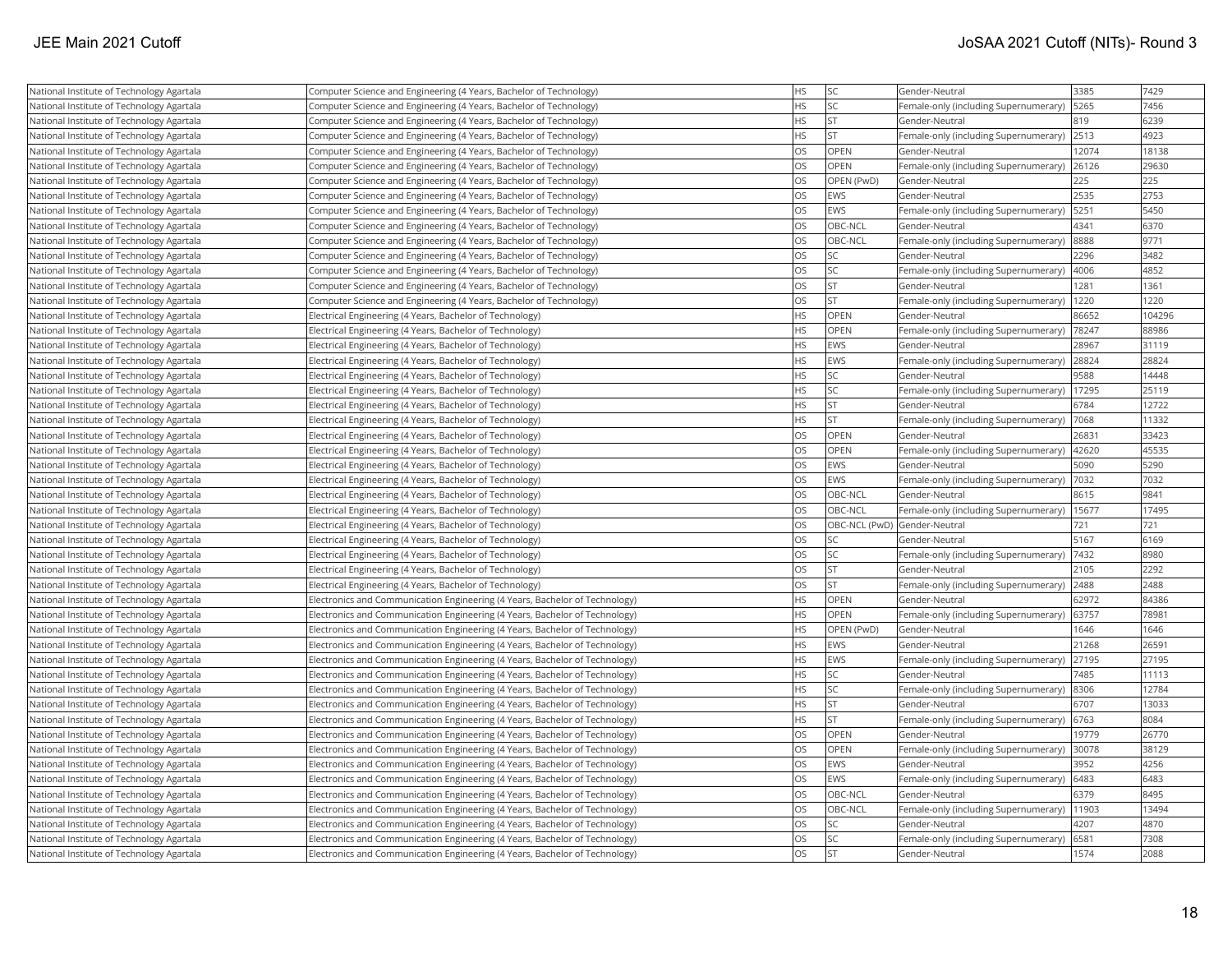| National Institute of Technology Agartala | Electronics and Communication Engineering (4 Years, Bachelor of Technology)                | OS        | <b>ST</b>   | Female-only (including Supernumerary) | 2437   | 2437   |
|-------------------------------------------|--------------------------------------------------------------------------------------------|-----------|-------------|---------------------------------------|--------|--------|
| National Institute of Technology Agartala | Electronics and Instrumentation Engineering (4 Years, Bachelor of Technology)              | <b>HS</b> | <b>OPEN</b> | Gender-Neutral                        | 100653 | 122222 |
| National Institute of Technology Agartala | Electronics and Instrumentation Engineering (4 Years, Bachelor of Technology)              | <b>HS</b> | OPEN        | Female-only (including Supernumerary) | 90705  | 110954 |
| National Institute of Technology Agartala | Electronics and Instrumentation Engineering (4 Years, Bachelor of Technology)              | <b>HS</b> | EWS         | Gender-Neutral                        | 36211  | 46855  |
| National Institute of Technology Agartala | Electronics and Instrumentation Engineering (4 Years, Bachelor of Technology)              | <b>HS</b> | <b>EWS</b>  | Female-only (including Supernumerary) | 33272  | 33272  |
| National Institute of Technology Agartala | Electronics and Instrumentation Engineering (4 Years, Bachelor of Technology)              | HS        | <b>SC</b>   | Gender-Neutral                        | 16372  | 21201  |
| National Institute of Technology Agartala | Electronics and Instrumentation Engineering (4 Years, Bachelor of Technology)              | <b>HS</b> | <b>SC</b>   | Female-only (including Supernumerary) | 25087  | 30085  |
| National Institute of Technology Agartala | Electronics and Instrumentation Engineering (4 Years, Bachelor of Technology)              | <b>HS</b> | <b>ST</b>   | Gender-Neutral                        | 16244  | 27126  |
| National Institute of Technology Agartala | Electronics and Instrumentation Engineering (4 Years, Bachelor of Technology)              | <b>OS</b> | OPEN        | Gender-Neutral                        | 27070  | 37136  |
| National Institute of Technology Agartala | Electronics and Instrumentation Engineering (4 Years, Bachelor of Technology)              | <b>OS</b> | <b>OPEN</b> | Female-only (including Supernumerary) | 33573  | 42434  |
| National Institute of Technology Agartala | Electronics and Instrumentation Engineering (4 Years, Bachelor of Technology)              | <b>OS</b> | EWS         | Gender-Neutral                        | 5727   | 5918   |
| National Institute of Technology Agartala | Electronics and Instrumentation Engineering (4 Years, Bachelor of Technology)              | <b>OS</b> | EWS         | Female-only (including Supernumerary) | 7287   | 7287   |
| National Institute of Technology Agartala | Electronics and Instrumentation Engineering (4 Years, Bachelor of Technology)              | <b>OS</b> | OBC-NCL     | Gender-Neutral                        | 10283  | 11481  |
| National Institute of Technology Agartala | Electronics and Instrumentation Engineering (4 Years, Bachelor of Technology)              | <b>OS</b> | OBC-NCL     | Female-only (including Supernumerary) | 15057  | 15644  |
| National Institute of Technology Agartala | Electronics and Instrumentation Engineering (4 Years, Bachelor of Technology)              | <b>OS</b> | <b>SC</b>   | Gender-Neutral                        | 5988   | 6378   |
| National Institute of Technology Agartala | Electronics and Instrumentation Engineering (4 Years, Bachelor of Technology)              | <b>OS</b> | <b>SC</b>   | Female-only (including Supernumerary) | 9759   | 9759   |
| National Institute of Technology Agartala | Electronics and Instrumentation Engineering (4 Years, Bachelor of Technology)              | <b>OS</b> | <b>ST</b>   | Gender-Neutral                        | 2632   | 2676   |
| National Institute of Technology Agartala | Electronics and Instrumentation Engineering (4 Years, Bachelor of Technology)              | <b>OS</b> | lst         | Female-only (including Supernumerary) | 4039   | 4039   |
| National Institute of Technology Agartala | Engineering Physics (5 Years, Bachelor and Master of Technology (Dual Degree))             | <b>HS</b> | <b>OPEN</b> | Gender-Neutral                        | 143729 | 202152 |
| National Institute of Technology Agartala | Engineering Physics (5 Years, Bachelor and Master of Technology (Dual Degree))             | <b>HS</b> | EWS         | Gender-Neutral                        | 57208  | 57208  |
| National Institute of Technology Agartala | Engineering Physics (5 Years, Bachelor and Master of Technology (Dual Degree))             | <b>HS</b> | <b>SC</b>   | Gender-Neutral                        | 19760  | 29299  |
| National Institute of Technology Agartala | Engineering Physics (5 Years, Bachelor and Master of Technology (Dual Degree))             | <b>HS</b> | <b>ST</b>   | Gender-Neutral                        | 13310  | 24757  |
| National Institute of Technology Agartala | Engineering Physics (5 Years, Bachelor and Master of Technology (Dual Degree))             | <b>OS</b> | <b>OPEN</b> | Gender-Neutral                        | 32789  | 39911  |
| National Institute of Technology Agartala | Engineering Physics (5 Years, Bachelor and Master of Technology (Dual Degree))             | <b>OS</b> | EWS         | Gender-Neutral                        | 6984   | 6984   |
| National Institute of Technology Agartala | Engineering Physics (5 Years, Bachelor and Master of Technology (Dual Degree))             | <b>OS</b> | OBC-NCL     | Gender-Neutral                        | 12691  | 14448  |
| National Institute of Technology Agartala | Engineering Physics (5 Years, Bachelor and Master of Technology (Dual Degree))             | <b>OS</b> | <b>SC</b>   | Gender-Neutral                        | 7942   | 7961   |
| National Institute of Technology Agartala | Engineering Physics (5 Years, Bachelor and Master of Technology (Dual Degree))             | <b>OS</b> | <b>ST</b>   | Gender-Neutral                        | 3939   | 3939   |
| National Institute of Technology Agartala | Mathematics & Computing (5 Years, Bachelor of Science and Master of Science (Dual Degree)) | <b>HS</b> | <b>OPEN</b> | Gender-Neutral                        | 87366  | 152659 |
| National Institute of Technology Agartala | Mathematics & Computing (5 Years, Bachelor of Science and Master of Science (Dual Degree)) | <b>HS</b> | EWS         | Gender-Neutral                        | 61059  | 61059  |
| National Institute of Technology Agartala | Mathematics & Computing (5 Years, Bachelor of Science and Master of Science (Dual Degree)) | <b>HS</b> | SC          | Gender-Neutral                        | 24355  | 29706  |
| National Institute of Technology Agartala | Mathematics & Computing (5 Years, Bachelor of Science and Master of Science (Dual Degree)) | <b>HS</b> | <b>ST</b>   | Gender-Neutral                        | 5486   | 12190  |
| National Institute of Technology Agartala | Mathematics & Computing (5 Years, Bachelor of Science and Master of Science (Dual Degree)) | <b>OS</b> | <b>OPEN</b> | Gender-Neutral                        | 14200  | 32704  |
| National Institute of Technology Agartala | Mathematics & Computing (5 Years, Bachelor of Science and Master of Science (Dual Degree)) | <b>OS</b> | EWS         | Gender-Neutral                        | 5169   | 5169   |
| National Institute of Technology Agartala | Mathematics & Computing (5 Years, Bachelor of Science and Master of Science (Dual Degree)) | <b>OS</b> | OBC-NCL     | Gender-Neutral                        | 11054  | 12066  |
| National Institute of Technology Agartala | Mathematics & Computing (5 Years, Bachelor of Science and Master of Science (Dual Degree)) | <b>OS</b> | <b>SC</b>   | Gender-Neutral                        | 6510   | 6634   |
| National Institute of Technology Agartala | Mathematics & Computing (5 Years, Bachelor of Science and Master of Science (Dual Degree)) | <b>OS</b> | İst         | Gender-Neutral                        | 1700   | 1700   |
| National Institute of Technology Agartala | Mechanical Engineering (4 Years, Bachelor of Technology)                                   | <b>HS</b> | OPEN        | Gender-Neutral                        | 90714  | 137081 |
| National Institute of Technology Agartala | Mechanical Engineering (4 Years, Bachelor of Technology)                                   | <b>HS</b> | OPEN        | Female-only (including Supernumerary) | 115136 | 134595 |
| National Institute of Technology Agartala | Mechanical Engineering (4 Years, Bachelor of Technology)                                   | HS        | EWS         | Gender-Neutral                        | 33216  | 40415  |
| National Institute of Technology Agartala | Mechanical Engineering (4 Years, Bachelor of Technology)                                   | <b>HS</b> | EWS         | Female-only (including Supernumerary) | 33741  | 33741  |
| National Institute of Technology Agartala | Mechanical Engineering (4 Years, Bachelor of Technology)                                   | <b>HS</b> | <b>SC</b>   | Gender-Neutral                        | 14550  | 18430  |
| National Institute of Technology Agartala | Mechanical Engineering (4 Years, Bachelor of Technology)                                   | <b>HS</b> | <b>SC</b>   | Female-only (including Supernumerary) | 15850  | 29867  |
| National Institute of Technology Agartala | Mechanical Engineering (4 Years, Bachelor of Technology)                                   | <b>HS</b> | <b>ST</b>   | Gender-Neutral                        | 9491   | 18227  |
| National Institute of Technology Agartala | Mechanical Engineering (4 Years, Bachelor of Technology)                                   | <b>HS</b> | lst         | Female-only (including Supernumerary) | 10402  | 19278  |
| National Institute of Technology Agartala | Mechanical Engineering (4 Years, Bachelor of Technology)                                   | <b>OS</b> | OPEN        | Gender-Neutral                        | 31053  | 37380  |
| National Institute of Technology Agartala | Mechanical Engineering (4 Years, Bachelor of Technology)                                   | <b>OS</b> | OPEN        | Female-only (including Supernumerary) | 48043  | 49873  |
| National Institute of Technology Agartala | Mechanical Engineering (4 Years, Bachelor of Technology)                                   | <b>OS</b> | OPEN (PwD)  | Gender-Neutral                        | 1441   | 1953   |
| National Institute of Technology Agartala | Mechanical Engineering (4 Years, Bachelor of Technology)                                   | <b>OS</b> | EWS         | Gender-Neutral                        | 5612   | 6051   |
| National Institute of Technology Agartala | Mechanical Engineering (4 Years, Bachelor of Technology)                                   | <b>OS</b> | <b>EWS</b>  | Female-only (including Supernumerary) | 7822   | 7822   |
| National Institute of Technology Agartala | Mechanical Engineering (4 Years, Bachelor of Technology)                                   | <b>OS</b> | OBC-NCL     | Gender-Neutral                        | 10609  | 12327  |
| National Institute of Technology Agartala | Mechanical Engineering (4 Years, Bachelor of Technology)                                   | <b>OS</b> | OBC-NCL     | Female-only (including Supernumerary) | 17553  | 18750  |
| National Institute of Technology Agartala | Mechanical Engineering (4 Years, Bachelor of Technology)                                   | <b>OS</b> | <b>SC</b>   | Gender-Neutral                        | 5769   | 7240   |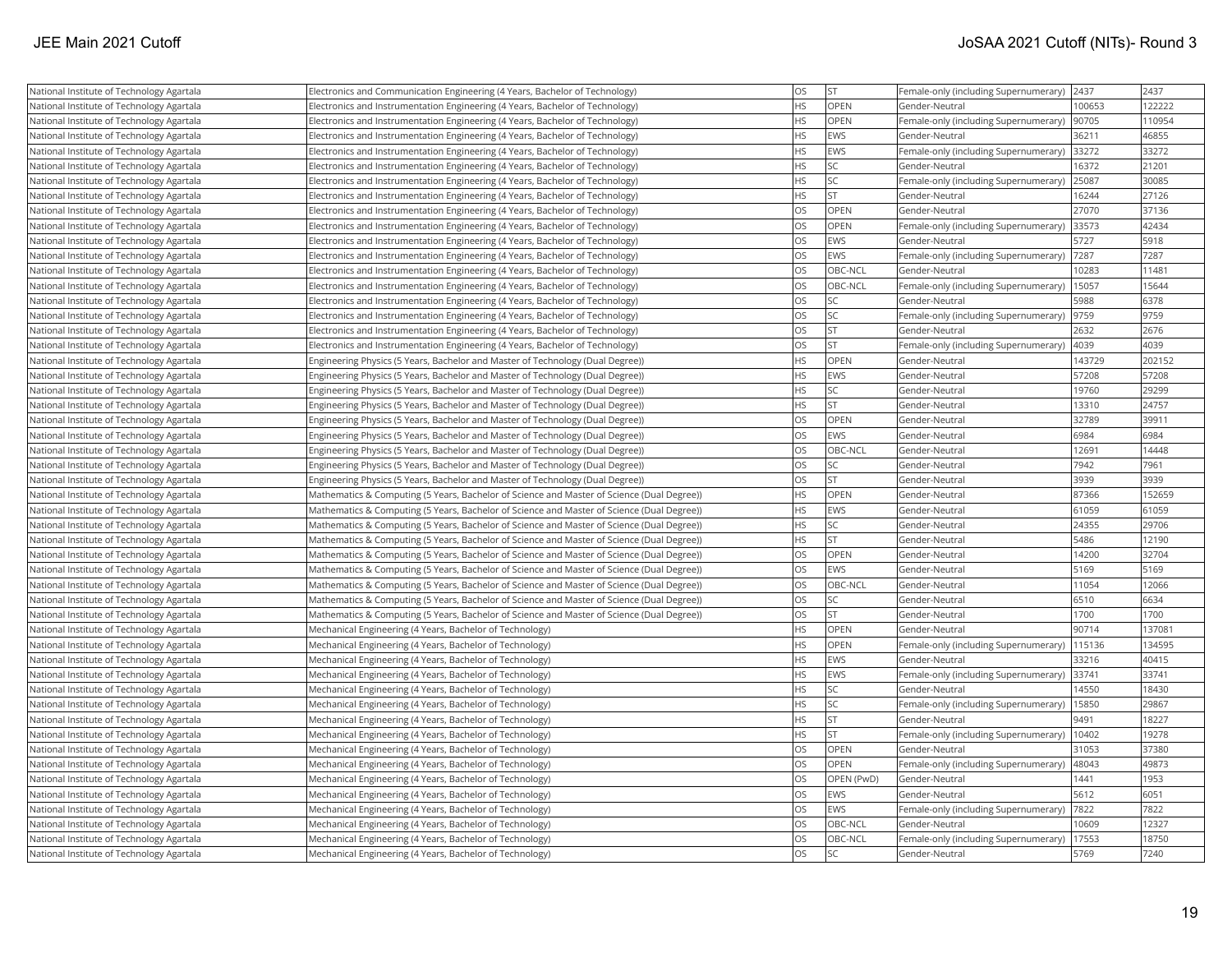| National Institute of Technology Agartala | Mechanical Engineering (4 Years, Bachelor of Technology)                   | <b>OS</b>  | SC              | Female-only (including Supernumerary)  9172  |        | 9690   |
|-------------------------------------------|----------------------------------------------------------------------------|------------|-----------------|----------------------------------------------|--------|--------|
| National Institute of Technology Agartala | Mechanical Engineering (4 Years, Bachelor of Technology)                   | los        | İst             | Gender-Neutral                               | 2708   | 2811   |
| National Institute of Technology Agartala | Mechanical Engineering (4 Years, Bachelor of Technology)                   | los        | lst             | Female-only (including Supernumerary)        | 3511   | 3511   |
| National Institute of Technology Agartala | Physics (5 Years, Bachelor of Science and Master of Science (Dual Degree)) | <b>HS</b>  | <b>OPEN</b>     | Gender-Neutral                               | 63570  | 145701 |
| National Institute of Technology Agartala | Physics (5 Years, Bachelor of Science and Master of Science (Dual Degree)) | <b>HS</b>  | EWS             | Gender-Neutral                               | 56603  | 59084  |
| National Institute of Technology Agartala | Physics (5 Years, Bachelor of Science and Master of Science (Dual Degree)) | <b>HS</b>  | SC              | Gender-Neutral                               | 13502  | 14516  |
| National Institute of Technology Agartala | Physics (5 Years, Bachelor of Science and Master of Science (Dual Degree)) | <b>HS</b>  | İst             | Gender-Neutral                               | 9304   | 16348  |
| National Institute of Technology Agartala | Physics (5 Years, Bachelor of Science and Master of Science (Dual Degree)) | <b>OS</b>  | OPEN            | Gender-Neutral                               | 37444  | 42593  |
| National Institute of Technology Agartala | Physics (5 Years, Bachelor of Science and Master of Science (Dual Degree)) | los        | <b>EWS</b>      | Gender-Neutral                               | 7896   | 7896   |
| National Institute of Technology Agartala | Physics (5 Years, Bachelor of Science and Master of Science (Dual Degree)) | <b>OS</b>  | OBC-NCL         | Gender-Neutral                               | 14988  | 15916  |
| National Institute of Technology Agartala | Physics (5 Years, Bachelor of Science and Master of Science (Dual Degree)) | los        | SC.             | Gender-Neutral                               | 9028   | 9587   |
| National Institute of Technology Agartala | Physics (5 Years, Bachelor of Science and Master of Science (Dual Degree)) | <b>OS</b>  | lst             | Gender-Neutral                               | 4064   | 4064   |
| National Institute of Technology Agartala | Production Engineering (4 Years, Bachelor of Technology)                   | <b>HS</b>  | OPEN            | Gender-Neutral                               | 178017 | 214605 |
| National Institute of Technology Agartala | Production Engineering (4 Years, Bachelor of Technology)                   | <b>HS</b>  | <b>OPEN</b>     | Female-only (including Supernumerary)        | 182777 | 209503 |
| National Institute of Technology Agartala | Production Engineering (4 Years, Bachelor of Technology)                   | <b>HS</b>  | <b>EWS</b>      | Gender-Neutral                               | 48521  | 61870  |
| National Institute of Technology Agartala | Production Engineering (4 Years, Bachelor of Technology)                   | <b>HS</b>  | EWS             | Female-only (including Supernumerary)        | 59450  | 59450  |
| National Institute of Technology Agartala | Production Engineering (4 Years, Bachelor of Technology)                   | <b>HS</b>  | SC              | Gender-Neutral                               | 23250  | 30918  |
| National Institute of Technology Agartala | Production Engineering (4 Years, Bachelor of Technology)                   | <b>HS</b>  | SC <sub>1</sub> | Female-only (including Supernumerary)        | 35099  | 39970  |
| National Institute of Technology Agartala | Production Engineering (4 Years, Bachelor of Technology)                   | <b>HS</b>  | lst.            | Gender-Neutral                               | 30240  | 31221  |
| National Institute of Technology Agartala | Production Engineering (4 Years, Bachelor of Technology)                   | <b>HS</b>  | Ist             | Female-only (including Supernumerary)        | 22798  | 22798  |
| National Institute of Technology Agartala | Production Engineering (4 Years, Bachelor of Technology)                   | <b>OS</b>  | <b>OPEN</b>     | Gender-Neutral                               | 44130  | 48984  |
| National Institute of Technology Agartala | Production Engineering (4 Years, Bachelor of Technology)                   | <b>OS</b>  | OPEN            | Female-only (including Supernumerary)        | 54211  | 56469  |
| National Institute of Technology Agartala | Production Engineering (4 Years, Bachelor of Technology)                   | <b>OS</b>  | <b>EWS</b>      | Gender-Neutral                               | 7510   | 7610   |
| National Institute of Technology Agartala | Production Engineering (4 Years, Bachelor of Technology)                   | los        | EWS             | Female-only (including Supernumerary)        | 9146   | 9146   |
| National Institute of Technology Agartala | Production Engineering (4 Years, Bachelor of Technology)                   | <b>OS</b>  | OBC-NCL         | Gender-Neutral                               | 13663  | 15120  |
| National Institute of Technology Agartala | Production Engineering (4 Years, Bachelor of Technology)                   | <b>OS</b>  | OBC-NCL         | Female-only (including Supernumerary)        | 20607  | 21180  |
| National Institute of Technology Agartala | Production Engineering (4 Years, Bachelor of Technology)                   | <b>OS</b>  | SC              | Gender-Neutral                               | 8051   | 8843   |
| National Institute of Technology Agartala | Production Engineering (4 Years, Bachelor of Technology)                   | los        | <b>SC</b>       | Female-only (including Supernumerary)        | 9855   | 10160  |
| National Institute of Technology Agartala | Production Engineering (4 Years, Bachelor of Technology)                   | los        | <b>ST</b>       | Gender-Neutral                               | 3126   | 3533   |
| National Institute of Technology Agartala | Production Engineering (4 Years, Bachelor of Technology)                   | <b>OS</b>  | <b>ST</b>       | Female-only (including Supernumerary)   4469 |        | 4469   |
| National Institute of Technology Calicut  | Architecture (5 Years, Bachelor of Architecture)                           | <b>HS</b>  | OPEN            | Gender-Neutral                               | 181    | 433    |
| National Institute of Technology Calicut  | Architecture (5 Years, Bachelor of Architecture)                           | <b>HS</b>  | OPEN            | Female-only (including Supernumerary)        | 25     | 178    |
| National Institute of Technology Calicut  | Architecture (5 Years, Bachelor of Architecture)                           | <b>HS</b>  | OPEN (PwD)      | Gender-Neutral                               |        |        |
| National Institute of Technology Calicut  | Architecture (5 Years, Bachelor of Architecture)                           | <b>HS</b>  | <b>EWS</b>      | Gender-Neutral                               | 87     | 540    |
| National Institute of Technology Calicut  | Architecture (5 Years, Bachelor of Architecture)                           | <b>HS</b>  | EWS             | Female-only (including Supernumerary) 95     |        | 95     |
| National Institute of Technology Calicut  | Architecture (5 Years, Bachelor of Architecture)                           | <b>HS</b>  | OBC-NCL         | Gender-Neutral                               | 119    | 169    |
| National Institute of Technology Calicut  | Architecture (5 Years, Bachelor of Architecture)                           | <b>HS</b>  | OBC-NCL         | Female-only (including Supernumerary)        | 118    | 118    |
| National Institute of Technology Calicut  | Architecture (5 Years, Bachelor of Architecture)                           | <b>HS</b>  | SC.             | Gender-Neutral                               | 81     | 182    |
| National Institute of Technology Calicut  | Architecture (5 Years, Bachelor of Architecture)                           | <b>HS</b>  | SC              | Female-only (including Supernumerary)   18   |        | 18     |
| National Institute of Technology Calicut  | Architecture (5 Years, Bachelor of Architecture)                           | <b>HS</b>  | <b>ST</b>       | Gender-Neutral                               | 718    | 718    |
| National Institute of Technology Calicut  | Architecture (5 Years, Bachelor of Architecture)                           | los        | OPEN            | Gender-Neutral                               | 45     | 415    |
| National Institute of Technology Calicut  | Architecture (5 Years, Bachelor of Architecture)                           | <b>OS</b>  | OPEN            | Female-only (including Supernumerary)        | 99     | 168    |
| National Institute of Technology Calicut  | Architecture (5 Years, Bachelor of Architecture)                           | <b>OS</b>  | OPEN (PwD)      | Gender-Neutral                               | 31     | 31     |
| National Institute of Technology Calicut  | Architecture (5 Years, Bachelor of Architecture)                           | los        | <b>EWS</b>      | Gender-Neutral                               | 51     | 106    |
| National Institute of Technology Calicut  | Architecture (5 Years, Bachelor of Architecture)                           | <b>OS</b>  | <b>EWS</b>      | Female-only (including Supernumerary)        | 150    | 150    |
| National Institute of Technology Calicut  | Architecture (5 Years, Bachelor of Architecture)                           | los        | OBC-NCL         | Gender-Neutral                               | 148    | 312    |
| National Institute of Technology Calicut  | Architecture (5 Years, Bachelor of Architecture)                           | <b>OS</b>  | OBC-NCL         | Female-only (including Supernumerary) 284    |        | 284    |
| National Institute of Technology Calicut  | Architecture (5 Years, Bachelor of Architecture)                           | <b>OS</b>  | SC              | Gender-Neutral                               | 50     | 113    |
| National Institute of Technology Calicut  | Architecture (5 Years, Bachelor of Architecture)                           | los        | SC.             | Female-only (including Supernumerary)   59   |        | 59     |
| National Institute of Technology Calicut  | Architecture (5 Years, Bachelor of Architecture)                           | los        | <b>ST</b>       | Gender-Neutral                               | 58     | 58     |
| National Institute of Technology Calicut  | Architecture (5 Years, Bachelor of Architecture)                           | los        | <b>ST</b>       | Female-only (including Supernumerary) 28     |        | 28     |
| National Institute of Technology Calicut  | Bio Technology (4 Years, Bachelor of Technology)                           | <b>IHS</b> | OPEN            | Gender-Neutral                               | 32485  | 42016  |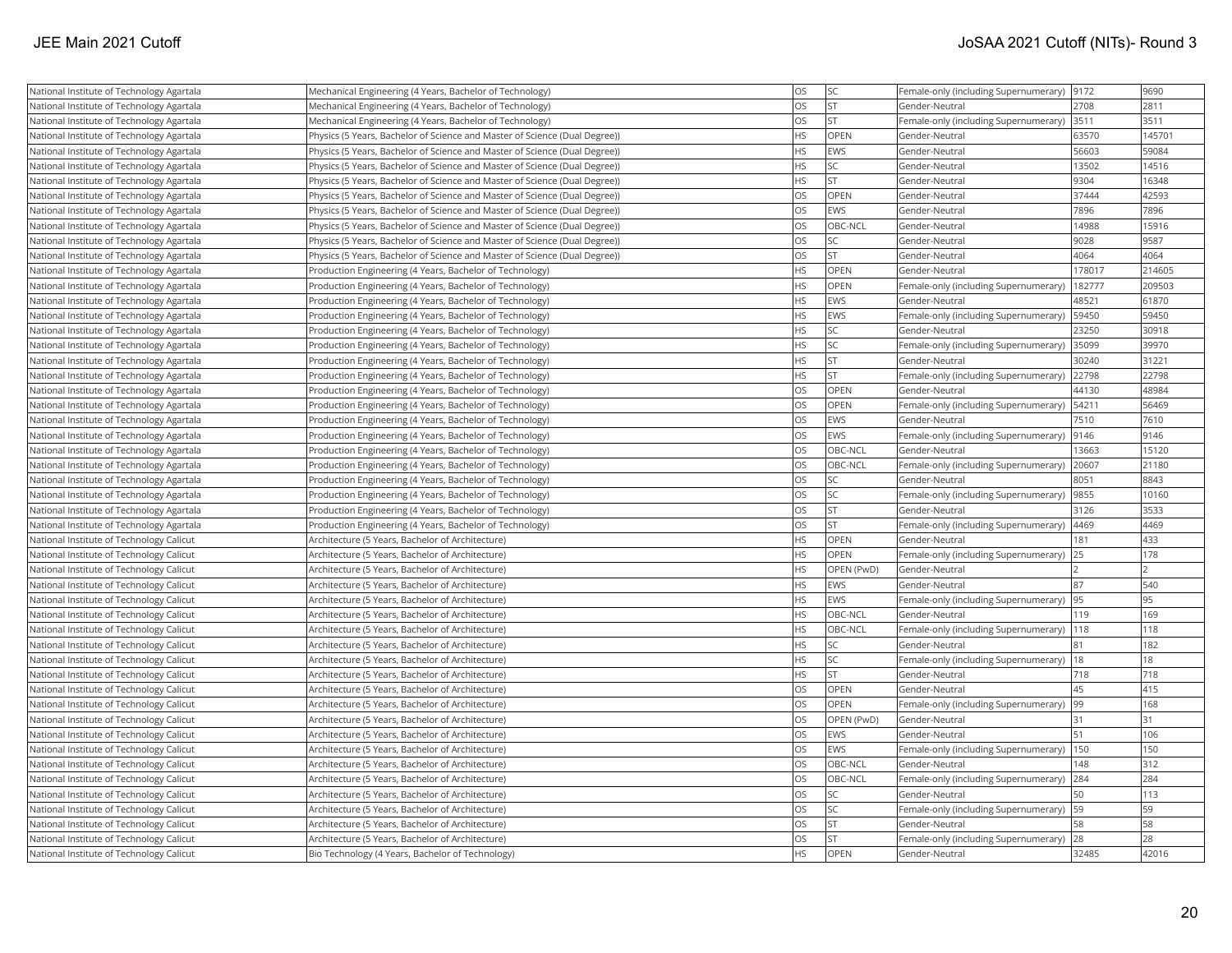| National Institute of Technology Calicut | Bio Technology (4 Years, Bachelor of Technology)       | <b>HS</b> | OPEN                         | Female-only (including Supernumerary) | 26335 | 26335 |
|------------------------------------------|--------------------------------------------------------|-----------|------------------------------|---------------------------------------|-------|-------|
| National Institute of Technology Calicut | Bio Technology (4 Years, Bachelor of Technology)       | <b>HS</b> | EWS                          | Gender-Neutral                        | 22510 | 22510 |
| National Institute of Technology Calicut | Bio Technology (4 Years, Bachelor of Technology)       | <b>HS</b> | OBC-NCL                      | Gender-Neutral                        | 14121 | 15386 |
| National Institute of Technology Calicut | Bio Technology (4 Years, Bachelor of Technology)       | <b>HS</b> | <b>OBC-NCL</b>               | Female-only (including Supernumerary) | 12496 | 12496 |
| National Institute of Technology Calicut | Bio Technology (4 Years, Bachelor of Technology)       | <b>HS</b> | <b>SC</b>                    | Gender-Neutral                        | 7045  | 10514 |
| National Institute of Technology Calicut | Bio Technology (4 Years, Bachelor of Technology)       | <b>HS</b> | <b>SC</b>                    | Female-only (including Supernumerary) | 5682  | 5682  |
| National Institute of Technology Calicut | Bio Technology (4 Years, Bachelor of Technology)       | <b>OS</b> | <b>OPEN</b>                  | Gender-Neutral                        | 25290 | 29104 |
| National Institute of Technology Calicut | Bio Technology (4 Years, Bachelor of Technology)       | <b>OS</b> | <b>OPEN</b>                  | Female-only (including Supernumerary) | 27661 | 28954 |
| National Institute of Technology Calicut | Bio Technology (4 Years, Bachelor of Technology)       | <b>OS</b> | EWS                          | Gender-Neutral                        | 5398  | 5703  |
| National Institute of Technology Calicut | Bio Technology (4 Years, Bachelor of Technology)       | <b>OS</b> | OBC-NCL                      | Gender-Neutral                        | 10487 | 10873 |
| National Institute of Technology Calicut | Bio Technology (4 Years, Bachelor of Technology)       | <b>OS</b> | OBC-NCL                      | Female-only (including Supernumerary) | 15775 | 15775 |
| National Institute of Technology Calicut | Bio Technology (4 Years, Bachelor of Technology)       | <b>OS</b> |                              | OBC-NCL (PwD) Gender-Neutral          | 431   | 431   |
| National Institute of Technology Calicut | Bio Technology (4 Years, Bachelor of Technology)       | <b>OS</b> | <b>SC</b>                    | Gender-Neutral                        | 4604  | 6092  |
| National Institute of Technology Calicut | Bio Technology (4 Years, Bachelor of Technology)       | <b>OS</b> | <b>SC</b>                    | Female-only (including Supernumerary) | 5457  | 5457  |
| National Institute of Technology Calicut | Bio Technology (4 Years, Bachelor of Technology)       | <b>OS</b> | <b>ST</b>                    | Gender-Neutral                        | 990   | 990   |
| National Institute of Technology Calicut | Chemical Engineering (4 Years, Bachelor of Technology) | HS        | <b>OPEN</b>                  | Gender-Neutral                        | 23506 | 37258 |
| National Institute of Technology Calicut | Chemical Engineering (4 Years, Bachelor of Technology) | <b>HS</b> | <b>OPEN</b>                  | Female-only (including Supernumerary) | 31046 | 36123 |
| National Institute of Technology Calicut | Chemical Engineering (4 Years, Bachelor of Technology) | <b>HS</b> | OPEN (PwD)                   | Gender-Neutral                        | 2198  | 2198  |
| National Institute of Technology Calicut | Chemical Engineering (4 Years, Bachelor of Technology) | <b>HS</b> | EWS                          | Gender-Neutral                        | 32512 | 32512 |
| National Institute of Technology Calicut | Chemical Engineering (4 Years, Bachelor of Technology) | <b>HS</b> | EWS                          | Female-only (including Supernumerary) | 22277 | 22277 |
| National Institute of Technology Calicut | Chemical Engineering (4 Years, Bachelor of Technology) | <b>HS</b> | OBC-NCL                      | Gender-Neutral                        | 9521  | 12919 |
| National Institute of Technology Calicut | Chemical Engineering (4 Years, Bachelor of Technology) | <b>HS</b> | OBC-NCL                      | Female-only (including Supernumerary) | 9990  | 12468 |
| National Institute of Technology Calicut | Chemical Engineering (4 Years, Bachelor of Technology) | <b>HS</b> | <b>SC</b>                    | Gender-Neutral                        | 13344 | 22107 |
| National Institute of Technology Calicut | Chemical Engineering (4 Years, Bachelor of Technology) | <b>HS</b> | SC                           | Female-only (including Supernumerary) | 7798  | 15540 |
| National Institute of Technology Calicut | Chemical Engineering (4 Years, Bachelor of Technology) | <b>HS</b> | lst                          | Gender-Neutral                        | 26649 | 26649 |
| National Institute of Technology Calicut | Chemical Engineering (4 Years, Bachelor of Technology) | <b>OS</b> | OPEN                         | Gender-Neutral                        | 18330 | 22811 |
| National Institute of Technology Calicut | Chemical Engineering (4 Years, Bachelor of Technology) | <b>OS</b> | OPEN                         | Female-only (including Supernumerary) | 21692 | 28445 |
| National Institute of Technology Calicut | Chemical Engineering (4 Years, Bachelor of Technology) | <b>OS</b> | OPEN (PwD)                   | Gender-Neutral                        | 1229  | 1229  |
| National Institute of Technology Calicut | Chemical Engineering (4 Years, Bachelor of Technology) | <b>OS</b> | <b>EWS</b>                   | Gender-Neutral                        | 3362  | 3663  |
| National Institute of Technology Calicut | Chemical Engineering (4 Years, Bachelor of Technology) | <b>OS</b> | EWS                          | Female-only (including Supernumerary) | 4894  | 4894  |
| National Institute of Technology Calicut | Chemical Engineering (4 Years, Bachelor of Technology) | <b>OS</b> | OBC-NCL                      | Gender-Neutral                        | 6822  | 8290  |
| National Institute of Technology Calicut | Chemical Engineering (4 Years, Bachelor of Technology) | <b>OS</b> | OBC-NCL                      | Female-only (including Supernumerary) | 12366 | 14247 |
| National Institute of Technology Calicut | Chemical Engineering (4 Years, Bachelor of Technology) | <b>OS</b> | OBC-NCL (PwD) Gender-Neutral |                                       | 474   | 474   |
| National Institute of Technology Calicut | Chemical Engineering (4 Years, Bachelor of Technology) | <b>OS</b> | <b>SC</b>                    | Gender-Neutral                        | 4318  | 4887  |
| National Institute of Technology Calicut | Chemical Engineering (4 Years, Bachelor of Technology) | <b>OS</b> | <b>SC</b>                    | Female-only (including Supernumerary) | 5343  | 5480  |
| National Institute of Technology Calicut | Chemical Engineering (4 Years, Bachelor of Technology) | <b>OS</b> | <b>ST</b>                    | Gender-Neutral                        | 1190  | 1663  |
| National Institute of Technology Calicut | Chemical Engineering (4 Years, Bachelor of Technology) | <b>OS</b> | <b>ST</b>                    | Female-only (including Supernumerary) | 2734  | 2734  |
| National Institute of Technology Calicut | Civil Engineering (4 Years, Bachelor of Technology)    | <b>HS</b> | <b>OPEN</b>                  | Gender-Neutral                        | 17748 | 46661 |
| National Institute of Technology Calicut | Civil Engineering (4 Years, Bachelor of Technology)    | <b>HS</b> | OPEN                         | Female-only (including Supernumerary) | 27999 | 50541 |
| National Institute of Technology Calicut | Civil Engineering (4 Years, Bachelor of Technology)    | <b>HS</b> | EWS                          | Female-only (including Supernumerary) | 50982 | 50982 |
| National Institute of Technology Calicut | Civil Engineering (4 Years, Bachelor of Technology)    | <b>HS</b> | OBC-NCL                      | Gender-Neutral                        | 11993 | 15739 |
| National Institute of Technology Calicut | Civil Engineering (4 Years, Bachelor of Technology)    | <b>HS</b> | OBC-NCL                      | Female-only (including Supernumerary) | 14115 | 15431 |
| National Institute of Technology Calicut | Civil Engineering (4 Years, Bachelor of Technology)    | <b>HS</b> | <b>SC</b>                    | Gender-Neutral                        | 14215 | 26576 |
| National Institute of Technology Calicut | Civil Engineering (4 Years, Bachelor of Technology)    | HS        | <b>SC</b>                    | Female-only (including Supernumerary) | 10606 | 12754 |
| National Institute of Technology Calicut | Civil Engineering (4 Years, Bachelor of Technology)    | <b>HS</b> | <b>ST</b>                    | Gender-Neutral                        | 8021  | 19380 |
| National Institute of Technology Calicut | Civil Engineering (4 Years, Bachelor of Technology)    | <b>HS</b> | lst                          | Female-only (including Supernumerary) | 9684  | 9684  |
| National Institute of Technology Calicut | Civil Engineering (4 Years, Bachelor of Technology)    | <b>OS</b> | <b>OPEN</b>                  | Gender-Neutral                        | 20070 | 27222 |
| National Institute of Technology Calicut | Civil Engineering (4 Years, Bachelor of Technology)    | <b>OS</b> | <b>OPEN</b>                  | Female-only (including Supernumerary) | 32730 | 34368 |
| National Institute of Technology Calicut | Civil Engineering (4 Years, Bachelor of Technology)    | <b>OS</b> | OPEN (PwD)                   | Gender-Neutral                        | 1030  | 1030  |
| National Institute of Technology Calicut | Civil Engineering (4 Years, Bachelor of Technology)    | <b>OS</b> | OPEN (PwD)                   | Female-only (including Supernumerary) | 1455  | 1455  |
| National Institute of Technology Calicut | Civil Engineering (4 Years, Bachelor of Technology)    | <b>OS</b> | EWS                          | Gender-Neutral                        | 4059  | 4186  |
| National Institute of Technology Calicut | Civil Engineering (4 Years, Bachelor of Technology)    | <b>OS</b> | EWS                          | Female-only (including Supernumerary) | 5464  | 5464  |
|                                          |                                                        |           |                              |                                       |       |       |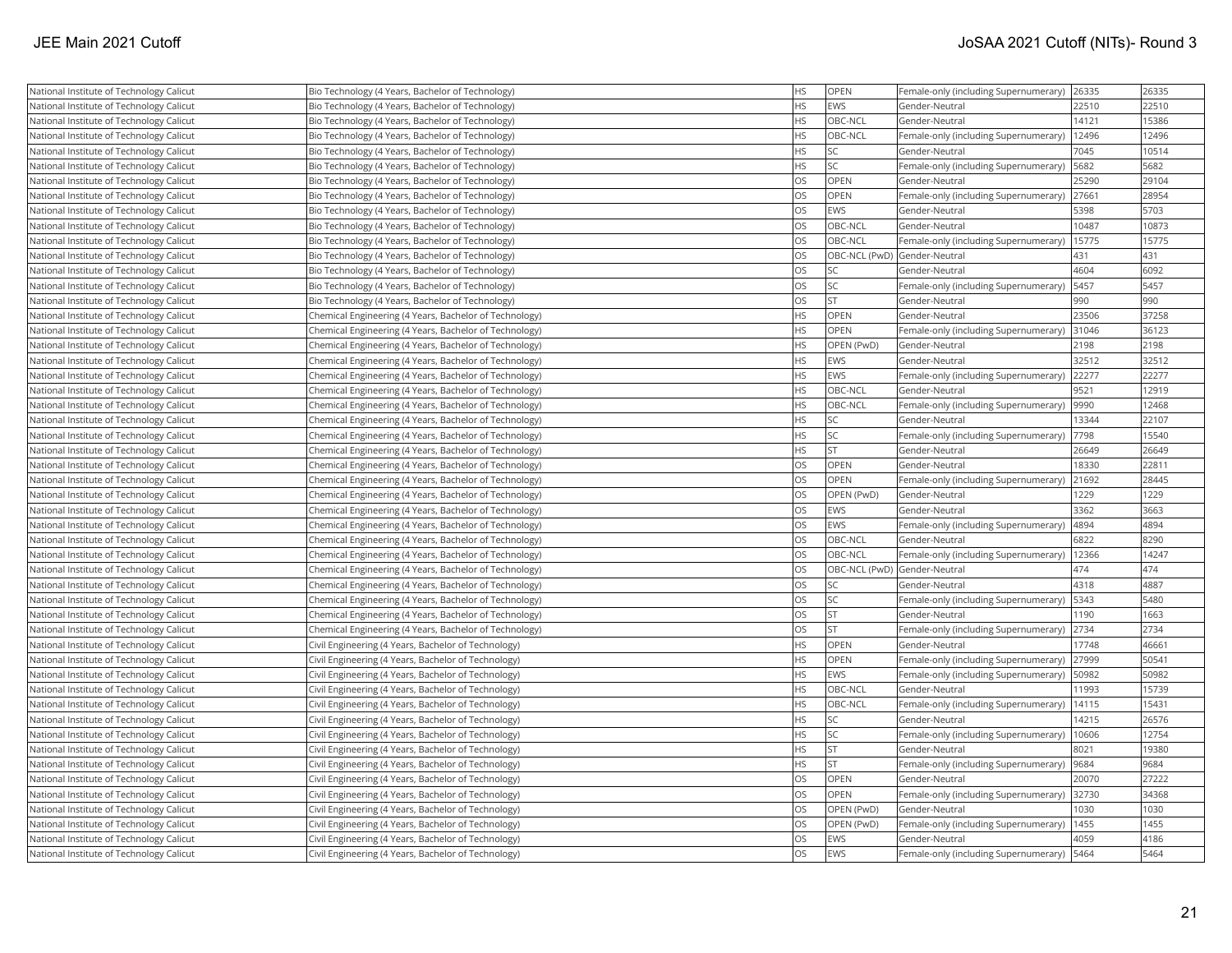| National Institute of Technology Calicut | Civil Engineering (4 Years, Bachelor of Technology)                      | <b>OS</b> | EWS (PwD)                    | Gender-Neutral                                      | 208   | 208   |
|------------------------------------------|--------------------------------------------------------------------------|-----------|------------------------------|-----------------------------------------------------|-------|-------|
| National Institute of Technology Calicut | Civil Engineering (4 Years, Bachelor of Technology)                      | <b>OS</b> | OBC-NCL                      | Gender-Neutral                                      | 6995  | 8423  |
| National Institute of Technology Calicut | Civil Engineering (4 Years, Bachelor of Technology)                      | <b>OS</b> | OBC-NCL                      | Female-only (including Supernumerary)               | 11156 | 15475 |
| National Institute of Technology Calicut | Civil Engineering (4 Years, Bachelor of Technology)                      | <b>OS</b> | <b>SC</b>                    | Gender-Neutral                                      | 3553  | 4274  |
| National Institute of Technology Calicut | Civil Engineering (4 Years, Bachelor of Technology)                      | <b>OS</b> | <b>SC</b>                    | Female-only (including Supernumerary)               | 5232  | 5578  |
| National Institute of Technology Calicut | Civil Engineering (4 Years, Bachelor of Technology)                      | <b>OS</b> | <b>ST</b>                    | Gender-Neutral                                      | 1250  | 1392  |
| National Institute of Technology Calicut | Civil Engineering (4 Years, Bachelor of Technology)                      | <b>OS</b> | lst                          | Female-only (including Supernumerary)               | 1368  | 1368  |
| National Institute of Technology Calicut | Computer Science and Engineering (4 Years, Bachelor of Technology)       | <b>HS</b> | <b>OPEN</b>                  | Gender-Neutral                                      | 1404  | 10158 |
| National Institute of Technology Calicut | Computer Science and Engineering (4 Years, Bachelor of Technology)       | <b>HS</b> | OPEN                         | Female-only (including Supernumerary)               | 7833  | 13963 |
| National Institute of Technology Calicut | Computer Science and Engineering (4 Years, Bachelor of Technology)       | <b>HS</b> | OPEN (PwD)                   | Gender-Neutral                                      | 242   | 242   |
| National Institute of Technology Calicut | Computer Science and Engineering (4 Years, Bachelor of Technology)       | <b>HS</b> | OPEN (PwD)                   | Female-only (including Supernumerary)               | 217   | 217   |
| National Institute of Technology Calicut | Computer Science and Engineering (4 Years, Bachelor of Technology)       | <b>HS</b> | <b>EWS</b>                   | Gender-Neutral                                      | 1506  | 14972 |
| National Institute of Technology Calicut | Computer Science and Engineering (4 Years, Bachelor of Technology)       | <b>HS</b> | EWS                          | Female-only (including Supernumerary)               | 6586  | 17634 |
| National Institute of Technology Calicut | Computer Science and Engineering (4 Years, Bachelor of Technology)       | <b>HS</b> | OBC-NCL                      | Gender-Neutral                                      | 2001  | 3716  |
| National Institute of Technology Calicut | Computer Science and Engineering (4 Years, Bachelor of Technology)       | <b>HS</b> | OBC-NCL                      | Female-only (including Supernumerary)               | 4391  | 5511  |
| National Institute of Technology Calicut | Computer Science and Engineering (4 Years, Bachelor of Technology)       | <b>HS</b> | OBC-NCL (PwD) Gender-Neutral |                                                     | 170   | 170   |
| National Institute of Technology Calicut | Computer Science and Engineering (4 Years, Bachelor of Technology)       | <b>HS</b> |                              | OBC-NCL (PwD) Female-only (including Supernumerary) | 113   | 113   |
| National Institute of Technology Calicut | Computer Science and Engineering (4 Years, Bachelor of Technology)       | <b>HS</b> | <b>SC</b>                    | Gender-Neutral                                      | 501   | 4703  |
| National Institute of Technology Calicut | Computer Science and Engineering (4 Years, Bachelor of Technology)       | <b>HS</b> | <b>SC</b>                    | Female-only (including Supernumerary)               | 2629  | 5485  |
| National Institute of Technology Calicut | Computer Science and Engineering (4 Years, Bachelor of Technology)       | <b>HS</b> | İst                          | Gender-Neutral                                      | 563   | 2485  |
| National Institute of Technology Calicut | Computer Science and Engineering (4 Years, Bachelor of Technology)       | <b>HS</b> | <b>ST</b>                    | Female-only (including Supernumerary)               | 3633  | 3633  |
| National Institute of Technology Calicut | Computer Science and Engineering (4 Years, Bachelor of Technology)       | <b>OS</b> | OPEN                         | Gender-Neutral                                      | 180   | 3086  |
| National Institute of Technology Calicut | Computer Science and Engineering (4 Years, Bachelor of Technology)       | <b>OS</b> | OPEN                         | Female-only (including Supernumerary)               | 2646  | 4964  |
| National Institute of Technology Calicut | Computer Science and Engineering (4 Years, Bachelor of Technology)       | <b>OS</b> | OPEN (PwD)                   | Gender-Neutral                                      | 114   | 114   |
| National Institute of Technology Calicut | Computer Science and Engineering (4 Years, Bachelor of Technology)       | <b>OS</b> | OPEN (PwD)                   | Female-only (including Supernumerary)               | 248   | 248   |
| National Institute of Technology Calicut | Computer Science and Engineering (4 Years, Bachelor of Technology)       | <b>OS</b> | EWS                          | Gender-Neutral                                      | 319   | 445   |
| National Institute of Technology Calicut | Computer Science and Engineering (4 Years, Bachelor of Technology)       | <b>OS</b> | EWS                          | Female-only (including Supernumerary)               | 634   | 647   |
| National Institute of Technology Calicut | Computer Science and Engineering (4 Years, Bachelor of Technology)       | <b>OS</b> | OBC-NCL                      | Gender-Neutral                                      | 592   | 1292  |
| National Institute of Technology Calicut | Computer Science and Engineering (4 Years, Bachelor of Technology)       | <b>OS</b> | <b>OBC-NCL</b>               | Female-only (including Supernumerary)               | 1669  | 2096  |
| National Institute of Technology Calicut | Computer Science and Engineering (4 Years, Bachelor of Technology)       | <b>OS</b> | OBC-NCL (PwD) Gender-Neutral |                                                     | 56    | 56    |
| National Institute of Technology Calicut | Computer Science and Engineering (4 Years, Bachelor of Technology)       | <b>OS</b> | <b>SC</b>                    | Gender-Neutral                                      | 363   | 621   |
| National Institute of Technology Calicut | Computer Science and Engineering (4 Years, Bachelor of Technology)       | <b>OS</b> | <b>SC</b>                    | Female-only (including Supernumerary)               | 987   | 1204  |
| National Institute of Technology Calicut | Computer Science and Engineering (4 Years, Bachelor of Technology)       | <b>OS</b> | SC (PwD)                     | Gender-Neutral                                      | 15    | 15    |
| National Institute of Technology Calicut | Computer Science and Engineering (4 Years, Bachelor of Technology)       | <b>OS</b> | <b>ST</b>                    | Gender-Neutral                                      | 128   | 230   |
| National Institute of Technology Calicut | Computer Science and Engineering (4 Years, Bachelor of Technology)       | <b>OS</b> | <b>ST</b>                    | Female-only (including Supernumerary)               | 358   | 358   |
| National Institute of Technology Calicut | Computer Science and Engineering (4 Years, Bachelor of Technology)       | <b>OS</b> | ST (PwD)                     | Gender-Neutral                                      |       |       |
| National Institute of Technology Calicut | Electrical and Electronics Engineering (4 Years, Bachelor of Technology) | <b>HS</b> | <b>OPEN</b>                  | Gender-Neutral                                      | 11592 | 20071 |
| National Institute of Technology Calicut | Electrical and Electronics Engineering (4 Years, Bachelor of Technology) | <b>HS</b> | OPEN                         | Female-only (including Supernumerary)               | 18439 | 26287 |
| National Institute of Technology Calicut | Electrical and Electronics Engineering (4 Years, Bachelor of Technology) | <b>HS</b> | OPEN (PwD)                   | Gender-Neutral                                      | 1779  | 1779  |
| National Institute of Technology Calicut | Electrical and Electronics Engineering (4 Years, Bachelor of Technology) | <b>HS</b> | EWS                          | Gender-Neutral                                      | 5632  | 41516 |
| National Institute of Technology Calicut | Electrical and Electronics Engineering (4 Years, Bachelor of Technology) | <b>HS</b> | OBC-NCL                      | Gender-Neutral                                      | 5193  | 7460  |
| National Institute of Technology Calicut | Electrical and Electronics Engineering (4 Years, Bachelor of Technology) | <b>HS</b> | OBC-NCL                      | Female-only (including Supernumerary)               | 6729  | 8990  |
| National Institute of Technology Calicut | Electrical and Electronics Engineering (4 Years, Bachelor of Technology) | <b>HS</b> | <b>SC</b>                    | Gender-Neutral                                      | 7171  | 14137 |
| National Institute of Technology Calicut | Electrical and Electronics Engineering (4 Years, Bachelor of Technology) | <b>HS</b> | <b>SC</b>                    | Female-only (including Supernumerary)               | 6425  | 9050  |
| National Institute of Technology Calicut | Electrical and Electronics Engineering (4 Years, Bachelor of Technology) | <b>HS</b> | <b>ST</b>                    | Gender-Neutral                                      | 7900  | 17540 |
| National Institute of Technology Calicut | Electrical and Electronics Engineering (4 Years, Bachelor of Technology) | <b>HS</b> | <b>ST</b>                    | Female-only (including Supernumerary)               | 8309  | 8309  |
| National Institute of Technology Calicut | Electrical and Electronics Engineering (4 Years, Bachelor of Technology) | <b>OS</b> | OPEN                         | Gender-Neutral                                      | 7653  | 11520 |
| National Institute of Technology Calicut | Electrical and Electronics Engineering (4 Years, Bachelor of Technology) | <b>OS</b> | OPEN                         | Female-only (including Supernumerary)               | 12944 | 15293 |
| National Institute of Technology Calicut | Electrical and Electronics Engineering (4 Years, Bachelor of Technology) | <b>OS</b> | OPEN (PwD)                   | Female-only (including Supernumerary)               | 1061  | 1061  |
| National Institute of Technology Calicut | Electrical and Electronics Engineering (4 Years, Bachelor of Technology) | <b>OS</b> | EWS                          | Gender-Neutral                                      | 1555  | 1777  |
| National Institute of Technology Calicut | Electrical and Electronics Engineering (4 Years, Bachelor of Technology) | <b>OS</b> | EWS                          | Female-only (including Supernumerary)               | 2526  | 2526  |
| National Institute of Technology Calicut | Electrical and Electronics Engineering (4 Years, Bachelor of Technology) | <b>OS</b> | OBC-NCL                      | Gender-Neutral                                      | 3601  | 4672  |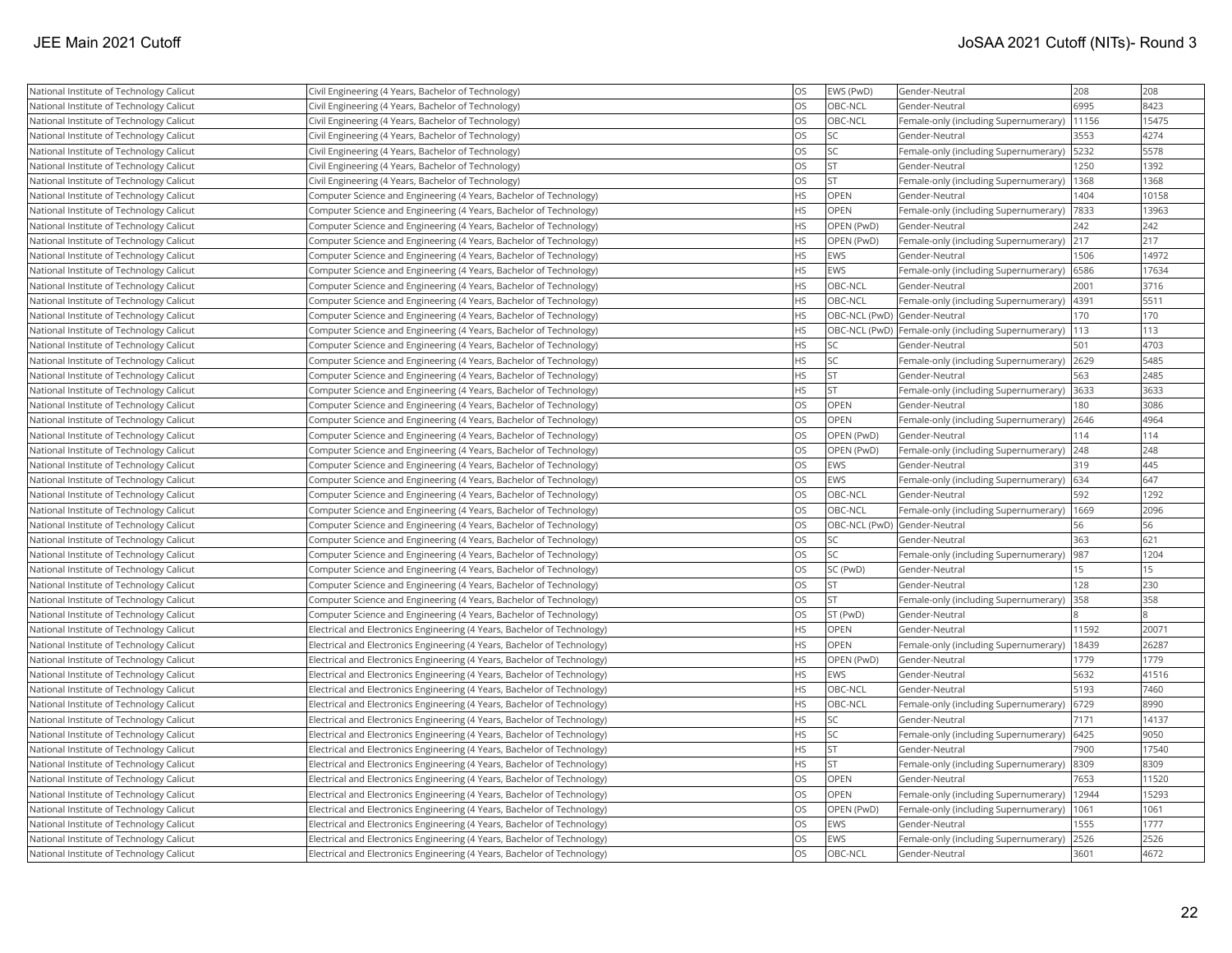| National Institute of Technology Calicut | Electrical and Electronics Engineering (4 Years, Bachelor of Technology)    | <b>OS</b> | OBC-NCL                      | Female-only (including Supernumerary)               | 5799  | 6732  |
|------------------------------------------|-----------------------------------------------------------------------------|-----------|------------------------------|-----------------------------------------------------|-------|-------|
| National Institute of Technology Calicut | Electrical and Electronics Engineering (4 Years, Bachelor of Technology)    | <b>OS</b> | OBC-NCL (PwD) Gender-Neutral |                                                     | 333   | 333   |
| National Institute of Technology Calicut | Electrical and Electronics Engineering (4 Years, Bachelor of Technology)    | <b>OS</b> |                              | OBC-NCL (PwD) Female-only (including Supernumerary) | 662   | 662   |
| National Institute of Technology Calicut | Electrical and Electronics Engineering (4 Years, Bachelor of Technology)    | <b>OS</b> | <b>SC</b>                    | Gender-Neutral                                      | 2030  | 2652  |
| National Institute of Technology Calicut | Electrical and Electronics Engineering (4 Years, Bachelor of Technology)    | <b>OS</b> | <b>SC</b>                    | Female-only (including Supernumerary)               | 2912  | 3139  |
| National Institute of Technology Calicut | Electrical and Electronics Engineering (4 Years, Bachelor of Technology)    | <b>OS</b> | <b>ST</b>                    | Gender-Neutral                                      | 652   | 828   |
| National Institute of Technology Calicut | Electrical and Electronics Engineering (4 Years, Bachelor of Technology)    | <b>OS</b> | <b>ST</b>                    | Female-only (including Supernumerary)               | 1164  | 1164  |
| National Institute of Technology Calicut | Electronics and Communication Engineering (4 Years, Bachelor of Technology) | <b>HS</b> | <b>OPEN</b>                  | Gender-Neutral                                      | 6875  | 14744 |
| National Institute of Technology Calicut | Electronics and Communication Engineering (4 Years, Bachelor of Technology) | <b>HS</b> | OPEN                         | Female-only (including Supernumerary)               | 8738  | 16634 |
| National Institute of Technology Calicut | Electronics and Communication Engineering (4 Years, Bachelor of Technology) | <b>HS</b> | OPEN (PwD)                   | Female-only (including Supernumerary)               | 788   | 788   |
| National Institute of Technology Calicut | Electronics and Communication Engineering (4 Years, Bachelor of Technology) | <b>HS</b> | EWS                          | Gender-Neutral                                      | 3794  | 25988 |
| National Institute of Technology Calicut | Electronics and Communication Engineering (4 Years, Bachelor of Technology) | <b>HS</b> | EWS                          | Female-only (including Supernumerary)               | 22612 | 53129 |
| National Institute of Technology Calicut | Electronics and Communication Engineering (4 Years, Bachelor of Technology) | <b>HS</b> | OBC-NCL                      | Gender-Neutral                                      | 3390  | 5158  |
| National Institute of Technology Calicut | Electronics and Communication Engineering (4 Years, Bachelor of Technology) | <b>HS</b> | <b>OBC-NCL</b>               | Female-only (including Supernumerary)               | 5010  | 5876  |
| National Institute of Technology Calicut | Electronics and Communication Engineering (4 Years, Bachelor of Technology) | <b>HS</b> |                              | OBC-NCL (PwD) Female-only (including Supernumerary) | 637   | 637   |
| National Institute of Technology Calicut | Electronics and Communication Engineering (4 Years, Bachelor of Technology) | <b>HS</b> | <b>SC</b>                    | Gender-Neutral                                      | 2718  | 7141  |
| National Institute of Technology Calicut | Electronics and Communication Engineering (4 Years, Bachelor of Technology) | HS        | <b>SC</b>                    | Female-only (including Supernumerary)               | 4071  | 6349  |
| National Institute of Technology Calicut | Electronics and Communication Engineering (4 Years, Bachelor of Technology) | <b>HS</b> | <b>ST</b>                    | Gender-Neutral                                      | 4502  | 16240 |
| National Institute of Technology Calicut | Electronics and Communication Engineering (4 Years, Bachelor of Technology) | <b>HS</b> | <b>ST</b>                    | Female-only (including Supernumerary)               | 13896 | 13896 |
| National Institute of Technology Calicut | Electronics and Communication Engineering (4 Years, Bachelor of Technology) | <b>OS</b> | <b>OPEN</b>                  | Gender-Neutral                                      | 5280  | 7573  |
| National Institute of Technology Calicut | Electronics and Communication Engineering (4 Years, Bachelor of Technology) | <b>OS</b> | OPEN                         | Female-only (including Supernumerary)               | 7708  | 9530  |
| National Institute of Technology Calicut | Electronics and Communication Engineering (4 Years, Bachelor of Technology) | <b>OS</b> | OPEN (PwD)                   | Gender-Neutral                                      | 167   | 167   |
| National Institute of Technology Calicut | Electronics and Communication Engineering (4 Years, Bachelor of Technology) | <b>OS</b> | OPEN (PwD)                   | Female-only (including Supernumerary)               | 603   | 603   |
| National Institute of Technology Calicut | Electronics and Communication Engineering (4 Years, Bachelor of Technology) | <b>OS</b> | EWS                          | Gender-Neutral                                      | 942   | 1073  |
| National Institute of Technology Calicut | Electronics and Communication Engineering (4 Years, Bachelor of Technology) | <b>OS</b> | EWS                          | Female-only (including Supernumerary)               | 1286  | 1286  |
| National Institute of Technology Calicut | Electronics and Communication Engineering (4 Years, Bachelor of Technology) | <b>OS</b> | EWS (PwD)                    | Female-only (including Supernumerary)               | 129   | 129   |
| National Institute of Technology Calicut | Electronics and Communication Engineering (4 Years, Bachelor of Technology) | <b>OS</b> | OBC-NCL                      | Gender-Neutral                                      | 1626  | 2747  |
| National Institute of Technology Calicut | Electronics and Communication Engineering (4 Years, Bachelor of Technology) | <b>OS</b> | OBC-NCL                      | Female-only (including Supernumerary)               | 3551  | 4621  |
| National Institute of Technology Calicut | Electronics and Communication Engineering (4 Years, Bachelor of Technology) | <b>OS</b> | OBC-NCL (PwD) Gender-Neutral |                                                     | 140   | 140   |
| National Institute of Technology Calicut | Electronics and Communication Engineering (4 Years, Bachelor of Technology) | <b>OS</b> | <b>SC</b>                    | Gender-Neutral                                      | 1185  | 1767  |
| National Institute of Technology Calicut | Electronics and Communication Engineering (4 Years, Bachelor of Technology) | <b>OS</b> | <b>SC</b>                    | Female-only (including Supernumerary)               | 2435  | 2577  |
| National Institute of Technology Calicut | Electronics and Communication Engineering (4 Years, Bachelor of Technology) | <b>OS</b> | SC (PwD)                     | Gender-Neutral                                      | 64    | 64    |
| National Institute of Technology Calicut | Electronics and Communication Engineering (4 Years, Bachelor of Technology) | <b>OS</b> | İst                          | Gender-Neutral                                      | 460   | 580   |
| National Institute of Technology Calicut | Electronics and Communication Engineering (4 Years, Bachelor of Technology) | <b>OS</b> | <b>ST</b>                    | Female-only (including Supernumerary)               | 709   | 709   |
| National Institute of Technology Calicut | Engineering Physics (4 Years, Bachelor of Technology)                       | <b>HS</b> | OPEN                         | Gender-Neutral                                      | 24419 | 33034 |
| National Institute of Technology Calicut | Engineering Physics (4 Years, Bachelor of Technology)                       | <b>HS</b> | OPEN                         | Female-only (including Supernumerary)               | 42229 | 44606 |
| National Institute of Technology Calicut | Engineering Physics (4 Years, Bachelor of Technology)                       | <b>HS</b> | EWS                          | Gender-Neutral                                      | 14156 | 14156 |
| National Institute of Technology Calicut | Engineering Physics (4 Years, Bachelor of Technology)                       | <b>HS</b> | OBC-NCL                      | Gender-Neutral                                      | 9364  | 11443 |
| National Institute of Technology Calicut | Engineering Physics (4 Years, Bachelor of Technology)                       | <b>HS</b> | OBC-NCL                      | Female-only (including Supernumerary)               | 15251 | 15251 |
| National Institute of Technology Calicut | Engineering Physics (4 Years, Bachelor of Technology)                       | HS        | <b>SC</b>                    | Gender-Neutral                                      | 9199  | 9199  |
| National Institute of Technology Calicut | Engineering Physics (4 Years, Bachelor of Technology)                       | <b>HS</b> | lsc                          | Female-only (including Supernumerary)               | 10177 | 10177 |
| National Institute of Technology Calicut | Engineering Physics (4 Years, Bachelor of Technology)                       | <b>OS</b> | OPEN                         | Gender-Neutral                                      | 12636 | 17206 |
| National Institute of Technology Calicut | Engineering Physics (4 Years, Bachelor of Technology)                       | <b>OS</b> | OPEN                         | Female-only (including Supernumerary)               | 22611 | 22611 |
| National Institute of Technology Calicut | Engineering Physics (4 Years, Bachelor of Technology)                       | <b>OS</b> | EWS                          | Gender-Neutral                                      | 2816  | 3149  |
| National Institute of Technology Calicut | Engineering Physics (4 Years, Bachelor of Technology)                       | <b>OS</b> | OBC-NCL                      | Gender-Neutral                                      | 6702  | 7472  |
| National Institute of Technology Calicut | Engineering Physics (4 Years, Bachelor of Technology)                       | <b>OS</b> | OBC-NCL                      | Female-only (including Supernumerary)               | 13955 | 15694 |
| National Institute of Technology Calicut | Engineering Physics (4 Years, Bachelor of Technology)                       | <b>OS</b> | <b>SC</b>                    | Gender-Neutral                                      | 4589  | 5062  |
| National Institute of Technology Calicut | Engineering Physics (4 Years, Bachelor of Technology)                       | <b>OS</b> | SC                           | Female-only (including Supernumerary)               | 7359  | 7359  |
| National Institute of Technology Calicut | Engineering Physics (4 Years, Bachelor of Technology)                       | <b>OS</b> | <b>ST</b>                    | Gender-Neutral                                      | 839   | 1995  |
| National Institute of Technology Calicut | Materials Science and Engineering (4 Years, Bachelor of Technology)         | <b>HS</b> | OPEN                         | Gender-Neutral                                      | 34748 | 48730 |
| National Institute of Technology Calicut | Materials Science and Engineering (4 Years, Bachelor of Technology)         | <b>HS</b> | <b>OPEN</b>                  | Female-only (including Supernumerary)               | 53686 | 53686 |
| National Institute of Technology Calicut | Materials Science and Engineering (4 Years, Bachelor of Technology)         | <b>HS</b> | <b>OBC-NCL</b>               | Gender-Neutral                                      | 13890 | 15839 |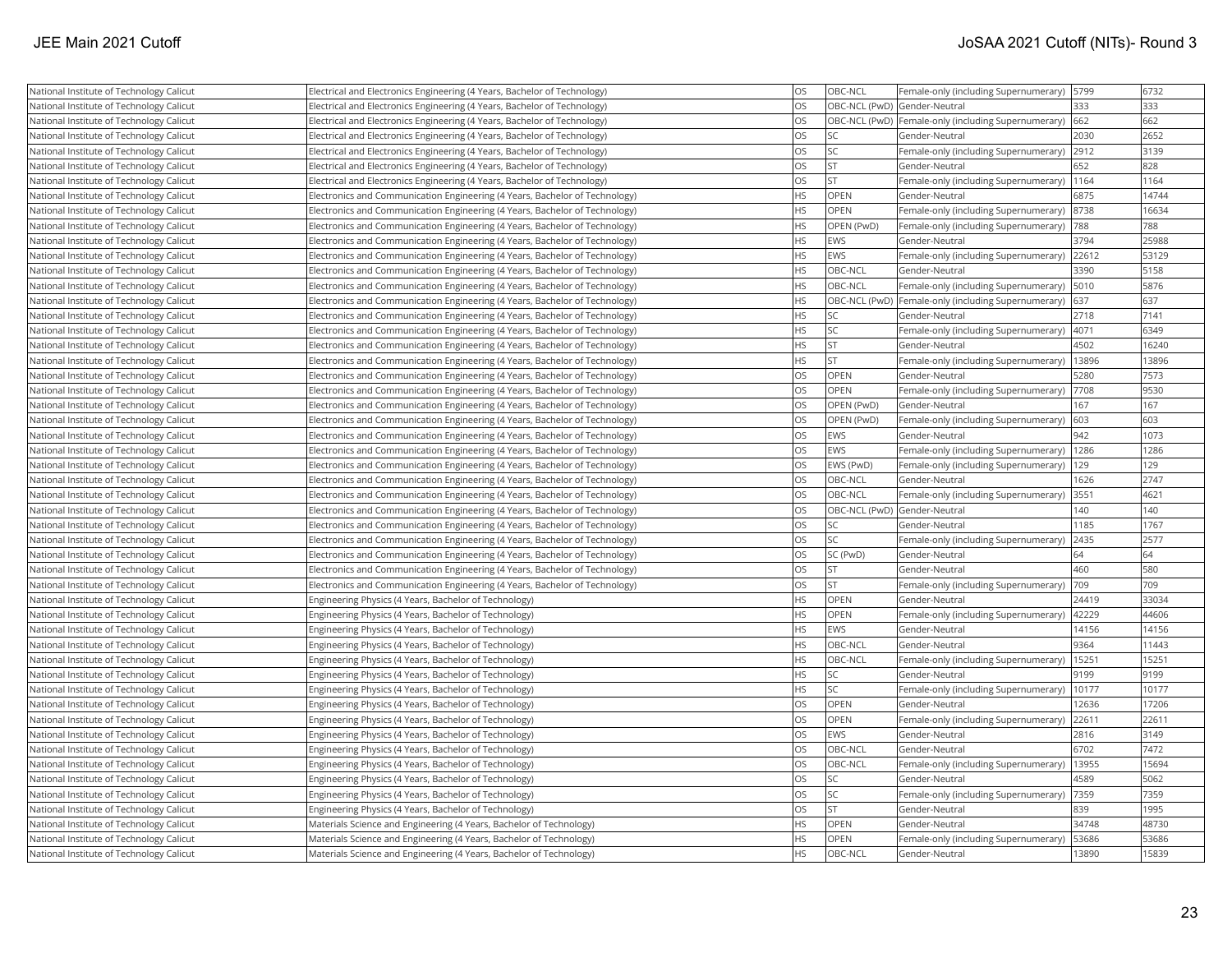| National Institute of Technology Calicut | Materials Science and Engineering (4 Years, Bachelor of Technology) | HS        | OBC-NCL                      | Female-only (including Supernumerary) | 17063 | 17063 |
|------------------------------------------|---------------------------------------------------------------------|-----------|------------------------------|---------------------------------------|-------|-------|
| National Institute of Technology Calicut | Materials Science and Engineering (4 Years, Bachelor of Technology) | <b>HS</b> | <b>SC</b>                    | Gender-Neutral                        | 16636 | 27157 |
| National Institute of Technology Calicut | Materials Science and Engineering (4 Years, Bachelor of Technology) | <b>HS</b> | <b>SC</b>                    | Female-only (including Supernumerary) | 29772 | 29772 |
| National Institute of Technology Calicut | Materials Science and Engineering (4 Years, Bachelor of Technology) | <b>OS</b> | OPEN                         | Gender-Neutral                        | 24861 | 30801 |
| National Institute of Technology Calicut | Materials Science and Engineering (4 Years, Bachelor of Technology) | <b>OS</b> | <b>OPEN</b>                  | Female-only (including Supernumerary) | 38031 | 38031 |
| National Institute of Technology Calicut | Materials Science and Engineering (4 Years, Bachelor of Technology) | <b>OS</b> | EWS                          | Gender-Neutral                        | 5022  | 5247  |
| National Institute of Technology Calicut | Materials Science and Engineering (4 Years, Bachelor of Technology) | <b>OS</b> | OBC-NCL                      | Gender-Neutral                        | 8640  | 10525 |
| National Institute of Technology Calicut | Materials Science and Engineering (4 Years, Bachelor of Technology) | <b>OS</b> | OBC-NCL                      | Female-only (including Supernumerary) | 15866 | 15866 |
| National Institute of Technology Calicut | Materials Science and Engineering (4 Years, Bachelor of Technology) | <b>OS</b> | <b>SC</b>                    | Gender-Neutral                        | 6477  | 6477  |
| National Institute of Technology Calicut | Materials Science and Engineering (4 Years, Bachelor of Technology) | <b>OS</b> | <b>SC</b>                    | Female-only (including Supernumerary) | 8068  | 8068  |
| National Institute of Technology Calicut | Materials Science and Engineering (4 Years, Bachelor of Technology) | <b>OS</b> | <b>ST</b>                    | Gender-Neutral                        | 2171  | 2171  |
| National Institute of Technology Calicut | Mechanical Engineering (4 Years, Bachelor of Technology)            | <b>HS</b> | <b>OPEN</b>                  | Gender-Neutral                        | 13286 | 27843 |
| National Institute of Technology Calicut | Mechanical Engineering (4 Years, Bachelor of Technology)            | <b>HS</b> | OPEN                         | Female-only (including Supernumerary) | 21770 | 33105 |
| National Institute of Technology Calicut | Mechanical Engineering (4 Years, Bachelor of Technology)            | <b>HS</b> | OPEN (PwD)                   | Gender-Neutral                        | 498   | 498   |
| National Institute of Technology Calicut | Mechanical Engineering (4 Years, Bachelor of Technology)            | <b>HS</b> | <b>EWS</b>                   | Gender-Neutral                        | 9373  | 29769 |
| National Institute of Technology Calicut | Mechanical Engineering (4 Years, Bachelor of Technology)            | <b>HS</b> | <b>EWS</b>                   | Female-only (including Supernumerary) | 44891 | 67965 |
| National Institute of Technology Calicut | Mechanical Engineering (4 Years, Bachelor of Technology)            | <b>HS</b> | OBC-NCL                      | Gender-Neutral                        | 6981  | 8985  |
| National Institute of Technology Calicut | Mechanical Engineering (4 Years, Bachelor of Technology)            | <b>HS</b> | OBC-NCL                      | Female-only (including Supernumerary) | 11404 | 15439 |
| National Institute of Technology Calicut | Mechanical Engineering (4 Years, Bachelor of Technology)            | <b>HS</b> | OBC-NCL (PwD) Gender-Neutral |                                       | 981   | 981   |
| National Institute of Technology Calicut | Mechanical Engineering (4 Years, Bachelor of Technology)            | <b>HS</b> | <b>SC</b>                    | Gender-Neutral                        | 8039  | 27068 |
| National Institute of Technology Calicut | Mechanical Engineering (4 Years, Bachelor of Technology)            | <b>HS</b> | <b>SC</b>                    | Female-only (including Supernumerary) | 16890 | 30378 |
| National Institute of Technology Calicut | Mechanical Engineering (4 Years, Bachelor of Technology)            | <b>HS</b> | <b>ST</b>                    | Gender-Neutral                        | 2660  | 2660  |
| National Institute of Technology Calicut | Mechanical Engineering (4 Years, Bachelor of Technology)            | <b>HS</b> | <b>ST</b>                    | Female-only (including Supernumerary) | 13804 | 13804 |
| National Institute of Technology Calicut | Mechanical Engineering (4 Years, Bachelor of Technology)            | <b>OS</b> | <b>OPEN</b>                  | Gender-Neutral                        | 11041 | 16965 |
| National Institute of Technology Calicut | Mechanical Engineering (4 Years, Bachelor of Technology)            | <b>OS</b> | <b>OPEN</b>                  | Female-only (including Supernumerary) | 20988 | 25057 |
| National Institute of Technology Calicut | Mechanical Engineering (4 Years, Bachelor of Technology)            | <b>OS</b> | OPEN (PwD)                   | Gender-Neutral                        | 621   | 621   |
| National Institute of Technology Calicut | Mechanical Engineering (4 Years, Bachelor of Technology)            | <b>OS</b> | OPEN (PwD)                   | Female-only (including Supernumerary) | 1905  | 1905  |
| National Institute of Technology Calicut | Mechanical Engineering (4 Years, Bachelor of Technology)            | <b>OS</b> | <b>EWS</b>                   | Gender-Neutral                        | 2357  | 2695  |
| National Institute of Technology Calicut | Mechanical Engineering (4 Years, Bachelor of Technology)            | <b>OS</b> | EWS                          | Female-only (including Supernumerary) | 4706  | 4729  |
| National Institute of Technology Calicut | Mechanical Engineering (4 Years, Bachelor of Technology)            | <b>OS</b> | EWS (PwD)                    | Gender-Neutral                        | 167   | 167   |
| National Institute of Technology Calicut | Mechanical Engineering (4 Years, Bachelor of Technology)            | <b>OS</b> | OBC-NCL                      | Gender-Neutral                        | 4687  | 5817  |
| National Institute of Technology Calicut | Mechanical Engineering (4 Years, Bachelor of Technology)            | <b>OS</b> | OBC-NCL                      | Female-only (including Supernumerary) | 9547  | 12099 |
| National Institute of Technology Calicut | Mechanical Engineering (4 Years, Bachelor of Technology)            | <b>OS</b> | <b>SC</b>                    | Gender-Neutral                        | 2950  | 3985  |
| National Institute of Technology Calicut | Mechanical Engineering (4 Years, Bachelor of Technology)            | <b>OS</b> | <b>SC</b>                    | Female-only (including Supernumerary) | 5381  | 5558  |
| National Institute of Technology Calicut | Mechanical Engineering (4 Years, Bachelor of Technology)            | <b>OS</b> | <b>ST</b>                    | Gender-Neutral                        | 936   | 1100  |
| National Institute of Technology Calicut | Mechanical Engineering (4 Years, Bachelor of Technology)            | <b>OS</b> | <b>ST</b>                    | Female-only (including Supernumerary) | 1706  | 1729  |
| National Institute of Technology Calicut | Production Engineering (4 Years, Bachelor of Technology)            | <b>HS</b> | OPEN                         | Gender-Neutral                        | 28638 | 48474 |
| National Institute of Technology Calicut | Production Engineering (4 Years, Bachelor of Technology)            | <b>HS</b> | <b>OPEN</b>                  | Female-only (including Supernumerary) | 48360 | 54406 |
| National Institute of Technology Calicut | Production Engineering (4 Years, Bachelor of Technology)            | <b>HS</b> | OBC-NCL                      | Gender-Neutral                        | 13021 | 16485 |
| National Institute of Technology Calicut | Production Engineering (4 Years, Bachelor of Technology)            | <b>HS</b> | OBC-NCL                      | Female-only (including Supernumerary) | 16272 | 16272 |
| National Institute of Technology Calicut | Production Engineering (4 Years, Bachelor of Technology)            | <b>HS</b> | <b>SC</b>                    | Gender-Neutral                        | 13714 | 26133 |
| National Institute of Technology Calicut | Production Engineering (4 Years, Bachelor of Technology)            | <b>HS</b> | <b>SC</b>                    | Female-only (including Supernumerary) | 17854 | 17854 |
| National Institute of Technology Calicut | Production Engineering (4 Years, Bachelor of Technology)            | <b>OS</b> | OPEN                         | Gender-Neutral                        | 22651 | 27444 |
| National Institute of Technology Calicut | Production Engineering (4 Years, Bachelor of Technology)            | <b>OS</b> | OPEN                         | Female-only (including Supernumerary) | 38526 | 41330 |
| National Institute of Technology Calicut | Production Engineering (4 Years, Bachelor of Technology)            | <b>OS</b> | OPEN (PwD)                   | Gender-Neutral                        | 1306  | 1306  |
| National Institute of Technology Calicut | Production Engineering (4 Years, Bachelor of Technology)            | <b>OS</b> | EWS                          | Gender-Neutral                        | 4919  | 4955  |
| National Institute of Technology Calicut | Production Engineering (4 Years, Bachelor of Technology)            | <b>OS</b> | EWS                          | Female-only (including Supernumerary) | 7453  | 7453  |
| National Institute of Technology Calicut | Production Engineering (4 Years, Bachelor of Technology)            | <b>OS</b> | OBC-NCL                      | Gender-Neutral                        | 8577  | 10636 |
| National Institute of Technology Calicut | Production Engineering (4 Years, Bachelor of Technology)            | <b>OS</b> | OBC-NCL                      | Female-only (including Supernumerary) | 14194 | 14194 |
| National Institute of Technology Calicut | Production Engineering (4 Years, Bachelor of Technology)            | <b>OS</b> | <b>SC</b>                    | Gender-Neutral                        | 5658  | 6721  |
| National Institute of Technology Calicut | Production Engineering (4 Years, Bachelor of Technology)            | <b>OS</b> | <b>SC</b>                    | Female-only (including Supernumerary) | 9728  | 9728  |
| National Institute of Technology Calicut | Production Engineering (4 Years, Bachelor of Technology)            | <b>OS</b> | <b>ST</b>                    | Gender-Neutral                        | 1678  | 1775  |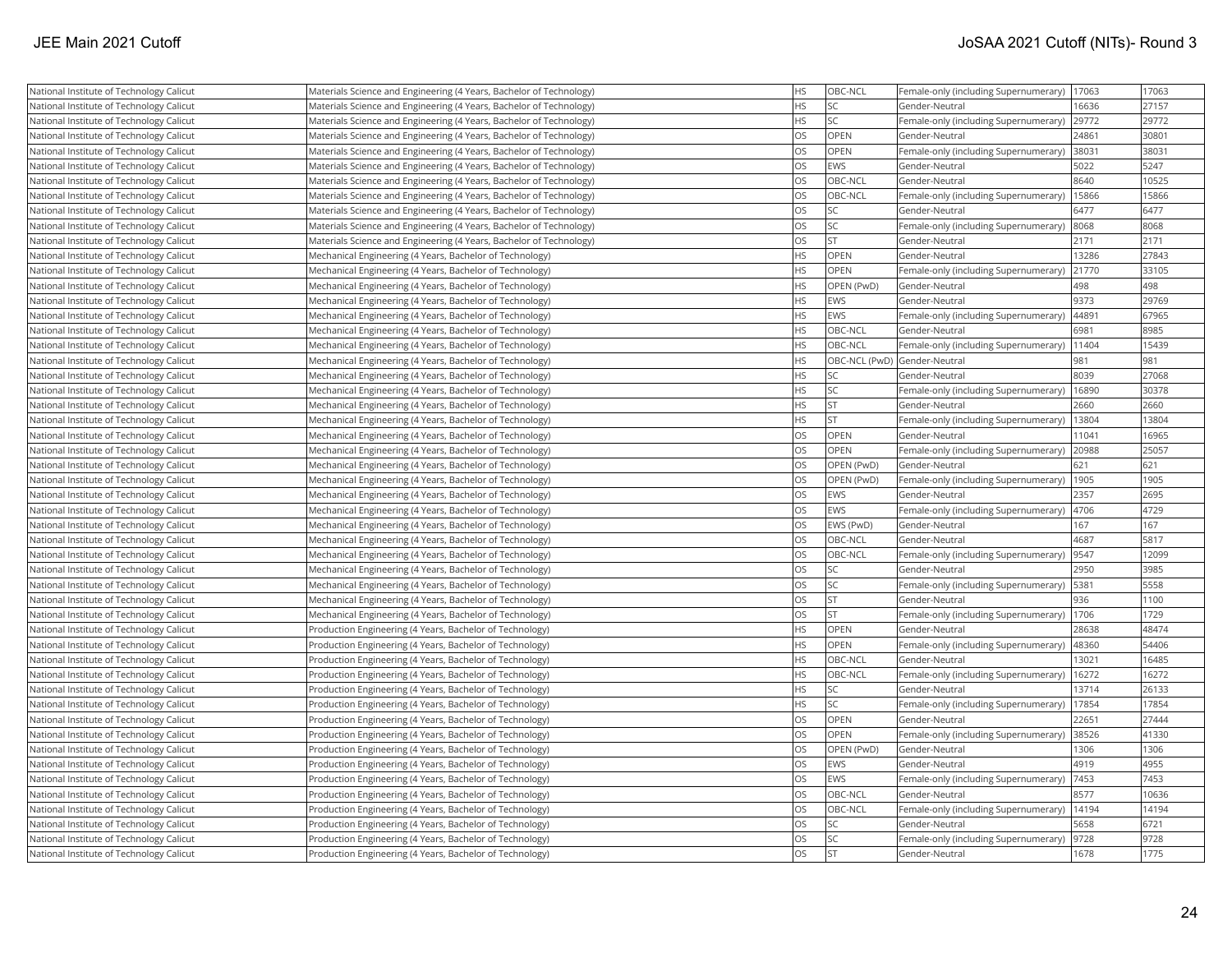| National Institute of Technology Calicut | Production Engineering (4 Years, Bachelor of Technology)                    | <b>OS</b> | <b>ST</b>  | Female-only (including Supernumerary) 3597   |       | 3597  |
|------------------------------------------|-----------------------------------------------------------------------------|-----------|------------|----------------------------------------------|-------|-------|
| National Institute of Technology Delhi   | Computer Science and Engineering (4 Years, Bachelor of Technology)          | <b>HS</b> | OPEN       | Gender-Neutral                               | 634   | 8157  |
| National Institute of Technology Delhi   | Computer Science and Engineering (4 Years, Bachelor of Technology)          | <b>HS</b> | OPEN       | Female-only (including Supernumerary)        | 7176  | 14402 |
| National Institute of Technology Delhi   | Computer Science and Engineering (4 Years, Bachelor of Technology)          | <b>HS</b> | OPEN (PwD) | Gender-Neutral                               | 29    | 29    |
| National Institute of Technology Delhi   | Computer Science and Engineering (4 Years, Bachelor of Technology)          | <b>HS</b> | EWS        | Gender-Neutral                               | 2106  | 3319  |
| National Institute of Technology Delhi   | Computer Science and Engineering (4 Years, Bachelor of Technology)          | <b>HS</b> | OBC-NCL    | Gender-Neutral                               | 2024  | 5928  |
| National Institute of Technology Delhi   | Computer Science and Engineering (4 Years, Bachelor of Technology)          | <b>HS</b> | OBC-NCL    | Female-only (including Supernumerary)        | 7546  | 9145  |
| National Institute of Technology Delhi   | Computer Science and Engineering (4 Years, Bachelor of Technology)          | <b>HS</b> |            | OBC-NCL (PwD) Gender-Neutral                 | 365   | 365   |
| National Institute of Technology Delhi   | Computer Science and Engineering (4 Years, Bachelor of Technology)          | <b>HS</b> | SC         | Gender-Neutral                               | 2233  | 3191  |
| National Institute of Technology Delhi   | Computer Science and Engineering (4 Years, Bachelor of Technology)          | <b>HS</b> | SC         | Female-only (including Supernumerary)        | 1871  | 1871  |
| National Institute of Technology Delhi   | Computer Science and Engineering (4 Years, Bachelor of Technology)          | <b>HS</b> | <b>ST</b>  | Gender-Neutral                               | 1547  | 1901  |
| National Institute of Technology Delhi   | Computer Science and Engineering (4 Years, Bachelor of Technology)          | <b>HS</b> | lst        | Female-only (including Supernumerary)        | 3124  | 3124  |
| National Institute of Technology Delhi   | Computer Science and Engineering (4 Years, Bachelor of Technology)          | <b>OS</b> | OPEN       | Gender-Neutral                               | 3329  | 7129  |
| National Institute of Technology Delhi   | Computer Science and Engineering (4 Years, Bachelor of Technology)          | los       | OPEN       | Female-only (including Supernumerary)        | 5340  | 11868 |
| National Institute of Technology Delhi   | Computer Science and Engineering (4 Years, Bachelor of Technology)          | <b>OS</b> | EWS        | Gender-Neutral                               | 1078  | 1217  |
| National Institute of Technology Delhi   | Computer Science and Engineering (4 Years, Bachelor of Technology)          | <b>OS</b> | EWS (PwD)  | Gender-Neutral                               | 49    | 49    |
| National Institute of Technology Delhi   | Computer Science and Engineering (4 Years, Bachelor of Technology)          | <b>OS</b> | OBC-NCL    | Gender-Neutral                               | 2811  | 3016  |
| National Institute of Technology Delhi   | Computer Science and Engineering (4 Years, Bachelor of Technology)          | <b>OS</b> | OBC-NCL    | Female-only (including Supernumerary)        | 3458  | 4790  |
| National Institute of Technology Delhi   | Computer Science and Engineering (4 Years, Bachelor of Technology)          | <b>OS</b> | SC         | Gender-Neutral                               | 954   | 1630  |
| National Institute of Technology Delhi   | Computer Science and Engineering (4 Years, Bachelor of Technology)          | <b>OS</b> | SC (PwD)   | Gender-Neutral                               | 36    | 36    |
| National Institute of Technology Delhi   | Computer Science and Engineering (4 Years, Bachelor of Technology)          | <b>OS</b> | lst.       | Gender-Neutral                               | 235   | 591   |
| National Institute of Technology Delhi   | Computer Science and Engineering (4 Years, Bachelor of Technology)          | <b>OS</b> | <b>ST</b>  | Female-only (including Supernumerary)        | 535   | 535   |
| National Institute of Technology Delhi   | Electrical and Electronics Engineering (4 Years, Bachelor of Technology)    | <b>HS</b> | OPEN       | Gender-Neutral                               | 8281  | 22721 |
| National Institute of Technology Delhi   | Electrical and Electronics Engineering (4 Years, Bachelor of Technology)    | <b>HS</b> | OPEN       | Female-only (including Supernumerary)        | 2388  | 24087 |
| National Institute of Technology Delhi   | Electrical and Electronics Engineering (4 Years, Bachelor of Technology)    | <b>HS</b> | OPEN (PwD) | Gender-Neutral                               | 719   | 719   |
| National Institute of Technology Delhi   | Electrical and Electronics Engineering (4 Years, Bachelor of Technology)    | <b>HS</b> | EWS        | Gender-Neutral                               | 4513  | 4757  |
| National Institute of Technology Delhi   | Electrical and Electronics Engineering (4 Years, Bachelor of Technology)    | HS        | OBC-NCL    | Gender-Neutral                               | 8051  | 11638 |
| National Institute of Technology Delhi   | Electrical and Electronics Engineering (4 Years, Bachelor of Technology)    | <b>HS</b> | OBC-NCL    | Female-only (including Supernumerary)        | 14435 | 16138 |
| National Institute of Technology Delhi   | Electrical and Electronics Engineering (4 Years, Bachelor of Technology)    | <b>HS</b> | SC         | Gender-Neutral                               | 3798  | 5898  |
| National Institute of Technology Delhi   | Electrical and Electronics Engineering (4 Years, Bachelor of Technology)    | <b>HS</b> | SC         | Female-only (including Supernumerary)        | 7947  | 7947  |
| National Institute of Technology Delhi   | Electrical and Electronics Engineering (4 Years, Bachelor of Technology)    | <b>HS</b> | <b>ST</b>  | Gender-Neutral                               | 2868  | 5200  |
| National Institute of Technology Delhi   | Electrical and Electronics Engineering (4 Years, Bachelor of Technology)    | <b>HS</b> | <b>ST</b>  | Female-only (including Supernumerary)   5794 |       | 5794  |
| National Institute of Technology Delhi   | Electrical and Electronics Engineering (4 Years, Bachelor of Technology)    | OS        | OPEN       | Gender-Neutral                               | 13468 | 17016 |
| National Institute of Technology Delhi   | Electrical and Electronics Engineering (4 Years, Bachelor of Technology)    | <b>OS</b> | OPEN       | Female-only (including Supernumerary)        | 21898 | 22197 |
| National Institute of Technology Delhi   | Electrical and Electronics Engineering (4 Years, Bachelor of Technology)    | <b>OS</b> | EWS        | Gender-Neutral                               | 2402  | 2784  |
| National Institute of Technology Delhi   | Electrical and Electronics Engineering (4 Years, Bachelor of Technology)    | <b>OS</b> | EWS (PwD)  | Gender-Neutral                               | 119   | 119   |
| National Institute of Technology Delhi   | Electrical and Electronics Engineering (4 Years, Bachelor of Technology)    | <b>OS</b> | OBC-NCL    | Gender-Neutral                               | 4856  | 5971  |
| National Institute of Technology Delhi   | Electrical and Electronics Engineering (4 Years, Bachelor of Technology)    | <b>OS</b> | OBC-NCL    | Female-only (including Supernumerary)        | 9676  | 11123 |
| National Institute of Technology Delhi   | Electrical and Electronics Engineering (4 Years, Bachelor of Technology)    | <b>OS</b> | SC         | Gender-Neutral                               | 2516  | 3556  |
| National Institute of Technology Delhi   | Electrical and Electronics Engineering (4 Years, Bachelor of Technology)    | <b>OS</b> | SC         | Female-only (including Supernumerary)        | 3495  | 3547  |
| National Institute of Technology Delhi   | Electrical and Electronics Engineering (4 Years, Bachelor of Technology)    | <b>OS</b> | <b>ST</b>  | Gender-Neutral                               | 917   | 917   |
| National Institute of Technology Delhi   | Electrical and Electronics Engineering (4 Years, Bachelor of Technology)    | <b>OS</b> | <b>ST</b>  | Female-only (including Supernumerary)        | 1179  | 1179  |
| National Institute of Technology Delhi   | Electrical and Electronics Engineering (4 Years, Bachelor of Technology)    | <b>OS</b> | ST (PwD)   | Gender-Neutral                               | 40    | 40    |
| National Institute of Technology Delhi   | Electronics and Communication Engineering (4 Years, Bachelor of Technology) | <b>HS</b> | OPEN       | Gender-Neutral                               | 11622 | 16633 |
| National Institute of Technology Delhi   | Electronics and Communication Engineering (4 Years, Bachelor of Technology) | <b>HS</b> | OPEN       | Female-only (including Supernumerary)        | 18771 | 24065 |
| National Institute of Technology Delhi   | Electronics and Communication Engineering (4 Years, Bachelor of Technology) | <b>HS</b> | EWS        | Gender-Neutral                               | 3941  | 4279  |
| National Institute of Technology Delhi   | Electronics and Communication Engineering (4 Years, Bachelor of Technology) | <b>HS</b> | EWS (PwD)  | Gender-Neutral                               | 237   | 237   |
| National Institute of Technology Delhi   | Electronics and Communication Engineering (4 Years, Bachelor of Technology) | <b>HS</b> | OBC-NCL    | Gender-Neutral                               | 6138  | 8209  |
| National Institute of Technology Delhi   | Electronics and Communication Engineering (4 Years, Bachelor of Technology) | <b>HS</b> | OBC-NCL    | Female-only (including Supernumerary)        | 13087 | 14010 |
| National Institute of Technology Delhi   | Electronics and Communication Engineering (4 Years, Bachelor of Technology) | <b>HS</b> | SC         | Gender-Neutral                               | 3826  | 4335  |
| National Institute of Technology Delhi   | Electronics and Communication Engineering (4 Years, Bachelor of Technology) | <b>HS</b> | SC         | Female-only (including Supernumerary)        | 6047  | 6047  |
| National Institute of Technology Delhi   | Electronics and Communication Engineering (4 Years, Bachelor of Technology) | <b>HS</b> | lst        | Gender-Neutral                               | 2457  | 2749  |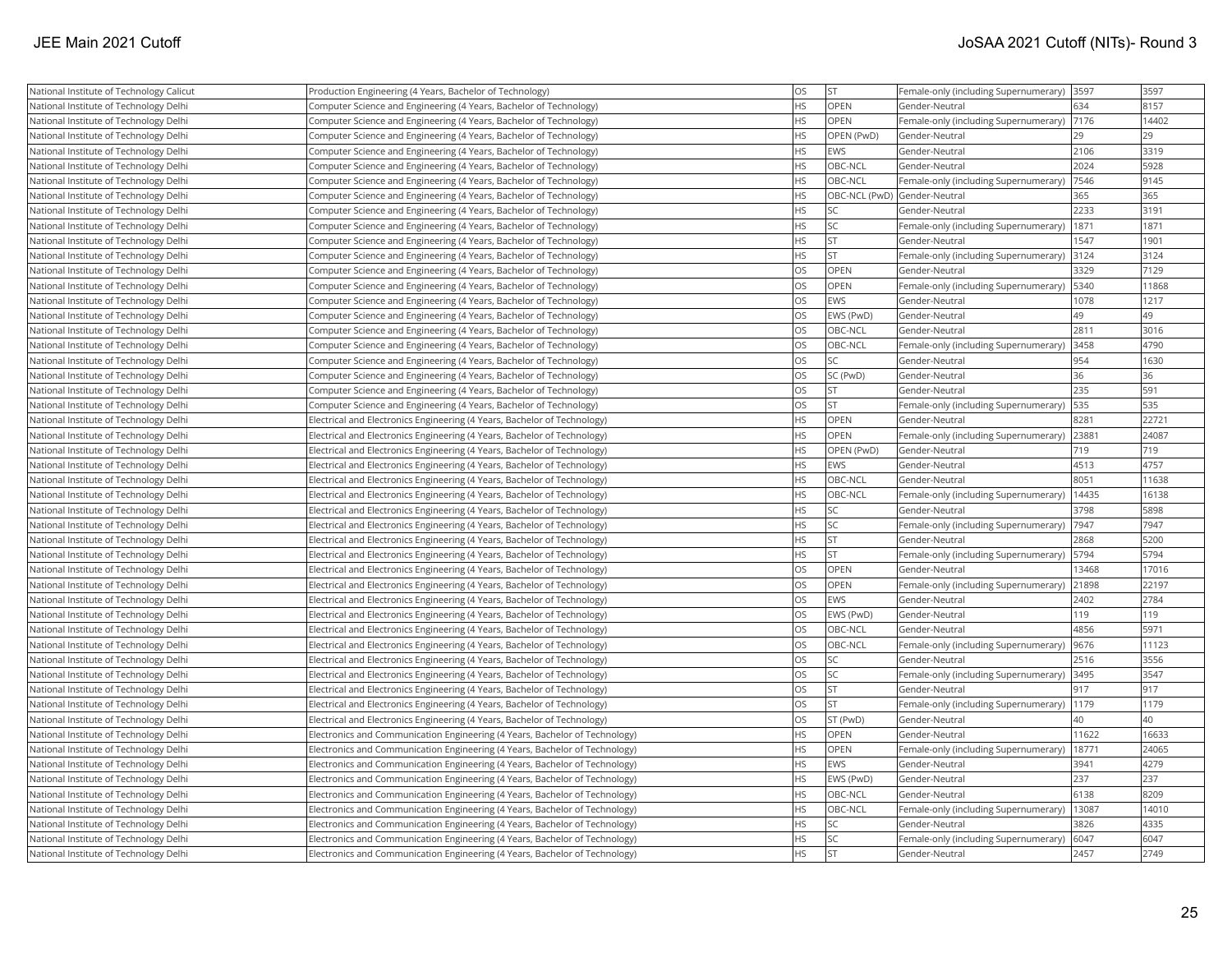| National Institute of Technology Delhi    | Electronics and Communication Engineering (4 Years, Bachelor of Technology) | <b>HS</b> | <b>ST</b>                    | Female-only (including Supernumerary) | 3477  | 3477  |
|-------------------------------------------|-----------------------------------------------------------------------------|-----------|------------------------------|---------------------------------------|-------|-------|
| National Institute of Technology Delhi    | Electronics and Communication Engineering (4 Years, Bachelor of Technology) | <b>OS</b> | OPEN                         | Gender-Neutral                        | 7951  | 13462 |
| National Institute of Technology Delhi    | Electronics and Communication Engineering (4 Years, Bachelor of Technology) | <b>OS</b> | OPEN                         | Female-only (including Supernumerary) | 15112 | 18450 |
| National Institute of Technology Delhi    | Electronics and Communication Engineering (4 Years, Bachelor of Technology) | <b>OS</b> | OPEN (PwD)                   | Gender-Neutral                        | 552   | 552   |
| National Institute of Technology Delhi    | Electronics and Communication Engineering (4 Years, Bachelor of Technology) | <b>OS</b> | EWS                          | Gender-Neutral                        | 1806  | 1908  |
| National Institute of Technology Delhi    | Electronics and Communication Engineering (4 Years, Bachelor of Technology) | <b>OS</b> | OBC-NCL                      | Gender-Neutral                        | 3591  | 4830  |
| National Institute of Technology Delhi    | Electronics and Communication Engineering (4 Years, Bachelor of Technology) | <b>OS</b> | OBC-NCL                      | Female-only (including Supernumerary) | 7921  | 8266  |
| National Institute of Technology Delhi    | Electronics and Communication Engineering (4 Years, Bachelor of Technology) | <b>OS</b> | OBC-NCL (PwD) Gender-Neutral |                                       | 204   | 204   |
| National Institute of Technology Delhi    | Electronics and Communication Engineering (4 Years, Bachelor of Technology) | <b>OS</b> | <b>SC</b>                    | Gender-Neutral                        | 2825  | 2977  |
| National Institute of Technology Delhi    | Electronics and Communication Engineering (4 Years, Bachelor of Technology) | <b>OS</b> | <b>SC</b>                    | Female-only (including Supernumerary) | 2037  | 2037  |
| National Institute of Technology Delhi    | Electronics and Communication Engineering (4 Years, Bachelor of Technology) | <b>OS</b> | SC (PwD)                     | Gender-Neutral                        | 79    | 79    |
| National Institute of Technology Delhi    | Electronics and Communication Engineering (4 Years, Bachelor of Technology) | <b>OS</b> | lst                          | Gender-Neutral                        | 1198  | 1206  |
| National Institute of Technology Durgapur | Bio Technology (4 Years, Bachelor of Technology)                            | <b>HS</b> | <b>OPEN</b>                  | Gender-Neutral                        | 33277 | 43789 |
| National Institute of Technology Durgapur | Bio Technology (4 Years, Bachelor of Technology)                            | <b>HS</b> | <b>OPEN</b>                  | Female-only (including Supernumerary) | 35396 | 42949 |
| National Institute of Technology Durgapur | Bio Technology (4 Years, Bachelor of Technology)                            | <b>HS</b> | OPEN (PwD)                   | Gender-Neutral                        | 1020  | 1020  |
| National Institute of Technology Durgapur | Bio Technology (4 Years, Bachelor of Technology)                            | <b>HS</b> | <b>EWS</b>                   | Gender-Neutral                        | 9645  | 10897 |
| National Institute of Technology Durgapur | Bio Technology (4 Years, Bachelor of Technology)                            | <b>HS</b> | EWS                          | Female-only (including Supernumerary) | 25420 | 25420 |
| National Institute of Technology Durgapur | Bio Technology (4 Years, Bachelor of Technology)                            | <b>HS</b> | OBC-NCL                      | Gender-Neutral                        | 20080 | 36429 |
| National Institute of Technology Durgapur | Bio Technology (4 Years, Bachelor of Technology)                            | <b>HS</b> | OBC-NCL                      | Female-only (including Supernumerary) | 16356 | 28678 |
| National Institute of Technology Durgapur | Bio Technology (4 Years, Bachelor of Technology)                            | <b>HS</b> | <b>SC</b>                    | Gender-Neutral                        | 5597  | 8189  |
| National Institute of Technology Durgapur | Bio Technology (4 Years, Bachelor of Technology)                            | <b>HS</b> | lsc                          | Female-only (including Supernumerary) | 5591  | 5591  |
| National Institute of Technology Durgapur | Bio Technology (4 Years, Bachelor of Technology)                            | <b>HS</b> | <b>ST</b>                    | Gender-Neutral                        | 8766  | 9574  |
| National Institute of Technology Durgapur | Bio Technology (4 Years, Bachelor of Technology)                            | <b>HS</b> | <b>ST</b>                    | Female-only (including Supernumerary) | 19973 | 19973 |
| National Institute of Technology Durgapur | Bio Technology (4 Years, Bachelor of Technology)                            | <b>OS</b> | <b>OPEN</b>                  | Gender-Neutral                        | 31344 | 40951 |
| National Institute of Technology Durgapur | Bio Technology (4 Years, Bachelor of Technology)                            | <b>OS</b> | OPEN                         | Female-only (including Supernumerary) | 40721 | 42826 |
| National Institute of Technology Durgapur | Bio Technology (4 Years, Bachelor of Technology)                            | <b>OS</b> | EWS                          | Gender-Neutral                        | 6259  | 6446  |
| National Institute of Technology Durgapur | Bio Technology (4 Years, Bachelor of Technology)                            | <b>OS</b> | EWS                          | Female-only (including Supernumerary) | 6609  | 6609  |
| National Institute of Technology Durgapur | Bio Technology (4 Years, Bachelor of Technology)                            | <b>OS</b> | OBC-NCL                      | Gender-Neutral                        | 11304 | 12566 |
| National Institute of Technology Durgapur | Bio Technology (4 Years, Bachelor of Technology)                            | <b>OS</b> | OBC-NCL                      | Female-only (including Supernumerary) | 16800 | 17069 |
| National Institute of Technology Durgapur | Bio Technology (4 Years, Bachelor of Technology)                            | <b>OS</b> | <b>SC</b>                    | Gender-Neutral                        | 6918  | 7678  |
| National Institute of Technology Durgapur | Bio Technology (4 Years, Bachelor of Technology)                            | <b>OS</b> | <b>SC</b>                    | Female-only (including Supernumerary) | 6317  | 6317  |
| National Institute of Technology Durgapur | Bio Technology (4 Years, Bachelor of Technology)                            | <b>OS</b> | <b>ST</b>                    | Gender-Neutral                        | 2353  | 2696  |
| National Institute of Technology Durgapur | Biotechnology (5 Years, Bachelor and Master of Technology (Dual Degree))    | <b>HS</b> | OPEN                         | Gender-Neutral                        | 35587 | 35587 |
| National Institute of Technology Durgapur | Biotechnology (5 Years, Bachelor and Master of Technology (Dual Degree))    | <b>HS</b> | EWS                          | Gender-Neutral                        | 11808 | 11808 |
| National Institute of Technology Durgapur | Biotechnology (5 Years, Bachelor and Master of Technology (Dual Degree))    | <b>HS</b> | OBC-NCL                      | Gender-Neutral                        | 33974 | 33974 |
| National Institute of Technology Durgapur | Biotechnology (5 Years, Bachelor and Master of Technology (Dual Degree))    | <b>HS</b> | <b>SC</b>                    | Gender-Neutral                        | 2617  | 2617  |
| National Institute of Technology Durgapur | Biotechnology (5 Years, Bachelor and Master of Technology (Dual Degree))    | <b>OS</b> | OPEN                         | Gender-Neutral                        | 30419 | 30419 |
| National Institute of Technology Durgapur | Biotechnology (5 Years, Bachelor and Master of Technology (Dual Degree))    | <b>OS</b> | OBC-NCL                      | Gender-Neutral                        | 13864 | 13864 |
| National Institute of Technology Durgapur | Biotechnology (5 Years, Bachelor and Master of Technology (Dual Degree))    | <b>OS</b> | <b>ST</b>                    | Female-only (including Supernumerary) | 4645  | 4645  |
| National Institute of Technology Durgapur | Chemical Engineering (4 Years, Bachelor of Technology)                      | <b>HS</b> | OPEN                         | Gender-Neutral                        | 23615 | 29150 |
| National Institute of Technology Durgapur | Chemical Engineering (4 Years, Bachelor of Technology)                      | <b>HS</b> | OPEN                         | Female-only (including Supernumerary) | 24844 | 30335 |
| National Institute of Technology Durgapur | Chemical Engineering (4 Years, Bachelor of Technology)                      | <b>HS</b> | OPEN (PwD)                   | lGender-Neutral                       | 1856  | 1856  |
| National Institute of Technology Durgapur | Chemical Engineering (4 Years, Bachelor of Technology)                      | <b>HS</b> | EWS                          | Gender-Neutral                        | 8158  | 9059  |
| National Institute of Technology Durgapur | Chemical Engineering (4 Years, Bachelor of Technology)                      | <b>HS</b> | EWS                          | Female-only (including Supernumerary) | 14737 | 14737 |
| National Institute of Technology Durgapur | Chemical Engineering (4 Years, Bachelor of Technology)                      | <b>HS</b> | OBC-NCL                      | Gender-Neutral                        | 13637 | 25956 |
| National Institute of Technology Durgapur | Chemical Engineering (4 Years, Bachelor of Technology)                      | <b>HS</b> | OBC-NCL                      | Female-only (including Supernumerary) | 24146 | 32272 |
| National Institute of Technology Durgapur | Chemical Engineering (4 Years, Bachelor of Technology)                      | <b>HS</b> | lsc                          | Gender-Neutral                        | 3498  | 4928  |
| National Institute of Technology Durgapur | Chemical Engineering (4 Years, Bachelor of Technology)                      | <b>HS</b> | <b>SC</b>                    | Female-only (including Supernumerary) | 4425  | 4425  |
| National Institute of Technology Durgapur | Chemical Engineering (4 Years, Bachelor of Technology)                      | <b>HS</b> | <b>ST</b>                    | Gender-Neutral                        | 4809  | 6925  |
| National Institute of Technology Durgapur | Chemical Engineering (4 Years, Bachelor of Technology)                      | HS        | <b>ST</b>                    | Female-only (including Supernumerary) | 9410  | 9410  |
| National Institute of Technology Durgapur | Chemical Engineering (4 Years, Bachelor of Technology)                      | <b>OS</b> | OPEN                         | Gender-Neutral                        | 17281 | 28908 |
| National Institute of Technology Durgapur | Chemical Engineering (4 Years, Bachelor of Technology)                      | <b>OS</b> | OPEN                         | Female-only (including Supernumerary) | 32534 | 35962 |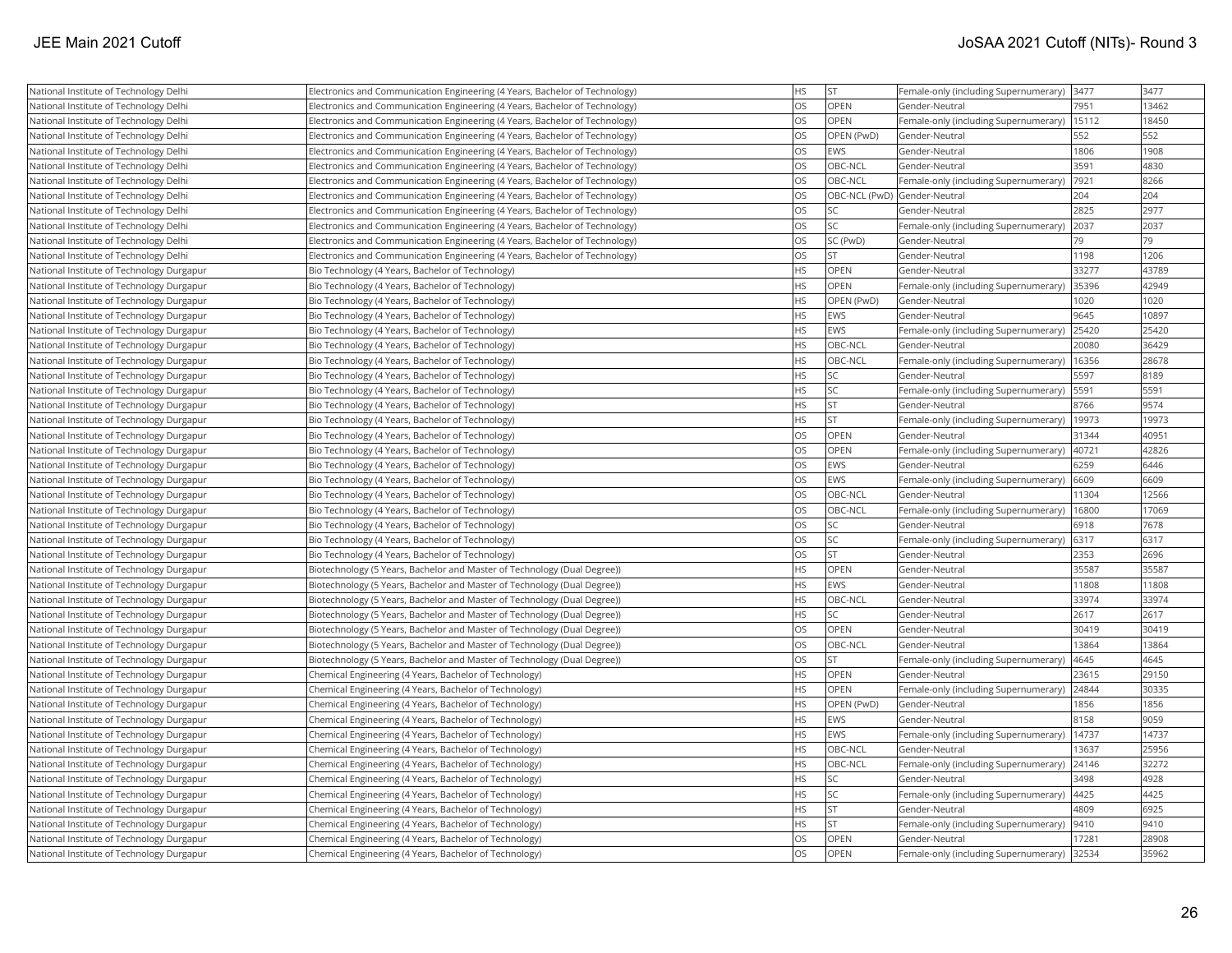| National Institute of Technology Durgapur | Chemical Engineering (4 Years, Bachelor of Technology)                           | <b>OS</b> | OPEN (PwD) | Gender-Neutral                        | 1567  | 1567  |
|-------------------------------------------|----------------------------------------------------------------------------------|-----------|------------|---------------------------------------|-------|-------|
| National Institute of Technology Durgapur | Chemical Engineering (4 Years, Bachelor of Technology)                           | <b>OS</b> | <b>EWS</b> | Gender-Neutral                        | 4384  | 4476  |
| National Institute of Technology Durgapur | Chemical Engineering (4 Years, Bachelor of Technology)                           | <b>OS</b> | <b>EWS</b> | Female-only (including Supernumerary) | 6224  | 6224  |
| National Institute of Technology Durgapur | Chemical Engineering (4 Years, Bachelor of Technology)                           | <b>OS</b> | OBC-NCL    | Gender-Neutral                        | 8607  | 9882  |
| National Institute of Technology Durgapur | Chemical Engineering (4 Years, Bachelor of Technology)                           | <b>OS</b> | OBC-NCL    | Female-only (including Supernumerary) | 14177 | 14177 |
| National Institute of Technology Durgapur | Chemical Engineering (4 Years, Bachelor of Technology)                           | OS        |            | OBC-NCL (PwD) Gender-Neutral          | 851   | 851   |
| National Institute of Technology Durgapur | Chemical Engineering (4 Years, Bachelor of Technology)                           | <b>OS</b> | SC         | Gender-Neutral                        | 5071  | 6024  |
| National Institute of Technology Durgapur | Chemical Engineering (4 Years, Bachelor of Technology)                           | OS        | SC         | Female-only (including Supernumerary) | 6399  | 6399  |
| National Institute of Technology Durgapur | Chemical Engineering (4 Years, Bachelor of Technology)                           | <b>OS</b> | lst        | Gender-Neutral                        | 1692  | 2084  |
| National Institute of Technology Durgapur | Chemical Engineering (4 Years, Bachelor of Technology)                           | <b>OS</b> | <b>ST</b>  | Female-only (including Supernumerary) | 2898  | 2898  |
| National Institute of Technology Durgapur | (Chemical Engineering (5 Years, Bachelor and Master of Technology (Dual Degree)) | <b>HS</b> | OPEN       | Female-only (including Supernumerary) | 26745 | 26745 |
| National Institute of Technology Durgapur | (Chemical Engineering (5 Years, Bachelor and Master of Technology (Dual Degree)) | <b>HS</b> | OBC-NCL    | Gender-Neutral                        | 17405 | 17405 |
| National Institute of Technology Durgapur | (Chemical Engineering (5 Years, Bachelor and Master of Technology (Dual Degree)) | <b>HS</b> | SC.        | Gender-Neutral                        | 4971  | 4971  |
| National Institute of Technology Durgapur | Chemical Engineering (5 Years, Bachelor and Master of Technology (Dual Degree))  | <b>OS</b> | OPEN       | Gender-Neutral                        | 29014 | 29014 |
| National Institute of Technology Durgapur | Chemical Engineering (5 Years, Bachelor and Master of Technology (Dual Degree))  | OS        | EWS        | Female-only (including Supernumerary) | 6964  | 6964  |
| National Institute of Technology Durgapur | Chemical Engineering (5 Years, Bachelor and Master of Technology (Dual Degree))  | <b>OS</b> | OBC-NCL    | Gender-Neutral                        | 11730 | 11730 |
| National Institute of Technology Durgapur | Chemical Engineering (5 Years, Bachelor and Master of Technology (Dual Degree))  | <b>OS</b> | <b>ST</b>  | Female-only (including Supernumerary) | 3037  | 3037  |
| National Institute of Technology Durgapur | Chemistry (5 Years, Integrated Master of Science)                                | <b>HS</b> | OPEN       | Gender-Neutral                        | 42072 | 44863 |
| National Institute of Technology Durgapur | Chemistry (5 Years, Integrated Master of Science)                                | <b>HS</b> | OPEN       | Female-only (including Supernumerary) | 51602 | 51602 |
| National Institute of Technology Durgapur | Chemistry (5 Years, Integrated Master of Science)                                | <b>HS</b> | <b>EWS</b> | Gender-Neutral                        | 11866 | 11866 |
| National Institute of Technology Durgapur | Chemistry (5 Years, Integrated Master of Science)                                | <b>HS</b> | OBC-NCL    | Gender-Neutral                        | 37948 | 38314 |
| National Institute of Technology Durgapur | Chemistry (5 Years, Integrated Master of Science)                                | <b>HS</b> | lsc        | Gender-Neutral                        | 9157  | 9157  |
| National Institute of Technology Durgapur | Chemistry (5 Years, Integrated Master of Science)                                | <b>HS</b> | SC         | Female-only (including Supernumerary) | 9320  | 9320  |
| National Institute of Technology Durgapur | Chemistry (5 Years, Integrated Master of Science)                                | OS        | OPEN       | Gender-Neutral                        | 41246 | 45515 |
| National Institute of Technology Durgapur | Chemistry (5 Years, Integrated Master of Science)                                | <b>OS</b> | OPEN       | Female-only (including Supernumerary) | 40229 | 40229 |
| National Institute of Technology Durgapur | Chemistry (5 Years, Integrated Master of Science)                                | <b>OS</b> | EWS        | Gender-Neutral                        | 7493  | 7493  |
| National Institute of Technology Durgapur | Chemistry (5 Years, Integrated Master of Science)                                | OS        | OBC-NCL    | Gender-Neutral                        | 15320 | 15706 |
| National Institute of Technology Durgapur | Chemistry (5 Years, Integrated Master of Science)                                | <b>OS</b> | OBC-NCL    | Female-only (including Supernumerary) | 19470 | 19470 |
| National Institute of Technology Durgapur | Chemistry (5 Years, Integrated Master of Science)                                | <b>OS</b> | SC.        | Gender-Neutral                        | 8074  | 8074  |
| National Institute of Technology Durgapur | Chemistry (5 Years, Integrated Master of Science)                                | <b>OS</b> | lst        | Gender-Neutral                        | 1911  | 1911  |
| National Institute of Technology Durgapur | Civil Engineering (4 Years, Bachelor of Technology)                              | <b>HS</b> | OPEN       | Gender-Neutral                        | 21801 | 36818 |
| National Institute of Technology Durgapur | Civil Engineering (4 Years, Bachelor of Technology)                              | <b>HS</b> | OPEN       | Female-only (including Supernumerary) | 39371 | 41406 |
| National Institute of Technology Durgapur | Civil Engineering (4 Years, Bachelor of Technology)                              | <b>HS</b> | <b>EWS</b> | Gender-Neutral                        | 9181  | 10577 |
| National Institute of Technology Durgapur | Civil Engineering (4 Years, Bachelor of Technology)                              | <b>HS</b> | EWS        | Female-only (including Supernumerary) | 21994 | 21994 |
| National Institute of Technology Durgapur | Civil Engineering (4 Years, Bachelor of Technology)                              | <b>HS</b> | OBC-NCL    | Gender-Neutral                        | 16352 | 28365 |
| National Institute of Technology Durgapur | Civil Engineering (4 Years, Bachelor of Technology)                              | <b>HS</b> | OBC-NCL    | Female-only (including Supernumerary) | 32117 | 42416 |
| National Institute of Technology Durgapur | Civil Engineering (4 Years, Bachelor of Technology)                              | <b>HS</b> | SC.        | Gender-Neutral                        | 5651  | 6637  |
| National Institute of Technology Durgapur | Civil Engineering (4 Years, Bachelor of Technology)                              | <b>HS</b> | <b>SC</b>  | Female-only (including Supernumerary) | 6132  | 8801  |
| National Institute of Technology Durgapur | Civil Engineering (4 Years, Bachelor of Technology)                              | <b>HS</b> | ST.        | Gender-Neutral                        | 2806  | 7784  |
| National Institute of Technology Durgapur | Civil Engineering (4 Years, Bachelor of Technology)                              | <b>HS</b> | <b>ST</b>  | Female-only (including Supernumerary) | 9461  | 9461  |
| National Institute of Technology Durgapur | Civil Engineering (4 Years, Bachelor of Technology)                              | <b>OS</b> | OPEN       | Gender-Neutral                        | 23787 | 31707 |
| National Institute of Technology Durgapur | Civil Engineering (4 Years, Bachelor of Technology)                              | <b>OS</b> | OPEN       | Female-only (including Supernumerary) | 40526 | 41726 |
| National Institute of Technology Durgapur | Civil Engineering (4 Years, Bachelor of Technology)                              | <b>OS</b> | EWS        | Gender-Neutral                        | 4838  | 4950  |
| National Institute of Technology Durgapur | Civil Engineering (4 Years, Bachelor of Technology)                              | <b>OS</b> | EWS        | Female-only (including Supernumerary) | 6509  | 6509  |
| National Institute of Technology Durgapur | Civil Engineering (4 Years, Bachelor of Technology)                              | OS        | OBC-NCL    | Gender-Neutral                        | 7640  | 8986  |
| National Institute of Technology Durgapur | Civil Engineering (4 Years, Bachelor of Technology)                              | <b>OS</b> | OBC-NCL    | Female-only (including Supernumerary) | 13013 | 16604 |
| National Institute of Technology Durgapur | Civil Engineering (4 Years, Bachelor of Technology)                              | OS        |            | OBC-NCL (PwD) Gender-Neutral          | 659   | 659   |
| National Institute of Technology Durgapur | Civil Engineering (4 Years, Bachelor of Technology)                              | OS        | SC         | Gender-Neutral                        | 2611  | 4529  |
| National Institute of Technology Durgapur | Civil Engineering (4 Years, Bachelor of Technology)                              | <b>OS</b> | lsc        | Female-only (including Supernumerary) | 6449  | 6449  |
| National Institute of Technology Durgapur | Civil Engineering (4 Years, Bachelor of Technology)                              | <b>OS</b> | <b>ST</b>  | Gender-Neutral                        | 533   | 1277  |
| National Institute of Technology Durgapur | Civil Engineering (4 Years, Bachelor of Technology)                              | <b>OS</b> | lst        | Female-only (including Supernumerary) | 1359  | 1359  |
| National Institute of Technology Durgapur | Computer Science and Engineering (4 Years, Bachelor of Technology)               | <b>HS</b> | OPEN       | Gender-Neutral                        | 4406  | 11175 |
|                                           |                                                                                  |           |            |                                       |       |       |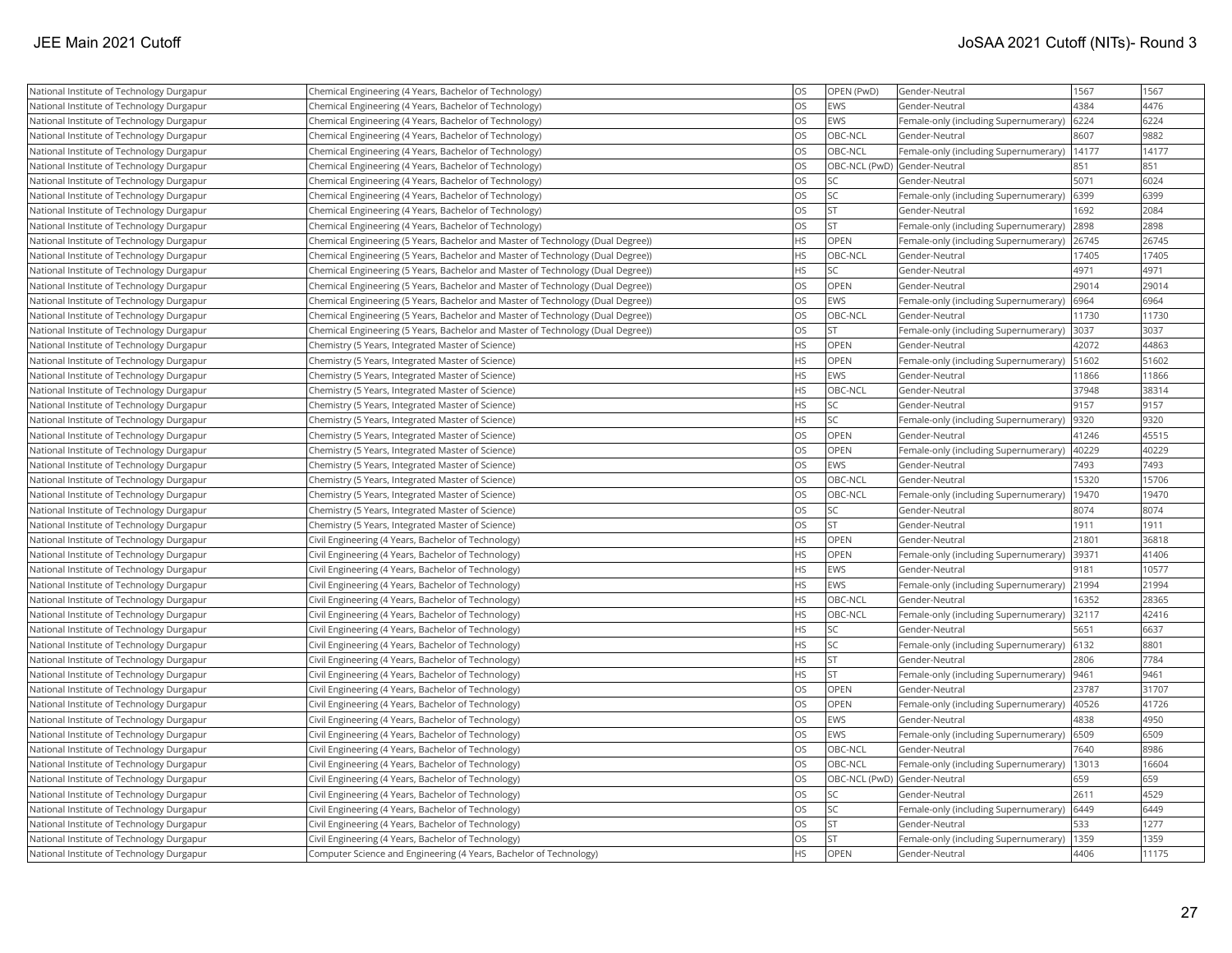| National Institute of Technology Durgapur | Computer Science and Engineering (4 Years, Bachelor of Technology)          | <b>HS</b> | OPEN                         | Female-only (including Supernumerary)        | 5091  | 16652 |
|-------------------------------------------|-----------------------------------------------------------------------------|-----------|------------------------------|----------------------------------------------|-------|-------|
| National Institute of Technology Durgapur | Computer Science and Engineering (4 Years, Bachelor of Technology)          | <b>HS</b> | OPEN (PwD)                   | Gender-Neutral                               | 181   | 181   |
| National Institute of Technology Durgapur | Computer Science and Engineering (4 Years, Bachelor of Technology)          | <b>HS</b> | OPEN (PwD)                   | Female-only (including Supernumerary)        | 583   | 583   |
| National Institute of Technology Durgapur | Computer Science and Engineering (4 Years, Bachelor of Technology)          | <b>HS</b> | <b>EWS</b>                   | Gender-Neutral                               | 1841  | 3101  |
| National Institute of Technology Durgapur | Computer Science and Engineering (4 Years, Bachelor of Technology)          | <b>HS</b> | EWS                          | Female-only (including Supernumerary)        | 6246  | 6711  |
| National Institute of Technology Durgapur | Computer Science and Engineering (4 Years, Bachelor of Technology)          | <b>HS</b> | OBC-NCL                      | Gender-Neutral                               | 2923  | 10698 |
| National Institute of Technology Durgapur | Computer Science and Engineering (4 Years, Bachelor of Technology)          | <b>HS</b> | <b>OBC-NCL</b>               | Female-only (including Supernumerary)        | 6911  | 9597  |
| National Institute of Technology Durgapur | Computer Science and Engineering (4 Years, Bachelor of Technology)          | HS        | OBC-NCL (PwD) Gender-Neutral |                                              | 117   | 117   |
| National Institute of Technology Durgapur | Computer Science and Engineering (4 Years, Bachelor of Technology)          | <b>HS</b> | <b>SC</b>                    | Gender-Neutral                               | 256   | 1789  |
| National Institute of Technology Durgapur | Computer Science and Engineering (4 Years, Bachelor of Technology)          | <b>HS</b> | <b>SC</b>                    | Female-only (including Supernumerary)        | 1708  | 2871  |
| National Institute of Technology Durgapur | Computer Science and Engineering (4 Years, Bachelor of Technology)          | <b>HS</b> | SC (PwD)                     | Gender-Neutral                               | 143   | 143   |
| National Institute of Technology Durgapur | Computer Science and Engineering (4 Years, Bachelor of Technology)          | <b>HS</b> | lst.                         | Gender-Neutral                               | 594   | 1351  |
| National Institute of Technology Durgapur | Computer Science and Engineering (4 Years, Bachelor of Technology)          | <b>HS</b> | İst                          | Female-only (including Supernumerary)        | 702   | 1813  |
| National Institute of Technology Durgapur | Computer Science and Engineering (4 Years, Bachelor of Technology)          | OS        | OPEN                         | Gender-Neutral                               | 3326  | 7626  |
| National Institute of Technology Durgapur | Computer Science and Engineering (4 Years, Bachelor of Technology)          | OS        | OPEN                         | Female-only (including Supernumerary)        | 4869  | 10345 |
| National Institute of Technology Durgapur | Computer Science and Engineering (4 Years, Bachelor of Technology)          | <b>OS</b> | OPEN (PwD)                   | Gender-Neutral                               | 109   | 109   |
| National Institute of Technology Durgapur | Computer Science and Engineering (4 Years, Bachelor of Technology)          | <b>OS</b> | EWS                          | Gender-Neutral                               | 935   | 1020  |
| National Institute of Technology Durgapur | Computer Science and Engineering (4 Years, Bachelor of Technology)          | OS        | EWS                          | Female-only (including Supernumerary)        | 1453  | 2044  |
| National Institute of Technology Durgapur | Computer Science and Engineering (4 Years, Bachelor of Technology)          | OS        | OBC-NCL                      | Gender-Neutral                               | 1498  | 2530  |
| National Institute of Technology Durgapur | Computer Science and Engineering (4 Years, Bachelor of Technology)          | OS        | <b>OBC-NCL</b>               | Female-only (including Supernumerary)        | 3522  | 4988  |
| National Institute of Technology Durgapur | Computer Science and Engineering (4 Years, Bachelor of Technology)          | OS        | OBC-NCL (PwD) Gender-Neutral |                                              | 108   | 108   |
| National Institute of Technology Durgapur | Computer Science and Engineering (4 Years, Bachelor of Technology)          | <b>OS</b> | <b>SC</b>                    | Gender-Neutral                               | 1292  | 1668  |
| National Institute of Technology Durgapur | Computer Science and Engineering (4 Years, Bachelor of Technology)          | OS        | <b>SC</b>                    | Female-only (including Supernumerary)   1268 |       | 2111  |
| National Institute of Technology Durgapur | Computer Science and Engineering (4 Years, Bachelor of Technology)          | <b>OS</b> | SC (PwD)                     | Gender-Neutral                               | 55    | 55    |
| National Institute of Technology Durgapur | Computer Science and Engineering (4 Years, Bachelor of Technology)          | OS        | <b>ST</b>                    | Gender-Neutral                               | 390   | 528   |
| National Institute of Technology Durgapur | Computer Science and Engineering (4 Years, Bachelor of Technology)          | OS        | <b>ST</b>                    | Female-only (including Supernumerary)        | 654   | 727   |
| National Institute of Technology Durgapur | Computer Science and Engineering (4 Years, Bachelor of Technology)          | <b>OS</b> | ST (PwD)                     | Female-only (including Supernumerary)        | 35    | 35    |
| National Institute of Technology Durgapur | Electrical Engineering (4 Years, Bachelor of Technology)                    | <b>HS</b> | OPEN                         | Gender-Neutral                               | 13906 | 17976 |
| National Institute of Technology Durgapur | Electrical Engineering (4 Years, Bachelor of Technology)                    | <b>HS</b> | <b>OPEN</b>                  | Female-only (including Supernumerary)        | 22154 | 22951 |
| National Institute of Technology Durgapur | Electrical Engineering (4 Years, Bachelor of Technology)                    | HS        | OPEN (PwD)                   | Gender-Neutral                               | 1078  | 1078  |
| National Institute of Technology Durgapur | Electrical Engineering (4 Years, Bachelor of Technology)                    | <b>HS</b> | EWS                          | Gender-Neutral                               | 4510  | 6052  |
| National Institute of Technology Durgapur | Electrical Engineering (4 Years, Bachelor of Technology)                    | HS        | EWS                          | Female-only (including Supernumerary)        | 11803 | 11803 |
| National Institute of Technology Durgapur | Electrical Engineering (4 Years, Bachelor of Technology)                    | <b>HS</b> | OBC-NCL                      | Gender-Neutral                               | 6417  | 18078 |
| National Institute of Technology Durgapur | Electrical Engineering (4 Years, Bachelor of Technology)                    | <b>HS</b> | OBC-NCL                      | Female-only (including Supernumerary)        | 25603 | 27099 |
| National Institute of Technology Durgapur | Electrical Engineering (4 Years, Bachelor of Technology)                    | <b>HS</b> | <b>SC</b>                    | Gender-Neutral                               | 2208  | 3489  |
| National Institute of Technology Durgapur | Electrical Engineering (4 Years, Bachelor of Technology)                    | <b>HS</b> | <b>SC</b>                    | Female-only (including Supernumerary)        | 3012  | 3597  |
| National Institute of Technology Durgapur | Electrical Engineering (4 Years, Bachelor of Technology)                    | <b>HS</b> | <b>ST</b>                    | Gender-Neutral                               | 2960  | 3150  |
| National Institute of Technology Durgapur | Electrical Engineering (4 Years, Bachelor of Technology)                    | <b>HS</b> | lst                          | Female-only (including Supernumerary)        | 4715  | 7382  |
| National Institute of Technology Durgapur | Electrical Engineering (4 Years, Bachelor of Technology)                    | <b>OS</b> | OPEN                         | Gender-Neutral                               | 12937 | 17186 |
| National Institute of Technology Durgapur | Electrical Engineering (4 Years, Bachelor of Technology)                    | OS        | OPEN                         | Female-only (including Supernumerary)        | 21983 | 22746 |
| National Institute of Technology Durgapur | Electrical Engineering (4 Years, Bachelor of Technology)                    | <b>OS</b> | OPEN (PwD)                   | Gender-Neutral                               | 976   | 976   |
| National Institute of Technology Durgapur | Electrical Engineering (4 Years, Bachelor of Technology)                    | <b>OS</b> | EWS                          | Gender-Neutral                               | 2391  | 2574  |
| National Institute of Technology Durgapur | Electrical Engineering (4 Years, Bachelor of Technology)                    | <b>OS</b> | <b>EWS</b>                   | Female-only (including Supernumerary)        | 3751  | 3751  |
| National Institute of Technology Durgapur | Electrical Engineering (4 Years, Bachelor of Technology)                    | OS        | OBC-NCL                      | Gender-Neutral                               | 4322  | 6079  |
| National Institute of Technology Durgapur | Electrical Engineering (4 Years, Bachelor of Technology)                    | OS        | OBC-NCL                      | Female-only (including Supernumerary)        | 7880  | 11257 |
| National Institute of Technology Durgapur | Electrical Engineering (4 Years, Bachelor of Technology)                    | <b>OS</b> | OBC-NCL (PwD) Gender-Neutral |                                              | 546   | 546   |
| National Institute of Technology Durgapur | Electrical Engineering (4 Years, Bachelor of Technology)                    | <b>OS</b> | lsc                          | Gender-Neutral                               | 2674  | 3282  |
| National Institute of Technology Durgapur | Electrical Engineering (4 Years, Bachelor of Technology)                    | OS        | <b>SC</b>                    | Female-only (including Supernumerary)        | 5117  | 5748  |
| National Institute of Technology Durgapur | Electrical Engineering (4 Years, Bachelor of Technology)                    | OS        | <b>ST</b>                    | Gender-Neutral                               | 1389  | 1420  |
| National Institute of Technology Durgapur | Electrical Engineering (4 Years, Bachelor of Technology)                    | OS        | <b>ST</b>                    | Female-only (including Supernumerary)        | 1619  | 1619  |
| National Institute of Technology Durgapur | Electronics and Communication Engineering (4 Years, Bachelor of Technology) | <b>HS</b> | OPEN                         | Gender-Neutral                               | 11369 | 13691 |
| National Institute of Technology Durgapur | Electronics and Communication Engineering (4 Years, Bachelor of Technology) | <b>HS</b> | OPEN                         | Female-only (including Supernumerary)        | 18483 | 20659 |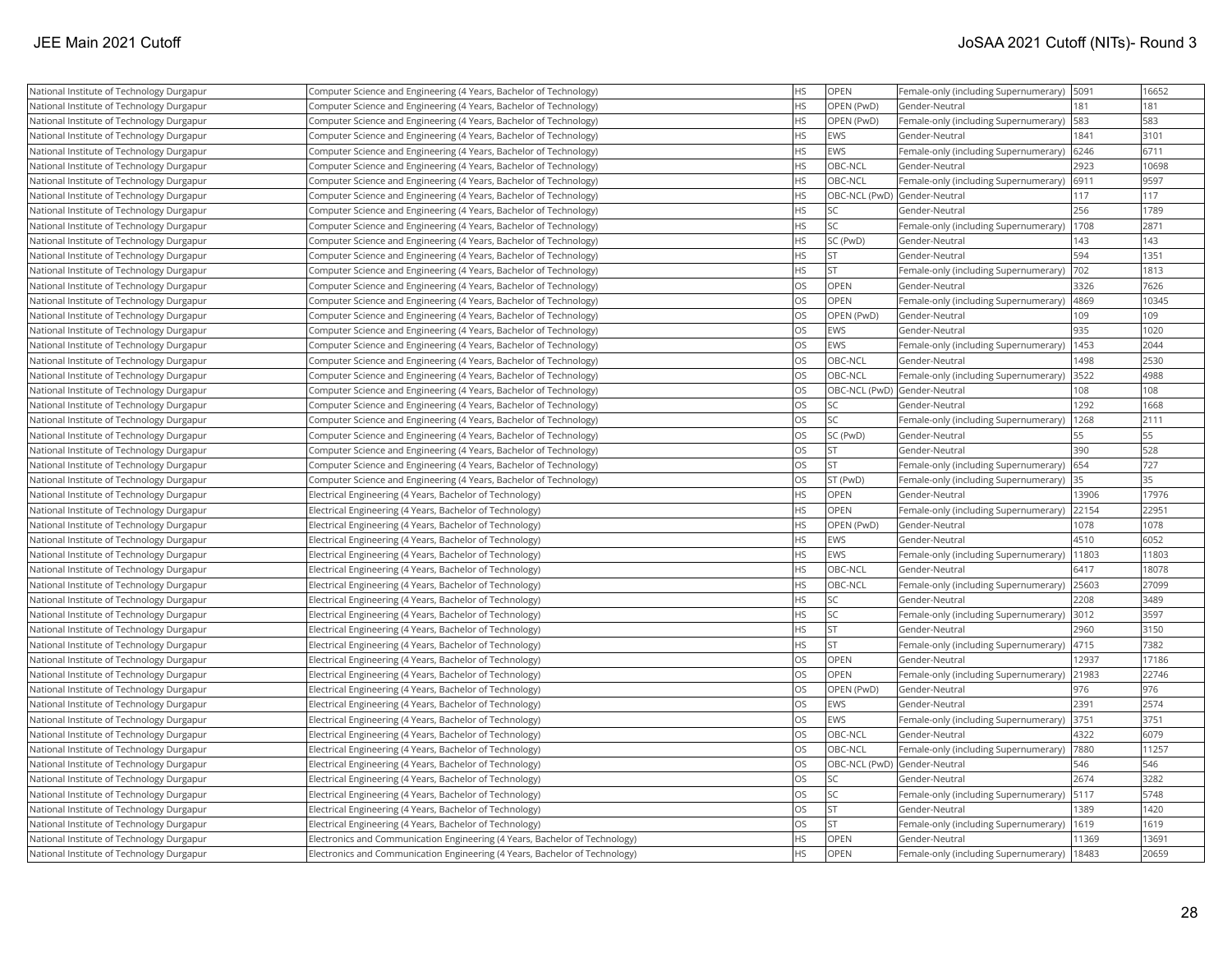| National Institute of Technology Durgapur | Electronics and Communication Engineering (4 Years, Bachelor of Technology) | <b>HS</b> | OPEN (PwD)     | Female-only (including Supernumerary) 615     |       | 615   |
|-------------------------------------------|-----------------------------------------------------------------------------|-----------|----------------|-----------------------------------------------|-------|-------|
| National Institute of Technology Durgapur | Electronics and Communication Engineering (4 Years, Bachelor of Technology) | <b>HS</b> | <b>EWS</b>     | Gender-Neutral                                | 3125  | 4023  |
| National Institute of Technology Durgapur | Electronics and Communication Engineering (4 Years, Bachelor of Technology) | <b>HS</b> | EWS            | Female-only (including Supernumerary)  9506   |       | 9506  |
| National Institute of Technology Durgapur | Electronics and Communication Engineering (4 Years, Bachelor of Technology) | <b>HS</b> | OBC-NCL        | Gender-Neutral                                | 6196  | 13882 |
| National Institute of Technology Durgapur | Electronics and Communication Engineering (4 Years, Bachelor of Technology) | HS        | OBC-NCL        | Female-only (including Supernumerary)   15345 |       | 23743 |
| National Institute of Technology Durgapur | Electronics and Communication Engineering (4 Years, Bachelor of Technology) | <b>HS</b> |                | OBC-NCL (PwD) Gender-Neutral                  | 122   | 122   |
| National Institute of Technology Durgapur | Electronics and Communication Engineering (4 Years, Bachelor of Technology) | <b>HS</b> | SC             | Gender-Neutral                                | 1794  | 2197  |
| National Institute of Technology Durgapur | Electronics and Communication Engineering (4 Years, Bachelor of Technology) | HS        | <b>SC</b>      | Female-only (including Supernumerary)         | 3463  | 3463  |
| National Institute of Technology Durgapur | Electronics and Communication Engineering (4 Years, Bachelor of Technology) | <b>HS</b> | <b>ST</b>      | Gender-Neutral                                | 1836  | 2544  |
| National Institute of Technology Durgapur | Electronics and Communication Engineering (4 Years, Bachelor of Technology) | <b>HS</b> | İst            | Female-only (including Supernumerary)         | 6868  | 6868  |
| National Institute of Technology Durgapur | Electronics and Communication Engineering (4 Years, Bachelor of Technology) | <b>OS</b> | <b>OPEN</b>    | Gender-Neutral                                | 9567  | 12193 |
| National Institute of Technology Durgapur | Electronics and Communication Engineering (4 Years, Bachelor of Technology) | <b>OS</b> | OPEN           | Female-only (including Supernumerary)   12536 |       | 16194 |
| National Institute of Technology Durgapur | Electronics and Communication Engineering (4 Years, Bachelor of Technology) | <b>OS</b> | OPEN (PwD)     | Gender-Neutral                                | 439   | 439   |
| National Institute of Technology Durgapur | Electronics and Communication Engineering (4 Years, Bachelor of Technology) | OS        | <b>EWS</b>     | Gender-Neutral                                | 1617  | 1719  |
| National Institute of Technology Durgapur | Electronics and Communication Engineering (4 Years, Bachelor of Technology) | OS        | EWS            | Female-only (including Supernumerary)         | 3404  | 3404  |
| National Institute of Technology Durgapur | Electronics and Communication Engineering (4 Years, Bachelor of Technology) | <b>OS</b> | OBC-NCL        | Gender-Neutral                                | 2846  | 3853  |
| National Institute of Technology Durgapur | Electronics and Communication Engineering (4 Years, Bachelor of Technology) | <b>OS</b> | OBC-NCL        | Female-only (including Supernumerary)         | 6044  | 6773  |
| National Institute of Technology Durgapur | Electronics and Communication Engineering (4 Years, Bachelor of Technology) | <b>OS</b> | SC.            | Gender-Neutral                                | 1948  | 2545  |
| National Institute of Technology Durgapur | Electronics and Communication Engineering (4 Years, Bachelor of Technology) | OS        | lsc            | Female-only (including Supernumerary) 2812    |       | 3197  |
| National Institute of Technology Durgapur | Electronics and Communication Engineering (4 Years, Bachelor of Technology) | <b>OS</b> | <b>ST</b>      | Gender-Neutral                                | 799   | 814   |
| National Institute of Technology Durgapur | Electronics and Communication Engineering (4 Years, Bachelor of Technology) | OS        | ST             | Female-only (including Supernumerary)   1581  |       | 1581  |
| National Institute of Technology Durgapur | Mechanical Engineering (4 Years, Bachelor of Technology)                    | HS        | <b>OPEN</b>    | Gender-Neutral                                | 18632 | 26736 |
| National Institute of Technology Durgapur | Mechanical Engineering (4 Years, Bachelor of Technology)                    | HS        | OPEN           | Female-only (including Supernumerary)         | 26453 | 32256 |
| National Institute of Technology Durgapur | Mechanical Engineering (4 Years, Bachelor of Technology)                    | <b>HS</b> | OPEN (PwD)     | Gender-Neutral                                | 1511  | 1511  |
| National Institute of Technology Durgapur | Mechanical Engineering (4 Years, Bachelor of Technology)                    | <b>HS</b> | <b>EWS</b>     | Gender-Neutral                                | 6659  | 7496  |
| National Institute of Technology Durgapur | Mechanical Engineering (4 Years, Bachelor of Technology)                    | <b>HS</b> | <b>EWS</b>     | Female-only (including Supernumerary)         | 15432 | 17680 |
| National Institute of Technology Durgapur | Mechanical Engineering (4 Years, Bachelor of Technology)                    | <b>HS</b> | OBC-NCL        | Gender-Neutral                                | 18286 | 25116 |
| National Institute of Technology Durgapur | Mechanical Engineering (4 Years, Bachelor of Technology)                    | HS        | OBC-NCL        | Female-only (including Supernumerary) 30389   |       | 39001 |
| National Institute of Technology Durgapur | Mechanical Engineering (4 Years, Bachelor of Technology)                    | <b>HS</b> | SC.            | Gender-Neutral                                | 3644  | 5097  |
| National Institute of Technology Durgapur | Mechanical Engineering (4 Years, Bachelor of Technology)                    | HS        | SC.            | Female-only (including Supernumerary)   5222  |       | 7168  |
| National Institute of Technology Durgapur | Mechanical Engineering (4 Years, Bachelor of Technology)                    | <b>HS</b> | İst            | Gender-Neutral                                | 2685  | 4422  |
| National Institute of Technology Durgapur | Mechanical Engineering (4 Years, Bachelor of Technology)                    | <b>HS</b> | İst            | Female-only (including Supernumerary)         | 11904 | 19992 |
| National Institute of Technology Durgapur | Mechanical Engineering (4 Years, Bachelor of Technology)                    | <b>OS</b> | OPEN           | Gender-Neutral                                | 16992 | 24676 |
| National Institute of Technology Durgapur | Mechanical Engineering (4 Years, Bachelor of Technology)                    | <b>OS</b> | <b>OPEN</b>    | Female-only (including Supernumerary)         | 28777 | 31420 |
| National Institute of Technology Durgapur | Mechanical Engineering (4 Years, Bachelor of Technology)                    | <b>OS</b> | OPEN (PwD)     | Gender-Neutral                                | 1495  | 1495  |
| National Institute of Technology Durgapur | Mechanical Engineering (4 Years, Bachelor of Technology)                    | OS        | OPEN (PwD)     | Female-only (including Supernumerary)         | 1810  | 1810  |
| National Institute of Technology Durgapur | Mechanical Engineering (4 Years, Bachelor of Technology)                    | <b>OS</b> | <b>EWS</b>     | Gender-Neutral                                | 3613  | 3703  |
| National Institute of Technology Durgapur | Mechanical Engineering (4 Years, Bachelor of Technology)                    | <b>OS</b> | <b>EWS</b>     | Female-only (including Supernumerary)   5723  |       | 6500  |
| National Institute of Technology Durgapur | Mechanical Engineering (4 Years, Bachelor of Technology)                    | OS        | EWS (PwD)      | Gender-Neutral                                | 187   | 187   |
| National Institute of Technology Durgapur | Mechanical Engineering (4 Years, Bachelor of Technology)                    | OS        | OBC-NCL        | Gender-Neutral                                | 6894  | 8090  |
| National Institute of Technology Durgapur | Mechanical Engineering (4 Years, Bachelor of Technology)                    | OS        | OBC-NCL        | Female-only (including Supernumerary)         | 12822 | 16017 |
| National Institute of Technology Durgapur | Mechanical Engineering (4 Years, Bachelor of Technology)                    | OS        | OBC-NCL (PwD)  | Gender-Neutral                                | 597   | 597   |
| National Institute of Technology Durgapur | Mechanical Engineering (4 Years, Bachelor of Technology)                    | <b>OS</b> | SC.            | Gender-Neutral                                | 3877  | 4869  |
| National Institute of Technology Durgapur | Mechanical Engineering (4 Years, Bachelor of Technology)                    | <b>OS</b> | SC.            | Female-only (including Supernumerary)         | 6354  | 7129  |
| National Institute of Technology Durgapur | Mechanical Engineering (4 Years, Bachelor of Technology)                    | <b>OS</b> | <b>ST</b>      | Gender-Neutral                                | 1409  | 1631  |
| National Institute of Technology Durgapur | Mechanical Engineering (4 Years, Bachelor of Technology)                    | <b>OS</b> | <b>ST</b>      | Female-only (including Supernumerary) 2310    |       | 2373  |
| National Institute of Technology Durgapur | Metallurgical and Materials Engineering (4 Years, Bachelor of Technology)   | HS        | <b>OPEN</b>    | Gender-Neutral                                | 29973 | 38700 |
| National Institute of Technology Durgapur | Metallurgical and Materials Engineering (4 Years, Bachelor of Technology)   | <b>HS</b> | <b>OPEN</b>    | Female-only (including Supernumerary)   40595 |       | 47681 |
| National Institute of Technology Durgapur | Metallurgical and Materials Engineering (4 Years, Bachelor of Technology)   | <b>HS</b> | <b>EWS</b>     | Gender-Neutral                                | 9153  | 10124 |
| National Institute of Technology Durgapur | Metallurgical and Materials Engineering (4 Years, Bachelor of Technology)   | HS        | <b>EWS</b>     | Female-only (including Supernumerary)         | 23856 | 23856 |
| National Institute of Technology Durgapur | Metallurgical and Materials Engineering (4 Years, Bachelor of Technology)   | <b>HS</b> | OBC-NCL        | Gender-Neutral                                | 26517 | 35612 |
| National Institute of Technology Durgapur | Metallurgical and Materials Engineering (4 Years, Bachelor of Technology)   | <b>HS</b> | <b>OBC-NCL</b> | Female-only (including Supernumerary) 34542   |       | 34542 |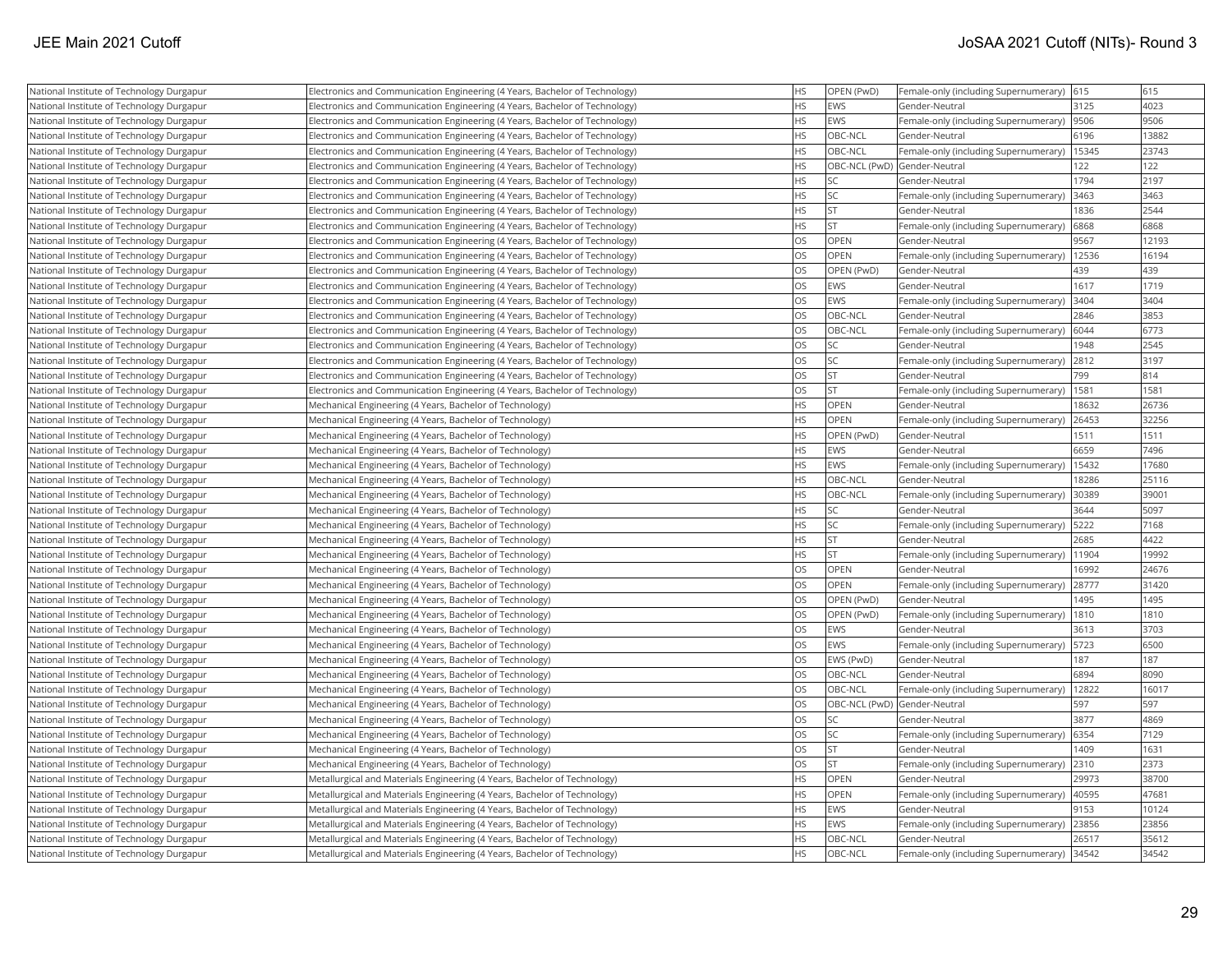| National Institute of Technology Durgapur | Metallurgical and Materials Engineering (4 Years, Bachelor of Technology) | <b>HS</b> | <b>SC</b>   | Gender-Neutral                        | 6816   | 7589   |
|-------------------------------------------|---------------------------------------------------------------------------|-----------|-------------|---------------------------------------|--------|--------|
| National Institute of Technology Durgapur | Metallurgical and Materials Engineering (4 Years, Bachelor of Technology) | <b>HS</b> | <b>SC</b>   | Female-only (including Supernumerary) | 8900   | 8900   |
| National Institute of Technology Durgapur | Metallurgical and Materials Engineering (4 Years, Bachelor of Technology) | <b>HS</b> | lst         | Gender-Neutral                        | 5697   | 7778   |
| National Institute of Technology Durgapur | Metallurgical and Materials Engineering (4 Years, Bachelor of Technology) | OS        | OPEN        | Gender-Neutral                        | 34144  | 38197  |
| National Institute of Technology Durgapur | Metallurgical and Materials Engineering (4 Years, Bachelor of Technology) | <b>OS</b> | <b>OPEN</b> | Female-only (including Supernumerary) | 42766  | 45475  |
| National Institute of Technology Durgapur | Metallurgical and Materials Engineering (4 Years, Bachelor of Technology) | <b>OS</b> | OPEN (PwD)  | Gender-Neutral                        | 2224   | 2224   |
| National Institute of Technology Durgapur | Metallurgical and Materials Engineering (4 Years, Bachelor of Technology) | <b>OS</b> | EWS         | Gender-Neutral                        | 5824   | 6166   |
| National Institute of Technology Durgapur | Metallurgical and Materials Engineering (4 Years, Bachelor of Technology) | <b>OS</b> | EWS         | Female-only (including Supernumerary) | 8428   | 8428   |
| National Institute of Technology Durgapur | Metallurgical and Materials Engineering (4 Years, Bachelor of Technology) | <b>OS</b> | OBC-NCL     | Gender-Neutral                        | 10825  | 12541  |
| National Institute of Technology Durgapur | Metallurgical and Materials Engineering (4 Years, Bachelor of Technology) | OS        | OBC-NCL     | Female-only (including Supernumerary) | 18792  | 18792  |
| National Institute of Technology Durgapur | Metallurgical and Materials Engineering (4 Years, Bachelor of Technology) | <b>OS</b> | <b>SC</b>   | Gender-Neutral                        | 7237   | 7611   |
| National Institute of Technology Durgapur | Metallurgical and Materials Engineering (4 Years, Bachelor of Technology) | OS        | <b>SC</b>   | Female-only (including Supernumerary) | 8677   | 8677   |
| National Institute of Technology Durgapur | Metallurgical and Materials Engineering (4 Years, Bachelor of Technology) | OS        | <b>ST</b>   | Gender-Neutral                        | 2165   | 2618   |
| National Institute of Technology Durgapur | Metallurgical and Materials Engineering (4 Years, Bachelor of Technology) | OS        | <b>ST</b>   | Female-only (including Supernumerary) | 3197   | 3197   |
| National Institute of Technology Goa      | Civil Engineering (4 Years, Bachelor of Technology)                       | GO        | OPEN        | Gender-Neutral                        | 43382  | 96586  |
| National Institute of Technology Goa      | Civil Engineering (4 Years, Bachelor of Technology)                       | GO        | OPEN        | Female-only (including Supernumerary) | 133971 | 145271 |
| National Institute of Technology Goa      | Civil Engineering (4 Years, Bachelor of Technology)                       | GO        | <b>EWS</b>  | Gender-Neutral                        | 59807  | 59807  |
| National Institute of Technology Goa      | Civil Engineering (4 Years, Bachelor of Technology)                       | GO        | OBC-NCL     | Gender-Neutral                        | 92560  | 92560  |
| National Institute of Technology Goa      | Civil Engineering (4 Years, Bachelor of Technology)                       | GO        | OBC-NCL     | Female-only (including Supernumerary) | 61699  | 61699  |
| National Institute of Technology Goa      | Civil Engineering (4 Years, Bachelor of Technology)                       | GO        | <b>IST</b>  | Gender-Neutral                        | 8772   | 8772   |
| National Institute of Technology Goa      | Civil Engineering (4 Years, Bachelor of Technology)                       | <b>HS</b> | OPEN        | Gender-Neutral                        | 69961  | 69961  |
| National Institute of Technology Goa      | Civil Engineering (4 Years, Bachelor of Technology)                       | <b>HS</b> | OBC-NCL     | Gender-Neutral                        | 41383  | 41383  |
| National Institute of Technology Goa      | Civil Engineering (4 Years, Bachelor of Technology)                       | <b>HS</b> | <b>SC</b>   | Gender-Neutral                        | 9684   | 9684   |
| National Institute of Technology Goa      | Civil Engineering (4 Years, Bachelor of Technology)                       | OS        | OPEN        | Gender-Neutral                        | 18221  | 35901  |
| National Institute of Technology Goa      | Civil Engineering (4 Years, Bachelor of Technology)                       | <b>OS</b> | OPEN        | Female-only (including Supernumerary) | 36321  | 40341  |
| National Institute of Technology Goa      | Civil Engineering (4 Years, Bachelor of Technology)                       | OS        | OPEN (PwD)  | Gender-Neutral                        | 1667   | 1667   |
| National Institute of Technology Goa      | Civil Engineering (4 Years, Bachelor of Technology)                       | OS        | EWS         | Gender-Neutral                        | 5662   | 5662   |
| National Institute of Technology Goa      | Civil Engineering (4 Years, Bachelor of Technology)                       | OS        | OBC-NCL     | Gender-Neutral                        | 10030  | 10748  |
| National Institute of Technology Goa      | Civil Engineering (4 Years, Bachelor of Technology)                       | <b>OS</b> | OBC-NCL     | Female-only (including Supernumerary) | 18391  | 18391  |
| National Institute of Technology Goa      | Civil Engineering (4 Years, Bachelor of Technology)                       | OS        | <b>SC</b>   | Gender-Neutral                        | 4948   | 5627   |
| National Institute of Technology Goa      | Civil Engineering (4 Years, Bachelor of Technology)                       | <b>OS</b> | <b>SC</b>   | Female-only (including Supernumerary) | 7081   | 7081   |
| National Institute of Technology Goa      | Civil Engineering (4 Years, Bachelor of Technology)                       | <b>OS</b> | lst         | Gender-Neutral                        | 1732   | 1732   |
| National Institute of Technology Goa      | Computer Science and Engineering (4 Years, Bachelor of Technology)        | GO        | <b>OPEN</b> | Gender-Neutral                        | 17851  | 22693  |
| National Institute of Technology Goa      | Computer Science and Engineering (4 Years, Bachelor of Technology)        | GO        | OPEN        | Female-only (including Supernumerary) | 17260  | 17260  |
| National Institute of Technology Goa      | Computer Science and Engineering (4 Years, Bachelor of Technology)        | GO        | OPEN (PwD)  | Gender-Neutral                        | 885    | 885    |
| National Institute of Technology Goa      | Computer Science and Engineering (4 Years, Bachelor of Technology)        | GO        | EWS         | Gender-Neutral                        | 5503   | 7134   |
| National Institute of Technology Goa      | Computer Science and Engineering (4 Years, Bachelor of Technology)        | GO        | OBC-NCL     | Gender-Neutral                        | 13244  | 20310  |
| National Institute of Technology Goa      | Computer Science and Engineering (4 Years, Bachelor of Technology)        | GO        | <b>SC</b>   | Gender-Neutral                        | 9850   | 22617  |
| National Institute of Technology Goa      | Computer Science and Engineering (4 Years, Bachelor of Technology)        | GO        | <b>SC</b>   | Female-only (including Supernumerary) | 20226  | 20226  |
| National Institute of Technology Goa      | Computer Science and Engineering (4 Years, Bachelor of Technology)        | GO        | <b>ST</b>   | Gender-Neutral                        | 6701   | 6701   |
| National Institute of Technology Goa      | Computer Science and Engineering (4 Years, Bachelor of Technology)        | GO        | İst         | Female-only (including Supernumerary) | 11662  | 11662  |
| National Institute of Technology Goa      | Computer Science and Engineering (4 Years, Bachelor of Technology)        | <b>HS</b> | <b>OPEN</b> | Gender-Neutral                        | 39030  | 39030  |
| National Institute of Technology Goa      | Computer Science and Engineering (4 Years, Bachelor of Technology)        | <b>HS</b> | OBC-NCL     | Gender-Neutral                        | 23434  | 23434  |
| National Institute of Technology Goa      | Computer Science and Engineering (4 Years, Bachelor of Technology)        | <b>HS</b> | OBC-NCL     | Female-only (including Supernumerary) | 16867  | 16867  |
| National Institute of Technology Goa      | Computer Science and Engineering (4 Years, Bachelor of Technology)        | OS        | OPEN        | Gender-Neutral                        | 7773   | 10145  |
| National Institute of Technology Goa      | Computer Science and Engineering (4 Years, Bachelor of Technology)        | <b>OS</b> | OPEN        | Female-only (including Supernumerary) | 11251  | 13995  |
| National Institute of Technology Goa      | Computer Science and Engineering (4 Years, Bachelor of Technology)        | <b>OS</b> | EWS         | Gender-Neutral                        | 1534   | 1534   |
| National Institute of Technology Goa      | Computer Science and Engineering (4 Years, Bachelor of Technology)        | <b>OS</b> | OBC-NCL     | Gender-Neutral                        | 2653   | 3841   |
| National Institute of Technology Goa      | Computer Science and Engineering (4 Years, Bachelor of Technology)        | <b>OS</b> | OBC-NCL     | Female-only (including Supernumerary) | 8502   | 8502   |
| National Institute of Technology Goa      | Computer Science and Engineering (4 Years, Bachelor of Technology)        | <b>OS</b> | <b>SC</b>   | Gender-Neutral                        | 1290   | 1919   |
| National Institute of Technology Goa      | Computer Science and Engineering (4 Years, Bachelor of Technology)        | OS        | <b>SC</b>   | Female-only (including Supernumerary) | 2765   | 2765   |
| National Institute of Technology Goa      | Computer Science and Engineering (4 Years, Bachelor of Technology)        | <b>OS</b> | <b>ST</b>   | Gender-Neutral                        | 284    | 284    |
|                                           |                                                                           |           |             |                                       |        |        |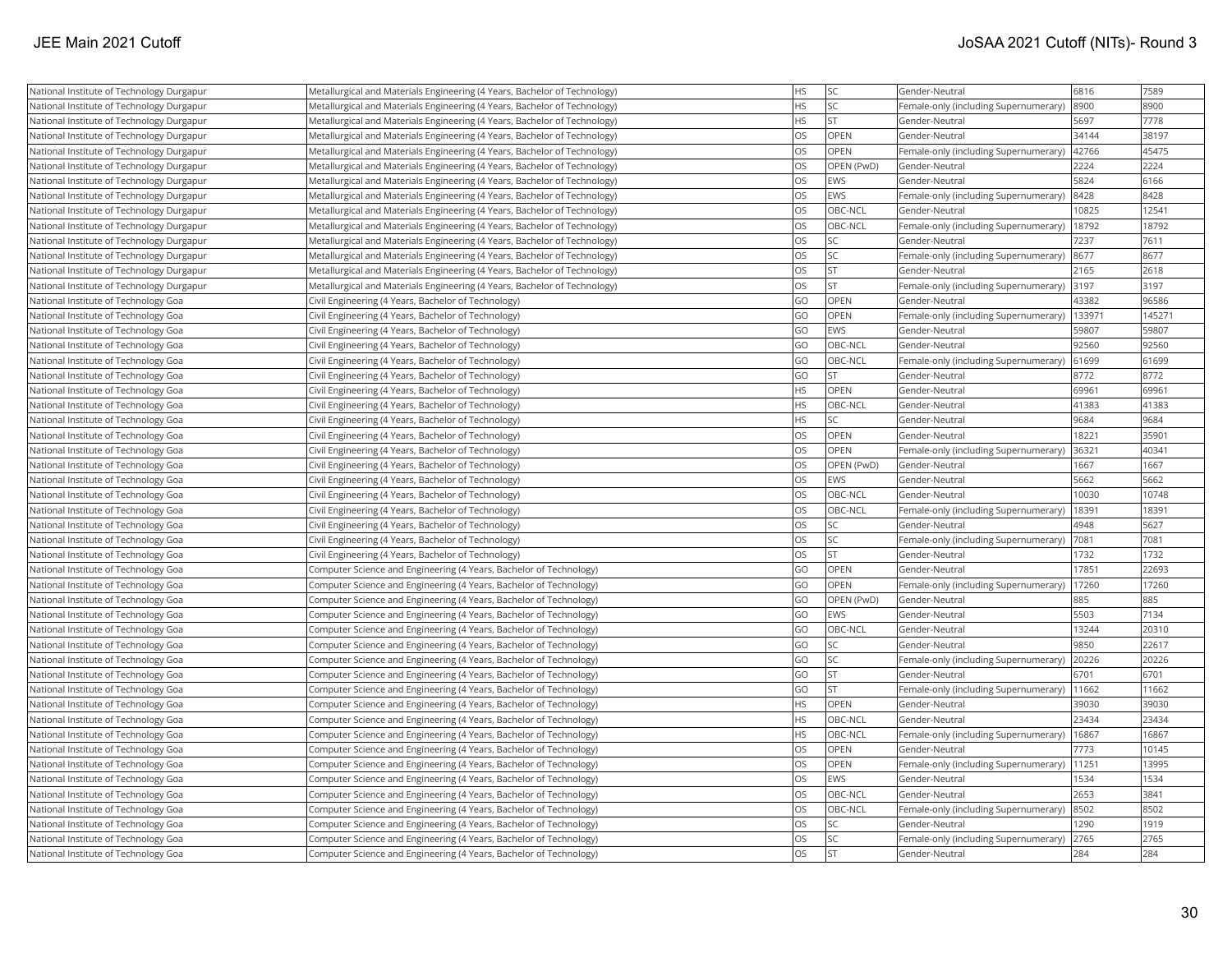| National Institute of Technology Goa | Electrical and Electronics Engineering (4 Years, Bachelor of Technology)    | GO        | OPEN              | Gender-Neutral                        | 26823  | 43894  |
|--------------------------------------|-----------------------------------------------------------------------------|-----------|-------------------|---------------------------------------|--------|--------|
| National Institute of Technology Goa | Electrical and Electronics Engineering (4 Years, Bachelor of Technology)    | GO        | OPEN              | Female-only (including Supernumerary) | 42126  | 42126  |
| National Institute of Technology Goa | Electrical and Electronics Engineering (4 Years, Bachelor of Technology)    | GO        | EWS               | Gender-Neutral                        | 60419  | 60419  |
| National Institute of Technology Goa | Electrical and Electronics Engineering (4 Years, Bachelor of Technology)    | GO        | OBC-NCL           | Gender-Neutral                        | 28943  | 59927  |
| National Institute of Technology Goa | Electrical and Electronics Engineering (4 Years, Bachelor of Technology)    | GO        | <b>OBC-NCL</b>    | Female-only (including Supernumerary) | 43363  | 43363  |
| National Institute of Technology Goa | Electrical and Electronics Engineering (4 Years, Bachelor of Technology)    | GO        | <b>SC</b>         | Gender-Neutral                        | 43076  | 43076  |
| National Institute of Technology Goa | Electrical and Electronics Engineering (4 Years, Bachelor of Technology)    | GO        | <b>ST</b>         | Gender-Neutral                        | 7714   | 7714   |
| National Institute of Technology Goa | Electrical and Electronics Engineering (4 Years, Bachelor of Technology)    | <b>HS</b> | <b>OPEN</b>       | Gender-Neutral                        | 69166  | 69166  |
| National Institute of Technology Goa | Electrical and Electronics Engineering (4 Years, Bachelor of Technology)    | <b>HS</b> | OPEN              | Female-only (including Supernumerary) | 176913 | 176913 |
| National Institute of Technology Goa | Electrical and Electronics Engineering (4 Years, Bachelor of Technology)    | <b>HS</b> | OBC-NCL           | Gender-Neutral                        | 37799  | 37799  |
| National Institute of Technology Goa | Electrical and Electronics Engineering (4 Years, Bachelor of Technology)    | HS        | lsc               | Gender-Neutral                        | 11240  | 11240  |
| National Institute of Technology Goa | Electrical and Electronics Engineering (4 Years, Bachelor of Technology)    | OS        | OPEN              | Gender-Neutral                        | 16322  | 20497  |
| National Institute of Technology Goa | Electrical and Electronics Engineering (4 Years, Bachelor of Technology)    | <b>OS</b> | <b>OPEN</b>       | Female-only (including Supernumerary) | 19491  | 19491  |
| National Institute of Technology Goa | Electrical and Electronics Engineering (4 Years, Bachelor of Technology)    | OS        | <b>OPEN (PwD)</b> | Gender-Neutral                        | 763    | 763    |
| National Institute of Technology Goa | Electrical and Electronics Engineering (4 Years, Bachelor of Technology)    | <b>OS</b> | EWS               | Gender-Neutral                        | 3161   | 3301   |
| National Institute of Technology Goa | Electrical and Electronics Engineering (4 Years, Bachelor of Technology)    | OS        | <b>EWS</b>        | Female-only (including Supernumerary) | 4966   | 4966   |
| National Institute of Technology Goa | Electrical and Electronics Engineering (4 Years, Bachelor of Technology)    | <b>OS</b> | OBC-NCL           | Gender-Neutral                        | 7586   | 8105   |
| National Institute of Technology Goa | Electrical and Electronics Engineering (4 Years, Bachelor of Technology)    | OS        | OBC-NCL           | Female-only (including Supernumerary) | 11785  | 11785  |
| National Institute of Technology Goa | Electrical and Electronics Engineering (4 Years, Bachelor of Technology)    | OS        | <b>SC</b>         | Gender-Neutral                        | 4922   | 5092   |
| National Institute of Technology Goa | Electrical and Electronics Engineering (4 Years, Bachelor of Technology)    | OS        | <b>SC</b>         | Female-only (including Supernumerary) | 5768   | 5768   |
| National Institute of Technology Goa | Electrical and Electronics Engineering (4 Years, Bachelor of Technology)    | OS        | lst               | Gender-Neutral                        | 1792   | 1792   |
| National Institute of Technology Goa | Electronics and Communication Engineering (4 Years, Bachelor of Technology) | GO        | OPEN              | Gender-Neutral                        | 31703  | 40651  |
| National Institute of Technology Goa | Electronics and Communication Engineering (4 Years, Bachelor of Technology) | GO        | <b>OPEN</b>       | Female-only (including Supernumerary) | 26821  | 26821  |
| National Institute of Technology Goa | Electronics and Communication Engineering (4 Years, Bachelor of Technology) | GO        | <b>EWS</b>        | Gender-Neutral                        | 37986  | 37986  |
| National Institute of Technology Goa | Electronics and Communication Engineering (4 Years, Bachelor of Technology) | GO        | OBC-NCL           | Gender-Neutral                        | 28646  | 40808  |
| National Institute of Technology Goa | Electronics and Communication Engineering (4 Years, Bachelor of Technology) | GO        | OBC-NCL           | Female-only (including Supernumerary) | 40555  | 40555  |
| National Institute of Technology Goa | Electronics and Communication Engineering (4 Years, Bachelor of Technology) | GO        | <b>SC</b>         | Gender-Neutral                        | 26189  | 31640  |
| National Institute of Technology Goa | Electronics and Communication Engineering (4 Years, Bachelor of Technology) | GO        | lsc               | Female-only (including Supernumerary) | 14319  | 14319  |
| National Institute of Technology Goa | Electronics and Communication Engineering (4 Years, Bachelor of Technology) | <b>HS</b> | <b>OPEN</b>       | Gender-Neutral                        | 46113  | 59590  |
| National Institute of Technology Goa | Electronics and Communication Engineering (4 Years, Bachelor of Technology) | <b>HS</b> | <b>OPEN</b>       | Female-only (including Supernumerary) | 95161  | 95161  |
| National Institute of Technology Goa | Electronics and Communication Engineering (4 Years, Bachelor of Technology) | <b>HS</b> | OBC-NCL           | Gender-Neutral                        | 33648  | 33648  |
| National Institute of Technology Goa | Electronics and Communication Engineering (4 Years, Bachelor of Technology) | <b>HS</b> | <b>ST</b>         | Gender-Neutral                        | 4711   | 4711   |
| National Institute of Technology Goa | Electronics and Communication Engineering (4 Years, Bachelor of Technology) | OS        | <b>OPEN</b>       | Gender-Neutral                        | 11832  | 14251  |
| National Institute of Technology Goa | Electronics and Communication Engineering (4 Years, Bachelor of Technology) | OS        | OPEN              | Female-only (including Supernumerary) | 14091  | 14091  |
| National Institute of Technology Goa | Electronics and Communication Engineering (4 Years, Bachelor of Technology) | OS        | EWS               | Gender-Neutral                        | 2301   | 2409   |
| National Institute of Technology Goa | Electronics and Communication Engineering (4 Years, Bachelor of Technology) | OS        | EWS               | Female-only (including Supernumerary) | 3576   | 3576   |
| National Institute of Technology Goa | Electronics and Communication Engineering (4 Years, Bachelor of Technology) | <b>OS</b> | OBC-NCL           | Gender-Neutral                        | 5095   | 5939   |
| National Institute of Technology Goa | Electronics and Communication Engineering (4 Years, Bachelor of Technology) | OS        | OBC-NCL           | Female-only (including Supernumerary) | 10238  | 10238  |
| National Institute of Technology Goa | Electronics and Communication Engineering (4 Years, Bachelor of Technology) | OS        | <b>SC</b>         | Gender-Neutral                        | 2187   | 3581   |
| National Institute of Technology Goa | Electronics and Communication Engineering (4 Years, Bachelor of Technology) | OS        | <b>ST</b>         | Gender-Neutral                        | 1746   | 1765   |
| National Institute of Technology Goa | Electronics and Communication Engineering (4 Years, Bachelor of Technology) | OS        | İst               | Female-only (including Supernumerary) | 1784   | 1784   |
| National Institute of Technology Goa | Mechanical Engineering (4 Years, Bachelor of Technology)                    | GO        | OPEN              | Gender-Neutral                        | 31604  | 62657  |
| National Institute of Technology Goa | Mechanical Engineering (4 Years, Bachelor of Technology)                    | GO        | OPEN              | Female-only (including Supernumerary) | 54658  | 62409  |
| National Institute of Technology Goa | Mechanical Engineering (4 Years, Bachelor of Technology)                    | GO        | OBC-NCL           | Gender-Neutral                        | 81460  | 102191 |
| National Institute of Technology Goa | Mechanical Engineering (4 Years, Bachelor of Technology)                    | GO        | OBC-NCL           | Female-only (including Supernumerary) | 91198  | 91198  |
| National Institute of Technology Goa | Mechanical Engineering (4 Years, Bachelor of Technology)                    | GO        | lsc               | Female-only (including Supernumerary) | 60127  | 60127  |
| National Institute of Technology Goa | Mechanical Engineering (4 Years, Bachelor of Technology)                    | GO        | <b>ST</b>         | Gender-Neutral                        | 13752  | 13752  |
| National Institute of Technology Goa | Mechanical Engineering (4 Years, Bachelor of Technology)                    | <b>HS</b> | <b>OPEN</b>       | Gender-Neutral                        | 69198  | 108553 |
| National Institute of Technology Goa | Mechanical Engineering (4 Years, Bachelor of Technology)                    | <b>HS</b> | EWS               | Gender-Neutral                        | 22748  | 22748  |
| National Institute of Technology Goa | Mechanical Engineering (4 Years, Bachelor of Technology)                    | OS        | <b>OPEN</b>       | Gender-Neutral                        | 19096  | 26040  |
| National Institute of Technology Goa | Mechanical Engineering (4 Years, Bachelor of Technology)                    | OS        | OPEN              | Female-only (including Supernumerary) | 35365  | 38051  |
| National Institute of Technology Goa | Mechanical Engineering (4 Years, Bachelor of Technology)                    | <b>OS</b> | EWS               | Gender-Neutral                        | 4198   | 4198   |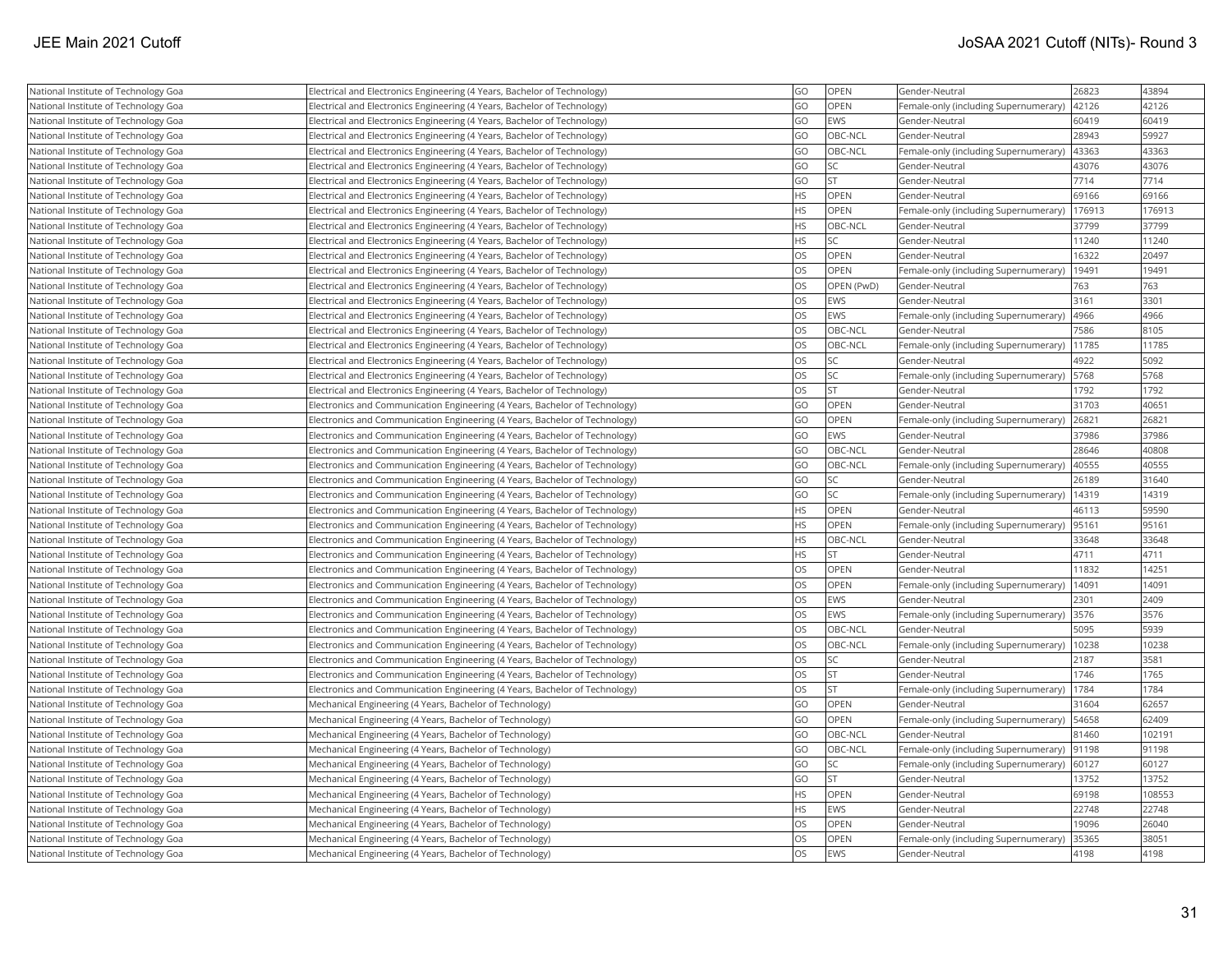| National Institute of Technology Goa      | Mechanical Engineering (4 Years, Bachelor of Technology) | OS        | OBC-NCL                      | Gender-Neutral                             | 8361  | 9742   |
|-------------------------------------------|----------------------------------------------------------|-----------|------------------------------|--------------------------------------------|-------|--------|
| National Institute of Technology Goa      | Mechanical Engineering (4 Years, Bachelor of Technology) | OS        | OBC-NCL                      | Female-only (including Supernumerary)      | 16173 | 16173  |
| National Institute of Technology Goa      | Mechanical Engineering (4 Years, Bachelor of Technology) | <b>OS</b> | OBC-NCL (PwD) Gender-Neutral |                                            | 756   | 756    |
| National Institute of Technology Goa      | Mechanical Engineering (4 Years, Bachelor of Technology) | <b>OS</b> | lsc                          | Gender-Neutral                             | 5394  | 5469   |
| National Institute of Technology Goa      | Mechanical Engineering (4 Years, Bachelor of Technology) | <b>OS</b> | <b>ST</b>                    | Gender-Neutral                             | 2352  | 2352   |
| National Institute of Technology Hamirpur | Architecture (5 Years, Bachelor of Architecture)         | <b>HS</b> | OPEN                         | Gender-Neutral                             | 2591  | 8662   |
| National Institute of Technology Hamirpur | Architecture (5 Years, Bachelor of Architecture)         | <b>HS</b> | OPEN                         | Female-only (including Supernumerary)      | 1540  | 2338   |
| National Institute of Technology Hamirpur | Architecture (5 Years, Bachelor of Architecture)         | HS        | EWS                          | Gender-Neutral                             | 932   | 1597   |
| National Institute of Technology Hamirpur | Architecture (5 Years, Bachelor of Architecture)         | <b>HS</b> | OBC-NCL                      | Gender-Neutral                             | 6609  | 16715  |
| National Institute of Technology Hamirpur | Architecture (5 Years, Bachelor of Architecture)         | HS        | OBC-NCL                      | Female-only (including Supernumerary)      | 5892  | 5892   |
| National Institute of Technology Hamirpur | Architecture (5 Years, Bachelor of Architecture)         | <b>HS</b> | SC.                          | Gender-Neutral                             | 697   | 1121   |
| National Institute of Technology Hamirpur | Architecture (5 Years, Bachelor of Architecture)         | <b>HS</b> | <b>SC</b>                    | Female-only (including Supernumerary)      | 807   | 807    |
| National Institute of Technology Hamirpur | Architecture (5 Years, Bachelor of Architecture)         | <b>HS</b> | <b>ST</b>                    | Gender-Neutral                             | 432   | 432    |
| National Institute of Technology Hamirpur | Architecture (5 Years, Bachelor of Architecture)         | <b>HS</b> | lst                          | Female-only (including Supernumerary)      | 280   | 280    |
| National Institute of Technology Hamirpur | Architecture (5 Years, Bachelor of Architecture)         | <b>OS</b> | OPEN                         | Gender-Neutral                             | 434   | 1181   |
| National Institute of Technology Hamirpur | Architecture (5 Years, Bachelor of Architecture)         | <b>OS</b> | <b>OPEN</b>                  | Female-only (including Supernumerary)  935 |       | 1082   |
| National Institute of Technology Hamirpur | Architecture (5 Years, Bachelor of Architecture)         | <b>OS</b> | <b>EWS</b>                   | Gender-Neutral                             | 284   | 293    |
| National Institute of Technology Hamirpur | Architecture (5 Years, Bachelor of Architecture)         | <b>OS</b> | EWS                          | Female-only (including Supernumerary)      | 179   | 179    |
| National Institute of Technology Hamirpur | Architecture (5 Years, Bachelor of Architecture)         | <b>OS</b> | OBC-NCL                      | Gender-Neutral                             | 501   | 537    |
| National Institute of Technology Hamirpur | Architecture (5 Years, Bachelor of Architecture)         | <b>OS</b> | OBC-NCL                      | Female-only (including Supernumerary)      | 441   | 506    |
| National Institute of Technology Hamirpur | Architecture (5 Years, Bachelor of Architecture)         | <b>OS</b> | <b>SC</b>                    | Gender-Neutral                             | 74    | 236    |
| National Institute of Technology Hamirpur | Architecture (5 Years, Bachelor of Architecture)         | <b>OS</b> | <b>SC</b>                    | Female-only (including Supernumerary)      | 158   | 158    |
| National Institute of Technology Hamirpur | Architecture (5 Years, Bachelor of Architecture)         | <b>OS</b> | <b>ST</b>                    | Gender-Neutral                             | 62    | 112    |
| National Institute of Technology Hamirpur | Chemical Engineering (4 Years, Bachelor of Technology)   | HS        | <b>OPEN</b>                  | Gender-Neutral                             | 61883 | 79967  |
| National Institute of Technology Hamirpur | Chemical Engineering (4 Years, Bachelor of Technology)   | <b>HS</b> | <b>OPEN</b>                  | Female-only (including Supernumerary)      | 91382 | 108055 |
| National Institute of Technology Hamirpur | Chemical Engineering (4 Years, Bachelor of Technology)   | HS        | OPEN (PwD)                   | Gender-Neutral                             | 1767  | 1767   |
| National Institute of Technology Hamirpur | Chemical Engineering (4 Years, Bachelor of Technology)   | <b>HS</b> | EWS                          | Gender-Neutral                             | 14367 | 16277  |
| National Institute of Technology Hamirpur | Chemical Engineering (4 Years, Bachelor of Technology)   | <b>HS</b> | <b>EWS</b>                   | Female-only (including Supernumerary)      | 22509 | 22509  |
| National Institute of Technology Hamirpur | Chemical Engineering (4 Years, Bachelor of Technology)   | <b>HS</b> | OBC-NCL                      | Gender-Neutral                             | 79368 | 97646  |
| National Institute of Technology Hamirpur | Chemical Engineering (4 Years, Bachelor of Technology)   | <b>HS</b> | OBC-NCL                      | Female-only (including Supernumerary)      | 66971 | 70118  |
| National Institute of Technology Hamirpur | Chemical Engineering (4 Years, Bachelor of Technology)   | <b>HS</b> | <b>SC</b>                    | Gender-Neutral                             | 5096  | 11309  |
| National Institute of Technology Hamirpur | Chemical Engineering (4 Years, Bachelor of Technology)   | HS        | <b>SC</b>                    | Female-only (including Supernumerary)      | 11964 | 11964  |
| National Institute of Technology Hamirpur | Chemical Engineering (4 Years, Bachelor of Technology)   | HS.       | İST                          | Gender-Neutral                             | 3664  | 5212   |
| National Institute of Technology Hamirpur | Chemical Engineering (4 Years, Bachelor of Technology)   | HS        | <b>ST</b>                    | Female-only (including Supernumerary)      | 4488  | 4488   |
| National Institute of Technology Hamirpur | Chemical Engineering (4 Years, Bachelor of Technology)   | <b>OS</b> | OPEN                         | Gender-Neutral                             | 26653 | 33129  |
| National Institute of Technology Hamirpur | Chemical Engineering (4 Years, Bachelor of Technology)   | <b>OS</b> | OPEN                         | Female-only (including Supernumerary)      | 39562 | 40762  |
| National Institute of Technology Hamirpur | Chemical Engineering (4 Years, Bachelor of Technology)   | <b>OS</b> | OPEN (PwD)                   | Gender-Neutral                             | 2122  | 2122   |
| National Institute of Technology Hamirpur | Chemical Engineering (4 Years, Bachelor of Technology)   | <b>OS</b> | EWS                          | Gender-Neutral                             | 5072  | 5330   |
| National Institute of Technology Hamirpur | Chemical Engineering (4 Years, Bachelor of Technology)   | <b>OS</b> | EWS                          | Female-only (including Supernumerary)      | 6837  | 6837   |
| National Institute of Technology Hamirpur | Chemical Engineering (4 Years, Bachelor of Technology)   | OS        | OBC-NCL                      | Gender-Neutral                             | 10514 | 11388  |
| National Institute of Technology Hamirpur | Chemical Engineering (4 Years, Bachelor of Technology)   | <b>OS</b> | OBC-NCL                      | Female-only (including Supernumerary)      | 14899 | 16822  |
| National Institute of Technology Hamirpur | Chemical Engineering (4 Years, Bachelor of Technology)   | OS        | SC.                          | Gender-Neutral                             | 5644  | 6785   |
| National Institute of Technology Hamirpur | Chemical Engineering (4 Years, Bachelor of Technology)   | OS        | <b>SC</b>                    | Female-only (including Supernumerary)      | 8148  | 8148   |
| National Institute of Technology Hamirpur | Chemical Engineering (4 Years, Bachelor of Technology)   | <b>OS</b> | lst.                         | Gender-Neutral                             | 2528  | 2885   |
| National Institute of Technology Hamirpur | Civil Engineering (4 Years, Bachelor of Technology)      | <b>HS</b> | <b>OPEN</b>                  | Gender-Neutral                             | 31332 | 75446  |
| National Institute of Technology Hamirpur | Civil Engineering (4 Years, Bachelor of Technology)      | <b>HS</b> | <b>OPEN</b>                  | Female-only (including Supernumerary)      | 79916 | 98583  |
| National Institute of Technology Hamirpur | Civil Engineering (4 Years, Bachelor of Technology)      | <b>HS</b> | OPEN (PwD)                   | Female-only (including Supernumerary)      | 1368  | 1368   |
| National Institute of Technology Hamirpur | Civil Engineering (4 Years, Bachelor of Technology)      | HS        | <b>EWS</b>                   | Gender-Neutral                             | 12591 | 13884  |
| National Institute of Technology Hamirpur | Civil Engineering (4 Years, Bachelor of Technology)      | HS.       | EWS                          | Female-only (including Supernumerary)      | 21652 | 21652  |
| National Institute of Technology Hamirpur | Civil Engineering (4 Years, Bachelor of Technology)      | <b>HS</b> | OBC-NCL                      | Gender-Neutral                             | 39710 | 78651  |
| National Institute of Technology Hamirpur | Civil Engineering (4 Years, Bachelor of Technology)      | <b>HS</b> | OBC-NCL                      | Female-only (including Supernumerary)      | 58951 | 75653  |
| National Institute of Technology Hamirpur | Civil Engineering (4 Years, Bachelor of Technology)      | <b>HS</b> | <b>SC</b>                    | Gender-Neutral                             | 5107  | 8361   |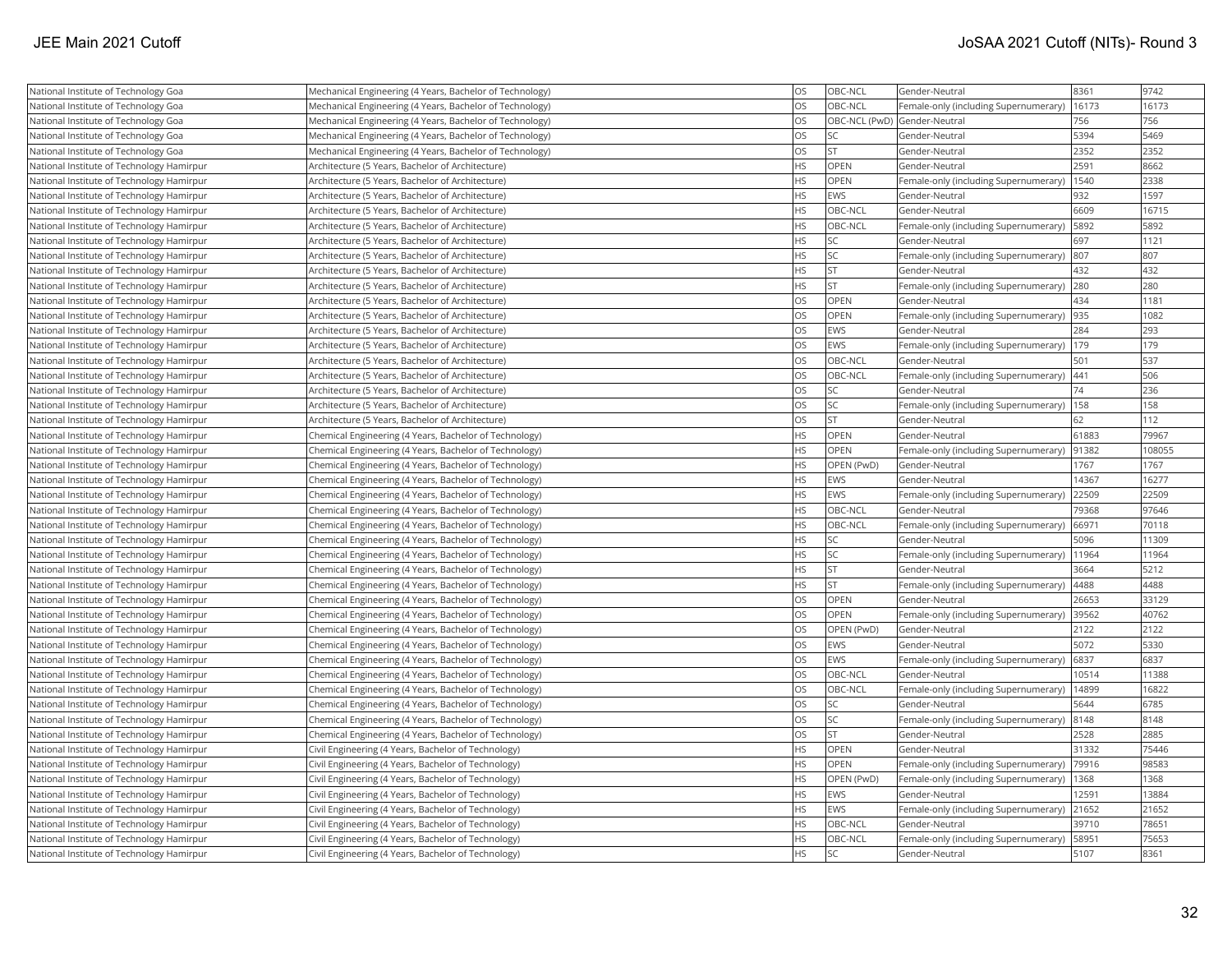| National Institute of Technology Hamirpur                                              | Civil Engineering (4 Years, Bachelor of Technology)                                         | <b>HS</b> | <b>SC</b>                    | Female-only (including Supernumerary) | 6726  | 10939 |
|----------------------------------------------------------------------------------------|---------------------------------------------------------------------------------------------|-----------|------------------------------|---------------------------------------|-------|-------|
| National Institute of Technology Hamirpur                                              | Civil Engineering (4 Years, Bachelor of Technology)                                         | <b>HS</b> | SC (PwD)                     | Gender-Neutral                        | 159   | 159   |
| National Institute of Technology Hamirpur                                              | Civil Engineering (4 Years, Bachelor of Technology)                                         | <b>HS</b> | <b>ST</b>                    | Gender-Neutral                        | 1847  | 2315  |
| National Institute of Technology Hamirpur                                              | Civil Engineering (4 Years, Bachelor of Technology)                                         | <b>HS</b> | lst                          | Female-only (including Supernumerary) | 4008  | 4008  |
| National Institute of Technology Hamirpur                                              | Civil Engineering (4 Years, Bachelor of Technology)                                         | <b>OS</b> | OPEN                         | Gender-Neutral                        | 27748 | 35598 |
| National Institute of Technology Hamirpur                                              | Civil Engineering (4 Years, Bachelor of Technology)                                         | <b>OS</b> | <b>OPEN</b>                  | Female-only (including Supernumerary) | 40051 | 45997 |
| National Institute of Technology Hamirpur                                              | Civil Engineering (4 Years, Bachelor of Technology)                                         | <b>OS</b> | OPEN (PwD)                   | Gender-Neutral                        | 2041  | 2041  |
| National Institute of Technology Hamirpur                                              | Civil Engineering (4 Years, Bachelor of Technology)                                         | <b>OS</b> | EWS                          | Gender-Neutral                        | 5373  | 5599  |
| National Institute of Technology Hamirpur                                              | Civil Engineering (4 Years, Bachelor of Technology)                                         | <b>OS</b> | EWS                          | Female-only (including Supernumerary) | 7794  | 7794  |
| National Institute of Technology Hamirpur                                              | Civil Engineering (4 Years, Bachelor of Technology)                                         | <b>OS</b> | OBC-NCL                      | Gender-Neutral                        | 8954  | 10927 |
| National Institute of Technology Hamirpur                                              | Civil Engineering (4 Years, Bachelor of Technology)                                         | <b>OS</b> | OBC-NCL                      | Female-only (including Supernumerary) | 17833 | 19194 |
| National Institute of Technology Hamirpur                                              | Civil Engineering (4 Years, Bachelor of Technology)                                         | <b>OS</b> |                              | OBC-NCL (PwD) Gender-Neutral          | 840   | 840   |
| National Institute of Technology Hamirpur                                              | Civil Engineering (4 Years, Bachelor of Technology)                                         | <b>OS</b> | <b>SC</b>                    | Gender-Neutral                        | 4600  | 6299  |
| National Institute of Technology Hamirpur                                              | Civil Engineering (4 Years, Bachelor of Technology)                                         | <b>OS</b> | <b>SC</b>                    | Female-only (including Supernumerary) | 6605  | 7121  |
| National Institute of Technology Hamirpur                                              | Civil Engineering (4 Years, Bachelor of Technology)                                         | <b>OS</b> | <b>ST</b>                    | Gender-Neutral                        | 1404  | 1573  |
| National Institute of Technology Hamirpur                                              | Civil Engineering (4 Years, Bachelor of Technology)                                         | <b>OS</b> | lst                          | Female-only (including Supernumerary) | 2644  | 2644  |
| National Institute of Technology Hamirpur                                              | Computer Science and Engineering (4 Years, Bachelor of Technology)                          | HS        | OPEN                         | Gender-Neutral                        | 11171 | 19928 |
| National Institute of Technology Hamirpur                                              | Computer Science and Engineering (4 Years, Bachelor of Technology)                          | <b>HS</b> | OPEN                         | Female-only (including Supernumerary) | 12794 | 31606 |
| National Institute of Technology Hamirpur                                              | Computer Science and Engineering (4 Years, Bachelor of Technology)                          | HS        | OPEN (PwD)                   | Gender-Neutral                        | 666   | 666   |
| National Institute of Technology Hamirpur                                              | Computer Science and Engineering (4 Years, Bachelor of Technology)                          | <b>HS</b> | EWS                          | Gender-Neutral                        | 3578  | 4669  |
| National Institute of Technology Hamirpur                                              | Computer Science and Engineering (4 Years, Bachelor of Technology)                          | <b>HS</b> | EWS                          | Female-only (including Supernumerary) | 6471  | 6471  |
| National Institute of Technology Hamirpur                                              | Computer Science and Engineering (4 Years, Bachelor of Technology)                          | <b>HS</b> | OBC-NCL                      | Gender-Neutral                        | 6814  | 19969 |
| National Institute of Technology Hamirpur                                              | Computer Science and Engineering (4 Years, Bachelor of Technology)                          | <b>HS</b> | OBC-NCL                      | Female-only (including Supernumerary) | 9624  | 13756 |
| National Institute of Technology Hamirpur                                              | Computer Science and Engineering (4 Years, Bachelor of Technology)                          | <b>HS</b> | <b>SC</b>                    | Gender-Neutral                        | 986   | 2508  |
| National Institute of Technology Hamirpur                                              | Computer Science and Engineering (4 Years, Bachelor of Technology)                          | <b>HS</b> | <b>SC</b>                    | Female-only (including Supernumerary) | 6191  | 7603  |
| National Institute of Technology Hamirpur                                              | Computer Science and Engineering (4 Years, Bachelor of Technology)                          | <b>HS</b> | <b>ST</b>                    | Gender-Neutral                        | 482   | 1418  |
|                                                                                        |                                                                                             | <b>HS</b> | <b>ST</b>                    |                                       | 797   | 797   |
| National Institute of Technology Hamirpur                                              | Computer Science and Engineering (4 Years, Bachelor of Technology)                          | <b>OS</b> | OPEN                         | Female-only (including Supernumerary) | 874   | 9238  |
| National Institute of Technology Hamirpur<br>National Institute of Technology Hamirpur | Computer Science and Engineering (4 Years, Bachelor of Technology)                          | <b>OS</b> | <b>OPEN</b>                  | Gender-Neutral                        | 5718  | 12383 |
|                                                                                        | Computer Science and Engineering (4 Years, Bachelor of Technology)                          | <b>OS</b> |                              | Female-only (including Supernumerary) |       | 321   |
| National Institute of Technology Hamirpur                                              | Computer Science and Engineering (4 Years, Bachelor of Technology)                          |           | OPEN (PwD)                   | Gender-Neutral                        | 321   | 349   |
| National Institute of Technology Hamirpur                                              | Computer Science and Engineering (4 Years, Bachelor of Technology)                          | <b>OS</b> | OPEN (PwD)                   | Female-only (including Supernumerary) | 349   |       |
| National Institute of Technology Hamirpur                                              | Computer Science and Engineering (4 Years, Bachelor of Technology)                          | <b>OS</b> | <b>EWS</b>                   | Gender-Neutral                        | 1283  | 1375  |
| National Institute of Technology Hamirpur                                              | Computer Science and Engineering (4 Years, Bachelor of Technology)                          | <b>OS</b> | EWS                          | Female-only (including Supernumerary) | 2236  | 2236  |
| National Institute of Technology Hamirpur                                              | Computer Science and Engineering (4 Years, Bachelor of Technology)                          | <b>OS</b> | OBC-NCL                      | Gender-Neutral                        | 2585  | 3150  |
| National Institute of Technology Hamirpur                                              | Computer Science and Engineering (4 Years, Bachelor of Technology)                          | <b>OS</b> | OBC-NCL                      | Female-only (including Supernumerary) | 3050  | 6525  |
| National Institute of Technology Hamirpur                                              | Computer Science and Engineering (4 Years, Bachelor of Technology)                          | <b>OS</b> | OBC-NCL (PwD) Gender-Neutral |                                       | 209   | 209   |
| National Institute of Technology Hamirpur                                              | Computer Science and Engineering (4 Years, Bachelor of Technology)                          | <b>OS</b> | <b>SC</b>                    | Gender-Neutral                        | 1971  | 2335  |
| National Institute of Technology Hamirpur                                              | Computer Science and Engineering (4 Years, Bachelor of Technology)                          | <b>OS</b> | lsc                          | Female-only (including Supernumerary) | 2819  | 2869  |
| National Institute of Technology Hamirpur                                              | Computer Science and Engineering (4 Years, Bachelor of Technology)                          | <b>OS</b> | <b>ST</b>                    | Gender-Neutral                        | 808   | 921   |
| National Institute of Technology Hamirpur                                              | Computer Science and Engineering (4 Years, Bachelor of Technology)                          | <b>OS</b> | <b>ST</b>                    | Female-only (including Supernumerary) | 951   | 951   |
| National Institute of Technology Hamirpur                                              | Computer Science and Engineering (5 Years, Bachelor and Master of Technology (Dual Degree)) | <b>HS</b> | <b>OPEN</b>                  | Gender-Neutral                        | 17065 | 21948 |
| National Institute of Technology Hamirpur                                              | Computer Science and Engineering (5 Years, Bachelor and Master of Technology (Dual Degree)) | <b>HS</b> | <b>OPEN</b>                  | Female-only (including Supernumerary) | 29531 | 29531 |
| National Institute of Technology Hamirpur                                              | Computer Science and Engineering (5 Years, Bachelor and Master of Technology (Dual Degree)) | <b>HS</b> | OPEN (PwD)                   | Gender-Neutral                        | 813   | 813   |
| National Institute of Technology Hamirpur                                              | Computer Science and Engineering (5 Years, Bachelor and Master of Technology (Dual Degree)) | <b>HS</b> | EWS                          | Gender-Neutral                        | 5626  | 5626  |
| National Institute of Technology Hamirpur                                              | Computer Science and Engineering (5 Years, Bachelor and Master of Technology (Dual Degree)) | <b>HS</b> | OBC-NCL                      | Gender-Neutral                        | 7001  | 22556 |
| National Institute of Technology Hamirpur                                              | Computer Science and Engineering (5 Years, Bachelor and Master of Technology (Dual Degree)) | <b>HS</b> | OBC-NCL                      | Female-only (including Supernumerary) | 26328 | 26328 |
| National Institute of Technology Hamirpur                                              | Computer Science and Engineering (5 Years, Bachelor and Master of Technology (Dual Degree)) | <b>HS</b> | lsc                          | Gender-Neutral                        | 1415  | 1415  |
| National Institute of Technology Hamirpur                                              | Computer Science and Engineering (5 Years, Bachelor and Master of Technology (Dual Degree)) | <b>HS</b> | <b>SC</b>                    | Female-only (including Supernumerary) | 7508  | 7508  |
| National Institute of Technology Hamirpur                                              | Computer Science and Engineering (5 Years, Bachelor and Master of Technology (Dual Degree)) | <b>HS</b> | <b>ST</b>                    | Gender-Neutral                        | 2397  | 2397  |
| National Institute of Technology Hamirpur                                              | Computer Science and Engineering (5 Years, Bachelor and Master of Technology (Dual Degree)) | <b>OS</b> | <b>OPEN</b>                  | Gender-Neutral                        | 9477  | 11391 |
| National Institute of Technology Hamirpur                                              | Computer Science and Engineering (5 Years, Bachelor and Master of Technology (Dual Degree)) | <b>OS</b> | OPEN                         | Female-only (including Supernumerary) | 15484 | 15484 |
| National Institute of Technology Hamirpur                                              | Computer Science and Engineering (5 Years, Bachelor and Master of Technology (Dual Degree)) | <b>OS</b> | EWS                          | Gender-Neutral                        | 1674  | 1674  |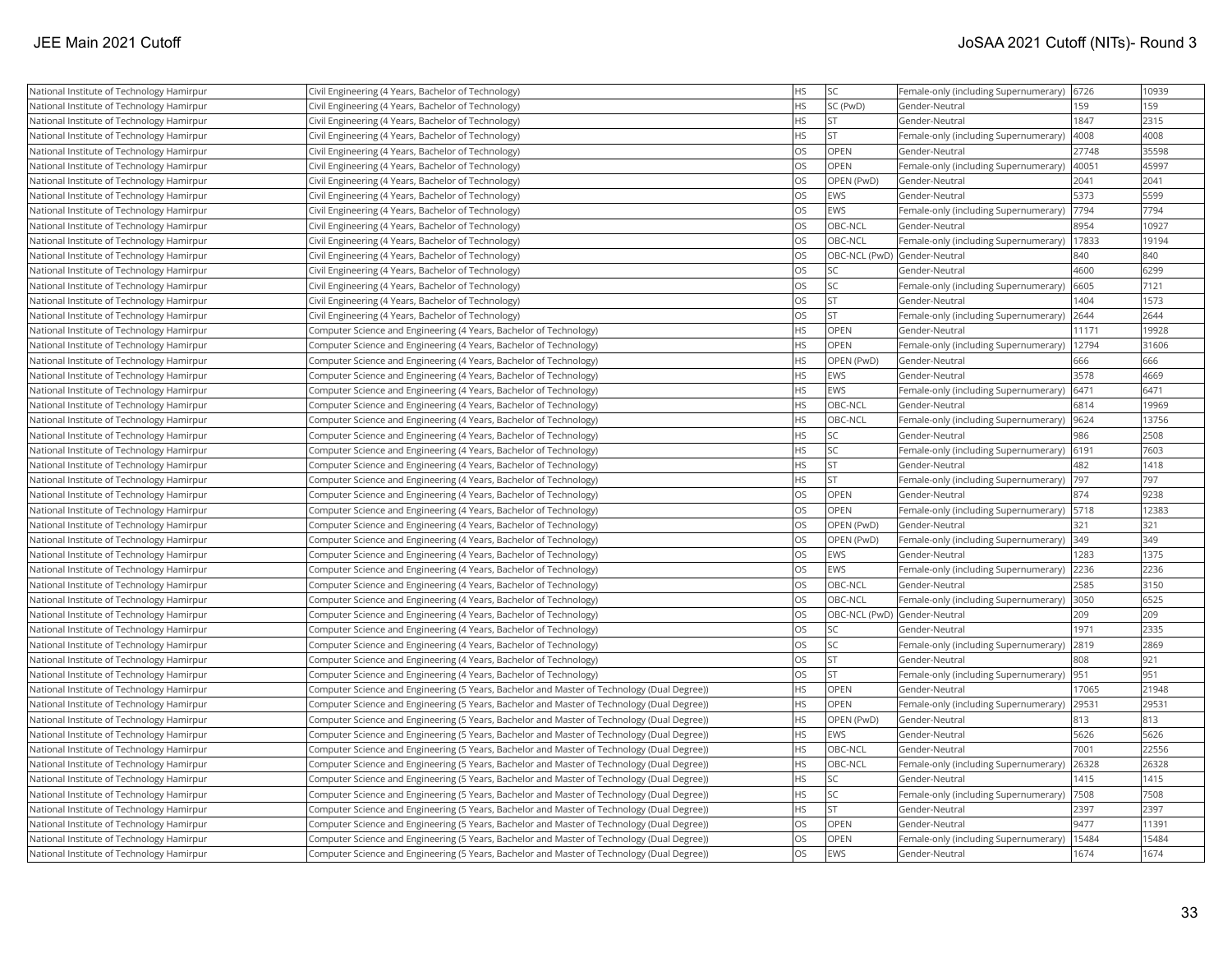| National Institute of Technology Hamirpur | Computer Science and Engineering (5 Years, Bachelor and Master of Technology (Dual Degree))          | <b>OS</b> | EWS                          | Female-only (including Supernumerary) | 3640  | 3640  |
|-------------------------------------------|------------------------------------------------------------------------------------------------------|-----------|------------------------------|---------------------------------------|-------|-------|
| National Institute of Technology Hamirpur | (Computer Science and Engineering (5 Years, Bachelor and Master of Technology (Dual Degree))         | <b>OS</b> | OBC-NCL                      | Gender-Neutral                        | 3550  | 4166  |
| National Institute of Technology Hamirpur | Computer Science and Engineering (5 Years, Bachelor and Master of Technology (Dual Degree))          | <b>OS</b> | OBC-NCL                      | Female-only (including Supernumerary) | 9438  | 9438  |
| National Institute of Technology Hamirpur | Computer Science and Engineering (5 Years, Bachelor and Master of Technology (Dual Degree))          | <b>OS</b> | <b>SC</b>                    | Gender-Neutral                        | 1781  | 1964  |
| National Institute of Technology Hamirpur | Computer Science and Engineering (5 Years, Bachelor and Master of Technology (Dual Degree))          | <b>OS</b> | <b>ST</b>                    | Gender-Neutral                        | 1230  | 1230  |
| National Institute of Technology Hamirpur | Electrical Engineering (4 Years, Bachelor of Technology)                                             | <b>HS</b> | <b>OPEN</b>                  | Gender-Neutral                        | 26865 | 49619 |
| National Institute of Technology Hamirpur | Electrical Engineering (4 Years, Bachelor of Technology)                                             | <b>HS</b> | <b>OPEN</b>                  | Female-only (including Supernumerary) | 63369 | 87897 |
| National Institute of Technology Hamirpur | Electrical Engineering (4 Years, Bachelor of Technology)                                             | <b>HS</b> | <b>OPEN (PwD)</b>            | Gender-Neutral                        | 870   | 870   |
| National Institute of Technology Hamirpur | Electrical Engineering (4 Years, Bachelor of Technology)                                             | <b>HS</b> | EWS                          | Gender-Neutral                        | 8771  | 10440 |
| National Institute of Technology Hamirpur | Electrical Engineering (4 Years, Bachelor of Technology)                                             | <b>HS</b> | EWS                          | Female-only (including Supernumerary) | 18227 | 18227 |
| National Institute of Technology Hamirpur | Electrical Engineering (4 Years, Bachelor of Technology)                                             | <b>HS</b> | OBC-NCL                      | Gender-Neutral                        | 41975 | 70071 |
| National Institute of Technology Hamirpur | Electrical Engineering (4 Years, Bachelor of Technology)                                             | <b>HS</b> | OBC-NCL                      | Female-only (including Supernumerary) | 48562 | 71754 |
| National Institute of Technology Hamirpur | Electrical Engineering (4 Years, Bachelor of Technology)                                             | <b>HS</b> | <b>SC</b>                    | Gender-Neutral                        | 4947  | 7981  |
| National Institute of Technology Hamirpur | Electrical Engineering (4 Years, Bachelor of Technology)                                             | <b>HS</b> | <b>SC</b>                    | Female-only (including Supernumerary) | 9847  | 10173 |
| National Institute of Technology Hamirpur | Electrical Engineering (4 Years, Bachelor of Technology)                                             | <b>HS</b> | <b>ST</b>                    | Gender-Neutral                        | 1485  | 3115  |
| National Institute of Technology Hamirpur | Electrical Engineering (4 Years, Bachelor of Technology)                                             | <b>HS</b> | <b>ST</b>                    | Female-only (including Supernumerary) | 7829  | 7829  |
| National Institute of Technology Hamirpur | Electrical Engineering (4 Years, Bachelor of Technology)                                             | <b>OS</b> | OPEN                         | Gender-Neutral                        | 15155 | 21128 |
| National Institute of Technology Hamirpur | Electrical Engineering (4 Years, Bachelor of Technology)                                             | <b>OS</b> | OPEN                         | Female-only (including Supernumerary) | 26607 | 28700 |
| National Institute of Technology Hamirpur | Electrical Engineering (4 Years, Bachelor of Technology)                                             | <b>OS</b> | OPEN (PwD)                   | Gender-Neutral                        | 1122  | 1122  |
| National Institute of Technology Hamirpur | Electrical Engineering (4 Years, Bachelor of Technology)                                             | <b>OS</b> | EWS                          | Gender-Neutral                        | 2990  | 3262  |
| National Institute of Technology Hamirpur | Electrical Engineering (4 Years, Bachelor of Technology)                                             | <b>OS</b> | EWS                          | Female-only (including Supernumerary) | 4609  | 4609  |
| National Institute of Technology Hamirpur | Electrical Engineering (4 Years, Bachelor of Technology)                                             | <b>OS</b> | OBC-NCL                      | Gender-Neutral                        | 6437  | 7488  |
| National Institute of Technology Hamirpur | Electrical Engineering (4 Years, Bachelor of Technology)                                             | <b>OS</b> | OBC-NCL                      | Female-only (including Supernumerary) | 12811 | 13333 |
| National Institute of Technology Hamirpur | Electrical Engineering (4 Years, Bachelor of Technology)                                             | <b>OS</b> | OBC-NCL (PwD) Gender-Neutral |                                       | 565   | 565   |
| National Institute of Technology Hamirpur | Electrical Engineering (4 Years, Bachelor of Technology)                                             | <b>OS</b> | lsc                          | Gender-Neutral                        | 4128  | 4523  |
| National Institute of Technology Hamirpur | Electrical Engineering (4 Years, Bachelor of Technology)                                             | <b>OS</b> | <b>SC</b>                    | Female-only (including Supernumerary) | 5789  | 6039  |
| National Institute of Technology Hamirpur | Electrical Engineering (4 Years, Bachelor of Technology)                                             | <b>OS</b> | <b>ST</b>                    | Gender-Neutral                        | 1675  | 1772  |
| National Institute of Technology Hamirpur | Electrical Engineering (4 Years, Bachelor of Technology)                                             | <b>OS</b> | lst                          | Female-only (including Supernumerary) | 2662  | 2662  |
| National Institute of Technology Hamirpur | Electronics and Communication Engineering (4 Years, Bachelor of Technology)                          | <b>HS</b> | <b>OPEN</b>                  | Gender-Neutral                        | 21594 | 35230 |
| National Institute of Technology Hamirpur | Electronics and Communication Engineering (4 Years, Bachelor of Technology)                          | <b>HS</b> | <b>OPEN</b>                  | Female-only (including Supernumerary) | 40614 | 58933 |
| National Institute of Technology Hamirpur | Electronics and Communication Engineering (4 Years, Bachelor of Technology)                          | <b>HS</b> | OPEN (PwD)                   | Gender-Neutral                        | 1348  | 1348  |
| National Institute of Technology Hamirpur | Electronics and Communication Engineering (4 Years, Bachelor of Technology)                          | HS        | EWS                          | Gender-Neutral                        | 5385  | 6835  |
| National Institute of Technology Hamirpur | Electronics and Communication Engineering (4 Years, Bachelor of Technology)                          | <b>HS</b> | EWS                          | Female-only (including Supernumerary) | 13490 | 13490 |
| National Institute of Technology Hamirpur | Electronics and Communication Engineering (4 Years, Bachelor of Technology)                          | <b>HS</b> | OBC-NCL                      | Gender-Neutral                        | 21927 | 40685 |
| National Institute of Technology Hamirpur | Electronics and Communication Engineering (4 Years, Bachelor of Technology)                          | <b>HS</b> | OBC-NCL                      | Female-only (including Supernumerary) | 23633 | 47330 |
| National Institute of Technology Hamirpur | Electronics and Communication Engineering (4 Years, Bachelor of Technology)                          | <b>HS</b> | lsc                          | Gender-Neutral                        | 4079  | 5409  |
| National Institute of Technology Hamirpur | Electronics and Communication Engineering (4 Years, Bachelor of Technology)                          | <b>HS</b> | <b>SC</b>                    | Female-only (including Supernumerary) | 7958  | 10275 |
| National Institute of Technology Hamirpur | Electronics and Communication Engineering (4 Years, Bachelor of Technology)                          | <b>HS</b> | <b>ST</b>                    | Gender-Neutral                        | 2188  | 2669  |
| National Institute of Technology Hamirpur | Electronics and Communication Engineering (4 Years, Bachelor of Technology)                          | <b>HS</b> | <b>ST</b>                    | Female-only (including Supernumerary) | 2745  | 2745  |
| National Institute of Technology Hamirpur | Electronics and Communication Engineering (4 Years, Bachelor of Technology)                          | <b>OS</b> | <b>OPEN</b>                  | Gender-Neutral                        | 12048 | 15153 |
| National Institute of Technology Hamirpur | Electronics and Communication Engineering (4 Years, Bachelor of Technology)                          | <b>OS</b> | OPEN                         | Female-only (including Supernumerary) | 17735 | 21876 |
| National Institute of Technology Hamirpur | Electronics and Communication Engineering (4 Years, Bachelor of Technology)                          | <b>OS</b> | OPEN (PwD)                   | Female-only (including Supernumerary) | 1721  | 1721  |
| National Institute of Technology Hamirpur | Electronics and Communication Engineering (4 Years, Bachelor of Technology)                          | <b>OS</b> | EWS                          | Gender-Neutral                        | 2086  | 2438  |
| National Institute of Technology Hamirpur | Electronics and Communication Engineering (4 Years, Bachelor of Technology)                          | <b>OS</b> | EWS                          | Female-only (including Supernumerary) | 3592  | 3592  |
| National Institute of Technology Hamirpur | Electronics and Communication Engineering (4 Years, Bachelor of Technology)                          | <b>OS</b> | OBC-NCL                      | Gender-Neutral                        | 4492  | 5363  |
| National Institute of Technology Hamirpur | Electronics and Communication Engineering (4 Years, Bachelor of Technology)                          | <b>OS</b> | OBC-NCL                      | Female-only (including Supernumerary) | 9092  | 10727 |
| National Institute of Technology Hamirpur | Electronics and Communication Engineering (4 Years, Bachelor of Technology)                          | <b>OS</b> | <b>SC</b>                    | Gender-Neutral                        | 3128  | 3923  |
| National Institute of Technology Hamirpur | Electronics and Communication Engineering (4 Years, Bachelor of Technology)                          | <b>OS</b> | lsc                          | Female-only (including Supernumerary) | 5360  | 5380  |
| National Institute of Technology Hamirpur | Electronics and Communication Engineering (4 Years, Bachelor of Technology)                          | <b>OS</b> | <b>ST</b>                    | Gender-Neutral                        | 1357  | 1528  |
| National Institute of Technology Hamirpur | Electronics and Communication Engineering (4 Years, Bachelor of Technology)                          | <b>OS</b> | <b>ST</b>                    | Female-only (including Supernumerary) | 1958  | 1958  |
| National Institute of Technology Hamirpur | Electronics and Communication Engineering (5 Years, Bachelor and Master of Technology (Dual Degree)) | <b>HS</b> | OPEN                         | Gender-Neutral                        | 36161 | 40996 |
| National Institute of Technology Hamirpur | Electronics and Communication Engineering (5 Years, Bachelor and Master of Technology (Dual Degree)) | <b>HS</b> | <b>OPEN</b>                  | Female-only (including Supernumerary) | 68626 | 68626 |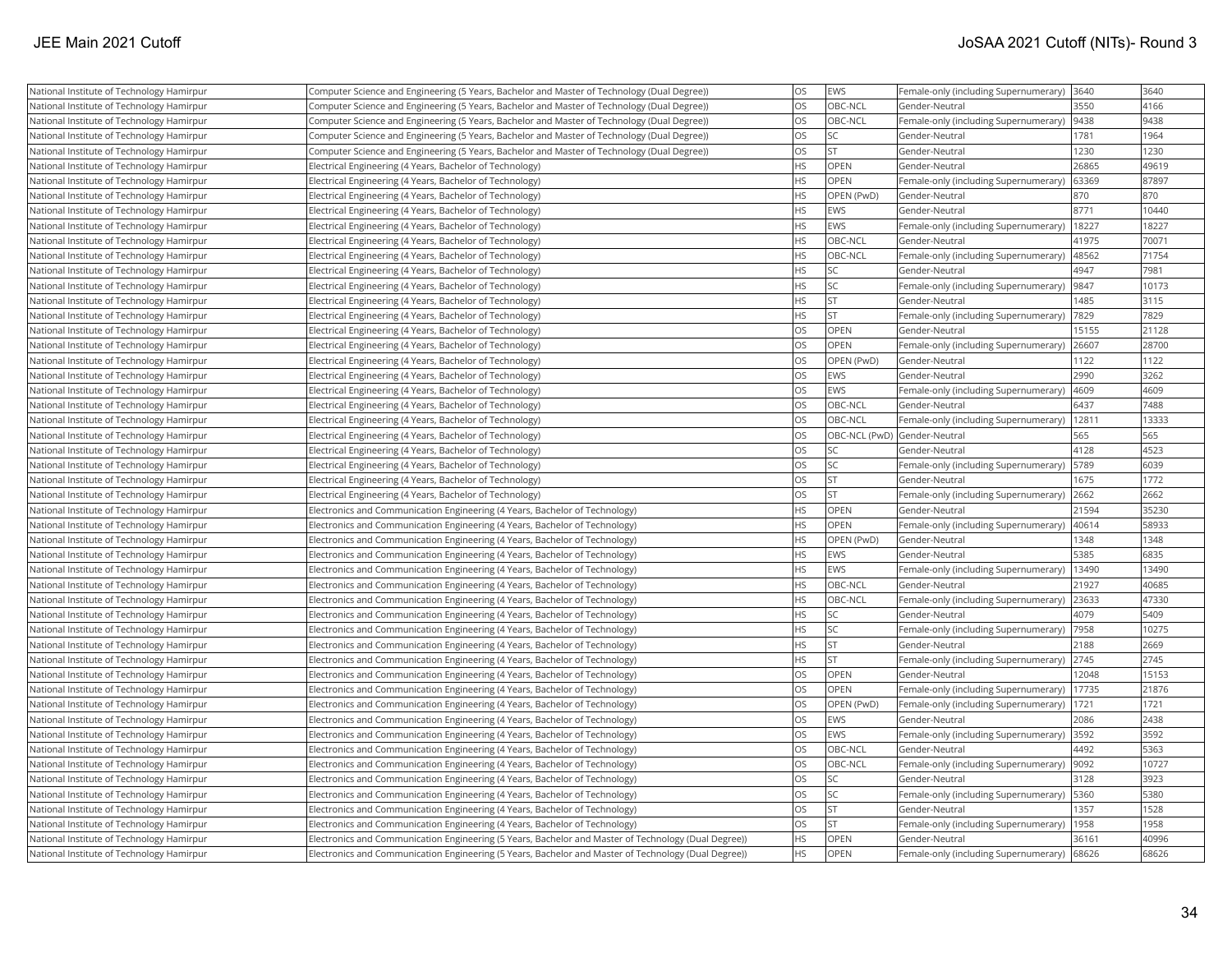| National Institute of Technology Hamirpur | Electronics and Communication Engineering (5 Years, Bachelor and Master of Technology (Dual Degree)) | <b>HS</b> | EWS       | Gender-Neutral                        | 7143   | 7143   |
|-------------------------------------------|------------------------------------------------------------------------------------------------------|-----------|-----------|---------------------------------------|--------|--------|
| National Institute of Technology Hamirpur | Electronics and Communication Engineering (5 Years, Bachelor and Master of Technology (Dual Degree)) | <b>HS</b> | EWS       | Female-only (including Supernumerary) | 17350  | 17350  |
| National Institute of Technology Hamirpur | Electronics and Communication Engineering (5 Years, Bachelor and Master of Technology (Dual Degree)) | <b>HS</b> | OBC-NCL   | Gender-Neutral                        | 42172  | 50110  |
| National Institute of Technology Hamirpur | Electronics and Communication Engineering (5 Years, Bachelor and Master of Technology (Dual Degree)) | <b>HS</b> | OBC-NCL   | Female-only (including Supernumerary) | 59170  | 59170  |
| National Institute of Technology Hamirpur | Electronics and Communication Engineering (5 Years, Bachelor and Master of Technology (Dual Degree)) | <b>HS</b> | SC        | Gender-Neutral                        | 5573   | 5891   |
| National Institute of Technology Hamirpur | Electronics and Communication Engineering (5 Years, Bachelor and Master of Technology (Dual Degree)) | HS        | <b>ST</b> | Gender-Neutral                        | 2895   | 2895   |
| National Institute of Technology Hamirpur | Electronics and Communication Engineering (5 Years, Bachelor and Master of Technology (Dual Degree)) | <b>OS</b> | OPEN      | Gender-Neutral                        | 9920   | 17461  |
| National Institute of Technology Hamirpur | Electronics and Communication Engineering (5 Years, Bachelor and Master of Technology (Dual Degree)) | OS        | OPEN      | Female-only (including Supernumerary) | 27469  | 27469  |
| National Institute of Technology Hamirpur | Electronics and Communication Engineering (5 Years, Bachelor and Master of Technology (Dual Degree)) | <b>OS</b> | EWS       | Gender-Neutral                        | 2875   | 2875   |
| National Institute of Technology Hamirpur | Electronics and Communication Engineering (5 Years, Bachelor and Master of Technology (Dual Degree)) | <b>OS</b> | OBC-NCL   | Gender-Neutral                        | 5526   | 5968   |
| National Institute of Technology Hamirpur | Electronics and Communication Engineering (5 Years, Bachelor and Master of Technology (Dual Degree)) | <b>OS</b> | OBC-NCL   | Female-only (including Supernumerary) | 10802  | 10802  |
| National Institute of Technology Hamirpur | Electronics and Communication Engineering (5 Years, Bachelor and Master of Technology (Dual Degree)) | <b>OS</b> | SC        | Gender-Neutral                        | 4188   | 4188   |
| National Institute of Technology Hamirpur | Electronics and Communication Engineering (5 Years, Bachelor and Master of Technology (Dual Degree)) | <b>OS</b> | SC        | Female-only (including Supernumerary) | 5907   | 5907   |
| National Institute of Technology Hamirpur | Electronics and Communication Engineering (5 Years, Bachelor and Master of Technology (Dual Degree)) | <b>OS</b> | <b>ST</b> | Gender-Neutral                        | 1623   | 1623   |
| National Institute of Technology Hamirpur | Engineering Physics (4 Years, Bachelor of Technology)                                                | <b>HS</b> | OPEN      | Gender-Neutral                        | 46510  | 89830  |
| National Institute of Technology Hamirpur | Engineering Physics (4 Years, Bachelor of Technology)                                                | <b>HS</b> | OPEN      | Female-only (including Supernumerary) | 111277 | 116030 |
| National Institute of Technology Hamirpur | Engineering Physics (4 Years, Bachelor of Technology)                                                | HS        | EWS       | Gender-Neutral                        | 14403  | 15217  |
| National Institute of Technology Hamirpur | Engineering Physics (4 Years, Bachelor of Technology)                                                | <b>HS</b> | EWS       | Female-only (including Supernumerary) | 33641  | 33641  |
| National Institute of Technology Hamirpur | Engineering Physics (4 Years, Bachelor of Technology)                                                | <b>HS</b> | OBC-NCL   | Gender-Neutral                        | 97672  | 133205 |
| National Institute of Technology Hamirpur | Engineering Physics (4 Years, Bachelor of Technology)                                                | <b>HS</b> | OBC-NCL   | Female-only (including Supernumerary) | 127102 | 127102 |
| National Institute of Technology Hamirpur | Engineering Physics (4 Years, Bachelor of Technology)                                                | <b>HS</b> | <b>SC</b> | Gender-Neutral                        | 9664   | 10641  |
| National Institute of Technology Hamirpur | Engineering Physics (4 Years, Bachelor of Technology)                                                | <b>HS</b> | SC        | Female-only (including Supernumerary) | 13275  | 13275  |
| National Institute of Technology Hamirpur | Engineering Physics (4 Years, Bachelor of Technology)                                                | <b>HS</b> | <b>ST</b> | Gender-Neutral                        | 5357   | 5357   |
| National Institute of Technology Hamirpur | Engineering Physics (4 Years, Bachelor of Technology)                                                | <b>OS</b> | OPEN      | Gender-Neutral                        | 17967  | 26477  |
| National Institute of Technology Hamirpur | Engineering Physics (4 Years, Bachelor of Technology)                                                | los       | OPEN      | Female-only (including Supernumerary) | 36296  | 39065  |
| National Institute of Technology Hamirpur | Engineering Physics (4 Years, Bachelor of Technology)                                                | <b>OS</b> | EWS       | Gender-Neutral                        | 4012   | 4099   |
| National Institute of Technology Hamirpur | Engineering Physics (4 Years, Bachelor of Technology)                                                | <b>OS</b> | OBC-NCL   | Gender-Neutral                        | 10543  | 12474  |
| National Institute of Technology Hamirpur | Engineering Physics (4 Years, Bachelor of Technology)                                                | <b>OS</b> | OBC-NCL   | Female-only (including Supernumerary) | 17841  | 18867  |
| National Institute of Technology Hamirpur | Engineering Physics (4 Years, Bachelor of Technology)                                                | <b>OS</b> | SC        | Gender-Neutral                        | 6076   | 6526   |
| National Institute of Technology Hamirpur | Engineering Physics (4 Years, Bachelor of Technology)                                                | <b>OS</b> | <b>ST</b> | Gender-Neutral                        | 2844   | 2997   |
| National Institute of Technology Hamirpur | Engineering Physics (4 Years, Bachelor of Technology)                                                | <b>OS</b> | <b>ST</b> | Female-only (including Supernumerary) | 3752   | 3752   |
| National Institute of Technology Hamirpur | Materials Science and Engineering (4 Years, Bachelor of Technology)                                  | HS        | OPEN      | Gender-Neutral                        | 81941  | 90428  |
| National Institute of Technology Hamirpur | Materials Science and Engineering (4 Years, Bachelor of Technology)                                  | <b>HS</b> | OPEN      | Female-only (including Supernumerary) | 117193 | 117193 |
| National Institute of Technology Hamirpur | Materials Science and Engineering (4 Years, Bachelor of Technology)                                  | HS        | EWS       | Gender-Neutral                        | 15246  | 15246  |
| National Institute of Technology Hamirpur | Materials Science and Engineering (4 Years, Bachelor of Technology)                                  | <b>HS</b> | EWS       | Female-only (including Supernumerary) | 29333  | 29333  |
| National Institute of Technology Hamirpur | Materials Science and Engineering (4 Years, Bachelor of Technology)                                  | <b>HS</b> | OBC-NCL   | Gender-Neutral                        | 95753  | 120292 |
| National Institute of Technology Hamirpur | Materials Science and Engineering (4 Years, Bachelor of Technology)                                  | HS        | OBC-NCL   | Female-only (including Supernumerary) | 83283  | 83283  |
| National Institute of Technology Hamirpur | Materials Science and Engineering (4 Years, Bachelor of Technology)                                  | <b>HS</b> | SC        | Gender-Neutral                        | 8480   | 12542  |
| National Institute of Technology Hamirpur | Materials Science and Engineering (4 Years, Bachelor of Technology)                                  | HS        | <b>ST</b> | Gender-Neutral                        | 5708   | 5708   |
| National Institute of Technology Hamirpur | Materials Science and Engineering (4 Years, Bachelor of Technology)                                  | HS        | ST        | Female-only (including Supernumerary) | 8251   | 8251   |
| National Institute of Technology Hamirpur | Materials Science and Engineering (4 Years, Bachelor of Technology)                                  | los       | OPEN      | Gender-Neutral                        | 29309  | 39824  |
| National Institute of Technology Hamirpur | Materials Science and Engineering (4 Years, Bachelor of Technology)                                  | los       | OPEN      | Female-only (including Supernumerary) | 42106  | 45665  |
| National Institute of Technology Hamirpur | Materials Science and Engineering (4 Years, Bachelor of Technology)                                  | <b>OS</b> | EWS       | Gender-Neutral                        | 6081   | 6112   |
| National Institute of Technology Hamirpur | Materials Science and Engineering (4 Years, Bachelor of Technology)                                  | <b>OS</b> | OBC-NCL   | Gender-Neutral                        | 11503  | 13495  |
| National Institute of Technology Hamirpur | Materials Science and Engineering (4 Years, Bachelor of Technology)                                  | <b>OS</b> | OBC-NCL   | Female-only (including Supernumerary) | 19940  | 19940  |
| National Institute of Technology Hamirpur | Materials Science and Engineering (4 Years, Bachelor of Technology)                                  | <b>OS</b> | <b>SC</b> | Gender-Neutral                        | 6930   | 7641   |
| National Institute of Technology Hamirpur | Materials Science and Engineering (4 Years, Bachelor of Technology)                                  | <b>OS</b> | SC        | Female-only (including Supernumerary) | 8512   | 8512   |
| National Institute of Technology Hamirpur | Materials Science and Engineering (4 Years, Bachelor of Technology)                                  | los       | <b>ST</b> | Gender-Neutral                        | 3044   | 3044   |
| National Institute of Technology Hamirpur | Mathematics and Computing (4 Years, Bachelor of Technology)                                          | <b>HS</b> | OPEN      | Gender-Neutral                        | 23578  | 40790  |
| National Institute of Technology Hamirpur | Mathematics and Computing (4 Years, Bachelor of Technology)                                          | HS        | OPEN      | Female-only (including Supernumerary) | 33734  | 43170  |
| National Institute of Technology Hamirpur | Mathematics and Computing (4 Years, Bachelor of Technology)                                          | <b>HS</b> | EWS       | Gender-Neutral                        | 7302   | 7899   |
| National Institute of Technology Hamirpur | Mathematics and Computing (4 Years, Bachelor of Technology)                                          | <b>HS</b> | OBC-NCL   | Gender-Neutral                        | 33453  | 68476  |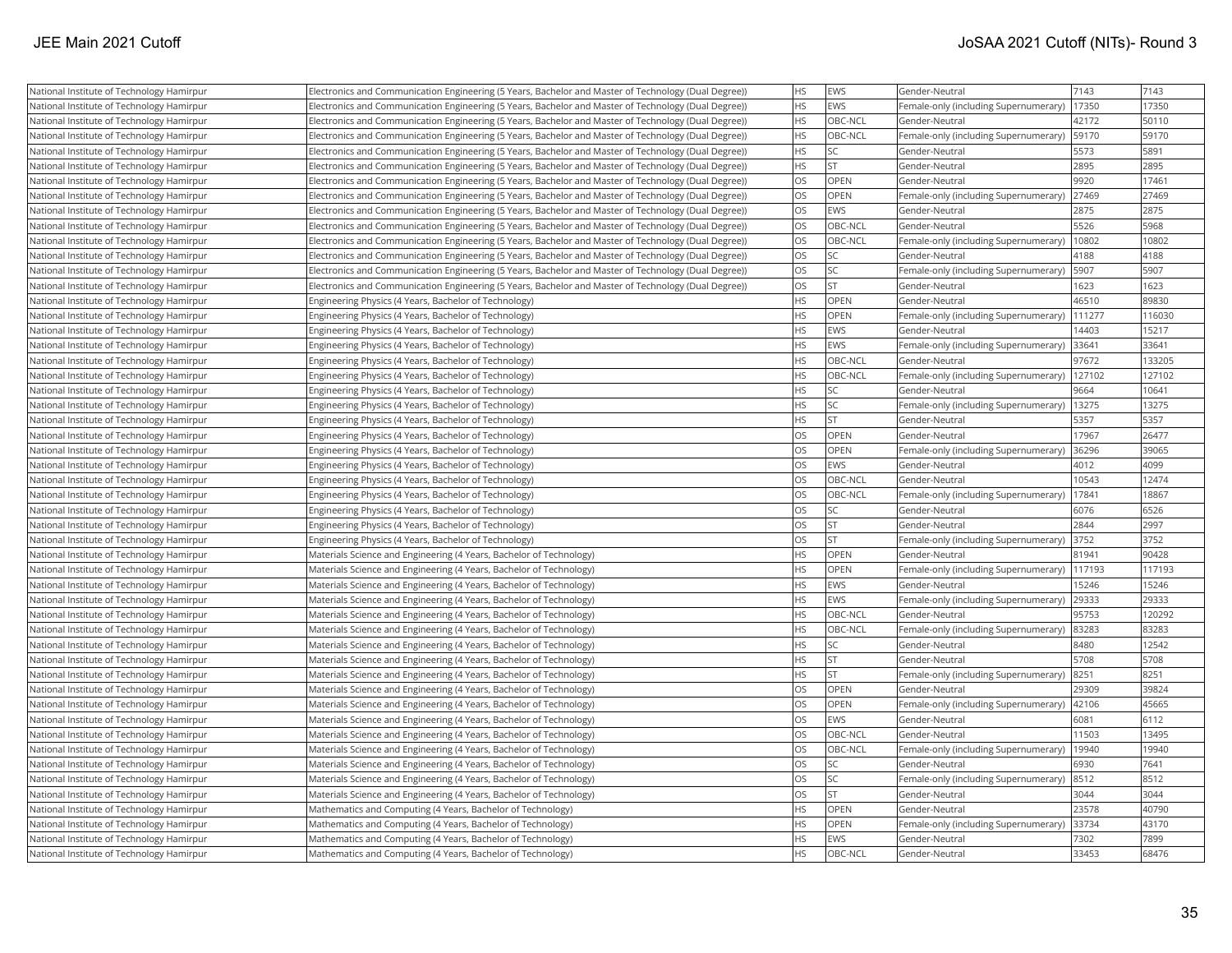| National Institute of Technology Hamirpur             | Mathematics and Computing (4 Years, Bachelor of Technology) | <b>HS</b> | OBC-NCL    | Female-only (including Supernumerary)      | 47299 | 47299  |
|-------------------------------------------------------|-------------------------------------------------------------|-----------|------------|--------------------------------------------|-------|--------|
| National Institute of Technology Hamirpur             | Mathematics and Computing (4 Years, Bachelor of Technology) | <b>HS</b> | <b>SC</b>  | Gender-Neutral                             | 4419  | 7677   |
| National Institute of Technology Hamirpur             | Mathematics and Computing (4 Years, Bachelor of Technology) | <b>HS</b> | SC         | Female-only (including Supernumerary)      | 14392 | 14392  |
| National Institute of Technology Hamirpur             | Mathematics and Computing (4 Years, Bachelor of Technology) | <b>HS</b> | İst        | Gender-Neutral                             | 2050  | 2050   |
| National Institute of Technology Hamirpur             | Mathematics and Computing (4 Years, Bachelor of Technology) | <b>HS</b> | lst        | Female-only (including Supernumerary)      | 5990  | 5990   |
| National Institute of Technology Hamirpur             | Mathematics and Computing (4 Years, Bachelor of Technology) | <b>OS</b> | OPEN       | Gender-Neutral                             | 12710 | 13340  |
| National Institute of Technology Hamirpur             | Mathematics and Computing (4 Years, Bachelor of Technology) | OS        | OPEN       | Female-only (including Supernumerary)      | 13727 | 20990  |
| National Institute of Technology Hamirpur             | Mathematics and Computing (4 Years, Bachelor of Technology) | <b>OS</b> | OPEN (PwD) | Gender-Neutral                             | 759   | 759    |
| National Institute of Technology Hamirpur             | Mathematics and Computing (4 Years, Bachelor of Technology) | <b>OS</b> | <b>EWS</b> | Gender-Neutral                             | 1877  | 1894   |
| National Institute of Technology Hamirpur             | Mathematics and Computing (4 Years, Bachelor of Technology) | <b>OS</b> | <b>EWS</b> | Female-only (including Supernumerary)      | 3957  | 3957   |
| National Institute of Technology Hamirpur             | Mathematics and Computing (4 Years, Bachelor of Technology) | <b>OS</b> | OBC-NCL    | Gender-Neutral                             | 3545  | 4869   |
| National Institute of Technology Hamirpur             | Mathematics and Computing (4 Years, Bachelor of Technology) | <b>OS</b> | OBC-NCL    | Female-only (including Supernumerary)      | 9726  | 9726   |
| National Institute of Technology Hamirpur             | Mathematics and Computing (4 Years, Bachelor of Technology) | <b>OS</b> | lsc        | Gender-Neutral                             | 2604  | 3587   |
| National Institute of Technology Hamirpur             | Mathematics and Computing (4 Years, Bachelor of Technology) | <b>OS</b> | SC.        | Female-only (including Supernumerary)      | 5751  | 5751   |
| National Institute of Technology Hamirpur             | Mathematics and Computing (4 Years, Bachelor of Technology) | <b>OS</b> | ST.        | Gender-Neutral                             | 1317  | 1424   |
| National Institute of Technology Hamirpur             | Mechanical Engineering (4 Years, Bachelor of Technology)    | <b>HS</b> | OPEN       | Gender-Neutral                             | 40443 | 62067  |
| National Institute of Technology Hamirpur             | Mechanical Engineering (4 Years, Bachelor of Technology)    | <b>HS</b> | OPEN       | Female-only (including Supernumerary)      | 88358 | 110182 |
| National Institute of Technology Hamirpur             | Mechanical Engineering (4 Years, Bachelor of Technology)    | <b>HS</b> | OPEN (PwD) | Gender-Neutral                             | 2656  | 2656   |
| National Institute of Technology Hamirpur             | Mechanical Engineering (4 Years, Bachelor of Technology)    | <b>HS</b> | EWS        | Gender-Neutral                             | 9697  | 11735  |
| National Institute of Technology Hamirpur             | Mechanical Engineering (4 Years, Bachelor of Technology)    | <b>HS</b> | <b>EWS</b> | Female-only (including Supernumerary)      | 22760 | 22760  |
| National Institute of Technology Hamirpur             | Mechanical Engineering (4 Years, Bachelor of Technology)    | <b>HS</b> | OBC-NCL    | Gender-Neutral                             | 45255 | 93918  |
| National Institute of Technology Hamirpur             | Mechanical Engineering (4 Years, Bachelor of Technology)    | <b>HS</b> | OBC-NCL    | Female-only (including Supernumerary)      | 81127 | 126036 |
| National Institute of Technology Hamirpur             | Mechanical Engineering (4 Years, Bachelor of Technology)    | <b>HS</b> | SC.        | Gender-Neutral                             | 7862  | 9097   |
| National Institute of Technology Hamirpur             | Mechanical Engineering (4 Years, Bachelor of Technology)    | <b>HS</b> | SC         | Female-only (including Supernumerary)      | 15141 | 15730  |
| National Institute of Technology Hamirpur             | Mechanical Engineering (4 Years, Bachelor of Technology)    | <b>HS</b> | <b>ST</b>  | Gender-Neutral                             | 3655  | 5048   |
| National Institute of Technology Hamirpur             | Mechanical Engineering (4 Years, Bachelor of Technology)    | <b>HS</b> | <b>ST</b>  | Female-only (including Supernumerary)      | 6676  | 6676   |
| National Institute of Technology Hamirpur             | Mechanical Engineering (4 Years, Bachelor of Technology)    | <b>OS</b> | OPEN       | Gender-Neutral                             | 22564 | 27791  |
| National Institute of Technology Hamirpur             | Mechanical Engineering (4 Years, Bachelor of Technology)    | <b>OS</b> | OPEN       | Female-only (including Supernumerary)      | 35766 | 39438  |
| National Institute of Technology Hamirpur             | Mechanical Engineering (4 Years, Bachelor of Technology)    | <b>OS</b> | OPEN (PwD) | Gender-Neutral                             | 1913  | 1913   |
| National Institute of Technology Hamirpur             | Mechanical Engineering (4 Years, Bachelor of Technology)    | <b>OS</b> | <b>EWS</b> | Gender-Neutral                             | 4147  | 4302   |
| National Institute of Technology Hamirpur             | Mechanical Engineering (4 Years, Bachelor of Technology)    | OS        | EWS        | Female-only (including Supernumerary)      | 6834  | 6834   |
| National Institute of Technology Hamirpur             | Mechanical Engineering (4 Years, Bachelor of Technology)    | <b>OS</b> | OBC-NCL    | Gender-Neutral                             | 7727  | 9482   |
| National Institute of Technology Hamirpur             | Mechanical Engineering (4 Years, Bachelor of Technology)    | <b>OS</b> | OBC-NCL    | Female-only (including Supernumerary)      | 17559 | 18083  |
| National Institute of Technology Hamirpur             | Mechanical Engineering (4 Years, Bachelor of Technology)    | <b>OS</b> | SC         | Gender-Neutral                             | 4463  | 5695   |
| National Institute of Technology Hamirpur             | Mechanical Engineering (4 Years, Bachelor of Technology)    | <b>OS</b> | <b>SC</b>  | Female-only (including Supernumerary)      | 7574  | 8635   |
| National Institute of Technology Hamirpur             | Mechanical Engineering (4 Years, Bachelor of Technology)    | <b>OS</b> | lst        | Gender-Neutral                             | 2009  | 2330   |
| National Institute of Technology Hamirpur             | Mechanical Engineering (4 Years, Bachelor of Technology)    | <b>OS</b> | lst.       | Female-only (including Supernumerary)      | 2996  | 2996   |
| National Institute of Technology Karnataka, Surathkal | Artificial Intelligence (4 Years, Bachelor of Technology)   | <b>HS</b> | OPEN       | Gender-Neutral                             | 3045  | 3887   |
| National Institute of Technology Karnataka, Surathkal | Artificial Intelligence (4 Years, Bachelor of Technology)   | <b>HS</b> | OPEN       | Female-only (including Supernumerary)      | 5644  | 5644   |
| National Institute of Technology Karnataka, Surathkal | Artificial Intelligence (4 Years, Bachelor of Technology)   | <b>HS</b> | OPEN (PwD) | Gender-Neutral                             | 212   | 212    |
| National Institute of Technology Karnataka, Surathkal | Artificial Intelligence (4 Years, Bachelor of Technology)   | <b>HS</b> | EWS        | Gender-Neutral                             | 1364  | 1405   |
| National Institute of Technology Karnataka, Surathkal | Artificial Intelligence (4 Years, Bachelor of Technology)   | <b>HS</b> | EWS        | Female-only (including Supernumerary)      | 7799  | 7799   |
| National Institute of Technology Karnataka, Surathkal | Artificial Intelligence (4 Years, Bachelor of Technology)   | <b>HS</b> | OBC-NCL    | Gender-Neutral                             | 1687  | 3174   |
| National Institute of Technology Karnataka, Surathkal | Artificial Intelligence (4 Years, Bachelor of Technology)   | <b>HS</b> | OBC-NCL    | Female-only (including Supernumerary)      | 3819  | 3819   |
| National Institute of Technology Karnataka, Surathkal | Artificial Intelligence (4 Years, Bachelor of Technology)   | <b>HS</b> | <b>SC</b>  | Gender-Neutral                             | 2040  | 2094   |
| National Institute of Technology Karnataka, Surathkal | Artificial Intelligence (4 Years, Bachelor of Technology)   | <b>HS</b> | SC.        | Female-only (including Supernumerary)      | 2507  | 2507   |
| National Institute of Technology Karnataka, Surathkal | Artificial Intelligence (4 Years, Bachelor of Technology)   | <b>HS</b> | lst        | Gender-Neutral                             | 327   | 327    |
| National Institute of Technology Karnataka, Surathkal | Artificial Intelligence (4 Years, Bachelor of Technology)   | <b>OS</b> | OPEN       | Gender-Neutral                             | 1125  | 1798   |
| National Institute of Technology Karnataka, Surathkal | Artificial Intelligence (4 Years, Bachelor of Technology)   | OS        | OPEN       | Female-only (including Supernumerary)      | 2022  | 2647   |
| National Institute of Technology Karnataka, Surathkal | Artificial Intelligence (4 Years, Bachelor of Technology)   | <b>OS</b> | EWS        | Gender-Neutral                             | 250   | 250    |
| National Institute of Technology Karnataka, Surathkal | Artificial Intelligence (4 Years, Bachelor of Technology)   | <b>OS</b> | OBC-NCL    | Gender-Neutral                             | 590   | 782    |
| National Institute of Technology Karnataka, Surathkal | Artificial Intelligence (4 Years, Bachelor of Technology)   | <b>OS</b> | OBC-NCL    | Female-only (including Supernumerary) 2254 |       | 2254   |
|                                                       |                                                             |           |            |                                            |       |        |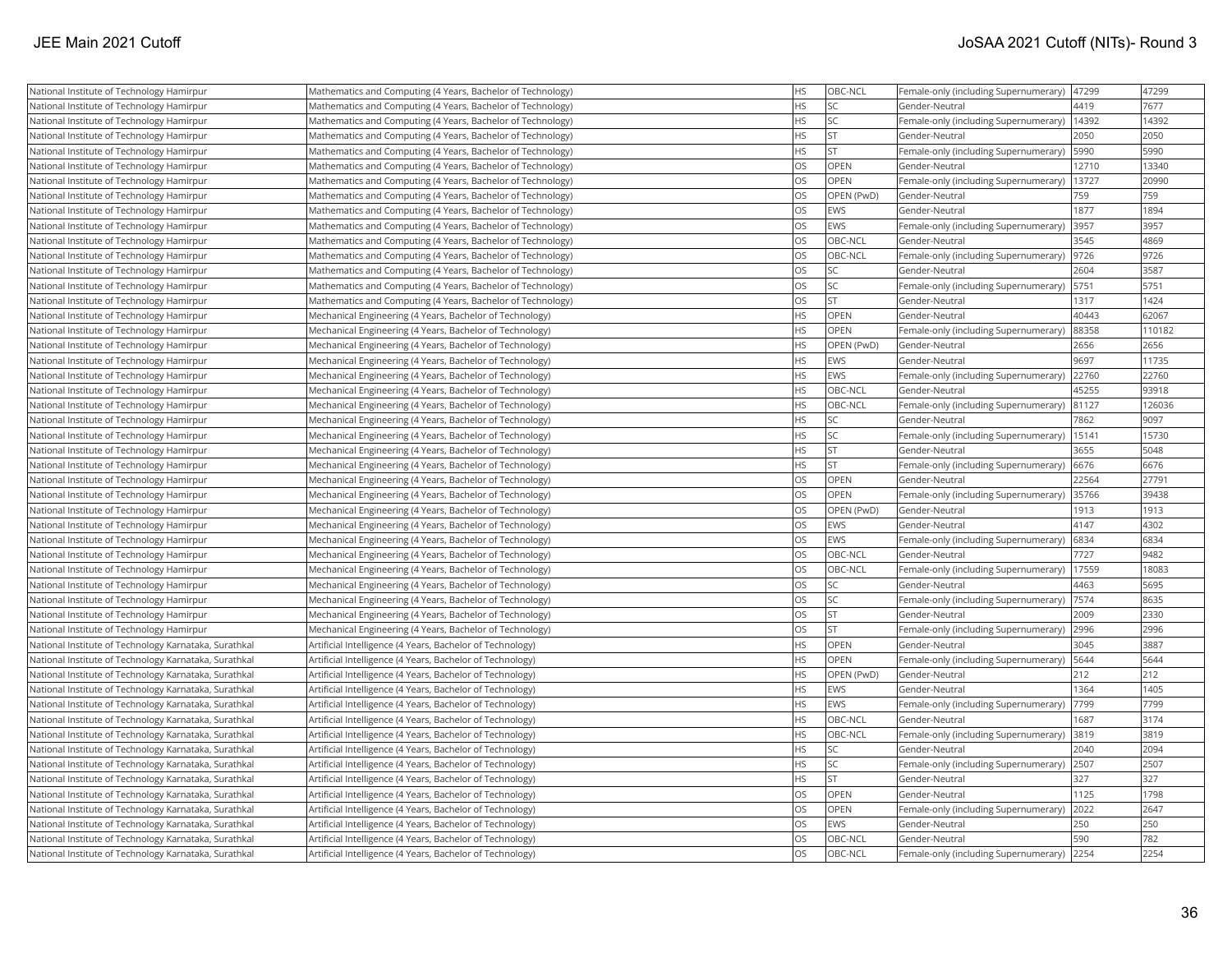| National Institute of Technology Karnataka, Surathkal | Artificial Intelligence (4 Years, Bachelor of Technology)          | <b>OS</b> | OBC-NCL (PwD) Gender-Neutral |                                                     | 19    | 19    |
|-------------------------------------------------------|--------------------------------------------------------------------|-----------|------------------------------|-----------------------------------------------------|-------|-------|
| National Institute of Technology Karnataka, Surathkal | Artificial Intelligence (4 Years, Bachelor of Technology)          | <b>OS</b> | <b>SC</b>                    | Gender-Neutral                                      | 989   | 1037  |
| National Institute of Technology Karnataka, Surathkal | Artificial Intelligence (4 Years, Bachelor of Technology)          | <b>OS</b> | lst                          | Gender-Neutral                                      | 203   | 203   |
| National Institute of Technology Karnataka, Surathkal | Artificial Intelligence (4 Years, Bachelor of Technology)          | <b>OS</b> | <b>ST</b>                    | Female-only (including Supernumerary)               | 518   | 518   |
| National Institute of Technology Karnataka, Surathkal | Chemical Engineering (4 Years, Bachelor of Technology)             | <b>HS</b> | OPEN                         | Gender-Neutral                                      | 12374 | 19078 |
| National Institute of Technology Karnataka, Surathkal | Chemical Engineering (4 Years, Bachelor of Technology)             | <b>HS</b> | OPEN                         | Female-only (including Supernumerary)               | 17427 | 18044 |
| National Institute of Technology Karnataka, Surathkal | Chemical Engineering (4 Years, Bachelor of Technology)             | HS        | OPEN (PwD)                   | Gender-Neutral                                      | 911   | 911   |
| National Institute of Technology Karnataka, Surathkal | Chemical Engineering (4 Years, Bachelor of Technology)             | <b>HS</b> | EWS                          | Gender-Neutral                                      | 3014  | 3038  |
| National Institute of Technology Karnataka, Surathkal | Chemical Engineering (4 Years, Bachelor of Technology)             | <b>HS</b> | EWS                          | Female-only (including Supernumerary)               | 10814 | 10814 |
| National Institute of Technology Karnataka, Surathkal | Chemical Engineering (4 Years, Bachelor of Technology)             | <b>HS</b> | OBC-NCL                      | Gender-Neutral                                      | 6876  | 8168  |
| National Institute of Technology Karnataka, Surathkal | Chemical Engineering (4 Years, Bachelor of Technology)             | <b>HS</b> | OBC-NCL                      | Female-only (including Supernumerary)               | 14438 | 17852 |
| National Institute of Technology Karnataka, Surathkal | Chemical Engineering (4 Years, Bachelor of Technology)             | <b>HS</b> | OBC-NCL (PwD) Gender-Neutral |                                                     | 847   | 847   |
| National Institute of Technology Karnataka, Surathkal | Chemical Engineering (4 Years, Bachelor of Technology)             | <b>HS</b> | lsc                          | Gender-Neutral                                      | 3262  | 5156  |
| National Institute of Technology Karnataka, Surathkal | Chemical Engineering (4 Years, Bachelor of Technology)             | <b>HS</b> | <b>SC</b>                    | Female-only (including Supernumerary)               | 3409  | 3409  |
| National Institute of Technology Karnataka, Surathkal | Chemical Engineering (4 Years, Bachelor of Technology)             | <b>HS</b> | <b>ST</b>                    | Gender-Neutral                                      | 855   | 1849  |
| National Institute of Technology Karnataka, Surathkal | Chemical Engineering (4 Years, Bachelor of Technology)             | <b>OS</b> | <b>OPEN</b>                  | Gender-Neutral                                      | 10601 | 12754 |
| National Institute of Technology Karnataka, Surathkal | Chemical Engineering (4 Years, Bachelor of Technology)             | OS        | OPEN                         | Female-only (including Supernumerary)               | 20876 | 21443 |
| National Institute of Technology Karnataka, Surathkal | Chemical Engineering (4 Years, Bachelor of Technology)             | <b>OS</b> | OPEN (PwD)                   | Female-only (including Supernumerary)               | 1798  | 1798  |
| National Institute of Technology Karnataka, Surathkal | Chemical Engineering (4 Years, Bachelor of Technology)             | <b>OS</b> | EWS                          | Gender-Neutral                                      | 2089  | 2190  |
| National Institute of Technology Karnataka, Surathkal | Chemical Engineering (4 Years, Bachelor of Technology)             | <b>OS</b> | OBC-NCL                      | Gender-Neutral                                      | 4959  | 5452  |
| National Institute of Technology Karnataka, Surathkal | Chemical Engineering (4 Years, Bachelor of Technology)             | <b>OS</b> | OBC-NCL                      | Female-only (including Supernumerary)               | 9195  | 9195  |
| National Institute of Technology Karnataka, Surathkal | Chemical Engineering (4 Years, Bachelor of Technology)             | <b>OS</b> | <b>SC</b>                    | Gender-Neutral                                      | 590   | 2833  |
| National Institute of Technology Karnataka, Surathkal | Chemical Engineering (4 Years, Bachelor of Technology)             | OS        | <b>SC</b>                    | Female-only (including Supernumerary)               | 4053  | 4053  |
| National Institute of Technology Karnataka, Surathkal | Chemical Engineering (4 Years, Bachelor of Technology)             | OS        | <b>ST</b>                    | Gender-Neutral                                      | 843   | 843   |
| National Institute of Technology Karnataka, Surathkal | Chemical Engineering (4 Years, Bachelor of Technology)             | OS        | <b>ST</b>                    | Female-only (including Supernumerary)               | 1369  | 1369  |
| National Institute of Technology Karnataka, Surathkal | Civil Engineering (4 Years, Bachelor of Technology)                | <b>HS</b> | OPEN                         | Gender-Neutral                                      | 7533  | 27365 |
| National Institute of Technology Karnataka, Surathkal | Civil Engineering (4 Years, Bachelor of Technology)                | <b>HS</b> | OPEN                         | Female-only (including Supernumerary)               | 22035 | 31569 |
| National Institute of Technology Karnataka, Surathkal | Civil Engineering (4 Years, Bachelor of Technology)                | <b>HS</b> | OPEN (PwD)                   | Gender-Neutral                                      | 686   | 686   |
| National Institute of Technology Karnataka, Surathkal | Civil Engineering (4 Years, Bachelor of Technology)                | <b>HS</b> | EWS                          | Gender-Neutral                                      | 4498  | 4751  |
| National Institute of Technology Karnataka, Surathkal | Civil Engineering (4 Years, Bachelor of Technology)                | <b>HS</b> | EWS                          | Female-only (including Supernumerary)               | 8924  | 8924  |
| National Institute of Technology Karnataka, Surathkal | Civil Engineering (4 Years, Bachelor of Technology)                | <b>HS</b> | EWS (PwD)                    | Gender-Neutral                                      | 190   | 190   |
| National Institute of Technology Karnataka, Surathkal | Civil Engineering (4 Years, Bachelor of Technology)                | <b>HS</b> | OBC-NCL                      | Gender-Neutral                                      | 7717  | 11494 |
| National Institute of Technology Karnataka, Surathkal | Civil Engineering (4 Years, Bachelor of Technology)                | <b>HS</b> | OBC-NCL                      | Female-only (including Supernumerary)               | 12870 | 16551 |
| National Institute of Technology Karnataka, Surathkal | Civil Engineering (4 Years, Bachelor of Technology)                | <b>HS</b> | OBC-NCL (PwD) Gender-Neutral |                                                     | 842   | 842   |
| National Institute of Technology Karnataka, Surathkal | Civil Engineering (4 Years, Bachelor of Technology)                | <b>HS</b> | <b>SC</b>                    | Gender-Neutral                                      | 4840  | 7878  |
| National Institute of Technology Karnataka, Surathkal | Civil Engineering (4 Years, Bachelor of Technology)                | <b>HS</b> | <b>SC</b>                    | Female-only (including Supernumerary)               | 5630  | 6970  |
| National Institute of Technology Karnataka, Surathkal | Civil Engineering (4 Years, Bachelor of Technology)                | <b>HS</b> | <b>ST</b>                    | Gender-Neutral                                      | 2001  | 2062  |
| National Institute of Technology Karnataka, Surathkal | Civil Engineering (4 Years, Bachelor of Technology)                | <b>HS</b> | İst                          | Female-only (including Supernumerary)               | 1904  | 1904  |
| National Institute of Technology Karnataka, Surathkal | Civil Engineering (4 Years, Bachelor of Technology)                | OS        | OPEN                         | Gender-Neutral                                      | 9504  | 16238 |
| National Institute of Technology Karnataka, Surathkal | Civil Engineering (4 Years, Bachelor of Technology)                | OS        | OPEN                         | Female-only (including Supernumerary)               | 9202  | 26442 |
| National Institute of Technology Karnataka, Surathkal | Civil Engineering (4 Years, Bachelor of Technology)                | OS        | OPEN (PwD)                   | Gender-Neutral                                      | 354   | 354   |
| National Institute of Technology Karnataka, Surathkal | Civil Engineering (4 Years, Bachelor of Technology)                | <b>OS</b> | EWS                          | Gender-Neutral                                      | 2231  | 2859  |
| National Institute of Technology Karnataka, Surathkal | Civil Engineering (4 Years, Bachelor of Technology)                | OS        | EWS                          | Female-only (including Supernumerary)               | 4074  | 4074  |
| National Institute of Technology Karnataka, Surathkal | Civil Engineering (4 Years, Bachelor of Technology)                | OS        | OBC-NCL                      | Gender-Neutral                                      | 4378  | 6228  |
| National Institute of Technology Karnataka, Surathkal | Civil Engineering (4 Years, Bachelor of Technology)                | <b>OS</b> | OBC-NCL                      | Female-only (including Supernumerary)               | 10299 | 10643 |
| National Institute of Technology Karnataka, Surathkal | Civil Engineering (4 Years, Bachelor of Technology)                | OS        |                              | OBC-NCL (PwD) Female-only (including Supernumerary) | 696   | 696   |
| National Institute of Technology Karnataka, Surathkal | Civil Engineering (4 Years, Bachelor of Technology)                | <b>OS</b> | <b>SC</b>                    | Gender-Neutral                                      | 1757  | 2931  |
| National Institute of Technology Karnataka, Surathkal | Civil Engineering (4 Years, Bachelor of Technology)                | OS        | <b>SC</b>                    | Female-only (including Supernumerary)               | 3555  | 3555  |
| National Institute of Technology Karnataka, Surathkal | Civil Engineering (4 Years, Bachelor of Technology)                | <b>OS</b> | <b>ST</b>                    | Gender-Neutral                                      | 402   | 506   |
| National Institute of Technology Karnataka, Surathkal | Civil Engineering (4 Years, Bachelor of Technology)                | <b>OS</b> | <b>ST</b>                    | Female-only (including Supernumerary)               | 471   | 471   |
| National Institute of Technology Karnataka, Surathkal | Computer Science and Engineering (4 Years, Bachelor of Technology) | <b>HS</b> | OPEN                         | Gender-Neutral                                      | 164   | 2821  |
| National Institute of Technology Karnataka, Surathkal | Computer Science and Engineering (4 Years, Bachelor of Technology) | <b>HS</b> | OPEN                         | Female-only (including Supernumerary) 3605          |       | 5221  |
|                                                       |                                                                    |           |                              |                                                     |       |       |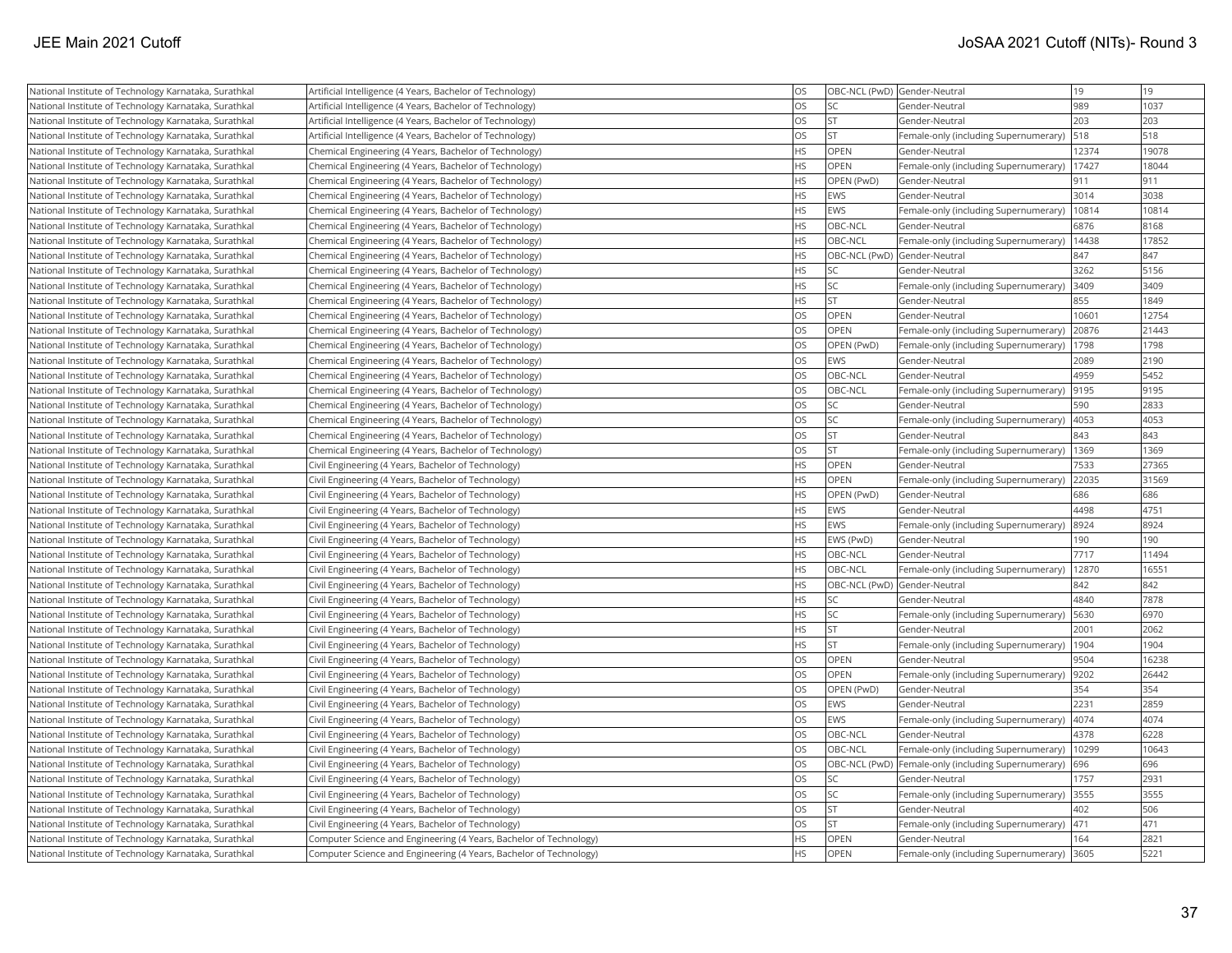|                                                                                                                |                                                                                                                                          | HS        | OPEN (PwD)                                |                                                               |                 | 1021      |
|----------------------------------------------------------------------------------------------------------------|------------------------------------------------------------------------------------------------------------------------------------------|-----------|-------------------------------------------|---------------------------------------------------------------|-----------------|-----------|
| National Institute of Technology Karnataka, Surathkal<br>National Institute of Technology Karnataka, Surathkal | Computer Science and Engineering (4 Years, Bachelor of Technology)<br>Computer Science and Engineering (4 Years, Bachelor of Technology) | <b>HS</b> | <b>EWS</b>                                | Female-only (including Supernumerary)  1021<br>Gender-Neutral | 404             | 837       |
| National Institute of Technology Karnataka, Surathkal                                                          | Computer Science and Engineering (4 Years, Bachelor of Technology)                                                                       | <b>HS</b> | <b>EWS</b>                                | Female-only (including Supernumerary)                         | 2412            | 2412      |
| National Institute of Technology Karnataka, Surathkal                                                          | Computer Science and Engineering (4 Years, Bachelor of Technology)                                                                       | <b>HS</b> | OBC-NCL                                   | Gender-Neutral                                                | 604             | 1567      |
|                                                                                                                |                                                                                                                                          | <b>HS</b> | OBC-NCL                                   | Female-only (including Supernumerary) 2291                    |                 | 3790      |
| National Institute of Technology Karnataka, Surathkal                                                          | Computer Science and Engineering (4 Years, Bachelor of Technology)                                                                       | <b>HS</b> |                                           |                                                               | 129             | 129       |
| National Institute of Technology Karnataka, Surathkal                                                          | Computer Science and Engineering (4 Years, Bachelor of Technology)                                                                       | <b>HS</b> | OBC-NCL (PwD) Gender-Neutral<br><b>SC</b> | Gender-Neutral                                                | 147             | 796       |
| National Institute of Technology Karnataka, Surathkal                                                          | Computer Science and Engineering (4 Years, Bachelor of Technology)                                                                       | <b>HS</b> | lsc                                       |                                                               |                 | 2265      |
| National Institute of Technology Karnataka, Surathkal                                                          | Computer Science and Engineering (4 Years, Bachelor of Technology)                                                                       | <b>HS</b> | <b>ST</b>                                 | Female-only (including Supernumerary)                         | 2026<br>66      | 264       |
| National Institute of Technology Karnataka, Surathkal                                                          | Computer Science and Engineering (4 Years, Bachelor of Technology)                                                                       | <b>HS</b> | <b>ST</b>                                 | Gender-Neutral                                                | 261             | 261       |
| National Institute of Technology Karnataka, Surathkal                                                          | Computer Science and Engineering (4 Years, Bachelor of Technology)                                                                       | <b>OS</b> |                                           | Female-only (including Supernumerary)                         | 34              | 826       |
| National Institute of Technology Karnataka, Surathkal                                                          | Computer Science and Engineering (4 Years, Bachelor of Technology)                                                                       | <b>OS</b> | OPEN<br>OPEN                              | Gender-Neutral                                                | 292             | 1688      |
| National Institute of Technology Karnataka, Surathkal                                                          | Computer Science and Engineering (4 Years, Bachelor of Technology)                                                                       |           |                                           | Female-only (including Supernumerary)                         |                 |           |
| National Institute of Technology Karnataka, Surathkal                                                          | Computer Science and Engineering (4 Years, Bachelor of Technology)                                                                       | <b>OS</b> | OPEN (PwD)                                | Gender-Neutral                                                | 39              | 39        |
| National Institute of Technology Karnataka, Surathkal                                                          | Computer Science and Engineering (4 Years, Bachelor of Technology)                                                                       | <b>OS</b> | EWS                                       | Gender-Neutral                                                | 103             | 135       |
| National Institute of Technology Karnataka, Surathkal                                                          | Computer Science and Engineering (4 Years, Bachelor of Technology)                                                                       | OS        | EWS                                       | Female-only (including Supernumerary)                         | 300             | 300<br>12 |
| National Institute of Technology Karnataka, Surathkal                                                          | Computer Science and Engineering (4 Years, Bachelor of Technology)                                                                       | OS        | EWS (PwD)                                 | Gender-Neutral                                                | 12 <sup>2</sup> |           |
| National Institute of Technology Karnataka, Surathkal                                                          | Computer Science and Engineering (4 Years, Bachelor of Technology)                                                                       | <b>OS</b> | OBC-NCL                                   | Gender-Neutral                                                | 176             | 348       |
| National Institute of Technology Karnataka, Surathkal                                                          | Computer Science and Engineering (4 Years, Bachelor of Technology)                                                                       | <b>OS</b> | OBC-NCL                                   | Female-only (including Supernumerary)                         | 396             | 950       |
| National Institute of Technology Karnataka, Surathkal                                                          | Computer Science and Engineering (4 Years, Bachelor of Technology)                                                                       | <b>OS</b> |                                           | OBC-NCL (PwD) Female-only (including Supernumerary)           | 76              | 76        |
| National Institute of Technology Karnataka, Surathkal                                                          | Computer Science and Engineering (4 Years, Bachelor of Technology)                                                                       | <b>OS</b> | <b>SC</b>                                 | Gender-Neutral                                                | 68              | 346       |
| National Institute of Technology Karnataka, Surathkal                                                          | Computer Science and Engineering (4 Years, Bachelor of Technology)                                                                       | <b>OS</b> | lsc                                       | Female-only (including Supernumerary)   302                   |                 | 302       |
| National Institute of Technology Karnataka, Surathkal                                                          | Computer Science and Engineering (4 Years, Bachelor of Technology)                                                                       | <b>OS</b> | SC (PwD)                                  | Gender-Neutral                                                | 12              | 12        |
| National Institute of Technology Karnataka, Surathkal                                                          | Computer Science and Engineering (4 Years, Bachelor of Technology)                                                                       | OS        | <b>ST</b>                                 | Gender-Neutral                                                | 13              | 65        |
| National Institute of Technology Karnataka, Surathkal                                                          | Computer Science and Engineering (4 Years, Bachelor of Technology)                                                                       | <b>OS</b> | <b>ST</b>                                 | Female-only (including Supernumerary)                         | 163             | 163       |
| National Institute of Technology Karnataka, Surathkal                                                          | Electrical and Electronics Engineering (4 Years, Bachelor of Technology)                                                                 | <b>HS</b> | <b>OPEN</b>                               | Gender-Neutral                                                | 5241            | 7444      |
| National Institute of Technology Karnataka, Surathkal                                                          | Electrical and Electronics Engineering (4 Years, Bachelor of Technology)                                                                 | <b>HS</b> | OPEN                                      | Female-only (including Supernumerary)                         | 10317           | 12605     |
| National Institute of Technology Karnataka, Surathkal                                                          | Electrical and Electronics Engineering (4 Years, Bachelor of Technology)                                                                 | <b>HS</b> | OPEN (PwD)                                | Female-only (including Supernumerary)                         | 1271            | 1271      |
| National Institute of Technology Karnataka, Surathkal                                                          | Electrical and Electronics Engineering (4 Years, Bachelor of Technology)                                                                 | <b>HS</b> | EWS                                       | Gender-Neutral                                                | 2267            | 2902      |
| National Institute of Technology Karnataka, Surathkal                                                          | Electrical and Electronics Engineering (4 Years, Bachelor of Technology)                                                                 | <b>HS</b> | EWS                                       | Female-only (including Supernumerary)                         | 7873            | 7873      |
| National Institute of Technology Karnataka, Surathkal                                                          | Electrical and Electronics Engineering (4 Years, Bachelor of Technology)                                                                 | <b>HS</b> | OBC-NCL                                   | Gender-Neutral                                                | 3821            | 4971      |
| National Institute of Technology Karnataka, Surathkal                                                          | Electrical and Electronics Engineering (4 Years, Bachelor of Technology)                                                                 | <b>HS</b> | <b>OBC-NCL</b>                            | Female-only (including Supernumerary)                         | 9363            | 10839     |
| National Institute of Technology Karnataka, Surathkal                                                          | Electrical and Electronics Engineering (4 Years, Bachelor of Technology)                                                                 | <b>HS</b> | OBC-NCL (PwD) Gender-Neutral              |                                                               | 326             | 326       |
| National Institute of Technology Karnataka, Surathkal                                                          | Electrical and Electronics Engineering (4 Years, Bachelor of Technology)                                                                 | <b>HS</b> | SC                                        | Gender-Neutral                                                | 2509            | 3867      |
| National Institute of Technology Karnataka, Surathkal                                                          | Electrical and Electronics Engineering (4 Years, Bachelor of Technology)                                                                 | <b>HS</b> | <b>SC</b>                                 | Female-only (including Supernumerary)                         | 4391            | 4391      |
| National Institute of Technology Karnataka, Surathkal                                                          | Electrical and Electronics Engineering (4 Years, Bachelor of Technology)                                                                 | <b>HS</b> | İst                                       | Gender-Neutral                                                | 996             | 1047      |
| National Institute of Technology Karnataka, Surathkal                                                          | Electrical and Electronics Engineering (4 Years, Bachelor of Technology)                                                                 | <b>HS</b> | İst                                       | Female-only (including Supernumerary)                         | 965             | 965       |
| National Institute of Technology Karnataka, Surathkal                                                          | Electrical and Electronics Engineering (4 Years, Bachelor of Technology)                                                                 | <b>OS</b> | <b>OPEN</b>                               | Gender-Neutral                                                | 4687            | 6271      |
| National Institute of Technology Karnataka, Surathkal                                                          | Electrical and Electronics Engineering (4 Years, Bachelor of Technology)                                                                 | <b>OS</b> | OPEN                                      | Female-only (including Supernumerary)                         | 9624            | 11045     |
| National Institute of Technology Karnataka, Surathkal                                                          | Electrical and Electronics Engineering (4 Years, Bachelor of Technology)                                                                 | <b>OS</b> | OPEN (PwD)                                | Gender-Neutral                                                | 183             | 183       |
| National Institute of Technology Karnataka, Surathkal                                                          | Electrical and Electronics Engineering (4 Years, Bachelor of Technology)                                                                 | <b>OS</b> | EWS                                       | Gender-Neutral                                                | 958             | 1043      |
| National Institute of Technology Karnataka, Surathkal                                                          | Electrical and Electronics Engineering (4 Years, Bachelor of Technology)                                                                 | <b>OS</b> | <b>EWS</b>                                | Female-only (including Supernumerary)                         | 1570            | 1570      |
| National Institute of Technology Karnataka, Surathkal                                                          | Electrical and Electronics Engineering (4 Years, Bachelor of Technology)                                                                 | <b>OS</b> | OBC-NCL                                   | Gender-Neutral                                                | 1698            | 2774      |
| National Institute of Technology Karnataka, Surathkal                                                          | Electrical and Electronics Engineering (4 Years, Bachelor of Technology)                                                                 | <b>OS</b> | OBC-NCL                                   | Female-only (including Supernumerary)                         | 4498            | 5430      |
| National Institute of Technology Karnataka, Surathkal                                                          | Electrical and Electronics Engineering (4 Years, Bachelor of Technology)                                                                 | <b>OS</b> | OBC-NCL (PwD) Gender-Neutral              |                                                               | 115             | 115       |
| National Institute of Technology Karnataka, Surathkal                                                          | Electrical and Electronics Engineering (4 Years, Bachelor of Technology)                                                                 | <b>OS</b> | lsc                                       | Gender-Neutral                                                | 992             | 1369      |
| National Institute of Technology Karnataka, Surathkal                                                          | Electrical and Electronics Engineering (4 Years, Bachelor of Technology)                                                                 | OS        | <b>SC</b>                                 | Female-only (including Supernumerary) 2182                    |                 | 2289      |
| National Institute of Technology Karnataka, Surathkal                                                          | Electrical and Electronics Engineering (4 Years, Bachelor of Technology)                                                                 | OS        | <b>ST</b>                                 | Gender-Neutral                                                | 383             | 519       |
| National Institute of Technology Karnataka, Surathkal                                                          | Electrical and Electronics Engineering (4 Years, Bachelor of Technology)                                                                 | OS        | <b>ST</b>                                 | Female-only (including Supernumerary)                         | 1010            | 1010      |
| National Institute of Technology Karnataka, Surathkal                                                          | Electronics and Communication Engineering (4 Years, Bachelor of Technology)                                                              | <b>HS</b> | <b>OPEN</b>                               | Gender-Neutral                                                | 4037            | 5015      |
| National Institute of Technology Karnataka, Surathkal                                                          | Electronics and Communication Engineering (4 Years, Bachelor of Technology)                                                              | <b>HS</b> | <b>OPEN</b>                               | Female-only (including Supernumerary)                         | 6955            | 10040     |
| National Institute of Technology Karnataka, Surathkal                                                          | Electronics and Communication Engineering (4 Years, Bachelor of Technology)                                                              | <b>HS</b> | OPEN (PwD)                                | Female-only (including Supernumerary)                         | 1137            | 1137      |
| National Institute of Technology Karnataka, Surathkal                                                          | Electronics and Communication Engineering (4 Years, Bachelor of Technology)                                                              | <b>HS</b> | EWS                                       | lGender-Neutral                                               | 1210            | 2251      |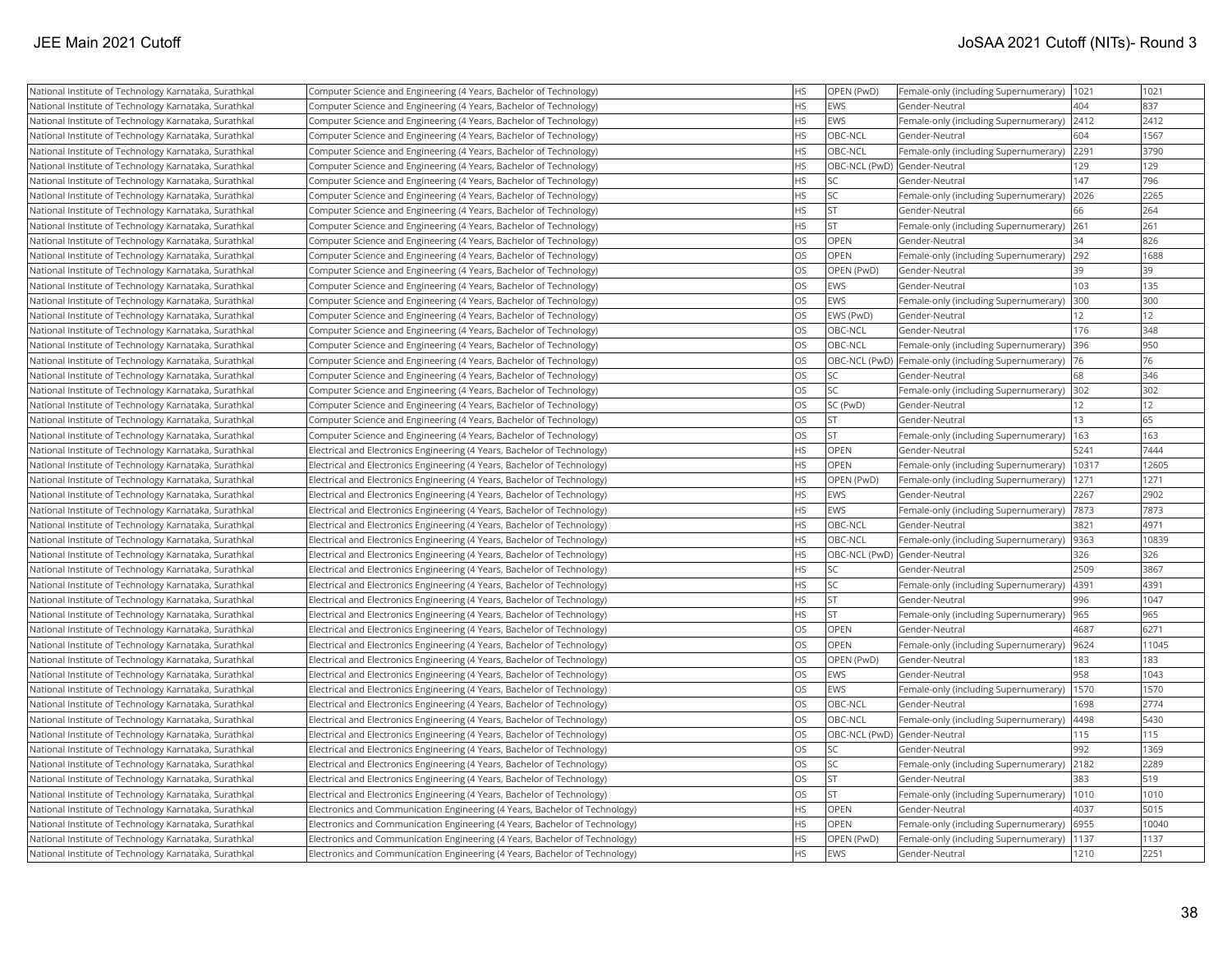| National Institute of Technology Karnataka, Surathkal | Electronics and Communication Engineering (4 Years, Bachelor of Technology) | НS        | <b>EWS</b>  | Female-only (including Supernumerary) 3955          |      | 3955  |
|-------------------------------------------------------|-----------------------------------------------------------------------------|-----------|-------------|-----------------------------------------------------|------|-------|
| National Institute of Technology Karnataka, Surathkal | Electronics and Communication Engineering (4 Years, Bachelor of Technology) | <b>HS</b> | OBC-NCL     | Gender-Neutral                                      | 2500 | 3768  |
| National Institute of Technology Karnataka, Surathkal | Electronics and Communication Engineering (4 Years, Bachelor of Technology) | <b>HS</b> | OBC-NCL     | Female-only (including Supernumerary)               | 7637 | 8467  |
| National Institute of Technology Karnataka, Surathkal | Electronics and Communication Engineering (4 Years, Bachelor of Technology) | <b>HS</b> | SC          | Gender-Neutral                                      | 1196 | 2325  |
| National Institute of Technology Karnataka, Surathkal | Electronics and Communication Engineering (4 Years, Bachelor of Technology) | <b>HS</b> | <b>SC</b>   | Female-only (including Supernumerary) 3931          |      | 3931  |
| National Institute of Technology Karnataka, Surathkal | Electronics and Communication Engineering (4 Years, Bachelor of Technology) | <b>HS</b> | SC (PwD)    | Gender-Neutral                                      | 106  | 106   |
| National Institute of Technology Karnataka, Surathkal | Electronics and Communication Engineering (4 Years, Bachelor of Technology) | <b>HS</b> | <b>ST</b>   | Gender-Neutral                                      | 407  | 815   |
| National Institute of Technology Karnataka, Surathkal | Electronics and Communication Engineering (4 Years, Bachelor of Technology) | НS        | <b>ST</b>   | Female-only (including Supernumerary)  717          |      | 717   |
| National Institute of Technology Karnataka, Surathkal | Electronics and Communication Engineering (4 Years, Bachelor of Technology) | OS        | OPEN        | Gender-Neutral                                      | 1196 | 3692  |
| National Institute of Technology Karnataka, Surathkal | Electronics and Communication Engineering (4 Years, Bachelor of Technology) | OS        | OPEN        | Female-only (including Supernumerary) 3984          |      | 6338  |
| National Institute of Technology Karnataka, Surathkal | Electronics and Communication Engineering (4 Years, Bachelor of Technology) | OS        | OPEN (PwD)  | Female-only (including Supernumerary)               | 688  | 688   |
| National Institute of Technology Karnataka, Surathkal | Electronics and Communication Engineering (4 Years, Bachelor of Technology) | OS        | <b>EWS</b>  | Gender-Neutral                                      | 468  | 533   |
| National Institute of Technology Karnataka, Surathkal | Electronics and Communication Engineering (4 Years, Bachelor of Technology) | OS        | <b>EWS</b>  | Female-only (including Supernumerary)               | 1029 | 1029  |
| National Institute of Technology Karnataka, Surathkal | Electronics and Communication Engineering (4 Years, Bachelor of Technology) | OS        | EWS (PwD)   | Gender-Neutral                                      | 16   | 16    |
| National Institute of Technology Karnataka, Surathkal | Electronics and Communication Engineering (4 Years, Bachelor of Technology) | OS        | OBC-NCL     | Gender-Neutral                                      | 938  | 1483  |
| National Institute of Technology Karnataka, Surathkal | Electronics and Communication Engineering (4 Years, Bachelor of Technology) | OS        | OBC-NCL     | Female-only (including Supernumerary) 2082          |      | 2813  |
| National Institute of Technology Karnataka, Surathkal | Electronics and Communication Engineering (4 Years, Bachelor of Technology) | OS        |             | OBC-NCL (PwD) Gender-Neutral                        | 65   | 65    |
| National Institute of Technology Karnataka, Surathkal | Electronics and Communication Engineering (4 Years, Bachelor of Technology) | OS        | SC          | Gender-Neutral                                      | 613  | 791   |
| National Institute of Technology Karnataka, Surathkal | Electronics and Communication Engineering (4 Years, Bachelor of Technology) | OS        | SC          | Female-only (including Supernumerary)   1335        |      | 1685  |
| National Institute of Technology Karnataka, Surathkal | Electronics and Communication Engineering (4 Years, Bachelor of Technology) | OS        | <b>ST</b>   | lGender-Neutral                                     | 267  | 333   |
| National Institute of Technology Karnataka, Surathkal | Electronics and Communication Engineering (4 Years, Bachelor of Technology) | OS        | <b>ST</b>   | Female-only (including Supernumerary)               | 707  | 707   |
| National Institute of Technology Karnataka, Surathkal | Electronics and Communication Engineering (4 Years, Bachelor of Technology) | OS        | ST (PwD)    | Gender-Neutral                                      | 14   | 14    |
| National Institute of Technology Karnataka, Surathkal | Information Technology (4 Years, Bachelor of Technology)                    | <b>HS</b> | OPEN        | Gender-Neutral                                      | 2908 | 4072  |
| National Institute of Technology Karnataka, Surathkal | Information Technology (4 Years, Bachelor of Technology)                    | HS        | OPEN        | Female-only (including Supernumerary)   5343        |      | 5974  |
| National Institute of Technology Karnataka, Surathkal | Information Technology (4 Years, Bachelor of Technology)                    | <b>HS</b> | OPEN (PwD)  | Gender-Neutral                                      | 371  | 371   |
| National Institute of Technology Karnataka, Surathkal | Information Technology (4 Years, Bachelor of Technology)                    | <b>HS</b> | <b>EWS</b>  | Gender-Neutral                                      | 853  | 918   |
| National Institute of Technology Karnataka, Surathkal | Information Technology (4 Years, Bachelor of Technology)                    | <b>HS</b> | EWS         | Female-only (including Supernumerary)               | 6287 | 6287  |
| National Institute of Technology Karnataka, Surathkal | Information Technology (4 Years, Bachelor of Technology)                    | <b>HS</b> | OBC-NCL     | Gender-Neutral                                      | 1771 | 2612  |
| National Institute of Technology Karnataka, Surathkal | Information Technology (4 Years, Bachelor of Technology)                    | <b>HS</b> | OBC-NCL     | Female-only (including Supernumerary)               | 3907 | 5509  |
| National Institute of Technology Karnataka, Surathkal | Information Technology (4 Years, Bachelor of Technology)                    | HS        | <b>SC</b>   | Gender-Neutral                                      | 820  | 1077  |
| National Institute of Technology Karnataka, Surathkal | Information Technology (4 Years, Bachelor of Technology)                    | <b>HS</b> | SC          | Female-only (including Supernumerary) 2488          |      | 2488  |
| National Institute of Technology Karnataka, Surathkal | Information Technology (4 Years, Bachelor of Technology)                    | HS        | SC (PwD)    | Gender-Neutral                                      | 141  | 141   |
| National Institute of Technology Karnataka, Surathkal | Information Technology (4 Years, Bachelor of Technology)                    | HS.       | <b>ST</b>   | lGender-Neutral                                     | 271  | 271   |
| National Institute of Technology Karnataka, Surathkal | Information Technology (4 Years, Bachelor of Technology)                    | <b>HS</b> | ST (PwD)    | Gender-Neutral                                      | 37   | 37    |
| National Institute of Technology Karnataka, Surathkal | Information Technology (4 Years, Bachelor of Technology)                    | OS        | OPEN        | Gender-Neutral                                      | 1227 | 1821  |
| National Institute of Technology Karnataka, Surathkal | Information Technology (4 Years, Bachelor of Technology)                    | OS        | <b>OPEN</b> | Female-only (including Supernumerary)               | 3007 | 3203  |
| National Institute of Technology Karnataka, Surathkal | Information Technology (4 Years, Bachelor of Technology)                    | OS        | OPEN (PwD)  | Gender-Neutral                                      | 100  | 100   |
| National Institute of Technology Karnataka, Surathkal | Information Technology (4 Years, Bachelor of Technology)                    | OS        | EWS         | Gender-Neutral                                      | 197  | 211   |
| National Institute of Technology Karnataka, Surathkal | Information Technology (4 Years, Bachelor of Technology)                    | OS        | <b>EWS</b>  | Female-only (including Supernumerary)  434          |      | 434   |
| National Institute of Technology Karnataka, Surathkal | Information Technology (4 Years, Bachelor of Technology)                    | OS        | OBC-NCL     | Gender-Neutral                                      | 447  | 648   |
| National Institute of Technology Karnataka, Surathkal | Information Technology (4 Years, Bachelor of Technology)                    | OS        | OBC-NCL     | Female-only (including Supernumerary)   1620        |      | 1947  |
| National Institute of Technology Karnataka, Surathkal | Information Technology (4 Years, Bachelor of Technology)                    | OS        |             | OBC-NCL (PwD) Female-only (including Supernumerary) | 329  | 329   |
| National Institute of Technology Karnataka, Surathkal | Information Technology (4 Years, Bachelor of Technology)                    | OS        | SC          | Gender-Neutral                                      | 362  | 564   |
| National Institute of Technology Karnataka, Surathkal | Information Technology (4 Years, Bachelor of Technology)                    | OS        | <b>SC</b>   | Female-only (including Supernumerary)   1065        |      | 1065  |
| National Institute of Technology Karnataka, Surathkal | Information Technology (4 Years, Bachelor of Technology)                    | OS        | <b>ST</b>   | Gender-Neutral                                      | 77   | 226   |
| National Institute of Technology Karnataka, Surathkal | Information Technology (4 Years, Bachelor of Technology)                    | <b>OS</b> | <b>ST</b>   | Female-only (including Supernumerary)   630         |      | 630   |
| National Institute of Technology Karnataka, Surathkal | Mechanical Engineering (4 Years, Bachelor of Technology)                    | <b>HS</b> | OPEN        | Gender-Neutral                                      | 6359 | 12936 |
| National Institute of Technology Karnataka, Surathkal | Mechanical Engineering (4 Years, Bachelor of Technology)                    | <b>HS</b> | OPEN        | Female-only (including Supernumerary)   15122       |      | 20277 |
| National Institute of Technology Karnataka, Surathkal | Mechanical Engineering (4 Years, Bachelor of Technology)                    | НS        | OPEN (PwD)  | lGender-Neutral                                     | 471  | 922   |
| National Institute of Technology Karnataka, Surathkal | Mechanical Engineering (4 Years, Bachelor of Technology)                    | <b>HS</b> | OPEN (PwD)  | Female-only (including Supernumerary)   1335        |      | 1335  |
| National Institute of Technology Karnataka, Surathkal | Mechanical Engineering (4 Years, Bachelor of Technology)                    | <b>HS</b> | <b>EWS</b>  | Gender-Neutral                                      | 3297 | 4072  |
| National Institute of Technology Karnataka, Surathkal | Mechanical Engineering (4 Years, Bachelor of Technology)                    | <b>HS</b> | EWS         | Female-only (including Supernumerary)  9190         |      | 10318 |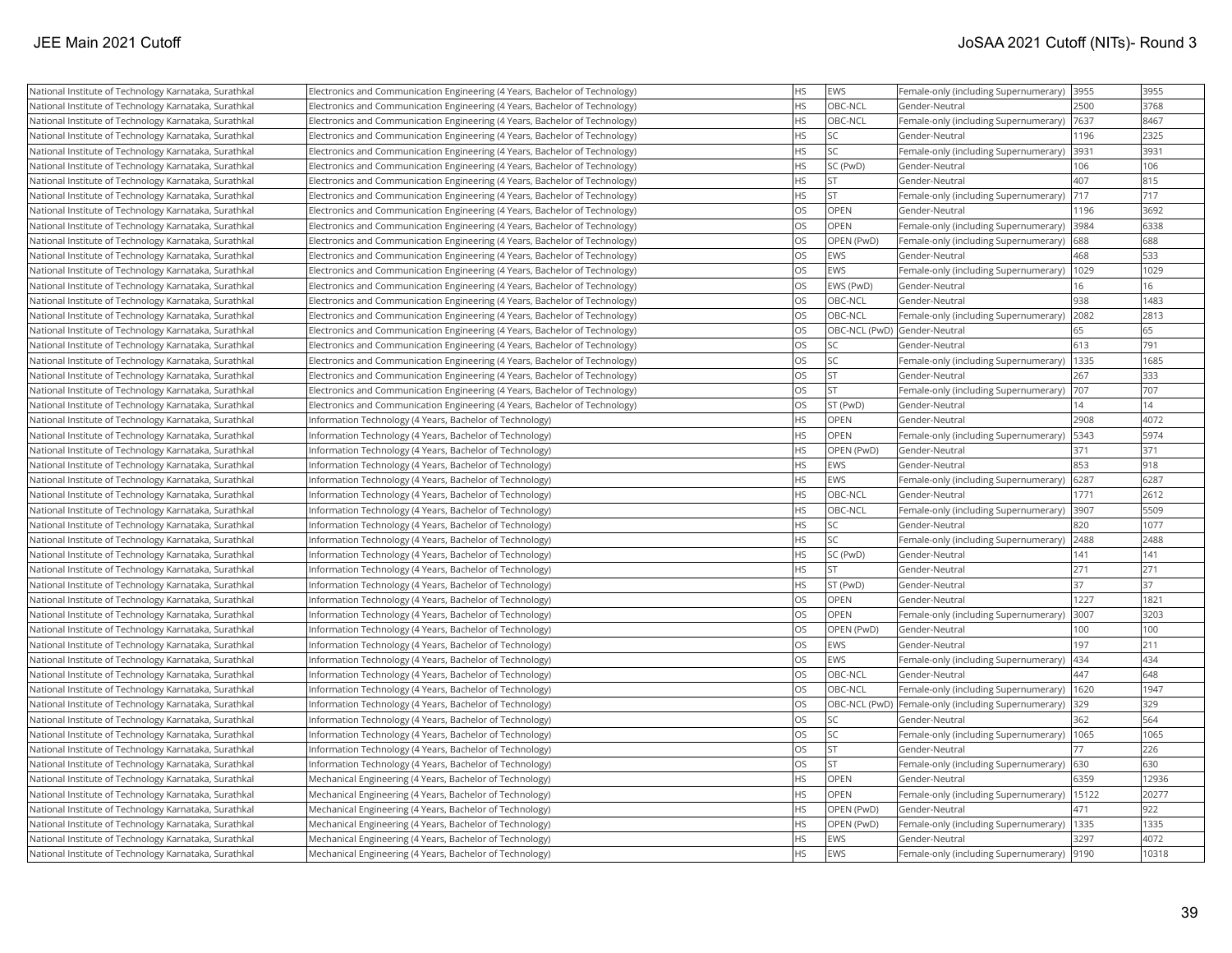| National Institute of Technology Karnataka, Surathkal | Mechanical Engineering (4 Years, Bachelor of Technology)                  | <b>HS</b> | OBC-NCL    | Gender-Neutral                        | 5102  | 7222  |
|-------------------------------------------------------|---------------------------------------------------------------------------|-----------|------------|---------------------------------------|-------|-------|
| National Institute of Technology Karnataka, Surathkal | Mechanical Engineering (4 Years, Bachelor of Technology)                  | <b>HS</b> | OBC-NCL    | Female-only (including Supernumerary) | 11986 | 16749 |
| National Institute of Technology Karnataka, Surathkal | Mechanical Engineering (4 Years, Bachelor of Technology)                  | <b>HS</b> |            | OBC-NCL (PwD) Gender-Neutral          | 511   | 511   |
| National Institute of Technology Karnataka, Surathkal | Mechanical Engineering (4 Years, Bachelor of Technology)                  | <b>HS</b> | SC         | Gender-Neutral                        | 4003  | 5758  |
| National Institute of Technology Karnataka, Surathkal | Mechanical Engineering (4 Years, Bachelor of Technology)                  | <b>HS</b> | SC         | Female-only (including Supernumerary) | 5318  | 6315  |
| National Institute of Technology Karnataka, Surathkal | Mechanical Engineering (4 Years, Bachelor of Technology)                  | <b>HS</b> | lst        | Gender-Neutral                        | 852   | 1770  |
| National Institute of Technology Karnataka, Surathkal | Mechanical Engineering (4 Years, Bachelor of Technology)                  | <b>HS</b> | <b>ST</b>  | Female-only (including Supernumerary) | 1422  | 1665  |
| National Institute of Technology Karnataka, Surathkal | Mechanical Engineering (4 Years, Bachelor of Technology)                  | <b>OS</b> | OPEN       | Gender-Neutral                        | 6093  | 10261 |
| National Institute of Technology Karnataka, Surathkal | Mechanical Engineering (4 Years, Bachelor of Technology)                  | <b>OS</b> | OPEN       | Female-only (including Supernumerary) | 15218 | 18555 |
| National Institute of Technology Karnataka, Surathkal | Mechanical Engineering (4 Years, Bachelor of Technology)                  | <b>OS</b> | OPEN (PwD) | Gender-Neutral                        | 586   | 586   |
| National Institute of Technology Karnataka, Surathkal | Mechanical Engineering (4 Years, Bachelor of Technology)                  | <b>OS</b> | EWS        | Gender-Neutral                        | 1389  | 1552  |
| National Institute of Technology Karnataka, Surathkal | Mechanical Engineering (4 Years, Bachelor of Technology)                  | <b>OS</b> | EWS        | Female-only (including Supernumerary) | 3572  | 3618  |
| National Institute of Technology Karnataka, Surathkal | Mechanical Engineering (4 Years, Bachelor of Technology)                  | <b>OS</b> | EWS (PwD)  | Gender-Neutral                        | 142   | 142   |
| National Institute of Technology Karnataka, Surathkal | Mechanical Engineering (4 Years, Bachelor of Technology)                  | <b>OS</b> | OBC-NCL    | Gender-Neutral                        | 2726  | 4288  |
| National Institute of Technology Karnataka, Surathkal | Mechanical Engineering (4 Years, Bachelor of Technology)                  | <b>OS</b> | OBC-NCL    | Female-only (including Supernumerary) | 7557  | 9796  |
| National Institute of Technology Karnataka, Surathkal | Mechanical Engineering (4 Years, Bachelor of Technology)                  | <b>OS</b> |            | OBC-NCL (PwD) Gender-Neutral          | 276   | 276   |
| National Institute of Technology Karnataka, Surathkal | Mechanical Engineering (4 Years, Bachelor of Technology)                  | <b>OS</b> | SC         | Gender-Neutral                        | 1526  | 2379  |
| National Institute of Technology Karnataka, Surathkal | Mechanical Engineering (4 Years, Bachelor of Technology)                  | <b>OS</b> | SC         | Female-only (including Supernumerary) | 3940  | 4023  |
| National Institute of Technology Karnataka, Surathkal | Mechanical Engineering (4 Years, Bachelor of Technology)                  | <b>OS</b> | <b>ST</b>  | Gender-Neutral                        | 581   | 914   |
| National Institute of Technology Karnataka, Surathkal | Mechanical Engineering (4 Years, Bachelor of Technology)                  | <b>OS</b> | lst.       | Female-only (including Supernumerary) | 1393  | 1393  |
| National Institute of Technology Karnataka, Surathkal | Metallurgical and Materials Engineering (4 Years, Bachelor of Technology) | <b>HS</b> | OPEN       | Gender-Neutral                        | 17980 | 28106 |
| National Institute of Technology Karnataka, Surathkal | Metallurgical and Materials Engineering (4 Years, Bachelor of Technology) | <b>HS</b> | OPEN       | Female-only (including Supernumerary) | 22734 | 27465 |
| National Institute of Technology Karnataka, Surathkal | Metallurgical and Materials Engineering (4 Years, Bachelor of Technology) | <b>HS</b> | OPEN (PwD) | Gender-Neutral                        | 1107  | 1107  |
| National Institute of Technology Karnataka, Surathkal | Metallurgical and Materials Engineering (4 Years, Bachelor of Technology) | <b>HS</b> | <b>EWS</b> | Gender-Neutral                        | 4973  | 6161  |
| National Institute of Technology Karnataka, Surathkal | Metallurgical and Materials Engineering (4 Years, Bachelor of Technology) | HS        | EWS        | Female-only (including Supernumerary) | 13911 | 13911 |
| National Institute of Technology Karnataka, Surathkal | Metallurgical and Materials Engineering (4 Years, Bachelor of Technology) | <b>HS</b> | OBC-NCL    | Gender-Neutral                        | 7814  | 12364 |
| National Institute of Technology Karnataka, Surathkal | Metallurgical and Materials Engineering (4 Years, Bachelor of Technology) | <b>HS</b> | OBC-NCL    | Female-only (including Supernumerary) | 20707 | 21994 |
| National Institute of Technology Karnataka, Surathkal | Metallurgical and Materials Engineering (4 Years, Bachelor of Technology) | <b>HS</b> | SC         | Gender-Neutral                        | 5142  | 7136  |
| National Institute of Technology Karnataka, Surathkal | Metallurgical and Materials Engineering (4 Years, Bachelor of Technology) | <b>HS</b> | SC         | Female-only (including Supernumerary) | 8363  | 8363  |
| National Institute of Technology Karnataka, Surathkal | Metallurgical and Materials Engineering (4 Years, Bachelor of Technology) | <b>HS</b> | <b>ST</b>  | Gender-Neutral                        | 2750  | 2992  |
| National Institute of Technology Karnataka, Surathkal | Metallurgical and Materials Engineering (4 Years, Bachelor of Technology) | <b>OS</b> | OPEN       | Gender-Neutral                        | 13084 | 19909 |
| National Institute of Technology Karnataka, Surathkal | Metallurgical and Materials Engineering (4 Years, Bachelor of Technology) | <b>OS</b> | OPEN       | Female-only (including Supernumerary) | 28603 | 32744 |
| National Institute of Technology Karnataka, Surathkal | Metallurgical and Materials Engineering (4 Years, Bachelor of Technology) | <b>OS</b> | OPEN (PwD) | Gender-Neutral                        | 1067  | 1067  |
| National Institute of Technology Karnataka, Surathkal | Metallurgical and Materials Engineering (4 Years, Bachelor of Technology) | <b>OS</b> | EWS        | Gender-Neutral                        | 3167  | 3185  |
| National Institute of Technology Karnataka, Surathkal | Metallurgical and Materials Engineering (4 Years, Bachelor of Technology) | <b>OS</b> | OBC-NCL    | Gender-Neutral                        | 6924  | 7485  |
| National Institute of Technology Karnataka, Surathkal | Metallurgical and Materials Engineering (4 Years, Bachelor of Technology) | <b>OS</b> | OBC-NCL    | Female-only (including Supernumerary) | 13440 | 13440 |
| National Institute of Technology Karnataka, Surathkal | Metallurgical and Materials Engineering (4 Years, Bachelor of Technology) | <b>OS</b> | SC         | Gender-Neutral                        | 3526  | 4283  |
| National Institute of Technology Karnataka, Surathkal | Metallurgical and Materials Engineering (4 Years, Bachelor of Technology) | <b>OS</b> | SC         | Female-only (including Supernumerary) | 6079  | 6079  |
| National Institute of Technology Karnataka, Surathkal | Metallurgical and Materials Engineering (4 Years, Bachelor of Technology) | <b>OS</b> | <b>ST</b>  | Gender-Neutral                        | 1479  | 1479  |
| National Institute of Technology Karnataka, Surathkal | Metallurgical and Materials Engineering (4 Years, Bachelor of Technology) | <b>OS</b> | <b>ST</b>  | Female-only (including Supernumerary) | 2647  | 2647  |
| National Institute of Technology Karnataka, Surathkal | Mining Engineering (4 Years, Bachelor of Technology)                      | <b>HS</b> | OPEN       | Gender-Neutral                        | 28628 | 34569 |
| National Institute of Technology Karnataka, Surathkal | Mining Engineering (4 Years, Bachelor of Technology)                      | <b>HS</b> | OPEN       | Female-only (including Supernumerary) | 29626 | 38237 |
| National Institute of Technology Karnataka, Surathkal | Mining Engineering (4 Years, Bachelor of Technology)                      | <b>HS</b> | EWS        | Gender-Neutral                        | 6426  | 6965  |
| National Institute of Technology Karnataka, Surathkal | Mining Engineering (4 Years, Bachelor of Technology)                      | <b>HS</b> | EWS        | Female-only (including Supernumerary) | 12412 | 12412 |
| National Institute of Technology Karnataka, Surathkal | Mining Engineering (4 Years, Bachelor of Technology)                      | <b>HS</b> | OBC-NCL    | Gender-Neutral                        | 12728 | 15116 |
| National Institute of Technology Karnataka, Surathkal | Mining Engineering (4 Years, Bachelor of Technology)                      | <b>HS</b> | OBC-NCL    | Female-only (including Supernumerary) | 22196 | 22260 |
| National Institute of Technology Karnataka, Surathkal | Mining Engineering (4 Years, Bachelor of Technology)                      | <b>HS</b> | SC         | Gender-Neutral                        | 6303  | 9357  |
| National Institute of Technology Karnataka, Surathkal | Mining Engineering (4 Years, Bachelor of Technology)                      | <b>HS</b> | SC         | Female-only (including Supernumerary) | 8346  | 8346  |
| National Institute of Technology Karnataka, Surathkal | Mining Engineering (4 Years, Bachelor of Technology)                      | <b>HS</b> | <b>ST</b>  | Gender-Neutral                        | 2200  | 3252  |
| National Institute of Technology Karnataka, Surathkal | Mining Engineering (4 Years, Bachelor of Technology)                      | <b>OS</b> | OPEN       | Gender-Neutral                        | 20577 | 24114 |
| National Institute of Technology Karnataka, Surathkal | Mining Engineering (4 Years, Bachelor of Technology)                      | OS        | OPEN       | Female-only (including Supernumerary) | 34991 | 39273 |
| National Institute of Technology Karnataka, Surathkal | Mining Engineering (4 Years, Bachelor of Technology)                      | <b>OS</b> | EWS        | Gender-Neutral                        | 3679  | 3808  |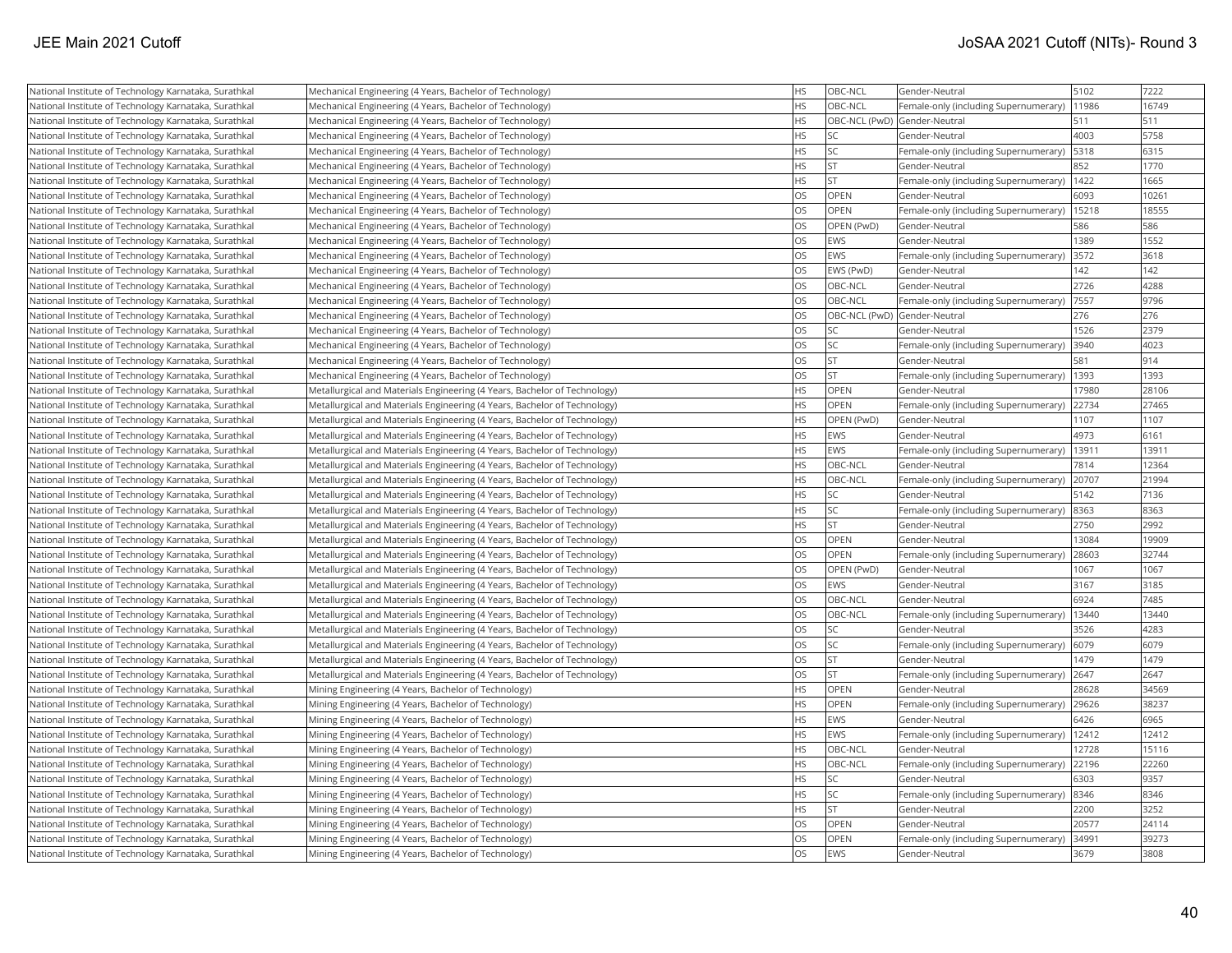| National Institute of Technology Karnataka, Surathkal | Mining Engineering (4 Years, Bachelor of Technology)                        | <b>OS</b> | OBC-NCL     | Gender-Neutral                        | 7606   | 8581   |
|-------------------------------------------------------|-----------------------------------------------------------------------------|-----------|-------------|---------------------------------------|--------|--------|
| National Institute of Technology Karnataka, Surathkal | Mining Engineering (4 Years, Bachelor of Technology)                        | OS        | OBC-NCL     | Female-only (including Supernumerary) | 15216  | 15216  |
| National Institute of Technology Karnataka, Surathkal | Mining Engineering (4 Years, Bachelor of Technology)                        | OS        | lsc         | Gender-Neutral                        | 3681   | 4965   |
| National Institute of Technology Karnataka, Surathkal | Mining Engineering (4 Years, Bachelor of Technology)                        | <b>OS</b> | <b>SC</b>   | Female-only (including Supernumerary) | 8905   | 8905   |
| National Institute of Technology Karnataka, Surathkal | Mining Engineering (4 Years, Bachelor of Technology)                        | <b>OS</b> | İst         | Gender-Neutral                        | 1659   | 1659   |
| National Institute of Technology Karnataka, Surathkal | Mining Engineering (4 Years, Bachelor of Technology)                        | <b>OS</b> | <b>ST</b>   | Female-only (including Supernumerary) | 1830   | 1830   |
| National Institute of Technology Meghalaya            | Civil Engineering (4 Years, Bachelor of Technology)                         | <b>HS</b> | <b>OPEN</b> | Gender-Neutral                        | 160377 | 200209 |
| National Institute of Technology Meghalaya            | Civil Engineering (4 Years, Bachelor of Technology)                         | <b>HS</b> | <b>OPEN</b> | Female-only (including Supernumerary) | 139212 | 266835 |
| National Institute of Technology Meghalaya            | Civil Engineering (4 Years, Bachelor of Technology)                         | <b>HS</b> | <b>ST</b>   | Gender-Neutral                        | 4572   | 8420   |
| National Institute of Technology Meghalaya            | Civil Engineering (4 Years, Bachelor of Technology)                         | <b>HS</b> | İst         | Female-only (including Supernumerary) | 6035   | 6461   |
| National Institute of Technology Meghalaya            | Civil Engineering (4 Years, Bachelor of Technology)                         | <b>OS</b> | OPEN        | Gender-Neutral                        | 41714  | 44710  |
| National Institute of Technology Meghalaya            | Civil Engineering (4 Years, Bachelor of Technology)                         | <b>OS</b> | OPEN        | Female-only (including Supernumerary) | 51407  | 51731  |
| National Institute of Technology Meghalaya            | Civil Engineering (4 Years, Bachelor of Technology)                         | <b>OS</b> | <b>EWS</b>  | Gender-Neutral                        | 6901   | 6901   |
| National Institute of Technology Meghalaya            | Civil Engineering (4 Years, Bachelor of Technology)                         | <b>OS</b> | OBC-NCL     | Gender-Neutral                        | 11795  | 12248  |
| National Institute of Technology Meghalaya            | Civil Engineering (4 Years, Bachelor of Technology)                         | <b>OS</b> | OBC-NCL     | Female-only (including Supernumerary) | 20304  | 20304  |
| National Institute of Technology Meghalaya            | Civil Engineering (4 Years, Bachelor of Technology)                         | <b>OS</b> | lsc         | Gender-Neutral                        | 7676   | 8217   |
| National Institute of Technology Meghalaya            | Civil Engineering (4 Years, Bachelor of Technology)                         | <b>OS</b> | <b>ST</b>   | Gender-Neutral                        | 1719   | 1719   |
| National Institute of Technology Meghalaya            | Computer Science and Engineering (4 Years, Bachelor of Technology)          | <b>HS</b> | OPEN        | Gender-Neutral                        | 74161  | 92090  |
| National Institute of Technology Meghalaya            | Computer Science and Engineering (4 Years, Bachelor of Technology)          | <b>HS</b> | OPEN        | Female-only (including Supernumerary) | 163702 | 163702 |
| National Institute of Technology Meghalaya            | Computer Science and Engineering (4 Years, Bachelor of Technology)          | <b>HS</b> | lsc         | Gender-Neutral                        | 9370   | 20366  |
| National Institute of Technology Meghalaya            | Computer Science and Engineering (4 Years, Bachelor of Technology)          | <b>HS</b> | <b>ST</b>   | Gender-Neutral                        | 3334   | 7775   |
| National Institute of Technology Meghalaya            | Computer Science and Engineering (4 Years, Bachelor of Technology)          | <b>HS</b> | <b>ST</b>   | Female-only (including Supernumerary) | 6203   | 6397   |
| National Institute of Technology Meghalaya            | Computer Science and Engineering (4 Years, Bachelor of Technology)          | <b>OS</b> | OPEN        | Gender-Neutral                        | 11402  | 18016  |
| National Institute of Technology Meghalaya            | Computer Science and Engineering (4 Years, Bachelor of Technology)          | <b>OS</b> | OPEN        | Female-only (including Supernumerary) | 25033  | 25033  |
| National Institute of Technology Meghalaya            | Computer Science and Engineering (4 Years, Bachelor of Technology)          | <b>OS</b> | <b>EWS</b>  | Gender-Neutral                        | 2580   | 2580   |
| National Institute of Technology Meghalaya            | Computer Science and Engineering (4 Years, Bachelor of Technology)          | <b>OS</b> | EWS (PwD)   | Gender-Neutral                        | 105    | 105    |
| National Institute of Technology Meghalaya            | Computer Science and Engineering (4 Years, Bachelor of Technology)          | <b>OS</b> | OBC-NCL     | Gender-Neutral                        | 4685   | 6306   |
| National Institute of Technology Meghalaya            | Computer Science and Engineering (4 Years, Bachelor of Technology)          | <b>OS</b> | OBC-NCL     | Female-only (including Supernumerary) | 10742  | 10742  |
| National Institute of Technology Meghalaya            | Computer Science and Engineering (4 Years, Bachelor of Technology)          | <b>OS</b> | lsc         | Gender-Neutral                        | 3015   | 3015   |
| National Institute of Technology Meghalaya            | Computer Science and Engineering (4 Years, Bachelor of Technology)          | <b>OS</b> | SC          | Female-only (including Supernumerary) | 4184   | 4184   |
| National Institute of Technology Meghalaya            | Computer Science and Engineering (4 Years, Bachelor of Technology)          | <b>OS</b> | <b>ST</b>   | Gender-Neutral                        | 900    | 900    |
| National Institute of Technology Meghalaya            | Electrical and Electronics Engineering (4 Years, Bachelor of Technology)    | <b>HS</b> | OPEN        | Gender-Neutral                        | 177385 | 179284 |
| National Institute of Technology Meghalaya            | Electrical and Electronics Engineering (4 Years, Bachelor of Technology)    | <b>HS</b> | <b>OPEN</b> | Female-only (including Supernumerary) | 393925 | 393925 |
| National Institute of Technology Meghalaya            | Electrical and Electronics Engineering (4 Years, Bachelor of Technology)    | <b>HS</b> | <b>SC</b>   | Gender-Neutral                        | 41854  | 41854  |
| National Institute of Technology Meghalaya            | Electrical and Electronics Engineering (4 Years, Bachelor of Technology)    | <b>HS</b> | <b>ST</b>   | Gender-Neutral                        | 4207   | 14082  |
| National Institute of Technology Meghalaya            | Electrical and Electronics Engineering (4 Years, Bachelor of Technology)    | <b>HS</b> | İst         | Female-only (including Supernumerary) | 11699  | 12957  |
| National Institute of Technology Meghalaya            | Electrical and Electronics Engineering (4 Years, Bachelor of Technology)    | <b>OS</b> | OPEN        | Gender-Neutral                        | 31028  | 33427  |
| National Institute of Technology Meghalaya            | Electrical and Electronics Engineering (4 Years, Bachelor of Technology)    | <b>OS</b> | OPEN        | Female-only (including Supernumerary) | 39904  | 39904  |
| National Institute of Technology Meghalaya            | Electrical and Electronics Engineering (4 Years, Bachelor of Technology)    | <b>OS</b> | OPEN (PwD)  | Gender-Neutral                        | 2024   | 2024   |
| National Institute of Technology Meghalaya            | Electrical and Electronics Engineering (4 Years, Bachelor of Technology)    | <b>OS</b> | <b>EWS</b>  | Gender-Neutral                        | 5603   | 5629   |
| National Institute of Technology Meghalaya            | Electrical and Electronics Engineering (4 Years, Bachelor of Technology)    | <b>OS</b> | OBC-NCL     | Gender-Neutral                        | 9280   | 10200  |
| National Institute of Technology Meghalaya            | Electrical and Electronics Engineering (4 Years, Bachelor of Technology)    | <b>OS</b> | OBC-NCL     | Female-only (including Supernumerary) | 16595  | 16595  |
| National Institute of Technology Meghalaya            | Electrical and Electronics Engineering (4 Years, Bachelor of Technology)    | <b>OS</b> | lsc         | Gender-Neutral                        | 5053   | 6137   |
| National Institute of Technology Meghalaya            | Electrical and Electronics Engineering (4 Years, Bachelor of Technology)    | <b>OS</b> | <b>ST</b>   | Gender-Neutral                        | 1823   | 1823   |
| National Institute of Technology Meghalaya            | Electrical and Electronics Engineering (4 Years, Bachelor of Technology)    | <b>OS</b> | <b>ST</b>   | Female-only (including Supernumerary) | 3682   | 3682   |
| National Institute of Technology Meghalaya            | Electronics and Communication Engineering (4 Years, Bachelor of Technology) | <b>HS</b> | OPEN        | Gender-Neutral                        | 93953  | 167053 |
| National Institute of Technology Meghalaya            | Electronics and Communication Engineering (4 Years, Bachelor of Technology) | <b>HS</b> | OPEN        | Female-only (including Supernumerary) | 153961 | 153961 |
| National Institute of Technology Meghalaya            | Electronics and Communication Engineering (4 Years, Bachelor of Technology) | <b>HS</b> | <b>ST</b>   | Gender-Neutral                        | 5729   | 18987  |
| National Institute of Technology Meghalaya            | Electronics and Communication Engineering (4 Years, Bachelor of Technology) | <b>HS</b> | lst         | Female-only (including Supernumerary) | 7376   | 14182  |
| National Institute of Technology Meghalaya            | Electronics and Communication Engineering (4 Years, Bachelor of Technology) | <b>OS</b> | OPEN        | Gender-Neutral                        | 8855   | 24910  |
| National Institute of Technology Meghalaya            | Electronics and Communication Engineering (4 Years, Bachelor of Technology) | <b>OS</b> | <b>OPEN</b> | Female-only (including Supernumerary) | 30379  | 30379  |
| National Institute of Technology Meghalaya            | Electronics and Communication Engineering (4 Years, Bachelor of Technology) | <b>OS</b> | OPEN (PwD)  | Gender-Neutral                        | 1557   | 1557   |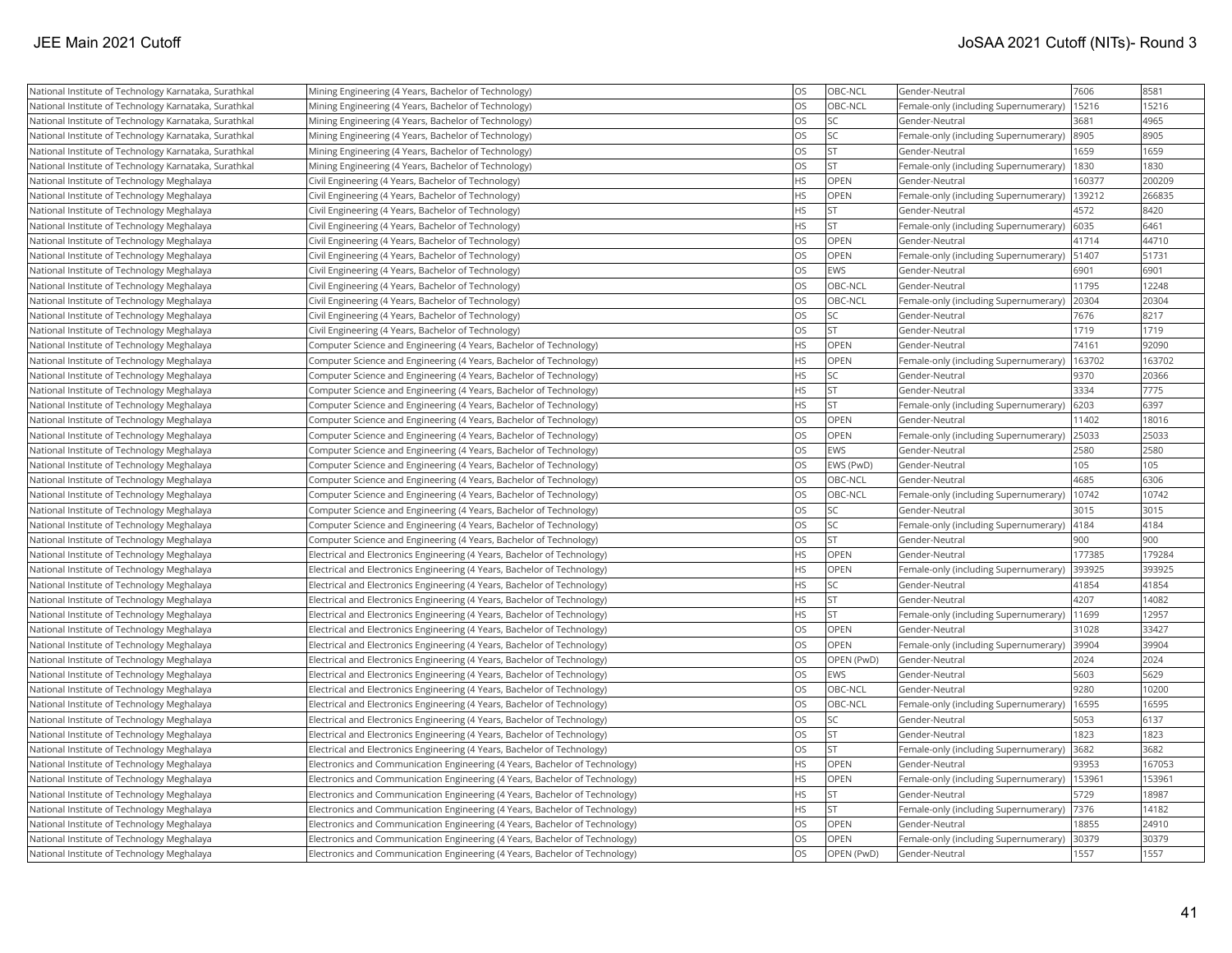| National Institute of Technology Meghalaya | Electronics and Communication Engineering (4 Years, Bachelor of Technology) | <b>OS</b> | EWS             | Gender-Neutral                        | 3684   | 3684   |
|--------------------------------------------|-----------------------------------------------------------------------------|-----------|-----------------|---------------------------------------|--------|--------|
| National Institute of Technology Meghalaya | Electronics and Communication Engineering (4 Years, Bachelor of Technology) | <b>OS</b> | EWS             | Female-only (including Supernumerary) | 6261   | 6261   |
| National Institute of Technology Meghalaya | Electronics and Communication Engineering (4 Years, Bachelor of Technology) | <b>OS</b> | OBC-NCL         | Gender-Neutral                        | 7525   | 8793   |
| National Institute of Technology Meghalaya | Electronics and Communication Engineering (4 Years, Bachelor of Technology) | <b>OS</b> | <b>OBC-NCL</b>  | Female-only (including Supernumerary) | 11145  | 11145  |
| National Institute of Technology Meghalaya | Electronics and Communication Engineering (4 Years, Bachelor of Technology) | <b>OS</b> | <b>SC</b>       | Gender-Neutral                        | 4780   | 4780   |
| National Institute of Technology Meghalaya | Electronics and Communication Engineering (4 Years, Bachelor of Technology) | <b>OS</b> | <b>SC</b>       | Female-only (including Supernumerary) | 6003   | 6003   |
| National Institute of Technology Meghalaya | Electronics and Communication Engineering (4 Years, Bachelor of Technology) | <b>OS</b> | İst             | Gender-Neutral                        | 1508   | 1508   |
| National Institute of Technology Meghalaya | Mechanical Engineering (4 Years, Bachelor of Technology)                    | <b>HS</b> | OPEN            | Gender-Neutral                        | 193746 | 197147 |
| National Institute of Technology Meghalaya | Mechanical Engineering (4 Years, Bachelor of Technology)                    | <b>HS</b> | OPEN            | Female-only (including Supernumerary) | 384755 | 384755 |
| National Institute of Technology Meghalaya | Mechanical Engineering (4 Years, Bachelor of Technology)                    | <b>HS</b> | EWS             | Female-only (including Supernumerary) | 49357  | 49357  |
| National Institute of Technology Meghalaya | Mechanical Engineering (4 Years, Bachelor of Technology)                    | <b>HS</b> | <b>SC</b>       | Gender-Neutral                        | 29105  | 29105  |
| National Institute of Technology Meghalaya | Mechanical Engineering (4 Years, Bachelor of Technology)                    | <b>HS</b> | İst             | Gender-Neutral                        | 6277   | 17969  |
| National Institute of Technology Meghalaya | Mechanical Engineering (4 Years, Bachelor of Technology)                    | <b>HS</b> | <b>ST</b>       | Female-only (including Supernumerary) | 14989  | 16764  |
| National Institute of Technology Meghalaya | Mechanical Engineering (4 Years, Bachelor of Technology)                    | <b>OS</b> | OPEN            | Gender-Neutral                        | 30993  | 38853  |
| National Institute of Technology Meghalaya | Mechanical Engineering (4 Years, Bachelor of Technology)                    | <b>OS</b> | <b>OPEN</b>     | Female-only (including Supernumerary) | 50427  | 50427  |
| National Institute of Technology Meghalaya | Mechanical Engineering (4 Years, Bachelor of Technology)                    | <b>OS</b> | EWS             | Gender-Neutral                        | 5986   | 5986   |
| National Institute of Technology Meghalaya | Mechanical Engineering (4 Years, Bachelor of Technology)                    | <b>OS</b> | OBC-NCL         | Gender-Neutral                        | 10209  | 10209  |
| National Institute of Technology Meghalaya | Mechanical Engineering (4 Years, Bachelor of Technology)                    | <b>OS</b> | OBC-NCL         | Female-only (including Supernumerary) | 19483  | 19483  |
| National Institute of Technology Meghalaya | Mechanical Engineering (4 Years, Bachelor of Technology)                    | <b>OS</b> | <b>SC</b>       | Gender-Neutral                        | 7302   | 7521   |
| National Institute of Technology Meghalaya | Mechanical Engineering (4 Years, Bachelor of Technology)                    | <b>OS</b> | <b>SC</b>       | Female-only (including Supernumerary) | 9238   | 9238   |
| National Institute of Technology Meghalaya | Mechanical Engineering (4 Years, Bachelor of Technology)                    | <b>OS</b> | <b>ST</b>       | Gender-Neutral                        | 2419   | 2419   |
| National Institute of Technology Nagaland  | Civil Engineering (4 Years, Bachelor of Technology)                         | <b>HS</b> | <b>ST</b>       | Gender-Neutral                        | 3070   | 6460   |
| National Institute of Technology Nagaland  | Civil Engineering (4 Years, Bachelor of Technology)                         | <b>HS</b> | İst             | Female-only (including Supernumerary) | 5131   | 5371   |
| National Institute of Technology Nagaland  | Civil Engineering (4 Years, Bachelor of Technology)                         | <b>OS</b> | OPEN            | Gender-Neutral                        | 49139  | 50671  |
| National Institute of Technology Nagaland  | Civil Engineering (4 Years, Bachelor of Technology)                         | <b>OS</b> | OPEN            | Female-only (including Supernumerary) | 58674  | 59563  |
| National Institute of Technology Nagaland  | Civil Engineering (4 Years, Bachelor of Technology)                         | <b>OS</b> | EWS             | Gender-Neutral                        | 7979   | 8005   |
| National Institute of Technology Nagaland  | Civil Engineering (4 Years, Bachelor of Technology)                         | <b>OS</b> | OBC-NCL         | Gender-Neutral                        | 13598  | 14508  |
| National Institute of Technology Nagaland  | Civil Engineering (4 Years, Bachelor of Technology)                         | <b>OS</b> | OBC-NCL         | Female-only (including Supernumerary) | 20156  | 20156  |
| National Institute of Technology Nagaland  | Civil Engineering (4 Years, Bachelor of Technology)                         | <b>OS</b> | <b>SC</b>       | Gender-Neutral                        | 8419   | 8419   |
| National Institute of Technology Nagaland  | Civil Engineering (4 Years, Bachelor of Technology)                         | <b>OS</b> | SC <sub>1</sub> | Female-only (including Supernumerary) | 10341  | 10341  |
| National Institute of Technology Nagaland  | Computer Science and Engineering (4 Years, Bachelor of Technology)          | <b>HS</b> | <b>ST</b>       | Gender-Neutral                        | 5251   | 10974  |
| National Institute of Technology Nagaland  | Computer Science and Engineering (4 Years, Bachelor of Technology)          | <b>HS</b> | <b>ST</b>       | Female-only (including Supernumerary) | 7182   | 10555  |
| National Institute of Technology Nagaland  | Computer Science and Engineering (4 Years, Bachelor of Technology)          | <b>OS</b> | <b>OPEN</b>     | Gender-Neutral                        | 20245  | 28506  |
| National Institute of Technology Nagaland  | Computer Science and Engineering (4 Years, Bachelor of Technology)          | <b>OS</b> | OPEN            | Female-only (including Supernumerary) | 34974  | 34974  |
| National Institute of Technology Nagaland  | Computer Science and Engineering (4 Years, Bachelor of Technology)          | <b>OS</b> | OPEN (PwD)      | Gender-Neutral                        | 655    | 655    |
| National Institute of Technology Nagaland  | Computer Science and Engineering (4 Years, Bachelor of Technology)          | <b>OS</b> | EWS             | Gender-Neutral                        | 4913   | 5141   |
| National Institute of Technology Nagaland  | Computer Science and Engineering (4 Years, Bachelor of Technology)          | <b>OS</b> | OBC-NCL         | Gender-Neutral                        | 8164   | 8501   |
| National Institute of Technology Nagaland  | Computer Science and Engineering (4 Years, Bachelor of Technology)          | <b>OS</b> | OBC-NCL         | Female-only (including Supernumerary) | 14442  | 14442  |
| National Institute of Technology Nagaland  | Computer Science and Engineering (4 Years, Bachelor of Technology)          | <b>OS</b> | <b>SC</b>       | Gender-Neutral                        | 4230   | 4846   |
| National Institute of Technology Nagaland  | Electrical and Electronics Engineering (4 Years, Bachelor of Technology)    | HS        | <b>ST</b>       | Gender-Neutral                        | 6975   | 11251  |
| National Institute of Technology Nagaland  | Electrical and Electronics Engineering (4 Years, Bachelor of Technology)    | <b>HS</b> | İst             | Female-only (including Supernumerary) | 6577   | 8468   |
| National Institute of Technology Nagaland  | Electrical and Electronics Engineering (4 Years, Bachelor of Technology)    | <b>OS</b> | OPEN            | Gender-Neutral                        | 39095  | 42609  |
| National Institute of Technology Nagaland  | Electrical and Electronics Engineering (4 Years, Bachelor of Technology)    | <b>OS</b> | OPEN            | Female-only (including Supernumerary) | 43092  | 43092  |
| National Institute of Technology Nagaland  | Electrical and Electronics Engineering (4 Years, Bachelor of Technology)    | <b>OS</b> | EWS             | Gender-Neutral                        | 6452   | 6748   |
| National Institute of Technology Nagaland  | Electrical and Electronics Engineering (4 Years, Bachelor of Technology)    | <b>OS</b> | EWS             | Female-only (including Supernumerary) | 8651   | 8651   |
| National Institute of Technology Nagaland  | Electrical and Electronics Engineering (4 Years, Bachelor of Technology)    | <b>OS</b> | OBC-NCL         | Gender-Neutral                        | 12166  | 12382  |
| National Institute of Technology Nagaland  | Electrical and Electronics Engineering (4 Years, Bachelor of Technology)    | <b>OS</b> | OBC-NCL         | Female-only (including Supernumerary) | 17908  | 17908  |
| National Institute of Technology Nagaland  | Electrical and Electronics Engineering (4 Years, Bachelor of Technology)    | <b>OS</b> | lsc             | Gender-Neutral                        | 7077   | 7652   |
| National Institute of Technology Nagaland  | Electrical and Electronics Engineering (4 Years, Bachelor of Technology)    | <b>OS</b> | <b>SC</b>       | Female-only (including Supernumerary) | 9006   | 9006   |
| National Institute of Technology Nagaland  | Electronics and Communication Engineering (4 Years, Bachelor of Technology) | <b>HS</b> | <b>ST</b>       | Gender-Neutral                        | 8288   | 26561  |
| National Institute of Technology Nagaland  | Electronics and Communication Engineering (4 Years, Bachelor of Technology) | <b>HS</b> | lst             | Female-only (including Supernumerary) | 9065   | 17028  |
| National Institute of Technology Nagaland  | Electronics and Communication Engineering (4 Years, Bachelor of Technology) | <b>OS</b> | <b>OPEN</b>     | lGender-Neutral                       | 35025  | 37214  |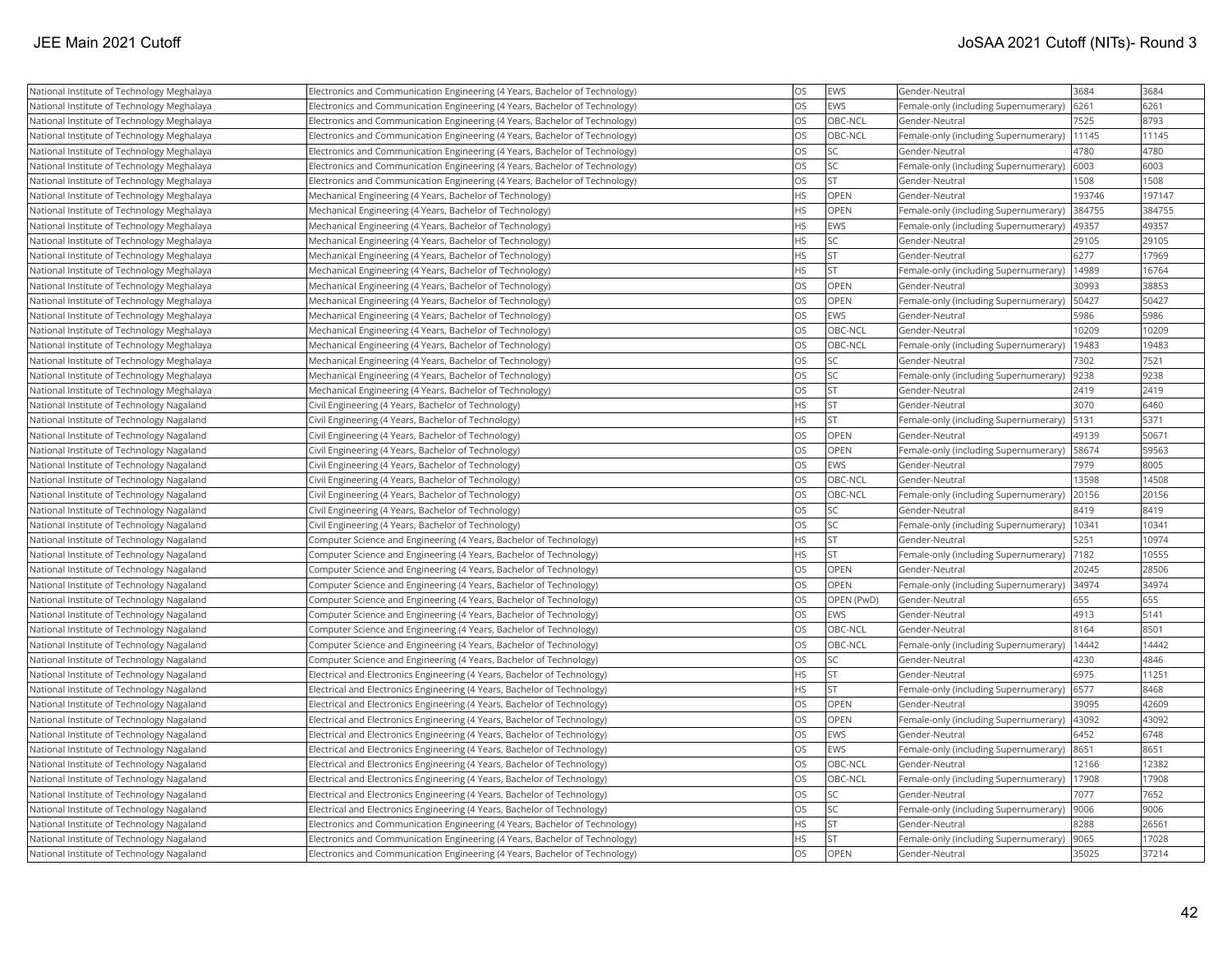| National Institute of Technology Nagaland | Electronics and Communication Engineering (4 Years, Bachelor of Technology)   | <b>OS</b> | <b>OPEN</b> | Female-only (including Supernumerary)  43855  |       | 43924 |
|-------------------------------------------|-------------------------------------------------------------------------------|-----------|-------------|-----------------------------------------------|-------|-------|
| National Institute of Technology Nagaland | Electronics and Communication Engineering (4 Years, Bachelor of Technology)   | <b>OS</b> | <b>EWS</b>  | Gender-Neutral                                | 5708  | 6079  |
| National Institute of Technology Nagaland | Electronics and Communication Engineering (4 Years, Bachelor of Technology)   | <b>OS</b> | OBC-NCL     | Gender-Neutral                                | 9943  | 11285 |
| National Institute of Technology Nagaland | Electronics and Communication Engineering (4 Years, Bachelor of Technology)   | <b>OS</b> | OBC-NCL     | Female-only (including Supernumerary)         | 15452 | 15452 |
| National Institute of Technology Nagaland | Electronics and Communication Engineering (4 Years, Bachelor of Technology)   | <b>OS</b> | SC          | Gender-Neutral                                | 5014  | 5798  |
| National Institute of Technology Nagaland | Electronics and Instrumentation Engineering (4 Years, Bachelor of Technology) | HS        | ST          | Gender-Neutral                                | 14629 | 14629 |
| National Institute of Technology Nagaland | Electronics and Instrumentation Engineering (4 Years, Bachelor of Technology) | OS        | <b>OPEN</b> | Gender-Neutral                                | 35427 | 44730 |
| National Institute of Technology Nagaland | Electronics and Instrumentation Engineering (4 Years, Bachelor of Technology) | OS        | OPEN        | Female-only (including Supernumerary)         | 4559  | 46047 |
| National Institute of Technology Nagaland | Electronics and Instrumentation Engineering (4 Years, Bachelor of Technology) | <b>OS</b> | <b>EWS</b>  | Gender-Neutral                                | 7156  | 7308  |
| National Institute of Technology Nagaland | Electronics and Instrumentation Engineering (4 Years, Bachelor of Technology) | <b>OS</b> | OBC-NCL     | Gender-Neutral                                | 11753 | 13073 |
| National Institute of Technology Nagaland | Electronics and Instrumentation Engineering (4 Years, Bachelor of Technology) | <b>OS</b> | OBC-NCL     | Female-only (including Supernumerary)         | 19748 | 19748 |
| National Institute of Technology Nagaland | Electronics and Instrumentation Engineering (4 Years, Bachelor of Technology) | <b>OS</b> | SC          | Gender-Neutral                                | 6199  | 8015  |
| National Institute of Technology Nagaland | Mechanical Engineering (4 Years, Bachelor of Technology)                      | <b>HS</b> | <b>ST</b>   | Gender-Neutral                                | 11495 | 29018 |
| National Institute of Technology Nagaland | Mechanical Engineering (4 Years, Bachelor of Technology)                      | HS        | <b>ST</b>   | Female-only (including Supernumerary)   18308 |       | 19063 |
| National Institute of Technology Nagaland | Mechanical Engineering (4 Years, Bachelor of Technology)                      | OS        | <b>OPEN</b> | Gender-Neutral                                | 42647 | 46289 |
| National Institute of Technology Nagaland | Mechanical Engineering (4 Years, Bachelor of Technology)                      | <b>OS</b> | <b>OPEN</b> | Female-only (including Supernumerary)         | 57746 | 58523 |
| National Institute of Technology Nagaland | Mechanical Engineering (4 Years, Bachelor of Technology)                      | <b>OS</b> | <b>EWS</b>  | Gender-Neutral                                | 7439  | 7646  |
| National Institute of Technology Nagaland | Mechanical Engineering (4 Years, Bachelor of Technology)                      | <b>OS</b> | OBC-NCL     | Gender-Neutral                                | 12692 | 13969 |
| National Institute of Technology Nagaland | Mechanical Engineering (4 Years, Bachelor of Technology)                      | OS        | OBC-NCL     | Female-only (including Supernumerary)         | 20950 | 20950 |
| National Institute of Technology Nagaland | Mechanical Engineering (4 Years, Bachelor of Technology)                      | <b>OS</b> | lsc         | Gender-Neutral                                | 8309  | 8504  |
| National Institute of Technology Patna    | Architecture (5 Years, Bachelor of Architecture)                              | <b>HS</b> | OPEN        | Gender-Neutral                                | 1605  | 3704  |
| National Institute of Technology Patna    | Architecture (5 Years, Bachelor of Architecture)                              | HS        | <b>OPEN</b> | Female-only (including Supernumerary)         | 1771  | 1974  |
| National Institute of Technology Patna    | Architecture (5 Years, Bachelor of Architecture)                              | <b>HS</b> | <b>EWS</b>  | Gender-Neutral                                | 313   | 406   |
| National Institute of Technology Patna    | Architecture (5 Years, Bachelor of Architecture)                              | HS        | <b>EWS</b>  | Female-only (including Supernumerary) 382     |       | 382   |
| National Institute of Technology Patna    | Architecture (5 Years, Bachelor of Architecture)                              | <b>HS</b> | OBC-NCL     | Gender-Neutral                                | 1133  | 1987  |
| National Institute of Technology Patna    | Architecture (5 Years, Bachelor of Architecture)                              | <b>HS</b> | OBC-NCL     | Female-only (including Supernumerary)   1047  |       | 1047  |
| National Institute of Technology Patna    | Architecture (5 Years, Bachelor of Architecture)                              | <b>HS</b> | SC.         | Gender-Neutral                                | 502   | 597   |
| National Institute of Technology Patna    | Architecture (5 Years, Bachelor of Architecture)                              | <b>HS</b> | lsc         | Female-only (including Supernumerary)         | 232   | 232   |
| National Institute of Technology Patna    | Architecture (5 Years, Bachelor of Architecture)                              | <b>HS</b> | <b>ST</b>   | Gender-Neutral                                | 148   | 535   |
| National Institute of Technology Patna    | Architecture (5 Years, Bachelor of Architecture)                              | <b>OS</b> | <b>OPEN</b> | Gender-Neutral                                | 1021  | 1229  |
| National Institute of Technology Patna    | Architecture (5 Years, Bachelor of Architecture)                              | OS        | <b>OPEN</b> | Female-only (including Supernumerary)  919    |       | 1228  |
| National Institute of Technology Patna    | Architecture (5 Years, Bachelor of Architecture)                              | OS        | <b>EWS</b>  | Gender-Neutral                                | 299   | 302   |
| National Institute of Technology Patna    | Architecture (5 Years, Bachelor of Architecture)                              | OS        | <b>EWS</b>  | Female-only (including Supernumerary) 291     |       | 291   |
| National Institute of Technology Patna    | Architecture (5 Years, Bachelor of Architecture)                              | <b>OS</b> | OBC-NCL     | Gender-Neutral                                | 559   | 580   |
| National Institute of Technology Patna    | Architecture (5 Years, Bachelor of Architecture)                              | <b>OS</b> | OBC-NCL     | Female-only (including Supernumerary)   571   |       | 571   |
| National Institute of Technology Patna    | Architecture (5 Years, Bachelor of Architecture)                              | <b>OS</b> | lsc         | Gender-Neutral                                | 241   | 274   |
| National Institute of Technology Patna    | Architecture (5 Years, Bachelor of Architecture)                              | <b>OS</b> | SC          | Female-only (including Supernumerary) 257     |       | 257   |
| National Institute of Technology Patna    | Architecture (5 Years, Bachelor of Architecture)                              | OS        | <b>ST</b>   | Gender-Neutral                                | 117   | 117   |
| National Institute of Technology Patna    | Civil Engineering (4 Years, Bachelor of Technology)                           | HS        | <b>OPEN</b> | Gender-Neutral                                | 8721  | 37659 |
| National Institute of Technology Patna    | Civil Engineering (4 Years, Bachelor of Technology)                           | HS        | OPEN        | Female-only (including Supernumerary)         | 20579 | 53235 |
| National Institute of Technology Patna    | Civil Engineering (4 Years, Bachelor of Technology)                           | <b>HS</b> | OPEN (PwD)  | Gender-Neutral                                | 228   | 228   |
| National Institute of Technology Patna    | Civil Engineering (4 Years, Bachelor of Technology)                           | HS        | <b>EWS</b>  | Gender-Neutral                                | 5644  | 5802  |
| National Institute of Technology Patna    | Civil Engineering (4 Years, Bachelor of Technology)                           | <b>HS</b> | <b>EWS</b>  | Female-only (including Supernumerary)         | 8178  | 8178  |
| National Institute of Technology Patna    | Civil Engineering (4 Years, Bachelor of Technology)                           | <b>HS</b> | OBC-NCL     | Gender-Neutral                                | 10262 | 10959 |
| National Institute of Technology Patna    | Civil Engineering (4 Years, Bachelor of Technology)                           | HS        | OBC-NCL     | Female-only (including Supernumerary)         | 15302 | 15826 |
| National Institute of Technology Patna    | Civil Engineering (4 Years, Bachelor of Technology)                           | HS        |             | OBC-NCL (PwD) Gender-Neutral                  | 593   | 593   |
| National Institute of Technology Patna    | Civil Engineering (4 Years, Bachelor of Technology)                           | HS        | SC.         | Gender-Neutral                                | 2121  | 6742  |
| National Institute of Technology Patna    | Civil Engineering (4 Years, Bachelor of Technology)                           | <b>HS</b> | lsc         | Female-only (including Supernumerary)         | 8526  | 8779  |
| National Institute of Technology Patna    | Civil Engineering (4 Years, Bachelor of Technology)                           | <b>HS</b> | ST          | Gender-Neutral                                | 2770  | 3327  |
| National Institute of Technology Patna    | Civil Engineering (4 Years, Bachelor of Technology)                           | HS        | <b>ST</b>   | Female-only (including Supernumerary) 3138    |       | 3138  |
| National Institute of Technology Patna    | Civil Engineering (4 Years, Bachelor of Technology)                           | <b>HS</b> | ST (PwD)    | Gender-Neutral                                | 33    | 33    |
| National Institute of Technology Patna    | Civil Engineering (4 Years, Bachelor of Technology)                           | <b>OS</b> | <b>OPEN</b> | lGender-Neutral                               | 33926 | 39040 |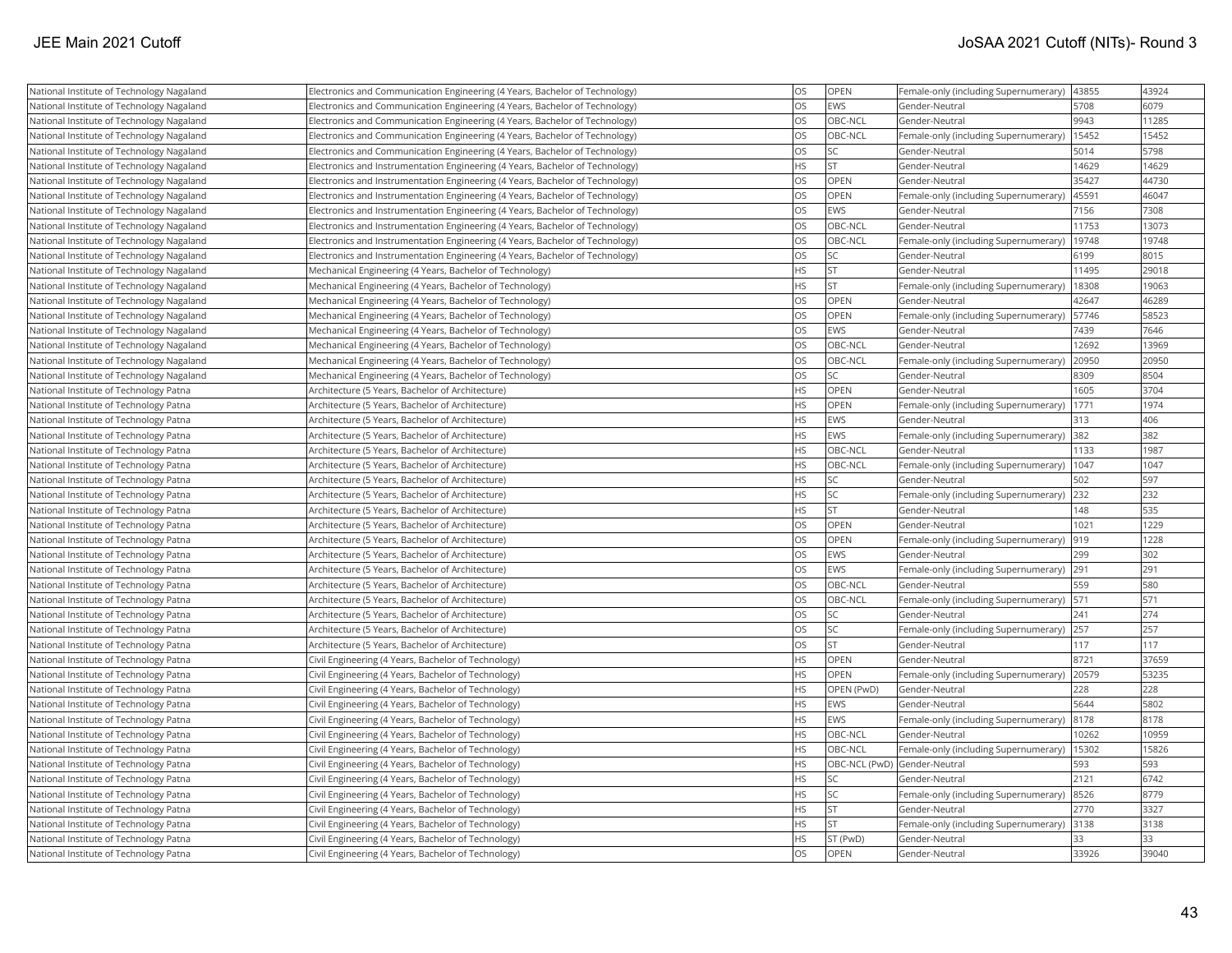| National Institute of Technology Patna | Civil Engineering (4 Years, Bachelor of Technology)                | OS        | OPEN                         | Female-only (including Supernumerary) | 25384 | 45349 |
|----------------------------------------|--------------------------------------------------------------------|-----------|------------------------------|---------------------------------------|-------|-------|
| National Institute of Technology Patna | Civil Engineering (4 Years, Bachelor of Technology)                | <b>OS</b> | OPEN (PwD)                   | Gender-Neutral                        | 1205  | 1205  |
| National Institute of Technology Patna | Civil Engineering (4 Years, Bachelor of Technology)                | <b>OS</b> | EWS                          | Gender-Neutral                        | 5950  | 6034  |
| National Institute of Technology Patna | Civil Engineering (4 Years, Bachelor of Technology)                | OS        | EWS                          | Female-only (including Supernumerary) | 7579  | 7579  |
| National Institute of Technology Patna | Civil Engineering (4 Years, Bachelor of Technology)                | <b>OS</b> | OBC-NCL                      | Gender-Neutral                        | 9760  | 12336 |
| National Institute of Technology Patna | Civil Engineering (4 Years, Bachelor of Technology)                | OS        | OBC-NCL                      | Female-only (including Supernumerary) | 16177 | 18112 |
| National Institute of Technology Patna | Civil Engineering (4 Years, Bachelor of Technology)                | OS        | OBC-NCL (PwD) Gender-Neutral |                                       | 980   | 980   |
| National Institute of Technology Patna | Civil Engineering (4 Years, Bachelor of Technology)                | OS        | <b>SC</b>                    | Gender-Neutral                        | 5072  | 6524  |
| National Institute of Technology Patna | Civil Engineering (4 Years, Bachelor of Technology)                | OS        | <b>SC</b>                    | Female-only (including Supernumerary) | 6899  | 7135  |
| National Institute of Technology Patna | Civil Engineering (4 Years, Bachelor of Technology)                | OS        | <b>ST</b>                    | Gender-Neutral                        | 1745  | 2215  |
| National Institute of Technology Patna | Civil Engineering (4 Years, Bachelor of Technology)                | OS        | <b>ST</b>                    | Female-only (including Supernumerary) | 2458  | 2458  |
| National Institute of Technology Patna | Computer Science and Engineering (4 Years, Bachelor of Technology) | <b>HS</b> | <b>OPEN</b>                  | Gender-Neutral                        | 2608  | 15399 |
| National Institute of Technology Patna | Computer Science and Engineering (4 Years, Bachelor of Technology) | HS        | OPEN                         | Female-only (including Supernumerary) | 18766 | 22368 |
| National Institute of Technology Patna | Computer Science and Engineering (4 Years, Bachelor of Technology) | <b>HS</b> | OPEN (PwD)                   | Gender-Neutral                        | 463   | 491   |
| National Institute of Technology Patna | Computer Science and Engineering (4 Years, Bachelor of Technology) | HS        | OPEN (PwD)                   | Female-only (including Supernumerary) | 540   | 540   |
| National Institute of Technology Patna | Computer Science and Engineering (4 Years, Bachelor of Technology) | <b>HS</b> | <b>EWS</b>                   | Gender-Neutral                        | 2144  | 2365  |
| National Institute of Technology Patna | Computer Science and Engineering (4 Years, Bachelor of Technology) | <b>HS</b> | EWS                          | Female-only (including Supernumerary) | 3220  | 3669  |
| National Institute of Technology Patna | Computer Science and Engineering (4 Years, Bachelor of Technology) | HS        | EWS (PwD)                    | Gender-Neutral                        | 74    | 74    |
| National Institute of Technology Patna | Computer Science and Engineering (4 Years, Bachelor of Technology) | <b>HS</b> | OBC-NCL                      | Gender-Neutral                        | 3257  | 4271  |
| National Institute of Technology Patna | Computer Science and Engineering (4 Years, Bachelor of Technology) | <b>HS</b> | OBC-NCL                      | Female-only (including Supernumerary) | 5904  | 7807  |
| National Institute of Technology Patna | Computer Science and Engineering (4 Years, Bachelor of Technology) | <b>HS</b> | OBC-NCL (PwD) Gender-Neutral |                                       | 200   | 200   |
| National Institute of Technology Patna | Computer Science and Engineering (4 Years, Bachelor of Technology) | <b>HS</b> | <b>SC</b>                    | Gender-Neutral                        | 974   | 3594  |
| National Institute of Technology Patna | Computer Science and Engineering (4 Years, Bachelor of Technology) | HS        | <b>SC</b>                    | Female-only (including Supernumerary) | 3410  | 3654  |
| National Institute of Technology Patna | Computer Science and Engineering (4 Years, Bachelor of Technology) | <b>HS</b> | SC (PwD)                     | Gender-Neutral                        | 128   | 128   |
| National Institute of Technology Patna | Computer Science and Engineering (4 Years, Bachelor of Technology) | HS        | <b>ST</b>                    | Gender-Neutral                        | 775   | 1110  |
| National Institute of Technology Patna | Computer Science and Engineering (4 Years, Bachelor of Technology) | <b>HS</b> | İst                          | Female-only (including Supernumerary) | 1863  | 1863  |
| National Institute of Technology Patna | Computer Science and Engineering (4 Years, Bachelor of Technology) | OS        | OPEN                         | Gender-Neutral                        | 10234 | 12870 |
| National Institute of Technology Patna | Computer Science and Engineering (4 Years, Bachelor of Technology) | OS        | OPEN                         | Female-only (including Supernumerary) | 15701 | 19466 |
| National Institute of Technology Patna | Computer Science and Engineering (4 Years, Bachelor of Technology) | OS        | OPEN (PwD)                   | Gender-Neutral                        | 397   | 415   |
| National Institute of Technology Patna | Computer Science and Engineering (4 Years, Bachelor of Technology) | OS        | <b>EWS</b>                   | Gender-Neutral                        | 1706  | 1888  |
| National Institute of Technology Patna | Computer Science and Engineering (4 Years, Bachelor of Technology) | <b>OS</b> | EWS                          | Female-only (including Supernumerary) | 2963  | 2963  |
| National Institute of Technology Patna | Computer Science and Engineering (4 Years, Bachelor of Technology) | OS        | OBC-NCL                      | Gender-Neutral                        | 2716  | 4432  |
| National Institute of Technology Patna | Computer Science and Engineering (4 Years, Bachelor of Technology) | OS        | OBC-NCL                      | Female-only (including Supernumerary) | 6570  | 8230  |
| National Institute of Technology Patna | Computer Science and Engineering (4 Years, Bachelor of Technology) | OS        | OBC-NCL (PwD) Gender-Neutral |                                       | 188   | 188   |
| National Institute of Technology Patna | Computer Science and Engineering (4 Years, Bachelor of Technology) | <b>OS</b> | <b>SC</b>                    | Gender-Neutral                        | 2090  | 2561  |
| National Institute of Technology Patna | Computer Science and Engineering (4 Years, Bachelor of Technology) | OS        | <b>SC</b>                    | Female-only (including Supernumerary) | 3279  | 3795  |
| National Institute of Technology Patna | Computer Science and Engineering (4 Years, Bachelor of Technology) | OS        | SC (PwD)                     | Gender-Neutral                        | 51    | 51    |
| National Institute of Technology Patna | Computer Science and Engineering (4 Years, Bachelor of Technology) | <b>OS</b> | lst                          | Gender-Neutral                        | 1064  | 1287  |
| National Institute of Technology Patna | Computer Science and Engineering (4 Years, Bachelor of Technology) | <b>OS</b> | <b>ST</b>                    | Female-only (including Supernumerary) | 1676  | 1884  |
| National Institute of Technology Patna | Electrical Engineering (4 Years, Bachelor of Technology)           | <b>HS</b> | OPEN                         | Gender-Neutral                        | 21946 | 27525 |
| National Institute of Technology Patna | Electrical Engineering (4 Years, Bachelor of Technology)           | HS        | OPEN                         | Female-only (including Supernumerary) | 6284  | 40699 |
| National Institute of Technology Patna | Electrical Engineering (4 Years, Bachelor of Technology)           | <b>HS</b> | OPEN (PwD)                   | lGender-Neutral                       | 1412  | 1412  |
| National Institute of Technology Patna | Electrical Engineering (4 Years, Bachelor of Technology)           | <b>HS</b> | EWS                          | Gender-Neutral                        | 4085  | 4416  |
| National Institute of Technology Patna | Electrical Engineering (4 Years, Bachelor of Technology)           | HS        | EWS                          | Female-only (including Supernumerary) | 6437  | 6437  |
| National Institute of Technology Patna | Electrical Engineering (4 Years, Bachelor of Technology)           | <b>HS</b> | OBC-NCL                      | Gender-Neutral                        | 6701  | 8402  |
| National Institute of Technology Patna | Electrical Engineering (4 Years, Bachelor of Technology)           | <b>HS</b> | OBC-NCL                      | Female-only (including Supernumerary) | 12239 | 13040 |
| National Institute of Technology Patna | Electrical Engineering (4 Years, Bachelor of Technology)           | <b>HS</b> | OBC-NCL (PwD) Gender-Neutral |                                       | 539   | 539   |
| National Institute of Technology Patna | Electrical Engineering (4 Years, Bachelor of Technology)           | <b>HS</b> | SC                           | Gender-Neutral                        | 4673  | 5398  |
| National Institute of Technology Patna | Electrical Engineering (4 Years, Bachelor of Technology)           | <b>HS</b> | <b>SC</b>                    | Female-only (including Supernumerary) | 5560  | 7412  |
| National Institute of Technology Patna | Electrical Engineering (4 Years, Bachelor of Technology)           | <b>HS</b> | <b>ST</b>                    | Gender-Neutral                        | 1153  | 2522  |
| National Institute of Technology Patna | Electrical Engineering (4 Years, Bachelor of Technology)           | <b>HS</b> | <b>ST</b>                    | Female-only (including Supernumerary) | 5237  | 5237  |
| National Institute of Technology Patna | Electrical Engineering (4 Years, Bachelor of Technology)           | <b>OS</b> | OPEN                         | Gender-Neutral                        | 10295 | 25106 |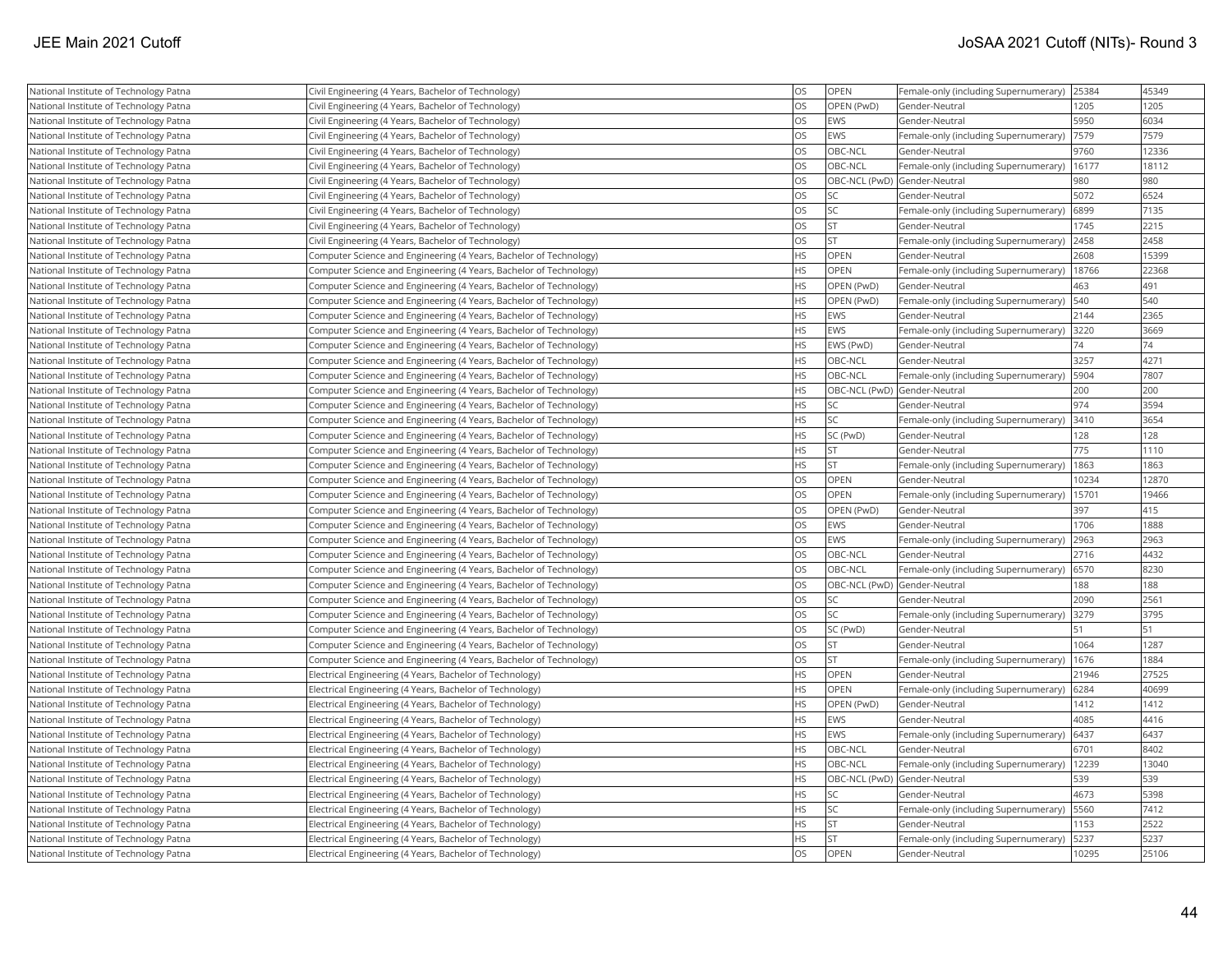| National Institute of Technology Patna | Electrical Engineering (4 Years, Bachelor of Technology)                    | <b>OS</b> | OPEN                         | Female-only (including Supernumerary) | 28868 | 33084 |
|----------------------------------------|-----------------------------------------------------------------------------|-----------|------------------------------|---------------------------------------|-------|-------|
| National Institute of Technology Patna | Electrical Engineering (4 Years, Bachelor of Technology)                    | <b>OS</b> | OPEN (PwD)                   | Gender-Neutral                        | 1167  | 1167  |
| National Institute of Technology Patna | Electrical Engineering (4 Years, Bachelor of Technology)                    | <b>OS</b> | EWS                          | Gender-Neutral                        | 3687  | 3939  |
| National Institute of Technology Patna | Electrical Engineering (4 Years, Bachelor of Technology)                    | <b>OS</b> | EWS                          | Female-only (including Supernumerary) | 5155  | 5155  |
| National Institute of Technology Patna | Electrical Engineering (4 Years, Bachelor of Technology)                    | <b>OS</b> | OBC-NCL                      | Gender-Neutral                        | 7237  | 8550  |
| National Institute of Technology Patna | Electrical Engineering (4 Years, Bachelor of Technology)                    | <b>OS</b> | OBC-NCL                      | Female-only (including Supernumerary) | 13084 | 13562 |
| National Institute of Technology Patna | Electrical Engineering (4 Years, Bachelor of Technology)                    | <b>OS</b> | OBC-NCL (PwD) Gender-Neutral |                                       | 570   | 570   |
| National Institute of Technology Patna | Electrical Engineering (4 Years, Bachelor of Technology)                    | <b>OS</b> | <b>SC</b>                    | Gender-Neutral                        | 1962  | 5039  |
| National Institute of Technology Patna | Electrical Engineering (4 Years, Bachelor of Technology)                    | <b>OS</b> | <b>SC</b>                    | Female-only (including Supernumerary) | 5593  | 6194  |
| National Institute of Technology Patna | Electrical Engineering (4 Years, Bachelor of Technology)                    | <b>OS</b> | İst                          | Gender-Neutral                        | 1641  | 2110  |
| National Institute of Technology Patna | Electrical Engineering (4 Years, Bachelor of Technology)                    | <b>OS</b> | <b>ST</b>                    | Female-only (including Supernumerary) | 2243  | 2243  |
| National Institute of Technology Patna | Electronics and Communication Engineering (4 Years, Bachelor of Technology) | <b>HS</b> | <b>OPEN</b>                  | Gender-Neutral                        | 18006 | 21739 |
| National Institute of Technology Patna | Electronics and Communication Engineering (4 Years, Bachelor of Technology) | <b>HS</b> | OPEN                         | Female-only (including Supernumerary) | 25588 | 31526 |
| National Institute of Technology Patna | Electronics and Communication Engineering (4 Years, Bachelor of Technology) | <b>HS</b> | OPEN (PwD)                   | Gender-Neutral                        | 416   | 416   |
| National Institute of Technology Patna | Electronics and Communication Engineering (4 Years, Bachelor of Technology) | <b>HS</b> | EWS                          | Gender-Neutral                        | 3094  | 3224  |
| National Institute of Technology Patna | Electronics and Communication Engineering (4 Years, Bachelor of Technology) | <b>HS</b> | EWS                          | Female-only (including Supernumerary) | 5048  | 5394  |
| National Institute of Technology Patna | Electronics and Communication Engineering (4 Years, Bachelor of Technology) | <b>HS</b> | <b>OBC-NCL</b>               | Gender-Neutral                        | 4895  | 6300  |
| National Institute of Technology Patna | Electronics and Communication Engineering (4 Years, Bachelor of Technology) | <b>HS</b> | OBC-NCL                      | Female-only (including Supernumerary) | 8565  | 9746  |
| National Institute of Technology Patna | Electronics and Communication Engineering (4 Years, Bachelor of Technology) | <b>HS</b> | OBC-NCL (PwD) Gender-Neutral |                                       | 386   | 386   |
| National Institute of Technology Patna | Electronics and Communication Engineering (4 Years, Bachelor of Technology) | <b>HS</b> | <b>SC</b>                    | Gender-Neutral                        | 3704  | 4835  |
| National Institute of Technology Patna | Electronics and Communication Engineering (4 Years, Bachelor of Technology) | <b>HS</b> | lsc                          | Female-only (including Supernumerary) | 3990  | 4251  |
| National Institute of Technology Patna | Electronics and Communication Engineering (4 Years, Bachelor of Technology) | <b>HS</b> | SC (PwD)                     | Gender-Neutral                        | 151   | 151   |
| National Institute of Technology Patna | Electronics and Communication Engineering (4 Years, Bachelor of Technology) | <b>HS</b> | <b>ST</b>                    | Gender-Neutral                        | 1514  | 2104  |
| National Institute of Technology Patna | Electronics and Communication Engineering (4 Years, Bachelor of Technology) | <b>HS</b> | <b>ST</b>                    | Female-only (including Supernumerary) | 3180  | 3180  |
| National Institute of Technology Patna | Electronics and Communication Engineering (4 Years, Bachelor of Technology) | <b>OS</b> | OPEN                         | Gender-Neutral                        | 14828 | 19242 |
| National Institute of Technology Patna | Electronics and Communication Engineering (4 Years, Bachelor of Technology) | <b>OS</b> | OPEN                         | Female-only (including Supernumerary) | 23521 | 26504 |
| National Institute of Technology Patna | Electronics and Communication Engineering (4 Years, Bachelor of Technology) | <b>OS</b> | OPEN (PwD)                   | Gender-Neutral                        | 815   | 898   |
| National Institute of Technology Patna | Electronics and Communication Engineering (4 Years, Bachelor of Technology) | <b>OS</b> | EWS                          | Gender-Neutral                        | 2717  | 2849  |
| National Institute of Technology Patna | Electronics and Communication Engineering (4 Years, Bachelor of Technology) | <b>OS</b> | <b>EWS</b>                   | Female-only (including Supernumerary) | 4345  | 4848  |
| National Institute of Technology Patna | Electronics and Communication Engineering (4 Years, Bachelor of Technology) | <b>OS</b> | EWS (PwD)                    | Gender-Neutral                        | 117   | 117   |
| National Institute of Technology Patna | Electronics and Communication Engineering (4 Years, Bachelor of Technology) | <b>OS</b> | OBC-NCL                      | Gender-Neutral                        | 4946  | 6693  |
| National Institute of Technology Patna | Electronics and Communication Engineering (4 Years, Bachelor of Technology) | <b>OS</b> | OBC-NCL                      | Female-only (including Supernumerary) | 8058  | 10356 |
| National Institute of Technology Patna | Electronics and Communication Engineering (4 Years, Bachelor of Technology) | <b>OS</b> | OBC-NCL (PwD) Gender-Neutral |                                       | 385   | 385   |
| National Institute of Technology Patna | Electronics and Communication Engineering (4 Years, Bachelor of Technology) | <b>OS</b> | lsc                          | Gender-Neutral                        | 3605  | 4155  |
| National Institute of Technology Patna | Electronics and Communication Engineering (4 Years, Bachelor of Technology) | <b>OS</b> | <b>SC</b>                    | Female-only (including Supernumerary) | 4931  | 5163  |
| National Institute of Technology Patna | Electronics and Communication Engineering (4 Years, Bachelor of Technology) | <b>OS</b> | <b>ST</b>                    | Gender-Neutral                        | 1399  | 1720  |
| National Institute of Technology Patna | Electronics and Communication Engineering (4 Years, Bachelor of Technology) | <b>OS</b> | lst                          | Female-only (including Supernumerary) | 1955  | 1955  |
| National Institute of Technology Patna | Mechanical Engineering (4 Years, Bachelor of Technology)                    | <b>HS</b> | OPEN                         | Gender-Neutral                        | 22137 | 33505 |
| National Institute of Technology Patna | Mechanical Engineering (4 Years, Bachelor of Technology)                    | <b>HS</b> | OPEN                         | Female-only (including Supernumerary) | 35237 | 51021 |
| National Institute of Technology Patna | Mechanical Engineering (4 Years, Bachelor of Technology)                    | <b>HS</b> | OPEN (PwD)                   | Gender-Neutral                        | 946   | 1327  |
| National Institute of Technology Patna | Mechanical Engineering (4 Years, Bachelor of Technology)                    | <b>HS</b> | <b>EWS</b>                   | Gender-Neutral                        | 5028  | 5253  |
| National Institute of Technology Patna | Mechanical Engineering (4 Years, Bachelor of Technology)                    | <b>HS</b> | EWS                          | Female-only (including Supernumerary) | 7869  | 7869  |
| National Institute of Technology Patna | Mechanical Engineering (4 Years, Bachelor of Technology)                    | <b>HS</b> | OBC-NCL                      | Gender-Neutral                        | 8519  | 10339 |
| National Institute of Technology Patna | Mechanical Engineering (4 Years, Bachelor of Technology)                    | <b>HS</b> | <b>OBC-NCL</b>               | Female-only (including Supernumerary) | 14766 | 16061 |
| National Institute of Technology Patna | Mechanical Engineering (4 Years, Bachelor of Technology)                    | <b>HS</b> | OBC-NCL (PwD) Gender-Neutral |                                       | 853   | 853   |
| National Institute of Technology Patna | Mechanical Engineering (4 Years, Bachelor of Technology)                    | <b>HS</b> | <b>SC</b>                    | Gender-Neutral                        | 3424  | 6592  |
| National Institute of Technology Patna | Mechanical Engineering (4 Years, Bachelor of Technology)                    | <b>HS</b> | lsc                          | Female-only (including Supernumerary) | 9460  | 9745  |
| National Institute of Technology Patna | Mechanical Engineering (4 Years, Bachelor of Technology)                    | <b>HS</b> | <b>ST</b>                    | Gender-Neutral                        | 2695  | 2858  |
| National Institute of Technology Patna | Mechanical Engineering (4 Years, Bachelor of Technology)                    | <b>HS</b> | <b>ST</b>                    | Female-only (including Supernumerary) | 2812  | 2812  |
| National Institute of Technology Patna | Mechanical Engineering (4 Years, Bachelor of Technology)                    | <b>OS</b> | OPEN                         | Gender-Neutral                        | 26828 | 30759 |
| National Institute of Technology Patna | Mechanical Engineering (4 Years, Bachelor of Technology)                    | <b>OS</b> | OPEN                         | Female-only (including Supernumerary) | 39049 | 42140 |
| National Institute of Technology Patna | Mechanical Engineering (4 Years, Bachelor of Technology)                    | <b>OS</b> | OPEN (PwD)                   | Gender-Neutral                        | 1726  | 1726  |
|                                        |                                                                             |           |                              |                                       |       |       |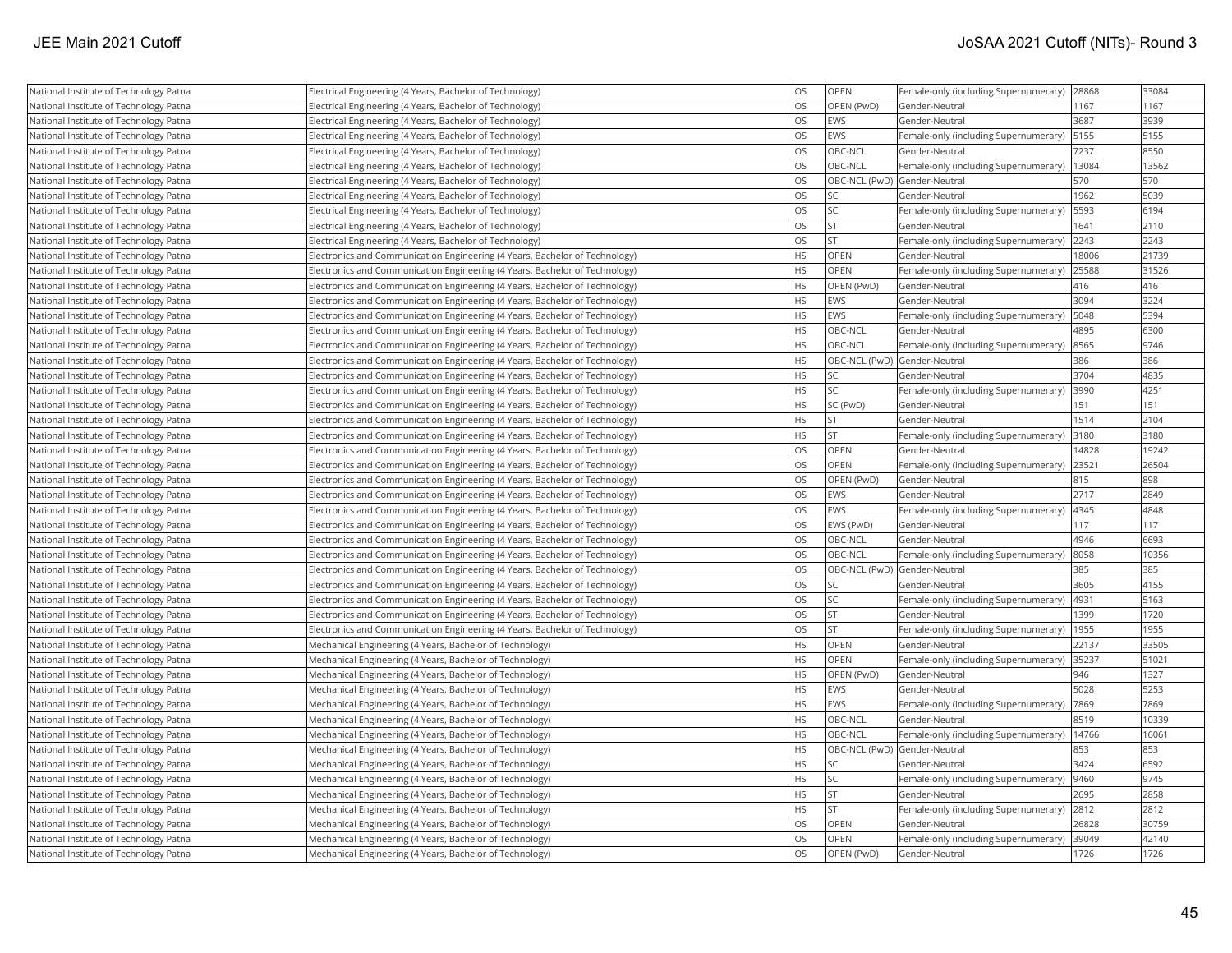| National Institute of Technology Patna      | Mechanical Engineering (4 Years, Bachelor of Technology)                 | <b>OS</b>  | EWS        | Gender-Neutral                        | 4736   | 4972   |
|---------------------------------------------|--------------------------------------------------------------------------|------------|------------|---------------------------------------|--------|--------|
| National Institute of Technology Patna      | Mechanical Engineering (4 Years, Bachelor of Technology)                 | <b>OS</b>  | EWS        | Female-only (including Supernumerary) | 6627   | 6627   |
| National Institute of Technology Patna      | Mechanical Engineering (4 Years, Bachelor of Technology)                 | <b>OS</b>  | OBC-NCL    | Gender-Neutral                        | 8784   | 10146  |
| National Institute of Technology Patna      | Mechanical Engineering (4 Years, Bachelor of Technology)                 | <b>OS</b>  | OBC-NCL    | Female-only (including Supernumerary) | 17872  | 18256  |
| National Institute of Technology Patna      | Mechanical Engineering (4 Years, Bachelor of Technology)                 | los        |            | OBC-NCL (PwD) Gender-Neutral          | 879    | 879    |
| National Institute of Technology Patna      | Mechanical Engineering (4 Years, Bachelor of Technology)                 | <b>OS</b>  | SC         | Gender-Neutral                        | 5688   | 6219   |
| National Institute of Technology Patna      | Mechanical Engineering (4 Years, Bachelor of Technology)                 | <b>OS</b>  | SC         | Female-only (including Supernumerary) | 8921   | 9058   |
| National Institute of Technology Patna      | Mechanical Engineering (4 Years, Bachelor of Technology)                 | <b>OS</b>  | <b>ST</b>  | Gender-Neutral                        | 1941   | 2459   |
| National Institute of Technology Patna      | Mechanical Engineering (4 Years, Bachelor of Technology)                 | <b>OS</b>  | <b>ST</b>  | Female-only (including Supernumerary) | 2963   | 2963   |
| National Institute of Technology Puducherry | Civil Engineering (4 Years, Bachelor of Technology)                      | <b>HS</b>  | OPEN       | Gender-Neutral                        | 196940 | 216393 |
| National Institute of Technology Puducherry | Civil Engineering (4 Years, Bachelor of Technology)                      | <b>HS</b>  | OPEN       | Female-only (including Supernumerary) | 195943 | 195943 |
| National Institute of Technology Puducherry | Civil Engineering (4 Years, Bachelor of Technology)                      | <b>HS</b>  | OBC-NCL    | Gender-Neutral                        | 73149  | 74294  |
| National Institute of Technology Puducherry | Civil Engineering (4 Years, Bachelor of Technology)                      | <b>IHS</b> | OBC-NCL    | Female-only (including Supernumerary) | 72031  | 72031  |
| National Institute of Technology Puducherry | Civil Engineering (4 Years, Bachelor of Technology)                      | <b>HS</b>  | SC         | Gender-Neutral                        | 17846  | 17846  |
| National Institute of Technology Puducherry | Civil Engineering (4 Years, Bachelor of Technology)                      | <b>HS</b>  | SC         | Female-only (including Supernumerary) | 30826  | 30826  |
| National Institute of Technology Puducherry | Civil Engineering (4 Years, Bachelor of Technology)                      | <b>OS</b>  | OPEN       | Gender-Neutral                        | 35359  | 40097  |
| National Institute of Technology Puducherry | Civil Engineering (4 Years, Bachelor of Technology)                      | los        | OPEN       | Female-only (including Supernumerary) | 40337  | 40337  |
| National Institute of Technology Puducherry | Civil Engineering (4 Years, Bachelor of Technology)                      | los        | EWS        | Gender-Neutral                        | 6077   | 6077   |
| National Institute of Technology Puducherry | Civil Engineering (4 Years, Bachelor of Technology)                      | <b>OS</b>  | OBC-NCL    | Gender-Neutral                        | 11721  | 12597  |
| National Institute of Technology Puducherry | Civil Engineering (4 Years, Bachelor of Technology)                      | <b>OS</b>  | OBC-NCL    | Female-only (including Supernumerary) | 15574  | 15574  |
| National Institute of Technology Puducherry | Civil Engineering (4 Years, Bachelor of Technology)                      | los        | SC         | Gender-Neutral                        | 6163   | 6982   |
| National Institute of Technology Puducherry | Civil Engineering (4 Years, Bachelor of Technology)                      | los        | <b>ST</b>  | Female-only (including Supernumerary) | 2424   | 2424   |
| National Institute of Technology Puducherry | Computer Science and Engineering (4 Years, Bachelor of Technology)       | <b>HS</b>  | OPEN       | Gender-Neutral                        | 34728  | 70444  |
| National Institute of Technology Puducherry | Computer Science and Engineering (4 Years, Bachelor of Technology)       | <b>HS</b>  | OPEN       | Female-only (including Supernumerary) | 82067  | 109089 |
| National Institute of Technology Puducherry | Computer Science and Engineering (4 Years, Bachelor of Technology)       | <b>HS</b>  | OPEN (PwD) | Gender-Neutral                        | 932    | 932    |
| National Institute of Technology Puducherry | Computer Science and Engineering (4 Years, Bachelor of Technology)       | <b>HS</b>  | <b>EWS</b> | Gender-Neutral                        | 28170  | 34360  |
| National Institute of Technology Puducherry | Computer Science and Engineering (4 Years, Bachelor of Technology)       | <b>HS</b>  | OBC-NCL    | Gender-Neutral                        | 28153  | 36663  |
| National Institute of Technology Puducherry | Computer Science and Engineering (4 Years, Bachelor of Technology)       | <b>HS</b>  | OBC-NCL    | Female-only (including Supernumerary) | 39697  | 39697  |
| National Institute of Technology Puducherry | Computer Science and Engineering (4 Years, Bachelor of Technology)       | <b>HS</b>  | SC         | Gender-Neutral                        | 4736   | 9022   |
| National Institute of Technology Puducherry | Computer Science and Engineering (4 Years, Bachelor of Technology)       | <b>HS</b>  | SC         | Female-only (including Supernumerary) | 8400   | 8400   |
| National Institute of Technology Puducherry | Computer Science and Engineering (4 Years, Bachelor of Technology)       | <b>HS</b>  | <b>ST</b>  | Gender-Neutral                        | 2860   | 2860   |
| National Institute of Technology Puducherry | Computer Science and Engineering (4 Years, Bachelor of Technology)       | <b>HS</b>  | <b>ST</b>  | Female-only (including Supernumerary) | 9098   | 9098   |
| National Institute of Technology Puducherry | Computer Science and Engineering (4 Years, Bachelor of Technology)       | <b>OS</b>  | OPEN       | Gender-Neutral                        | 10934  | 15197  |
| National Institute of Technology Puducherry | Computer Science and Engineering (4 Years, Bachelor of Technology)       | los        | OPEN       | Female-only (including Supernumerary) | 20216  | 20750  |
| National Institute of Technology Puducherry | Computer Science and Engineering (4 Years, Bachelor of Technology)       | los        | EWS        | Gender-Neutral                        | 2205   | 2214   |
| National Institute of Technology Puducherry | Computer Science and Engineering (4 Years, Bachelor of Technology)       | <b>OS</b>  | OBC-NCL    | Gender-Neutral                        | 4120   | 4623   |
| National Institute of Technology Puducherry | Computer Science and Engineering (4 Years, Bachelor of Technology)       | los        | OBC-NCL    | Female-only (including Supernumerary) | 6558   | 7317   |
| National Institute of Technology Puducherry | Computer Science and Engineering (4 Years, Bachelor of Technology)       | los        | SC         | Gender-Neutral                        | 2540   | 2764   |
| National Institute of Technology Puducherry | Computer Science and Engineering (4 Years, Bachelor of Technology)       | <b>OS</b>  | SC         | Female-only (including Supernumerary) | 3157   | 3157   |
| National Institute of Technology Puducherry | Computer Science and Engineering (4 Years, Bachelor of Technology)       | <b>OS</b>  | <b>ST</b>  | Gender-Neutral                        | 962    | 1163   |
| National Institute of Technology Puducherry | Electrical and Electronics Engineering (4 Years, Bachelor of Technology) | <b>HS</b>  | OPEN       | Gender-Neutral                        | 57154  | 146959 |
| National Institute of Technology Puducherry | Electrical and Electronics Engineering (4 Years, Bachelor of Technology) | <b>HS</b>  | OPEN       | Female-only (including Supernumerary) | 135881 | 162982 |
| National Institute of Technology Puducherry | Electrical and Electronics Engineering (4 Years, Bachelor of Technology) | <b>HS</b>  | <b>EWS</b> | Gender-Neutral                        | 77571  | 77571  |
| National Institute of Technology Puducherry | Electrical and Electronics Engineering (4 Years, Bachelor of Technology) | <b>HS</b>  | OBC-NCL    | Gender-Neutral                        | 44739  | 51030  |
| National Institute of Technology Puducherry | Electrical and Electronics Engineering (4 Years, Bachelor of Technology) | <b>HS</b>  | OBC-NCL    | Female-only (including Supernumerary) | 50154  | 54072  |
| National Institute of Technology Puducherry | Electrical and Electronics Engineering (4 Years, Bachelor of Technology) | <b>HS</b>  | SC         | Gender-Neutral                        | 10799  | 18047  |
| National Institute of Technology Puducherry | Electrical and Electronics Engineering (4 Years, Bachelor of Technology) | <b>IHS</b> | <b>ST</b>  | Gender-Neutral                        | 6826   | 6826   |
| National Institute of Technology Puducherry | Electrical and Electronics Engineering (4 Years, Bachelor of Technology) | <b>OS</b>  | OPEN       | Gender-Neutral                        | 23678  | 29344  |
| National Institute of Technology Puducherry | Electrical and Electronics Engineering (4 Years, Bachelor of Technology) | <b>OS</b>  | OPEN       | Female-only (including Supernumerary) | 28415  | 28415  |
| National Institute of Technology Puducherry | Electrical and Electronics Engineering (4 Years, Bachelor of Technology) | <b>OS</b>  | OPEN (PwD) | Female-only (including Supernumerary) | 2247   | 2247   |
| National Institute of Technology Puducherry | Electrical and Electronics Engineering (4 Years, Bachelor of Technology) | <b>OS</b>  | EWS        | Gender-Neutral                        | 4477   | 4593   |
| National Institute of Technology Puducherry | Electrical and Electronics Engineering (4 Years, Bachelor of Technology) | los        | <b>EWS</b> | Female-only (including Supernumerary) | 5154   | 5154   |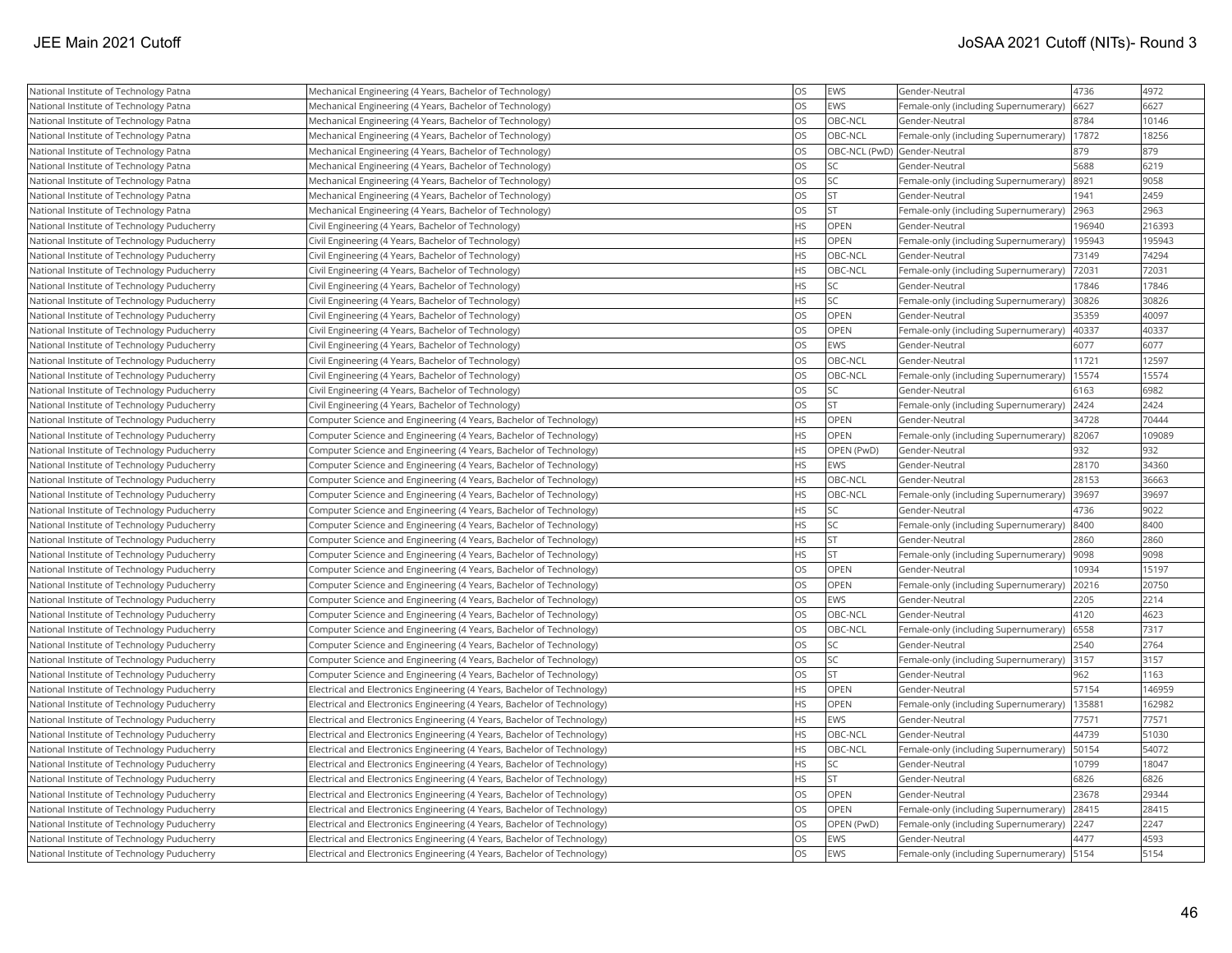| National Institute of Technology Puducherry | Electrical and Electronics Engineering (4 Years, Bachelor of Technology)    | <b>OS</b> | OBC-NCL                      | Gender-Neutral                        | 8091   | 9387   |
|---------------------------------------------|-----------------------------------------------------------------------------|-----------|------------------------------|---------------------------------------|--------|--------|
| National Institute of Technology Puducherry | Electrical and Electronics Engineering (4 Years, Bachelor of Technology)    | <b>OS</b> | OBC-NCL                      | Female-only (including Supernumerary) | 11689  | 11689  |
| National Institute of Technology Puducherry | Electrical and Electronics Engineering (4 Years, Bachelor of Technology)    | <b>OS</b> | OBC-NCL (PwD) Gender-Neutral |                                       | 615    | 615    |
| National Institute of Technology Puducherry | Electrical and Electronics Engineering (4 Years, Bachelor of Technology)    | <b>OS</b> | <b>SC</b>                    | Gender-Neutral                        | 4451   | 5523   |
| National Institute of Technology Puducherry | Electrical and Electronics Engineering (4 Years, Bachelor of Technology)    | <b>OS</b> | <b>SC</b>                    | Female-only (including Supernumerary) | 5832   | 5832   |
| National Institute of Technology Puducherry | Electrical and Electronics Engineering (4 Years, Bachelor of Technology)    | <b>OS</b> | <b>ST</b>                    | Gender-Neutral                        | 1708   | 2002   |
| National Institute of Technology Puducherry | Electrical and Electronics Engineering (4 Years, Bachelor of Technology)    | <b>OS</b> | <b>ST</b>                    | Female-only (including Supernumerary) | 2273   | 2273   |
| National Institute of Technology Puducherry | Electronics and Communication Engineering (4 Years, Bachelor of Technology) | <b>HS</b> | <b>OPEN</b>                  | Gender-Neutral                        | 59700  | 125758 |
| National Institute of Technology Puducherry | Electronics and Communication Engineering (4 Years, Bachelor of Technology) | <b>HS</b> | OPEN                         | Female-only (including Supernumerary) | 126782 | 141283 |
| National Institute of Technology Puducherry | Electronics and Communication Engineering (4 Years, Bachelor of Technology) | <b>HS</b> | EWS                          | Gender-Neutral                        | 22322  | 58065  |
| National Institute of Technology Puducherry | Electronics and Communication Engineering (4 Years, Bachelor of Technology) | <b>HS</b> | OBC-NCL                      | Gender-Neutral                        | 37550  | 40385  |
| National Institute of Technology Puducherry | Electronics and Communication Engineering (4 Years, Bachelor of Technology) | <b>HS</b> | OBC-NCL                      | Female-only (including Supernumerary) | 43325  | 46252  |
| National Institute of Technology Puducherry | Electronics and Communication Engineering (4 Years, Bachelor of Technology) | <b>HS</b> | <b>SC</b>                    | Gender-Neutral                        | 6144   | 15717  |
| National Institute of Technology Puducherry | Electronics and Communication Engineering (4 Years, Bachelor of Technology) | <b>HS</b> | <b>SC</b>                    | Female-only (including Supernumerary) | 15516  | 15516  |
| National Institute of Technology Puducherry | Electronics and Communication Engineering (4 Years, Bachelor of Technology) | <b>HS</b> | <b>ST</b>                    | Gender-Neutral                        | 6981   | 14829  |
| National Institute of Technology Puducherry | Electronics and Communication Engineering (4 Years, Bachelor of Technology) | <b>HS</b> | İst                          | Female-only (including Supernumerary) | 9807   | 9807   |
| National Institute of Technology Puducherry | Electronics and Communication Engineering (4 Years, Bachelor of Technology) | <b>OS</b> | OPEN                         | Gender-Neutral                        | 16275  | 20941  |
| National Institute of Technology Puducherry | Electronics and Communication Engineering (4 Years, Bachelor of Technology) | <b>OS</b> | OPEN                         | Female-only (including Supernumerary) | 21219  | 23800  |
| National Institute of Technology Puducherry | Electronics and Communication Engineering (4 Years, Bachelor of Technology) | <b>OS</b> | OPEN (PwD)                   | Gender-Neutral                        | 487    | 487    |
| National Institute of Technology Puducherry | Electronics and Communication Engineering (4 Years, Bachelor of Technology) | <b>OS</b> | EWS                          | Gender-Neutral                        | 3078   | 3176   |
| National Institute of Technology Puducherry | Electronics and Communication Engineering (4 Years, Bachelor of Technology) | <b>OS</b> | EWS                          | Female-only (including Supernumerary) | 3908   | 3908   |
| National Institute of Technology Puducherry | Electronics and Communication Engineering (4 Years, Bachelor of Technology) | <b>OS</b> | OBC-NCL                      | Gender-Neutral                        | 6004   | 6982   |
| National Institute of Technology Puducherry | Electronics and Communication Engineering (4 Years, Bachelor of Technology) | <b>OS</b> | OBC-NCL                      | Female-only (including Supernumerary) | 7928   | 7928   |
| National Institute of Technology Puducherry | Electronics and Communication Engineering (4 Years, Bachelor of Technology) | <b>OS</b> | lsc                          | Gender-Neutral                        | 3423   | 4215   |
| National Institute of Technology Puducherry | Electronics and Communication Engineering (4 Years, Bachelor of Technology) | <b>OS</b> | <b>SC</b>                    | Female-only (including Supernumerary) | 5455   | 5455   |
| National Institute of Technology Puducherry | Electronics and Communication Engineering (4 Years, Bachelor of Technology) | <b>OS</b> | <b>ST</b>                    | Gender-Neutral                        | 1535   | 1566   |
| National Institute of Technology Puducherry | Mechanical Engineering (4 Years, Bachelor of Technology)                    | <b>HS</b> | <b>OPEN</b>                  | Gender-Neutral                        | 134056 | 175827 |
| National Institute of Technology Puducherry | Mechanical Engineering (4 Years, Bachelor of Technology)                    | <b>HS</b> | <b>OPEN</b>                  | Female-only (including Supernumerary) | 176079 | 181971 |
| National Institute of Technology Puducherry | Mechanical Engineering (4 Years, Bachelor of Technology)                    | <b>HS</b> | OBC-NCL                      | Gender-Neutral                        | 54959  | 61226  |
| National Institute of Technology Puducherry | Mechanical Engineering (4 Years, Bachelor of Technology)                    | <b>HS</b> | OBC-NCL                      | Female-only (including Supernumerary) | 58429  | 58429  |
| National Institute of Technology Puducherry | Mechanical Engineering (4 Years, Bachelor of Technology)                    | <b>HS</b> | <b>SC</b>                    | Gender-Neutral                        | 14868  | 21027  |
| National Institute of Technology Puducherry | Mechanical Engineering (4 Years, Bachelor of Technology)                    | <b>OS</b> | <b>OPEN</b>                  | Gender-Neutral                        | 26262  | 31584  |
| National Institute of Technology Puducherry | Mechanical Engineering (4 Years, Bachelor of Technology)                    | <b>OS</b> | OPEN                         | Female-only (including Supernumerary) | 41451  | 41451  |
| National Institute of Technology Puducherry | Mechanical Engineering (4 Years, Bachelor of Technology)                    | <b>OS</b> | OPEN (PwD)                   | Gender-Neutral                        | 1789   | 1789   |
| National Institute of Technology Puducherry | Mechanical Engineering (4 Years, Bachelor of Technology)                    | <b>OS</b> | <b>EWS</b>                   | Gender-Neutral                        | 4834   | 4834   |
| National Institute of Technology Puducherry | Mechanical Engineering (4 Years, Bachelor of Technology)                    | <b>OS</b> | OBC-NCL                      | Gender-Neutral                        | 10036  | 10556  |
| National Institute of Technology Puducherry | Mechanical Engineering (4 Years, Bachelor of Technology)                    | <b>OS</b> | OBC-NCL                      | Female-only (including Supernumerary) | 17290  | 17290  |
| National Institute of Technology Puducherry | Mechanical Engineering (4 Years, Bachelor of Technology)                    | <b>OS</b> | <b>SC</b>                    | Gender-Neutral                        | 6292   | 6292   |
| National Institute of Technology Puducherry | Mechanical Engineering (4 Years, Bachelor of Technology)                    | <b>OS</b> | <b>SC</b>                    | Female-only (including Supernumerary) | 6996   | 6996   |
| National Institute of Technology Puducherry | Mechanical Engineering (4 Years, Bachelor of Technology)                    | <b>OS</b> | İst                          | Gender-Neutral                        | 2492   | 2492   |
| National Institute of Technology Raipur     | Architecture (5 Years, Bachelor of Architecture)                            | <b>HS</b> | OPEN                         | Gender-Neutral                        | 1128   | 1992   |
| National Institute of Technology Raipur     | Architecture (5 Years, Bachelor of Architecture)                            | <b>HS</b> | OPEN                         | Female-only (including Supernumerary) | 641    | 641    |
| National Institute of Technology Raipur     | Architecture (5 Years, Bachelor of Architecture)                            | <b>HS</b> | EWS                          | Gender-Neutral                        | 431    | 431    |
| National Institute of Technology Raipur     | Architecture (5 Years, Bachelor of Architecture)                            | <b>HS</b> | EWS                          | Female-only (including Supernumerary) | 390    | 390    |
| National Institute of Technology Raipur     | Architecture (5 Years, Bachelor of Architecture)                            | <b>HS</b> | OBC-NCL                      | Gender-Neutral                        | 913    | 1294   |
| National Institute of Technology Raipur     | Architecture (5 Years, Bachelor of Architecture)                            | <b>HS</b> | OBC-NCL                      | Female-only (including Supernumerary) | 883    | 883    |
| National Institute of Technology Raipur     | Architecture (5 Years, Bachelor of Architecture)                            | <b>HS</b> | <b>SC</b>                    | Gender-Neutral                        | 548    | 1104   |
| National Institute of Technology Raipur     | Architecture (5 Years, Bachelor of Architecture)                            | <b>HS</b> | İst                          | Gender-Neutral                        | 143    | 143    |
| National Institute of Technology Raipur     | Architecture (5 Years, Bachelor of Architecture)                            | <b>HS</b> | <b>ST</b>                    | Female-only (including Supernumerary) | 248    | 248    |
| National Institute of Technology Raipur     | Architecture (5 Years, Bachelor of Architecture)                            | <b>OS</b> | OPEN                         | Gender-Neutral                        | 936    | 1195   |
| National Institute of Technology Raipur     | Architecture (5 Years, Bachelor of Architecture)                            | <b>OS</b> | OPEN                         | Female-only (including Supernumerary) | 937    | 1014   |
| National Institute of Technology Raipur     | Architecture (5 Years, Bachelor of Architecture)                            | <b>OS</b> | EWS                          | lGender-Neutral                       | 204    | 283    |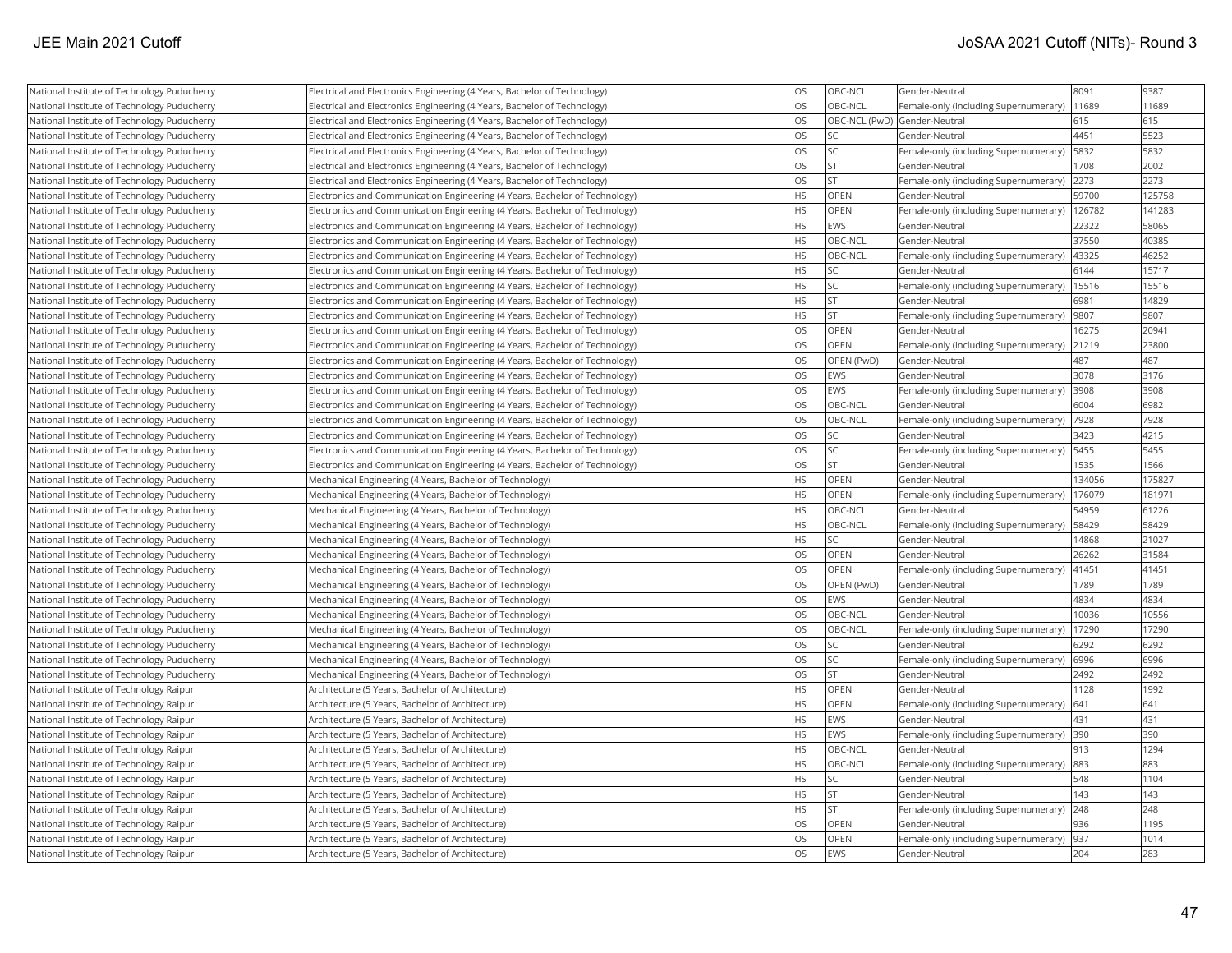| National Institute of Technology Raipur | Architecture (5 Years, Bachelor of Architecture)          | <b>OS</b> | OBC-NCL          | Gender-Neutral                        | 538   | 564   |
|-----------------------------------------|-----------------------------------------------------------|-----------|------------------|---------------------------------------|-------|-------|
| National Institute of Technology Raipur | Architecture (5 Years, Bachelor of Architecture)          | <b>OS</b> | OBC-NCL          | Female-only (including Supernumerary) | 532   | 532   |
| National Institute of Technology Raipur | Architecture (5 Years, Bachelor of Architecture)          | <b>OS</b> | <b>SC</b>        | Gender-Neutral                        | 221   | 256   |
| National Institute of Technology Raipur | Architecture (5 Years, Bachelor of Architecture)          | <b>OS</b> | <b>SC</b>        | Female-only (including Supernumerary) | 191   | 191   |
| National Institute of Technology Raipur | Architecture (5 Years, Bachelor of Architecture)          | <b>OS</b> | İst              | Gender-Neutral                        | 105   | 105   |
| National Institute of Technology Raipur | Bio Medical Engineering (4 Years, Bachelor of Technology) | <b>HS</b> | <b>OPEN</b>      | Gender-Neutral                        | 79961 | 98257 |
| National Institute of Technology Raipur | Bio Medical Engineering (4 Years, Bachelor of Technology) | <b>HS</b> | OPEN             | Female-only (including Supernumerary) | 48239 | 97078 |
| National Institute of Technology Raipur | Bio Medical Engineering (4 Years, Bachelor of Technology) | <b>HS</b> | <b>EWS</b>       | Gender-Neutral                        | 16563 | 19879 |
| National Institute of Technology Raipur | Bio Medical Engineering (4 Years, Bachelor of Technology) | <b>HS</b> | OBC-NCL          | Gender-Neutral                        | 28356 | 29231 |
| National Institute of Technology Raipur | Bio Medical Engineering (4 Years, Bachelor of Technology) | <b>HS</b> | OBC-NCL          | Female-only (including Supernumerary) | 40144 | 43954 |
| National Institute of Technology Raipur | Bio Medical Engineering (4 Years, Bachelor of Technology) | <b>HS</b> | <b>SC</b>        | Gender-Neutral                        | 7815  | 16201 |
| National Institute of Technology Raipur | Bio Medical Engineering (4 Years, Bachelor of Technology) | <b>HS</b> | <b>SC</b>        | Female-only (including Supernumerary) | 14773 | 14773 |
| National Institute of Technology Raipur | Bio Medical Engineering (4 Years, Bachelor of Technology) | <b>HS</b> | İst              | Gender-Neutral                        | 3855  | 4234  |
| National Institute of Technology Raipur | Bio Medical Engineering (4 Years, Bachelor of Technology) | <b>OS</b> | OPEN             | Gender-Neutral                        | 40348 | 46964 |
| National Institute of Technology Raipur | Bio Medical Engineering (4 Years, Bachelor of Technology) | <b>OS</b> | OPEN             | Female-only (including Supernumerary) | 49868 | 52304 |
| National Institute of Technology Raipur | Bio Medical Engineering (4 Years, Bachelor of Technology) | <b>OS</b> | <b>EWS</b>       | Gender-Neutral                        | 7136  | 7280  |
| National Institute of Technology Raipur | Bio Medical Engineering (4 Years, Bachelor of Technology) | <b>OS</b> | <b>EWS</b>       | Female-only (including Supernumerary) | 8872  | 8872  |
| National Institute of Technology Raipur | Bio Medical Engineering (4 Years, Bachelor of Technology) | <b>OS</b> | OBC-NCL          | Gender-Neutral                        | 13524 | 14685 |
| National Institute of Technology Raipur | Bio Medical Engineering (4 Years, Bachelor of Technology) | <b>OS</b> | OBC-NCL          | Female-only (including Supernumerary) | 19409 | 19623 |
| National Institute of Technology Raipur | Bio Medical Engineering (4 Years, Bachelor of Technology) | <b>OS</b> | lsc              | Gender-Neutral                        | 8092  | 8501  |
| National Institute of Technology Raipur | Bio Medical Engineering (4 Years, Bachelor of Technology) | <b>OS</b> | <b>SC</b>        | Female-only (including Supernumerary) | 9768  | 9819  |
| National Institute of Technology Raipur | Bio Medical Engineering (4 Years, Bachelor of Technology) | <b>OS</b> | <b>ST</b>        | Gender-Neutral                        | 3253  | 3389  |
| National Institute of Technology Raipur | Bio Technology (4 Years, Bachelor of Technology)          | <b>HS</b> | OPEN             | Gender-Neutral                        | 55440 | 87901 |
| National Institute of Technology Raipur | Bio Technology (4 Years, Bachelor of Technology)          | <b>HS</b> | OPEN             | Female-only (including Supernumerary) | 60866 | 76406 |
| National Institute of Technology Raipur | Bio Technology (4 Years, Bachelor of Technology)          | <b>HS</b> | <b>EWS</b>       | Gender-Neutral                        | 16182 | 17620 |
| National Institute of Technology Raipur | Bio Technology (4 Years, Bachelor of Technology)          | <b>HS</b> | EWS              | Female-only (including Supernumerary) | 15869 | 15869 |
| National Institute of Technology Raipur | Bio Technology (4 Years, Bachelor of Technology)          | <b>HS</b> | OBC-NCL          | Gender-Neutral                        | 25144 | 27255 |
| National Institute of Technology Raipur | Bio Technology (4 Years, Bachelor of Technology)          | <b>HS</b> | <b>OBC-NCL</b>   | Female-only (including Supernumerary) | 37500 | 41352 |
| National Institute of Technology Raipur | Bio Technology (4 Years, Bachelor of Technology)          | <b>HS</b> | <b>SC</b>        | Gender-Neutral                        | 11586 | 14135 |
| National Institute of Technology Raipur | Bio Technology (4 Years, Bachelor of Technology)          | <b>HS</b> | SC <sub>1</sub>  | Female-only (including Supernumerary) | 13269 | 13269 |
| National Institute of Technology Raipur | Bio Technology (4 Years, Bachelor of Technology)          | <b>HS</b> | <b>ST</b>        | Gender-Neutral                        | 3461  | 3810  |
| National Institute of Technology Raipur | Bio Technology (4 Years, Bachelor of Technology)          | <b>HS</b> | lst              | Female-only (including Supernumerary) | 3532  | 3532  |
| National Institute of Technology Raipur | Bio Technology (4 Years, Bachelor of Technology)          | <b>OS</b> | <b>OPEN</b>      | Gender-Neutral                        | 37342 | 43778 |
| National Institute of Technology Raipur | Bio Technology (4 Years, Bachelor of Technology)          | <b>OS</b> | OPEN             | Female-only (including Supernumerary) | 46753 | 48908 |
| National Institute of Technology Raipur | Bio Technology (4 Years, Bachelor of Technology)          | <b>OS</b> | OPEN (PwD)       | Female-only (including Supernumerary) | 1211  | 1211  |
| National Institute of Technology Raipur | Bio Technology (4 Years, Bachelor of Technology)          | <b>OS</b> | <b>IEWS</b>      | Gender-Neutral                        | 6638  | 6872  |
| National Institute of Technology Raipur | Bio Technology (4 Years, Bachelor of Technology)          | <b>OS</b> | OBC-NCL          | Gender-Neutral                        | 12526 | 13860 |
| National Institute of Technology Raipur | Bio Technology (4 Years, Bachelor of Technology)          | <b>OS</b> | OBC-NCL          | Female-only (including Supernumerary) | 17607 | 18985 |
| National Institute of Technology Raipur | Bio Technology (4 Years, Bachelor of Technology)          | <b>OS</b> | <b>SC</b>        | Gender-Neutral                        | 7067  | 8354  |
| National Institute of Technology Raipur | Bio Technology (4 Years, Bachelor of Technology)          | <b>OS</b> | SC <sub>15</sub> | Female-only (including Supernumerary) | 9338  | 9338  |
| National Institute of Technology Raipur | Bio Technology (4 Years, Bachelor of Technology)          | <b>OS</b> | İst              | Gender-Neutral                        | 2342  | 3292  |
| National Institute of Technology Raipur | Bio Technology (4 Years, Bachelor of Technology)          | <b>OS</b> | <b>ST</b>        | Female-only (including Supernumerary) | 3109  | 3109  |
| National Institute of Technology Raipur | Chemical Engineering (4 Years, Bachelor of Technology)    | <b>HS</b> | OPEN             | Gender-Neutral                        | 47819 | 58801 |
| National Institute of Technology Raipur | Chemical Engineering (4 Years, Bachelor of Technology)    | <b>HS</b> | OPEN             | Female-only (including Supernumerary) | 48383 | 63563 |
| National Institute of Technology Raipur | Chemical Engineering (4 Years, Bachelor of Technology)    | <b>HS</b> | EWS              | Gender-Neutral                        | 12217 | 13474 |
| National Institute of Technology Raipur | Chemical Engineering (4 Years, Bachelor of Technology)    | <b>HS</b> | <b>EWS</b>       | Female-only (including Supernumerary) | 10409 | 10409 |
| National Institute of Technology Raipur | Chemical Engineering (4 Years, Bachelor of Technology)    | <b>HS</b> | OBC-NCL          | Gender-Neutral                        | 16531 | 20012 |
| National Institute of Technology Raipur | Chemical Engineering (4 Years, Bachelor of Technology)    | <b>HS</b> | OBC-NCL          | Female-only (including Supernumerary) | 33777 | 36724 |
| National Institute of Technology Raipur | Chemical Engineering (4 Years, Bachelor of Technology)    | <b>HS</b> | lsc              | Gender-Neutral                        | 9107  | 10721 |
| National Institute of Technology Raipur | Chemical Engineering (4 Years, Bachelor of Technology)    | <b>HS</b> | sc               | Female-only (including Supernumerary) | 12123 | 12123 |
| National Institute of Technology Raipur | Chemical Engineering (4 Years, Bachelor of Technology)    | <b>HS</b> | İst              | Gender-Neutral                        | 2908  | 3261  |
| National Institute of Technology Raipur | Chemical Engineering (4 Years, Bachelor of Technology)    | <b>OS</b> | OPEN             | Gender-Neutral                        | 29199 | 34351 |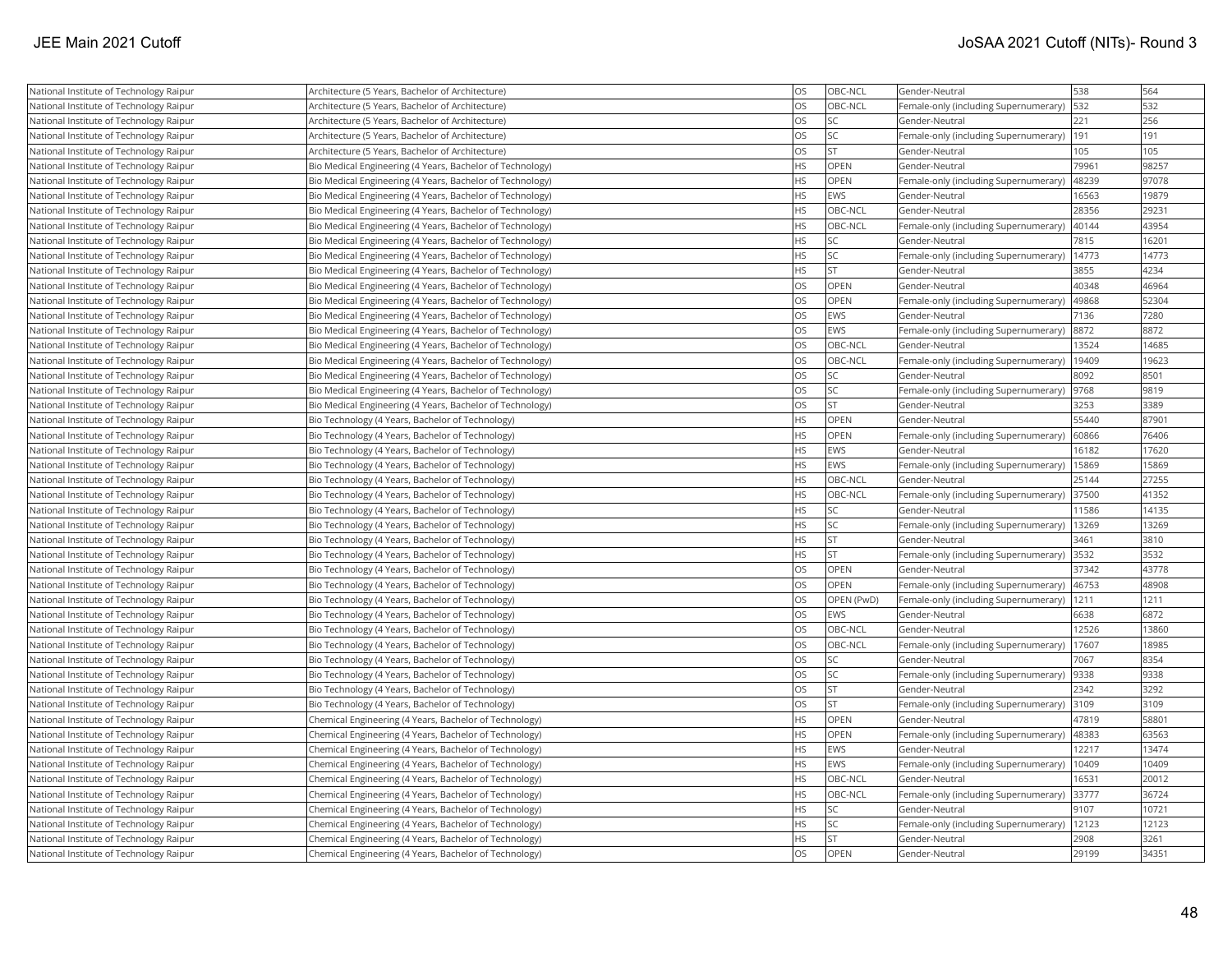|                                         |                                                                    | <b>OS</b> | OPEN           |                                               |       | 37653 |
|-----------------------------------------|--------------------------------------------------------------------|-----------|----------------|-----------------------------------------------|-------|-------|
| National Institute of Technology Raipur | Chemical Engineering (4 Years, Bachelor of Technology)             | <b>OS</b> |                | Female-only (including Supernumerary)  32808  | 5411  | 5652  |
| National Institute of Technology Raipur | Chemical Engineering (4 Years, Bachelor of Technology)             |           | <b>EWS</b>     | Gender-Neutral                                |       |       |
| National Institute of Technology Raipur | Chemical Engineering (4 Years, Bachelor of Technology)             | <b>OS</b> | <b>EWS</b>     | Female-only (including Supernumerary) 6916    |       | 6916  |
| National Institute of Technology Raipur | Chemical Engineering (4 Years, Bachelor of Technology)             | <b>OS</b> | OBC-NCL        | Gender-Neutral                                | 9669  | 11754 |
| National Institute of Technology Raipur | Chemical Engineering (4 Years, Bachelor of Technology)             | <b>OS</b> | OBC-NCL        | Female-only (including Supernumerary)         | 13115 | 15046 |
| National Institute of Technology Raipur | Chemical Engineering (4 Years, Bachelor of Technology)             | <b>OS</b> | SC.            | Gender-Neutral                                | 5937  | 6837  |
| National Institute of Technology Raipur | Chemical Engineering (4 Years, Bachelor of Technology)             | <b>OS</b> | SC.            | Female-only (including Supernumerary) 8054    |       | 8054  |
| National Institute of Technology Raipur | Chemical Engineering (4 Years, Bachelor of Technology)             | OS        | ST.            | Gender-Neutral                                | 2571  | 2602  |
| National Institute of Technology Raipur | Chemical Engineering (4 Years, Bachelor of Technology)             | OS        | İst            | Female-only (including Supernumerary)         | 2953  | 2953  |
| National Institute of Technology Raipur | Civil Engineering (4 Years, Bachelor of Technology)                | HS        | OPEN           | Gender-Neutral                                | 46382 | 52954 |
| National Institute of Technology Raipur | Civil Engineering (4 Years, Bachelor of Technology)                | <b>HS</b> | OPEN           | Female-only (including Supernumerary)         | 47928 | 58558 |
| National Institute of Technology Raipur | Civil Engineering (4 Years, Bachelor of Technology)                | <b>HS</b> | OPEN (PwD)     | Gender-Neutral                                | 1839  | 1839  |
| National Institute of Technology Raipur | Civil Engineering (4 Years, Bachelor of Technology)                | <b>HS</b> | <b>EWS</b>     | Gender-Neutral                                | 12109 | 13483 |
| National Institute of Technology Raipur | Civil Engineering (4 Years, Bachelor of Technology)                | <b>HS</b> | <b>EWS</b>     | Female-only (including Supernumerary)   11538 |       | 11538 |
| National Institute of Technology Raipur | Civil Engineering (4 Years, Bachelor of Technology)                | HS        | OBC-NCL        | Gender-Neutral                                | 14230 | 17985 |
| National Institute of Technology Raipur | Civil Engineering (4 Years, Bachelor of Technology)                | HS        | OBC-NCL        | Female-only (including Supernumerary) 27089   |       | 36236 |
| National Institute of Technology Raipur | Civil Engineering (4 Years, Bachelor of Technology)                | <b>HS</b> | lsc            | Gender-Neutral                                | 6176  | 9412  |
| National Institute of Technology Raipur | Civil Engineering (4 Years, Bachelor of Technology)                | HS        | SC             | Female-only (including Supernumerary)         | 11833 | 11833 |
| National Institute of Technology Raipur | Civil Engineering (4 Years, Bachelor of Technology)                | HS        | <b>ST</b>      | Gender-Neutral                                | 1662  | 2374  |
| National Institute of Technology Raipur | Civil Engineering (4 Years, Bachelor of Technology)                | <b>HS</b> | İst            | Female-only (including Supernumerary)         | 2730  | 2730  |
| National Institute of Technology Raipur | Civil Engineering (4 Years, Bachelor of Technology)                | <b>OS</b> | OPEN           | Gender-Neutral                                | 33941 | 36706 |
| National Institute of Technology Raipur | Civil Engineering (4 Years, Bachelor of Technology)                | <b>OS</b> | OPEN           | Female-only (including Supernumerary)   41162 |       | 47013 |
| National Institute of Technology Raipur | Civil Engineering (4 Years, Bachelor of Technology)                | <b>OS</b> | OPEN (PwD)     | Gender-Neutral                                | 1370  | 1370  |
| National Institute of Technology Raipur | Civil Engineering (4 Years, Bachelor of Technology)                | OS        | <b>EWS</b>     | Gender-Neutral                                | 5581  | 5670  |
| National Institute of Technology Raipur | Civil Engineering (4 Years, Bachelor of Technology)                | OS        | <b>EWS</b>     | Female-only (including Supernumerary)         | 7222  | 7222  |
| National Institute of Technology Raipur | Civil Engineering (4 Years, Bachelor of Technology)                | <b>OS</b> | OBC-NCL        | Gender-Neutral                                | 9339  | 11130 |
| National Institute of Technology Raipur | Civil Engineering (4 Years, Bachelor of Technology)                | <b>OS</b> | OBC-NCL        | Female-only (including Supernumerary)         | 17813 | 18193 |
| National Institute of Technology Raipur | Civil Engineering (4 Years, Bachelor of Technology)                | <b>OS</b> | OBC-NCL (PwD)  | Gender-Neutral                                | 777   | 777   |
| National Institute of Technology Raipur | Civil Engineering (4 Years, Bachelor of Technology)                | <b>OS</b> | SC)            | Gender-Neutral                                | 5362  | 6272  |
| National Institute of Technology Raipur | Civil Engineering (4 Years, Bachelor of Technology)                | <b>OS</b> | SC             | Female-only (including Supernumerary)   5666  |       | 6748  |
| National Institute of Technology Raipur | Civil Engineering (4 Years, Bachelor of Technology)                | <b>OS</b> | <b>ST</b>      | Gender-Neutral                                | 1494  | 1939  |
| National Institute of Technology Raipur | Civil Engineering (4 Years, Bachelor of Technology)                | OS        | İst            | Female-only (including Supernumerary) 2495    |       | 2495  |
| National Institute of Technology Raipur | Computer Science and Engineering (4 Years, Bachelor of Technology) | HS        | OPEN           | Gender-Neutral                                | 8508  | 17579 |
| National Institute of Technology Raipur | Computer Science and Engineering (4 Years, Bachelor of Technology) | <b>HS</b> | <b>OPEN</b>    | Female-only (including Supernumerary)  2606   |       | 25847 |
| National Institute of Technology Raipur | Computer Science and Engineering (4 Years, Bachelor of Technology) | <b>HS</b> | OPEN (PwD)     | Gender-Neutral                                | 724   | 724   |
| National Institute of Technology Raipur | Computer Science and Engineering (4 Years, Bachelor of Technology) | <b>HS</b> | <b>EWS</b>     | Gender-Neutral                                | 2881  | 4592  |
| National Institute of Technology Raipur | Computer Science and Engineering (4 Years, Bachelor of Technology) | <b>HS</b> | <b>EWS</b>     | Female-only (including Supernumerary)         | 6537  | 6537  |
| National Institute of Technology Raipur | Computer Science and Engineering (4 Years, Bachelor of Technology) | <b>HS</b> | OBC-NCL        | Gender-Neutral                                | 3962  | 7873  |
| National Institute of Technology Raipur | Computer Science and Engineering (4 Years, Bachelor of Technology) | HS        | OBC-NCL        | Female-only (including Supernumerary)   11092 |       | 11764 |
| National Institute of Technology Raipur | Computer Science and Engineering (4 Years, Bachelor of Technology) | <b>HS</b> |                | OBC-NCL (PwD) Gender-Neutral                  | 634   | 634   |
| National Institute of Technology Raipur | Computer Science and Engineering (4 Years, Bachelor of Technology) | HS        | SC.            | Gender-Neutral                                | 2437  | 3509  |
| National Institute of Technology Raipur | Computer Science and Engineering (4 Years, Bachelor of Technology) | <b>HS</b> | lsc            | Female-only (including Supernumerary)         | 4354  | 5262  |
| National Institute of Technology Raipur | Computer Science and Engineering (4 Years, Bachelor of Technology) | <b>HS</b> | SC (PwD)       | Gender-Neutral                                | 105   | 105   |
| National Institute of Technology Raipur | Computer Science and Engineering (4 Years, Bachelor of Technology) | HS        | <b>ST</b>      | Gender-Neutral                                | 729   | 981   |
| National Institute of Technology Raipur | Computer Science and Engineering (4 Years, Bachelor of Technology) | <b>HS</b> | İst            | Female-only (including Supernumerary)         | 2055  | 2055  |
| National Institute of Technology Raipur | Computer Science and Engineering (4 Years, Bachelor of Technology) | <b>OS</b> | OPEN           | Gender-Neutral                                | 8124  | 10180 |
| National Institute of Technology Raipur | Computer Science and Engineering (4 Years, Bachelor of Technology) | <b>OS</b> | <b>OPEN</b>    | Female-only (including Supernumerary)   12567 |       | 14339 |
| National Institute of Technology Raipur | Computer Science and Engineering (4 Years, Bachelor of Technology) | OS        | OPEN (PwD)     | Gender-Neutral                                | 350   | 350   |
| National Institute of Technology Raipur | Computer Science and Engineering (4 Years, Bachelor of Technology) | OS        | <b>EWS</b>     | Gender-Neutral                                | 1316  | 1536  |
| National Institute of Technology Raipur | Computer Science and Engineering (4 Years, Bachelor of Technology) | <b>OS</b> | <b>EWS</b>     | Female-only (including Supernumerary)         | 2194  | 2194  |
| National Institute of Technology Raipur | Computer Science and Engineering (4 Years, Bachelor of Technology) | <b>OS</b> | EWS (PwD)      | Female-only (including Supernumerary)         | 88    | 88    |
| National Institute of Technology Raipur | Computer Science and Engineering (4 Years, Bachelor of Technology) | <b>OS</b> | <b>OBC-NCL</b> | Gender-Neutral                                | 2731  | 3263  |
|                                         |                                                                    |           |                |                                               |       |       |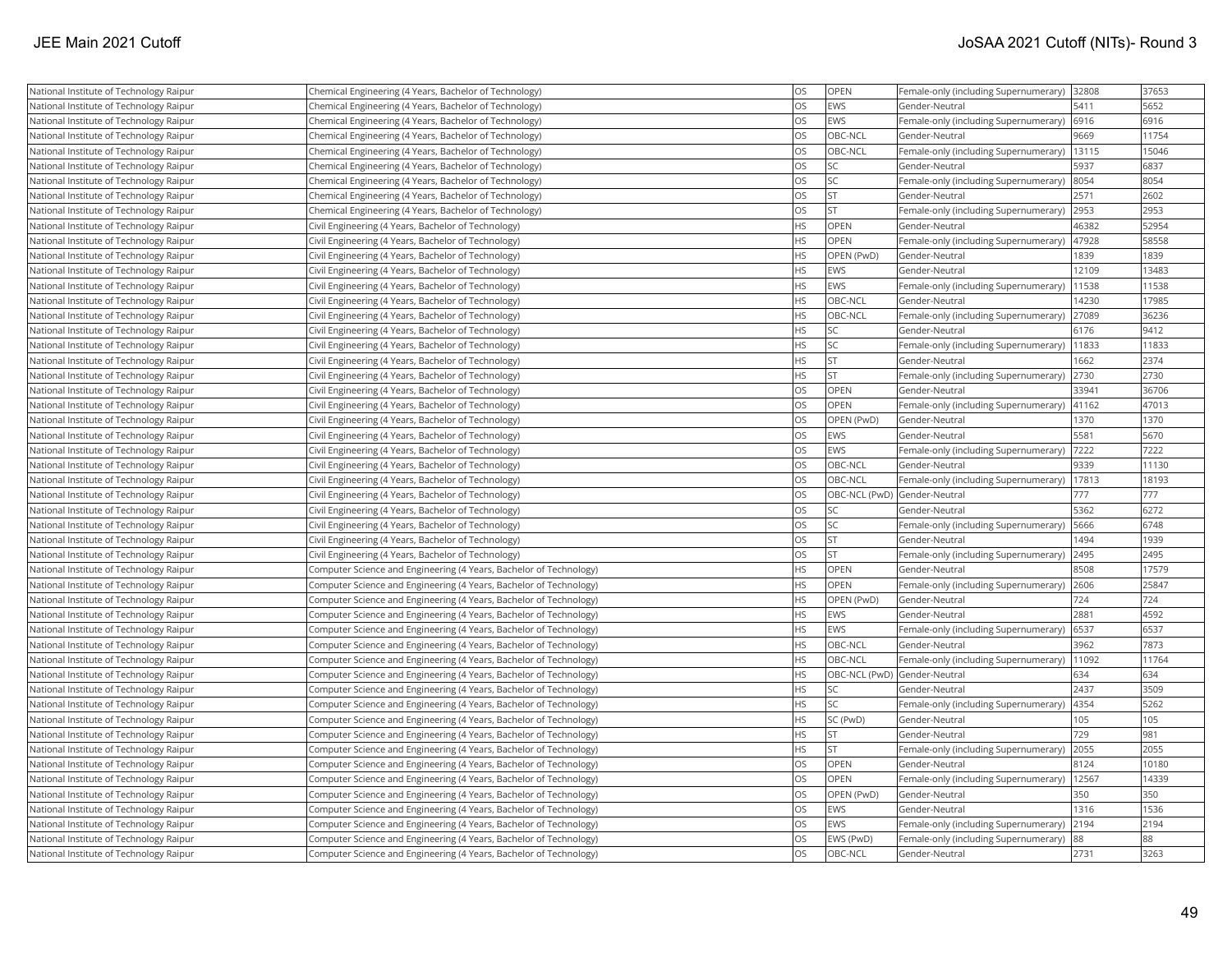| National Institute of Technology Raipur | Computer Science and Engineering (4 Years, Bachelor of Technology)          | <b>OS</b> | OBC-NCL                      | Female-only (including Supernumerary) | 5151  | 6322  |
|-----------------------------------------|-----------------------------------------------------------------------------|-----------|------------------------------|---------------------------------------|-------|-------|
| National Institute of Technology Raipur | Computer Science and Engineering (4 Years, Bachelor of Technology)          | <b>OS</b> | OBC-NCL (PwD) Gender-Neutral |                                       | 174   | 174   |
| National Institute of Technology Raipur | Computer Science and Engineering (4 Years, Bachelor of Technology)          | <b>OS</b> | <b>SC</b>                    | Gender-Neutral                        | 1267  | 2342  |
| National Institute of Technology Raipur | Computer Science and Engineering (4 Years, Bachelor of Technology)          | <b>OS</b> | lsc                          | Female-only (including Supernumerary) | 2756  | 2756  |
| National Institute of Technology Raipur | Computer Science and Engineering (4 Years, Bachelor of Technology)          | <b>OS</b> | SC (PwD)                     | Gender-Neutral                        | 171   | 171   |
| National Institute of Technology Raipur | Computer Science and Engineering (4 Years, Bachelor of Technology)          | <b>OS</b> | <b>ST</b>                    | Gender-Neutral                        | 669   | 763   |
| National Institute of Technology Raipur | Computer Science and Engineering (4 Years, Bachelor of Technology)          | <b>OS</b> | <b>ST</b>                    | Female-only (including Supernumerary) | 883   | 883   |
| National Institute of Technology Raipur | Electrical Engineering (4 Years, Bachelor of Technology)                    | <b>HS</b> | OPEN                         | Gender-Neutral                        | 31094 | 42482 |
| National Institute of Technology Raipur | Electrical Engineering (4 Years, Bachelor of Technology)                    | <b>HS</b> | OPEN                         | Female-only (including Supernumerary) | 37860 | 42135 |
| National Institute of Technology Raipur | Electrical Engineering (4 Years, Bachelor of Technology)                    | <b>HS</b> | OPEN (PwD)                   | Gender-Neutral                        | 2268  | 2268  |
| National Institute of Technology Raipur | Electrical Engineering (4 Years, Bachelor of Technology)                    | <b>HS</b> | <b>EWS</b>                   | Gender-Neutral                        | 7469  | 9883  |
| National Institute of Technology Raipur | Electrical Engineering (4 Years, Bachelor of Technology)                    | <b>HS</b> | EWS                          | Female-only (including Supernumerary) | 12310 | 12310 |
| National Institute of Technology Raipur | Electrical Engineering (4 Years, Bachelor of Technology)                    | <b>HS</b> | OBC-NCL                      | Gender-Neutral                        | 11743 | 13974 |
| National Institute of Technology Raipur | Electrical Engineering (4 Years, Bachelor of Technology)                    | <b>HS</b> | OBC-NCL                      | Female-only (including Supernumerary) | 28044 | 35425 |
| National Institute of Technology Raipur | Electrical Engineering (4 Years, Bachelor of Technology)                    | <b>HS</b> | <b>SC</b>                    | Gender-Neutral                        | 5771  | 7280  |
| National Institute of Technology Raipur | Electrical Engineering (4 Years, Bachelor of Technology)                    | <b>HS</b> | <b>SC</b>                    | Female-only (including Supernumerary) | 10014 | 11397 |
| National Institute of Technology Raipur | Electrical Engineering (4 Years, Bachelor of Technology)                    | <b>HS</b> | <b>ST</b>                    | Gender-Neutral                        | 1059  | 2000  |
| National Institute of Technology Raipur | Electrical Engineering (4 Years, Bachelor of Technology)                    | <b>HS</b> | İst                          | Female-only (including Supernumerary) | 2217  | 2217  |
| National Institute of Technology Raipur | Electrical Engineering (4 Years, Bachelor of Technology)                    | <b>OS</b> | OPEN                         | Gender-Neutral                        | 19848 | 22831 |
| National Institute of Technology Raipur | Electrical Engineering (4 Years, Bachelor of Technology)                    | <b>OS</b> | OPEN                         | Female-only (including Supernumerary) | 26634 | 29298 |
| National Institute of Technology Raipur | Electrical Engineering (4 Years, Bachelor of Technology)                    | <b>OS</b> | OPEN (PwD)                   | Gender-Neutral                        | 1226  | 1226  |
| National Institute of Technology Raipur | Electrical Engineering (4 Years, Bachelor of Technology)                    | <b>OS</b> | <b>EWS</b>                   | Gender-Neutral                        | 3284  | 3402  |
| National Institute of Technology Raipur | Electrical Engineering (4 Years, Bachelor of Technology)                    | <b>OS</b> | EWS                          | Female-only (including Supernumerary) | 4561  | 4844  |
| National Institute of Technology Raipur | Electrical Engineering (4 Years, Bachelor of Technology)                    | <b>OS</b> | OBC-NCL                      | Gender-Neutral                        | 6475  | 7346  |
| National Institute of Technology Raipur | Electrical Engineering (4 Years, Bachelor of Technology)                    | <b>OS</b> | OBC-NCL                      | Female-only (including Supernumerary) | 10264 | 12521 |
| National Institute of Technology Raipur | Electrical Engineering (4 Years, Bachelor of Technology)                    | <b>OS</b> | <b>SC</b>                    | Gender-Neutral                        | 4243  | 4637  |
| National Institute of Technology Raipur | Electrical Engineering (4 Years, Bachelor of Technology)                    | <b>OS</b> | <b>SC</b>                    | Female-only (including Supernumerary) | 4752  | 5445  |
| National Institute of Technology Raipur | Electrical Engineering (4 Years, Bachelor of Technology)                    | <b>OS</b> | <b>ST</b>                    | Gender-Neutral                        | 1624  | 1761  |
| National Institute of Technology Raipur | Electrical Engineering (4 Years, Bachelor of Technology)                    | <b>OS</b> | <b>ST</b>                    | Female-only (including Supernumerary) | 2156  | 2156  |
| National Institute of Technology Raipur | Electronics and Communication Engineering (4 Years, Bachelor of Technology) | <b>HS</b> | <b>OPEN</b>                  | Gender-Neutral                        | 18614 | 32631 |
| National Institute of Technology Raipur | Electronics and Communication Engineering (4 Years, Bachelor of Technology) | <b>HS</b> | OPEN                         | Female-only (including Supernumerary) | 26083 | 37657 |
| National Institute of Technology Raipur | Electronics and Communication Engineering (4 Years, Bachelor of Technology) | <b>HS</b> | OPEN (PwD)                   | Gender-Neutral                        | 1372  | 1372  |
| National Institute of Technology Raipur | Electronics and Communication Engineering (4 Years, Bachelor of Technology) | <b>HS</b> | <b>EWS</b>                   | Gender-Neutral                        | 5833  | 6817  |
| National Institute of Technology Raipur | Electronics and Communication Engineering (4 Years, Bachelor of Technology) | <b>HS</b> | <b>EWS</b>                   | Female-only (including Supernumerary) | 8031  | 8031  |
| National Institute of Technology Raipur | Electronics and Communication Engineering (4 Years, Bachelor of Technology) | <b>HS</b> | OBC-NCL                      | Gender-Neutral                        | 9906  | 11633 |
| National Institute of Technology Raipur | Electronics and Communication Engineering (4 Years, Bachelor of Technology) | <b>HS</b> | OBC-NCL                      | Female-only (including Supernumerary) | 22016 | 25695 |
| National Institute of Technology Raipur | Electronics and Communication Engineering (4 Years, Bachelor of Technology) | <b>HS</b> | <b>SC</b>                    | Gender-Neutral                        | 4954  | 5692  |
| National Institute of Technology Raipur | Electronics and Communication Engineering (4 Years, Bachelor of Technology) | <b>HS</b> | <b>SC</b>                    | Female-only (including Supernumerary) | 7360  | 7970  |
| National Institute of Technology Raipur | Electronics and Communication Engineering (4 Years, Bachelor of Technology) | <b>HS</b> | <b>ST</b>                    | Gender-Neutral                        | 1824  | 2574  |
| National Institute of Technology Raipur | Electronics and Communication Engineering (4 Years, Bachelor of Technology) | <b>HS</b> | <b>ST</b>                    | Female-only (including Supernumerary) | 3367  | 3367  |
| National Institute of Technology Raipur | Electronics and Communication Engineering (4 Years, Bachelor of Technology) | <b>OS</b> | <b>OPEN</b>                  | Gender-Neutral                        | 13013 | 15708 |
| National Institute of Technology Raipur | Electronics and Communication Engineering (4 Years, Bachelor of Technology) | <b>OS</b> | <b>OPEN</b>                  | Female-only (including Supernumerary) | 21392 | 21717 |
| National Institute of Technology Raipur | Electronics and Communication Engineering (4 Years, Bachelor of Technology) | <b>OS</b> | OPEN (PwD)                   | Gender-Neutral                        | 598   | 598   |
| National Institute of Technology Raipur | Electronics and Communication Engineering (4 Years, Bachelor of Technology) | <b>OS</b> | OPEN (PwD)                   | Female-only (including Supernumerary) | 1297  | 1297  |
| National Institute of Technology Raipur | Electronics and Communication Engineering (4 Years, Bachelor of Technology) | <b>OS</b> | EWS                          | Gender-Neutral                        | 2153  | 2187  |
| National Institute of Technology Raipur | Electronics and Communication Engineering (4 Years, Bachelor of Technology) | <b>OS</b> | EWS                          | Female-only (including Supernumerary) | 3584  | 3584  |
| National Institute of Technology Raipur | Electronics and Communication Engineering (4 Years, Bachelor of Technology) | <b>OS</b> | EWS (PwD)                    | Gender-Neutral                        | 85    | 85    |
| National Institute of Technology Raipur | Electronics and Communication Engineering (4 Years, Bachelor of Technology) | <b>OS</b> | OBC-NCL                      | Gender-Neutral                        | 4539  | 5343  |
| National Institute of Technology Raipur | Electronics and Communication Engineering (4 Years, Bachelor of Technology) | <b>OS</b> | OBC-NCL                      | Female-only (including Supernumerary) | 8745  | 9779  |
| National Institute of Technology Raipur | Electronics and Communication Engineering (4 Years, Bachelor of Technology) | <b>OS</b> | OBC-NCL (PwD) Gender-Neutral |                                       | 322   | 322   |
| National Institute of Technology Raipur | Electronics and Communication Engineering (4 Years, Bachelor of Technology) | <b>OS</b> | <b>SC</b>                    | Gender-Neutral                        | 3001  | 3344  |
| National Institute of Technology Raipur | Electronics and Communication Engineering (4 Years, Bachelor of Technology) | <b>OS</b> | lsc                          | Female-only (including Supernumerary) | 4217  | 4437  |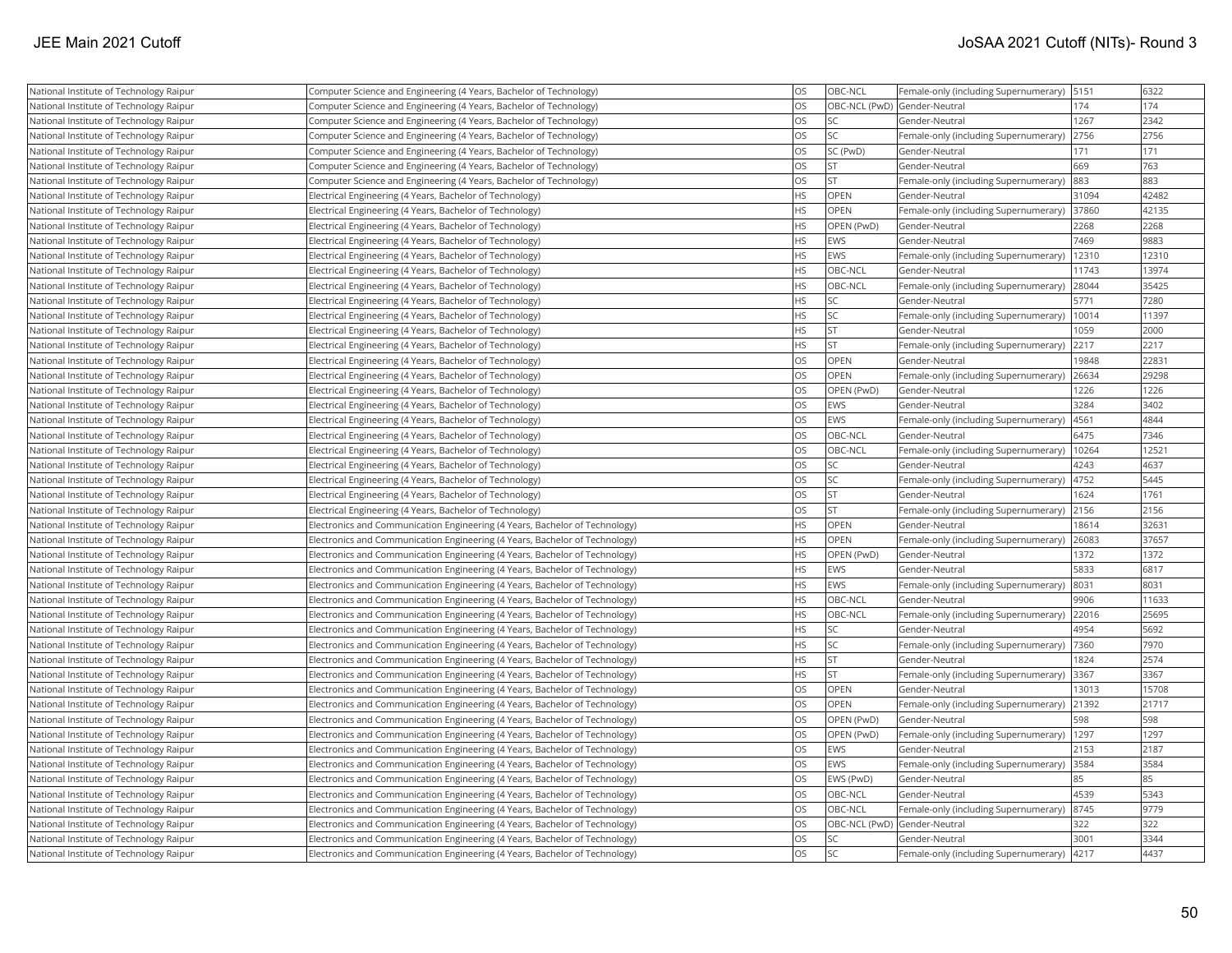| National Institute of Technology Raipur | Electronics and Communication Engineering (4 Years, Bachelor of Technology) | <b>OS</b> | <b>ST</b>   | Gender-Neutral                        | 1313  | 1489  |
|-----------------------------------------|-----------------------------------------------------------------------------|-----------|-------------|---------------------------------------|-------|-------|
| National Institute of Technology Raipur | Information Technology (4 Years, Bachelor of Technology)                    | <b>HS</b> | OPEN        | Gender-Neutral                        | 18075 | 24564 |
| National Institute of Technology Raipur | Information Technology (4 Years, Bachelor of Technology)                    | <b>HS</b> | OPEN        | Female-only (including Supernumerary) | 26536 | 29365 |
| National Institute of Technology Raipur | Information Technology (4 Years, Bachelor of Technology)                    | <b>HS</b> | OPEN (PwD)  | Gender-Neutral                        | 2201  | 2201  |
| National Institute of Technology Raipur | Information Technology (4 Years, Bachelor of Technology)                    | <b>HS</b> | <b>EWS</b>  | Gender-Neutral                        | 4621  | 5016  |
| National Institute of Technology Raipur | Information Technology (4 Years, Bachelor of Technology)                    | <b>HS</b> | <b>EWS</b>  | Female-only (including Supernumerary) | 7100  | 7100  |
| National Institute of Technology Raipur | Information Technology (4 Years, Bachelor of Technology)                    | <b>HS</b> | OBC-NCL     | Gender-Neutral                        | 7963  | 9826  |
| National Institute of Technology Raipur | Information Technology (4 Years, Bachelor of Technology)                    | <b>HS</b> | OBC-NCL     | Female-only (including Supernumerary) | 12412 | 20719 |
| National Institute of Technology Raipur | Information Technology (4 Years, Bachelor of Technology)                    | <b>HS</b> | SC          | Gender-Neutral                        | 3769  | 4886  |
| National Institute of Technology Raipur | Information Technology (4 Years, Bachelor of Technology)                    | <b>HS</b> | SC.         | Female-only (including Supernumerary) | 6612  | 6612  |
| National Institute of Technology Raipur | Information Technology (4 Years, Bachelor of Technology)                    | <b>HS</b> | <b>ST</b>   | Gender-Neutral                        | 1183  | 1407  |
| National Institute of Technology Raipur | Information Technology (4 Years, Bachelor of Technology)                    | <b>HS</b> | lst.        | Female-only (including Supernumerary) | 2356  | 2356  |
| National Institute of Technology Raipur | Information Technology (4 Years, Bachelor of Technology)                    | <b>OS</b> | OPEN        | Gender-Neutral                        | 10384 | 12267 |
| National Institute of Technology Raipur | Information Technology (4 Years, Bachelor of Technology)                    | <b>OS</b> | OPEN        | Female-only (including Supernumerary) | 14524 | 17363 |
| National Institute of Technology Raipur | Information Technology (4 Years, Bachelor of Technology)                    | <b>OS</b> | OPEN (PwD)  | Gender-Neutral                        | 390   | 390   |
| National Institute of Technology Raipur | Information Technology (4 Years, Bachelor of Technology)                    | los       | EWS         | Gender-Neutral                        | 1636  | 1801  |
| National Institute of Technology Raipur | nformation Technology (4 Years, Bachelor of Technology)                     | <b>OS</b> | EWS         | Female-only (including Supernumerary) | 2417  | 2417  |
| National Institute of Technology Raipur | Information Technology (4 Years, Bachelor of Technology)                    | <b>OS</b> | EWS (PwD)   | Gender-Neutral                        | 62    | 62    |
| National Institute of Technology Raipur | Information Technology (4 Years, Bachelor of Technology)                    | <b>OS</b> | OBC-NCL     | Gender-Neutral                        | 3413  | 4259  |
| National Institute of Technology Raipur | Information Technology (4 Years, Bachelor of Technology)                    | los       | OBC-NCL     | Female-only (including Supernumerary) | 6414  | 6863  |
| National Institute of Technology Raipur | Information Technology (4 Years, Bachelor of Technology)                    | <b>OS</b> | SC.         | Gender-Neutral                        | 2374  | 2843  |
| National Institute of Technology Raipur | Information Technology (4 Years, Bachelor of Technology)                    | <b>OS</b> | SC          | Female-only (including Supernumerary) | 2822  | 3569  |
| National Institute of Technology Raipur | Information Technology (4 Years, Bachelor of Technology)                    | <b>OS</b> | <b>ST</b>   | Gender-Neutral                        | 1140  | 1196  |
| National Institute of Technology Raipur | Mechanical Engineering (4 Years, Bachelor of Technology)                    | <b>HS</b> | OPEN        | Gender-Neutral                        | 30656 | 46669 |
| National Institute of Technology Raipur | Mechanical Engineering (4 Years, Bachelor of Technology)                    | <b>HS</b> | OPEN        | Female-only (including Supernumerary) | 34131 | 50731 |
| National Institute of Technology Raipur | Mechanical Engineering (4 Years, Bachelor of Technology)                    | <b>HS</b> | <b>EWS</b>  | Gender-Neutral                        | 10921 | 12014 |
| National Institute of Technology Raipur | Mechanical Engineering (4 Years, Bachelor of Technology)                    | <b>HS</b> | EWS         | Female-only (including Supernumerary) | 13221 | 13221 |
| National Institute of Technology Raipur | Mechanical Engineering (4 Years, Bachelor of Technology)                    | <b>HS</b> | OBC-NCL     | Gender-Neutral                        | 12547 | 16221 |
| National Institute of Technology Raipur | Mechanical Engineering (4 Years, Bachelor of Technology)                    | <b>HS</b> | OBC-NCL     | Female-only (including Supernumerary) | 35040 | 37465 |
| National Institute of Technology Raipur | Mechanical Engineering (4 Years, Bachelor of Technology)                    | <b>HS</b> | SC          | Gender-Neutral                        | 6374  | 8465  |
| National Institute of Technology Raipur | Mechanical Engineering (4 Years, Bachelor of Technology)                    | <b>HS</b> | SC          | Female-only (including Supernumerary) | 12410 | 14313 |
| National Institute of Technology Raipur | Mechanical Engineering (4 Years, Bachelor of Technology)                    | <b>HS</b> | <b>ST</b>   | Gender-Neutral                        | 2446  | 2715  |
| National Institute of Technology Raipur | Mechanical Engineering (4 Years, Bachelor of Technology)                    | <b>HS</b> | <b>ST</b>   | Female-only (including Supernumerary) | 3371  | 3371  |
| National Institute of Technology Raipur | Mechanical Engineering (4 Years, Bachelor of Technology)                    | <b>OS</b> | OPEN        | Gender-Neutral                        | 24752 | 27883 |
| National Institute of Technology Raipur | Mechanical Engineering (4 Years, Bachelor of Technology)                    | <b>OS</b> | OPEN        | Female-only (including Supernumerary) | 32407 | 38187 |
| National Institute of Technology Raipur | Mechanical Engineering (4 Years, Bachelor of Technology)                    | los       | OPEN (PwD)  | Gender-Neutral                        | 1627  | 1627  |
| National Institute of Technology Raipur | Mechanical Engineering (4 Years, Bachelor of Technology)                    | <b>OS</b> | <b>EWS</b>  | Gender-Neutral                        | 4148  | 4336  |
| National Institute of Technology Raipur | Mechanical Engineering (4 Years, Bachelor of Technology)                    | los       | <b>EWS</b>  | Female-only (including Supernumerary) | 6591  | 6591  |
| National Institute of Technology Raipur | Mechanical Engineering (4 Years, Bachelor of Technology)                    | <b>OS</b> | OBC-NCL     | Gender-Neutral                        | 7491  | 9415  |
| National Institute of Technology Raipur | Mechanical Engineering (4 Years, Bachelor of Technology)                    | <b>OS</b> | OBC-NCL     | Female-only (including Supernumerary) | 15060 | 16377 |
| National Institute of Technology Raipur | Mechanical Engineering (4 Years, Bachelor of Technology)                    | los       | SC          | Gender-Neutral                        | 5045  | 5921  |
| National Institute of Technology Raipur | Mechanical Engineering (4 Years, Bachelor of Technology)                    | <b>OS</b> | SC          | Female-only (including Supernumerary) | 8005  | 8005  |
| National Institute of Technology Raipur | Mechanical Engineering (4 Years, Bachelor of Technology)                    | <b>OS</b> | <b>ST</b>   | Gender-Neutral                        | 2059  | 2267  |
| National Institute of Technology Raipur | Mechanical Engineering (4 Years, Bachelor of Technology)                    | los       | lst         | Female-only (including Supernumerary) | 2361  | 2361  |
| National Institute of Technology Raipur | Mechanical Engineering (4 Years, Bachelor of Technology)                    | <b>OS</b> | ST (PwD)    | Gender-Neutral                        | 80    | 80    |
| National Institute of Technology Raipur | Metallurgical and Materials Engineering (4 Years, Bachelor of Technology)   | <b>HS</b> | OPEN        | Gender-Neutral                        | 47219 | 68887 |
| National Institute of Technology Raipur | Metallurgical and Materials Engineering (4 Years, Bachelor of Technology)   | <b>HS</b> | <b>OPEN</b> | Female-only (including Supernumerary) | 56982 | 75393 |
| National Institute of Technology Raipur | Metallurgical and Materials Engineering (4 Years, Bachelor of Technology)   | <b>HS</b> | <b>EWS</b>  | Gender-Neutral                        | 13852 | 14862 |
| National Institute of Technology Raipur | Metallurgical and Materials Engineering (4 Years, Bachelor of Technology)   | <b>HS</b> | EWS         | Female-only (including Supernumerary) | 15563 | 15563 |
| National Institute of Technology Raipur | Metallurgical and Materials Engineering (4 Years, Bachelor of Technology)   | <b>HS</b> | OBC-NCL     | Gender-Neutral                        | 20014 | 24283 |
| National Institute of Technology Raipur | Metallurgical and Materials Engineering (4 Years, Bachelor of Technology)   | <b>HS</b> | OBC-NCL     | Female-only (including Supernumerary) | 37643 | 41071 |
| National Institute of Technology Raipur | Metallurgical and Materials Engineering (4 Years, Bachelor of Technology)   | <b>HS</b> | <b>SC</b>   | Gender-Neutral                        | 9801  | 12160 |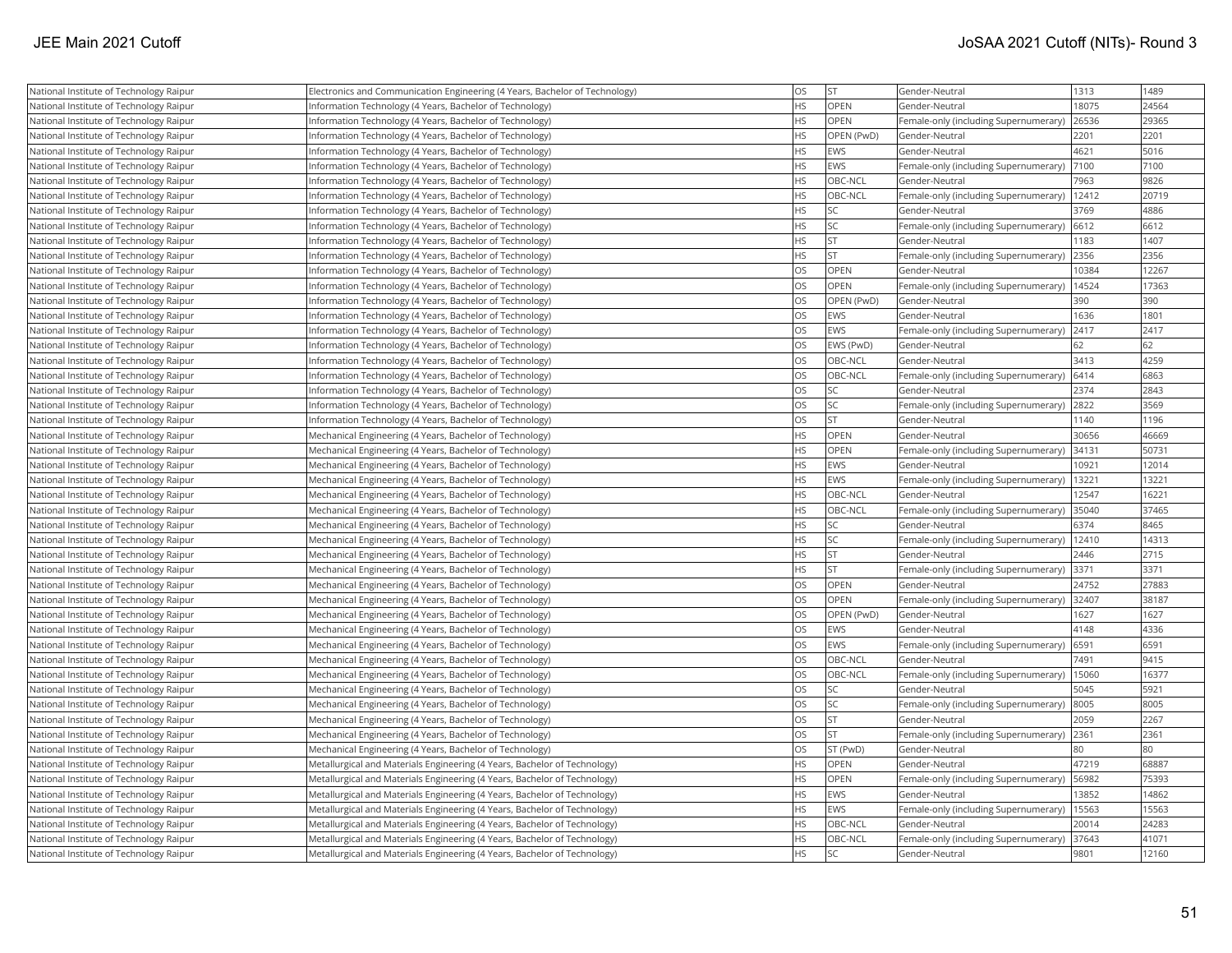| National Institute of Technology Raipur | Metallurgical and Materials Engineering (4 Years, Bachelor of Technology) | <b>HS</b> | <b>SC</b>   | Female-only (including Supernumerary)  | 13317  | 14323  |
|-----------------------------------------|---------------------------------------------------------------------------|-----------|-------------|----------------------------------------|--------|--------|
| National Institute of Technology Raipur | Metallurgical and Materials Engineering (4 Years, Bachelor of Technology) | <b>HS</b> | <b>ST</b>   | Gender-Neutral                         | 3075   | 3757   |
| National Institute of Technology Raipur | Metallurgical and Materials Engineering (4 Years, Bachelor of Technology) | <b>HS</b> | <b>ST</b>   | Female-only (including Supernumerary)  | 3672   | 3672   |
| National Institute of Technology Raipur | Metallurgical and Materials Engineering (4 Years, Bachelor of Technology) | <b>OS</b> | OPEN        | Gender-Neutral                         | 37440  | 41112  |
| National Institute of Technology Raipur | Metallurgical and Materials Engineering (4 Years, Bachelor of Technology) | <b>OS</b> | OPEN        | Female-only (including Supernumerary)  | 42967  | 48785  |
| National Institute of Technology Raipur | Metallurgical and Materials Engineering (4 Years, Bachelor of Technology) | <b>OS</b> | EWS         | Gender-Neutral                         | 6226   | 6354   |
| National Institute of Technology Raipur | Metallurgical and Materials Engineering (4 Years, Bachelor of Technology) | <b>OS</b> | EWS         | Female-only (including Supernumerary)  | 8190   | 8190   |
| National Institute of Technology Raipur | Metallurgical and Materials Engineering (4 Years, Bachelor of Technology) | <b>OS</b> | OBC-NCL     | Gender-Neutral                         | 11447  | 13521  |
| National Institute of Technology Raipur | Metallurgical and Materials Engineering (4 Years, Bachelor of Technology) | <b>OS</b> | OBC-NCL     | Female-only (including Supernumerary)  | 19476  | 19881  |
| National Institute of Technology Raipur | Metallurgical and Materials Engineering (4 Years, Bachelor of Technology) | <b>OS</b> | <b>SC</b>   | Gender-Neutral                         | 7187   | 7892   |
| National Institute of Technology Raipur | Metallurgical and Materials Engineering (4 Years, Bachelor of Technology) | <b>OS</b> | <b>SC</b>   | Female-only (including Supernumerary)  | 9145   | 9145   |
| National Institute of Technology Raipur | Metallurgical and Materials Engineering (4 Years, Bachelor of Technology) | <b>OS</b> | lst         | Gender-Neutral                         | 2820   | 3227   |
| National Institute of Technology Raipur | Metallurgical and Materials Engineering (4 Years, Bachelor of Technology) | <b>OS</b> | <b>ST</b>   | Female-only (including Supernumerary)  | 3473   | 3942   |
| National Institute of Technology Raipur | Mining Engineering (4 Years, Bachelor of Technology)                      | <b>HS</b> | OPEN        | Gender-Neutral                         | 68112  | 75987  |
| National Institute of Technology Raipur | Mining Engineering (4 Years, Bachelor of Technology)                      | <b>HS</b> | OPEN        | Female-only (including Supernumerary)  | 78282  | 94465  |
| National Institute of Technology Raipur | Mining Engineering (4 Years, Bachelor of Technology)                      | <b>HS</b> | EWS         | Gender-Neutral                         | 12332  | 15265  |
| National Institute of Technology Raipur | Mining Engineering (4 Years, Bachelor of Technology)                      | <b>HS</b> | EWS         | Female-only (including Supernumerary)  | 19250  | 19250  |
| National Institute of Technology Raipur | Mining Engineering (4 Years, Bachelor of Technology)                      | <b>HS</b> | OBC-NCL     | Gender-Neutral                         | 21024  | 23853  |
| National Institute of Technology Raipur | Mining Engineering (4 Years, Bachelor of Technology)                      | <b>HS</b> | OBC-NCL     | Female-only (including Supernumerary)  | 39000  | 41608  |
| National Institute of Technology Raipur | Mining Engineering (4 Years, Bachelor of Technology)                      | <b>HS</b> | <b>SC</b>   | Gender-Neutral                         | 9324   | 11741  |
| National Institute of Technology Raipur | Mining Engineering (4 Years, Bachelor of Technology)                      | <b>HS</b> | lsc         | Female-only (including Supernumerary)  | 13986  | 16067  |
| National Institute of Technology Raipur | Mining Engineering (4 Years, Bachelor of Technology)                      | <b>HS</b> | <b>ST</b>   | Gender-Neutral                         | 2548   | 3205   |
| National Institute of Technology Raipur | Mining Engineering (4 Years, Bachelor of Technology)                      | <b>OS</b> | <b>OPEN</b> | Gender-Neutral                         | 39267  | 44478  |
| National Institute of Technology Raipur | Mining Engineering (4 Years, Bachelor of Technology)                      | <b>OS</b> | OPEN        | Female-only (including Supernumerary)  | 43090  | 50719  |
| National Institute of Technology Raipur | Mining Engineering (4 Years, Bachelor of Technology)                      | <b>OS</b> | EWS         | Gender-Neutral                         | 6794   | 6929   |
| National Institute of Technology Raipur | Mining Engineering (4 Years, Bachelor of Technology)                      | <b>OS</b> | EWS         | Female-only (including Supernumerary)  | 8752   | 8752   |
| National Institute of Technology Raipur | Mining Engineering (4 Years, Bachelor of Technology)                      | <b>OS</b> | OBC-NCL     | Gender-Neutral                         | 13622  | 14022  |
| National Institute of Technology Raipur | Mining Engineering (4 Years, Bachelor of Technology)                      | <b>OS</b> | OBC-NCL     | Female-only (including Supernumerary)  | 20125  | 20712  |
| National Institute of Technology Raipur | Mining Engineering (4 Years, Bachelor of Technology)                      | <b>OS</b> | lsc         | Gender-Neutral                         | 7910   | 8351   |
| National Institute of Technology Raipur | Mining Engineering (4 Years, Bachelor of Technology)                      | <b>OS</b> | <b>SC</b>   | Female-only (including Supernumerary)  | 9595   | 9595   |
| National Institute of Technology Raipur | Mining Engineering (4 Years, Bachelor of Technology)                      | <b>OS</b> | <b>ST</b>   | Gender-Neutral                         | 2974   | 3209   |
| National Institute of Technology Raipur | Mining Engineering (4 Years, Bachelor of Technology)                      | <b>OS</b> | <b>ST</b>   | Female-only (including Supernumerary)  | 3734   | 3734   |
| National Institute of Technology Sikkim | Civil Engineering (4 Years, Bachelor of Technology)                       | <b>HS</b> | OPEN        | Gender-Neutral                         | 236253 | 687365 |
| National Institute of Technology Sikkim | Civil Engineering (4 Years, Bachelor of Technology)                       | HS        | OPEN        | Female-only (including Supernumerary)  | 183830 | 673835 |
| National Institute of Technology Sikkim | Civil Engineering (4 Years, Bachelor of Technology)                       | <b>OS</b> | <b>OPEN</b> | Gender-Neutral                         | 39889  | 46796  |
| National Institute of Technology Sikkim | Civil Engineering (4 Years, Bachelor of Technology)                       | <b>OS</b> | OPEN        | Female-only (including Supernumerary)  | 54481  | 54481  |
| National Institute of Technology Sikkim | Civil Engineering (4 Years, Bachelor of Technology)                       | <b>OS</b> | OBC-NCL     | Gender-Neutral                         | 12649  | 13549  |
| National Institute of Technology Sikkim | Civil Engineering (4 Years, Bachelor of Technology)                       | <b>OS</b> | OBC-NCL     | Female-only (including Supernumerary)  | 19997  | 19997  |
| National Institute of Technology Sikkim | Civil Engineering (4 Years, Bachelor of Technology)                       | <b>OS</b> | <b>SC</b>   | Gender-Neutral                         | 6872   | 6872   |
| National Institute of Technology Sikkim | Civil Engineering (4 Years, Bachelor of Technology)                       | <b>OS</b> | <b>SC</b>   | Female-only (including Supernumerary)  | 9611   | 9611   |
| National Institute of Technology Sikkim | Civil Engineering (4 Years, Bachelor of Technology)                       | <b>OS</b> | <b>ST</b>   | Gender-Neutral                         | 2337   | 2400   |
| National Institute of Technology Sikkim | Computer Science and Engineering (4 Years, Bachelor of Technology)        | <b>HS</b> | <b>OPEN</b> | Gender-Neutral                         | 116959 | 202572 |
| National Institute of Technology Sikkim | Computer Science and Engineering (4 Years, Bachelor of Technology)        | <b>HS</b> | <b>OPEN</b> | Female-only (including Supernumerary)  | 116956 | 136753 |
| National Institute of Technology Sikkim | Computer Science and Engineering (4 Years, Bachelor of Technology)        | <b>HS</b> | OBC-NCL     | Gender-Neutral                         | 77124  | 111870 |
| National Institute of Technology Sikkim | Computer Science and Engineering (4 Years, Bachelor of Technology)        | <b>HS</b> | OBC-NCL     | Female-only (including Supernumerary)  | 63985  | 63985  |
| National Institute of Technology Sikkim | Computer Science and Engineering (4 Years, Bachelor of Technology)        | <b>HS</b> | <b>SC</b>   | Gender-Neutral                         | 27641  | 68728  |
| National Institute of Technology Sikkim | Computer Science and Engineering (4 Years, Bachelor of Technology)        | <b>HS</b> | İst         | Gender-Neutral                         | 4866   | 4866   |
| National Institute of Technology Sikkim | Computer Science and Engineering (4 Years, Bachelor of Technology)        | <b>HS</b> | <b>ST</b>   | [Female-only (including Supernumerary) | 23898  | 23898  |
| National Institute of Technology Sikkim | Computer Science and Engineering (4 Years, Bachelor of Technology)        | <b>OS</b> | <b>OPEN</b> | Gender-Neutral                         | 19558  | 23389  |
| National Institute of Technology Sikkim | Computer Science and Engineering (4 Years, Bachelor of Technology)        | <b>OS</b> | <b>OPEN</b> | Female-only (including Supernumerary)  | 30939  | 31835  |
| National Institute of Technology Sikkim | Computer Science and Engineering (4 Years, Bachelor of Technology)        | <b>OS</b> | OPEN (PwD)  | Gender-Neutral                         | 869    | 869    |
| National Institute of Technology Sikkim | Computer Science and Engineering (4 Years, Bachelor of Technology)        | <b>OS</b> | OBC-NCL     | Gender-Neutral                         | 6227   | 7223   |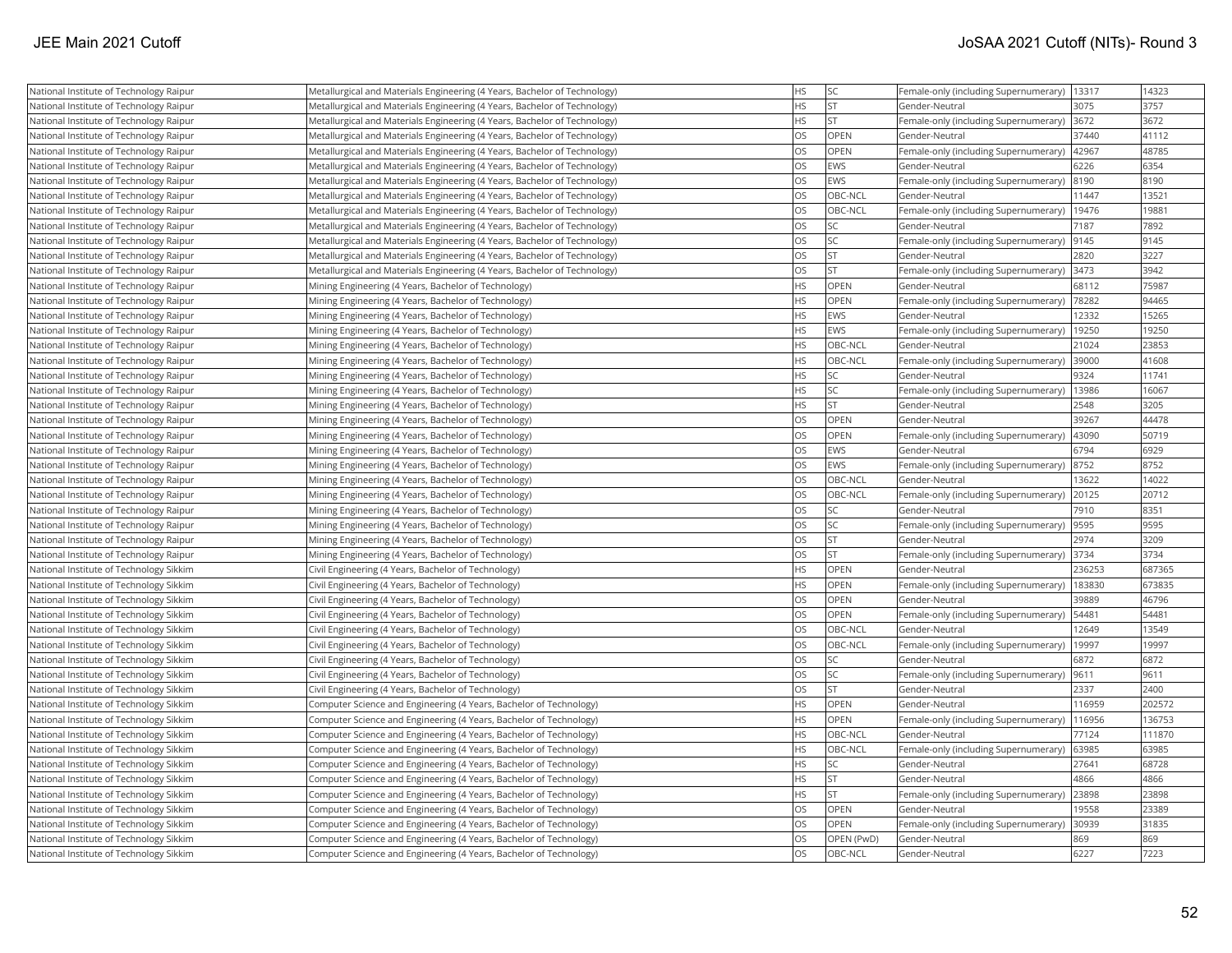| National Institute of Technology Sikkim            | Computer Science and Engineering (4 Years, Bachelor of Technology)          | <b>OS</b> | OBC-NCL                      | Female-only (including Supernumerary) | 12095  | 13631  |
|----------------------------------------------------|-----------------------------------------------------------------------------|-----------|------------------------------|---------------------------------------|--------|--------|
| National Institute of Technology Sikkim            | Computer Science and Engineering (4 Years, Bachelor of Technology)          | <b>OS</b> | <b>SC</b>                    | Gender-Neutral                        | 4021   | 4399   |
| National Institute of Technology Sikkim            | Computer Science and Engineering (4 Years, Bachelor of Technology)          | <b>OS</b> | <b>ST</b>                    | Gender-Neutral                        | 1583   | 1583   |
| National Institute of Technology Sikkim            | Electrical and Electronics Engineering (4 Years, Bachelor of Technology)    | <b>HS</b> | OPEN                         | Gender-Neutral                        | 216198 | 391585 |
| National Institute of Technology Sikkim            | Electrical and Electronics Engineering (4 Years, Bachelor of Technology)    | <b>HS</b> | OPEN                         | Female-only (including Supernumerary) | 308717 | 336458 |
| National Institute of Technology Sikkim            | Electrical and Electronics Engineering (4 Years, Bachelor of Technology)    | <b>HS</b> | OBC-NCL                      | Gender-Neutral                        | 240221 | 299749 |
| National Institute of Technology Sikkim            | Electrical and Electronics Engineering (4 Years, Bachelor of Technology)    | <b>HS</b> | <b>ST</b>                    | Gender-Neutral                        | 15842  | 15842  |
| National Institute of Technology Sikkim            | Electrical and Electronics Engineering (4 Years, Bachelor of Technology)    | <b>OS</b> | OPEN                         | Gender-Neutral                        | 34280  | 37993  |
| National Institute of Technology Sikkim            | Electrical and Electronics Engineering (4 Years, Bachelor of Technology)    | <b>OS</b> | <b>OPEN</b>                  | Female-only (including Supernumerary) | 41960  | 41960  |
| National Institute of Technology Sikkim            | Electrical and Electronics Engineering (4 Years, Bachelor of Technology)    | <b>OS</b> | OBC-NCL                      | Gender-Neutral                        | 11610  | 12113  |
| National Institute of Technology Sikkim            | Electrical and Electronics Engineering (4 Years, Bachelor of Technology)    | <b>OS</b> | OBC-NCL                      | Female-only (including Supernumerary) | 18831  | 18840  |
| National Institute of Technology Sikkim            | Electrical and Electronics Engineering (4 Years, Bachelor of Technology)    | <b>OS</b> | OBC-NCL (PwD) Gender-Neutral |                                       | 910    | 910    |
| National Institute of Technology Sikkim            | Electrical and Electronics Engineering (4 Years, Bachelor of Technology)    | <b>OS</b> | <b>SC</b>                    | Gender-Neutral                        | 6381   | 6627   |
| National Institute of Technology Sikkim            | Electrical and Electronics Engineering (4 Years, Bachelor of Technology)    | <b>OS</b> | lst                          | Gender-Neutral                        | 2080   | 2080   |
| National Institute of Technology Sikkim            | Electronics and Communication Engineering (4 Years, Bachelor of Technology) | <b>HS</b> | <b>OPEN</b>                  | Gender-Neutral                        | 217067 | 369681 |
| National Institute of Technology Sikkim            | Electronics and Communication Engineering (4 Years, Bachelor of Technology) | <b>HS</b> | OPEN                         | Female-only (including Supernumerary) | 256634 | 313642 |
| National Institute of Technology Sikkim            | Electronics and Communication Engineering (4 Years, Bachelor of Technology) | <b>HS</b> | OBC-NCL                      | Gender-Neutral                        | 202863 | 224000 |
| National Institute of Technology Sikkim            | Electronics and Communication Engineering (4 Years, Bachelor of Technology) | <b>HS</b> | <b>ST</b>                    | Gender-Neutral                        | 15628  | 15628  |
| National Institute of Technology Sikkim            | Electronics and Communication Engineering (4 Years, Bachelor of Technology) | <b>OS</b> | <b>OPEN</b>                  | Gender-Neutral                        | 26588  | 31771  |
| National Institute of Technology Sikkim            | Electronics and Communication Engineering (4 Years, Bachelor of Technology) | <b>OS</b> | <b>OPEN</b>                  | Female-only (including Supernumerary) | 38184  | 38184  |
| National Institute of Technology Sikkim            | Electronics and Communication Engineering (4 Years, Bachelor of Technology) | <b>OS</b> | OBC-NCL                      | Gender-Neutral                        | 9083   | 9151   |
| National Institute of Technology Sikkim            | Electronics and Communication Engineering (4 Years, Bachelor of Technology) | <b>OS</b> | OBC-NCL                      | Female-only (including Supernumerary) | 14835  | 15822  |
| National Institute of Technology Sikkim            | Electronics and Communication Engineering (4 Years, Bachelor of Technology) | <b>OS</b> | OBC-NCL (PwD) Gender-Neutral |                                       | 560    | 560    |
| National Institute of Technology Sikkim            | Electronics and Communication Engineering (4 Years, Bachelor of Technology) | <b>OS</b> | <b>SC</b>                    | Gender-Neutral                        | 5341   | 5474   |
| National Institute of Technology Sikkim            | Electronics and Communication Engineering (4 Years, Bachelor of Technology) | <b>OS</b> | <b>ST</b>                    | Gender-Neutral                        | 2475   | 2475   |
| National Institute of Technology Sikkim            | Mechanical Engineering (4 Years, Bachelor of Technology)                    | <b>HS</b> | OPEN                         | Gender-Neutral                        | 536796 | 800929 |
| National Institute of Technology Sikkim            | Mechanical Engineering (4 Years, Bachelor of Technology)                    | <b>HS</b> | OPEN                         | Female-only (including Supernumerary) | 630778 | 630778 |
| National Institute of Technology Sikkim            | Mechanical Engineering (4 Years, Bachelor of Technology)                    | <b>OS</b> | <b>OPEN</b>                  | Gender-Neutral                        | 38430  | 42353  |
| National Institute of Technology Sikkim            | Mechanical Engineering (4 Years, Bachelor of Technology)                    | <b>OS</b> | <b>OPEN</b>                  | Female-only (including Supernumerary) | 53199  | 53462  |
| National Institute of Technology Sikkim            | Mechanical Engineering (4 Years, Bachelor of Technology)                    | <b>OS</b> | OBC-NCL                      | Gender-Neutral                        | 12495  | 13186  |
| National Institute of Technology Sikkim            | Mechanical Engineering (4 Years, Bachelor of Technology)                    | <b>OS</b> | <b>SC</b>                    | Gender-Neutral                        | 7334   | 7530   |
| National Institute of Technology Sikkim            | Mechanical Engineering (4 Years, Bachelor of Technology)                    | <b>OS</b> | <b>ST</b>                    | Female-only (including Supernumerary) | 3864   | 3864   |
| National Institute of Technology Arunachal Pradesh | Civil Engineering (4 Years, Bachelor of Technology)                         | HS        | OPEN                         | Gender-Neutral                        | 144121 | 245339 |
| National Institute of Technology Arunachal Pradesh | Civil Engineering (4 Years, Bachelor of Technology)                         | <b>HS</b> | OPEN                         | Female-only (including Supernumerary) | 98848  | 221949 |
| National Institute of Technology Arunachal Pradesh | Civil Engineering (4 Years, Bachelor of Technology)                         | <b>HS</b> | OBC-NCL                      | Gender-Neutral                        | 79989  | 79989  |
| National Institute of Technology Arunachal Pradesh | Civil Engineering (4 Years, Bachelor of Technology)                         | <b>HS</b> | <b>SC</b>                    | Gender-Neutral                        | 24696  | 24696  |
| National Institute of Technology Arunachal Pradesh | Civil Engineering (4 Years, Bachelor of Technology)                         | <b>HS</b> | <b>ST</b>                    | Gender-Neutral                        | 4297   | 6250   |
| National Institute of Technology Arunachal Pradesh | Civil Engineering (4 Years, Bachelor of Technology)                         | <b>HS</b> | <b>ST</b>                    | Female-only (including Supernumerary) | 4393   | 9563   |
| National Institute of Technology Arunachal Pradesh | Civil Engineering (4 Years, Bachelor of Technology)                         | <b>OS</b> | <b>OPEN</b>                  | Gender-Neutral                        | 47176  | 49713  |
| National Institute of Technology Arunachal Pradesh | Civil Engineering (4 Years, Bachelor of Technology)                         | <b>OS</b> | <b>OPEN</b>                  | Female-only (including Supernumerary) | 55962  | 59152  |
| National Institute of Technology Arunachal Pradesh | Civil Engineering (4 Years, Bachelor of Technology)                         | <b>OS</b> | EWS                          | Gender-Neutral                        | 7759   | 7976   |
| National Institute of Technology Arunachal Pradesh | Civil Engineering (4 Years, Bachelor of Technology)                         | <b>OS</b> | EWS                          | Female-only (including Supernumerary) | 9431   | 10232  |
| National Institute of Technology Arunachal Pradesh | Civil Engineering (4 Years, Bachelor of Technology)                         | <b>OS</b> | OBC-NCL                      | Gender-Neutral                        | 13437  | 14620  |
| National Institute of Technology Arunachal Pradesh | Civil Engineering (4 Years, Bachelor of Technology)                         | <b>OS</b> | OBC-NCL                      | Female-only (including Supernumerary) | 19885  | 19885  |
| National Institute of Technology Arunachal Pradesh | Civil Engineering (4 Years, Bachelor of Technology)                         | <b>OS</b> | <b>SC</b>                    | Gender-Neutral                        | 6739   | 7746   |
| National Institute of Technology Arunachal Pradesh | Civil Engineering (4 Years, Bachelor of Technology)                         | <b>OS</b> | <b>SC</b>                    | Female-only (including Supernumerary) | 9979   | 9979   |
| National Institute of Technology Arunachal Pradesh | Civil Engineering (4 Years, Bachelor of Technology)                         | <b>OS</b> | <b>ST</b>                    | Gender-Neutral                        | 2587   | 2739   |
| National Institute of Technology Arunachal Pradesh | Computer Science and Engineering (4 Years, Bachelor of Technology)          | <b>HS</b> | <b>OPEN</b>                  | Gender-Neutral                        | 73474  | 207107 |
| National Institute of Technology Arunachal Pradesh | Computer Science and Engineering (4 Years, Bachelor of Technology)          | HS        | OPEN                         | Female-only (including Supernumerary) | 76692  | 140110 |
| National Institute of Technology Arunachal Pradesh | Computer Science and Engineering (4 Years, Bachelor of Technology)          | <b>HS</b> | EWS                          | Female-only (including Supernumerary) | 51607  | 51607  |
| National Institute of Technology Arunachal Pradesh | Computer Science and Engineering (4 Years, Bachelor of Technology)          | <b>HS</b> | OBC-NCL                      | Gender-Neutral                        | 74097  | 74097  |
| National Institute of Technology Arunachal Pradesh | Computer Science and Engineering (4 Years, Bachelor of Technology)          | <b>HS</b> | lsc                          | lGender-Neutral                       | 11759  | 11759  |
|                                                    |                                                                             |           |                              |                                       |        |        |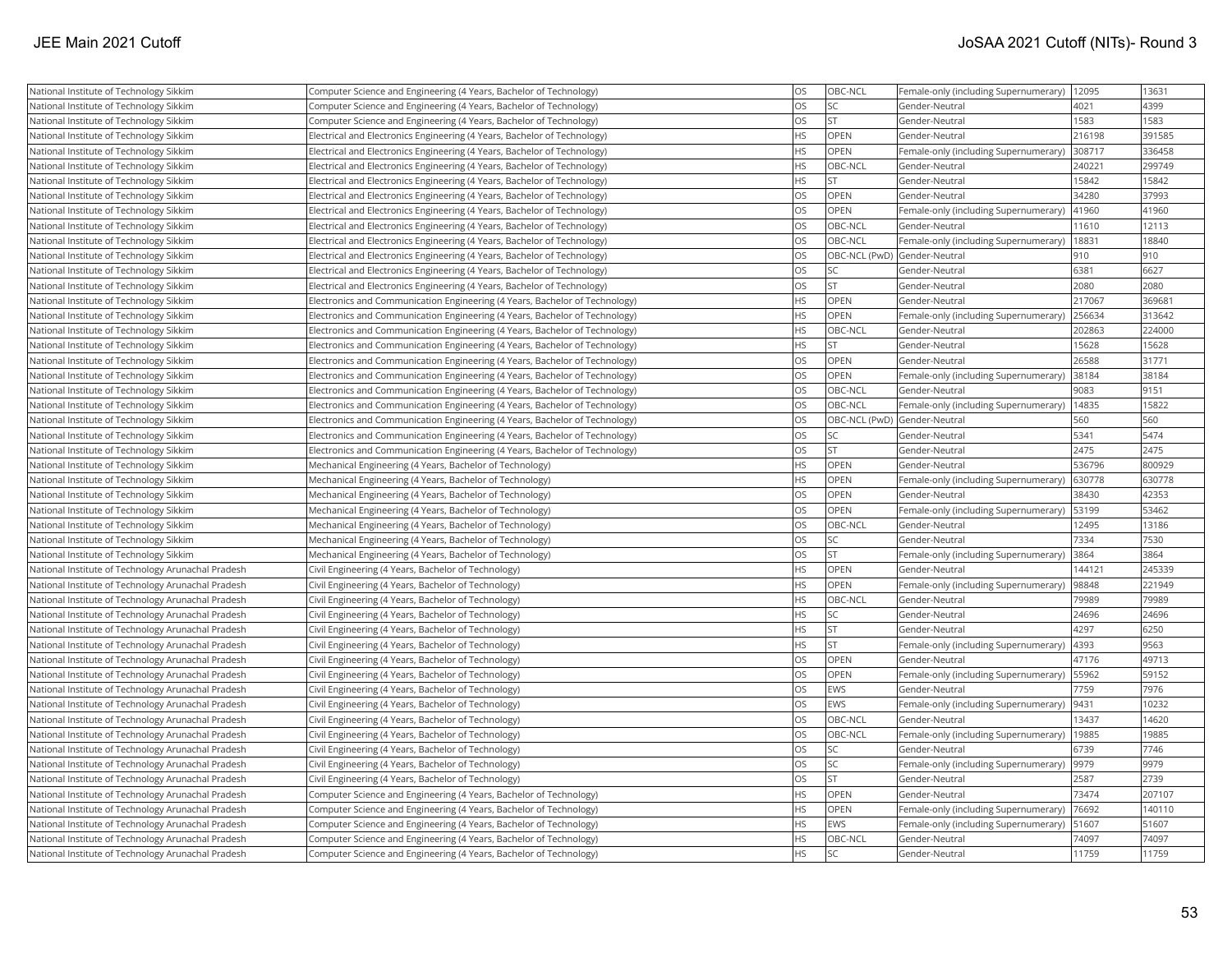| National Institute of Technology Arunachal Pradesh | Computer Science and Engineering (4 Years, Bachelor of Technology)          | <b>HS</b> | <b>ST</b>   | Gender-Neutral                        | 4872   | 9338   |
|----------------------------------------------------|-----------------------------------------------------------------------------|-----------|-------------|---------------------------------------|--------|--------|
| National Institute of Technology Arunachal Pradesh | Computer Science and Engineering (4 Years, Bachelor of Technology)          | <b>HS</b> | lst         | Female-only (including Supernumerary) | 7651   | 15140  |
| National Institute of Technology Arunachal Pradesh | Computer Science and Engineering (4 Years, Bachelor of Technology)          | <b>OS</b> | OPEN        | Gender-Neutral                        | 11063  | 25745  |
| National Institute of Technology Arunachal Pradesh | Computer Science and Engineering (4 Years, Bachelor of Technology)          | OS        | OPEN        | Female-only (including Supernumerary) | 29506  | 34854  |
| National Institute of Technology Arunachal Pradesh | Computer Science and Engineering (4 Years, Bachelor of Technology)          | OS        | <b>EWS</b>  | Gender-Neutral                        | 3915   | 5111   |
| National Institute of Technology Arunachal Pradesh | Computer Science and Engineering (4 Years, Bachelor of Technology)          | OS        | EWS         | Female-only (including Supernumerary) | 6555   | 7623   |
| National Institute of Technology Arunachal Pradesh | Computer Science and Engineering (4 Years, Bachelor of Technology)          | OS        | OBC-NCL     | Gender-Neutral                        | 7337   | 8631   |
| National Institute of Technology Arunachal Pradesh | Computer Science and Engineering (4 Years, Bachelor of Technology)          | <b>OS</b> | OBC-NCL     | Female-only (including Supernumerary) | 12926  | 12926  |
| National Institute of Technology Arunachal Pradesh | Computer Science and Engineering (4 Years, Bachelor of Technology)          | OS        | <b>SC</b>   | Gender-Neutral                        | 3560   | 4445   |
| National Institute of Technology Arunachal Pradesh | Computer Science and Engineering (4 Years, Bachelor of Technology)          | OS        | lsc         | Female-only (including Supernumerary) | 5089   | 5089   |
| National Institute of Technology Arunachal Pradesh | Computer Science and Engineering (4 Years, Bachelor of Technology)          | OS        | lst         | Gender-Neutral                        | 1796   | 1875   |
| National Institute of Technology Arunachal Pradesh | Electrical Engineering (4 Years, Bachelor of Technology)                    | <b>HS</b> | <b>OPEN</b> | Gender-Neutral                        | 208568 | 442309 |
| National Institute of Technology Arunachal Pradesh | Electrical Engineering (4 Years, Bachelor of Technology)                    | <b>HS</b> | <b>OPEN</b> | Female-only (including Supernumerary) | 357658 | 540524 |
| National Institute of Technology Arunachal Pradesh | Electrical Engineering (4 Years, Bachelor of Technology)                    | HS        | OBC-NCL     | Gender-Neutral                        | 196124 | 196124 |
| National Institute of Technology Arunachal Pradesh | Electrical Engineering (4 Years, Bachelor of Technology)                    | <b>HS</b> | <b>ST</b>   | Gender-Neutral                        | 12721  | 28584  |
| National Institute of Technology Arunachal Pradesh | Electrical Engineering (4 Years, Bachelor of Technology)                    | HS        | lst         | Female-only (including Supernumerary) | 16763  | 16763  |
| National Institute of Technology Arunachal Pradesh | Electrical Engineering (4 Years, Bachelor of Technology)                    | OS        | OPEN        | Gender-Neutral                        | 35660  | 41766  |
| National Institute of Technology Arunachal Pradesh | Electrical Engineering (4 Years, Bachelor of Technology)                    | OS        | OPEN        | Female-only (including Supernumerary) | 46405  | 49152  |
| National Institute of Technology Arunachal Pradesh | Electrical Engineering (4 Years, Bachelor of Technology)                    | <b>OS</b> | EWS         | Gender-Neutral                        | 6579   | 7138   |
| National Institute of Technology Arunachal Pradesh | Electrical Engineering (4 Years, Bachelor of Technology)                    | OS        | EWS         | Female-only (including Supernumerary) | 8822   | 9212   |
| National Institute of Technology Arunachal Pradesh | Electrical Engineering (4 Years, Bachelor of Technology)                    | <b>OS</b> | OBC-NCL     | Gender-Neutral                        | 11652  | 12483  |
| National Institute of Technology Arunachal Pradesh | Electrical Engineering (4 Years, Bachelor of Technology)                    | OS        | OBC-NCL     | Female-only (including Supernumerary) | 20013  | 20013  |
| National Institute of Technology Arunachal Pradesh | Electrical Engineering (4 Years, Bachelor of Technology)                    | <b>OS</b> | <b>SC</b>   | Gender-Neutral                        | 6861   | 7800   |
| National Institute of Technology Arunachal Pradesh | Electrical Engineering (4 Years, Bachelor of Technology)                    | OS        | <b>SC</b>   | Female-only (including Supernumerary) | 9881   | 9881   |
| National Institute of Technology Arunachal Pradesh | Electrical Engineering (4 Years, Bachelor of Technology)                    | OS        | İst         | Gender-Neutral                        | 2862   | 2883   |
| National Institute of Technology Arunachal Pradesh | Electronics and Communication Engineering (4 Years, Bachelor of Technology) | <b>HS</b> | OPEN        | Gender-Neutral                        | 84955  | 438175 |
| National Institute of Technology Arunachal Pradesh | Electronics and Communication Engineering (4 Years, Bachelor of Technology) | <b>HS</b> | OPEN        | Female-only (including Supernumerary) | 418930 | 512001 |
| National Institute of Technology Arunachal Pradesh | Electronics and Communication Engineering (4 Years, Bachelor of Technology) | <b>HS</b> | OBC-NCL     | Gender-Neutral                        | 206026 | 206026 |
| National Institute of Technology Arunachal Pradesh | Electronics and Communication Engineering (4 Years, Bachelor of Technology) | <b>HS</b> | <b>SC</b>   | Gender-Neutral                        | 37259  | 37259  |
| National Institute of Technology Arunachal Pradesh | Electronics and Communication Engineering (4 Years, Bachelor of Technology) | HS        | lst         | Gender-Neutral                        | 13596  | 19232  |
| National Institute of Technology Arunachal Pradesh | Electronics and Communication Engineering (4 Years, Bachelor of Technology) | <b>OS</b> | OPEN        | Gender-Neutral                        | 32890  | 35957  |
| National Institute of Technology Arunachal Pradesh | Electronics and Communication Engineering (4 Years, Bachelor of Technology) | <b>OS</b> | OPEN        | Female-only (including Supernumerary) | 39219  | 41645  |
| National Institute of Technology Arunachal Pradesh | Electronics and Communication Engineering (4 Years, Bachelor of Technology) | OS        | EWS         | Gender-Neutral                        | 5460   | 6188   |
| National Institute of Technology Arunachal Pradesh | Electronics and Communication Engineering (4 Years, Bachelor of Technology) | <b>OS</b> | EWS         | Female-only (including Supernumerary) | 7656   | 8413   |
| National Institute of Technology Arunachal Pradesh | Electronics and Communication Engineering (4 Years, Bachelor of Technology) | <b>OS</b> | OBC-NCL     | Gender-Neutral                        | 10148  | 10702  |
| National Institute of Technology Arunachal Pradesh | Electronics and Communication Engineering (4 Years, Bachelor of Technology) | <b>OS</b> | OBC-NCL     | Female-only (including Supernumerary) | 15582  | 15582  |
| National Institute of Technology Arunachal Pradesh | Electronics and Communication Engineering (4 Years, Bachelor of Technology) | <b>OS</b> | <b>SC</b>   | Gender-Neutral                        | 5754   | 5827   |
| National Institute of Technology Arunachal Pradesh | Electronics and Communication Engineering (4 Years, Bachelor of Technology) | OS        | <b>SC</b>   | Female-only (including Supernumerary) | 8579   | 8579   |
| National Institute of Technology Arunachal Pradesh | Electronics and Communication Engineering (4 Years, Bachelor of Technology) | <b>OS</b> | <b>ST</b>   | Gender-Neutral                        | 2553   | 2625   |
| National Institute of Technology Arunachal Pradesh | Mechanical Engineering (4 Years, Bachelor of Technology)                    | <b>HS</b> | OPEN        | Gender-Neutral                        | 198146 | 698231 |
| National Institute of Technology Arunachal Pradesh | Mechanical Engineering (4 Years, Bachelor of Technology)                    | <b>HS</b> | <b>OPEN</b> | Female-only (including Supernumerary) | 531143 | 650255 |
| National Institute of Technology Arunachal Pradesh | Mechanical Engineering (4 Years, Bachelor of Technology)                    | OS        | OPEN        | Gender-Neutral                        | 36963  | 46155  |
| National Institute of Technology Arunachal Pradesh | Mechanical Engineering (4 Years, Bachelor of Technology)                    | OS        | OPEN        | Female-only (including Supernumerary) | 55093  | 56267  |
| National Institute of Technology Arunachal Pradesh | Mechanical Engineering (4 Years, Bachelor of Technology)                    | <b>OS</b> | EWS         | Gender-Neutral                        | 7195   | 7661   |
| National Institute of Technology Arunachal Pradesh | Mechanical Engineering (4 Years, Bachelor of Technology)                    | OS        | EWS         | Female-only (including Supernumerary) | 9266   | 10304  |
| National Institute of Technology Arunachal Pradesh | Mechanical Engineering (4 Years, Bachelor of Technology)                    | OS        | OBC-NCL     | Gender-Neutral                        | 11937  | 13189  |
| National Institute of Technology Arunachal Pradesh | Mechanical Engineering (4 Years, Bachelor of Technology)                    | OS        | OBC-NCL     | Female-only (including Supernumerary) | 20641  | 20641  |
| National Institute of Technology Arunachal Pradesh | Mechanical Engineering (4 Years, Bachelor of Technology)                    | OS        | <b>SC</b>   | Gender-Neutral                        | 7796   | 7857   |
| National Institute of Technology Arunachal Pradesh | Mechanical Engineering (4 Years, Bachelor of Technology)                    | <b>OS</b> | <b>SC</b>   | Female-only (including Supernumerary) | 10377  | 10377  |
| National Institute of Technology Arunachal Pradesh | Mechanical Engineering (4 Years, Bachelor of Technology)                    | OS        | <b>ST</b>   | Gender-Neutral                        | 2972   | 2972   |
| National Institute of Technology Arunachal Pradesh | Mechanical Engineering (4 Years, Bachelor of Technology)                    | OS        | lst         | Female-only (including Supernumerary) | 4414   | 4414   |
| National Institute of Technology, Jamshedpur       | Civil Engineering (4 Years, Bachelor of Technology)                         | <b>HS</b> | OPEN        | lGender-Neutral                       | 1380   | 37707  |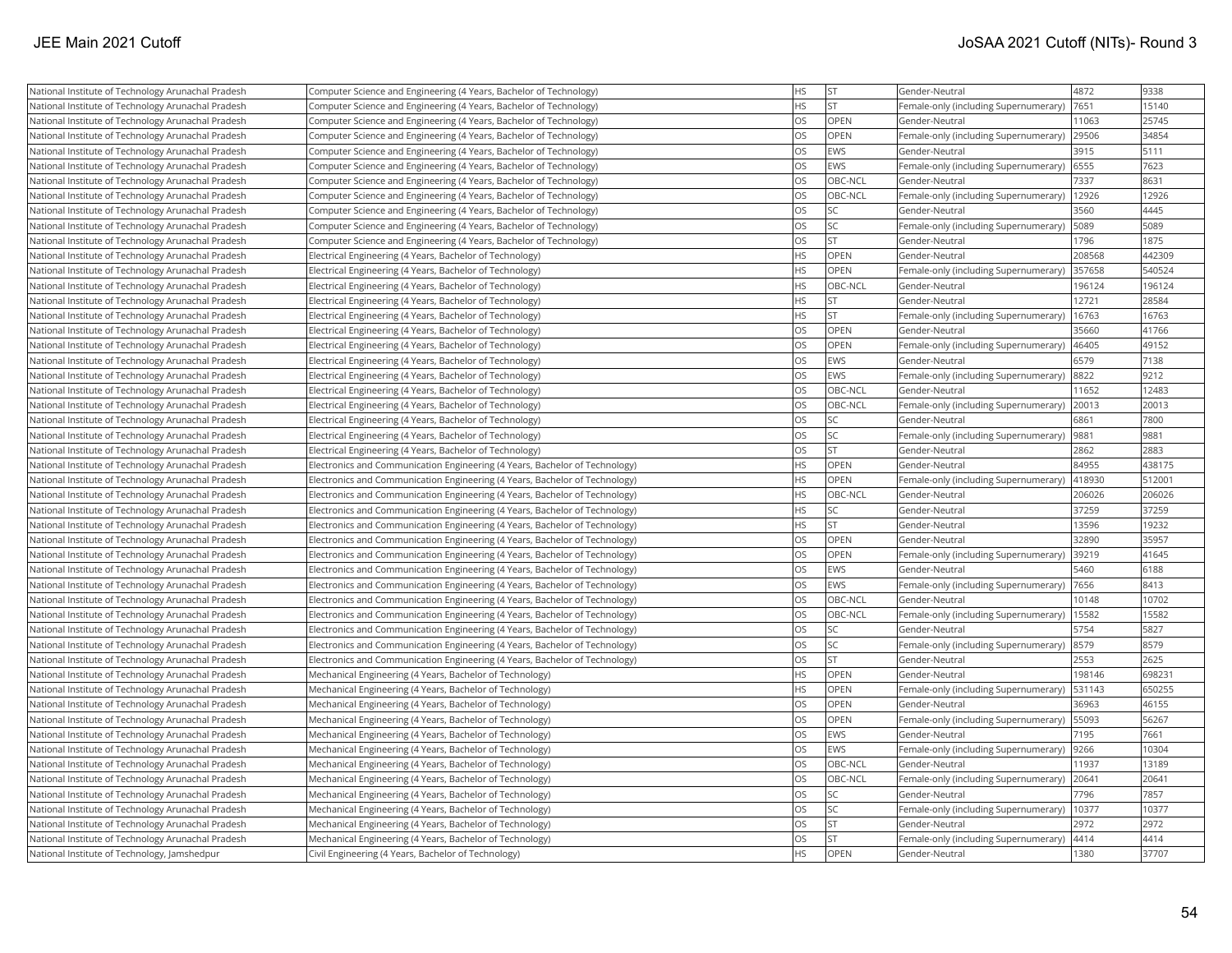| National Institute of Technology, Jamshedpur | Civil Engineering (4 Years, Bachelor of Technology)                | <b>HS</b> | <b>OPEN</b> | Female-only (including Supernumerary)       | 43113 | 51319 |
|----------------------------------------------|--------------------------------------------------------------------|-----------|-------------|---------------------------------------------|-------|-------|
| National Institute of Technology, Jamshedpur | Civil Engineering (4 Years, Bachelor of Technology)                | <b>HS</b> | OPEN (PwD)  | Gender-Neutral                              | 1531  | 1531  |
| National Institute of Technology, Jamshedpur | Civil Engineering (4 Years, Bachelor of Technology)                | <b>HS</b> | <b>EWS</b>  | Gender-Neutral                              | 5907  | 6898  |
| National Institute of Technology, Jamshedpur | Civil Engineering (4 Years, Bachelor of Technology)                | <b>HS</b> | <b>EWS</b>  | Female-only (including Supernumerary)       | 7786  | 7786  |
| National Institute of Technology, Jamshedpur | Civil Engineering (4 Years, Bachelor of Technology)                | <b>HS</b> | OBC-NCL     | Gender-Neutral                              | 9506  | 11291 |
| National Institute of Technology, Jamshedpur | Civil Engineering (4 Years, Bachelor of Technology)                | <b>HS</b> | OBC-NCL     | Female-only (including Supernumerary)       | 17507 | 17762 |
| National Institute of Technology, Jamshedpur | Civil Engineering (4 Years, Bachelor of Technology)                | <b>HS</b> | SC)         | Gender-Neutral                              | 3721  | 8053  |
| National Institute of Technology, Jamshedpur | Civil Engineering (4 Years, Bachelor of Technology)                | <b>HS</b> | SC          | Female-only (including Supernumerary)       | 13121 | 13173 |
| National Institute of Technology, Jamshedpur | Civil Engineering (4 Years, Bachelor of Technology)                | <b>HS</b> | ST.         | Gender-Neutral                              | 2039  | 2280  |
| National Institute of Technology, Jamshedpur | Civil Engineering (4 Years, Bachelor of Technology)                | <b>HS</b> | lst.        | Female-only (including Supernumerary)       | 2289  | 2289  |
| National Institute of Technology, Jamshedpur | Civil Engineering (4 Years, Bachelor of Technology)                | <b>OS</b> | OPEN        | Gender-Neutral                              | 24625 | 33594 |
| National Institute of Technology, Jamshedpur | Civil Engineering (4 Years, Bachelor of Technology)                | <b>OS</b> | <b>OPEN</b> | Female-only (including Supernumerary)       | 42306 | 44557 |
| National Institute of Technology, Jamshedpur | Civil Engineering (4 Years, Bachelor of Technology)                | <b>OS</b> | OPEN (PwD)  | Gender-Neutral                              | 1361  | 1361  |
| National Institute of Technology, Jamshedpur | Civil Engineering (4 Years, Bachelor of Technology)                | <b>OS</b> | <b>EWS</b>  | Gender-Neutral                              | 5088  | 5226  |
| National Institute of Technology, Jamshedpur | Civil Engineering (4 Years, Bachelor of Technology)                | OS        | <b>EWS</b>  | Female-only (including Supernumerary)       | 6982  | 6982  |
| National Institute of Technology, Jamshedpur | Civil Engineering (4 Years, Bachelor of Technology)                | OS        | OBC-NCL     | Gender-Neutral                              | 8306  | 10085 |
| National Institute of Technology, Jamshedpur | Civil Engineering (4 Years, Bachelor of Technology)                | <b>OS</b> | OBC-NCL     | Female-only (including Supernumerary)       | 15972 | 17077 |
| National Institute of Technology, Jamshedpur | Civil Engineering (4 Years, Bachelor of Technology)                | <b>OS</b> | SC)         | Gender-Neutral                              | 3717  | 6057  |
| National Institute of Technology, Jamshedpur | Civil Engineering (4 Years, Bachelor of Technology)                | <b>OS</b> | lsc         | Female-only (including Supernumerary)       | 6569  | 7100  |
| National Institute of Technology, Jamshedpur | Civil Engineering (4 Years, Bachelor of Technology)                | <b>OS</b> | SC (PwD)    | Gender-Neutral                              | 169   | 169   |
| National Institute of Technology, Jamshedpur | Civil Engineering (4 Years, Bachelor of Technology)                | <b>OS</b> | lst         | Gender-Neutral                              | 1669  | 2014  |
| National Institute of Technology, Jamshedpur | Civil Engineering (4 Years, Bachelor of Technology)                | <b>OS</b> | <b>ST</b>   | Female-only (including Supernumerary)       | 2617  | 2617  |
| National Institute of Technology, Jamshedpur | Computer Science and Engineering (4 Years, Bachelor of Technology) | <b>HS</b> | OPEN        | Gender-Neutral                              | 3498  | 9932  |
| National Institute of Technology, Jamshedpur | Computer Science and Engineering (4 Years, Bachelor of Technology) | <b>HS</b> | <b>OPEN</b> | Female-only (including Supernumerary)       | 3939  | 18457 |
| National Institute of Technology, Jamshedpur | Computer Science and Engineering (4 Years, Bachelor of Technology) | <b>HS</b> | OPEN (PwD)  | Gender-Neutral                              | 155   | 155   |
| National Institute of Technology, Jamshedpur | Computer Science and Engineering (4 Years, Bachelor of Technology) | <b>HS</b> | OPEN (PwD)  | Female-only (including Supernumerary)       | 842   | 842   |
| National Institute of Technology, Jamshedpur | Computer Science and Engineering (4 Years, Bachelor of Technology) | <b>HS</b> | <b>EWS</b>  | Gender-Neutral                              | 1391  | 1682  |
| National Institute of Technology, Jamshedpur | Computer Science and Engineering (4 Years, Bachelor of Technology) | <b>HS</b> | <b>EWS</b>  | Female-only (including Supernumerary)       | 5033  | 5033  |
| National Institute of Technology, Jamshedpur | Computer Science and Engineering (4 Years, Bachelor of Technology) | <b>HS</b> | OBC-NCL     | Gender-Neutral                              | 1956  | 3414  |
| National Institute of Technology, Jamshedpur | Computer Science and Engineering (4 Years, Bachelor of Technology) | <b>HS</b> | OBC-NCL     | Female-only (including Supernumerary)       | 4412  | 4933  |
| National Institute of Technology, Jamshedpur | Computer Science and Engineering (4 Years, Bachelor of Technology) | <b>HS</b> |             | OBC-NCL (PwD) Gender-Neutral                | 219   | 219   |
| National Institute of Technology, Jamshedpur | Computer Science and Engineering (4 Years, Bachelor of Technology) | <b>HS</b> | SC]         | Gender-Neutral                              | 774   | 2438  |
| National Institute of Technology, Jamshedpur | Computer Science and Engineering (4 Years, Bachelor of Technology) | <b>HS</b> | SC.         | Female-only (including Supernumerary)       | 3592  | 4707  |
| National Institute of Technology, Jamshedpur | Computer Science and Engineering (4 Years, Bachelor of Technology) | <b>HS</b> | ST.         | Gender-Neutral                              | 250   | 404   |
| National Institute of Technology, Jamshedpur | Computer Science and Engineering (4 Years, Bachelor of Technology) | <b>HS</b> | lst         | Female-only (including Supernumerary)       | 788   | 1713  |
| National Institute of Technology, Jamshedpur | Computer Science and Engineering (4 Years, Bachelor of Technology) | <b>OS</b> | <b>OPEN</b> | Gender-Neutral                              | 6087  | 8144  |
| National Institute of Technology, Jamshedpur | Computer Science and Engineering (4 Years, Bachelor of Technology) | <b>OS</b> | <b>OPEN</b> | Female-only (including Supernumerary)       | 11334 | 13679 |
| National Institute of Technology, Jamshedpur | Computer Science and Engineering (4 Years, Bachelor of Technology) | <b>OS</b> | OPEN (PwD)  | Gender-Neutral                              | 244   | 244   |
| National Institute of Technology, Jamshedpur | Computer Science and Engineering (4 Years, Bachelor of Technology) | <b>OS</b> | OPEN (PwD)  | Female-only (including Supernumerary)       | 473   | 473   |
| National Institute of Technology, Jamshedpur | Computer Science and Engineering (4 Years, Bachelor of Technology) | OS        | <b>EWS</b>  | Gender-Neutral                              | 1025  | 1122  |
| National Institute of Technology, Jamshedpur | Computer Science and Engineering (4 Years, Bachelor of Technology) | OS        | <b>EWS</b>  | Female-only (including Supernumerary)       | 2011  | 2011  |
| National Institute of Technology, Jamshedpur | Computer Science and Engineering (4 Years, Bachelor of Technology) | OS        | EWS (PwD)   | Gender-Neutral                              | 43    | 43    |
| National Institute of Technology, Jamshedpur | Computer Science and Engineering (4 Years, Bachelor of Technology) | <b>OS</b> | OBC-NCL     | Gender-Neutral                              | 2112  | 2680  |
| National Institute of Technology, Jamshedpur | Computer Science and Engineering (4 Years, Bachelor of Technology) | <b>OS</b> | OBC-NCL     | Female-only (including Supernumerary)       | 5072  | 5710  |
| National Institute of Technology, Jamshedpur | Computer Science and Engineering (4 Years, Bachelor of Technology) | <b>OS</b> |             | OBC-NCL (PwD) Gender-Neutral                | 124   | 124   |
| National Institute of Technology, Jamshedpur | Computer Science and Engineering (4 Years, Bachelor of Technology) | <b>OS</b> | SC.         | Gender-Neutral                              | 1022  | 1862  |
| National Institute of Technology, Jamshedpur | Computer Science and Engineering (4 Years, Bachelor of Technology) | OS        | lsc         | Female-only (including Supernumerary)       | 2711  | 2814  |
| National Institute of Technology, Jamshedpur | Computer Science and Engineering (4 Years, Bachelor of Technology) | <b>OS</b> | SC (PwD)    | Gender-Neutral                              | 83    | 83    |
| National Institute of Technology, Jamshedpur | Computer Science and Engineering (4 Years, Bachelor of Technology) | OS        | <b>ST</b>   | Gender-Neutral                              | 723   | 802   |
| National Institute of Technology, Jamshedpur | Computer Science and Engineering (4 Years, Bachelor of Technology) | <b>OS</b> | ST          | Female-only (including Supernumerary)       | 1076  | 1076  |
| National Institute of Technology, Jamshedpur | Electrical Engineering (4 Years, Bachelor of Technology)           | <b>HS</b> | OPEN        | Gender-Neutral                              | 10639 | 22663 |
| National Institute of Technology, Jamshedpur | Electrical Engineering (4 Years, Bachelor of Technology)           | <b>HS</b> | OPEN        | Female-only (including Supernumerary) 23175 |       | 28703 |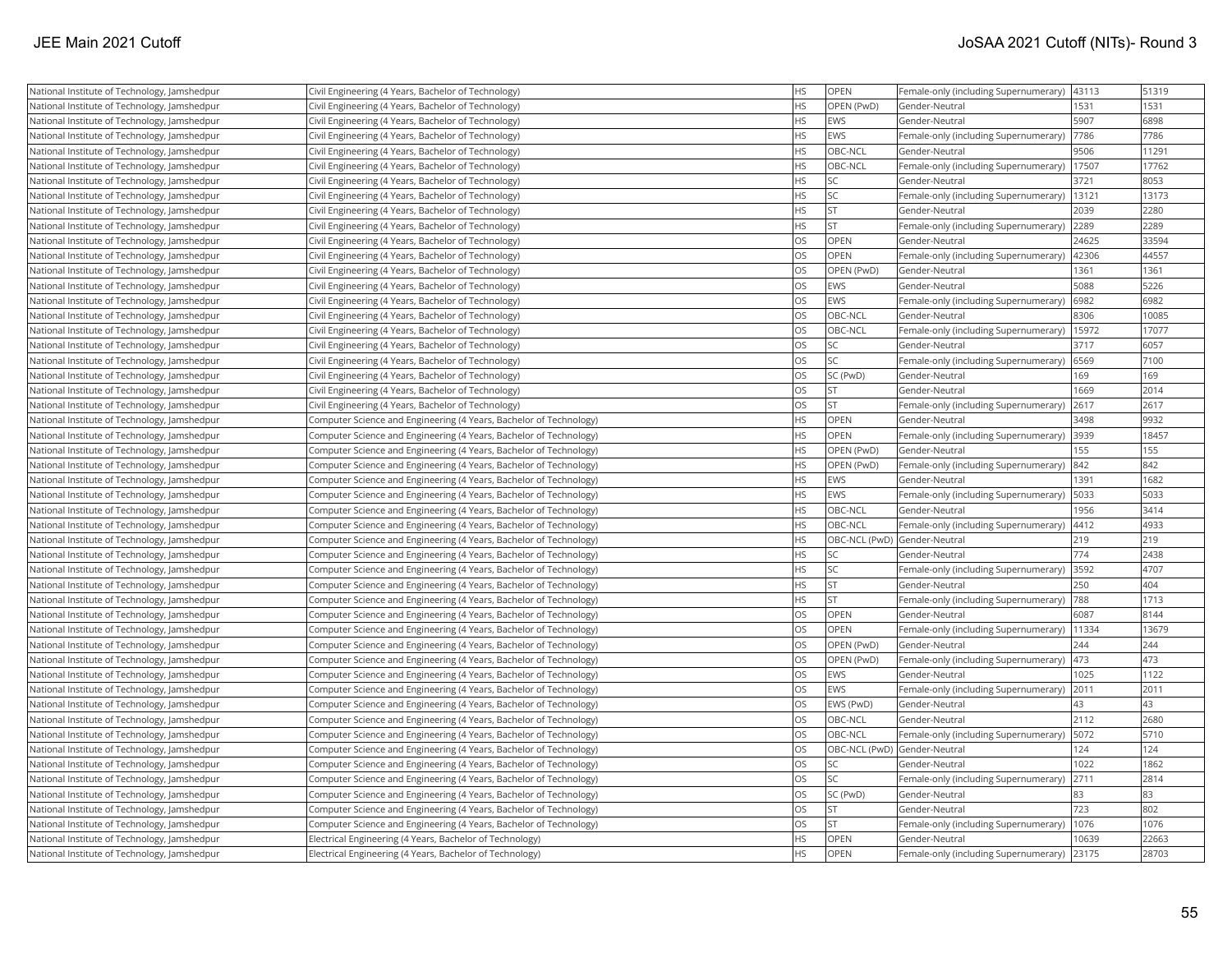| National Institute of Technology, Jamshedpur | Electrical Engineering (4 Years, Bachelor of Technology)                    | <b>HS</b> | OPEN (PwD)                   | Gender-Neutral                        | 569   | 1419  |
|----------------------------------------------|-----------------------------------------------------------------------------|-----------|------------------------------|---------------------------------------|-------|-------|
| National Institute of Technology, Jamshedpur | Electrical Engineering (4 Years, Bachelor of Technology)                    | <b>HS</b> | <b>EWS</b>                   | Gender-Neutral                        | 3417  | 3557  |
| National Institute of Technology, Jamshedpur | Electrical Engineering (4 Years, Bachelor of Technology)                    | <b>HS</b> | EWS                          | Female-only (including Supernumerary) | 5897  | 5897  |
| National Institute of Technology, Jamshedpur | Electrical Engineering (4 Years, Bachelor of Technology)                    | HS        | OBC-NCL                      | Gender-Neutral                        | 5321  | 6637  |
| National Institute of Technology, Jamshedpur | Electrical Engineering (4 Years, Bachelor of Technology)                    | <b>HS</b> | OBC-NCL                      | Female-only (including Supernumerary) | 12733 | 13500 |
|                                              |                                                                             | <b>HS</b> |                              |                                       | 638   | 638   |
| National Institute of Technology, Jamshedpur | Electrical Engineering (4 Years, Bachelor of Technology)                    | HS        | OBC-NCL (PwD) Gender-Neutral |                                       | 4191  | 5659  |
| National Institute of Technology, Jamshedpur | Electrical Engineering (4 Years, Bachelor of Technology)                    | <b>HS</b> | <b>SC</b><br><b>SC</b>       | Gender-Neutral                        |       | 5227  |
| National Institute of Technology, Jamshedpur | Electrical Engineering (4 Years, Bachelor of Technology)                    | HS        | <b>ST</b>                    | Female-only (including Supernumerary) | 5227  | 1441  |
| National Institute of Technology, Jamshedpur | Electrical Engineering (4 Years, Bachelor of Technology)                    |           |                              | Gender-Neutral                        | 1335  |       |
| National Institute of Technology, Jamshedpur | Electrical Engineering (4 Years, Bachelor of Technology)                    | <b>HS</b> | ST (PwD)                     | Gender-Neutral                        | 76    | 76    |
| National Institute of Technology, Jamshedpur | Electrical Engineering (4 Years, Bachelor of Technology)                    | OS        | OPEN                         | Gender-Neutral                        | 13708 | 18760 |
| National Institute of Technology, Jamshedpur | Electrical Engineering (4 Years, Bachelor of Technology)                    | OS        | OPEN                         | Female-only (including Supernumerary) | 24056 | 26232 |
| National Institute of Technology, Jamshedpur | Electrical Engineering (4 Years, Bachelor of Technology)                    | OS        | OPEN (PwD)                   | Gender-Neutral                        | 825   | 867   |
| National Institute of Technology, Jamshedpur | Electrical Engineering (4 Years, Bachelor of Technology)                    | <b>OS</b> | <b>EWS</b>                   | Gender-Neutral                        | 2793  | 2829  |
| National Institute of Technology, Jamshedpur | Electrical Engineering (4 Years, Bachelor of Technology)                    | OS        | EWS                          | Female-only (including Supernumerary) | 4985  | 5067  |
| National Institute of Technology, Jamshedpur | Electrical Engineering (4 Years, Bachelor of Technology)                    | <b>OS</b> | OBC-NCL                      | Gender-Neutral                        | 4129  | 6179  |
| National Institute of Technology, Jamshedpur | Electrical Engineering (4 Years, Bachelor of Technology)                    | OS        | OBC-NCL                      | Female-only (including Supernumerary) | 8759  | 12434 |
| National Institute of Technology, Jamshedpur | Electrical Engineering (4 Years, Bachelor of Technology)                    | OS        | OBC-NCL (PwD) Gender-Neutral |                                       | 321   | 321   |
| National Institute of Technology, Jamshedpur | Electrical Engineering (4 Years, Bachelor of Technology)                    | OS        | <b>SC</b>                    | Gender-Neutral                        | 3092  | 4222  |
| National Institute of Technology, Jamshedpur | Electrical Engineering (4 Years, Bachelor of Technology)                    | OS        | lsc                          | Female-only (including Supernumerary) | 5699  | 5699  |
| National Institute of Technology, Jamshedpur | Electrical Engineering (4 Years, Bachelor of Technology)                    | <b>OS</b> | lst                          | Gender-Neutral                        | 1590  | 1946  |
| National Institute of Technology, Jamshedpur | Electronics and Communication Engineering (4 Years, Bachelor of Technology) | <b>HS</b> | <b>OPEN</b>                  | Gender-Neutral                        | 12543 | 17392 |
| National Institute of Technology, Jamshedpur | Electronics and Communication Engineering (4 Years, Bachelor of Technology) | <b>HS</b> | OPEN                         | Female-only (including Supernumerary) | 19583 | 21723 |
| National Institute of Technology, Jamshedpur | Electronics and Communication Engineering (4 Years, Bachelor of Technology) | <b>HS</b> | <b>OPEN (PwD)</b>            | Gender-Neutral                        | 523   | 523   |
| National Institute of Technology, Jamshedpur | Electronics and Communication Engineering (4 Years, Bachelor of Technology) | HS        | OPEN (PwD)                   | Female-only (including Supernumerary) | 1371  | 1371  |
| National Institute of Technology, Jamshedpur | Electronics and Communication Engineering (4 Years, Bachelor of Technology) | <b>HS</b> | EWS                          | Gender-Neutral                        | 2474  | 2693  |
| National Institute of Technology, Jamshedpur | Electronics and Communication Engineering (4 Years, Bachelor of Technology) | <b>HS</b> | EWS                          | Female-only (including Supernumerary) | 4760  | 5116  |
| National Institute of Technology, Jamshedpur | Electronics and Communication Engineering (4 Years, Bachelor of Technology) | <b>HS</b> | OBC-NCL                      | Gender-Neutral                        | 4316  | 5255  |
| National Institute of Technology, Jamshedpur | Electronics and Communication Engineering (4 Years, Bachelor of Technology) | <b>HS</b> | OBC-NCL                      | Female-only (including Supernumerary) | 5951  | 6782  |
| National Institute of Technology, Jamshedpur | Electronics and Communication Engineering (4 Years, Bachelor of Technology) | HS        | OBC-NCL (PwD) Gender-Neutral |                                       | 337   | 337   |
| National Institute of Technology, Jamshedpur | Electronics and Communication Engineering (4 Years, Bachelor of Technology) | <b>HS</b> | <b>SC</b>                    | Gender-Neutral                        | 2883  | 3677  |
| National Institute of Technology, Jamshedpur | Electronics and Communication Engineering (4 Years, Bachelor of Technology) | <b>HS</b> | <b>SC</b>                    | Female-only (including Supernumerary) | 6111  | 7477  |
| National Institute of Technology, Jamshedpur | Electronics and Communication Engineering (4 Years, Bachelor of Technology) | <b>HS</b> | İst                          | Gender-Neutral                        | 833   | 1193  |
| National Institute of Technology, Jamshedpur | Electronics and Communication Engineering (4 Years, Bachelor of Technology) | <b>HS</b> | <b>ST</b>                    | Female-only (including Supernumerary) | 2483  | 2483  |
| National Institute of Technology, Jamshedpur | Electronics and Communication Engineering (4 Years, Bachelor of Technology) | HS        | ST (PwD)                     | Gender-Neutral                        | 57    | 57    |
| National Institute of Technology, Jamshedpur | Electronics and Communication Engineering (4 Years, Bachelor of Technology) | OS        | OPEN                         | Gender-Neutral                        | 9479  | 13509 |
| National Institute of Technology, Jamshedpur | Electronics and Communication Engineering (4 Years, Bachelor of Technology) | <b>OS</b> | <b>OPEN</b>                  | Female-only (including Supernumerary) | 20525 | 21233 |
| National Institute of Technology, Jamshedpur | Electronics and Communication Engineering (4 Years, Bachelor of Technology) | <b>OS</b> | OPEN (PwD)                   | Gender-Neutral                        | 653   | 653   |
| National Institute of Technology, Jamshedpur | Electronics and Communication Engineering (4 Years, Bachelor of Technology) | OS        | EWS                          | Gender-Neutral                        | 1802  | 1855  |
| National Institute of Technology, Jamshedpur | Electronics and Communication Engineering (4 Years, Bachelor of Technology) | OS        | EWS                          | Female-only (including Supernumerary) | 3373  | 3373  |
| National Institute of Technology, Jamshedpur | Electronics and Communication Engineering (4 Years, Bachelor of Technology) | OS        | EWS (PwD)                    | Gender-Neutral                        |       | 81    |
| National Institute of Technology, Jamshedpur | Electronics and Communication Engineering (4 Years, Bachelor of Technology) | OS        | OBC-NCL                      | Gender-Neutral                        | 2874  | 4442  |
| National Institute of Technology, Jamshedpur | Electronics and Communication Engineering (4 Years, Bachelor of Technology) | <b>OS</b> | OBC-NCL                      | Female-only (including Supernumerary) | 7819  | 8127  |
| National Institute of Technology, Jamshedpur | Electronics and Communication Engineering (4 Years, Bachelor of Technology) | OS        | OBC-NCL (PwD) Gender-Neutral |                                       | 353   | 353   |
| National Institute of Technology, Jamshedpur | Electronics and Communication Engineering (4 Years, Bachelor of Technology) | <b>OS</b> | <b>SC</b>                    | Gender-Neutral                        | 2498  | 3318  |
| National Institute of Technology, Jamshedpur | Electronics and Communication Engineering (4 Years, Bachelor of Technology) | <b>OS</b> | <b>SC</b>                    | Female-only (including Supernumerary) | 4488  | 4903  |
| National Institute of Technology, Jamshedpur | Electronics and Communication Engineering (4 Years, Bachelor of Technology) | <b>OS</b> | <b>ST</b>                    | Gender-Neutral                        | 1265  | 1385  |
| National Institute of Technology, Jamshedpur | Electronics and Communication Engineering (4 Years, Bachelor of Technology) | OS        | <b>ST</b>                    | Female-only (including Supernumerary) | 1857  | 1857  |
| National Institute of Technology, Jamshedpur | Mechanical Engineering (4 Years, Bachelor of Technology)                    | <b>HS</b> | <b>OPEN</b>                  | Gender-Neutral                        | 10745 | 27612 |
| National Institute of Technology, Jamshedpur | Mechanical Engineering (4 Years, Bachelor of Technology)                    | <b>HS</b> | OPEN                         | Female-only (including Supernumerary) | 32776 | 42015 |
| National Institute of Technology, Jamshedpur | Mechanical Engineering (4 Years, Bachelor of Technology)                    | <b>HS</b> | EWS                          | Gender-Neutral                        | 4083  | 4897  |
| National Institute of Technology, Jamshedpur | Mechanical Engineering (4 Years, Bachelor of Technology)                    | <b>HS</b> | EWS                          | Female-only (including Supernumerary) | 7598  | 7598  |
|                                              |                                                                             |           |                              |                                       |       |       |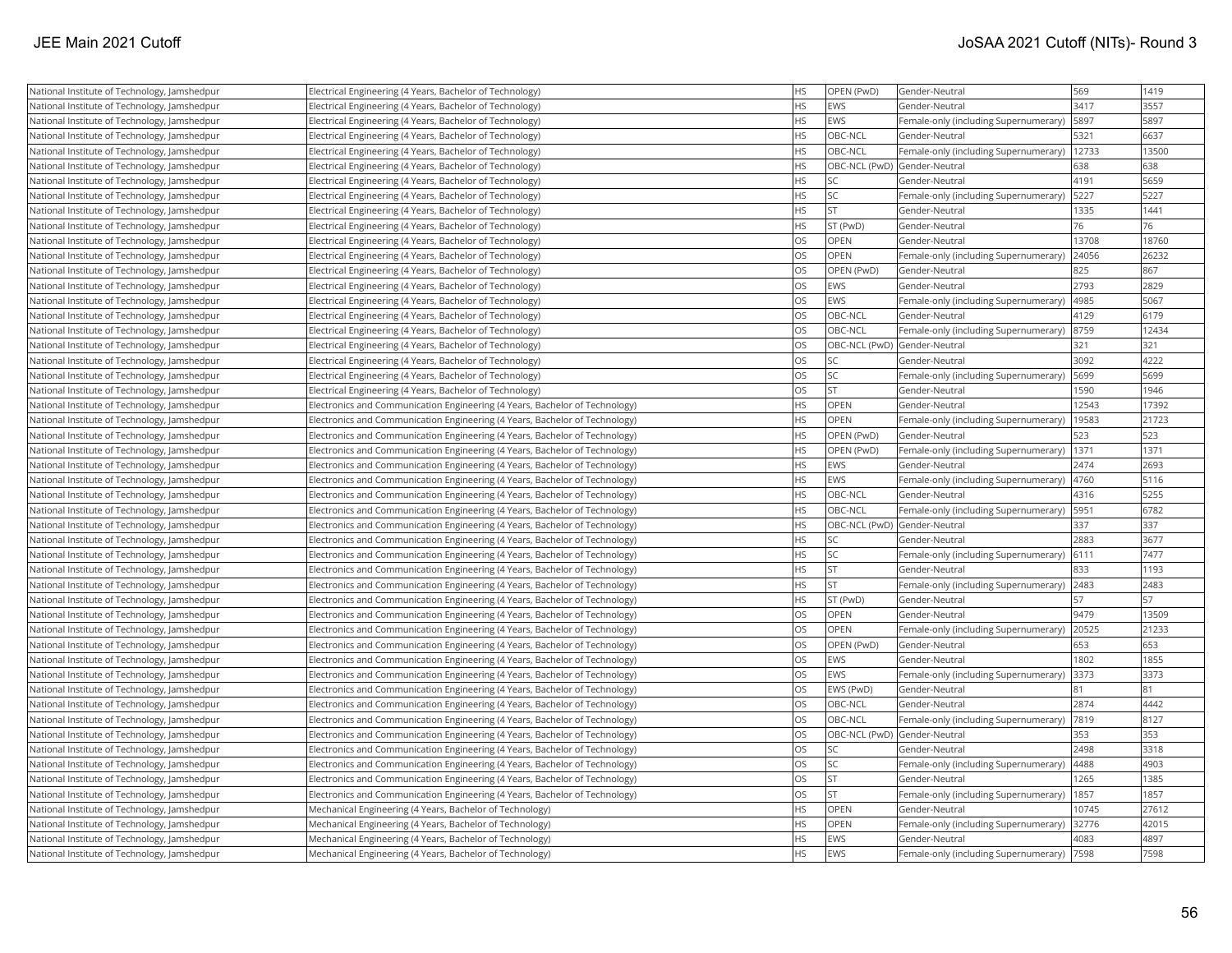| National Institute of Technology, Jamshedpur | Mechanical Engineering (4 Years, Bachelor of Technology)                  | <b>HS</b> | OBC-NCL                      | Gender-Neutral                        | 6685  | 8617  |
|----------------------------------------------|---------------------------------------------------------------------------|-----------|------------------------------|---------------------------------------|-------|-------|
| National Institute of Technology, Jamshedpur | Mechanical Engineering (4 Years, Bachelor of Technology)                  | <b>HS</b> | OBC-NCL                      | Female-only (including Supernumerary) | 13956 | 17189 |
| National Institute of Technology, Jamshedpur | Mechanical Engineering (4 Years, Bachelor of Technology)                  | <b>HS</b> | <b>SC</b>                    | Gender-Neutral                        | 5174  | 7333  |
| National Institute of Technology, Jamshedpur | Mechanical Engineering (4 Years, Bachelor of Technology)                  | <b>HS</b> | <b>SC</b>                    | Female-only (including Supernumerary) | 8938  | 9589  |
| National Institute of Technology, Jamshedpur | Mechanical Engineering (4 Years, Bachelor of Technology)                  | <b>HS</b> | <b>ST</b>                    | Gender-Neutral                        | 1539  | 1671  |
| National Institute of Technology, Jamshedpur | Mechanical Engineering (4 Years, Bachelor of Technology)                  | <b>HS</b> | lst                          | Female-only (including Supernumerary) | 2863  | 2863  |
| National Institute of Technology, Jamshedpur | Mechanical Engineering (4 Years, Bachelor of Technology)                  | OS        | OPEN                         | Gender-Neutral                        | 19133 | 24507 |
| National Institute of Technology, Jamshedpur | Mechanical Engineering (4 Years, Bachelor of Technology)                  | OS        | <b>OPEN</b>                  | Female-only (including Supernumerary) | 33823 | 37751 |
| National Institute of Technology, Jamshedpur | Mechanical Engineering (4 Years, Bachelor of Technology)                  | <b>OS</b> | OPEN (PwD)                   | Gender-Neutral                        | 1305  | 1305  |
| National Institute of Technology, Jamshedpur | Mechanical Engineering (4 Years, Bachelor of Technology)                  | OS        | <b>EWS</b>                   | Gender-Neutral                        | 3594  | 3698  |
| National Institute of Technology, Jamshedpur | Mechanical Engineering (4 Years, Bachelor of Technology)                  | <b>OS</b> | EWS                          | Female-only (including Supernumerary) | 6333  | 6333  |
| National Institute of Technology, Jamshedpur | Mechanical Engineering (4 Years, Bachelor of Technology)                  | <b>OS</b> | OBC-NCL                      | Gender-Neutral                        | 7012  | 8118  |
| National Institute of Technology, Jamshedpur | Mechanical Engineering (4 Years, Bachelor of Technology)                  | OS        | OBC-NCL                      | Female-only (including Supernumerary) | 12998 | 15000 |
| National Institute of Technology, Jamshedpur | Mechanical Engineering (4 Years, Bachelor of Technology)                  | <b>OS</b> | OBC-NCL (PwD) Gender-Neutral |                                       | 699   | 699   |
| National Institute of Technology, Jamshedpur | Mechanical Engineering (4 Years, Bachelor of Technology)                  | <b>OS</b> | <b>SC</b>                    | Gender-Neutral                        | 2654  | 4997  |
| National Institute of Technology, Jamshedpur | Mechanical Engineering (4 Years, Bachelor of Technology)                  | OS        | SC                           | Female-only (including Supernumerary) | 5802  | 6336  |
| National Institute of Technology, Jamshedpur | Mechanical Engineering (4 Years, Bachelor of Technology)                  | <b>OS</b> | İst                          | Gender-Neutral                        | 2138  | 2242  |
| National Institute of Technology, Jamshedpur | Mechanical Engineering (4 Years, Bachelor of Technology)                  | <b>OS</b> | <b>ST</b>                    | Female-only (including Supernumerary) | 2938  | 2938  |
| National Institute of Technology, Jamshedpur | Metallurgical and Materials Engineering (4 Years, Bachelor of Technology) | <b>HS</b> | OPEN                         | Gender-Neutral                        | 29192 | 41263 |
| National Institute of Technology, Jamshedpur | Metallurgical and Materials Engineering (4 Years, Bachelor of Technology) | <b>HS</b> | OPEN                         | Female-only (including Supernumerary) | 45200 | 52885 |
| National Institute of Technology, Jamshedpur | Metallurgical and Materials Engineering (4 Years, Bachelor of Technology) | <b>HS</b> | EWS                          | Gender-Neutral                        | 7163  | 7225  |
| National Institute of Technology, Jamshedpur | Metallurgical and Materials Engineering (4 Years, Bachelor of Technology) | <b>HS</b> | EWS                          | Female-only (including Supernumerary) | 10162 | 10162 |
| National Institute of Technology, Jamshedpur | Metallurgical and Materials Engineering (4 Years, Bachelor of Technology) | <b>HS</b> | OBC-NCL                      | Gender-Neutral                        | 10776 | 12755 |
| National Institute of Technology, Jamshedpur | Metallurgical and Materials Engineering (4 Years, Bachelor of Technology) | HS        | OBC-NCL                      | Female-only (including Supernumerary) | 15488 | 18654 |
| National Institute of Technology, Jamshedpur | Metallurgical and Materials Engineering (4 Years, Bachelor of Technology) | <b>HS</b> | lsc                          | Gender-Neutral                        | 6156  | 8793  |
| National Institute of Technology, Jamshedpur | Metallurgical and Materials Engineering (4 Years, Bachelor of Technology) | <b>HS</b> | SC.                          | Female-only (including Supernumerary) | 11251 | 11251 |
| National Institute of Technology, Jamshedpur | Metallurgical and Materials Engineering (4 Years, Bachelor of Technology) | <b>HS</b> | <b>ST</b>                    | Gender-Neutral                        | 2379  | 3186  |
| National Institute of Technology, Jamshedpur | Metallurgical and Materials Engineering (4 Years, Bachelor of Technology) | <b>HS</b> | lst.                         | Female-only (including Supernumerary) | 4029  | 4029  |
| National Institute of Technology, Jamshedpur | Metallurgical and Materials Engineering (4 Years, Bachelor of Technology) | OS        | <b>OPEN</b>                  | Gender-Neutral                        | 23593 | 39160 |
| National Institute of Technology, Jamshedpur | Metallurgical and Materials Engineering (4 Years, Bachelor of Technology) | OS        | OPEN                         | Female-only (including Supernumerary) | 45054 | 49065 |
| National Institute of Technology, Jamshedpur | Metallurgical and Materials Engineering (4 Years, Bachelor of Technology) | <b>OS</b> | EWS                          | Gender-Neutral                        | 5976  | 6110  |
| National Institute of Technology, Jamshedpur | Metallurgical and Materials Engineering (4 Years, Bachelor of Technology) | OS        | EWS                          | Female-only (including Supernumerary) | 7734  | 7734  |
| National Institute of Technology, Jamshedpur | Metallurgical and Materials Engineering (4 Years, Bachelor of Technology) | OS.       | OBC-NCL                      | Gender-Neutral                        | 11209 | 12347 |
| National Institute of Technology, Jamshedpur | Metallurgical and Materials Engineering (4 Years, Bachelor of Technology) | OS        | OBC-NCL                      | Female-only (including Supernumerary) | 14744 | 18084 |
| National Institute of Technology, Jamshedpur | Metallurgical and Materials Engineering (4 Years, Bachelor of Technology) | <b>OS</b> | <b>SC</b>                    | Gender-Neutral                        | 4884  | 7107  |
| National Institute of Technology, Jamshedpur | Metallurgical and Materials Engineering (4 Years, Bachelor of Technology) | OS        | <b>SC</b>                    | Female-only (including Supernumerary) | 9167  | 9167  |
| National Institute of Technology, Jamshedpur | Metallurgical and Materials Engineering (4 Years, Bachelor of Technology) | <b>OS</b> | <b>ST</b>                    | Gender-Neutral                        | 1868  | 3204  |
| National Institute of Technology, Jamshedpur | Metallurgical and Materials Engineering (4 Years, Bachelor of Technology) | <b>OS</b> | lst                          | Female-only (including Supernumerary) | 3642  | 3642  |
| National Institute of Technology, Jamshedpur | Production and Industrial Engineering (4 Years, Bachelor of Technology)   | <b>HS</b> | OPEN                         | Gender-Neutral                        | 32284 | 44287 |
| National Institute of Technology, Jamshedpur | Production and Industrial Engineering (4 Years, Bachelor of Technology)   | HS        | <b>OPEN</b>                  | Female-only (including Supernumerary) | 42393 | 52033 |
| National Institute of Technology, Jamshedpur | Production and Industrial Engineering (4 Years, Bachelor of Technology)   | <b>HS</b> | <b>EWS</b>                   | Gender-Neutral                        | 7337  | 7451  |
| National Institute of Technology, Jamshedpur | Production and Industrial Engineering (4 Years, Bachelor of Technology)   | <b>HS</b> | <b>EWS</b>                   | Female-only (including Supernumerary) | 9353  | 9353  |
| National Institute of Technology, Jamshedpur | Production and Industrial Engineering (4 Years, Bachelor of Technology)   | <b>HS</b> | OBC-NCL                      | Gender-Neutral                        | 12201 | 13838 |
| National Institute of Technology, Jamshedpur | Production and Industrial Engineering (4 Years, Bachelor of Technology)   | <b>HS</b> | OBC-NCL                      | Female-only (including Supernumerary) | 19663 | 20470 |
| National Institute of Technology, Jamshedpur | Production and Industrial Engineering (4 Years, Bachelor of Technology)   | <b>HS</b> | <b>SC</b>                    | Gender-Neutral                        | 8067  | 8684  |
| National Institute of Technology, Jamshedpur | Production and Industrial Engineering (4 Years, Bachelor of Technology)   | <b>HS</b> | <b>SC</b>                    | Female-only (including Supernumerary) | 14276 | 14276 |
| National Institute of Technology, Jamshedpur | Production and Industrial Engineering (4 Years, Bachelor of Technology)   | <b>HS</b> | <b>ST</b>                    | Gender-Neutral                        | 3001  | 3308  |
| National Institute of Technology, Jamshedpur | Production and Industrial Engineering (4 Years, Bachelor of Technology)   | OS        | <b>OPEN</b>                  | Gender-Neutral                        | 32833 | 39104 |
| National Institute of Technology, Jamshedpur | Production and Industrial Engineering (4 Years, Bachelor of Technology)   | OS.       | <b>OPEN</b>                  | Female-only (including Supernumerary) | 47347 | 48456 |
| National Institute of Technology, Jamshedpur | Production and Industrial Engineering (4 Years, Bachelor of Technology)   | <b>OS</b> | <b>EWS</b>                   | Gender-Neutral                        | 5891  | 5930  |
| National Institute of Technology, Jamshedpur | Production and Industrial Engineering (4 Years, Bachelor of Technology)   | <b>OS</b> | <b>EWS</b>                   | Female-only (including Supernumerary) | 8451  | 8451  |
| National Institute of Technology, Jamshedpur | Production and Industrial Engineering (4 Years, Bachelor of Technology)   | <b>OS</b> | OBC-NCL                      | Gender-Neutral                        | 11041 | 12182 |
|                                              |                                                                           |           |                              |                                       |       |       |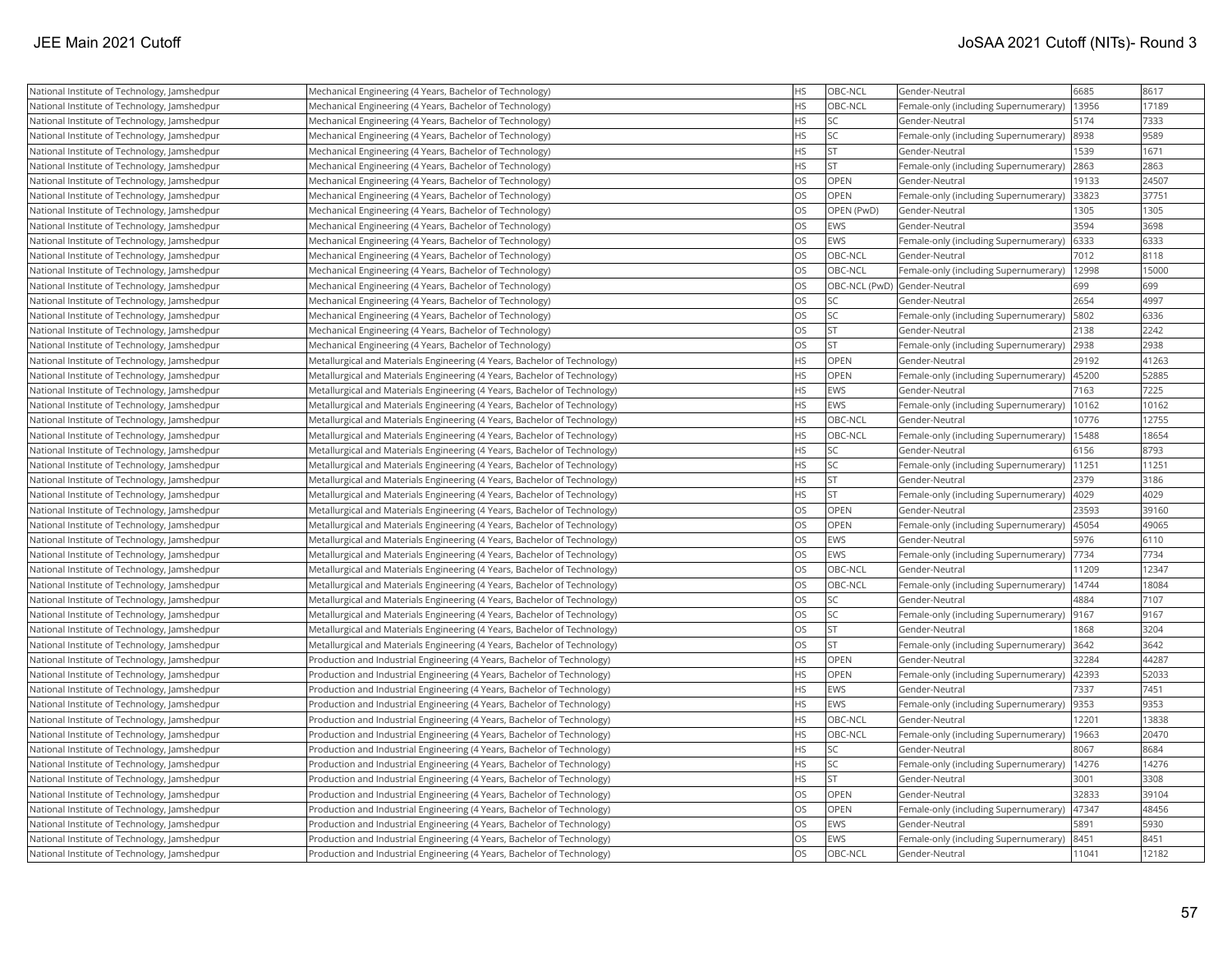| National Institute of Technology, Jamshedpur  | Production and Industrial Engineering (4 Years, Bachelor of Technology) | OS        | OBC-NCL                      | Female-only (including Supernumerary)   17502 |       | 19599 |
|-----------------------------------------------|-------------------------------------------------------------------------|-----------|------------------------------|-----------------------------------------------|-------|-------|
| National Institute of Technology, Jamshedpur  | Production and Industrial Engineering (4 Years, Bachelor of Technology) | OS        | SC                           | Gender-Neutral                                | 6758  | 7010  |
| National Institute of Technology, Jamshedpur  | Production and Industrial Engineering (4 Years, Bachelor of Technology) | OS        | SC.                          | Female-only (including Supernumerary)         | 9164  | 9164  |
| National Institute of Technology, Jamshedpur  | Production and Industrial Engineering (4 Years, Bachelor of Technology) | OS        | <b>ST</b>                    | Gender-Neutral                                | 2959  | 3274  |
| National Institute of Technology, Kurukshetra | Civil Engineering (4 Years, Bachelor of Technology)                     | <b>HS</b> | <b>OPEN</b>                  | Gender-Neutral                                | 21007 | 37912 |
| National Institute of Technology, Kurukshetra | Civil Engineering (4 Years, Bachelor of Technology)                     | <b>HS</b> | <b>OPEN</b>                  | Female-only (including Supernumerary) 33198   |       | 46228 |
| National Institute of Technology, Kurukshetra | Civil Engineering (4 Years, Bachelor of Technology)                     | <b>HS</b> | OPEN (PwD)                   | Gender-Neutral                                | 689   | 689   |
| National Institute of Technology, Kurukshetra | Civil Engineering (4 Years, Bachelor of Technology)                     | HS        | EWS                          | Gender-Neutral                                | 6012  | 6791  |
| National Institute of Technology, Kurukshetra | Civil Engineering (4 Years, Bachelor of Technology)                     | HS        | <b>EWS</b>                   | Female-only (including Supernumerary)         | 7182  | 7182  |
| National Institute of Technology, Kurukshetra | Civil Engineering (4 Years, Bachelor of Technology)                     | <b>HS</b> | OBC-NCL                      | Gender-Neutral                                | 10469 | 14778 |
| National Institute of Technology, Kurukshetra | Civil Engineering (4 Years, Bachelor of Technology)                     | HS        | OBC-NCL                      | Female-only (including Supernumerary)         | 17057 | 18614 |
| National Institute of Technology, Kurukshetra | Civil Engineering (4 Years, Bachelor of Technology)                     | HS        | SC.                          | Gender-Neutral                                | 2321  | 6443  |
| National Institute of Technology, Kurukshetra | Civil Engineering (4 Years, Bachelor of Technology)                     | <b>HS</b> | SC                           | Female-only (including Supernumerary)         | 9835  | 12053 |
| National Institute of Technology, Kurukshetra | Civil Engineering (4 Years, Bachelor of Technology)                     | <b>HS</b> | <b>ST</b>                    | Gender-Neutral                                | 6139  | 6139  |
| National Institute of Technology, Kurukshetra | Civil Engineering (4 Years, Bachelor of Technology)                     | <b>HS</b> | <b>ST</b>                    | Female-only (including Supernumerary)         | 15947 | 15947 |
| National Institute of Technology, Kurukshetra | Civil Engineering (4 Years, Bachelor of Technology)                     | OS        | OPEN                         | Gender-Neutral                                | 18693 | 29983 |
| National Institute of Technology, Kurukshetra | Civil Engineering (4 Years, Bachelor of Technology)                     | OS        | OPEN                         | Female-only (including Supernumerary)         | 30268 | 39906 |
| National Institute of Technology, Kurukshetra | Civil Engineering (4 Years, Bachelor of Technology)                     | OS        | OPEN (PwD)                   | Gender-Neutral                                | 1136  | 1216  |
| National Institute of Technology, Kurukshetra | Civil Engineering (4 Years, Bachelor of Technology)                     | OS        | <b>EWS</b>                   | Gender-Neutral                                | 4588  | 4857  |
| National Institute of Technology, Kurukshetra | Civil Engineering (4 Years, Bachelor of Technology)                     | OS        | EWS                          | Female-only (including Supernumerary)         | 6780  | 6806  |
| National Institute of Technology, Kurukshetra | Civil Engineering (4 Years, Bachelor of Technology)                     | <b>OS</b> | OBC-NCL                      | Gender-Neutral                                | 7659  | 9654  |
| National Institute of Technology, Kurukshetra | Civil Engineering (4 Years, Bachelor of Technology)                     | OS        | OBC-NCL                      | Female-only (including Supernumerary)         | 13896 | 17309 |
| National Institute of Technology, Kurukshetra | Civil Engineering (4 Years, Bachelor of Technology)                     | OS        | OBC-NCL (PwD) Gender-Neutral |                                               | 479   | 479   |
| National Institute of Technology, Kurukshetra | Civil Engineering (4 Years, Bachelor of Technology)                     | OS        | SC                           | Gender-Neutral                                | 2873  | 4949  |
| National Institute of Technology, Kurukshetra | Civil Engineering (4 Years, Bachelor of Technology)                     | OS        | SC                           | Female-only (including Supernumerary)         | 6065  | 6499  |
| National Institute of Technology, Kurukshetra | Civil Engineering (4 Years, Bachelor of Technology)                     | OS        | <b>ST</b>                    | Gender-Neutral                                | 638   | 787   |
| National Institute of Technology, Kurukshetra | Civil Engineering (4 Years, Bachelor of Technology)                     | OS        | ST.                          | Female-only (including Supernumerary)         | 2023  | 2023  |
| National Institute of Technology, Kurukshetra | Civil Engineering (4 Years, Bachelor of Technology)                     | OS        | ST (PwD)                     | Gender-Neutral                                | 45    | 45    |
| National Institute of Technology, Kurukshetra | Computer Engineering (4 Years, Bachelor of Technology)                  | HS        | OPEN                         | Gender-Neutral                                | 624   | 6001  |
| National Institute of Technology, Kurukshetra | Computer Engineering (4 Years, Bachelor of Technology)                  | <b>HS</b> | <b>OPEN</b>                  | Female-only (including Supernumerary)   1830  |       | 11360 |
| National Institute of Technology, Kurukshetra | Computer Engineering (4 Years, Bachelor of Technology)                  | HS        | OPEN (PwD)                   | Gender-Neutral                                | 171   | 364   |
| National Institute of Technology, Kurukshetra | Computer Engineering (4 Years, Bachelor of Technology)                  | <b>HS</b> | OPEN (PwD)                   | Female-only (including Supernumerary)         | 190   | 190   |
| National Institute of Technology, Kurukshetra | Computer Engineering (4 Years, Bachelor of Technology)                  | <b>HS</b> | EWS                          | Gender-Neutral                                | 822   | 1157  |
| National Institute of Technology, Kurukshetra | Computer Engineering (4 Years, Bachelor of Technology)                  | HS        | EWS                          | Female-only (including Supernumerary)         | 2709  | 3190  |
| National Institute of Technology, Kurukshetra | Computer Engineering (4 Years, Bachelor of Technology)                  | HS        | OBC-NCL                      | Gender-Neutral                                | 1212  | 3723  |
| National Institute of Technology, Kurukshetra | Computer Engineering (4 Years, Bachelor of Technology)                  | HS        | OBC-NCL                      | Female-only (including Supernumerary)         | 2991  | 6838  |
| National Institute of Technology, Kurukshetra | Computer Engineering (4 Years, Bachelor of Technology)                  | HS        | OBC-NCL (PwD) Gender-Neutral |                                               | 378   | 378   |
| National Institute of Technology, Kurukshetra | Computer Engineering (4 Years, Bachelor of Technology)                  | <b>HS</b> | SC                           | Gender-Neutral                                | 895   | 1886  |
| National Institute of Technology, Kurukshetra | Computer Engineering (4 Years, Bachelor of Technology)                  | <b>HS</b> | SC.                          | Female-only (including Supernumerary) 3214    |       | 4431  |
| National Institute of Technology, Kurukshetra | Computer Engineering (4 Years, Bachelor of Technology)                  | ΗS        | ST                           | Gender-Neutral                                | 1191  | 6372  |
| National Institute of Technology, Kurukshetra | Computer Engineering (4 Years, Bachelor of Technology)                  | <b>HS</b> | <b>ST</b>                    | Female-only (including Supernumerary)         | 4710  | 6506  |
| National Institute of Technology, Kurukshetra | Computer Engineering (4 Years, Bachelor of Technology)                  | OS        | OPEN                         | Gender-Neutral                                | 1431  | 5380  |
| National Institute of Technology, Kurukshetra | Computer Engineering (4 Years, Bachelor of Technology)                  | OS        | OPEN                         | Female-only (including Supernumerary)         | 7859  | 10380 |
| National Institute of Technology, Kurukshetra | Computer Engineering (4 Years, Bachelor of Technology)                  | OS        | OPEN (PwD)                   | Gender-Neutral                                | 150   | 192   |
| National Institute of Technology, Kurukshetra | Computer Engineering (4 Years, Bachelor of Technology)                  | OS        | EWS                          | Gender-Neutral                                | 651   | 819   |
| National Institute of Technology, Kurukshetra | Computer Engineering (4 Years, Bachelor of Technology)                  | <b>OS</b> | EWS                          | Female-only (including Supernumerary)         | 1912  | 1918  |
| National Institute of Technology, Kurukshetra | Computer Engineering (4 Years, Bachelor of Technology)                  | <b>OS</b> | OBC-NCL                      | Gender-Neutral                                | 1412  | 2269  |
| National Institute of Technology, Kurukshetra | Computer Engineering (4 Years, Bachelor of Technology)                  | OS        | OBC-NCL                      | Female-only (including Supernumerary) 3625    |       | 4180  |
| National Institute of Technology, Kurukshetra | Computer Engineering (4 Years, Bachelor of Technology)                  | OS        | OBC-NCL (PwD) Gender-Neutral |                                               | 101   | 116   |
| National Institute of Technology, Kurukshetra | Computer Engineering (4 Years, Bachelor of Technology)                  | OS        | SC                           | Gender-Neutral                                | 808   | 1465  |
| National Institute of Technology, Kurukshetra | Computer Engineering (4 Years, Bachelor of Technology)                  | OS        | SC.                          | Female-only (including Supernumerary)         | 2582  | 2839  |
| National Institute of Technology, Kurukshetra | Computer Engineering (4 Years, Bachelor of Technology)                  | OS        | SC (PwD)                     | Gender-Neutral                                | 95    | 95    |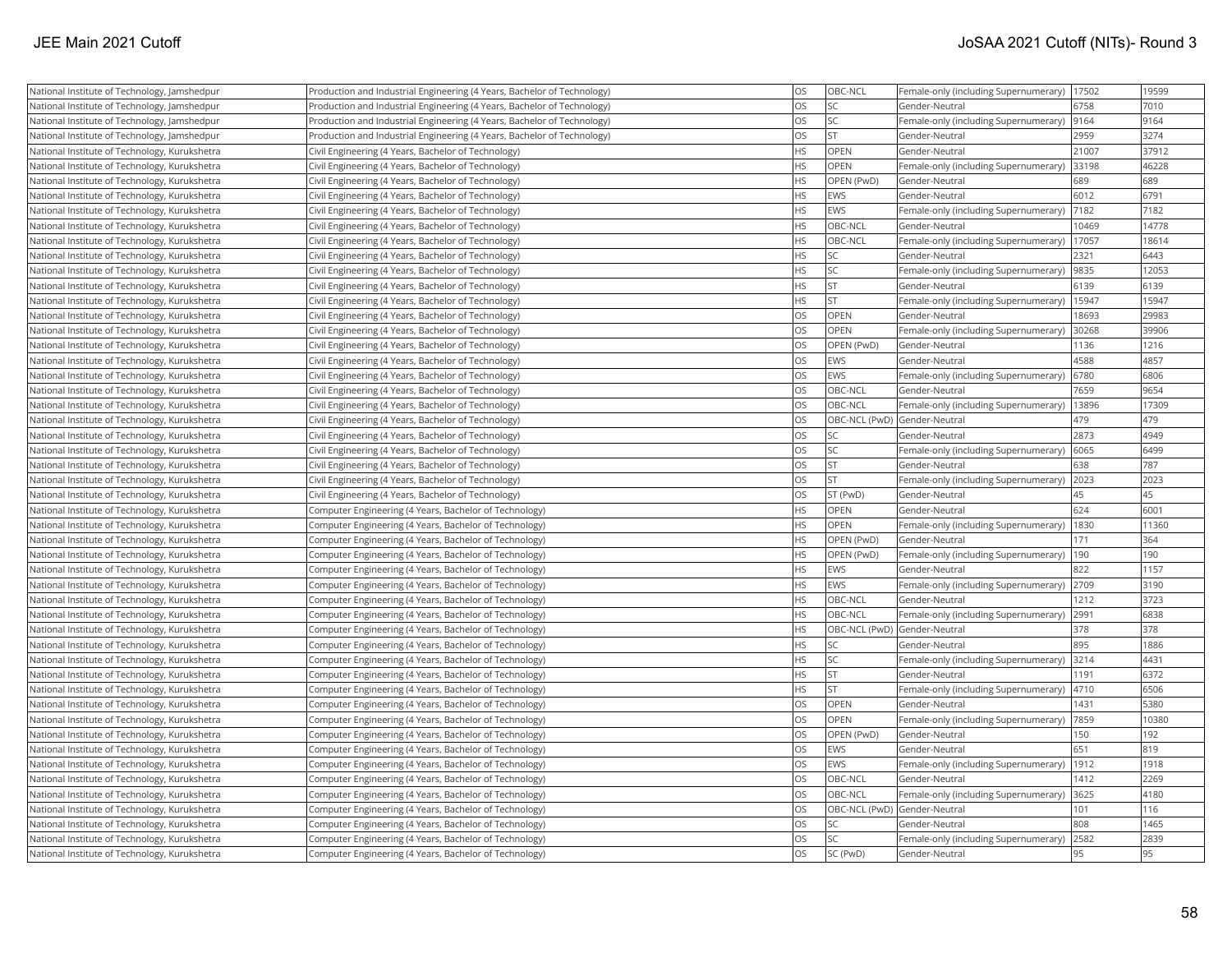| National Institute of Technology, Kurukshetra | Computer Engineering (4 Years, Bachelor of Technology)                      | OS        | <b>ST</b>                    | Gender-Neutral                        | 397   | 632   |
|-----------------------------------------------|-----------------------------------------------------------------------------|-----------|------------------------------|---------------------------------------|-------|-------|
| National Institute of Technology, Kurukshetra | Computer Engineering (4 Years, Bachelor of Technology)                      | OS        | <b>ST</b>                    | Female-only (including Supernumerary) | 732   | 748   |
| National Institute of Technology, Kurukshetra | Electrical Engineering (4 Years, Bachelor of Technology)                    | <b>HS</b> | OPEN                         | Gender-Neutral                        | 9783  | 19142 |
| National Institute of Technology, Kurukshetra | Electrical Engineering (4 Years, Bachelor of Technology)                    | <b>HS</b> | OPEN                         | Female-only (including Supernumerary) | 22600 | 30139 |
| National Institute of Technology, Kurukshetra | Electrical Engineering (4 Years, Bachelor of Technology)                    | <b>HS</b> | OPEN (PwD)                   | Gender-Neutral                        | 541   | 541   |
| National Institute of Technology, Kurukshetra | Electrical Engineering (4 Years, Bachelor of Technology)                    | <b>HS</b> | EWS                          | Gender-Neutral                        | 2847  | 3351  |
| National Institute of Technology, Kurukshetra | Electrical Engineering (4 Years, Bachelor of Technology)                    | <b>HS</b> | EWS                          | Female-only (including Supernumerary) | 5066  | 5066  |
| National Institute of Technology, Kurukshetra | Electrical Engineering (4 Years, Bachelor of Technology)                    | HS.       | OBC-NCL                      | Gender-Neutral                        | 6790  | 9560  |
| National Institute of Technology, Kurukshetra | Electrical Engineering (4 Years, Bachelor of Technology)                    | <b>HS</b> | OBC-NCL                      | Female-only (including Supernumerary) | 12504 | 14525 |
| National Institute of Technology, Kurukshetra | Electrical Engineering (4 Years, Bachelor of Technology)                    | <b>HS</b> | <b>SC</b>                    | Gender-Neutral                        | 3591  | 4959  |
| National Institute of Technology, Kurukshetra | Electrical Engineering (4 Years, Bachelor of Technology)                    | HS        | <b>SC</b>                    | Female-only (including Supernumerary) | 6583  | 6756  |
| National Institute of Technology, Kurukshetra | Electrical Engineering (4 Years, Bachelor of Technology)                    | <b>HS</b> | <b>ST</b>                    | Gender-Neutral                        | 5763  | 23356 |
| National Institute of Technology, Kurukshetra | Electrical Engineering (4 Years, Bachelor of Technology)                    | <b>HS</b> | lst                          | Female-only (including Supernumerary) | 5031  | 5031  |
| National Institute of Technology, Kurukshetra | Electrical Engineering (4 Years, Bachelor of Technology)                    | OS        | OPEN                         | Gender-Neutral                        | 11917 | 14985 |
| National Institute of Technology, Kurukshetra | Electrical Engineering (4 Years, Bachelor of Technology)                    | OS        | OPEN                         | Female-only (including Supernumerary) | 18893 | 21850 |
| National Institute of Technology, Kurukshetra | Electrical Engineering (4 Years, Bachelor of Technology)                    | <b>OS</b> | OPEN (PwD)                   | Gender-Neutral                        | 256   | 770   |
| National Institute of Technology, Kurukshetra | Electrical Engineering (4 Years, Bachelor of Technology)                    | <b>OS</b> | <b>EWS</b>                   | Gender-Neutral                        | 2450  | 2628  |
| National Institute of Technology, Kurukshetra | Electrical Engineering (4 Years, Bachelor of Technology)                    | OS        | EWS                          | Female-only (including Supernumerary) | 3470  | 3689  |
| National Institute of Technology, Kurukshetra | Electrical Engineering (4 Years, Bachelor of Technology)                    | <b>OS</b> | OBC-NCL                      | Gender-Neutral                        | 4688  | 5703  |
| National Institute of Technology, Kurukshetra | Electrical Engineering (4 Years, Bachelor of Technology)                    | <b>OS</b> | OBC-NCL                      | Female-only (including Supernumerary) | 8100  | 9975  |
| National Institute of Technology, Kurukshetra | Electrical Engineering (4 Years, Bachelor of Technology)                    | OS        | OBC-NCL (PwD) Gender-Neutral |                                       | 274   | 274   |
| National Institute of Technology, Kurukshetra | Electrical Engineering (4 Years, Bachelor of Technology)                    | OS        | <b>SC</b>                    | Gender-Neutral                        | 2759  | 3543  |
| National Institute of Technology, Kurukshetra | Electrical Engineering (4 Years, Bachelor of Technology)                    | OS        | <b>SC</b>                    | Female-only (including Supernumerary) | 4338  | 4841  |
| National Institute of Technology, Kurukshetra | Electrical Engineering (4 Years, Bachelor of Technology)                    | <b>OS</b> | lst                          | Gender-Neutral                        | 934   | 1229  |
| National Institute of Technology, Kurukshetra | Electrical Engineering (4 Years, Bachelor of Technology)                    | <b>OS</b> | İst                          | Female-only (including Supernumerary) | 1853  | 1853  |
| National Institute of Technology, Kurukshetra | Electronics and Communication Engineering (4 Years, Bachelor of Technology) | <b>HS</b> | OPEN                         | Gender-Neutral                        | 7191  | 14138 |
| National Institute of Technology, Kurukshetra | Electronics and Communication Engineering (4 Years, Bachelor of Technology) | <b>HS</b> | OPEN                         | Female-only (including Supernumerary) | 16358 | 21637 |
| National Institute of Technology, Kurukshetra | Electronics and Communication Engineering (4 Years, Bachelor of Technology) | <b>HS</b> | OPEN (PwD)                   | Gender-Neutral                        | 536   | 536   |
| National Institute of Technology, Kurukshetra | Electronics and Communication Engineering (4 Years, Bachelor of Technology) | <b>HS</b> | EWS                          | Gender-Neutral                        | 1906  | 2330  |
| National Institute of Technology, Kurukshetra | Electronics and Communication Engineering (4 Years, Bachelor of Technology) | <b>HS</b> | EWS                          | Female-only (including Supernumerary) | 4201  | 4201  |
| National Institute of Technology, Kurukshetra | Electronics and Communication Engineering (4 Years, Bachelor of Technology) | <b>HS</b> | OBC-NCL                      | Gender-Neutral                        | 3917  | 6646  |
| National Institute of Technology, Kurukshetra | Electronics and Communication Engineering (4 Years, Bachelor of Technology) | <b>HS</b> | OBC-NCL                      | Female-only (including Supernumerary) | 10137 | 11954 |
| National Institute of Technology, Kurukshetra | Electronics and Communication Engineering (4 Years, Bachelor of Technology) | HS        | SC                           | Gender-Neutral                        | 2471  | 3312  |
| National Institute of Technology, Kurukshetra | Electronics and Communication Engineering (4 Years, Bachelor of Technology) | <b>HS</b> | <b>SC</b>                    | Female-only (including Supernumerary) | 6016  | 6181  |
| National Institute of Technology, Kurukshetra | Electronics and Communication Engineering (4 Years, Bachelor of Technology) | <b>HS</b> | lst.                         | Gender-Neutral                        | 7877  | 17533 |
| National Institute of Technology, Kurukshetra | Electronics and Communication Engineering (4 Years, Bachelor of Technology) | <b>OS</b> | OPEN                         | Gender-Neutral                        | 8077  | 11229 |
| National Institute of Technology, Kurukshetra | Electronics and Communication Engineering (4 Years, Bachelor of Technology) | OS        | <b>OPEN</b>                  | Female-only (including Supernumerary) | 11623 | 15670 |
| National Institute of Technology, Kurukshetra | Electronics and Communication Engineering (4 Years, Bachelor of Technology) | OS        | OPEN (PwD)                   | Gender-Neutral                        | 401   | 401   |
| National Institute of Technology, Kurukshetra | Electronics and Communication Engineering (4 Years, Bachelor of Technology) | OS        | EWS                          | Gender-Neutral                        | 1471  | 1535  |
| National Institute of Technology, Kurukshetra | Electronics and Communication Engineering (4 Years, Bachelor of Technology) | <b>OS</b> | <b>EWS</b>                   | Female-only (including Supernumerary) | 3044  | 3159  |
| National Institute of Technology, Kurukshetra | Electronics and Communication Engineering (4 Years, Bachelor of Technology) | <b>OS</b> | OBC-NCL                      | Gender-Neutral                        | 3567  | 3989  |
| National Institute of Technology, Kurukshetra | Electronics and Communication Engineering (4 Years, Bachelor of Technology) | OS        | OBC-NCL                      | Female-only (including Supernumerary) | 5610  | 7787  |
| National Institute of Technology, Kurukshetra | Electronics and Communication Engineering (4 Years, Bachelor of Technology) | <b>OS</b> | OBC-NCL (PwD) Gender-Neutral |                                       | 167   | 167   |
| National Institute of Technology, Kurukshetra | Electronics and Communication Engineering (4 Years, Bachelor of Technology) | <b>OS</b> | <b>SC</b>                    | Gender-Neutral                        | 2193  | 2634  |
| National Institute of Technology, Kurukshetra | Electronics and Communication Engineering (4 Years, Bachelor of Technology) | <b>OS</b> | <b>SC</b>                    | Female-only (including Supernumerary) | 3438  | 3825  |
| National Institute of Technology, Kurukshetra | Electronics and Communication Engineering (4 Years, Bachelor of Technology) | OS        | <b>ST</b>                    | Gender-Neutral                        | 832   | 1069  |
| National Institute of Technology, Kurukshetra | Electronics and Communication Engineering (4 Years, Bachelor of Technology) | OS        | <b>ST</b>                    | Female-only (including Supernumerary) | 1615  | 1615  |
| National Institute of Technology, Kurukshetra | Information Technology (4 Years, Bachelor of Technology)                    | <b>HS</b> | <b>OPEN</b>                  | Gender-Neutral                        | 6110  | 9553  |
| National Institute of Technology, Kurukshetra | Information Technology (4 Years, Bachelor of Technology)                    | HS.       | OPEN                         | Female-only (including Supernumerary) | 11691 | 14244 |
| National Institute of Technology, Kurukshetra | Information Technology (4 Years, Bachelor of Technology)                    | <b>HS</b> | OPEN (PwD)                   | Gender-Neutral                        | 419   | 419   |
| National Institute of Technology, Kurukshetra | Information Technology (4 Years, Bachelor of Technology)                    | HS.       | OPEN (PwD)                   | Female-only (including Supernumerary) | 665   | 665   |
| National Institute of Technology, Kurukshetra | Information Technology (4 Years, Bachelor of Technology)                    | <b>HS</b> | <b>EWS</b>                   | Gender-Neutral                        | 1246  | 1683  |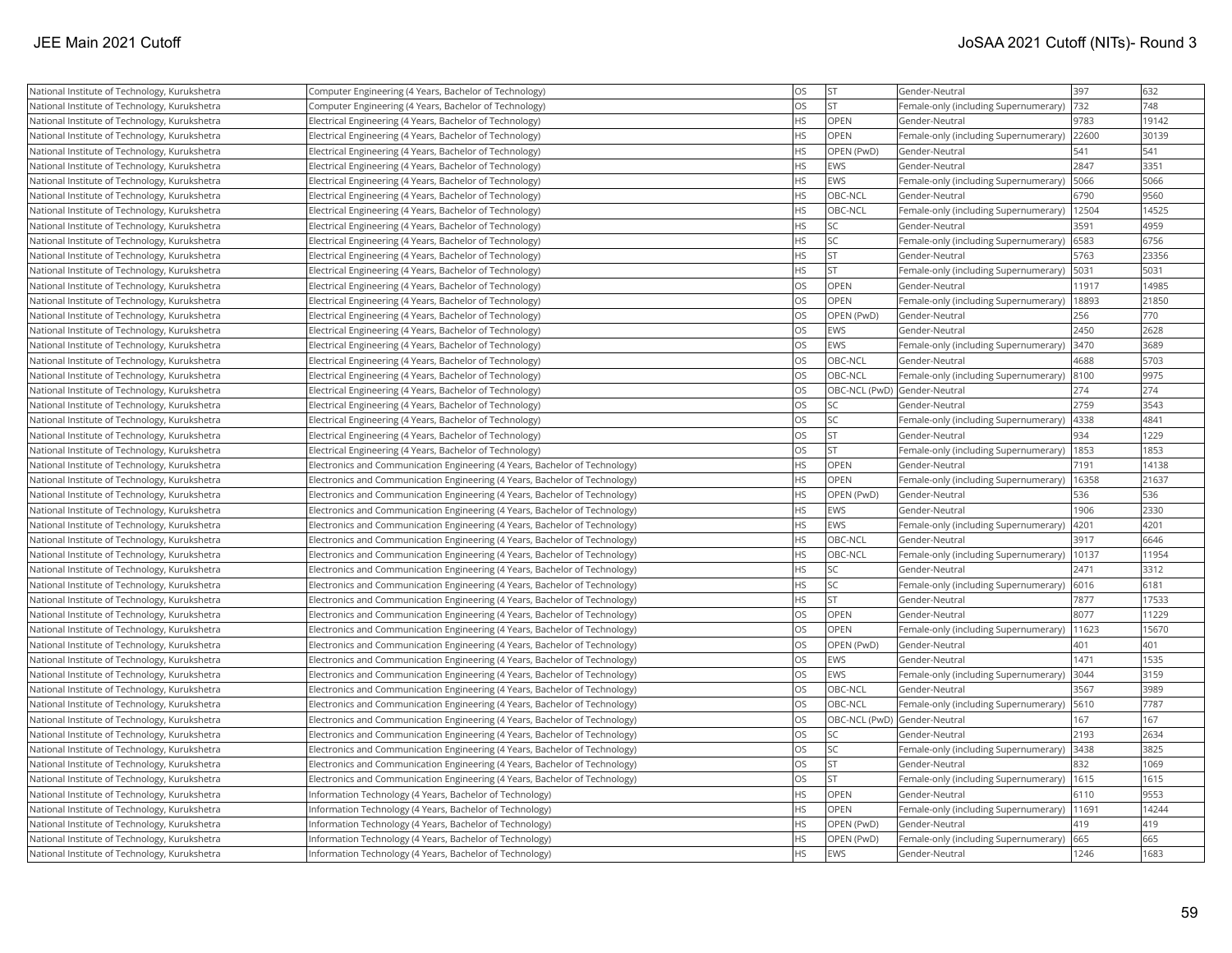| National Institute of Technology, Kurukshetra | Information Technology (4 Years, Bachelor of Technology)                | HS        | EWS                          | Female-only (including Supernumerary) 3786 |       | 3786  |
|-----------------------------------------------|-------------------------------------------------------------------------|-----------|------------------------------|--------------------------------------------|-------|-------|
| National Institute of Technology, Kurukshetra | Information Technology (4 Years, Bachelor of Technology)                | <b>HS</b> | OBC-NCL                      | Gender-Neutral                             | 3731  | 5127  |
| National Institute of Technology, Kurukshetra | Information Technology (4 Years, Bachelor of Technology)                | <b>HS</b> | OBC-NCL                      | Female-only (including Supernumerary)      | 7376  | 8515  |
| National Institute of Technology, Kurukshetra | Information Technology (4 Years, Bachelor of Technology)                | <b>HS</b> | <b>SC</b>                    | Gender-Neutral                             | 1972  | 2427  |
| National Institute of Technology, Kurukshetra | Information Technology (4 Years, Bachelor of Technology)                | <b>HS</b> | <b>SC</b>                    | Female-only (including Supernumerary)      | 5345  | 5632  |
| National Institute of Technology, Kurukshetra | Information Technology (4 Years, Bachelor of Technology)                | <b>HS</b> | <b>ST</b>                    | Gender-Neutral                             | 9057  | 15292 |
| National Institute of Technology, Kurukshetra | Information Technology (4 Years, Bachelor of Technology)                | <b>HS</b> | İst                          | Female-only (including Supernumerary)      | 13728 | 13728 |
| National Institute of Technology, Kurukshetra | Information Technology (4 Years, Bachelor of Technology)                | <b>OS</b> | <b>OPEN</b>                  | Gender-Neutral                             | 5230  | 6570  |
| National Institute of Technology, Kurukshetra | Information Technology (4 Years, Bachelor of Technology)                | <b>OS</b> | OPEN                         | [Female-only (including Supernumerary)     | 9804  | 11455 |
| National Institute of Technology, Kurukshetra | Information Technology (4 Years, Bachelor of Technology)                | <b>OS</b> | OPEN (PwD)                   | Gender-Neutral                             | 200   | 200   |
| National Institute of Technology, Kurukshetra | Information Technology (4 Years, Bachelor of Technology)                | OS        | EWS                          | Gender-Neutral                             | 824   | 870   |
| National Institute of Technology, Kurukshetra | Information Technology (4 Years, Bachelor of Technology)                | <b>OS</b> | EWS                          | Female-only (including Supernumerary)      | 1979  | 2110  |
| National Institute of Technology, Kurukshetra | Information Technology (4 Years, Bachelor of Technology)                | OS        | OBC-NCL                      | Gender-Neutral                             | 2257  | 2519  |
| National Institute of Technology, Kurukshetra | Information Technology (4 Years, Bachelor of Technology)                | <b>OS</b> | OBC-NCL                      | Female-only (including Supernumerary)      | 5082  | 5309  |
| National Institute of Technology, Kurukshetra | Information Technology (4 Years, Bachelor of Technology)                | OS        | OBC-NCL (PwD) Gender-Neutral |                                            | 134   | 134   |
| National Institute of Technology, Kurukshetra | Information Technology (4 Years, Bachelor of Technology)                | OS        | <b>SC</b>                    | Gender-Neutral                             | 1514  | 1832  |
| National Institute of Technology, Kurukshetra | Information Technology (4 Years, Bachelor of Technology)                | OS        | <b>SC</b>                    | Female-only (including Supernumerary)      | 2307  | 3086  |
| National Institute of Technology, Kurukshetra | Information Technology (4 Years, Bachelor of Technology)                | <b>OS</b> | <b>ST</b>                    | Gender-Neutral                             | 625   | 724   |
| National Institute of Technology, Kurukshetra | Information Technology (4 Years, Bachelor of Technology)                | OS        | <b>ST</b>                    | Female-only (including Supernumerary)      | 905   | 905   |
| National Institute of Technology, Kurukshetra | Mechanical Engineering (4 Years, Bachelor of Technology)                | <b>HS</b> | <b>OPEN</b>                  | Gender-Neutral                             | 16013 | 27177 |
| National Institute of Technology, Kurukshetra | Mechanical Engineering (4 Years, Bachelor of Technology)                | <b>HS</b> | <b>OPEN</b>                  | Female-only (including Supernumerary)      | 34101 | 38727 |
| National Institute of Technology, Kurukshetra | Mechanical Engineering (4 Years, Bachelor of Technology)                | <b>HS</b> | OPEN (PwD)                   | Gender-Neutral                             | 1718  | 1718  |
| National Institute of Technology, Kurukshetra | Mechanical Engineering (4 Years, Bachelor of Technology)                | <b>HS</b> | <b>EWS</b>                   | Gender-Neutral                             | 4115  | 4661  |
| National Institute of Technology, Kurukshetra | Mechanical Engineering (4 Years, Bachelor of Technology)                | <b>HS</b> | EWS                          | Female-only (including Supernumerary)      | 6045  | 6045  |
| National Institute of Technology, Kurukshetra | Mechanical Engineering (4 Years, Bachelor of Technology)                | <b>HS</b> | OBC-NCL                      | Gender-Neutral                             | 6559  | 11448 |
| National Institute of Technology, Kurukshetra | Mechanical Engineering (4 Years, Bachelor of Technology)                | HS        | OBC-NCL                      | Female-only (including Supernumerary)      | 14537 | 16789 |
| National Institute of Technology, Kurukshetra | Mechanical Engineering (4 Years, Bachelor of Technology)                | HS        | <b>SC</b>                    | Gender-Neutral                             | 4226  | 5823  |
| National Institute of Technology, Kurukshetra | Mechanical Engineering (4 Years, Bachelor of Technology)                | <b>HS</b> | <b>SC</b>                    | Female-only (including Supernumerary)      | 8874  | 11424 |
| National Institute of Technology, Kurukshetra | Mechanical Engineering (4 Years, Bachelor of Technology)                | <b>HS</b> | lst                          | Gender-Neutral                             | 18751 | 24286 |
| National Institute of Technology, Kurukshetra | Mechanical Engineering (4 Years, Bachelor of Technology)                | OS        | <b>OPEN</b>                  | Gender-Neutral                             | 16371 | 20885 |
| National Institute of Technology, Kurukshetra | Mechanical Engineering (4 Years, Bachelor of Technology)                | OS        | <b>OPEN</b>                  | Female-only (including Supernumerary)      | 29164 | 31436 |
| National Institute of Technology, Kurukshetra | Mechanical Engineering (4 Years, Bachelor of Technology)                | OS        | OPEN (PwD)                   | Gender-Neutral                             | 1163  | 1163  |
| National Institute of Technology, Kurukshetra | Mechanical Engineering (4 Years, Bachelor of Technology)                | <b>OS</b> | EWS                          | Gender-Neutral                             | 2944  | 3234  |
| National Institute of Technology, Kurukshetra | Mechanical Engineering (4 Years, Bachelor of Technology)                | OS        | EWS                          | Female-only (including Supernumerary)      | 4802  | 6022  |
| National Institute of Technology, Kurukshetra | Mechanical Engineering (4 Years, Bachelor of Technology)                | OS        | OBC-NCL                      | Gender-Neutral                             | 6206  | 7422  |
| National Institute of Technology, Kurukshetra | Mechanical Engineering (4 Years, Bachelor of Technology)                | OS        | OBC-NCL                      | Female-only (including Supernumerary)      | 14487 | 15054 |
| National Institute of Technology, Kurukshetra | Mechanical Engineering (4 Years, Bachelor of Technology)                | OS        | OBC-NCL (PwD) Gender-Neutral |                                            | 510   | 510   |
| National Institute of Technology, Kurukshetra | Mechanical Engineering (4 Years, Bachelor of Technology)                | OS        | <b>SC</b>                    | Gender-Neutral                             | 3751  | 4742  |
| National Institute of Technology, Kurukshetra | Mechanical Engineering (4 Years, Bachelor of Technology)                | <b>OS</b> | <b>SC</b>                    | Female-only (including Supernumerary)      | 6549  | 7782  |
| National Institute of Technology, Kurukshetra | Mechanical Engineering (4 Years, Bachelor of Technology)                | OS        | <b>ST</b>                    | Gender-Neutral                             | 1435  | 1552  |
| National Institute of Technology, Kurukshetra | Mechanical Engineering (4 Years, Bachelor of Technology)                | OS        | <b>ST</b>                    | Female-only (including Supernumerary)      | 2176  | 2176  |
| National Institute of Technology, Kurukshetra | Production and Industrial Engineering (4 Years, Bachelor of Technology) | <b>HS</b> | OPEN                         | Gender-Neutral                             | 28661 | 42357 |
| National Institute of Technology, Kurukshetra | Production and Industrial Engineering (4 Years, Bachelor of Technology) | HS        | OPEN                         | Female-only (including Supernumerary)      | 41117 | 46902 |
| National Institute of Technology, Kurukshetra | Production and Industrial Engineering (4 Years, Bachelor of Technology) | <b>HS</b> | EWS                          | Gender-Neutral                             | 6970  | 7197  |
| National Institute of Technology, Kurukshetra | Production and Industrial Engineering (4 Years, Bachelor of Technology) | <b>HS</b> | EWS                          | Female-only (including Supernumerary)      | 8057  | 8057  |
| National Institute of Technology, Kurukshetra | Production and Industrial Engineering (4 Years, Bachelor of Technology) | HS        | OBC-NCL                      | Gender-Neutral                             | 12756 | 15339 |
| National Institute of Technology, Kurukshetra | Production and Industrial Engineering (4 Years, Bachelor of Technology) | HS        | OBC-NCL                      | Female-only (including Supernumerary)      | 17093 | 21539 |
| National Institute of Technology, Kurukshetra | Production and Industrial Engineering (4 Years, Bachelor of Technology) | <b>HS</b> | <b>SC</b>                    | Gender-Neutral                             | 7461  | 8909  |
| National Institute of Technology, Kurukshetra | Production and Industrial Engineering (4 Years, Bachelor of Technology) | <b>HS</b> | SC                           | Female-only (including Supernumerary)      | 13250 | 13559 |
| National Institute of Technology, Kurukshetra | Production and Industrial Engineering (4 Years, Bachelor of Technology) | <b>OS</b> | <b>OPEN</b>                  | Gender-Neutral                             | 27744 | 33732 |
| National Institute of Technology, Kurukshetra | Production and Industrial Engineering (4 Years, Bachelor of Technology) | OS        | <b>OPEN</b>                  | Female-only (including Supernumerary)      | 41377 | 42245 |
| National Institute of Technology, Kurukshetra | Production and Industrial Engineering (4 Years, Bachelor of Technology) | <b>OS</b> | OPEN (PwD)                   | Gender-Neutral                             | 1723  | 1723  |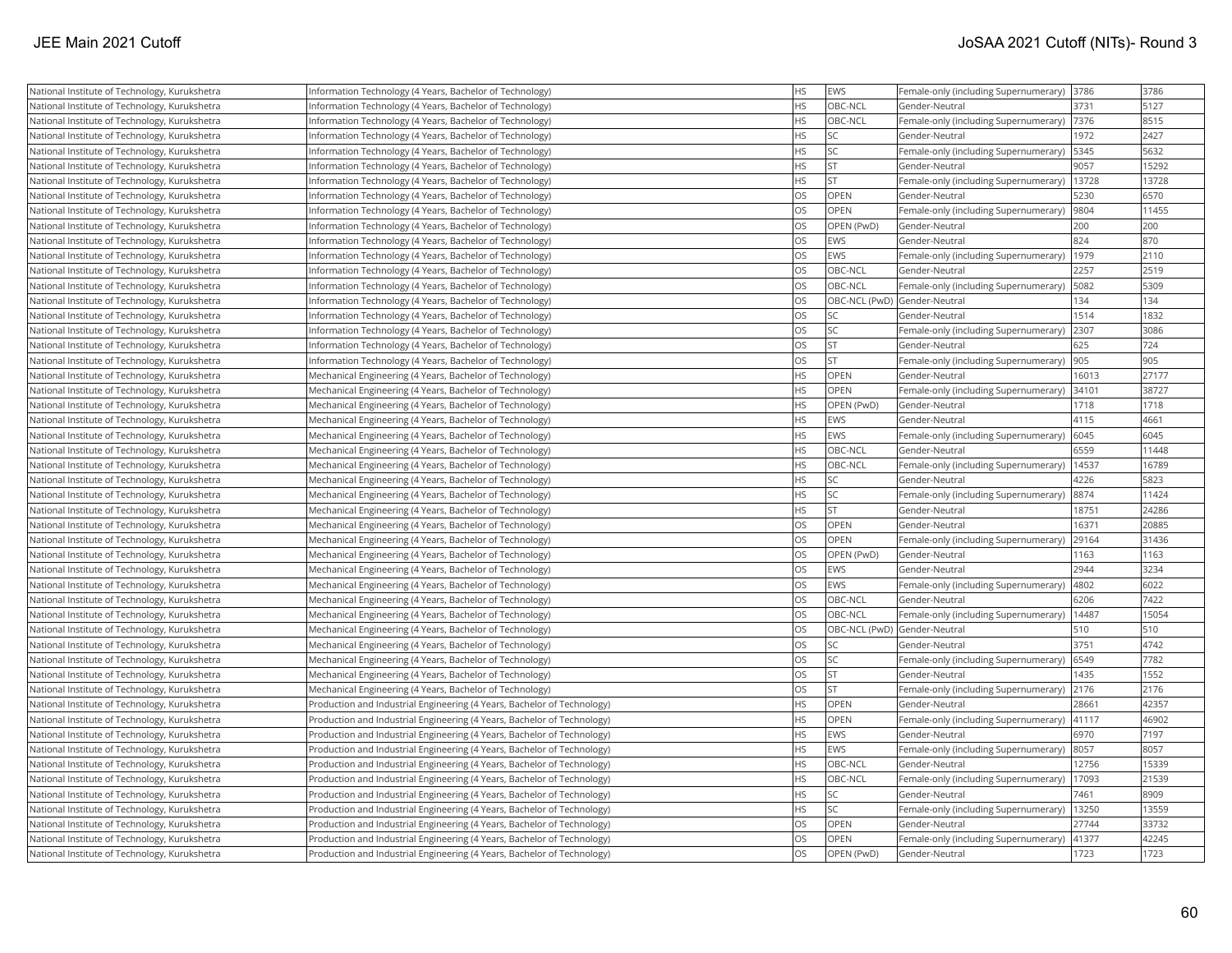| National Institute of Technology, Kurukshetra                                                  | Production and Industrial Engineering (4 Years, Bachelor of Technology)                                                                            | OS<br>OS  | EWS<br><b>EWS</b> | Gender-Neutral<br>Female-only (including Supernumerary) | 5493<br>8222 | 5575<br>8222   |
|------------------------------------------------------------------------------------------------|----------------------------------------------------------------------------------------------------------------------------------------------------|-----------|-------------------|---------------------------------------------------------|--------------|----------------|
| National Institute of Technology, Kurukshetra                                                  | Production and Industrial Engineering (4 Years, Bachelor of Technology)<br>Production and Industrial Engineering (4 Years, Bachelor of Technology) | OS        | OBC-NCL           | Gender-Neutral                                          | 9638         | 12043          |
| National Institute of Technology, Kurukshetra<br>National Institute of Technology, Kurukshetra | Production and Industrial Engineering (4 Years, Bachelor of Technology)                                                                            | OS        | OBC-NCL           | Female-only (including Supernumerary)                   | 17615        | 18342          |
|                                                                                                |                                                                                                                                                    | OS        | SC.               | Gender-Neutral                                          | 5077         | 6912           |
| National Institute of Technology, Kurukshetra                                                  | Production and Industrial Engineering (4 Years, Bachelor of Technology)                                                                            |           | SC                |                                                         |              |                |
| National Institute of Technology, Kurukshetra                                                  | Production and Industrial Engineering (4 Years, Bachelor of Technology)                                                                            | OS<br>OS  |                   | Female-only (including Supernumerary)  9347             |              | 9347<br>2923   |
| National Institute of Technology, Kurukshetra                                                  | Production and Industrial Engineering (4 Years, Bachelor of Technology)                                                                            |           | ST.<br>İst        | Gender-Neutral                                          | 2766         |                |
| National Institute of Technology, Kurukshetra                                                  | Production and Industrial Engineering (4 Years, Bachelor of Technology)                                                                            | OS<br>HS  | OPEN              | Female-only (including Supernumerary) 3805              | 105716       | 3805<br>195809 |
| National Institute of Technology, Manipur                                                      | Civil Engineering (4 Years, Bachelor of Technology)                                                                                                | <b>HS</b> |                   | Gender-Neutral                                          |              |                |
| National Institute of Technology, Manipur                                                      | Civil Engineering (4 Years, Bachelor of Technology)                                                                                                |           | OPEN              | Female-only (including Supernumerary)                   | 188427       | 188427         |
| National Institute of Technology, Manipur                                                      | Civil Engineering (4 Years, Bachelor of Technology)                                                                                                | <b>HS</b> | OBC-NCL           | Gender-Neutral                                          | 71029        | 76490          |
| National Institute of Technology, Manipur                                                      | Civil Engineering (4 Years, Bachelor of Technology)                                                                                                | <b>HS</b> | OBC-NCL           | Female-only (including Supernumerary)                   | 65585        | 65585          |
| National Institute of Technology, Manipur                                                      | Civil Engineering (4 Years, Bachelor of Technology)                                                                                                | <b>HS</b> | <b>ST</b>         | Gender-Neutral                                          | 3786         | 5868           |
| National Institute of Technology, Manipur                                                      | Civil Engineering (4 Years, Bachelor of Technology)                                                                                                | HS        | <b>ST</b>         | Female-only (including Supernumerary)  8769             |              | 10549          |
| National Institute of Technology, Manipur                                                      | Civil Engineering (4 Years, Bachelor of Technology)                                                                                                | OS        | <b>OPEN</b>       | Gender-Neutral                                          | 35257        | 47419          |
| National Institute of Technology, Manipur                                                      | Civil Engineering (4 Years, Bachelor of Technology)                                                                                                | OS        | <b>OPEN</b>       | Female-only (including Supernumerary) 56585             |              | 57922          |
| National Institute of Technology, Manipur                                                      | Civil Engineering (4 Years, Bachelor of Technology)                                                                                                | OS        | <b>EWS</b>        | Gender-Neutral                                          | 7288         | 7707           |
| National Institute of Technology, Manipur                                                      | Civil Engineering (4 Years, Bachelor of Technology)                                                                                                | OS        | OBC-NCL           | Gender-Neutral                                          | 13978        | 14633          |
| National Institute of Technology, Manipur                                                      | Civil Engineering (4 Years, Bachelor of Technology)                                                                                                | OS        | OBC-NCL           | Female-only (including Supernumerary)                   | 19922        | 19922          |
| National Institute of Technology, Manipur                                                      | Civil Engineering (4 Years, Bachelor of Technology)                                                                                                | OS        | lsc               | Gender-Neutral                                          | 7714         | 8357           |
| National Institute of Technology, Manipur                                                      | Civil Engineering (4 Years, Bachelor of Technology)                                                                                                | OS        | <b>ST</b>         | Gender-Neutral                                          | 2619         | 2619           |
| National Institute of Technology, Manipur                                                      | Computer Science and Engineering (4 Years, Bachelor of Technology)                                                                                 | <b>HS</b> | <b>OPEN</b>       | Gender-Neutral                                          | 90159        | 265669         |
| National Institute of Technology, Manipur                                                      | Computer Science and Engineering (4 Years, Bachelor of Technology)                                                                                 | <b>HS</b> | OPEN              | Female-only (including Supernumerary)                   | 220298       | 273790         |
| National Institute of Technology, Manipur                                                      | Computer Science and Engineering (4 Years, Bachelor of Technology)                                                                                 | <b>HS</b> | OBC-NCL           | Gender-Neutral                                          | 92700        | 123614         |
| National Institute of Technology, Manipur                                                      | Computer Science and Engineering (4 Years, Bachelor of Technology)                                                                                 | <b>HS</b> | OBC-NCL           | Female-only (including Supernumerary)                   | 207485       | 207485         |
| National Institute of Technology, Manipur                                                      | Computer Science and Engineering (4 Years, Bachelor of Technology)                                                                                 | <b>HS</b> | SC.               | Gender-Neutral                                          | 16979        | 16979          |
| National Institute of Technology, Manipur                                                      | Computer Science and Engineering (4 Years, Bachelor of Technology)                                                                                 | <b>HS</b> | ST                | Gender-Neutral                                          | 5884         | 10009          |
| National Institute of Technology, Manipur                                                      | Computer Science and Engineering (4 Years, Bachelor of Technology)                                                                                 | <b>HS</b> | İst               | Female-only (including Supernumerary)                   | 13506        | 15176          |
| National Institute of Technology, Manipur                                                      | Computer Science and Engineering (4 Years, Bachelor of Technology)                                                                                 | OS        | <b>OPEN</b>       | Gender-Neutral                                          | 19961        | 26460          |
| National Institute of Technology, Manipur                                                      | Computer Science and Engineering (4 Years, Bachelor of Technology)                                                                                 | OS        | <b>OPEN</b>       | Female-only (including Supernumerary) 30948             |              | 33299          |
| National Institute of Technology, Manipur                                                      | Computer Science and Engineering (4 Years, Bachelor of Technology)                                                                                 | OS        | OPEN (PwD)        | Gender-Neutral                                          | 978          | 978            |
| National Institute of Technology, Manipur                                                      | Computer Science and Engineering (4 Years, Bachelor of Technology)                                                                                 | OS        | <b>EWS</b>        | Gender-Neutral                                          | 3884         | 4414           |
| National Institute of Technology, Manipur                                                      | Computer Science and Engineering (4 Years, Bachelor of Technology)                                                                                 | OS        | EWS               | Female-only (including Supernumerary)                   | 5564         | 5564           |
| National Institute of Technology, Manipur                                                      | Computer Science and Engineering (4 Years, Bachelor of Technology)                                                                                 | OS        | OBC-NCL           | Gender-Neutral                                          | 6552         | 8878           |
| National Institute of Technology, Manipur                                                      | Computer Science and Engineering (4 Years, Bachelor of Technology)                                                                                 | OS        | OBC-NCL           | Female-only (including Supernumerary)   11115           |              | 14031          |
| National Institute of Technology, Manipur                                                      | Computer Science and Engineering (4 Years, Bachelor of Technology)                                                                                 | OS        | SC.               | Gender-Neutral                                          | 3875         | 4216           |
| National Institute of Technology, Manipur                                                      | Computer Science and Engineering (4 Years, Bachelor of Technology)                                                                                 | OS        | SC.               | Female-only (including Supernumerary)                   | 5564         | 5564           |
| National Institute of Technology, Manipur                                                      | Computer Science and Engineering (4 Years, Bachelor of Technology)                                                                                 | OS        | İst               | Gender-Neutral                                          | 1378         | 1738           |
| National Institute of Technology, Manipur                                                      | Electrical Engineering (4 Years, Bachelor of Technology)                                                                                           | <b>HS</b> | OPEN              | Gender-Neutral                                          | 165079       | 302338         |
| National Institute of Technology, Manipur                                                      | Electrical Engineering (4 Years, Bachelor of Technology)                                                                                           | <b>HS</b> | OPEN              | Female-only (including Supernumerary)                   | 145761       | 145761         |
| National Institute of Technology, Manipur                                                      | Electrical Engineering (4 Years, Bachelor of Technology)                                                                                           | <b>HS</b> | OBC-NCL           | Gender-Neutral                                          | 103069       | 108083         |
| National Institute of Technology, Manipur                                                      | Electrical Engineering (4 Years, Bachelor of Technology)                                                                                           | HS        | OBC-NCL           | Female-only (including Supernumerary)                   | 191303       | 191303         |
| National Institute of Technology, Manipur                                                      | Electrical Engineering (4 Years, Bachelor of Technology)                                                                                           | <b>HS</b> | SC                | Gender-Neutral                                          | 27999        | 27999          |
| National Institute of Technology, Manipur                                                      | Electrical Engineering (4 Years, Bachelor of Technology)                                                                                           | <b>HS</b> | <b>ST</b>         | Gender-Neutral                                          | 7477         | 17536          |
| National Institute of Technology, Manipur                                                      | Electrical Engineering (4 Years, Bachelor of Technology)                                                                                           | <b>HS</b> | <b>ST</b>         | Female-only (including Supernumerary)                   | 11698        | 12939          |
| National Institute of Technology, Manipur                                                      | Electrical Engineering (4 Years, Bachelor of Technology)                                                                                           | OS        | <b>OPEN</b>       | Gender-Neutral                                          | 38191        | 40775          |
| National Institute of Technology, Manipur                                                      | Electrical Engineering (4 Years, Bachelor of Technology)                                                                                           | <b>OS</b> | OPEN              | Female-only (including Supernumerary)                   | 43694        | 44633          |
| National Institute of Technology, Manipur                                                      | Electrical Engineering (4 Years, Bachelor of Technology)                                                                                           | OS        | <b>EWS</b>        | Gender-Neutral                                          | 6323         | 6589           |
| National Institute of Technology, Manipur                                                      | Electrical Engineering (4 Years, Bachelor of Technology)                                                                                           | OS        | OBC-NCL           | lGender-Neutral                                         | 11723        | 11974          |
| National Institute of Technology, Manipur                                                      | Electrical Engineering (4 Years, Bachelor of Technology)                                                                                           | OS        | OBC-NCL           | Female-only (including Supernumerary)                   | 19223        | 19223          |
| National Institute of Technology, Manipur                                                      | Electrical Engineering (4 Years, Bachelor of Technology)                                                                                           | OS        | SC.               | Gender-Neutral                                          | 7138         | 7575           |
| National Institute of Technology, Manipur                                                      | Electrical Engineering (4 Years, Bachelor of Technology)                                                                                           | OS        | <b>SC</b>         | Female-only (including Supernumerary)   10118           |              | 10118          |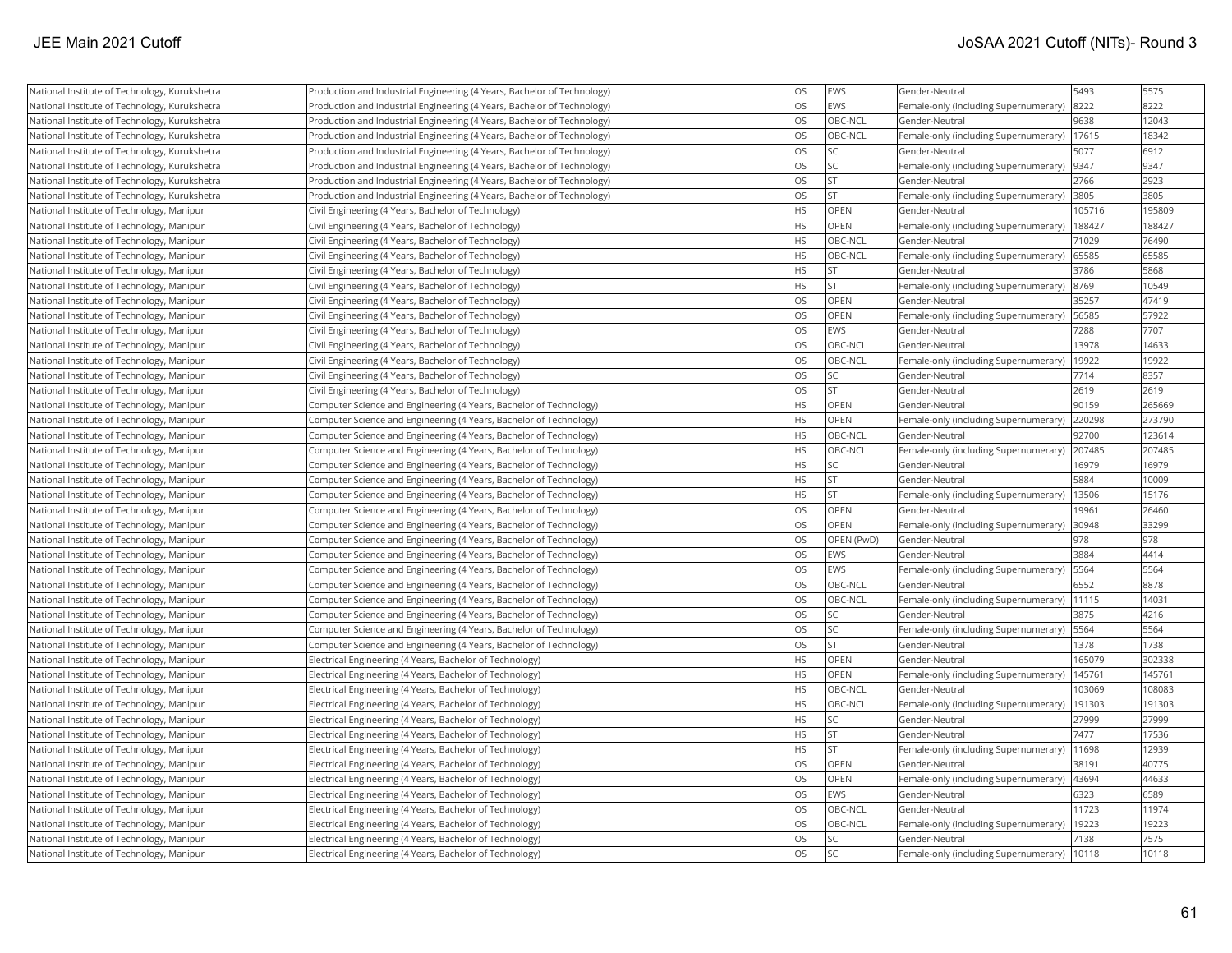| National Institute of Technology, Manipur | Electrical Engineering (4 Years, Bachelor of Technology)                    | <b>OS</b> | <b>ST</b>                    | Gender-Neutral                        | 2377   | 2377   |
|-------------------------------------------|-----------------------------------------------------------------------------|-----------|------------------------------|---------------------------------------|--------|--------|
| National Institute of Technology, Manipur | Electronics and Communication Engineering (4 Years, Bachelor of Technology) | <b>HS</b> | OPEN                         | Gender-Neutral                        | 240706 | 477614 |
| National Institute of Technology, Manipur | Electronics and Communication Engineering (4 Years, Bachelor of Technology) | <b>HS</b> | OPEN                         | Female-only (including Supernumerary) | 307552 | 460025 |
| National Institute of Technology, Manipur | Electronics and Communication Engineering (4 Years, Bachelor of Technology) | <b>HS</b> | OBC-NCL                      | Gender-Neutral                        | 169281 | 178662 |
| National Institute of Technology, Manipur | Electronics and Communication Engineering (4 Years, Bachelor of Technology) | <b>OS</b> | OPEN                         | Gender-Neutral                        | 27263  | 34997  |
| National Institute of Technology, Manipur | Electronics and Communication Engineering (4 Years, Bachelor of Technology) | <b>OS</b> | <b>OPEN</b>                  | Female-only (including Supernumerary) | 42687  | 42899  |
| National Institute of Technology, Manipur | Electronics and Communication Engineering (4 Years, Bachelor of Technology) | <b>OS</b> | EWS                          | Gender-Neutral                        | 5321   | 5432   |
| National Institute of Technology, Manipur | Electronics and Communication Engineering (4 Years, Bachelor of Technology) | <b>OS</b> | OBC-NCL                      | Gender-Neutral                        | 9137   | 10187  |
| National Institute of Technology, Manipur | Electronics and Communication Engineering (4 Years, Bachelor of Technology) | <b>OS</b> | OBC-NCL                      | Female-only (including Supernumerary) | 14853  | 14853  |
| National Institute of Technology, Manipur | Electronics and Communication Engineering (4 Years, Bachelor of Technology) | <b>OS</b> | OBC-NCL (PwD) Gender-Neutral |                                       | 545    | 545    |
| National Institute of Technology, Manipur | Electronics and Communication Engineering (4 Years, Bachelor of Technology) | <b>OS</b> | <b>SC</b>                    | Gender-Neutral                        | 5344   | 5351   |
| National Institute of Technology, Manipur | Electronics and Communication Engineering (4 Years, Bachelor of Technology) | <b>OS</b> | lsc                          | Female-only (including Supernumerary) | 7568   | 7568   |
| National Institute of Technology, Manipur | Electronics and Communication Engineering (4 Years, Bachelor of Technology) | <b>OS</b> | <b>ST</b>                    | Gender-Neutral                        | 1945   | 2134   |
| National Institute of Technology, Manipur | Mechanical Engineering (4 Years, Bachelor of Technology)                    | <b>HS</b> | OPEN                         | Gender-Neutral                        | 239816 | 529843 |
| National Institute of Technology, Manipur | Mechanical Engineering (4 Years, Bachelor of Technology)                    | <b>HS</b> | <b>OPEN</b>                  | Female-only (including Supernumerary) | 550562 | 715419 |
| National Institute of Technology, Manipur | Mechanical Engineering (4 Years, Bachelor of Technology)                    | <b>HS</b> | OBC-NCL                      | Gender-Neutral                        | 200475 | 302720 |
| National Institute of Technology, Manipur | Mechanical Engineering (4 Years, Bachelor of Technology)                    | <b>HS</b> | İst                          | Gender-Neutral                        | 16632  | 24943  |
| National Institute of Technology, Manipur | Mechanical Engineering (4 Years, Bachelor of Technology)                    | <b>OS</b> | OPEN                         | Gender-Neutral                        | 42551  | 44227  |
| National Institute of Technology, Manipur | Mechanical Engineering (4 Years, Bachelor of Technology)                    | <b>OS</b> | OPEN                         | Female-only (including Supernumerary) | 53534  | 54079  |
| National Institute of Technology, Manipur | Mechanical Engineering (4 Years, Bachelor of Technology)                    | <b>OS</b> | EWS                          | Gender-Neutral                        | 7142   | 7167   |
| National Institute of Technology, Manipur | Mechanical Engineering (4 Years, Bachelor of Technology)                    | <b>OS</b> | OBC-NCL                      | Gender-Neutral                        | 12539  | 13674  |
| National Institute of Technology, Manipur | Mechanical Engineering (4 Years, Bachelor of Technology)                    | <b>OS</b> | OBC-NCL                      | Female-only (including Supernumerary) | 19732  | 19732  |
| National Institute of Technology, Manipur | Mechanical Engineering (4 Years, Bachelor of Technology)                    | <b>OS</b> | <b>SC</b>                    | Gender-Neutral                        | 6140   | 7274   |
| National Institute of Technology, Manipur | Mechanical Engineering (4 Years, Bachelor of Technology)                    | <b>OS</b> | SC                           | Female-only (including Supernumerary) | 10496  | 10496  |
| National Institute of Technology, Manipur | Mechanical Engineering (4 Years, Bachelor of Technology)                    | <b>OS</b> | İst                          | Gender-Neutral                        | 2673   | 2673   |
| National Institute of Technology, Mizoram | Civil Engineering (4 Years, Bachelor of Technology)                         | <b>HS</b> | OPEN                         | Gender-Neutral                        | 184253 | 545369 |
| National Institute of Technology, Mizoram | Civil Engineering (4 Years, Bachelor of Technology)                         | <b>HS</b> | OPEN                         | Female-only (including Supernumerary) | 257757 | 359524 |
| National Institute of Technology, Mizoram | Civil Engineering (4 Years, Bachelor of Technology)                         | HS        | <b>ST</b>                    | Gender-Neutral                        | 18699  | 18699  |
| National Institute of Technology, Mizoram | Civil Engineering (4 Years, Bachelor of Technology)                         | <b>OS</b> | <b>OPEN</b>                  | Gender-Neutral                        | 45165  | 49721  |
| National Institute of Technology, Mizoram | Civil Engineering (4 Years, Bachelor of Technology)                         | <b>OS</b> | OPEN                         | Female-only (including Supernumerary) | 53167  | 58738  |
| National Institute of Technology, Mizoram | Civil Engineering (4 Years, Bachelor of Technology)                         | <b>OS</b> | EWS                          | Gender-Neutral                        | 7981   | 7989   |
| National Institute of Technology, Mizoram | Civil Engineering (4 Years, Bachelor of Technology)                         | <b>OS</b> | OBC-NCL                      | Gender-Neutral                        | 14640  | 14742  |
| National Institute of Technology, Mizoram | Civil Engineering (4 Years, Bachelor of Technology)                         | <b>OS</b> | <b>OBC-NCL</b>               | Female-only (including Supernumerary) | 20370  | 20370  |
| National Institute of Technology, Mizoram | Civil Engineering (4 Years, Bachelor of Technology)                         | <b>OS</b> | <b>SC</b>                    | Gender-Neutral                        | 8347   | 8617   |
| National Institute of Technology, Mizoram | Civil Engineering (4 Years, Bachelor of Technology)                         | <b>OS</b> | <b>SC</b>                    | Female-only (including Supernumerary) | 10224  | 10224  |
| National Institute of Technology, Mizoram | Civil Engineering (4 Years, Bachelor of Technology)                         | <b>OS</b> | <b>ST</b>                    | Gender-Neutral                        | 3067   | 3067   |
| National Institute of Technology, Mizoram | Computer Science and Engineering (4 Years, Bachelor of Technology)          | <b>HS</b> | <b>OPEN</b>                  | Gender-Neutral                        | 197705 | 483570 |
| National Institute of Technology, Mizoram | Computer Science and Engineering (4 Years, Bachelor of Technology)          | <b>HS</b> | OPEN                         | Female-only (including Supernumerary) | 199199 | 313397 |
| National Institute of Technology, Mizoram | Computer Science and Engineering (4 Years, Bachelor of Technology)          | <b>HS</b> | <b>SC</b>                    | Female-only (including Supernumerary) | 71289  | 71289  |
| National Institute of Technology, Mizoram | Computer Science and Engineering (4 Years, Bachelor of Technology)          | <b>HS</b> | <b>ST</b>                    | Gender-Neutral                        | 17573  | 17573  |
| National Institute of Technology, Mizoram | Computer Science and Engineering (4 Years, Bachelor of Technology)          | <b>OS</b> | OPEN                         | Gender-Neutral                        | 9776   | 27005  |
| National Institute of Technology, Mizoram | Computer Science and Engineering (4 Years, Bachelor of Technology)          | <b>OS</b> | OPEN                         | Female-only (including Supernumerary) | 33743  | 33743  |
| National Institute of Technology, Mizoram | Computer Science and Engineering (4 Years, Bachelor of Technology)          | <b>OS</b> | EWS                          | Gender-Neutral                        | 4299   | 4299   |
| National Institute of Technology, Mizoram | Computer Science and Engineering (4 Years, Bachelor of Technology)          | <b>OS</b> | EWS                          | Female-only (including Supernumerary) | 5263   | 5263   |
| National Institute of Technology, Mizoram | Computer Science and Engineering (4 Years, Bachelor of Technology)          | <b>OS</b> | OBC-NCL                      | Gender-Neutral                        | 7338   | 9502   |
| National Institute of Technology, Mizoram | Computer Science and Engineering (4 Years, Bachelor of Technology)          | <b>OS</b> | OBC-NCL                      | Female-only (including Supernumerary) | 13444  | 13444  |
| National Institute of Technology, Mizoram | Computer Science and Engineering (4 Years, Bachelor of Technology)          | <b>OS</b> | <b>SC</b>                    | Gender-Neutral                        | 4080   | 4798   |
| National Institute of Technology, Mizoram | Computer Science and Engineering (4 Years, Bachelor of Technology)          | <b>OS</b> | <b>ST</b>                    | Gender-Neutral                        | 1917   | 1917   |
| National Institute of Technology, Mizoram | Computer Science and Engineering (4 Years, Bachelor of Technology)          | <b>OS</b> | <b>ST</b>                    | Female-only (including Supernumerary) | 2274   | 2274   |
| National Institute of Technology, Mizoram | Electrical and Electronics Engineering (4 Years, Bachelor of Technology)    | <b>HS</b> | <b>OPEN</b>                  | Gender-Neutral                        | 352847 | 823633 |
| National Institute of Technology, Mizoram | Electrical and Electronics Engineering (4 Years, Bachelor of Technology)    | <b>OS</b> | OPEN                         | Gender-Neutral                        | 42614  | 43962  |
| National Institute of Technology, Mizoram | Electrical and Electronics Engineering (4 Years, Bachelor of Technology)    | <b>OS</b> | OPEN                         | Female-only (including Supernumerary) | 49459  | 49459  |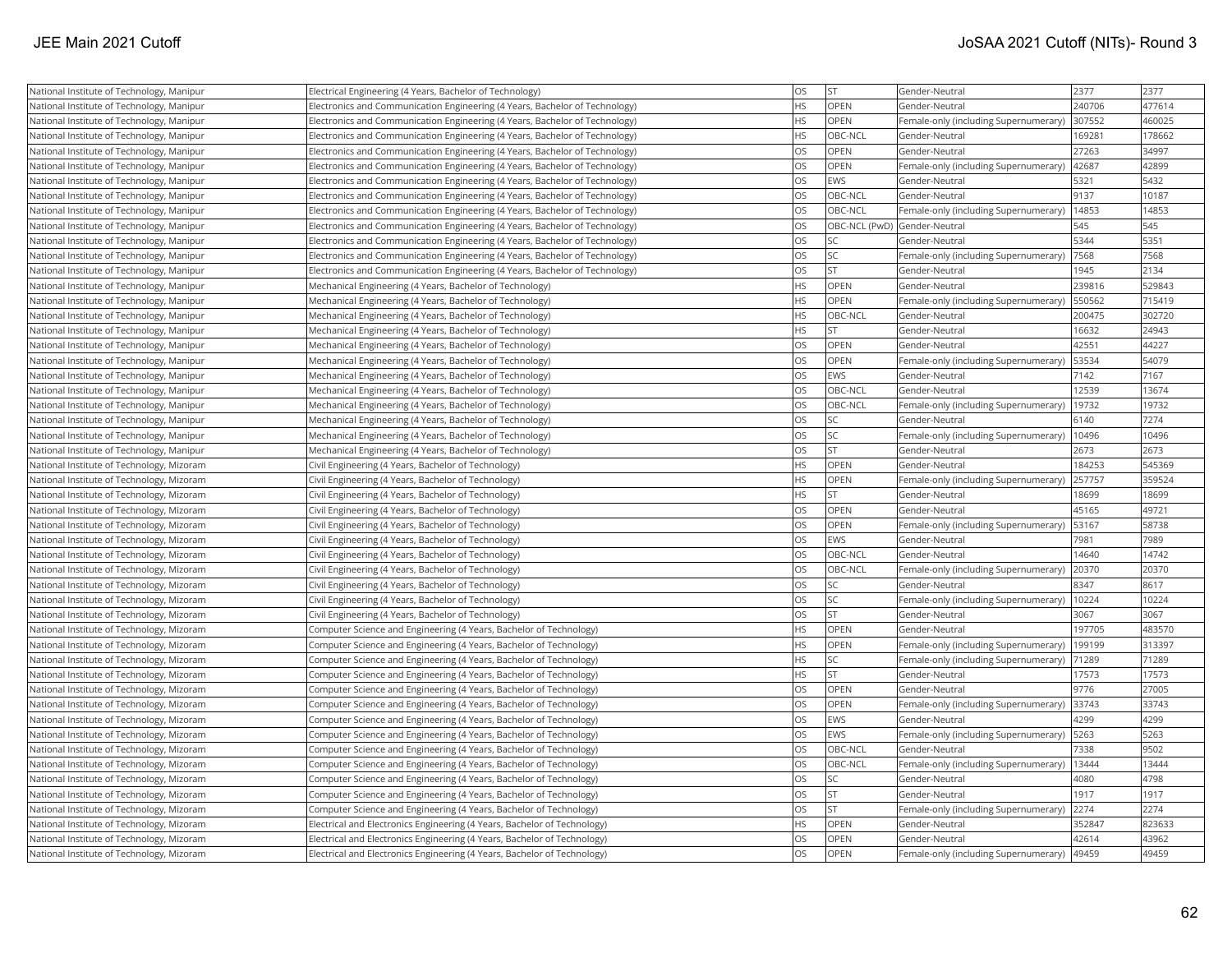| National Institute of Technology, Mizoram  | Electrical and Electronics Engineering (4 Years, Bachelor of Technology)    | <b>OS</b> | EWS         | Gender-Neutral                        | 6702   | 6702   |
|--------------------------------------------|-----------------------------------------------------------------------------|-----------|-------------|---------------------------------------|--------|--------|
| National Institute of Technology, Mizoram  | Electrical and Electronics Engineering (4 Years, Bachelor of Technology)    | <b>OS</b> | EWS         | Female-only (including Supernumerary) | 7961   | 7961   |
| National Institute of Technology, Mizoram  | Electrical and Electronics Engineering (4 Years, Bachelor of Technology)    | <b>OS</b> | OBC-NCL     | Gender-Neutral                        | 12051  | 12759  |
| National Institute of Technology, Mizoram  | Electrical and Electronics Engineering (4 Years, Bachelor of Technology)    | <b>OS</b> | OBC-NCL     | Female-only (including Supernumerary) | 19215  | 19215  |
| National Institute of Technology, Mizoram  | Electrical and Electronics Engineering (4 Years, Bachelor of Technology)    | <b>OS</b> | <b>SC</b>   | Gender-Neutral                        | 6712   | 7828   |
| National Institute of Technology, Mizoram  | Electrical and Electronics Engineering (4 Years, Bachelor of Technology)    | <b>OS</b> | <b>ST</b>   | Gender-Neutral                        | 2390   | 2390   |
| National Institute of Technology, Mizoram  | Electrical and Electronics Engineering (4 Years, Bachelor of Technology)    | <b>OS</b> | İst         | Female-only (including Supernumerary) | 3637   | 3637   |
| National Institute of Technology, Mizoram  | Electronics and Communication Engineering (4 Years, Bachelor of Technology) | HS        | OPEN        | Gender-Neutral                        | 146512 | 784612 |
| National Institute of Technology, Mizoram  | Electronics and Communication Engineering (4 Years, Bachelor of Technology) | <b>HS</b> | OPEN        | Female-only (including Supernumerary) | 550243 | 550243 |
| National Institute of Technology, Mizoram  | Electronics and Communication Engineering (4 Years, Bachelor of Technology) | <b>OS</b> | <b>OPEN</b> | Gender-Neutral                        | 29867  | 38104  |
| National Institute of Technology, Mizoram  | Electronics and Communication Engineering (4 Years, Bachelor of Technology) | <b>OS</b> | OPEN        | Female-only (including Supernumerary) | 42498  | 42498  |
| National Institute of Technology, Mizoram  | Electronics and Communication Engineering (4 Years, Bachelor of Technology) | <b>OS</b> | EWS         | Gender-Neutral                        | 5899   | 5899   |
| National Institute of Technology, Mizoram  | Electronics and Communication Engineering (4 Years, Bachelor of Technology) | <b>OS</b> | EWS         | Female-only (including Supernumerary) | 7663   | 7663   |
| National Institute of Technology, Mizoram  | Electronics and Communication Engineering (4 Years, Bachelor of Technology) | <b>OS</b> | OBC-NCL     | Gender-Neutral                        | 10944  | 11185  |
| National Institute of Technology, Mizoram  | Electronics and Communication Engineering (4 Years, Bachelor of Technology) | <b>OS</b> | OBC-NCL     | Female-only (including Supernumerary) | 16458  | 16458  |
| National Institute of Technology, Mizoram  | Electronics and Communication Engineering (4 Years, Bachelor of Technology) | <b>OS</b> | <b>SC</b>   | Gender-Neutral                        | 6204   | 6436   |
| National Institute of Technology, Mizoram  | Electronics and Communication Engineering (4 Years, Bachelor of Technology) | <b>OS</b> | <b>ST</b>   | Gender-Neutral                        | 2431   | 2431   |
| National Institute of Technology, Mizoram  | Electronics and Communication Engineering (4 Years, Bachelor of Technology) | <b>OS</b> | <b>ST</b>   | Female-only (including Supernumerary) | 3617   | 3617   |
| National Institute of Technology, Mizoram  | Mechanical Engineering (4 Years, Bachelor of Technology)                    | <b>HS</b> | <b>OPEN</b> | Gender-Neutral                        | 529992 | 758442 |
| National Institute of Technology, Mizoram  | Mechanical Engineering (4 Years, Bachelor of Technology)                    | <b>HS</b> | OPEN        | Female-only (including Supernumerary) | 567860 | 567860 |
| National Institute of Technology, Mizoram  | Mechanical Engineering (4 Years, Bachelor of Technology)                    | <b>OS</b> | OPEN        | Gender-Neutral                        | 45293  | 46349  |
| National Institute of Technology, Mizoram  | Mechanical Engineering (4 Years, Bachelor of Technology)                    | <b>OS</b> | OPEN        | Female-only (including Supernumerary) | 56203  | 57256  |
| National Institute of Technology, Mizoram  | Mechanical Engineering (4 Years, Bachelor of Technology)                    | <b>OS</b> | EWS         | Gender-Neutral                        | 7596   | 7596   |
| National Institute of Technology, Mizoram  | Mechanical Engineering (4 Years, Bachelor of Technology)                    | <b>OS</b> | <b>EWS</b>  | Female-only (including Supernumerary) | 9945   | 9945   |
| National Institute of Technology, Mizoram  | Mechanical Engineering (4 Years, Bachelor of Technology)                    | <b>OS</b> | OBC-NCL     | Gender-Neutral                        | 13717  | 14212  |
| National Institute of Technology, Mizoram  | Mechanical Engineering (4 Years, Bachelor of Technology)                    | <b>OS</b> | OBC-NCL     | Female-only (including Supernumerary) | 21414  | 21414  |
| National Institute of Technology, Mizoram  | Mechanical Engineering (4 Years, Bachelor of Technology)                    | <b>OS</b> | <b>SC</b>   | Gender-Neutral                        | 7967   | 8025   |
| National Institute of Technology, Mizoram  | Mechanical Engineering (4 Years, Bachelor of Technology)                    | <b>OS</b> | lst         | Gender-Neutral                        | 3174   | 3280   |
| National Institute of Technology, Rourkela | Architecture (5 Years, Bachelor of Architecture)                            | <b>HS</b> | <b>OPEN</b> | Gender-Neutral                        | 300    | 1238   |
| National Institute of Technology, Rourkela | Architecture (5 Years, Bachelor of Architecture)                            | <b>HS</b> | OBC-NCL     | Gender-Neutral                        | 629    | 952    |
| National Institute of Technology, Rourkela | Architecture (5 Years, Bachelor of Architecture)                            | <b>HS</b> | <b>SC</b>   | Gender-Neutral                        | 171    | 171    |
| National Institute of Technology, Rourkela | Architecture (5 Years, Bachelor of Architecture)                            | <b>HS</b> | lst         | Gender-Neutral                        | 23     | 23     |
| National Institute of Technology, Rourkela | Architecture (5 Years, Bachelor of Architecture)                            | <b>OS</b> | OPEN        | Gender-Neutral                        | 605    | 702    |
| National Institute of Technology, Rourkela | Architecture (5 Years, Bachelor of Architecture)                            | <b>OS</b> | OBC-NCL     | Gender-Neutral                        | 299    | 379    |
| National Institute of Technology, Rourkela | Architecture (5 Years, Bachelor of Architecture)                            | <b>OS</b> | <b>SC</b>   | Gender-Neutral                        | 32     | 32     |
| National Institute of Technology, Rourkela | Architecture (5 Years, Bachelor of Architecture)                            | <b>OS</b> | lst.        | Gender-Neutral                        | 18     | 18     |
| National Institute of Technology, Rourkela | Bio Medical Engineering (4 Years, Bachelor of Technology)                   | <b>HS</b> | <b>OPEN</b> | Gender-Neutral                        | 35624  | 50001  |
| National Institute of Technology, Rourkela | Bio Medical Engineering (4 Years, Bachelor of Technology)                   | <b>HS</b> | OPEN        | Female-only (including Supernumerary) | 41333  | 44548  |
| National Institute of Technology, Rourkela | Bio Medical Engineering (4 Years, Bachelor of Technology)                   | <b>HS</b> | EWS         | Gender-Neutral                        | 9597   | 9597   |
| National Institute of Technology, Rourkela | Bio Medical Engineering (4 Years, Bachelor of Technology)                   | HS        | OBC-NCL     | Gender-Neutral                        | 14996  | 23142  |
| National Institute of Technology, Rourkela | Bio Medical Engineering (4 Years, Bachelor of Technology)                   | <b>HS</b> | OBC-NCL     | Female-only (including Supernumerary) | 20690  | 20690  |
| National Institute of Technology, Rourkela | Bio Medical Engineering (4 Years, Bachelor of Technology)                   | <b>HS</b> | <b>SC</b>   | Gender-Neutral                        | 5166   | 8125   |
| National Institute of Technology, Rourkela | Bio Medical Engineering (4 Years, Bachelor of Technology)                   | <b>HS</b> | <b>SC</b>   | Female-only (including Supernumerary) | 8352   | 8352   |
| National Institute of Technology, Rourkela | Bio Medical Engineering (4 Years, Bachelor of Technology)                   | <b>HS</b> | lst         | Gender-Neutral                        | 3088   | 4417   |
| National Institute of Technology, Rourkela | Bio Medical Engineering (4 Years, Bachelor of Technology)                   | <b>OS</b> | OPEN        | Gender-Neutral                        | 18093  | 35803  |
| National Institute of Technology, Rourkela | Bio Medical Engineering (4 Years, Bachelor of Technology)                   | <b>OS</b> | <b>OPEN</b> | Female-only (including Supernumerary) | 30106  | 33092  |
| National Institute of Technology, Rourkela | Bio Medical Engineering (4 Years, Bachelor of Technology)                   | <b>OS</b> | EWS         | Gender-Neutral                        | 5424   | 5424   |
| National Institute of Technology, Rourkela | Bio Medical Engineering (4 Years, Bachelor of Technology)                   | <b>OS</b> | OBC-NCL     | Gender-Neutral                        | 11118  | 11956  |
| National Institute of Technology, Rourkela | Bio Medical Engineering (4 Years, Bachelor of Technology)                   | <b>OS</b> | OBC-NCL     | Female-only (including Supernumerary) | 15615  | 15615  |
| National Institute of Technology, Rourkela | Bio Medical Engineering (4 Years, Bachelor of Technology)                   | <b>OS</b> | <b>SC</b>   | Gender-Neutral                        | 4521   | 6927   |
| National Institute of Technology, Rourkela | Bio Medical Engineering (4 Years, Bachelor of Technology)                   | <b>OS</b> | <b>SC</b>   | Female-only (including Supernumerary) | 6081   | 6081   |
| National Institute of Technology, Rourkela | Bio Medical Engineering (4 Years, Bachelor of Technology)                   | <b>OS</b> | <b>ST</b>   | Gender-Neutral                        | 1509   | 1509   |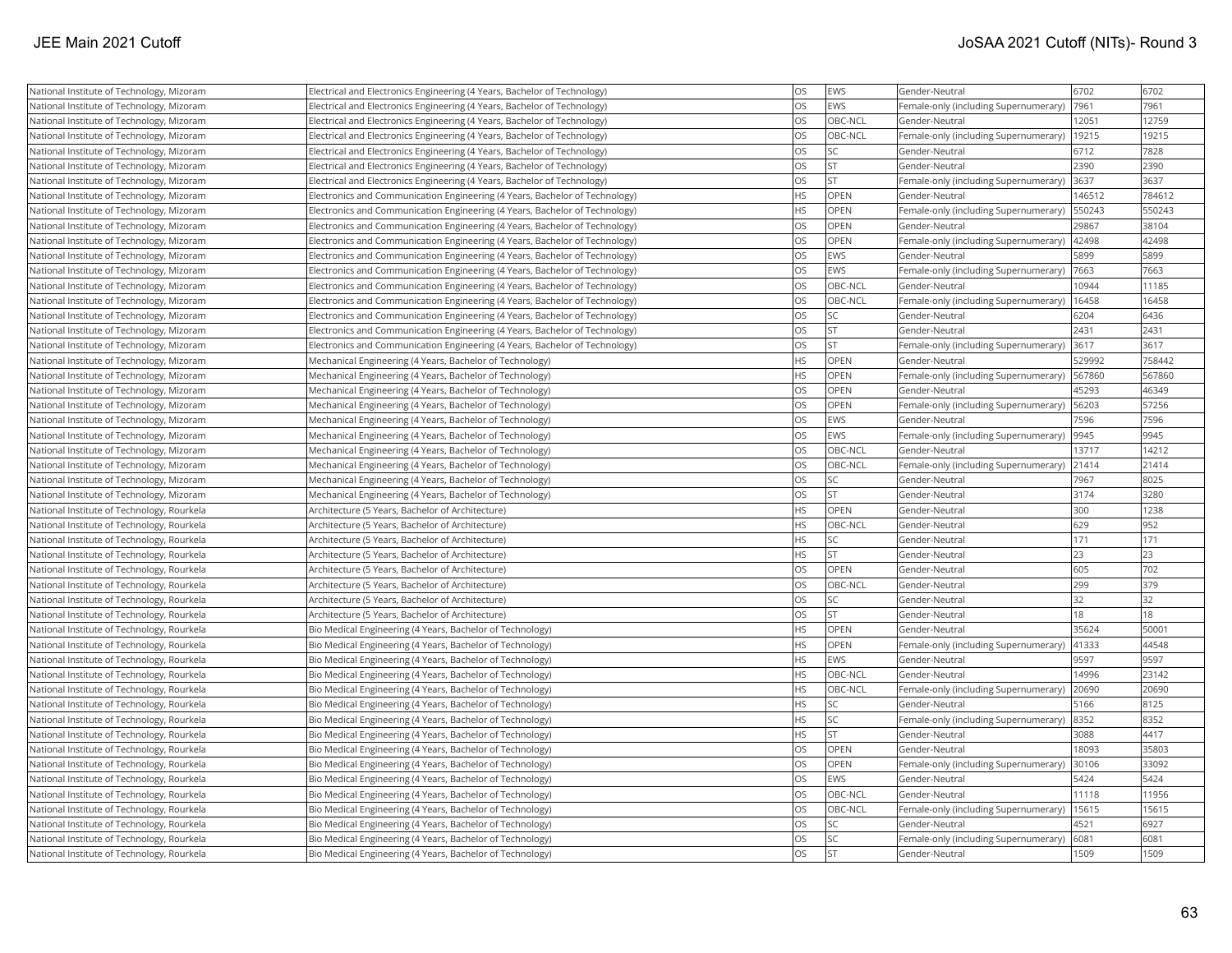| National Institute of Technology, Rourkela | Bio Technology (4 Years, Bachelor of Technology)                                                             | <b>HS</b> | OPEN            | Gender-Neutral                        | 33736 | 45878 |
|--------------------------------------------|--------------------------------------------------------------------------------------------------------------|-----------|-----------------|---------------------------------------|-------|-------|
| National Institute of Technology, Rourkela | Bio Technology (4 Years, Bachelor of Technology)                                                             | <b>HS</b> | OPEN            | Female-only (including Supernumerary) | 34678 | 41056 |
| National Institute of Technology, Rourkela | Bio Technology (4 Years, Bachelor of Technology)                                                             | <b>HS</b> | EWS             | Gender-Neutral                        | 8661  | 9557  |
| National Institute of Technology, Rourkela | Bio Technology (4 Years, Bachelor of Technology)                                                             | <b>HS</b> | OBC-NCL         | Gender-Neutral                        | 14458 | 19372 |
| National Institute of Technology, Rourkela | Bio Technology (4 Years, Bachelor of Technology)                                                             | <b>HS</b> | OBC-NCL         | Female-only (including Supernumerary) | 18862 | 18862 |
| National Institute of Technology, Rourkela | Bio Technology (4 Years, Bachelor of Technology)                                                             | <b>HS</b> | <b>SC</b>       | Gender-Neutral                        | 5095  | 6734  |
| National Institute of Technology, Rourkela | Bio Technology (4 Years, Bachelor of Technology)                                                             | <b>HS</b> | SC              | Female-only (including Supernumerary) | 6645  | 6645  |
| National Institute of Technology, Rourkela | Bio Technology (4 Years, Bachelor of Technology)                                                             | <b>HS</b> | İst             | Gender-Neutral                        | 2716  | 2716  |
| National Institute of Technology, Rourkela | Bio Technology (4 Years, Bachelor of Technology)                                                             | <b>OS</b> | OPEN            | Gender-Neutral                        | 18437 | 27787 |
| National Institute of Technology, Rourkela | Bio Technology (4 Years, Bachelor of Technology)                                                             | <b>OS</b> | OPEN            | Female-only (including Supernumerary) | 27476 | 28599 |
| National Institute of Technology, Rourkela | Bio Technology (4 Years, Bachelor of Technology)                                                             | <b>OS</b> | EWS             | Gender-Neutral                        | 4679  | 5107  |
| National Institute of Technology, Rourkela | Bio Technology (4 Years, Bachelor of Technology)                                                             | <b>OS</b> | OBC-NCL         | Gender-Neutral                        | 7693  | 10231 |
| National Institute of Technology, Rourkela | Bio Technology (4 Years, Bachelor of Technology)                                                             | <b>OS</b> | OBC-NCL         | Female-only (including Supernumerary) | 9749  | 9749  |
| National Institute of Technology, Rourkela | Bio Technology (4 Years, Bachelor of Technology)                                                             | <b>OS</b> | <b>SC</b>       | Gender-Neutral                        | 1377  | 6138  |
| National Institute of Technology, Rourkela | Bio Technology (4 Years, Bachelor of Technology)                                                             | <b>OS</b> | SC <sub>1</sub> | Female-only (including Supernumerary) | 5361  | 5361  |
| National Institute of Technology, Rourkela | Bio Technology (4 Years, Bachelor of Technology)                                                             | <b>OS</b> | İst             | Gender-Neutral                        | 612   | 612   |
| National Institute of Technology, Rourkela | Ceramic Engineering (4 Years, Bachelor of Technology)                                                        | HS        | OPEN            | Gender-Neutral                        | 30266 | 47358 |
| National Institute of Technology, Rourkela | Ceramic Engineering (4 Years, Bachelor of Technology)                                                        | <b>HS</b> | OPEN            | Female-only (including Supernumerary) | 42279 | 51253 |
| National Institute of Technology, Rourkela | Ceramic Engineering (4 Years, Bachelor of Technology)                                                        | HS        | OPEN (PwD)      | Gender-Neutral                        | 1208  | 1208  |
| National Institute of Technology, Rourkela | Ceramic Engineering (4 Years, Bachelor of Technology)                                                        | <b>HS</b> | EWS             | Gender-Neutral                        | 7724  | 9532  |
| National Institute of Technology, Rourkela | Ceramic Engineering (4 Years, Bachelor of Technology)                                                        | <b>HS</b> | OBC-NCL         | Gender-Neutral                        | 16025 | 19653 |
| National Institute of Technology, Rourkela | Ceramic Engineering (4 Years, Bachelor of Technology)                                                        | <b>HS</b> | OBC-NCL         | Female-only (including Supernumerary) | 20362 | 20362 |
| National Institute of Technology, Rourkela | Ceramic Engineering (4 Years, Bachelor of Technology)                                                        | <b>HS</b> | <b>SC</b>       | Gender-Neutral                        | 7555  | 7709  |
| National Institute of Technology, Rourkela | Ceramic Engineering (4 Years, Bachelor of Technology)                                                        | <b>HS</b> | <b>SC</b>       | Female-only (including Supernumerary) | 7792  | 7792  |
| National Institute of Technology, Rourkela | Ceramic Engineering (4 Years, Bachelor of Technology)                                                        | <b>HS</b> | <b>ST</b>       | Gender-Neutral                        | 3108  | 3216  |
| National Institute of Technology, Rourkela | Ceramic Engineering (4 Years, Bachelor of Technology)                                                        | <b>OS</b> | OPEN            | Gender-Neutral                        | 30886 | 35715 |
| National Institute of Technology, Rourkela | Ceramic Engineering (4 Years, Bachelor of Technology)                                                        | <b>OS</b> | OPEN            | Female-only (including Supernumerary) | 38556 | 44967 |
| National Institute of Technology, Rourkela | Ceramic Engineering (4 Years, Bachelor of Technology)                                                        | <b>OS</b> | EWS             | Gender-Neutral                        | 5447  | 5489  |
| National Institute of Technology, Rourkela | Ceramic Engineering (4 Years, Bachelor of Technology)                                                        | <b>OS</b> | OBC-NCL         | Gender-Neutral                        | 10475 | 11524 |
| National Institute of Technology, Rourkela | Ceramic Engineering (4 Years, Bachelor of Technology)                                                        | <b>OS</b> | OBC-NCL         | Female-only (including Supernumerary) | 16464 | 16464 |
| National Institute of Technology, Rourkela | Ceramic Engineering (4 Years, Bachelor of Technology)                                                        | <b>OS</b> | <b>SC</b>       | Gender-Neutral                        | 4641  | 7009  |
| National Institute of Technology, Rourkela | Ceramic Engineering (4 Years, Bachelor of Technology)                                                        | <b>OS</b> | <b>SC</b>       | Female-only (including Supernumerary) | 9549  | 9549  |
| National Institute of Technology, Rourkela | Ceramic Engineering (4 Years, Bachelor of Technology)                                                        | <b>OS</b> | İst             | Gender-Neutral                        | 1805  | 2305  |
| National Institute of Technology, Rourkela | Ceramic Engineering and M.Tech Industrial Ceramic (5 Years, Bachelor and Master of Technology (Dual Degree)) | <b>HS</b> | OPEN            | Gender-Neutral                        | 52615 | 55046 |
| National Institute of Technology, Rourkela | Ceramic Engineering and M.Tech Industrial Ceramic (5 Years, Bachelor and Master of Technology (Dual Degree)) | <b>HS</b> | EWS             | Gender-Neutral                        | 10974 | 10974 |
| National Institute of Technology, Rourkela | Ceramic Engineering and M.Tech Industrial Ceramic (5 Years, Bachelor and Master of Technology (Dual Degree)) | <b>HS</b> | OBC-NCL         | Gender-Neutral                        | 23957 | 24500 |
| National Institute of Technology, Rourkela | Ceramic Engineering and M.Tech Industrial Ceramic (5 Years, Bachelor and Master of Technology (Dual Degree)) | <b>HS</b> | <b>SC</b>       | Gender-Neutral                        | 9953  | 9953  |
| National Institute of Technology, Rourkela | Ceramic Engineering and M.Tech Industrial Ceramic (5 Years, Bachelor and Master of Technology (Dual Degree)) | <b>HS</b> | lst             | Gender-Neutral                        | 4614  | 4614  |
| National Institute of Technology, Rourkela | Ceramic Engineering and M.Tech Industrial Ceramic (5 Years, Bachelor and Master of Technology (Dual Degree)) | OS        | OPEN            | Gender-Neutral                        | 35746 | 37374 |
| National Institute of Technology, Rourkela | Ceramic Engineering and M.Tech Industrial Ceramic (5 Years, Bachelor and Master of Technology (Dual Degree)) | <b>OS</b> | OBC-NCL         | Gender-Neutral                        | 12564 | 12605 |
| National Institute of Technology, Rourkela | Ceramic Engineering and M.Tech Industrial Ceramic (5 Years, Bachelor and Master of Technology (Dual Degree)) | <b>OS</b> | lsc             | Gender-Neutral                        | 8413  | 8413  |
| National Institute of Technology, Rourkela | Ceramic Engineering and M.Tech Industrial Ceramic (5 Years, Bachelor and Master of Technology (Dual Degree)) | <b>OS</b> | <b>ST</b>       | Gender-Neutral                        | 3089  | 3089  |
| National Institute of Technology, Rourkela | Chemical Engineering (4 Years, Bachelor of Technology)                                                       | <b>HS</b> | OPEN            | Gender-Neutral                        | 18411 | 25350 |
| National Institute of Technology, Rourkela | Chemical Engineering (4 Years, Bachelor of Technology)                                                       | <b>HS</b> | <b>OPEN</b>     | Female-only (including Supernumerary) | 23709 | 30896 |
| National Institute of Technology, Rourkela | Chemical Engineering (4 Years, Bachelor of Technology)                                                       | <b>HS</b> | OPEN (PwD)      | Gender-Neutral                        | 1164  | 1164  |
| National Institute of Technology, Rourkela | Chemical Engineering (4 Years, Bachelor of Technology)                                                       | <b>HS</b> | EWS             | Gender-Neutral                        | 6644  | 6895  |
| National Institute of Technology, Rourkela | Chemical Engineering (4 Years, Bachelor of Technology)                                                       | <b>HS</b> | OBC-NCL         | Gender-Neutral                        | 6220  | 11532 |
| National Institute of Technology, Rourkela | Chemical Engineering (4 Years, Bachelor of Technology)                                                       | HS        | OBC-NCL         | Female-only (including Supernumerary) | 18317 | 19105 |
| National Institute of Technology, Rourkela | Chemical Engineering (4 Years, Bachelor of Technology)                                                       | <b>HS</b> | <b>SC</b>       | Gender-Neutral                        | 4779  | 6077  |
| National Institute of Technology, Rourkela | Chemical Engineering (4 Years, Bachelor of Technology)                                                       | <b>HS</b> | <b>SC</b>       | Female-only (including Supernumerary) | 6770  | 6770  |
| National Institute of Technology, Rourkela | Chemical Engineering (4 Years, Bachelor of Technology)                                                       | <b>HS</b> | <b>ST</b>       | Gender-Neutral                        | 2177  | 2313  |
| National Institute of Technology, Rourkela | Chemical Engineering (4 Years, Bachelor of Technology)                                                       | <b>HS</b> | <b>ST</b>       | Female-only (including Supernumerary) | 1285  | 1285  |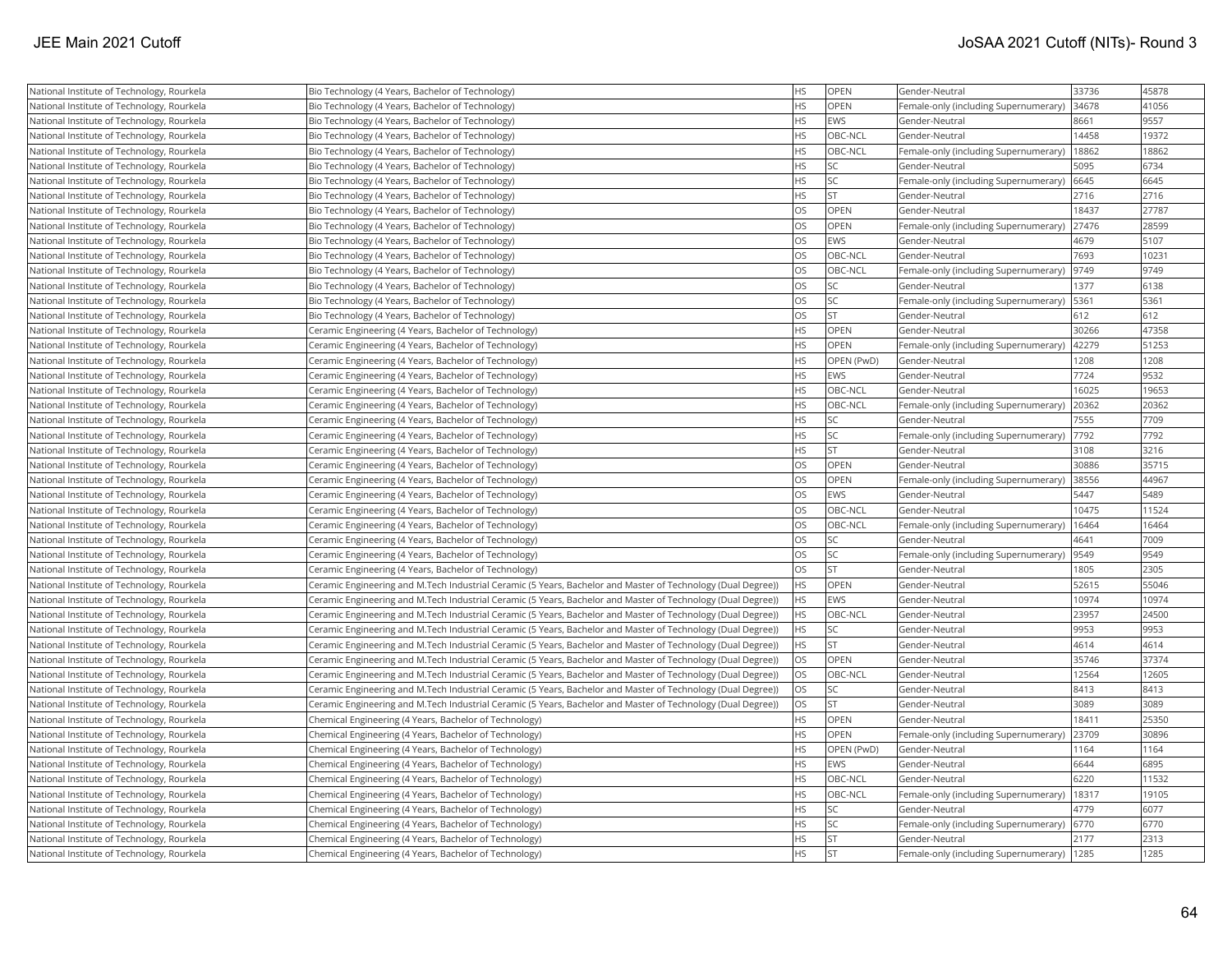| National Institute of Technology, Rourkela | Chemical Engineering (4 Years, Bachelor of Technology)                          | <b>OS</b>  | OPEN        | Gender-Neutral                        | 11705 | 17648 |
|--------------------------------------------|---------------------------------------------------------------------------------|------------|-------------|---------------------------------------|-------|-------|
| National Institute of Technology, Rourkela | Chemical Engineering (4 Years, Bachelor of Technology)                          | <b>OS</b>  | OPEN        | Female-only (including Supernumerary) | 20907 | 22173 |
| National Institute of Technology, Rourkela | Chemical Engineering (4 Years, Bachelor of Technology)                          | los        | OPEN (PwD)  | Gender-Neutral                        | 741   | 741   |
| National Institute of Technology, Rourkela | Chemical Engineering (4 Years, Bachelor of Technology)                          | los        | EWS         | Gender-Neutral                        | 2671  | 2797  |
| National Institute of Technology, Rourkela | Chemical Engineering (4 Years, Bachelor of Technology)                          | <b>OS</b>  | OBC-NCL     | Gender-Neutral                        | 4896  | 6520  |
| National Institute of Technology, Rourkela | Chemical Engineering (4 Years, Bachelor of Technology)                          | los        | OBC-NCL     | Female-only (including Supernumerary) | 9705  | 9769  |
| National Institute of Technology, Rourkela | Chemical Engineering (4 Years, Bachelor of Technology)                          | <b>OS</b>  |             | OBC-NCL (PwD) Gender-Neutral          | 463   | 463   |
| National Institute of Technology, Rourkela | Chemical Engineering (4 Years, Bachelor of Technology)                          | <b>OS</b>  | SC          | Gender-Neutral                        | 3415  | 3999  |
| National Institute of Technology, Rourkela | Chemical Engineering (4 Years, Bachelor of Technology)                          | los        | SC          | Female-only (including Supernumerary) | 5060  | 5060  |
| National Institute of Technology, Rourkela | Chemical Engineering (4 Years, Bachelor of Technology)                          | <b>OS</b>  | <b>ST</b>   | Gender-Neutral                        | 1150  | 1234  |
| National Institute of Technology, Rourkela | Chemical Engineering (4 Years, Bachelor of Technology)                          | <b>OS</b>  | İst         | Female-only (including Supernumerary) | 400   | 400   |
| National Institute of Technology, Rourkela | Chemical Engineering (5 Years, Bachelor and Master of Technology (Dual Degree)) | <b>HS</b>  | OPEN        | Gender-Neutral                        | 34342 | 35514 |
| National Institute of Technology, Rourkela | Chemical Engineering (5 Years, Bachelor and Master of Technology (Dual Degree)) | <b>HS</b>  | OBC-NCL     | Gender-Neutral                        | 11873 | 13187 |
| National Institute of Technology, Rourkela | Chemical Engineering (5 Years, Bachelor and Master of Technology (Dual Degree)) | <b>HS</b>  | SC          | Gender-Neutral                        | 3392  | 3392  |
| National Institute of Technology, Rourkela | Chemical Engineering (5 Years, Bachelor and Master of Technology (Dual Degree)) | <b>HS</b>  | <b>ST</b>   | Gender-Neutral                        | 3062  | 3062  |
| National Institute of Technology, Rourkela | Chemical Engineering (5 Years, Bachelor and Master of Technology (Dual Degree)) | <b>OS</b>  | OPEN        | Gender-Neutral                        | 22945 | 23336 |
| National Institute of Technology, Rourkela | Chemical Engineering (5 Years, Bachelor and Master of Technology (Dual Degree)) | <b>OS</b>  | <b>EWS</b>  | Gender-Neutral                        | 3595  | 3595  |
| National Institute of Technology, Rourkela | Chemical Engineering (5 Years, Bachelor and Master of Technology (Dual Degree)) | <b>OS</b>  | OBC-NCL     | Gender-Neutral                        | 7343  | 7343  |
| National Institute of Technology, Rourkela | Chemical Engineering (5 Years, Bachelor and Master of Technology (Dual Degree)) | <b>OS</b>  | SC.         | Gender-Neutral                        | 4381  | 4381  |
| National Institute of Technology, Rourkela | Chemistry (5 Years, Integrated Master of Science)                               | <b>IHS</b> | OPEN        | Gender-Neutral                        | 53779 | 57687 |
| National Institute of Technology, Rourkela | Chemistry (5 Years, Integrated Master of Science)                               | <b>HS</b>  | <b>EWS</b>  | Gender-Neutral                        | 10533 | 10533 |
| National Institute of Technology, Rourkela | Chemistry (5 Years, Integrated Master of Science)                               | <b>HS</b>  | OBC-NCL     | Gender-Neutral                        | 25524 | 27540 |
| National Institute of Technology, Rourkela | Chemistry (5 Years, Integrated Master of Science)                               | <b>HS</b>  | SC          | Gender-Neutral                        | 8287  | 8705  |
| National Institute of Technology, Rourkela | Chemistry (5 Years, Integrated Master of Science)                               | <b>HS</b>  | <b>ST</b>   | Gender-Neutral                        | 6494  | 6494  |
| National Institute of Technology, Rourkela | Chemistry (5 Years, Integrated Master of Science)                               | <b>OS</b>  | OPEN        | Gender-Neutral                        | 29562 | 37076 |
| National Institute of Technology, Rourkela | Chemistry (5 Years, Integrated Master of Science)                               | <b>OS</b>  | OPEN (PwD)  | Gender-Neutral                        | 2273  | 2273  |
| National Institute of Technology, Rourkela | Chemistry (5 Years, Integrated Master of Science)                               | <b>OS</b>  | EWS         | Gender-Neutral                        | 6397  | 6985  |
| National Institute of Technology, Rourkela | Chemistry (5 Years, Integrated Master of Science)                               | los        | OBC-NCL     | Gender-Neutral                        | 13376 | 14146 |
| National Institute of Technology, Rourkela | Chemistry (5 Years, Integrated Master of Science)                               | <b>OS</b>  | lsc         | Gender-Neutral                        | 7036  | 8307  |
| National Institute of Technology, Rourkela | Chemistry (5 Years, Integrated Master of Science)                               | <b>OS</b>  | <b>ST</b>   | Gender-Neutral                        | 3475  | 3475  |
| National Institute of Technology, Rourkela | Civil Engineering (4 Years, Bachelor of Technology)                             | <b>HS</b>  | OPEN        | Gender-Neutral                        | 14994 | 27847 |
| National Institute of Technology, Rourkela | Civil Engineering (4 Years, Bachelor of Technology)                             | <b>HS</b>  | <b>OPEN</b> | Female-only (including Supernumerary) | 30085 | 40310 |
| National Institute of Technology, Rourkela | Civil Engineering (4 Years, Bachelor of Technology)                             | <b>HS</b>  | OPEN (PwD)  | Gender-Neutral                        | 657   | 657   |
| National Institute of Technology, Rourkela | Civil Engineering (4 Years, Bachelor of Technology)                             | <b>HS</b>  | EWS         | Gender-Neutral                        | 6507  | 7077  |
| National Institute of Technology, Rourkela | Civil Engineering (4 Years, Bachelor of Technology)                             | <b>HS</b>  | OBC-NCL     | Gender-Neutral                        | 9808  | 12720 |
| National Institute of Technology, Rourkela | Civil Engineering (4 Years, Bachelor of Technology)                             | <b>HS</b>  | OBC-NCL     | Female-only (including Supernumerary) | 16902 | 19334 |
| National Institute of Technology, Rourkela | Civil Engineering (4 Years, Bachelor of Technology)                             | <b>HS</b>  |             | OBC-NCL (PwD) Gender-Neutral          | 633   | 633   |
| National Institute of Technology, Rourkela | Civil Engineering (4 Years, Bachelor of Technology)                             | <b>HS</b>  | lsc         | Gender-Neutral                        | 2562  | 5392  |
| National Institute of Technology, Rourkela | Civil Engineering (4 Years, Bachelor of Technology)                             | <b>HS</b>  | SC          | Female-only (including Supernumerary) | 5587  | 5587  |
| National Institute of Technology, Rourkela | Civil Engineering (4 Years, Bachelor of Technology)                             | <b>HS</b>  | lst         | Gender-Neutral                        | 1560  | 2551  |
| National Institute of Technology, Rourkela | Civil Engineering (4 Years, Bachelor of Technology)                             | <b>HS</b>  | <b>ST</b>   | Female-only (including Supernumerary) | 1309  | 1309  |
| National Institute of Technology, Rourkela | Civil Engineering (4 Years, Bachelor of Technology)                             | los        | OPEN        | Gender-Neutral                        | 15385 | 21038 |
| National Institute of Technology, Rourkela | Civil Engineering (4 Years, Bachelor of Technology)                             | <b>OS</b>  | OPEN        | Female-only (including Supernumerary) | 31076 | 33741 |
| National Institute of Technology, Rourkela | Civil Engineering (4 Years, Bachelor of Technology)                             | los        | OPEN (PwD)  | Gender-Neutral                        | 663   | 663   |
| National Institute of Technology, Rourkela | Civil Engineering (4 Years, Bachelor of Technology)                             | <b>OS</b>  | EWS         | Gender-Neutral                        | 2982  | 3245  |
| National Institute of Technology, Rourkela | Civil Engineering (4 Years, Bachelor of Technology)                             | <b>OS</b>  | EWS (PwD)   | Gender-Neutral                        | 79    | 79    |
| National Institute of Technology, Rourkela | Civil Engineering (4 Years, Bachelor of Technology)                             | <b>OS</b>  | OBC-NCL     | Gender-Neutral                        | 6547  | 7030  |
| National Institute of Technology, Rourkela | Civil Engineering (4 Years, Bachelor of Technology)                             | los        | OBC-NCL     | Female-only (including Supernumerary) | 12548 | 12610 |
| National Institute of Technology, Rourkela | Civil Engineering (4 Years, Bachelor of Technology)                             | <b>OS</b>  |             | OBC-NCL (PwD) Gender-Neutral          | 272   | 272   |
| National Institute of Technology, Rourkela | Civil Engineering (4 Years, Bachelor of Technology)                             | <b>OS</b>  | SC          | Gender-Neutral                        | 3119  | 3668  |
| National Institute of Technology, Rourkela | Civil Engineering (4 Years, Bachelor of Technology)                             | los        | SC          | Female-only (including Supernumerary) | 3345  | 3345  |
| National Institute of Technology, Rourkela | Civil Engineering (4 Years, Bachelor of Technology)                             | los        | İst         | Gender-Neutral                        | 611   | 1023  |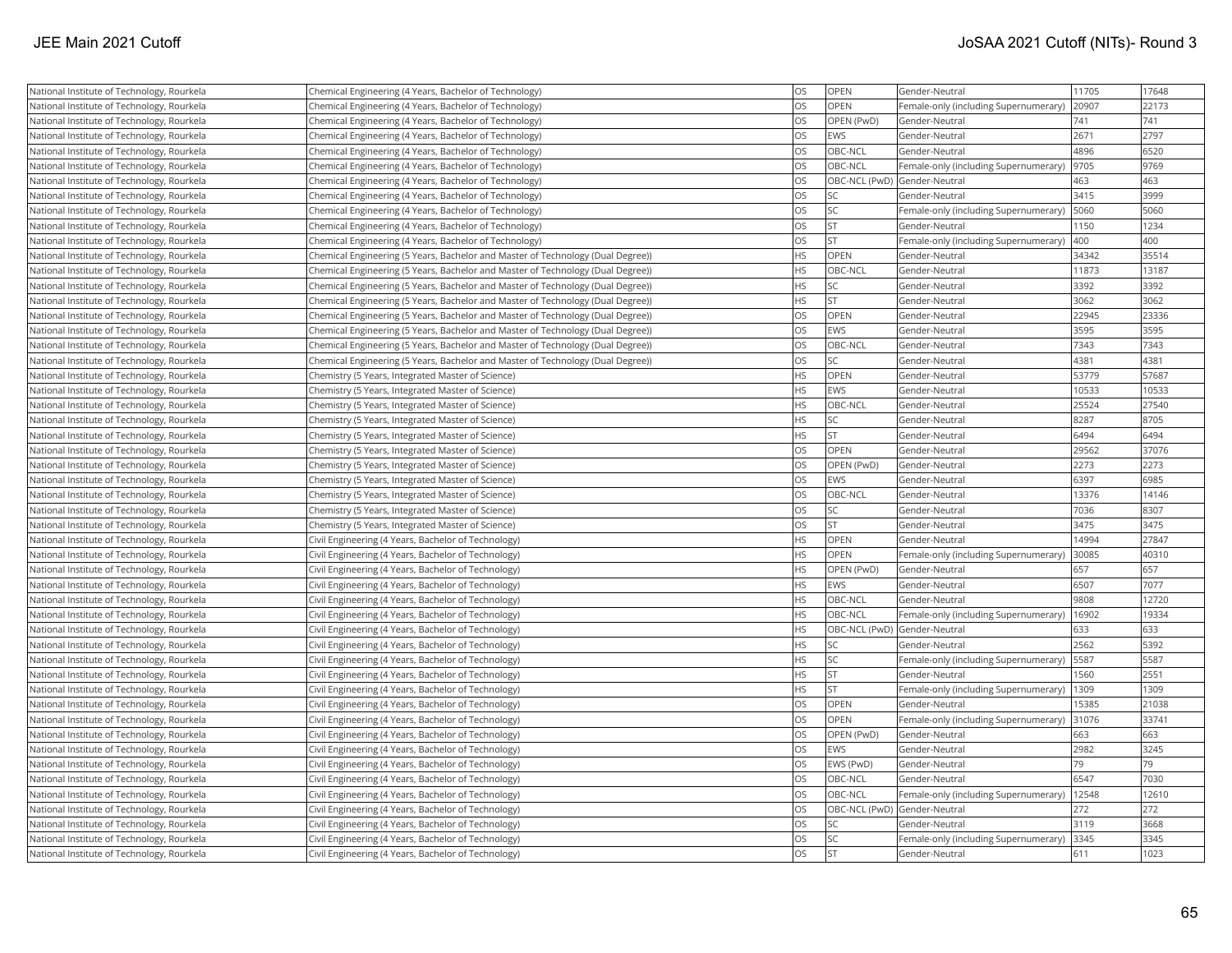| National Institute of Technology, Rourkela | Civil Engineering (4 Years, Bachelor of Technology)                | <b>OS</b> | <b>ST</b>                    | Female-only (including Supernumerary) | 871   | 871   |
|--------------------------------------------|--------------------------------------------------------------------|-----------|------------------------------|---------------------------------------|-------|-------|
| National Institute of Technology, Rourkela | Computer Science and Engineering (4 Years, Bachelor of Technology) | <b>HS</b> | <b>OPEN</b>                  | Gender-Neutral                        | 1874  | 9349  |
| National Institute of Technology, Rourkela | Computer Science and Engineering (4 Years, Bachelor of Technology) | <b>HS</b> | <b>OPEN</b>                  | Female-only (including Supernumerary) | 2023  | 8437  |
| National Institute of Technology, Rourkela | Computer Science and Engineering (4 Years, Bachelor of Technology) | <b>HS</b> | OPEN (PwD)                   | Gender-Neutral                        | 247   | 247   |
| National Institute of Technology, Rourkela | Computer Science and Engineering (4 Years, Bachelor of Technology) | <b>HS</b> | OPEN (PwD)                   | Female-only (including Supernumerary) | 422   | 422   |
| National Institute of Technology, Rourkela | Computer Science and Engineering (4 Years, Bachelor of Technology) | <b>HS</b> | EWS                          | Gender-Neutral                        | 1295  | 3374  |
| National Institute of Technology, Rourkela | Computer Science and Engineering (4 Years, Bachelor of Technology) | <b>HS</b> | OBC-NCL                      | Gender-Neutral                        | 1780  | 4401  |
| National Institute of Technology, Rourkela | Computer Science and Engineering (4 Years, Bachelor of Technology) | <b>HS</b> | OBC-NCL                      | Female-only (including Supernumerary) | 7622  | 10457 |
| National Institute of Technology, Rourkela | Computer Science and Engineering (4 Years, Bachelor of Technology) | <b>HS</b> | OBC-NCL (PwD) Gender-Neutral |                                       | 92    | 92    |
| National Institute of Technology, Rourkela | Computer Science and Engineering (4 Years, Bachelor of Technology) | <b>HS</b> | <b>SC</b>                    | Gender-Neutral                        | 563   | 1538  |
| National Institute of Technology, Rourkela | Computer Science and Engineering (4 Years, Bachelor of Technology) | <b>HS</b> | <b>SC</b>                    | Female-only (including Supernumerary) | 1389  | 1389  |
| National Institute of Technology, Rourkela | Computer Science and Engineering (4 Years, Bachelor of Technology) | <b>HS</b> | SC (PwD)                     | Gender-Neutral                        | 68    | 68    |
| National Institute of Technology, Rourkela | Computer Science and Engineering (4 Years, Bachelor of Technology) | <b>HS</b> | <b>ST</b>                    | Gender-Neutral                        | 157   | 303   |
| National Institute of Technology, Rourkela | Computer Science and Engineering (4 Years, Bachelor of Technology) | <b>HS</b> | lst                          | Female-only (including Supernumerary) | 497   | 497   |
| National Institute of Technology, Rourkela | Computer Science and Engineering (4 Years, Bachelor of Technology) | <b>OS</b> | <b>OPEN</b>                  | Gender-Neutral                        | 861   | 2160  |
| National Institute of Technology, Rourkela | Computer Science and Engineering (4 Years, Bachelor of Technology) | <b>OS</b> | <b>OPEN</b>                  | Female-only (including Supernumerary) | 2649  | 3315  |
| National Institute of Technology, Rourkela | Computer Science and Engineering (4 Years, Bachelor of Technology) | <b>OS</b> | OPEN (PwD)                   | Gender-Neutral                        | 60    | 60    |
| National Institute of Technology, Rourkela | Computer Science and Engineering (4 Years, Bachelor of Technology) | <b>OS</b> | OPEN (PwD)                   | Female-only (including Supernumerary) | 432   | 432   |
| National Institute of Technology, Rourkela | Computer Science and Engineering (4 Years, Bachelor of Technology) | <b>OS</b> | <b>EWS</b>                   | Gender-Neutral                        | 225   | 389   |
| National Institute of Technology, Rourkela | Computer Science and Engineering (4 Years, Bachelor of Technology) | OS        | OBC-NCL                      | Gender-Neutral                        | 449   | 630   |
| National Institute of Technology, Rourkela | Computer Science and Engineering (4 Years, Bachelor of Technology) | <b>OS</b> | OBC-NCL                      | Female-only (including Supernumerary) | 1811  | 2428  |
| National Institute of Technology, Rourkela | Computer Science and Engineering (4 Years, Bachelor of Technology) | <b>OS</b> | OBC-NCL (PwD) Gender-Neutral |                                       | 55    | 55    |
| National Institute of Technology, Rourkela | Computer Science and Engineering (4 Years, Bachelor of Technology) | <b>OS</b> | SC                           | Gender-Neutral                        | 396   | 573   |
| National Institute of Technology, Rourkela | Computer Science and Engineering (4 Years, Bachelor of Technology) | <b>OS</b> | SC                           | Female-only (including Supernumerary) | 1042  | 1042  |
| National Institute of Technology, Rourkela | Computer Science and Engineering (4 Years, Bachelor of Technology) | <b>OS</b> | SC (PwD)                     | Gender-Neutral                        |       |       |
| National Institute of Technology, Rourkela | Computer Science and Engineering (4 Years, Bachelor of Technology) | <b>OS</b> | <b>ST</b>                    | Gender-Neutral                        | 125   | 185   |
| National Institute of Technology, Rourkela | Computer Science and Engineering (4 Years, Bachelor of Technology) | <b>OS</b> | <b>ST</b>                    | Female-only (including Supernumerary) | 252   | 252   |
| National Institute of Technology, Rourkela | Electrical Engineering (4 Years, Bachelor of Technology)           | <b>HS</b> | <b>OPEN</b>                  | Gender-Neutral                        | 1108  | 17774 |
| National Institute of Technology, Rourkela | Electrical Engineering (4 Years, Bachelor of Technology)           | <b>HS</b> | <b>OPEN</b>                  | Female-only (including Supernumerary) | 15609 | 26732 |
| National Institute of Technology, Rourkela | Electrical Engineering (4 Years, Bachelor of Technology)           | <b>HS</b> | OPEN (PwD)                   | Gender-Neutral                        | 391   | 391   |
| National Institute of Technology, Rourkela | Electrical Engineering (4 Years, Bachelor of Technology)           | <b>HS</b> | OPEN (PwD)                   | Female-only (including Supernumerary) | 435   | 435   |
| National Institute of Technology, Rourkela | Electrical Engineering (4 Years, Bachelor of Technology)           | <b>HS</b> | EWS                          | Gender-Neutral                        | 4343  | 6103  |
| National Institute of Technology, Rourkela | Electrical Engineering (4 Years, Bachelor of Technology)           | <b>HS</b> | OBC-NCL                      | Gender-Neutral                        | 5878  | 8733  |
| National Institute of Technology, Rourkela | Electrical Engineering (4 Years, Bachelor of Technology)           | <b>HS</b> | OBC-NCL                      | Female-only (including Supernumerary) | 12574 | 15363 |
| National Institute of Technology, Rourkela | Electrical Engineering (4 Years, Bachelor of Technology)           | <b>HS</b> | OBC-NCL (PwD) Gender-Neutral |                                       | 532   | 532   |
| National Institute of Technology, Rourkela | Electrical Engineering (4 Years, Bachelor of Technology)           | <b>HS</b> | SC.                          | Gender-Neutral                        | 2045  | 3112  |
| National Institute of Technology, Rourkela | Electrical Engineering (4 Years, Bachelor of Technology)           | <b>HS</b> | <b>SC</b>                    | Female-only (including Supernumerary) | 3326  | 3326  |
| National Institute of Technology, Rourkela | Electrical Engineering (4 Years, Bachelor of Technology)           | <b>HS</b> | SC (PwD)                     | Gender-Neutral                        | 147   | 147   |
| National Institute of Technology, Rourkela | Electrical Engineering (4 Years, Bachelor of Technology)           | <b>HS</b> | <b>ST</b>                    | Gender-Neutral                        | 892   | 1454  |
| National Institute of Technology, Rourkela | Electrical Engineering (4 Years, Bachelor of Technology)           | <b>HS</b> | <b>ST</b>                    | Female-only (including Supernumerary) | 2973  | 2973  |
| National Institute of Technology, Rourkela | Electrical Engineering (4 Years, Bachelor of Technology)           | <b>OS</b> | OPEN                         | Gender-Neutral                        | 7169  | 10480 |
| National Institute of Technology, Rourkela | Electrical Engineering (4 Years, Bachelor of Technology)           | <b>OS</b> | <b>OPEN</b>                  | Female-only (including Supernumerary) | 15788 | 17246 |
| National Institute of Technology, Rourkela | Electrical Engineering (4 Years, Bachelor of Technology)           | <b>OS</b> | OPEN (PwD)                   | Gender-Neutral                        | 604   | 604   |
| National Institute of Technology, Rourkela | Electrical Engineering (4 Years, Bachelor of Technology)           | <b>OS</b> | OPEN (PwD)                   | Female-only (including Supernumerary) | 1109  | 1109  |
| National Institute of Technology, Rourkela | Electrical Engineering (4 Years, Bachelor of Technology)           | <b>OS</b> | <b>EWS</b>                   | Gender-Neutral                        | 1362  | 1662  |
| National Institute of Technology, Rourkela | Electrical Engineering (4 Years, Bachelor of Technology)           | <b>OS</b> | OBC-NCL                      | Gender-Neutral                        | 3340  | 3933  |
| National Institute of Technology, Rourkela | Electrical Engineering (4 Years, Bachelor of Technology)           | <b>OS</b> | OBC-NCL                      | Female-only (including Supernumerary) | 7046  | 7731  |
| National Institute of Technology, Rourkela | Electrical Engineering (4 Years, Bachelor of Technology)           | <b>OS</b> | OBC-NCL (PwD) Gender-Neutral |                                       | 268   | 268   |
| National Institute of Technology, Rourkela | Electrical Engineering (4 Years, Bachelor of Technology)           | <b>OS</b> | SC <sub>1</sub>              | Gender-Neutral                        | 784   | 2439  |
| National Institute of Technology, Rourkela | Electrical Engineering (4 Years, Bachelor of Technology)           | <b>OS</b> | <b>SC</b>                    | Female-only (including Supernumerary) | 2466  | 2466  |
| National Institute of Technology, Rourkela | Electrical Engineering (4 Years, Bachelor of Technology)           | <b>OS</b> | <b>ST</b>                    | Gender-Neutral                        | 446   | 680   |
| National Institute of Technology, Rourkela | Electrical Engineering (4 Years, Bachelor of Technology)           | <b>OS</b> | İst                          | Female-only (including Supernumerary) | 757   | 757   |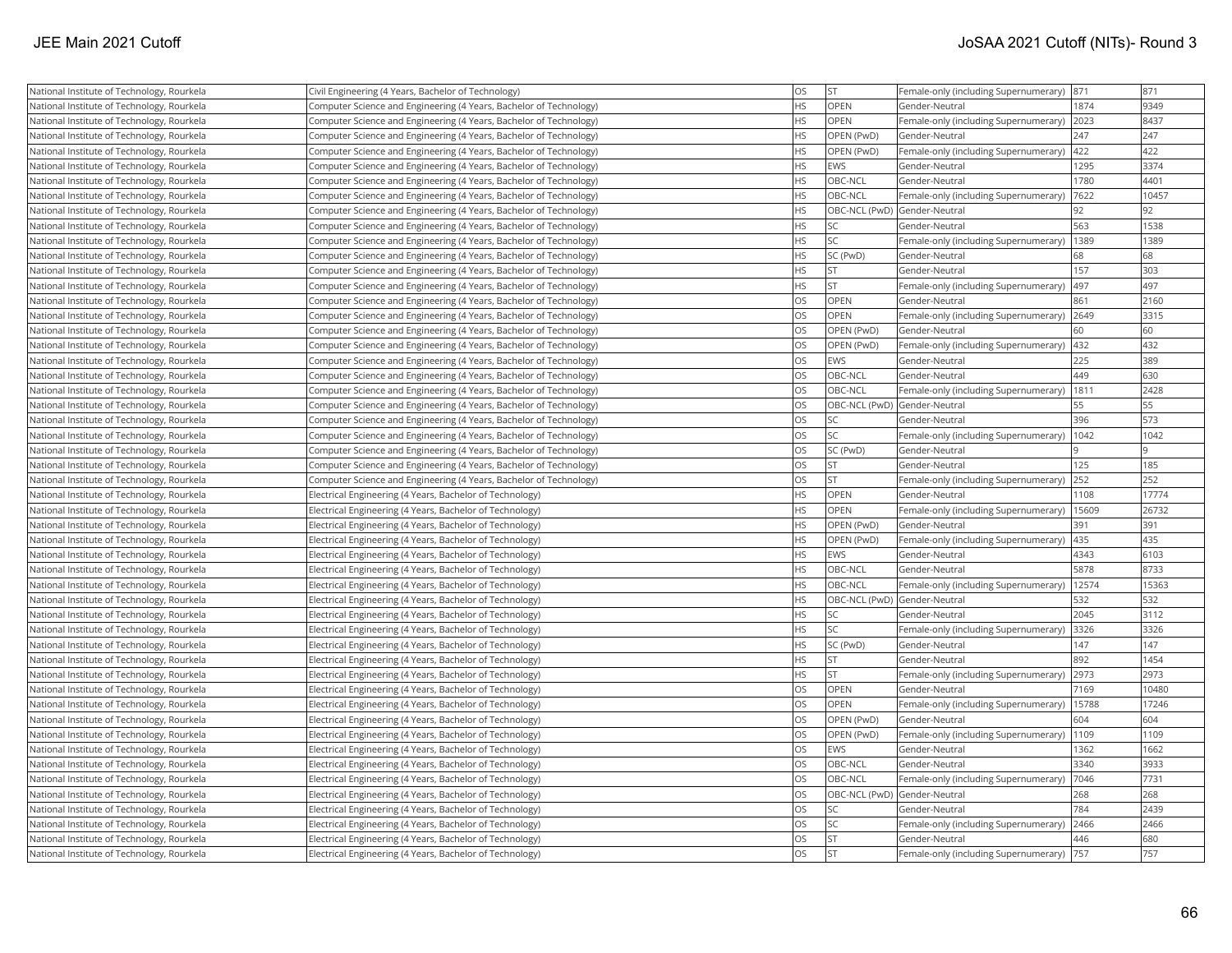| National Institute of Technology, Rourkela | Electronics and Communication Engineering (4 Years, Bachelor of Technology)   | <b>HS</b> | <b>OPEN</b> | Gender-Neutral                                | 9417  | 11208 |
|--------------------------------------------|-------------------------------------------------------------------------------|-----------|-------------|-----------------------------------------------|-------|-------|
| National Institute of Technology, Rourkela | Electronics and Communication Engineering (4 Years, Bachelor of Technology)   | <b>HS</b> | <b>OPEN</b> | Female-only (including Supernumerary)         | 10514 | 14558 |
| National Institute of Technology, Rourkela | Electronics and Communication Engineering (4 Years, Bachelor of Technology)   | <b>HS</b> | OPEN (PwD)  | Gender-Neutral                                | 372   | 372   |
| National Institute of Technology, Rourkela | Electronics and Communication Engineering (4 Years, Bachelor of Technology)   | <b>HS</b> | <b>EWS</b>  | Gender-Neutral                                | 3431  | 3508  |
| National Institute of Technology, Rourkela | Electronics and Communication Engineering (4 Years, Bachelor of Technology)   | <b>HS</b> | OBC-NCL     | Gender-Neutral                                | 3310  | 5841  |
| National Institute of Technology, Rourkela | Electronics and Communication Engineering (4 Years, Bachelor of Technology)   | <b>HS</b> | OBC-NCL     | Female-only (including Supernumerary)         | 12663 | 12663 |
| National Institute of Technology, Rourkela | Electronics and Communication Engineering (4 Years, Bachelor of Technology)   | <b>HS</b> |             | OBC-NCL (PwD) Gender-Neutral                  | 190   | 190   |
| National Institute of Technology, Rourkela | Electronics and Communication Engineering (4 Years, Bachelor of Technology)   | <b>HS</b> |             | Gender-Neutral                                | 643   | 2025  |
| National Institute of Technology, Rourkela | Electronics and Communication Engineering (4 Years, Bachelor of Technology)   | <b>HS</b> | lsc         | Female-only (including Supernumerary)         | 1786  | 3447  |
| National Institute of Technology, Rourkela | Electronics and Communication Engineering (4 Years, Bachelor of Technology)   | <b>HS</b> | lst         | Gender-Neutral                                | 559   | 782   |
| National Institute of Technology, Rourkela | Electronics and Communication Engineering (4 Years, Bachelor of Technology)   | <b>HS</b> | İst         | Female-only (including Supernumerary)         | 3953  | 3953  |
| National Institute of Technology, Rourkela | Electronics and Communication Engineering (4 Years, Bachelor of Technology)   | <b>OS</b> | <b>OPEN</b> | Gender-Neutral                                | 3721  | 5685  |
| National Institute of Technology, Rourkela | Electronics and Communication Engineering (4 Years, Bachelor of Technology)   | <b>OS</b> | OPEN        | Female-only (including Supernumerary)   7752  |       | 8933  |
| National Institute of Technology, Rourkela | Electronics and Communication Engineering (4 Years, Bachelor of Technology)   | <b>OS</b> | <b>EWS</b>  | Gender-Neutral                                | 642   | 685   |
| National Institute of Technology, Rourkela | Electronics and Communication Engineering (4 Years, Bachelor of Technology)   | OS        | OBC-NCL     | Gender-Neutral                                | 1760  | 2128  |
| National Institute of Technology, Rourkela | Electronics and Communication Engineering (4 Years, Bachelor of Technology)   | <b>OS</b> | OBC-NCL     | Female-only (including Supernumerary)         | 3502  | 3502  |
| National Institute of Technology, Rourkela | Electronics and Communication Engineering (4 Years, Bachelor of Technology)   | OS        | <b>SC</b>   | Gender-Neutral                                | 955   | 1305  |
| National Institute of Technology, Rourkela | Electronics and Communication Engineering (4 Years, Bachelor of Technology)   | <b>OS</b> | SC          | Female-only (including Supernumerary)         | 1516  | 1738  |
| National Institute of Technology, Rourkela | Electronics and Communication Engineering (4 Years, Bachelor of Technology)   | <b>OS</b> | İst         | Gender-Neutral                                | 356   | 437   |
| National Institute of Technology, Rourkela | Electronics and Communication Engineering (4 Years, Bachelor of Technology)   | <b>OS</b> | Ist         | Female-only (including Supernumerary)         | 726   | 726   |
| National Institute of Technology, Rourkela | Electronics and Instrumentation Engineering (4 Years, Bachelor of Technology) | <b>HS</b> | OPEN        | Gender-Neutral                                | 12473 | 17521 |
| National Institute of Technology, Rourkela | Electronics and Instrumentation Engineering (4 Years, Bachelor of Technology) | <b>HS</b> | <b>OPEN</b> | Female-only (including Supernumerary)   15007 |       | 21910 |
| National Institute of Technology, Rourkela | Electronics and Instrumentation Engineering (4 Years, Bachelor of Technology) | <b>HS</b> | OPEN (PwD)  | Gender-Neutral                                | 429   | 429   |
| National Institute of Technology, Rourkela | Electronics and Instrumentation Engineering (4 Years, Bachelor of Technology) | <b>HS</b> | EWS         | Gender-Neutral                                | 3881  | 4904  |
| National Institute of Technology, Rourkela | Electronics and Instrumentation Engineering (4 Years, Bachelor of Technology) | <b>HS</b> | OBC-NCL     | Gender-Neutral                                | 7281  | 9222  |
| National Institute of Technology, Rourkela | Electronics and Instrumentation Engineering (4 Years, Bachelor of Technology) | <b>HS</b> | OBC-NCL     | Female-only (including Supernumerary)         | 13181 | 13347 |
| National Institute of Technology, Rourkela | Electronics and Instrumentation Engineering (4 Years, Bachelor of Technology) | <b>HS</b> | <b>SC</b>   | Gender-Neutral                                | 2237  | 3333  |
| National Institute of Technology, Rourkela | Electronics and Instrumentation Engineering (4 Years, Bachelor of Technology) | <b>HS</b> | SC.         | Female-only (including Supernumerary)         | 3995  | 3995  |
| National Institute of Technology, Rourkela | Electronics and Instrumentation Engineering (4 Years, Bachelor of Technology) | <b>HS</b> | lst         | Gender-Neutral                                | 1585  | 2146  |
| National Institute of Technology, Rourkela | Electronics and Instrumentation Engineering (4 Years, Bachelor of Technology) | <b>OS</b> | OPEN        | Gender-Neutral                                | 10015 | 12238 |
| National Institute of Technology, Rourkela | Electronics and Instrumentation Engineering (4 Years, Bachelor of Technology) | OS        | <b>OPEN</b> | Female-only (including Supernumerary)         | 10143 | 15313 |
| National Institute of Technology, Rourkela | Electronics and Instrumentation Engineering (4 Years, Bachelor of Technology) | <b>OS</b> | OPEN (PwD)  | Gender-Neutral                                | 595   | 595   |
| National Institute of Technology, Rourkela | Electronics and Instrumentation Engineering (4 Years, Bachelor of Technology) | OS        | EWS         | Gender-Neutral                                | 1748  | 1887  |
| National Institute of Technology, Rourkela | Electronics and Instrumentation Engineering (4 Years, Bachelor of Technology) | <b>OS</b> | OBC-NCL     | Gender-Neutral                                | 3449  | 4721  |
| National Institute of Technology, Rourkela | Electronics and Instrumentation Engineering (4 Years, Bachelor of Technology) | <b>OS</b> | OBC-NCL     | Female-only (including Supernumerary)         | 7780  | 9512  |
| National Institute of Technology, Rourkela | Electronics and Instrumentation Engineering (4 Years, Bachelor of Technology) | <b>OS</b> | SC)         | Gender-Neutral                                | 2166  | 3244  |
| National Institute of Technology, Rourkela | Electronics and Instrumentation Engineering (4 Years, Bachelor of Technology) | <b>OS</b> | SC)         | Female-only (including Supernumerary)         | 3687  | 3687  |
| National Institute of Technology, Rourkela | Electronics and Instrumentation Engineering (4 Years, Bachelor of Technology) | <b>OS</b> | ST.         | Gender-Neutral                                | 1112  | 1112  |
| National Institute of Technology, Rourkela | Electronics and Instrumentation Engineering (4 Years, Bachelor of Technology) | <b>OS</b> | ST (PwD)    | Gender-Neutral                                | 68    | 68    |
| National Institute of Technology, Rourkela | Food Process Engineering (4 Years, Bachelor of Technology)                    | <b>HS</b> | OPEN        | Gender-Neutral                                | 48209 | 55600 |
| National Institute of Technology, Rourkela | Food Process Engineering (4 Years, Bachelor of Technology)                    | <b>HS</b> | <b>OPEN</b> | Female-only (including Supernumerary)         | 53962 | 54750 |
| National Institute of Technology, Rourkela | Food Process Engineering (4 Years, Bachelor of Technology)                    | <b>HS</b> | EWS         | Gender-Neutral                                | 10083 | 10372 |
| National Institute of Technology, Rourkela | Food Process Engineering (4 Years, Bachelor of Technology)                    | <b>HS</b> | OBC-NCL     | Gender-Neutral                                | 22841 | 24700 |
| National Institute of Technology, Rourkela | Food Process Engineering (4 Years, Bachelor of Technology)                    | <b>HS</b> | OBC-NCL     | Female-only (including Supernumerary)         | 23652 | 23652 |
| National Institute of Technology, Rourkela | Food Process Engineering (4 Years, Bachelor of Technology)                    | <b>HS</b> | lsc         | Gender-Neutral                                | 8149  | 9111  |
| National Institute of Technology, Rourkela | Food Process Engineering (4 Years, Bachelor of Technology)                    | <b>HS</b> | SC          | Female-only (including Supernumerary)         | 9987  | 9987  |
| National Institute of Technology, Rourkela | Food Process Engineering (4 Years, Bachelor of Technology)                    | <b>HS</b> | <b>ST</b>   | Gender-Neutral                                | 3707  | 3707  |
| National Institute of Technology, Rourkela | Food Process Engineering (4 Years, Bachelor of Technology)                    | OS        | <b>OPEN</b> | Gender-Neutral                                | 25375 | 34978 |
| National Institute of Technology, Rourkela | Food Process Engineering (4 Years, Bachelor of Technology)                    | <b>OS</b> | <b>OPEN</b> | Female-only (including Supernumerary)         | 36570 | 39760 |
| National Institute of Technology, Rourkela | Food Process Engineering (4 Years, Bachelor of Technology)                    | OS        | <b>EWS</b>  | Gender-Neutral                                | 5371  | 5621  |
| National Institute of Technology, Rourkela | Food Process Engineering (4 Years, Bachelor of Technology)                    | <b>OS</b> | OBC-NCL     | Gender-Neutral                                | 10462 | 12071 |
| National Institute of Technology, Rourkela | Food Process Engineering (4 Years, Bachelor of Technology)                    | <b>OS</b> | OBC-NCL     | Female-only (including Supernumerary)         | 16598 | 16598 |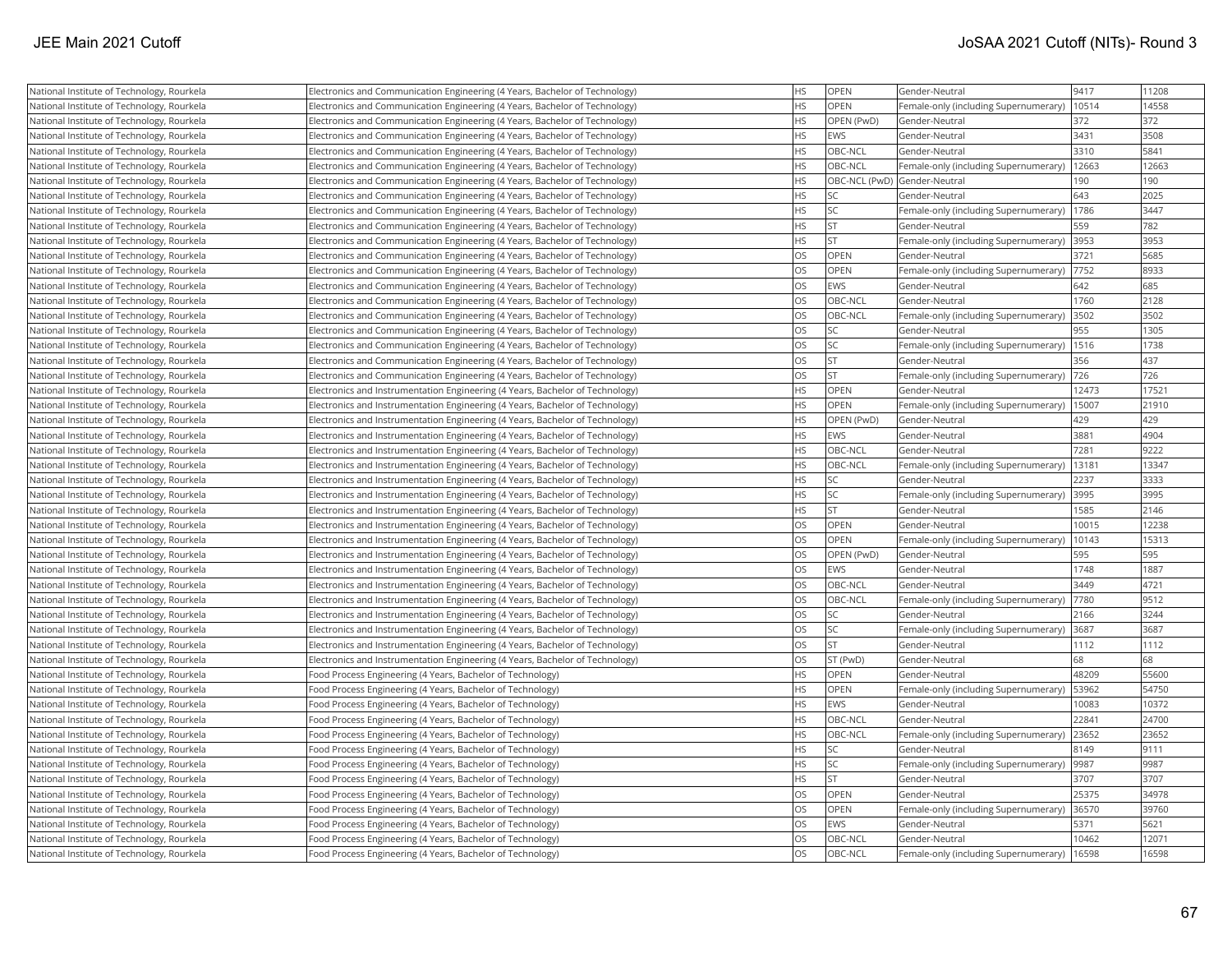| National Institute of Technology, Rourkela | Food Process Engineering (4 Years, Bachelor of Technology) | <b>OS</b> | <b>SC</b>   | Gender-Neutral                                      | 6320  | 7233  |
|--------------------------------------------|------------------------------------------------------------|-----------|-------------|-----------------------------------------------------|-------|-------|
| National Institute of Technology, Rourkela | Food Process Engineering (4 Years, Bachelor of Technology) | <b>OS</b> | <b>SC</b>   | Female-only (including Supernumerary)               | 8186  | 8186  |
| National Institute of Technology, Rourkela | Food Process Engineering (4 Years, Bachelor of Technology) | <b>OS</b> | lst         | Gender-Neutral                                      | 1769  | 1769  |
| National Institute of Technology, Rourkela | Industrial Design (4 Years, Bachelor of Technology)        | <b>HS</b> | OPEN        | Gender-Neutral                                      | 33112 | 47975 |
| National Institute of Technology, Rourkela | Industrial Design (4 Years, Bachelor of Technology)        | <b>HS</b> | OPEN        | Female-only (including Supernumerary)               | 52956 | 53067 |
| National Institute of Technology, Rourkela | Industrial Design (4 Years, Bachelor of Technology)        | <b>HS</b> | EWS         | Gender-Neutral                                      | 7986  | 10000 |
| National Institute of Technology, Rourkela | Industrial Design (4 Years, Bachelor of Technology)        | <b>HS</b> | OBC-NCL     | Gender-Neutral                                      | 16684 | 22990 |
| National Institute of Technology, Rourkela | Industrial Design (4 Years, Bachelor of Technology)        | <b>HS</b> | OBC-NCL     | Female-only (including Supernumerary)               | 23398 | 23398 |
| National Institute of Technology, Rourkela | Industrial Design (4 Years, Bachelor of Technology)        | <b>HS</b> | <b>SC</b>   | Gender-Neutral                                      | 4169  | 6456  |
| National Institute of Technology, Rourkela | Industrial Design (4 Years, Bachelor of Technology)        | <b>HS</b> | <b>ST</b>   | Gender-Neutral                                      | 3241  | 3241  |
| National Institute of Technology, Rourkela | Industrial Design (4 Years, Bachelor of Technology)        | <b>HS</b> | lst         | Female-only (including Supernumerary)               | 5795  | 5795  |
| National Institute of Technology, Rourkela | Industrial Design (4 Years, Bachelor of Technology)        | <b>OS</b> | OPEN        | Gender-Neutral                                      | 21167 | 29698 |
| National Institute of Technology, Rourkela | Industrial Design (4 Years, Bachelor of Technology)        | <b>OS</b> | <b>OPEN</b> | Female-only (including Supernumerary)               | 20827 | 33453 |
| National Institute of Technology, Rourkela | Industrial Design (4 Years, Bachelor of Technology)        | <b>OS</b> | EWS         | Gender-Neutral                                      | 4671  | 4870  |
| National Institute of Technology, Rourkela | Industrial Design (4 Years, Bachelor of Technology)        | <b>OS</b> | OBC-NCL     | Gender-Neutral                                      | 8154  | 11172 |
| National Institute of Technology, Rourkela | Industrial Design (4 Years, Bachelor of Technology)        | <b>OS</b> | OBC-NCL     | Female-only (including Supernumerary)               | 14765 | 14765 |
| National Institute of Technology, Rourkela | Industrial Design (4 Years, Bachelor of Technology)        | <b>OS</b> | <b>SC</b>   | Gender-Neutral                                      | 6235  | 6291  |
| National Institute of Technology, Rourkela | Industrial Design (4 Years, Bachelor of Technology)        | <b>OS</b> | <b>ST</b>   | Gender-Neutral                                      | 2167  | 2167  |
| National Institute of Technology, Rourkela | Industrial Design (4 Years, Bachelor of Technology)        | <b>OS</b> | <b>ST</b>   | Female-only (including Supernumerary)               | 3635  | 3635  |
| National Institute of Technology, Rourkela | Life Science (5 Years, Integrated Master of Science)       | <b>HS</b> | <b>OPEN</b> | Gender-Neutral                                      | 52646 | 58310 |
| National Institute of Technology, Rourkela | Life Science (5 Years, Integrated Master of Science)       | <b>HS</b> | EWS         | Gender-Neutral                                      | 10697 | 11463 |
| National Institute of Technology, Rourkela | Life Science (5 Years, Integrated Master of Science)       | <b>HS</b> | OBC-NCL     | Gender-Neutral                                      | 30988 | 32674 |
| National Institute of Technology, Rourkela | Life Science (5 Years, Integrated Master of Science)       | <b>HS</b> | <b>SC</b>   | Gender-Neutral                                      | 8895  | 10742 |
| National Institute of Technology, Rourkela | Life Science (5 Years, Integrated Master of Science)       | <b>HS</b> | <b>ST</b>   | Gender-Neutral                                      | 6619  | 6619  |
| National Institute of Technology, Rourkela | Life Science (5 Years, Integrated Master of Science)       | <b>OS</b> | <b>OPEN</b> | Gender-Neutral                                      | 48087 | 51430 |
| National Institute of Technology, Rourkela | Life Science (5 Years, Integrated Master of Science)       | <b>OS</b> | EWS         | Gender-Neutral                                      | 8290  | 8290  |
| National Institute of Technology, Rourkela | Life Science (5 Years, Integrated Master of Science)       | <b>OS</b> | OBC-NCL     | Gender-Neutral                                      | 15509 | 15931 |
| National Institute of Technology, Rourkela | Life Science (5 Years, Integrated Master of Science)       | <b>OS</b> | <b>SC</b>   | Gender-Neutral                                      | 9654  | 9703  |
| National Institute of Technology, Rourkela | Life Science (5 Years, Integrated Master of Science)       | <b>OS</b> | lst         | Gender-Neutral                                      | 3649  | 3649  |
| National Institute of Technology, Rourkela | Mathematics (5 Years, Integrated Master of Science)        | <b>HS</b> | <b>OPEN</b> | Gender-Neutral                                      | 45051 | 52902 |
| National Institute of Technology, Rourkela | Mathematics (5 Years, Integrated Master of Science)        | <b>HS</b> | EWS         | Gender-Neutral                                      | 9613  | 9613  |
| National Institute of Technology, Rourkela | Mathematics (5 Years, Integrated Master of Science)        | <b>HS</b> | OBC-NCL     | Gender-Neutral                                      | 16408 | 20093 |
| National Institute of Technology, Rourkela | Mathematics (5 Years, Integrated Master of Science)        | <b>HS</b> | <b>SC</b>   | Gender-Neutral                                      | 10093 | 10162 |
| National Institute of Technology, Rourkela | Mathematics (5 Years, Integrated Master of Science)        | <b>HS</b> | <b>ST</b>   | Gender-Neutral                                      | 5266  | 5266  |
| National Institute of Technology, Rourkela | Mathematics (5 Years, Integrated Master of Science)        | <b>OS</b> | OPEN        | Gender-Neutral                                      | 8598  | 19924 |
| National Institute of Technology, Rourkela | Mathematics (5 Years, Integrated Master of Science)        | <b>OS</b> | OPEN (PwD)  | Gender-Neutral                                      | 1823  | 1823  |
| National Institute of Technology, Rourkela | Mathematics (5 Years, Integrated Master of Science)        | <b>OS</b> | EWS         | Gender-Neutral                                      | 3982  | 3982  |
| National Institute of Technology, Rourkela | Mathematics (5 Years, Integrated Master of Science)        | <b>OS</b> | OBC-NCL     | Gender-Neutral                                      | 8949  | 10671 |
| National Institute of Technology, Rourkela | Mathematics (5 Years, Integrated Master of Science)        | <b>OS</b> | <b>SC</b>   | Gender-Neutral                                      | 7323  | 7448  |
| National Institute of Technology, Rourkela | Mathematics (5 Years, Integrated Master of Science)        | <b>OS</b> | <b>ST</b>   | Gender-Neutral                                      | 1743  | 1743  |
| National Institute of Technology, Rourkela | Mechanical Engineering (4 Years, Bachelor of Technology)   | <b>HS</b> | <b>OPEN</b> | Gender-Neutral                                      | 13826 | 20461 |
| National Institute of Technology, Rourkela | Mechanical Engineering (4 Years, Bachelor of Technology)   | <b>HS</b> | OPEN        | Female-only (including Supernumerary)               | 28874 | 34389 |
| National Institute of Technology, Rourkela | Mechanical Engineering (4 Years, Bachelor of Technology)   | <b>HS</b> | OPEN (PwD)  | Gender-Neutral                                      | 649   | 649   |
| National Institute of Technology, Rourkela | Mechanical Engineering (4 Years, Bachelor of Technology)   | <b>HS</b> | EWS         | Gender-Neutral                                      | 5333  | 6360  |
| National Institute of Technology, Rourkela | Mechanical Engineering (4 Years, Bachelor of Technology)   | <b>HS</b> | EWS (PwD)   | Gender-Neutral                                      | 186   | 186   |
| National Institute of Technology, Rourkela | Mechanical Engineering (4 Years, Bachelor of Technology)   | <b>HS</b> | OBC-NCL     | Gender-Neutral                                      | 5781  | 10151 |
| National Institute of Technology, Rourkela | Mechanical Engineering (4 Years, Bachelor of Technology)   | <b>HS</b> | OBC-NCL     | Female-only (including Supernumerary)               | 15245 | 16597 |
| National Institute of Technology, Rourkela | Mechanical Engineering (4 Years, Bachelor of Technology)   | <b>HS</b> |             | OBC-NCL (PwD) Gender-Neutral                        | 951   | 951   |
| National Institute of Technology, Rourkela | Mechanical Engineering (4 Years, Bachelor of Technology)   | <b>HS</b> |             | OBC-NCL (PwD) Female-only (including Supernumerary) | 517   | 517   |
| National Institute of Technology, Rourkela | Mechanical Engineering (4 Years, Bachelor of Technology)   | <b>HS</b> | SC          | Gender-Neutral                                      | 1624  | 3745  |
| National Institute of Technology, Rourkela | Mechanical Engineering (4 Years, Bachelor of Technology)   | HS        | <b>SC</b>   | Female-only (including Supernumerary)               | 4032  | 4032  |
| National Institute of Technology, Rourkela | Mechanical Engineering (4 Years, Bachelor of Technology)   | <b>HS</b> | İst         | Gender-Neutral                                      | 428   | 1443  |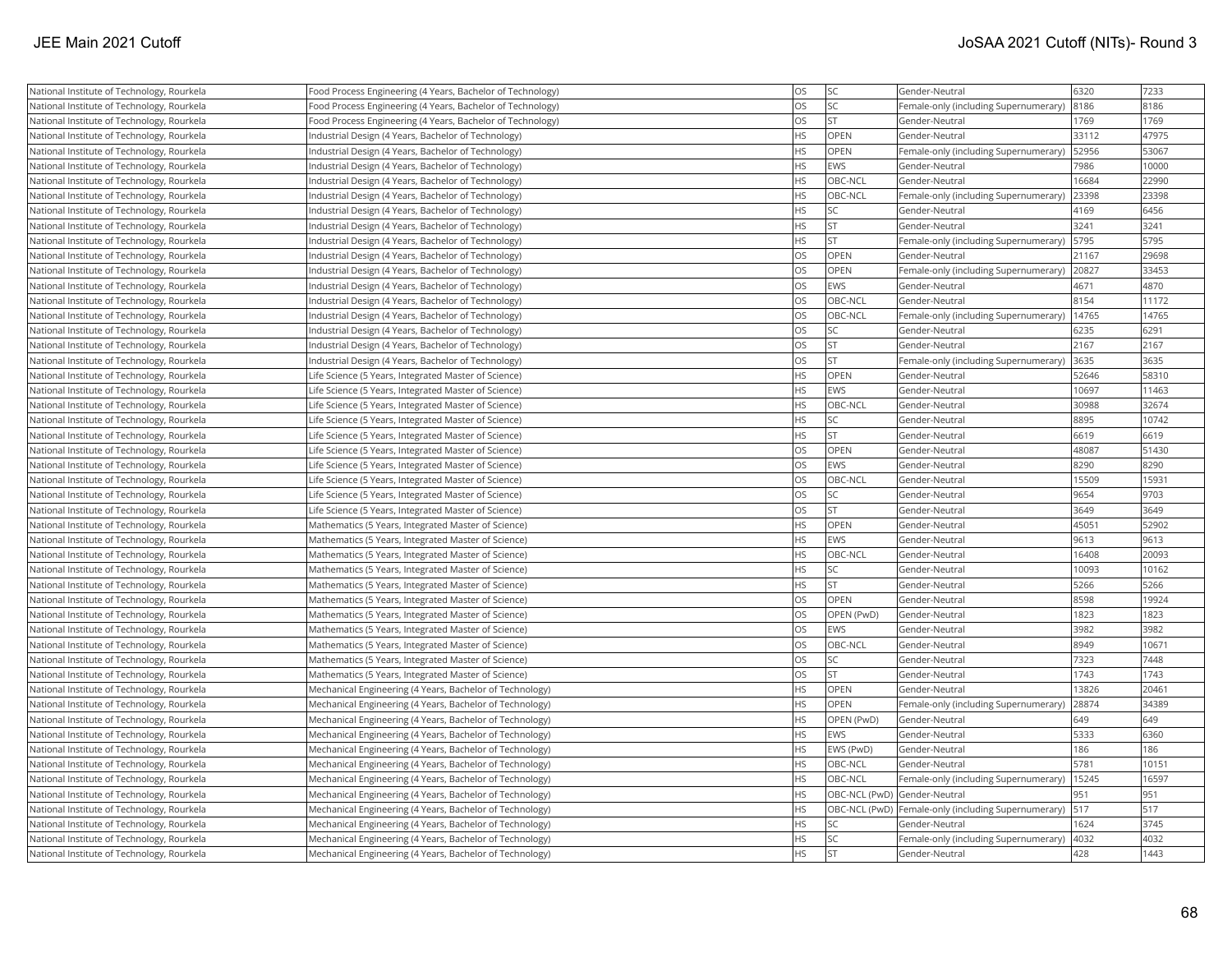| National Institute of Technology, Rourkela | Mechanical Engineering (4 Years, Bachelor of Technology)                                           | <b>HS</b> | <b>ST</b>  | Female-only (including Supernumerary) | 2759  | 2759  |
|--------------------------------------------|----------------------------------------------------------------------------------------------------|-----------|------------|---------------------------------------|-------|-------|
| National Institute of Technology, Rourkela | Mechanical Engineering (4 Years, Bachelor of Technology)                                           | <b>OS</b> | OPEN       | Gender-Neutral                        | 11239 | 13653 |
| National Institute of Technology, Rourkela | Mechanical Engineering (4 Years, Bachelor of Technology)                                           | <b>OS</b> | OPEN       | Female-only (including Supernumerary) | 19706 | 22824 |
| National Institute of Technology, Rourkela | Mechanical Engineering (4 Years, Bachelor of Technology)                                           | <b>OS</b> | OPEN (PwD) | Gender-Neutral                        | 533   | 533   |
| National Institute of Technology, Rourkela | Mechanical Engineering (4 Years, Bachelor of Technology)                                           | <b>OS</b> | <b>EWS</b> | Gender-Neutral                        | 1975  | 2204  |
| National Institute of Technology, Rourkela | Mechanical Engineering (4 Years, Bachelor of Technology)                                           | <b>OS</b> | EWS (PwD)  | Gender-Neutral                        | 172   | 172   |
| National Institute of Technology, Rourkela | Mechanical Engineering (4 Years, Bachelor of Technology)                                           | <b>OS</b> | OBC-NCL    | Gender-Neutral                        | 4449  | 5041  |
| National Institute of Technology, Rourkela | Mechanical Engineering (4 Years, Bachelor of Technology)                                           | <b>OS</b> | OBC-NCL    | Female-only (including Supernumerary) | 11322 | 11684 |
| National Institute of Technology, Rourkela | Mechanical Engineering (4 Years, Bachelor of Technology)                                           | <b>OS</b> |            | OBC-NCL (PwD) Gender-Neutral          | 330   | 330   |
| National Institute of Technology, Rourkela | Mechanical Engineering (4 Years, Bachelor of Technology)                                           | <b>OS</b> | SC         | Gender-Neutral                        | 549   | 3000  |
| National Institute of Technology, Rourkela | Mechanical Engineering (4 Years, Bachelor of Technology)                                           | <b>OS</b> | SC         | Female-only (including Supernumerary) | 4025  | 4025  |
| National Institute of Technology, Rourkela | Mechanical Engineering (4 Years, Bachelor of Technology)                                           | <b>OS</b> | <b>ST</b>  | Gender-Neutral                        | 849   | 1027  |
| National Institute of Technology, Rourkela | Mechanical Engineering (4 Years, Bachelor of Technology)                                           | <b>OS</b> | <b>ST</b>  | Female-only (including Supernumerary) | 1635  | 1635  |
| National Institute of Technology, Rourkela | Mechanical Engineering (4 Years, Bachelor of Technology)                                           | <b>OS</b> | ST (PwD)   | Gender-Neutral                        | 66    | 66    |
| National Institute of Technology, Rourkela | Metallurgical and Materials Engineering (4 Years, Bachelor of Technology)                          | <b>HS</b> | OPEN       | Gender-Neutral                        | 25848 | 35331 |
| National Institute of Technology, Rourkela | Metallurgical and Materials Engineering (4 Years, Bachelor of Technology)                          | <b>HS</b> | OPEN       | Female-only (including Supernumerary) | 34684 | 41969 |
| National Institute of Technology, Rourkela | Metallurgical and Materials Engineering (4 Years, Bachelor of Technology)                          | <b>HS</b> | EWS        | Gender-Neutral                        | 7098  | 7259  |
| National Institute of Technology, Rourkela | Metallurgical and Materials Engineering (4 Years, Bachelor of Technology)                          | <b>HS</b> | OBC-NCL    | Gender-Neutral                        | 12824 | 14666 |
| National Institute of Technology, Rourkela | Metallurgical and Materials Engineering (4 Years, Bachelor of Technology)                          | <b>HS</b> | OBC-NCL    | Female-only (including Supernumerary) | 16731 | 16731 |
| National Institute of Technology, Rourkela | Metallurgical and Materials Engineering (4 Years, Bachelor of Technology)                          | <b>HS</b> | <b>SC</b>  | Gender-Neutral                        | 4011  | 7123  |
| National Institute of Technology, Rourkela | Metallurgical and Materials Engineering (4 Years, Bachelor of Technology)                          | <b>HS</b> | SC         | Female-only (including Supernumerary) | 6663  | 6663  |
| National Institute of Technology, Rourkela | Metallurgical and Materials Engineering (4 Years, Bachelor of Technology)                          | <b>HS</b> | <b>ST</b>  | Gender-Neutral                        | 2577  | 2836  |
| National Institute of Technology, Rourkela | Metallurgical and Materials Engineering (4 Years, Bachelor of Technology)                          | <b>OS</b> | OPEN       | Gender-Neutral                        | 20676 | 25225 |
| National Institute of Technology, Rourkela | Metallurgical and Materials Engineering (4 Years, Bachelor of Technology)                          | <b>OS</b> | OPEN       | Female-only (including Supernumerary) | 32471 | 35091 |
| National Institute of Technology, Rourkela | Metallurgical and Materials Engineering (4 Years, Bachelor of Technology)                          | <b>OS</b> | OPEN (PwD) | Gender-Neutral                        | 1169  | 1169  |
| National Institute of Technology, Rourkela | Metallurgical and Materials Engineering (4 Years, Bachelor of Technology)                          | <b>OS</b> | EWS        | Gender-Neutral                        | 3686  | 3726  |
| National Institute of Technology, Rourkela | Metallurgical and Materials Engineering (4 Years, Bachelor of Technology)                          | <b>OS</b> | OBC-NCL    | Gender-Neutral                        | 8294  | 9801  |
| National Institute of Technology, Rourkela | Metallurgical and Materials Engineering (4 Years, Bachelor of Technology)                          | <b>OS</b> | OBC-NCL    | Female-only (including Supernumerary) | 14522 | 14522 |
| National Institute of Technology, Rourkela | Metallurgical and Materials Engineering (4 Years, Bachelor of Technology)                          | <b>OS</b> |            | OBC-NCL (PwD) Gender-Neutral          | 691   | 691   |
| National Institute of Technology, Rourkela | Metallurgical and Materials Engineering (4 Years, Bachelor of Technology)                          | <b>OS</b> | <b>SC</b>  | Gender-Neutral                        | 5073  | 5674  |
| National Institute of Technology, Rourkela | Metallurgical and Materials Engineering (4 Years, Bachelor of Technology)                          | <b>OS</b> | <b>SC</b>  | Female-only (including Supernumerary) | 7214  | 7214  |
| National Institute of Technology, Rourkela | Metallurgical and Materials Engineering (4 Years, Bachelor of Technology)                          | <b>OS</b> | <b>ST</b>  | Gender-Neutral                        | 1567  | 1712  |
| National Institute of Technology, Rourkela | Metallurgical and Materials Engineering (5 Years, Bachelor and Master of Technology (Dual Degree)) | <b>HS</b> | OPEN       | Gender-Neutral                        | 44351 | 47917 |
| National Institute of Technology, Rourkela | Metallurgical and Materials Engineering (5 Years, Bachelor and Master of Technology (Dual Degree)) | <b>HS</b> | EWS        | Gender-Neutral                        | 10086 | 10086 |
| National Institute of Technology, Rourkela | Metallurgical and Materials Engineering (5 Years, Bachelor and Master of Technology (Dual Degree)) | <b>HS</b> | OBC-NCL    | Gender-Neutral                        | 20750 | 20750 |
| National Institute of Technology, Rourkela | Metallurgical and Materials Engineering (5 Years, Bachelor and Master of Technology (Dual Degree)) | <b>HS</b> | SC.        | Gender-Neutral                        | 9310  | 9310  |
| National Institute of Technology, Rourkela | Metallurgical and Materials Engineering (5 Years, Bachelor and Master of Technology (Dual Degree)) | <b>OS</b> | OPEN       | Gender-Neutral                        | 27565 | 28385 |
| National Institute of Technology, Rourkela | Metallurgical and Materials Engineering (5 Years, Bachelor and Master of Technology (Dual Degree)) | <b>OS</b> | OPEN (PwD) | Gender-Neutral                        | 1809  | 1809  |
| National Institute of Technology, Rourkela | Metallurgical and Materials Engineering (5 Years, Bachelor and Master of Technology (Dual Degree)) | <b>OS</b> | EWS        | Gender-Neutral                        | 5380  | 5380  |
| National Institute of Technology, Rourkela | Metallurgical and Materials Engineering (5 Years, Bachelor and Master of Technology (Dual Degree)) | <b>OS</b> | OBC-NCL    | Gender-Neutral                        | 11248 | 11250 |
| National Institute of Technology, Rourkela | Metallurgical and Materials Engineering (5 Years, Bachelor and Master of Technology (Dual Degree)) | <b>OS</b> | <b>SC</b>  | Gender-Neutral                        | 6413  | 6413  |
| National Institute of Technology, Rourkela | Mining Engineering (4 Years, Bachelor of Technology)                                               | HS        | OPEN       | Gender-Neutral                        | 33173 | 43670 |
| National Institute of Technology, Rourkela | Mining Engineering (4 Years, Bachelor of Technology)                                               | <b>HS</b> | OPEN       | Female-only (including Supernumerary) | 42589 | 46074 |
| National Institute of Technology, Rourkela | Mining Engineering (4 Years, Bachelor of Technology)                                               | <b>HS</b> | EWS        | Gender-Neutral                        | 7883  | 8556  |
| National Institute of Technology, Rourkela | Mining Engineering (4 Years, Bachelor of Technology)                                               | <b>HS</b> | OBC-NCL    | Gender-Neutral                        | 13975 | 15696 |
| National Institute of Technology, Rourkela | Mining Engineering (4 Years, Bachelor of Technology)                                               | <b>HS</b> | SC         | Gender-Neutral                        | 6312  | 7322  |
| National Institute of Technology, Rourkela | Mining Engineering (4 Years, Bachelor of Technology)                                               | <b>HS</b> | <b>ST</b>  | Gender-Neutral                        | 2508  | 3079  |
| National Institute of Technology, Rourkela |                                                                                                    |           |            |                                       | 21085 | 30688 |
|                                            | Mining Engineering (4 Years, Bachelor of Technology)                                               | <b>OS</b> | OPEN       | Gender-Neutral                        |       |       |
| National Institute of Technology, Rourkela | Mining Engineering (4 Years, Bachelor of Technology)                                               | <b>OS</b> | OPEN       | Female-only (including Supernumerary) | 39412 | 40572 |
| National Institute of Technology, Rourkela | Mining Engineering (4 Years, Bachelor of Technology)                                               | <b>OS</b> | EWS        | Gender-Neutral                        | 4715  | 4837  |
| National Institute of Technology, Rourkela | Mining Engineering (4 Years, Bachelor of Technology)                                               | <b>OS</b> | OBC-NCL    | Gender-Neutral                        | 10155 | 11180 |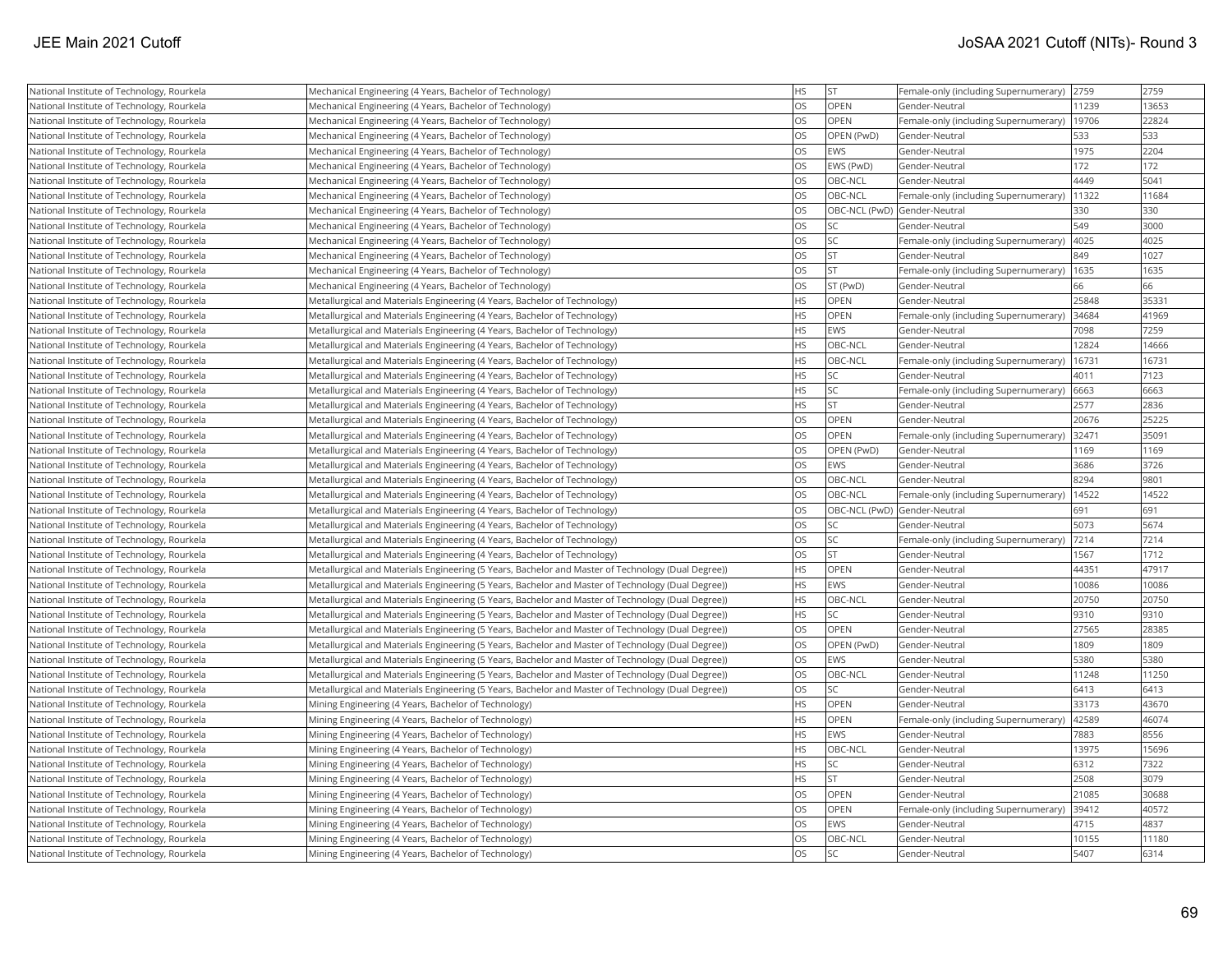| National Institute of Technology, Rourkela | Mining Engineering (4 Years, Bachelor of Technology)                          | <b>OS</b> | <b>ST</b>                    | Gender-Neutral                        | 1711  | 1721  |
|--------------------------------------------|-------------------------------------------------------------------------------|-----------|------------------------------|---------------------------------------|-------|-------|
| National Institute of Technology, Rourkela | Mining Engineering (5 Years, Bachelor and Master of Technology (Dual Degree)) | <b>HS</b> | OPEN                         | Gender-Neutral                        | 48427 | 52375 |
| National Institute of Technology, Rourkela | Mining Engineering (5 Years, Bachelor and Master of Technology (Dual Degree)) | <b>HS</b> | OBC-NCL                      | Gender-Neutral                        | 20355 | 22519 |
| National Institute of Technology, Rourkela | Mining Engineering (5 Years, Bachelor and Master of Technology (Dual Degree)) | <b>HS</b> | <b>SC</b>                    | Gender-Neutral                        | 7490  | 7490  |
| National Institute of Technology, Rourkela | Mining Engineering (5 Years, Bachelor and Master of Technology (Dual Degree)) | <b>OS</b> | OPEN                         | Gender-Neutral                        | 34223 | 34886 |
| National Institute of Technology, Rourkela | Mining Engineering (5 Years, Bachelor and Master of Technology (Dual Degree)) | <b>OS</b> | EWS                          | Gender-Neutral                        | 6180  | 6180  |
| National Institute of Technology, Rourkela | Mining Engineering (5 Years, Bachelor and Master of Technology (Dual Degree)) | <b>OS</b> | OBC-NCL                      | Gender-Neutral                        | 11624 | 11624 |
| National Institute of Technology, Rourkela | Mining Engineering (5 Years, Bachelor and Master of Technology (Dual Degree)) | <b>OS</b> | <b>SC</b>                    | Gender-Neutral                        | 6415  | 6415  |
| National Institute of Technology, Rourkela | Mining Engineering (5 Years, Bachelor and Master of Technology (Dual Degree)) | <b>OS</b> | <b>ST</b>                    | Gender-Neutral                        | 2794  | 2794  |
| National Institute of Technology, Rourkela | Physics (5 Years, Integrated Master of Science)                               | <b>HS</b> | OPEN                         | Gender-Neutral                        | 26093 | 46712 |
| National Institute of Technology, Rourkela | Physics (5 Years, Integrated Master of Science)                               | <b>HS</b> | OPEN (PwD)                   | Gender-Neutral                        | 2429  | 2429  |
| National Institute of Technology, Rourkela | Physics (5 Years, Integrated Master of Science)                               | <b>HS</b> | EWS                          | Gender-Neutral                        | 7368  | 7368  |
| National Institute of Technology, Rourkela | Physics (5 Years, Integrated Master of Science)                               | <b>HS</b> | OBC-NCL                      | Gender-Neutral                        | 14769 | 23361 |
| National Institute of Technology, Rourkela | Physics (5 Years, Integrated Master of Science)                               | <b>HS</b> | <b>SC</b>                    | Gender-Neutral                        | 8844  | 10655 |
| National Institute of Technology, Rourkela | Physics (5 Years, Integrated Master of Science)                               | <b>HS</b> | <b>ST</b>                    | Gender-Neutral                        | 4158  | 4158  |
|                                            |                                                                               | <b>OS</b> | <b>OPEN</b>                  |                                       | 7956  | 14999 |
| National Institute of Technology, Rourkela | Physics (5 Years, Integrated Master of Science)                               | <b>OS</b> |                              | Gender-Neutral                        |       |       |
| National Institute of Technology, Rourkela | Physics (5 Years, Integrated Master of Science)                               |           | EWS                          | Gender-Neutral                        | 3028  | 3028  |
| National Institute of Technology, Rourkela | Physics (5 Years, Integrated Master of Science)                               | <b>OS</b> | <b>OBC-NCL</b>               | Gender-Neutral                        | 8725  | 10123 |
| National Institute of Technology, Rourkela | Physics (5 Years, Integrated Master of Science)                               | <b>OS</b> | <b>SC</b>                    | Gender-Neutral                        | 2297  | 3504  |
| National Institute of Technology, Rourkela | Physics (5 Years, Integrated Master of Science)                               | <b>OS</b> | lst                          | Gender-Neutral                        | 2245  | 2245  |
| National Institute of Technology, Silchar  | Civil Engineering (4 Years, Bachelor of Technology)                           | <b>HS</b> | OPEN                         | Gender-Neutral                        | 36540 | 71709 |
| National Institute of Technology, Silchar  | Civil Engineering (4 Years, Bachelor of Technology)                           | <b>HS</b> | OPEN                         | Female-only (including Supernumerary) | 46867 | 77131 |
| National Institute of Technology, Silchar  | Civil Engineering (4 Years, Bachelor of Technology)                           | <b>HS</b> | OPEN (PwD)                   | Gender-Neutral                        | 1272  | 1272  |
| National Institute of Technology, Silchar  | Civil Engineering (4 Years, Bachelor of Technology)                           | <b>HS</b> | EWS                          | Gender-Neutral                        | 11118 | 11999 |
| National Institute of Technology, Silchar  | Civil Engineering (4 Years, Bachelor of Technology)                           | <b>HS</b> | EWS                          | Female-only (including Supernumerary) | 21218 | 21218 |
| National Institute of Technology, Silchar  | Civil Engineering (4 Years, Bachelor of Technology)                           | <b>HS</b> | OBC-NCL                      | Gender-Neutral                        | 25903 | 40568 |
| National Institute of Technology, Silchar  | Civil Engineering (4 Years, Bachelor of Technology)                           | <b>HS</b> | OBC-NCL                      | Female-only (including Supernumerary) | 29802 | 48452 |
| National Institute of Technology, Silchar  | Civil Engineering (4 Years, Bachelor of Technology)                           | <b>HS</b> | <b>SC</b>                    | Gender-Neutral                        | 5193  | 10735 |
| National Institute of Technology, Silchar  | Civil Engineering (4 Years, Bachelor of Technology)                           | <b>HS</b> | lsc                          | Female-only (including Supernumerary) | 8818  | 12500 |
| National Institute of Technology, Silchar  | Civil Engineering (4 Years, Bachelor of Technology)                           | <b>HS</b> | <b>ST</b>                    | Gender-Neutral                        | 1400  | 2185  |
| National Institute of Technology, Silchar  | Civil Engineering (4 Years, Bachelor of Technology)                           | <b>HS</b> | <b>ST</b>                    | Female-only (including Supernumerary) | 856   | 856   |
| National Institute of Technology, Silchar  | Civil Engineering (4 Years, Bachelor of Technology)                           | <b>OS</b> | OPEN                         | Gender-Neutral                        | 31972 | 38944 |
| National Institute of Technology, Silchar  | Civil Engineering (4 Years, Bachelor of Technology)                           | <b>OS</b> | OPEN                         | Female-only (including Supernumerary) | 42788 | 47976 |
| National Institute of Technology, Silchar  | Civil Engineering (4 Years, Bachelor of Technology)                           | <b>OS</b> | OPEN (PwD)                   | Gender-Neutral                        | 2042  | 2042  |
| National Institute of Technology, Silchar  | Civil Engineering (4 Years, Bachelor of Technology)                           | <b>OS</b> | EWS                          | Gender-Neutral                        | 5846  | 5994  |
| National Institute of Technology, Silchar  | Civil Engineering (4 Years, Bachelor of Technology)                           | <b>OS</b> | EWS                          | Female-only (including Supernumerary) | 7665  | 7790  |
| National Institute of Technology, Silchar  | Civil Engineering (4 Years, Bachelor of Technology)                           | <b>OS</b> | OBC-NCL                      | Gender-Neutral                        | 10619 | 11710 |
| National Institute of Technology, Silchar  | Civil Engineering (4 Years, Bachelor of Technology)                           | <b>OS</b> | OBC-NCL                      | Female-only (including Supernumerary) | 17838 | 18683 |
| National Institute of Technology, Silchar  | Civil Engineering (4 Years, Bachelor of Technology)                           | <b>OS</b> | OBC-NCL (PwD) Gender-Neutral |                                       | 926   | 926   |
| National Institute of Technology, Silchar  | Civil Engineering (4 Years, Bachelor of Technology)                           | <b>OS</b> | <b>SC</b>                    | Gender-Neutral                        | 5492  | 6519  |
| National Institute of Technology, Silchar  | Civil Engineering (4 Years, Bachelor of Technology)                           | <b>OS</b> | <b>SC</b>                    | Female-only (including Supernumerary) | 7451  | 8889  |
| National Institute of Technology, Silchar  | Civil Engineering (4 Years, Bachelor of Technology)                           | <b>OS</b> | <b>ST</b>                    | Gender-Neutral                        | 1445  | 1637  |
| National Institute of Technology, Silchar  | Civil Engineering (4 Years, Bachelor of Technology)                           | <b>OS</b> | <b>ST</b>                    | Female-only (including Supernumerary) | 1185  | 1185  |
| National Institute of Technology, Silchar  | Computer Science and Engineering (4 Years, Bachelor of Technology)            | <b>HS</b> | OPEN                         | Gender-Neutral                        | 7291  | 25052 |
| National Institute of Technology, Silchar  | Computer Science and Engineering (4 Years, Bachelor of Technology)            | <b>HS</b> | OPEN                         | Female-only (including Supernumerary) | 10598 | 35103 |
| National Institute of Technology, Silchar  | Computer Science and Engineering (4 Years, Bachelor of Technology)            | <b>HS</b> | OPEN (PwD)                   | Gender-Neutral                        | 737   | 737   |
| National Institute of Technology, Silchar  | Computer Science and Engineering (4 Years, Bachelor of Technology)            | <b>HS</b> | EWS                          | Gender-Neutral                        | 3637  | 4951  |
| National Institute of Technology, Silchar  | Computer Science and Engineering (4 Years, Bachelor of Technology)            | <b>HS</b> | EWS                          | Female-only (including Supernumerary) | 5449  | 8892  |
| National Institute of Technology, Silchar  | Computer Science and Engineering (4 Years, Bachelor of Technology)            | <b>HS</b> | OBC-NCL                      | Gender-Neutral                        | 6840  | 14764 |
| National Institute of Technology, Silchar  | Computer Science and Engineering (4 Years, Bachelor of Technology)            | HS        | OBC-NCL                      | Female-only (including Supernumerary) | 15809 | 28479 |
| National Institute of Technology, Silchar  | Computer Science and Engineering (4 Years, Bachelor of Technology)            | <b>HS</b> | OBC-NCL (PwD) Gender-Neutral |                                       | 361   | 361   |
| National Institute of Technology, Silchar  | Computer Science and Engineering (4 Years, Bachelor of Technology)            | <b>HS</b> | lsc                          | Gender-Neutral                        | 605   | 3024  |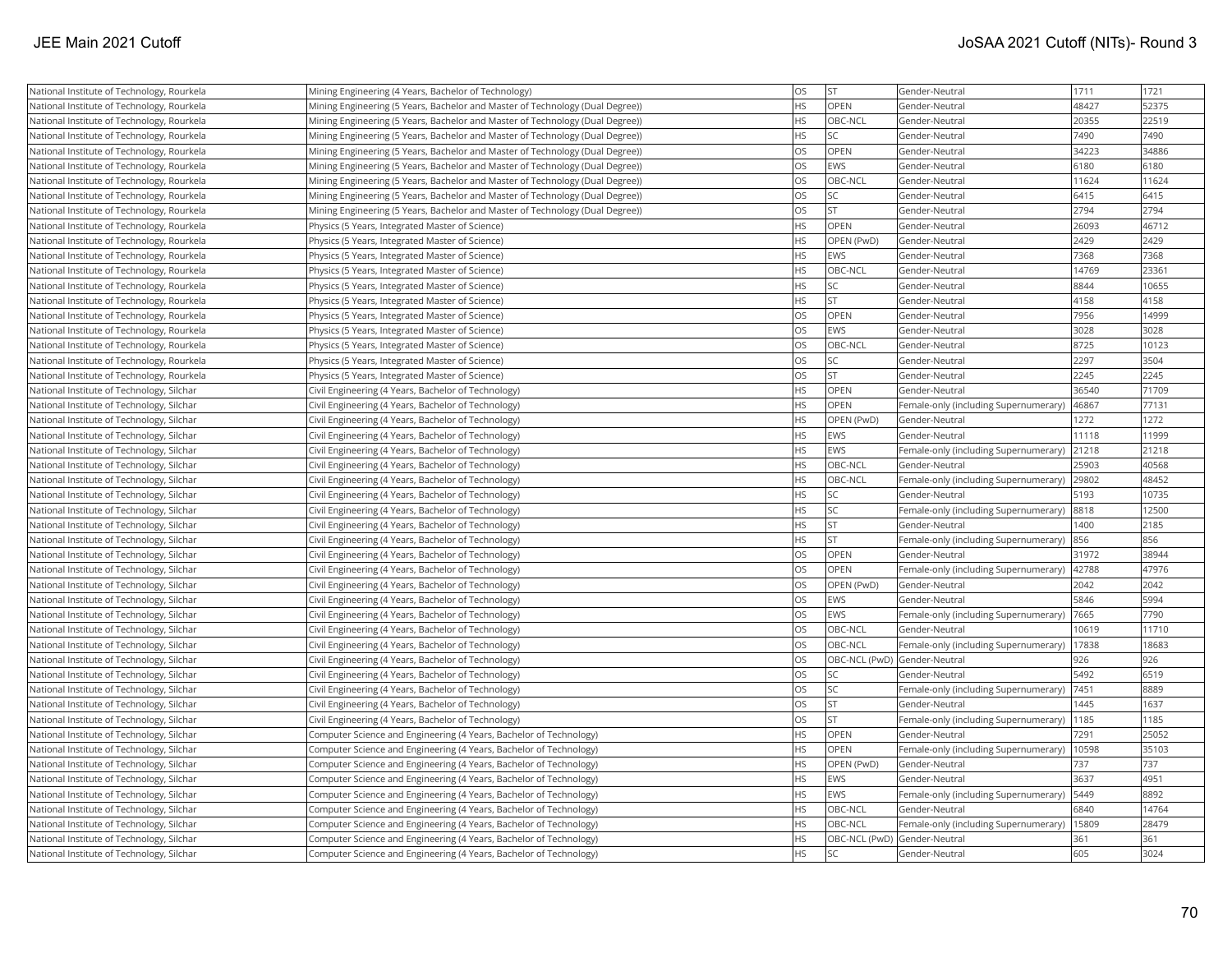| National Institute of Technology, Silchar | Computer Science and Engineering (4 Years, Bachelor of Technology)          | <b>HS</b> | <b>SC</b>                    | Female-only (including Supernumerary) | 2083  | 3807  |
|-------------------------------------------|-----------------------------------------------------------------------------|-----------|------------------------------|---------------------------------------|-------|-------|
| National Institute of Technology, Silchar | Computer Science and Engineering (4 Years, Bachelor of Technology)          | <b>HS</b> | <b>ST</b>                    | Gender-Neutral                        | 711   | 977   |
| National Institute of Technology, Silchar | Computer Science and Engineering (4 Years, Bachelor of Technology)          | <b>HS</b> | İst                          | Female-only (including Supernumerary) | 1570  | 1570  |
| National Institute of Technology, Silchar | Computer Science and Engineering (4 Years, Bachelor of Technology)          | <b>HS</b> | ST (PwD)                     | Gender-Neutral                        | 19    | 19    |
| National Institute of Technology, Silchar | Computer Science and Engineering (4 Years, Bachelor of Technology)          | <b>OS</b> | <b>OPEN</b>                  | Gender-Neutral                        | 8134  | 11156 |
| National Institute of Technology, Silchar | Computer Science and Engineering (4 Years, Bachelor of Technology)          | <b>OS</b> | OPEN                         | Female-only (including Supernumerary) | 13732 | 15767 |
| National Institute of Technology, Silchar | Computer Science and Engineering (4 Years, Bachelor of Technology)          | <b>OS</b> | OPEN (PwD)                   | Female-only (including Supernumerary) | 766   | 766   |
| National Institute of Technology, Silchar | Computer Science and Engineering (4 Years, Bachelor of Technology)          | <b>OS</b> | <b>EWS</b>                   | Gender-Neutral                        | 1465  | 1562  |
| National Institute of Technology, Silchar | Computer Science and Engineering (4 Years, Bachelor of Technology)          | <b>OS</b> | <b>EWS</b>                   | Female-only (including Supernumerary) | 2973  | 3069  |
| National Institute of Technology, Silchar | Computer Science and Engineering (4 Years, Bachelor of Technology)          | <b>OS</b> | OBC-NCL                      | Gender-Neutral                        | 2961  | 3656  |
| National Institute of Technology, Silchar | Computer Science and Engineering (4 Years, Bachelor of Technology)          | <b>OS</b> | OBC-NCL                      | Female-only (including Supernumerary) | 6775  | 7572  |
| National Institute of Technology, Silchar | Computer Science and Engineering (4 Years, Bachelor of Technology)          | <b>OS</b> | OBC-NCL (PwD) Gender-Neutral |                                       | 152   | 181   |
| National Institute of Technology, Silchar | Computer Science and Engineering (4 Years, Bachelor of Technology)          | <b>OS</b> | lsc                          | Gender-Neutral                        | 1275  | 2443  |
| National Institute of Technology, Silchar | Computer Science and Engineering (4 Years, Bachelor of Technology)          | <b>OS</b> | <b>SC</b>                    | Female-only (including Supernumerary) | 3072  | 3264  |
| National Institute of Technology, Silchar | Computer Science and Engineering (4 Years, Bachelor of Technology)          | <b>OS</b> | SC (PwD)                     | Gender-Neutral                        | 56    | 56    |
| National Institute of Technology, Silchar | Computer Science and Engineering (4 Years, Bachelor of Technology)          | <b>OS</b> | <b>ST</b>                    | Gender-Neutral                        | 546   | 774   |
| National Institute of Technology, Silchar | Computer Science and Engineering (4 Years, Bachelor of Technology)          | <b>OS</b> | İst                          | Female-only (including Supernumerary) | 1144  | 1144  |
| National Institute of Technology, Silchar | Electrical Engineering (4 Years, Bachelor of Technology)                    | <b>HS</b> | <b>OPEN</b>                  | Gender-Neutral                        | 42093 | 59907 |
| National Institute of Technology, Silchar | Electrical Engineering (4 Years, Bachelor of Technology)                    | <b>HS</b> | OPEN                         | Female-only (including Supernumerary) | 48258 | 56663 |
| National Institute of Technology, Silchar | Electrical Engineering (4 Years, Bachelor of Technology)                    | <b>HS</b> | <b>EWS</b>                   | Gender-Neutral                        | 9331  | 9912  |
| National Institute of Technology, Silchar | Electrical Engineering (4 Years, Bachelor of Technology)                    | <b>HS</b> | <b>EWS</b>                   | Female-only (including Supernumerary) | 15051 | 18446 |
| National Institute of Technology, Silchar | Electrical Engineering (4 Years, Bachelor of Technology)                    | <b>HS</b> | OBC-NCL                      | Gender-Neutral                        | 21410 | 30615 |
| National Institute of Technology, Silchar | Electrical Engineering (4 Years, Bachelor of Technology)                    | <b>HS</b> | OBC-NCL                      | Female-only (including Supernumerary) | 39069 | 41673 |
| National Institute of Technology, Silchar | Electrical Engineering (4 Years, Bachelor of Technology)                    | <b>HS</b> | SC <sub>1</sub>              | Gender-Neutral                        | 3902  | 8303  |
| National Institute of Technology, Silchar | Electrical Engineering (4 Years, Bachelor of Technology)                    | <b>HS</b> | lsc                          | Female-only (including Supernumerary) | 13320 | 15468 |
| National Institute of Technology, Silchar | Electrical Engineering (4 Years, Bachelor of Technology)                    | <b>HS</b> | st                           | Gender-Neutral                        | 1444  | 2223  |
| National Institute of Technology, Silchar | Electrical Engineering (4 Years, Bachelor of Technology)                    | <b>HS</b> | <b>ST</b>                    | Female-only (including Supernumerary) | 1584  | 1584  |
| National Institute of Technology, Silchar | Electrical Engineering (4 Years, Bachelor of Technology)                    | <b>OS</b> | OPEN                         | Gender-Neutral                        | 16162 | 23928 |
| National Institute of Technology, Silchar | Electrical Engineering (4 Years, Bachelor of Technology)                    | <b>OS</b> | <b>OPEN</b>                  | Female-only (including Supernumerary) | 23916 | 30907 |
| National Institute of Technology, Silchar | Electrical Engineering (4 Years, Bachelor of Technology)                    | <b>OS</b> | OPEN (PwD)                   | Gender-Neutral                        | 1032  | 1032  |
| National Institute of Technology, Silchar | Electrical Engineering (4 Years, Bachelor of Technology)                    | <b>OS</b> | OPEN (PwD)                   | Female-only (including Supernumerary) | 1889  | 1889  |
| National Institute of Technology, Silchar | Electrical Engineering (4 Years, Bachelor of Technology)                    | <b>OS</b> | <b>EWS</b>                   | Gender-Neutral                        | 3454  | 3690  |
| National Institute of Technology, Silchar | Electrical Engineering (4 Years, Bachelor of Technology)                    | <b>OS</b> | <b>EWS</b>                   | Female-only (including Supernumerary) | 4649  | 4649  |
| National Institute of Technology, Silchar | Electrical Engineering (4 Years, Bachelor of Technology)                    | <b>OS</b> | OBC-NCL                      | Gender-Neutral                        | 6085  | 7849  |
| National Institute of Technology, Silchar | Electrical Engineering (4 Years, Bachelor of Technology)                    | <b>OS</b> | OBC-NCL                      | Female-only (including Supernumerary) | 13480 | 14372 |
| National Institute of Technology, Silchar | Electrical Engineering (4 Years, Bachelor of Technology)                    | <b>OS</b> | OBC-NCL (PwD) Gender-Neutral |                                       | 599   | 599   |
| National Institute of Technology, Silchar | Electrical Engineering (4 Years, Bachelor of Technology)                    | <b>OS</b> | lsc                          | Gender-Neutral                        | 4268  | 5010  |
| National Institute of Technology, Silchar | Electrical Engineering (4 Years, Bachelor of Technology)                    | <b>OS</b> | <b>SC</b>                    | Female-only (including Supernumerary) | 6616  | 6661  |
| National Institute of Technology, Silchar | Electrical Engineering (4 Years, Bachelor of Technology)                    | <b>OS</b> | <b>ST</b>                    | Gender-Neutral                        | 1548  | 1800  |
| National Institute of Technology, Silchar | Electrical Engineering (4 Years, Bachelor of Technology)                    | <b>OS</b> | <b>ST</b>                    | Female-only (including Supernumerary) | 2382  | 2382  |
| National Institute of Technology, Silchar | Electronics and Communication Engineering (4 Years, Bachelor of Technology) | <b>HS</b> | <b>OPEN</b>                  | Gender-Neutral                        | 25115 | 37786 |
| National Institute of Technology, Silchar | Electronics and Communication Engineering (4 Years, Bachelor of Technology) | <b>HS</b> | OPEN                         | Female-only (including Supernumerary) | 35631 | 46901 |
| National Institute of Technology, Silchar | Electronics and Communication Engineering (4 Years, Bachelor of Technology) | <b>HS</b> | OPEN (PwD)                   | Gender-Neutral                        | 1038  | 1038  |
| National Institute of Technology, Silchar | Electronics and Communication Engineering (4 Years, Bachelor of Technology) | <b>HS</b> | <b>EWS</b>                   | Gender-Neutral                        | 6109  | 7521  |
| National Institute of Technology, Silchar | Electronics and Communication Engineering (4 Years, Bachelor of Technology) | <b>HS</b> | EWS                          | Female-only (including Supernumerary) | 11237 | 11237 |
| National Institute of Technology, Silchar | Electronics and Communication Engineering (4 Years, Bachelor of Technology) | <b>HS</b> | OBC-NCL                      | Gender-Neutral                        | 14820 | 20405 |
| National Institute of Technology, Silchar | Electronics and Communication Engineering (4 Years, Bachelor of Technology) | <b>HS</b> | OBC-NCL                      | Female-only (including Supernumerary) | 18049 | 31129 |
| National Institute of Technology, Silchar | Electronics and Communication Engineering (4 Years, Bachelor of Technology) | <b>HS</b> | SC <sub>1</sub>              | Gender-Neutral                        | 3517  | 5853  |
| National Institute of Technology, Silchar | Electronics and Communication Engineering (4 Years, Bachelor of Technology) | <b>HS</b> | SC]                          | Female-only (including Supernumerary) | 7855  | 8255  |
| National Institute of Technology, Silchar | Electronics and Communication Engineering (4 Years, Bachelor of Technology) | <b>HS</b> | İst                          | Gender-Neutral                        | 1330  | 1686  |
| National Institute of Technology, Silchar | Electronics and Communication Engineering (4 Years, Bachelor of Technology) | <b>HS</b> | İst                          | Female-only (including Supernumerary) | 2884  | 2884  |
| National Institute of Technology, Silchar | Electronics and Communication Engineering (4 Years, Bachelor of Technology) | <b>OS</b> | OPEN                         | Gender-Neutral                        | 12225 | 17090 |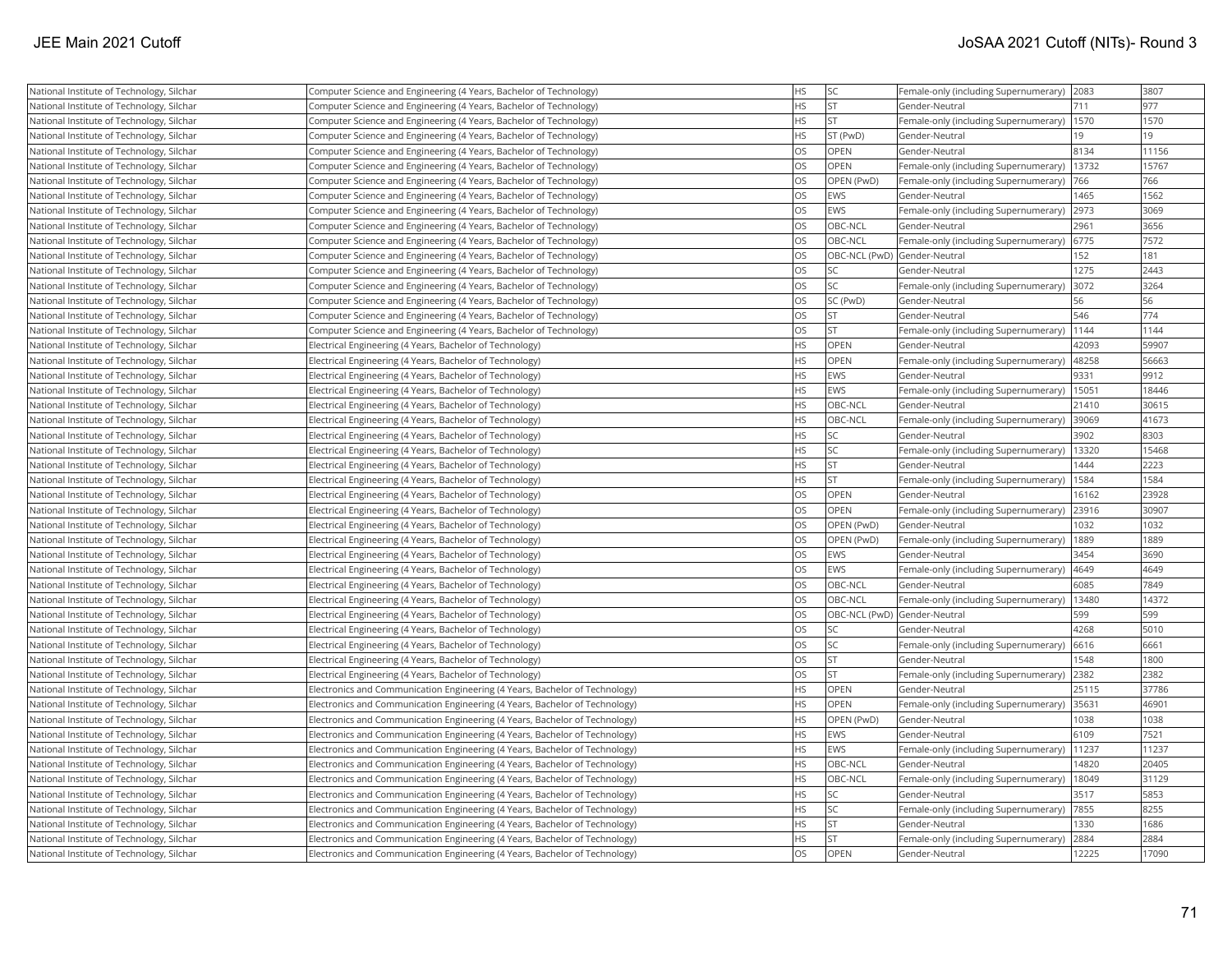| National Institute of Technology, Silchar | Electronics and Communication Engineering (4 Years, Bachelor of Technology)   | <b>OS</b> | OPEN                         | Female-only (including Supernumerary)         | 22659 | 23110 |
|-------------------------------------------|-------------------------------------------------------------------------------|-----------|------------------------------|-----------------------------------------------|-------|-------|
| National Institute of Technology, Silchar | Electronics and Communication Engineering (4 Years, Bachelor of Technology)   | <b>OS</b> | OPEN (PwD)                   | Gender-Neutral                                | 563   | 563   |
| National Institute of Technology, Silchar | Electronics and Communication Engineering (4 Years, Bachelor of Technology)   | OS        | OPEN (PwD)                   | Female-only (including Supernumerary)         | 1118  | 1118  |
| National Institute of Technology, Silchar | Electronics and Communication Engineering (4 Years, Bachelor of Technology)   | <b>OS</b> | EWS                          | Gender-Neutral                                | 2356  | 2576  |
| National Institute of Technology, Silchar | Electronics and Communication Engineering (4 Years, Bachelor of Technology)   | OS        | EWS                          | Female-only (including Supernumerary)         | 4035  | 4047  |
| National Institute of Technology, Silchar | Electronics and Communication Engineering (4 Years, Bachelor of Technology)   | <b>OS</b> | EWS (PwD)                    | Gender-Neutral                                | 151   | 151   |
| National Institute of Technology, Silchar | Electronics and Communication Engineering (4 Years, Bachelor of Technology)   | <b>OS</b> | OBC-NCL                      | Gender-Neutral                                | 4597  | 5683  |
| National Institute of Technology, Silchar | Electronics and Communication Engineering (4 Years, Bachelor of Technology)   | OS        | OBC-NCL                      | Female-only (including Supernumerary)         | 8548  | 10414 |
| National Institute of Technology, Silchar | Electronics and Communication Engineering (4 Years, Bachelor of Technology)   | <b>OS</b> | OBC-NCL (PwD) Gender-Neutral |                                               | 394   | 394   |
| National Institute of Technology, Silchar | Electronics and Communication Engineering (4 Years, Bachelor of Technology)   | OS        | <b>SC</b>                    | Gender-Neutral                                | 3014  | 3815  |
| National Institute of Technology, Silchar | Electronics and Communication Engineering (4 Years, Bachelor of Technology)   | <b>OS</b> | lsc                          | Female-only (including Supernumerary)         | 4018  | 5639  |
| National Institute of Technology, Silchar | Electronics and Communication Engineering (4 Years, Bachelor of Technology)   | OS        | <b>ST</b>                    | Gender-Neutral                                | 1274  | 1439  |
| National Institute of Technology, Silchar | Electronics and Communication Engineering (4 Years, Bachelor of Technology)   | OS        | <b>ST</b>                    | Female-only (including Supernumerary)         | 1889  | 1889  |
| National Institute of Technology, Silchar | Electronics and Instrumentation Engineering (4 Years, Bachelor of Technology) | <b>HS</b> | <b>OPEN</b>                  | Gender-Neutral                                | 38574 | 55425 |
| National Institute of Technology, Silchar | Electronics and Instrumentation Engineering (4 Years, Bachelor of Technology) | <b>HS</b> | <b>OPEN</b>                  | Female-only (including Supernumerary)         | 47605 | 53834 |
| National Institute of Technology, Silchar | Electronics and Instrumentation Engineering (4 Years, Bachelor of Technology) | <b>HS</b> | EWS                          | Gender-Neutral                                | 8487  | 9143  |
| National Institute of Technology, Silchar | Electronics and Instrumentation Engineering (4 Years, Bachelor of Technology) | HS        | EWS                          | Female-only (including Supernumerary)         | 18304 | 18304 |
| National Institute of Technology, Silchar | Electronics and Instrumentation Engineering (4 Years, Bachelor of Technology) | <b>HS</b> | OBC-NCL                      | Gender-Neutral                                | 21899 | 33257 |
| National Institute of Technology, Silchar | Electronics and Instrumentation Engineering (4 Years, Bachelor of Technology) | <b>HS</b> | OBC-NCL                      | Female-only (including Supernumerary)         | 38095 | 47720 |
| National Institute of Technology, Silchar | Electronics and Instrumentation Engineering (4 Years, Bachelor of Technology) | <b>HS</b> | <b>SC</b>                    | Gender-Neutral                                | 8297  | 10349 |
| National Institute of Technology, Silchar | Electronics and Instrumentation Engineering (4 Years, Bachelor of Technology) | <b>HS</b> | <b>SC</b>                    | Female-only (including Supernumerary)   15740 |       | 15740 |
| National Institute of Technology, Silchar | Electronics and Instrumentation Engineering (4 Years, Bachelor of Technology) | <b>HS</b> | <b>ST</b>                    | Gender-Neutral                                | 2391  | 2391  |
| National Institute of Technology, Silchar | Electronics and Instrumentation Engineering (4 Years, Bachelor of Technology) | <b>HS</b> | <b>ST</b>                    | Female-only (including Supernumerary)         | 3254  | 3254  |
| National Institute of Technology, Silchar | Electronics and Instrumentation Engineering (4 Years, Bachelor of Technology) | <b>OS</b> | <b>OPEN</b>                  | Gender-Neutral                                | 17830 | 24774 |
| National Institute of Technology, Silchar | Electronics and Instrumentation Engineering (4 Years, Bachelor of Technology) | OS        | OPEN                         | Female-only (including Supernumerary)         | 24849 | 30021 |
| National Institute of Technology, Silchar | Electronics and Instrumentation Engineering (4 Years, Bachelor of Technology) | OS        | OPEN (PwD)                   | Gender-Neutral                                | 1954  | 1954  |
| National Institute of Technology, Silchar | Electronics and Instrumentation Engineering (4 Years, Bachelor of Technology) | OS        | EWS                          | Gender-Neutral                                | 3638  | 3895  |
| National Institute of Technology, Silchar | Electronics and Instrumentation Engineering (4 Years, Bachelor of Technology) | OS        | EWS                          | Female-only (including Supernumerary)         | 5404  | 5404  |
| National Institute of Technology, Silchar | Electronics and Instrumentation Engineering (4 Years, Bachelor of Technology) | OS        | OBC-NCL                      | Gender-Neutral                                | 7946  | 9004  |
| National Institute of Technology, Silchar | Electronics and Instrumentation Engineering (4 Years, Bachelor of Technology) | OS        | OBC-NCL                      | Female-only (including Supernumerary)  12868  |       | 14849 |
| National Institute of Technology, Silchar | Electronics and Instrumentation Engineering (4 Years, Bachelor of Technology) | <b>OS</b> | SC                           | Gender-Neutral                                | 4567  | 5428  |
| National Institute of Technology, Silchar | Electronics and Instrumentation Engineering (4 Years, Bachelor of Technology) | OS        | <b>SC</b>                    | Female-only (including Supernumerary)         | 7874  | 7874  |
| National Institute of Technology, Silchar | Electronics and Instrumentation Engineering (4 Years, Bachelor of Technology) | OS        | <b>ST</b>                    | Gender-Neutral                                | 2613  | 2697  |
| National Institute of Technology, Silchar | Electronics and Instrumentation Engineering (4 Years, Bachelor of Technology) | OS        | <b>ST</b>                    | Female-only (including Supernumerary)         | 2444  | 2444  |
| National Institute of Technology, Silchar | Mechanical Engineering (4 Years, Bachelor of Technology)                      | HS        | OPEN                         | Gender-Neutral                                | 36150 | 64027 |
| National Institute of Technology, Silchar | Mechanical Engineering (4 Years, Bachelor of Technology)                      | HS        | OPEN                         | Female-only (including Supernumerary)         | 47300 | 69237 |
| National Institute of Technology, Silchar | Mechanical Engineering (4 Years, Bachelor of Technology)                      | <b>HS</b> | OPEN (PwD)                   | Gender-Neutral                                | 2121  | 2121  |
| National Institute of Technology, Silchar | Mechanical Engineering (4 Years, Bachelor of Technology)                      | <b>HS</b> | EWS                          | Gender-Neutral                                | 10123 | 11277 |
| National Institute of Technology, Silchar | Mechanical Engineering (4 Years, Bachelor of Technology)                      | HS        | EWS                          | Female-only (including Supernumerary)         | 20390 | 20851 |
| National Institute of Technology, Silchar | Mechanical Engineering (4 Years, Bachelor of Technology)                      | <b>HS</b> | OBC-NCL                      | Gender-Neutral                                | 20191 | 37399 |
| National Institute of Technology, Silchar | Mechanical Engineering (4 Years, Bachelor of Technology)                      | <b>HS</b> | OBC-NCL                      | Female-only (including Supernumerary)         | 33262 | 46497 |
| National Institute of Technology, Silchar | Mechanical Engineering (4 Years, Bachelor of Technology)                      | <b>HS</b> | lsc                          | Gender-Neutral                                | 4929  | 9495  |
| National Institute of Technology, Silchar | Mechanical Engineering (4 Years, Bachelor of Technology)                      | HS        | <b>SC</b>                    | Female-only (including Supernumerary)         | 15632 | 19216 |
| National Institute of Technology, Silchar | Mechanical Engineering (4 Years, Bachelor of Technology)                      | HS        | <b>ST</b>                    | Gender-Neutral                                | 1763  | 2620  |
| National Institute of Technology, Silchar | Mechanical Engineering (4 Years, Bachelor of Technology)                      | <b>HS</b> | lst                          | Female-only (including Supernumerary)         | 3142  | 3142  |
| National Institute of Technology, Silchar | Mechanical Engineering (4 Years, Bachelor of Technology)                      | OS        | OPEN                         | Gender-Neutral                                | 17040 | 30401 |
| National Institute of Technology, Silchar | Mechanical Engineering (4 Years, Bachelor of Technology)                      | OS        | OPEN                         | Female-only (including Supernumerary)         | 34676 | 39745 |
| National Institute of Technology, Silchar | Mechanical Engineering (4 Years, Bachelor of Technology)                      | OS        | EWS                          | Gender-Neutral                                | 4532  | 4842  |
| National Institute of Technology, Silchar | Mechanical Engineering (4 Years, Bachelor of Technology)                      | OS        | EWS                          | Female-only (including Supernumerary)         | 7145  | 7145  |
| National Institute of Technology, Silchar | Mechanical Engineering (4 Years, Bachelor of Technology)                      | <b>OS</b> | OBC-NCL                      | Gender-Neutral                                | 8776  | 10188 |
| National Institute of Technology, Silchar | Mechanical Engineering (4 Years, Bachelor of Technology)                      | OS        | OBC-NCL                      | Female-only (including Supernumerary)         | 16880 | 17902 |
| National Institute of Technology, Silchar | Mechanical Engineering (4 Years, Bachelor of Technology)                      | <b>OS</b> | OBC-NCL (PwD) Gender-Neutral |                                               | 649   | 649   |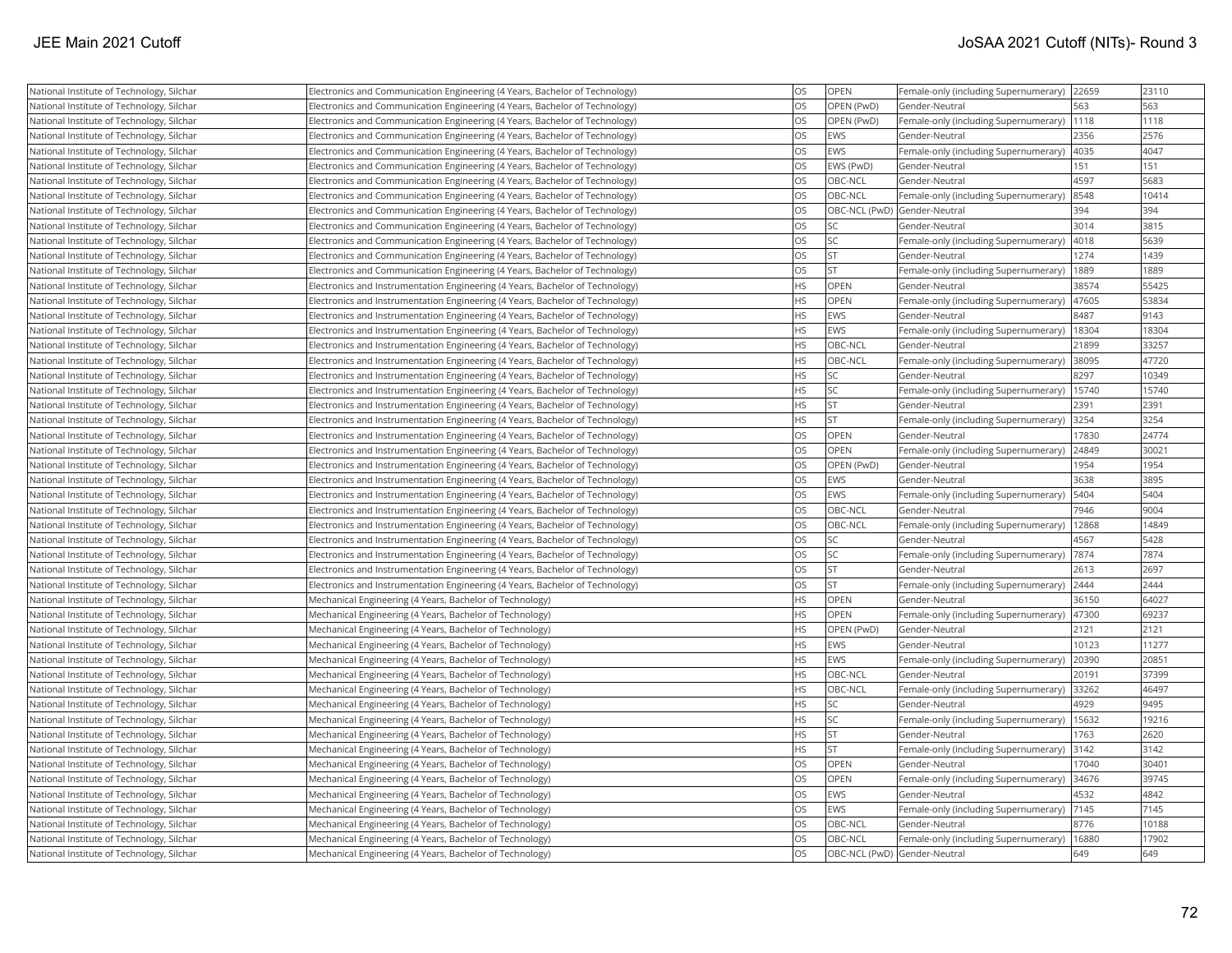| National Institute of Technology, Silchar  | Mechanical Engineering (4 Years, Bachelor of Technology)           | OS        | <b>SC</b>  | Gender-Neutral                        | 5132   | 5859   |
|--------------------------------------------|--------------------------------------------------------------------|-----------|------------|---------------------------------------|--------|--------|
| National Institute of Technology, Silchar  | Mechanical Engineering (4 Years, Bachelor of Technology)           | <b>OS</b> | <b>SC</b>  | Female-only (including Supernumerary) | 7473   | 8877   |
| National Institute of Technology, Silchar  | Mechanical Engineering (4 Years, Bachelor of Technology)           | <b>OS</b> | lst.       | Gender-Neutral                        | 1666   | 2168   |
| National Institute of Technology, Silchar  | Mechanical Engineering (4 Years, Bachelor of Technology)           | <b>OS</b> | <b>ST</b>  | Female-only (including Supernumerary) | 2788   | 2893   |
| National Institute of Technology, Srinagar | Chemical Engineering (4 Years, Bachelor of Technology)             | IK        | OPEN       | Gender-Neutral                        | 64728  | 84166  |
| National Institute of Technology, Srinagar | Chemical Engineering (4 Years, Bachelor of Technology)             | İΙK       | OPEN       | Female-only (including Supernumerary) | 110259 | 131284 |
| National Institute of Technology, Srinagar | Chemical Engineering (4 Years, Bachelor of Technology)             | İіK       | OPEN (PwD) | Gender-Neutral                        | 1506   | 1506   |
| National Institute of Technology, Srinagar | Chemical Engineering (4 Years, Bachelor of Technology)             | İіK       | EWS        | Gender-Neutral                        | 43263  | 56118  |
| National Institute of Technology, Srinagar | Chemical Engineering (4 Years, Bachelor of Technology)             | IK        | SC         | Gender-Neutral                        | 21151  | 31136  |
| National Institute of Technology, Srinagar | Chemical Engineering (4 Years, Bachelor of Technology)             | lικ       | lst.       | Gender-Neutral                        | 5075   | 5743   |
| National Institute of Technology, Srinagar | Chemical Engineering (4 Years, Bachelor of Technology)             | İІK       | İst        | Female-only (including Supernumerary) | 9875   | 9875   |
| National Institute of Technology, Srinagar | Chemical Engineering (4 Years, Bachelor of Technology)             | İІК       | ST (PwD)   | Gender-Neutral                        | 49     | 49     |
| National Institute of Technology, Srinagar | Chemical Engineering (4 Years, Bachelor of Technology)             | LA        | OPEN       | Gender-Neutral                        | 318532 | 388424 |
| National Institute of Technology, Srinagar | Chemical Engineering (4 Years, Bachelor of Technology)             | <b>OS</b> | OPEN       | Gender-Neutral                        | 41045  | 49054  |
| National Institute of Technology, Srinagar | Chemical Engineering (4 Years, Bachelor of Technology)             | <b>OS</b> | OPEN       | Female-only (including Supernumerary) | 49599  | 54831  |
| National Institute of Technology, Srinagar | Chemical Engineering (4 Years, Bachelor of Technology)             | los       | EWS        | Gender-Neutral                        | 7463   | 7741   |
| National Institute of Technology, Srinagar | Chemical Engineering (4 Years, Bachelor of Technology)             | <b>OS</b> | EWS        | Female-only (including Supernumerary) | 9160   | 9160   |
| National Institute of Technology, Srinagar | Chemical Engineering (4 Years, Bachelor of Technology)             | <b>OS</b> | OBC-NCL    | Gender-Neutral                        | 13158  | 14943  |
| National Institute of Technology, Srinagar | Chemical Engineering (4 Years, Bachelor of Technology)             | <b>OS</b> | OBC-NCL    | Female-only (including Supernumerary) | 20751  | 20876  |
| National Institute of Technology, Srinagar | Chemical Engineering (4 Years, Bachelor of Technology)             | <b>OS</b> | SC         | Gender-Neutral                        | 7542   | 8523   |
| National Institute of Technology, Srinagar | Chemical Engineering (4 Years, Bachelor of Technology)             | <b>OS</b> | <b>SC</b>  | Female-only (including Supernumerary) | 10237  | 10599  |
| National Institute of Technology, Srinagar | Chemical Engineering (4 Years, Bachelor of Technology)             | <b>OS</b> | <b>ST</b>  | Gender-Neutral                        | 3123   | 3392   |
| National Institute of Technology, Srinagar | Chemical Engineering (4 Years, Bachelor of Technology)             | <b>OS</b> | <b>ST</b>  | Female-only (including Supernumerary) | 3609   | 3609   |
| National Institute of Technology, Srinagar | Civil Engineering (4 Years, Bachelor of Technology)                | İІК       | OPEN       | Gender-Neutral                        | 3874   | 58230  |
| National Institute of Technology, Srinagar | Civil Engineering (4 Years, Bachelor of Technology)                | İік       | OPEN       | Female-only (including Supernumerary) | 35731  | 78456  |
| National Institute of Technology, Srinagar | Civil Engineering (4 Years, Bachelor of Technology)                | lικ       | OPEN (PwD) | Gender-Neutral                        | 700    | 776    |
| National Institute of Technology, Srinagar | Civil Engineering (4 Years, Bachelor of Technology)                | İІK       | EWS        | Gender-Neutral                        | 22772  | 30850  |
| National Institute of Technology, Srinagar | Civil Engineering (4 Years, Bachelor of Technology)                | lіk       | EWS        | Female-only (including Supernumerary) | 24716  | 74911  |
| National Institute of Technology, Srinagar | Civil Engineering (4 Years, Bachelor of Technology)                | IK        | OBC-NCL    | Gender-Neutral                        | 26947  | 252647 |
| National Institute of Technology, Srinagar | Civil Engineering (4 Years, Bachelor of Technology)                | İІK       | OBC-NCL    | Female-only (including Supernumerary) | 94841  | 122080 |
| National Institute of Technology, Srinagar | Civil Engineering (4 Years, Bachelor of Technology)                | IK        | SC         | Gender-Neutral                        | 11785  | 18725  |
| National Institute of Technology, Srinagar | Civil Engineering (4 Years, Bachelor of Technology)                | İік       | SC         | Female-only (including Supernumerary) | 27272  | 27272  |
| National Institute of Technology, Srinagar | Civil Engineering (4 Years, Bachelor of Technology)                | İіK       | <b>ST</b>  | Gender-Neutral                        | 705    | 4139   |
| National Institute of Technology, Srinagar | Civil Engineering (4 Years, Bachelor of Technology)                | IK        | <b>ST</b>  | Female-only (including Supernumerary) | 5587   | 5587   |
| National Institute of Technology, Srinagar | Civil Engineering (4 Years, Bachelor of Technology)                | LA        | OPEN       | Gender-Neutral                        | 173760 | 236539 |
| National Institute of Technology, Srinagar | Civil Engineering (4 Years, Bachelor of Technology)                | LA        | OPEN       | Female-only (including Supernumerary) | 195891 | 386574 |
| National Institute of Technology, Srinagar | Civil Engineering (4 Years, Bachelor of Technology)                | <b>OS</b> | OPEN       | Gender-Neutral                        | 46084  | 50543  |
| National Institute of Technology, Srinagar | Civil Engineering (4 Years, Bachelor of Technology)                | <b>OS</b> | OPEN       | Female-only (including Supernumerary) | 53729  | 59840  |
| National Institute of Technology, Srinagar | Civil Engineering (4 Years, Bachelor of Technology)                | <b>OS</b> | EWS        | Gender-Neutral                        | 7652   | 7909   |
| National Institute of Technology, Srinagar | Civil Engineering (4 Years, Bachelor of Technology)                | <b>OS</b> | EWS        | Female-only (including Supernumerary) | 9316   | 9319   |
| National Institute of Technology, Srinagar | Civil Engineering (4 Years, Bachelor of Technology)                | <b>OS</b> | OBC-NCL    | Gender-Neutral                        | 13342  | 15058  |
| National Institute of Technology, Srinagar | Civil Engineering (4 Years, Bachelor of Technology)                | <b>OS</b> | OBC-NCL    | Female-only (including Supernumerary) | 20683  | 21489  |
| National Institute of Technology, Srinagar | Civil Engineering (4 Years, Bachelor of Technology)                | <b>OS</b> | SC         | Gender-Neutral                        | 6356   | 8294   |
| National Institute of Technology, Srinagar | Civil Engineering (4 Years, Bachelor of Technology)                | <b>OS</b> | <b>SC</b>  | Female-only (including Supernumerary) | 8948   | 9274   |
| National Institute of Technology, Srinagar | Civil Engineering (4 Years, Bachelor of Technology)                | <b>OS</b> | <b>ST</b>  | Gender-Neutral                        | 2691   | 2975   |
| National Institute of Technology, Srinagar | Civil Engineering (4 Years, Bachelor of Technology)                | <b>OS</b> | <b>ST</b>  | Female-only (including Supernumerary) | 3828   | 3828   |
| National Institute of Technology, Srinagar | Computer Science and Engineering (4 Years, Bachelor of Technology) | IK        | OPEN       | Gender-Neutral                        | 640    | 22896  |
| National Institute of Technology, Srinagar | Computer Science and Engineering (4 Years, Bachelor of Technology) | İІK       | OPEN       | Female-only (including Supernumerary) | 33606  | 46181  |
| National Institute of Technology, Srinagar | Computer Science and Engineering (4 Years, Bachelor of Technology) | lικ       | OPEN (PwD) | Gender-Neutral                        | 529    | 529    |
| National Institute of Technology, Srinagar | Computer Science and Engineering (4 Years, Bachelor of Technology) | lık       | EWS        | Gender-Neutral                        | 4996   | 12133  |
| National Institute of Technology, Srinagar | Computer Science and Engineering (4 Years, Bachelor of Technology) | lικ       | EWS        | Female-only (including Supernumerary) | 16452  | 16452  |
| National Institute of Technology, Srinagar | Computer Science and Engineering (4 Years, Bachelor of Technology) | İІК       | OBC-NCL    | Gender-Neutral                        | 16599  | 44844  |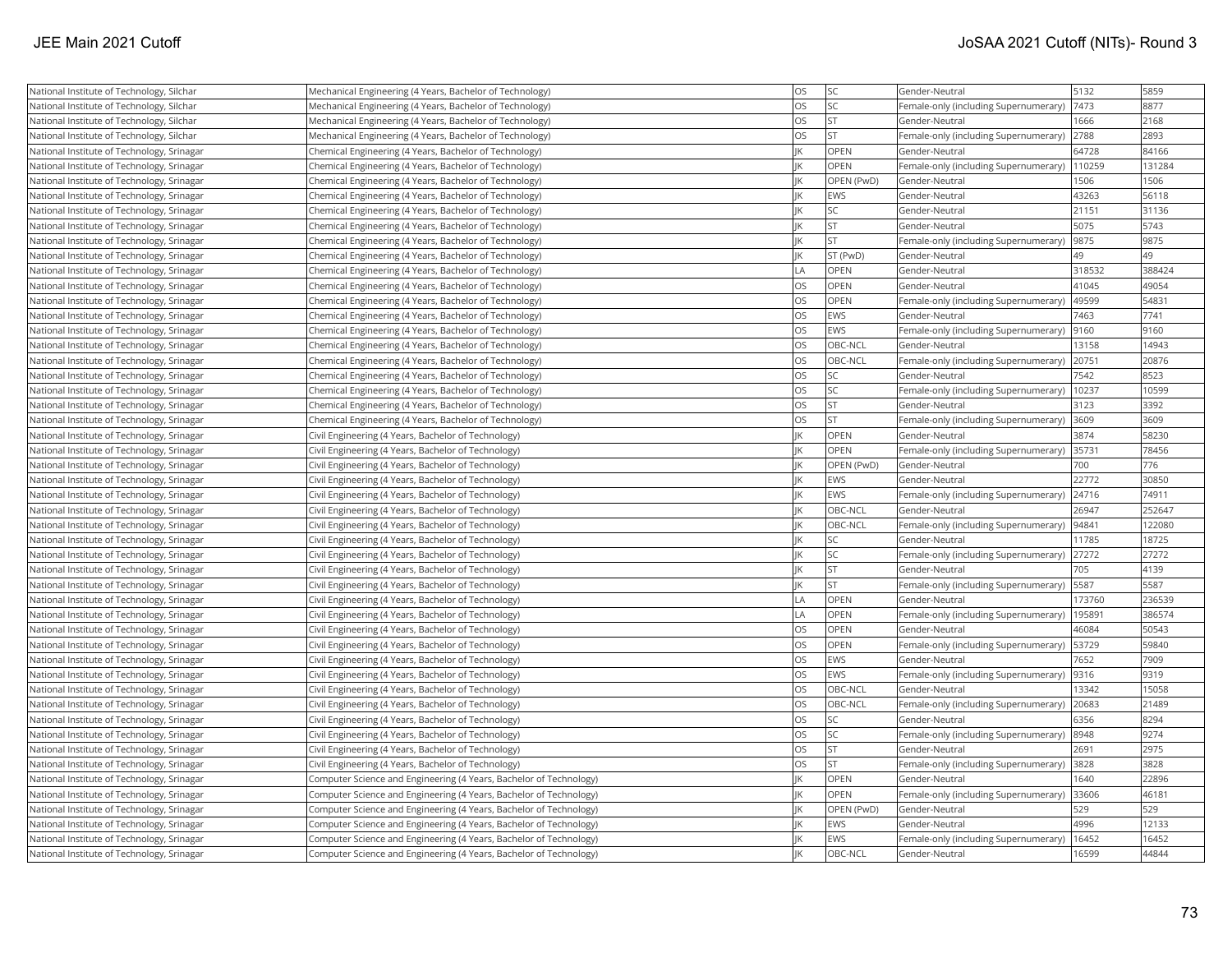| National Institute of Technology, Srinagar | Computer Science and Engineering (4 Years, Bachelor of Technology)          | IK        | OBC-NCL          | Female-only (including Supernumerary) | 41692  | 80998  |
|--------------------------------------------|-----------------------------------------------------------------------------|-----------|------------------|---------------------------------------|--------|--------|
| National Institute of Technology, Srinagar | Computer Science and Engineering (4 Years, Bachelor of Technology)          | JK        | SC <sub>15</sub> | Gender-Neutral                        | 3041   | 7287   |
| National Institute of Technology, Srinagar | Computer Science and Engineering (4 Years, Bachelor of Technology)          | IK        | <b>SC</b>        | Female-only (including Supernumerary) | 6845   | 6845   |
| National Institute of Technology, Srinagar | Computer Science and Engineering (4 Years, Bachelor of Technology)          | IK        | <b>ST</b>        | Gender-Neutral                        | 955    | 1878   |
| National Institute of Technology, Srinagar | Computer Science and Engineering (4 Years, Bachelor of Technology)          | IK        | lst              | Female-only (including Supernumerary) | 12237  | 12237  |
| National Institute of Technology, Srinagar | Computer Science and Engineering (4 Years, Bachelor of Technology)          | LA        | OPEN             | Gender-Neutral                        | 130501 | 145043 |
| National Institute of Technology, Srinagar | Computer Science and Engineering (4 Years, Bachelor of Technology)          | <b>OS</b> | OPEN             | Gender-Neutral                        | 18391  | 22125  |
| National Institute of Technology, Srinagar | Computer Science and Engineering (4 Years, Bachelor of Technology)          | OS        | <b>OPEN</b>      | Female-only (including Supernumerary) | 24713  | 30523  |
| National Institute of Technology, Srinagar | Computer Science and Engineering (4 Years, Bachelor of Technology)          | <b>OS</b> | OPEN (PwD)       | Gender-Neutral                        | 918    | 918    |
| National Institute of Technology, Srinagar | Computer Science and Engineering (4 Years, Bachelor of Technology)          | OS        | <b>EWS</b>       | Gender-Neutral                        | 3261   | 3564   |
| National Institute of Technology, Srinagar | Computer Science and Engineering (4 Years, Bachelor of Technology)          | <b>OS</b> | <b>EWS</b>       | Female-only (including Supernumerary) | 5083   | 5083   |
| National Institute of Technology, Srinagar | Computer Science and Engineering (4 Years, Bachelor of Technology)          | <b>OS</b> | OBC-NCL          | Gender-Neutral                        | 5769   | 6922   |
| National Institute of Technology, Srinagar | Computer Science and Engineering (4 Years, Bachelor of Technology)          | <b>OS</b> | OBC-NCL          | Female-only (including Supernumerary) | 10382  | 11397  |
| National Institute of Technology, Srinagar | Computer Science and Engineering (4 Years, Bachelor of Technology)          | <b>OS</b> |                  | OBC-NCL (PwD) Gender-Neutral          | 344    | 344    |
| National Institute of Technology, Srinagar | Computer Science and Engineering (4 Years, Bachelor of Technology)          | <b>OS</b> | <b>SC</b>        | Gender-Neutral                        | 2285   | 3459   |
| National Institute of Technology, Srinagar | Computer Science and Engineering (4 Years, Bachelor of Technology)          | OS        | <b>SC</b>        | Female-only (including Supernumerary) | 4384   | 4465   |
| National Institute of Technology, Srinagar | Computer Science and Engineering (4 Years, Bachelor of Technology)          | <b>OS</b> | <b>ST</b>        | Gender-Neutral                        | 1647   | 1839   |
| National Institute of Technology, Srinagar | Electrical Engineering (4 Years, Bachelor of Technology)                    | IK        | OPEN             | Gender-Neutral                        | 36710  | 62242  |
| National Institute of Technology, Srinagar | Electrical Engineering (4 Years, Bachelor of Technology)                    | IK        | OPEN             | Female-only (including Supernumerary) | 92526  | 102385 |
| National Institute of Technology, Srinagar | Electrical Engineering (4 Years, Bachelor of Technology)                    | JK        | OPEN (PwD)       | Gender-Neutral                        | 1358   | 1358   |
| National Institute of Technology, Srinagar | Electrical Engineering (4 Years, Bachelor of Technology)                    | IK        | <b>EWS</b>       | Gender-Neutral                        | 16674  | 31613  |
| National Institute of Technology, Srinagar | Electrical Engineering (4 Years, Bachelor of Technology)                    | JK        | <b>EWS</b>       | Female-only (including Supernumerary) | 64728  | 64728  |
| National Institute of Technology, Srinagar | Electrical Engineering (4 Years, Bachelor of Technology)                    | IK        | OBC-NCL          | Gender-Neutral                        | 53829  | 305382 |
| National Institute of Technology, Srinagar | Electrical Engineering (4 Years, Bachelor of Technology)                    | JK        | lsc              | Gender-Neutral                        | 14214  | 20631  |
| National Institute of Technology, Srinagar | Electrical Engineering (4 Years, Bachelor of Technology)                    | IK        | <b>SC</b>        | Female-only (including Supernumerary) | 25956  | 26377  |
| National Institute of Technology, Srinagar | Electrical Engineering (4 Years, Bachelor of Technology)                    | IK        | <b>ST</b>        | Gender-Neutral                        | 4914   | 5005   |
| National Institute of Technology, Srinagar | Electrical Engineering (4 Years, Bachelor of Technology)                    | IK        | <b>ST</b>        | Female-only (including Supernumerary) | 8775   | 8775   |
| National Institute of Technology, Srinagar | Electrical Engineering (4 Years, Bachelor of Technology)                    | LA        | OPEN             | Gender-Neutral                        | 261880 | 279865 |
| National Institute of Technology, Srinagar | Electrical Engineering (4 Years, Bachelor of Technology)                    | LA        | <b>OPEN</b>      | Female-only (including Supernumerary) | 394666 | 394666 |
| National Institute of Technology, Srinagar | Electrical Engineering (4 Years, Bachelor of Technology)                    | <b>OS</b> | OPEN             | Gender-Neutral                        | 33950  | 41035  |
| National Institute of Technology, Srinagar | Electrical Engineering (4 Years, Bachelor of Technology)                    | <b>OS</b> | <b>OPEN</b>      | Female-only (including Supernumerary) | 44190  | 49304  |
| National Institute of Technology, Srinagar | Electrical Engineering (4 Years, Bachelor of Technology)                    | <b>OS</b> | OPEN (PwD)       | Gender-Neutral                        | 1267   | 1267   |
| National Institute of Technology, Srinagar | Electrical Engineering (4 Years, Bachelor of Technology)                    | OS        | EWS              | Gender-Neutral                        | 6272   | 6599   |
| National Institute of Technology, Srinagar | Electrical Engineering (4 Years, Bachelor of Technology)                    | <b>OS</b> | <b>EWS</b>       | Female-only (including Supernumerary) | 7878   | 7878   |
| National Institute of Technology, Srinagar | Electrical Engineering (4 Years, Bachelor of Technology)                    | <b>OS</b> | OBC-NCL          | Gender-Neutral                        | 10729  | 12560  |
| National Institute of Technology, Srinagar | Electrical Engineering (4 Years, Bachelor of Technology)                    | <b>OS</b> | OBC-NCL          | Female-only (including Supernumerary) | 19072  | 19612  |
| National Institute of Technology, Srinagar | Electrical Engineering (4 Years, Bachelor of Technology)                    | <b>OS</b> | <b>SC</b>        | Gender-Neutral                        | 5390   | 6806   |
| National Institute of Technology, Srinagar | Electrical Engineering (4 Years, Bachelor of Technology)                    | <b>OS</b> | SC <sub>1</sub>  | Female-only (including Supernumerary) | 7820   | 8537   |
| National Institute of Technology, Srinagar | Electrical Engineering (4 Years, Bachelor of Technology)                    | <b>OS</b> | <b>ST</b>        | Gender-Neutral                        | 1948   | 2405   |
| National Institute of Technology, Srinagar | Electrical Engineering (4 Years, Bachelor of Technology)                    | <b>OS</b> | <b>ST</b>        | Female-only (including Supernumerary) | 3565   | 3565   |
| National Institute of Technology, Srinagar | Electronics and Communication Engineering (4 Years, Bachelor of Technology) | IK        | <b>OPEN</b>      | Gender-Neutral                        | 28930  | 42932  |
| National Institute of Technology, Srinagar | Electronics and Communication Engineering (4 Years, Bachelor of Technology) | IK        | OPEN             | Female-only (including Supernumerary) | 59528  | 88708  |
| National Institute of Technology, Srinagar | Electronics and Communication Engineering (4 Years, Bachelor of Technology) | JK        | OPEN (PwD)       | Gender-Neutral                        | 1230   | 1230   |
| National Institute of Technology, Srinagar | Electronics and Communication Engineering (4 Years, Bachelor of Technology) | IK        | EWS              | Gender-Neutral                        | 18344  | 22286  |
| National Institute of Technology, Srinagar | Electronics and Communication Engineering (4 Years, Bachelor of Technology) | IK        | EWS              | Female-only (including Supernumerary) | 53789  | 53789  |
| National Institute of Technology, Srinagar | Electronics and Communication Engineering (4 Years, Bachelor of Technology) | IK        | OBC-NCL          | Gender-Neutral                        | 77516  | 251936 |
| National Institute of Technology, Srinagar | Electronics and Communication Engineering (4 Years, Bachelor of Technology) | JK        | OBC-NCL          | Female-only (including Supernumerary) | 113212 | 113212 |
| National Institute of Technology, Srinagar | Electronics and Communication Engineering (4 Years, Bachelor of Technology) | JK        | SC <sub>1</sub>  | Gender-Neutral                        | 5992   | 15390  |
| National Institute of Technology, Srinagar | Electronics and Communication Engineering (4 Years, Bachelor of Technology) | IK        | lsc              | Female-only (including Supernumerary) | 14185  | 24048  |
| National Institute of Technology, Srinagar | Electronics and Communication Engineering (4 Years, Bachelor of Technology) | IK        | st               | Gender-Neutral                        | 2778   | 4776   |
| National Institute of Technology, Srinagar | Electronics and Communication Engineering (4 Years, Bachelor of Technology) | IK        | <b>ST</b>        | Female-only (including Supernumerary) | 10870  | 10870  |
| National Institute of Technology, Srinagar | Electronics and Communication Engineering (4 Years, Bachelor of Technology) | LA        | OPEN             | Gender-Neutral                        | 166453 | 301608 |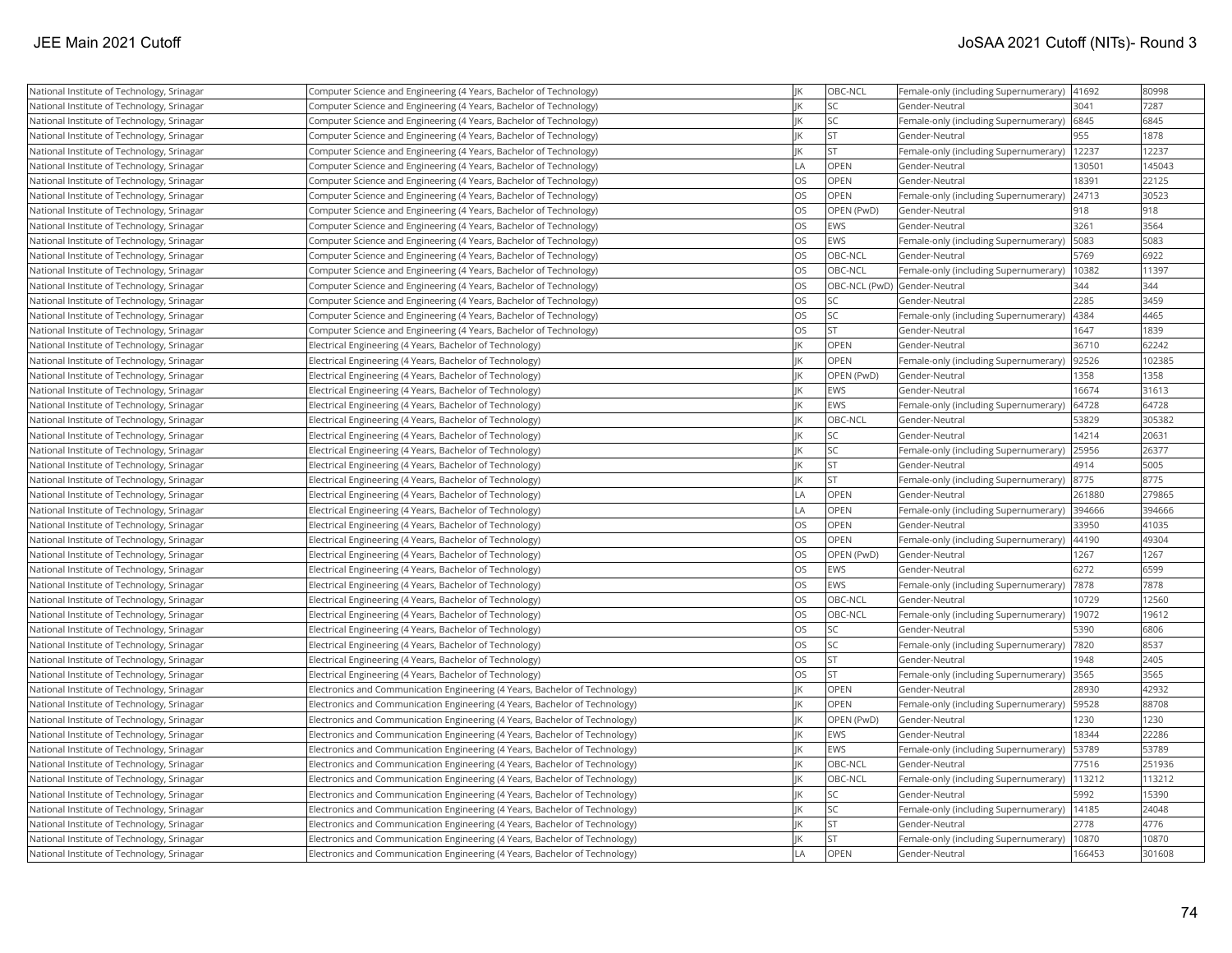| National Institute of Technology, Srinagar | Electronics and Communication Engineering (4 Years, Bachelor of Technology) | LA        | <b>OPEN</b>                  | Female-only (including Supernumerary) | 265454 | 265454 |
|--------------------------------------------|-----------------------------------------------------------------------------|-----------|------------------------------|---------------------------------------|--------|--------|
| National Institute of Technology, Srinagar | Electronics and Communication Engineering (4 Years, Bachelor of Technology) | <b>OS</b> | OPEN                         | Gender-Neutral                        | 22454  | 33927  |
| National Institute of Technology, Srinagar | Electronics and Communication Engineering (4 Years, Bachelor of Technology) | <b>OS</b> | <b>OPEN</b>                  | Female-only (including Supernumerary) | 36720  | 41844  |
| National Institute of Technology, Srinagar | Electronics and Communication Engineering (4 Years, Bachelor of Technology) | <b>OS</b> | OPEN (PwD)                   | Gender-Neutral                        | 1119   | 1119   |
| National Institute of Technology, Srinagar | Electronics and Communication Engineering (4 Years, Bachelor of Technology) | <b>OS</b> | <b>EWS</b>                   | Gender-Neutral                        | 5123   | 5219   |
| National Institute of Technology, Srinagar | Electronics and Communication Engineering (4 Years, Bachelor of Technology) | <b>OS</b> | EWS                          | Female-only (including Supernumerary) | 6487   | 6487   |
| National Institute of Technology, Srinagar | Electronics and Communication Engineering (4 Years, Bachelor of Technology) | <b>OS</b> | OBC-NCL                      | Gender-Neutral                        | 8327   | 10039  |
| National Institute of Technology, Srinagar | Electronics and Communication Engineering (4 Years, Bachelor of Technology) | <b>OS</b> | OBC-NCL                      | Female-only (including Supernumerary) | 14394  | 16431  |
| National Institute of Technology, Srinagar | Electronics and Communication Engineering (4 Years, Bachelor of Technology) | <b>OS</b> | OBC-NCL (PwD) Gender-Neutral |                                       | 521    | 521    |
| National Institute of Technology, Srinagar | Electronics and Communication Engineering (4 Years, Bachelor of Technology) | <b>OS</b> | lsc                          | Gender-Neutral                        | 4503   | 6075   |
| National Institute of Technology, Srinagar | Electronics and Communication Engineering (4 Years, Bachelor of Technology) | <b>OS</b> | <b>SC</b>                    | Female-only (including Supernumerary) | 8056   | 8129   |
| National Institute of Technology, Srinagar | Electronics and Communication Engineering (4 Years, Bachelor of Technology) | <b>OS</b> | <b>ST</b>                    | Gender-Neutral                        | 2269   | 2628   |
| National Institute of Technology, Srinagar | Electronics and Communication Engineering (4 Years, Bachelor of Technology) | <b>OS</b> | <b>ST</b>                    | Female-only (including Supernumerary) | 3369   | 3369   |
| National Institute of Technology, Srinagar | Information Technology (4 Years, Bachelor of Technology)                    | JK        | OPEN                         | Gender-Neutral                        | 23133  | 34408  |
| National Institute of Technology, Srinagar | Information Technology (4 Years, Bachelor of Technology)                    | IK        | <b>OPEN</b>                  | Female-only (including Supernumerary) | 55188  | 80549  |
| National Institute of Technology, Srinagar | Information Technology (4 Years, Bachelor of Technology)                    | IK        | OPEN (PwD)                   | Gender-Neutral                        | 734    | 734    |
| National Institute of Technology, Srinagar | nformation Technology (4 Years, Bachelor of Technology)                     | IK        | EWS                          | Gender-Neutral                        | 12207  | 21521  |
| National Institute of Technology, Srinagar | Information Technology (4 Years, Bachelor of Technology)                    | IK        | <b>EWS</b>                   | Female-only (including Supernumerary) | 48663  | 48663  |
| National Institute of Technology, Srinagar | Information Technology (4 Years, Bachelor of Technology)                    | IK        | OBC-NCL                      | Gender-Neutral                        | 55293  | 85476  |
| National Institute of Technology, Srinagar | Information Technology (4 Years, Bachelor of Technology)                    | IK        | <b>SC</b>                    | Gender-Neutral                        | 7693   | 9128   |
| National Institute of Technology, Srinagar | Information Technology (4 Years, Bachelor of Technology)                    | IK        | SC                           | Female-only (including Supernumerary) | 8214   | 8214   |
| National Institute of Technology, Srinagar | Information Technology (4 Years, Bachelor of Technology)                    | JK        | <b>ST</b>                    | Gender-Neutral                        | 2095   | 2736   |
| National Institute of Technology, Srinagar | Information Technology (4 Years, Bachelor of Technology)                    | IK        | İst                          | Female-only (including Supernumerary) | 8764   | 8764   |
| National Institute of Technology, Srinagar | nformation Technology (4 Years, Bachelor of Technology)                     | LA        | OPEN                         | Gender-Neutral                        | 243352 | 267750 |
| National Institute of Technology, Srinagar | Information Technology (4 Years, Bachelor of Technology)                    | <b>OS</b> | OPEN                         | Gender-Neutral                        | 22879  | 27616  |
| National Institute of Technology, Srinagar | nformation Technology (4 Years, Bachelor of Technology)                     | <b>OS</b> | OPEN                         | Female-only (including Supernumerary) | 33604  | 35055  |
| National Institute of Technology, Srinagar | Information Technology (4 Years, Bachelor of Technology)                    | <b>OS</b> | OPEN (PwD)                   | Gender-Neutral                        | 1079   | 1079   |
| National Institute of Technology, Srinagar | Information Technology (4 Years, Bachelor of Technology)                    | <b>OS</b> | <b>EWS</b>                   | Gender-Neutral                        | 4243   | 4331   |
| National Institute of Technology, Srinagar | Information Technology (4 Years, Bachelor of Technology)                    | <b>OS</b> | <b>EWS</b>                   | Female-only (including Supernumerary) | 6336   | 6336   |
| National Institute of Technology, Srinagar | Information Technology (4 Years, Bachelor of Technology)                    | <b>OS</b> | OBC-NCL                      | Gender-Neutral                        | 6974   | 8378   |
| National Institute of Technology, Srinagar | Information Technology (4 Years, Bachelor of Technology)                    | <b>OS</b> | OBC-NCL                      | Female-only (including Supernumerary) | 13127  | 13358  |
| National Institute of Technology, Srinagar | Information Technology (4 Years, Bachelor of Technology)                    | <b>OS</b> | SC.                          | Gender-Neutral                        | 3567   | 4377   |
| National Institute of Technology, Srinagar | nformation Technology (4 Years, Bachelor of Technology)                     | <b>OS</b> | <b>SC</b>                    | Female-only (including Supernumerary) | 5414   | 5955   |
| National Institute of Technology, Srinagar | Information Technology (4 Years, Bachelor of Technology)                    | <b>OS</b> | <b>ST</b>                    | Gender-Neutral                        | 1848   | 2003   |
| National Institute of Technology, Srinagar | Information Technology (4 Years, Bachelor of Technology)                    | <b>OS</b> | <b>ST</b>                    | Female-only (including Supernumerary) | 3326   | 3326   |
| National Institute of Technology, Srinagar | Mechanical Engineering (4 Years, Bachelor of Technology)                    | IK        | <b>OPEN</b>                  | Gender-Neutral                        | 50063  | 74318  |
| National Institute of Technology, Srinagar | Mechanical Engineering (4 Years, Bachelor of Technology)                    | IK        | OPEN                         | Female-only (including Supernumerary) | 97827  | 113003 |
| National Institute of Technology, Srinagar | Mechanical Engineering (4 Years, Bachelor of Technology)                    | IK        | OPEN (PwD)                   | Gender-Neutral                        | 1410   | 1410   |
| National Institute of Technology, Srinagar | Mechanical Engineering (4 Years, Bachelor of Technology)                    | IK        | <b>EWS</b>                   | Gender-Neutral                        | 27080  | 39714  |
| National Institute of Technology, Srinagar | Mechanical Engineering (4 Years, Bachelor of Technology)                    | JK        | OBC-NCL                      | Gender-Neutral                        | 92386  | 203985 |
| National Institute of Technology, Srinagar | Mechanical Engineering (4 Years, Bachelor of Technology)                    | IK        | <b>SC</b>                    | Gender-Neutral                        | 14118  | 23399  |
| National Institute of Technology, Srinagar | Mechanical Engineering (4 Years, Bachelor of Technology)                    | IK        | <b>ST</b>                    | Gender-Neutral                        | 3480   | 4842   |
| National Institute of Technology, Srinagar | Mechanical Engineering (4 Years, Bachelor of Technology)                    | IK        | İst                          | Female-only (including Supernumerary) | 10710  | 10710  |
| National Institute of Technology, Srinagar | Mechanical Engineering (4 Years, Bachelor of Technology)                    | LA        | <b>OPEN</b>                  | Gender-Neutral                        | 259066 | 290815 |
| National Institute of Technology, Srinagar | Mechanical Engineering (4 Years, Bachelor of Technology)                    | LA        | OPEN                         | Female-only (including Supernumerary) | 284977 | 284977 |
| National Institute of Technology, Srinagar | Mechanical Engineering (4 Years, Bachelor of Technology)                    | <b>OS</b> | OPEN                         | Gender-Neutral                        | 30027  | 44361  |
| National Institute of Technology, Srinagar | Mechanical Engineering (4 Years, Bachelor of Technology)                    | <b>OS</b> | OPEN                         | Female-only (including Supernumerary) | 51262  | 56270  |
| National Institute of Technology, Srinagar | Mechanical Engineering (4 Years, Bachelor of Technology)                    | <b>OS</b> | <b>IEWS</b>                  | Gender-Neutral                        | 6800   | 7039   |
| National Institute of Technology, Srinagar | Mechanical Engineering (4 Years, Bachelor of Technology)                    | <b>OS</b> | <b>EWS</b>                   | Female-only (including Supernumerary) | 8758   | 8758   |
| National Institute of Technology, Srinagar | Mechanical Engineering (4 Years, Bachelor of Technology)                    | <b>OS</b> | OBC-NCL                      | Gender-Neutral                        | 11574  | 13809  |
| National Institute of Technology, Srinagar | Mechanical Engineering (4 Years, Bachelor of Technology)                    | <b>OS</b> | OBC-NCL                      | Female-only (including Supernumerary) | 19917  | 20268  |
| National Institute of Technology, Srinagar | Mechanical Engineering (4 Years, Bachelor of Technology)                    | <b>OS</b> | lsc                          | Gender-Neutral                        | 6781   | 7772   |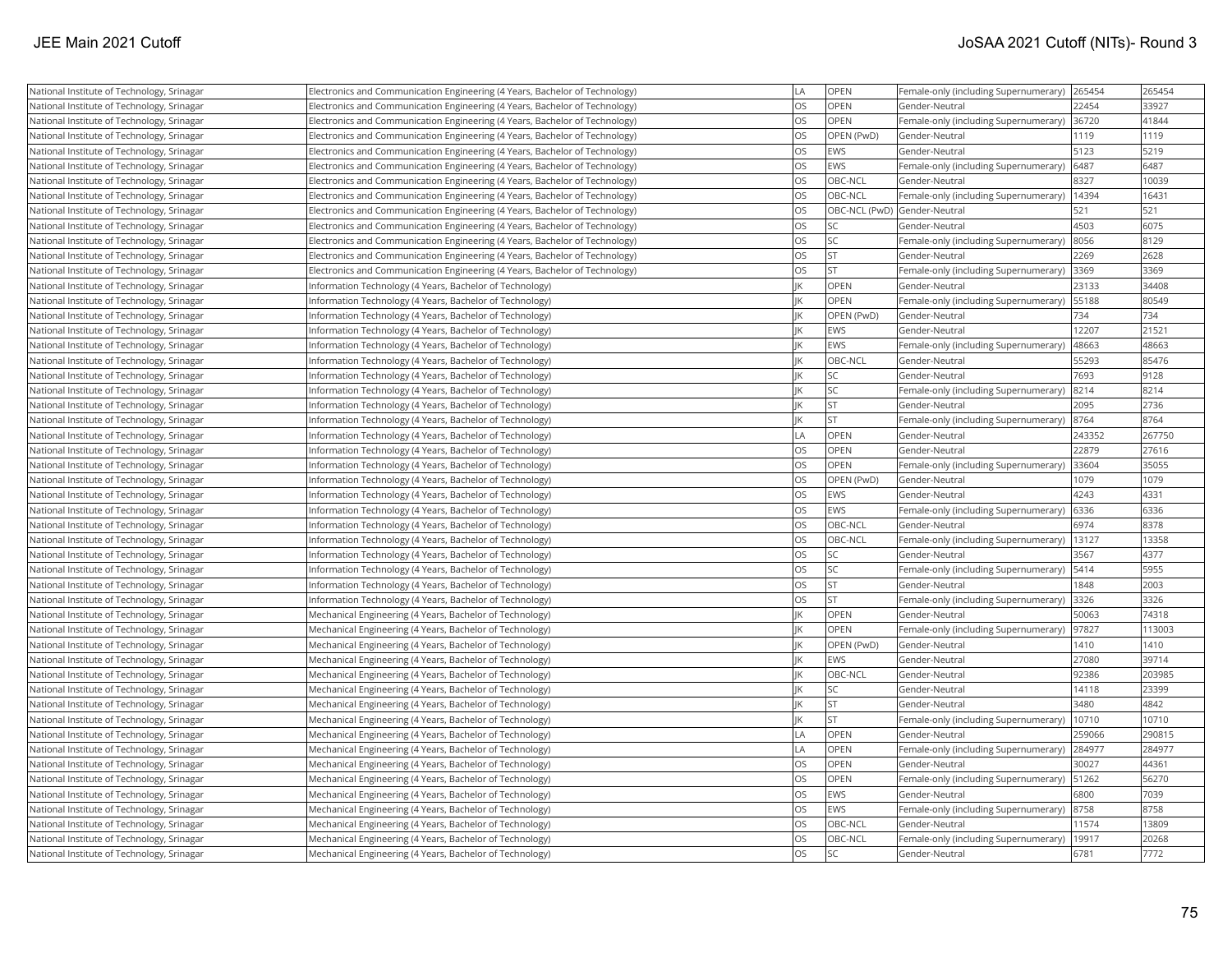| National Institute of Technology, Srinagar        | Mechanical Engineering (4 Years, Bachelor of Technology)                  | <b>OS</b>  | SC              | Female-only (including Supernumerary)  9232    |        | 10388  |
|---------------------------------------------------|---------------------------------------------------------------------------|------------|-----------------|------------------------------------------------|--------|--------|
| National Institute of Technology, Srinagar        | Mechanical Engineering (4 Years, Bachelor of Technology)                  | los        | <b>ST</b>       | Gender-Neutral                                 | 2638   | 3054   |
| National Institute of Technology, Srinagar        | Mechanical Engineering (4 Years, Bachelor of Technology)                  | los        | lst             | Female-only (including Supernumerary) 3756     |        | 3756   |
| National Institute of Technology, Srinagar        | Metallurgical and Materials Engineering (4 Years, Bachelor of Technology) | IK         | OPEN            | Gender-Neutral                                 | 75013  | 96236  |
| National Institute of Technology, Srinagar        | Metallurgical and Materials Engineering (4 Years, Bachelor of Technology) | IK         | OPEN            | Female-only (including Supernumerary)   113231 |        | 155018 |
| National Institute of Technology, Srinagar        | Metallurgical and Materials Engineering (4 Years, Bachelor of Technology) | IK         | OPEN (PwD)      | Gender-Neutral                                 | 1737   | 1737   |
| National Institute of Technology, Srinagar        | Metallurgical and Materials Engineering (4 Years, Bachelor of Technology) | IK         | EWS             | Gender-Neutral                                 | 30692  | 59394  |
| National Institute of Technology, Srinagar        | Metallurgical and Materials Engineering (4 Years, Bachelor of Technology) | IK         | EWS             | Female-only (including Supernumerary)          | 71852  | 71852  |
| National Institute of Technology, Srinagar        | Metallurgical and Materials Engineering (4 Years, Bachelor of Technology) | IK         | OBC-NCL         | Gender-Neutral                                 | 217318 | 217318 |
| National Institute of Technology, Srinagar        | Metallurgical and Materials Engineering (4 Years, Bachelor of Technology) | IK         | SC.             | Gender-Neutral                                 | 28369  | 31962  |
| National Institute of Technology, Srinagar        | Metallurgical and Materials Engineering (4 Years, Bachelor of Technology) | IK         | <b>ST</b>       | Gender-Neutral                                 | 5964   | 6124   |
| National Institute of Technology, Srinagar        | Metallurgical and Materials Engineering (4 Years, Bachelor of Technology) | IK         | lst             | Female-only (including Supernumerary)          | 16436  | 16436  |
| National Institute of Technology, Srinagar        | Metallurgical and Materials Engineering (4 Years, Bachelor of Technology) | <b>LA</b>  | <b>OPEN</b>     | Gender-Neutral                                 | 332546 | 442556 |
| National Institute of Technology, Srinagar        | Metallurgical and Materials Engineering (4 Years, Bachelor of Technology) | <b>OS</b>  | <b>OPEN</b>     | Gender-Neutral                                 | 42957  | 51704  |
| National Institute of Technology, Srinagar        | Metallurgical and Materials Engineering (4 Years, Bachelor of Technology) | <b>OS</b>  | OPEN            | Female-only (including Supernumerary)          | 49617  | 60405  |
| National Institute of Technology, Srinagar        | Metallurgical and Materials Engineering (4 Years, Bachelor of Technology) | los        | EWS             | Gender-Neutral                                 | 8041   | 8092   |
| National Institute of Technology, Srinagar        | Metallurgical and Materials Engineering (4 Years, Bachelor of Technology) | <b>OS</b>  | EWS             | Female-only (including Supernumerary)          | 9408   | 9408   |
| National Institute of Technology, Srinagar        | Metallurgical and Materials Engineering (4 Years, Bachelor of Technology) | <b>OS</b>  | OBC-NCL         | Gender-Neutral                                 | 14969  | 15474  |
| National Institute of Technology, Srinagar        | Metallurgical and Materials Engineering (4 Years, Bachelor of Technology) | <b>OS</b>  | OBC-NCL         | Female-only (including Supernumerary)          | 21355  | 21868  |
| National Institute of Technology, Srinagar        | Metallurgical and Materials Engineering (4 Years, Bachelor of Technology) | los        | SC              | Gender-Neutral                                 | 8600   | 8978   |
| National Institute of Technology, Srinagar        | Metallurgical and Materials Engineering (4 Years, Bachelor of Technology) | los        | SC.             | Female-only (including Supernumerary)          | 10498  | 10728  |
| National Institute of Technology, Srinagar        | Metallurgical and Materials Engineering (4 Years, Bachelor of Technology) | los        | lst             | Gender-Neutral                                 | 3650   | 3850   |
| National Institute of Technology, Srinagar        | Metallurgical and Materials Engineering (4 Years, Bachelor of Technology) | <b>OS</b>  | <b>ST</b>       | Female-only (including Supernumerary)          | 4709   | 4709   |
| National Institute of Technology, Tiruchirappalli | Architecture (5 Years, Bachelor of Architecture)                          | <b>HS</b>  | OPEN            | Gender-Neutral                                 | 149    | 506    |
| National Institute of Technology, Tiruchirappalli | Architecture (5 Years, Bachelor of Architecture)                          | <b>HS</b>  | OPEN            | Female-only (including Supernumerary)          | 177    | 275    |
| National Institute of Technology, Tiruchirappalli | Architecture (5 Years, Bachelor of Architecture)                          | <b>HS</b>  | EWS             | Gender-Neutral                                 | 1167   | 1964   |
| National Institute of Technology, Tiruchirappalli | Architecture (5 Years, Bachelor of Architecture)                          | <b>HS</b>  | EWS             | Female-only (including Supernumerary)          | 301    | 301    |
| National Institute of Technology, Tiruchirappalli | Architecture (5 Years, Bachelor of Architecture)                          | <b>HS</b>  | OBC-NCL         | Gender-Neutral                                 | 152    | 342    |
| National Institute of Technology, Tiruchirappalli | Architecture (5 Years, Bachelor of Architecture)                          | <b>HS</b>  | OBC-NCL         | Female-only (including Supernumerary)          | 223    | 285    |
| National Institute of Technology, Tiruchirappalli | Architecture (5 Years, Bachelor of Architecture)                          | <b>HS</b>  | lsc             | Gender-Neutral                                 | 46     | 55     |
| National Institute of Technology, Tiruchirappalli | Architecture (5 Years, Bachelor of Architecture)                          | <b>HS</b>  | SC <sub>1</sub> | Female-only (including Supernumerary)          | 12     | 12     |
| National Institute of Technology, Tiruchirappalli | Architecture (5 Years, Bachelor of Architecture)                          | <b>HS</b>  | <b>ST</b>       | Gender-Neutral                                 | 1286   | 2433   |
| National Institute of Technology, Tiruchirappalli | Architecture (5 Years, Bachelor of Architecture)                          | <b>OS</b>  | OPEN            | Gender-Neutral                                 | 62     | 481    |
| National Institute of Technology, Tiruchirappalli | Architecture (5 Years, Bachelor of Architecture)                          | los        | OPEN            | Female-only (including Supernumerary)          | 253    | 316    |
| National Institute of Technology, Tiruchirappalli | Architecture (5 Years, Bachelor of Architecture)                          | <b>OS</b>  | EWS             | Gender-Neutral                                 | 62     | 96     |
| National Institute of Technology, Tiruchirappalli | Architecture (5 Years, Bachelor of Architecture)                          | los        | OBC-NCL         | Gender-Neutral                                 | 134    | 231    |
| National Institute of Technology, Tiruchirappalli | Architecture (5 Years, Bachelor of Architecture)                          | <b>OS</b>  | OBC-NCL         | Female-only (including Supernumerary)          | 176    | 176    |
| National Institute of Technology, Tiruchirappalli | Architecture (5 Years, Bachelor of Architecture)                          | los        | lsc             | Gender-Neutral                                 | 89     | 116    |
| National Institute of Technology, Tiruchirappalli | Architecture (5 Years, Bachelor of Architecture)                          | <b>OS</b>  | SC.             | Female-only (including Supernumerary) 65       |        | 65     |
| National Institute of Technology, Tiruchirappalli | Architecture (5 Years, Bachelor of Architecture)                          | <b>OS</b>  | <b>ST</b>       | Gender-Neutral                                 | 16     | 16     |
| National Institute of Technology, Tiruchirappalli | Architecture (5 Years, Bachelor of Architecture)                          | <b>OS</b>  | <b>ST</b>       | Female-only (including Supernumerary)  42      |        | 42     |
| National Institute of Technology, Tiruchirappalli | Chemical Engineering (4 Years, Bachelor of Technology)                    | <b>HS</b>  | OPEN            | Gender-Neutral                                 | 16554  | 21384  |
| National Institute of Technology, Tiruchirappalli | Chemical Engineering (4 Years, Bachelor of Technology)                    | <b>HS</b>  | OPEN            | Female-only (including Supernumerary)          | 21399  | 25689  |
| National Institute of Technology, Tiruchirappalli | Chemical Engineering (4 Years, Bachelor of Technology)                    | <b>HS</b>  | EWS             | Gender-Neutral                                 | 10982  | 22753  |
| National Institute of Technology, Tiruchirappalli | Chemical Engineering (4 Years, Bachelor of Technology)                    | <b>IHS</b> | EWS             | Female-only (including Supernumerary)          | 18428  | 18428  |
| National Institute of Technology, Tiruchirappalli | Chemical Engineering (4 Years, Bachelor of Technology)                    | <b>HS</b>  | OBC-NCL         | Gender-Neutral                                 | 5520   | 7016   |
| National Institute of Technology, Tiruchirappalli | Chemical Engineering (4 Years, Bachelor of Technology)                    | <b>HS</b>  | OBC-NCL         | Female-only (including Supernumerary)          | 9377   | 10303  |
| National Institute of Technology, Tiruchirappalli | Chemical Engineering (4 Years, Bachelor of Technology)                    | <b>HS</b>  |                 | OBC-NCL (PwD) Gender-Neutral                   | 543    | 543    |
| National Institute of Technology, Tiruchirappalli | Chemical Engineering (4 Years, Bachelor of Technology)                    | <b>HS</b>  | SC              | Gender-Neutral                                 | 3620   | 5228   |
| National Institute of Technology, Tiruchirappalli | Chemical Engineering (4 Years, Bachelor of Technology)                    | <b>HS</b>  | SC              | Female-only (including Supernumerary)          | 4412   | 4412   |
| National Institute of Technology, Tiruchirappalli | Chemical Engineering (4 Years, Bachelor of Technology)                    | <b>HS</b>  | ST              | Gender-Neutral                                 | 2578   | 5900   |
| National Institute of Technology, Tiruchirappalli | Chemical Engineering (4 Years, Bachelor of Technology)                    | <b>HS</b>  | İst             | Female-only (including Supernumerary)          | 16362  | 16362  |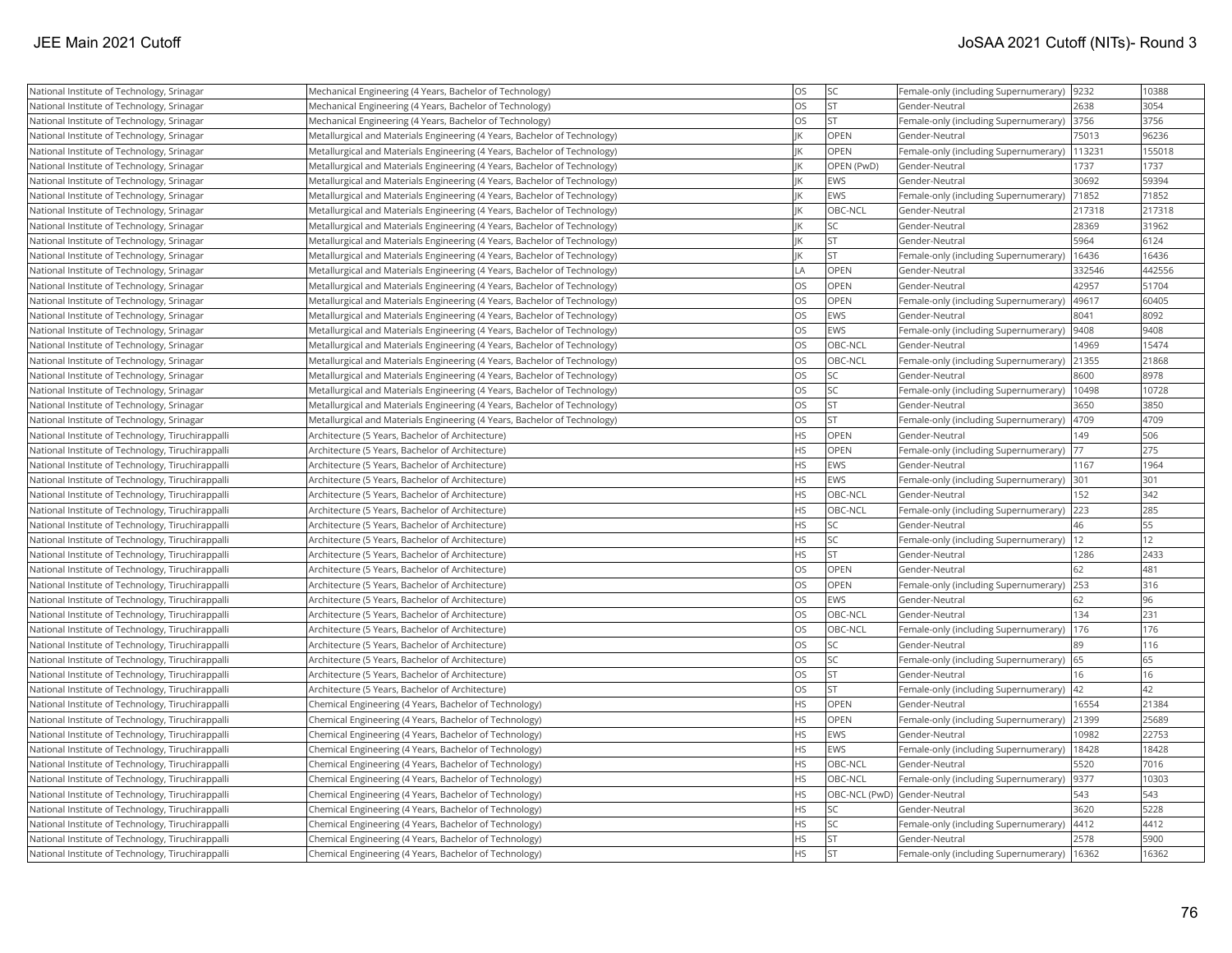| National Institute of Technology, Tiruchirappalli | Chemical Engineering (4 Years, Bachelor of Technology)             | <b>OS</b> | OPEN                         | Gender-Neutral                                      | 3020  | 12515 |
|---------------------------------------------------|--------------------------------------------------------------------|-----------|------------------------------|-----------------------------------------------------|-------|-------|
| National Institute of Technology, Tiruchirappalli | Chemical Engineering (4 Years, Bachelor of Technology)             | <b>OS</b> | OPEN                         | Female-only (including Supernumerary)               | 12689 | 16811 |
| National Institute of Technology, Tiruchirappalli | Chemical Engineering (4 Years, Bachelor of Technology)             | <b>OS</b> | OPEN (PwD)                   | Gender-Neutral                                      | 607   | 607   |
| National Institute of Technology, Tiruchirappalli | Chemical Engineering (4 Years, Bachelor of Technology)             | <b>OS</b> | <b>EWS</b>                   | Gender-Neutral                                      | 1769  | 1949  |
| National Institute of Technology, Tiruchirappalli | Chemical Engineering (4 Years, Bachelor of Technology)             | <b>OS</b> | EWS                          | Female-only (including Supernumerary)               | 3890  | 3890  |
| National Institute of Technology, Tiruchirappalli | Chemical Engineering (4 Years, Bachelor of Technology)             | <b>OS</b> | OBC-NCL                      | Gender-Neutral                                      | 3424  | 5092  |
| National Institute of Technology, Tiruchirappalli | Chemical Engineering (4 Years, Bachelor of Technology)             | <b>OS</b> | OBC-NCL                      | Female-only (including Supernumerary)               | 5844  | 5844  |
| National Institute of Technology, Tiruchirappalli | Chemical Engineering (4 Years, Bachelor of Technology)             | <b>OS</b> |                              | OBC-NCL (PwD) Female-only (including Supernumerary) | 609   | 609   |
| National Institute of Technology, Tiruchirappalli | Chemical Engineering (4 Years, Bachelor of Technology)             | <b>OS</b> | SC.                          | Gender-Neutral                                      | 1470  | 2459  |
| National Institute of Technology, Tiruchirappalli | Chemical Engineering (4 Years, Bachelor of Technology)             | <b>OS</b> | <b>SC</b>                    | Female-only (including Supernumerary)               | 3496  | 3496  |
| National Institute of Technology, Tiruchirappalli | Chemical Engineering (4 Years, Bachelor of Technology)             | <b>OS</b> | İst                          | Gender-Neutral                                      | 803   | 880   |
| National Institute of Technology, Tiruchirappalli | Chemical Engineering (4 Years, Bachelor of Technology)             | <b>OS</b> | ST (PwD)                     | Gender-Neutral                                      | 30    | 30    |
| National Institute of Technology, Tiruchirappalli | Civil Engineering (4 Years, Bachelor of Technology)                | <b>HS</b> | OPEN                         | Gender-Neutral                                      | 15979 | 30866 |
| National Institute of Technology, Tiruchirappalli | Civil Engineering (4 Years, Bachelor of Technology)                | <b>HS</b> | <b>OPEN</b>                  | Female-only (including Supernumerary)               | 27325 | 32005 |
| National Institute of Technology, Tiruchirappalli | Civil Engineering (4 Years, Bachelor of Technology)                | <b>HS</b> | EWS                          | Gender-Neutral                                      | 34312 | 48999 |
| National Institute of Technology, Tiruchirappalli | Civil Engineering (4 Years, Bachelor of Technology)                | <b>HS</b> | <b>EWS</b>                   | Female-only (including Supernumerary)               | 18899 | 18899 |
| National Institute of Technology, Tiruchirappalli | Civil Engineering (4 Years, Bachelor of Technology)                | <b>HS</b> | OBC-NCL                      | Gender-Neutral                                      | 7461  | 9608  |
| National Institute of Technology, Tiruchirappalli | Civil Engineering (4 Years, Bachelor of Technology)                | <b>HS</b> | OBC-NCL                      | Female-only (including Supernumerary)               | 8267  | 10361 |
| National Institute of Technology, Tiruchirappalli | Civil Engineering (4 Years, Bachelor of Technology)                | <b>HS</b> | OBC-NCL (PwD) Gender-Neutral |                                                     | 741   | 741   |
| National Institute of Technology, Tiruchirappalli | Civil Engineering (4 Years, Bachelor of Technology)                | <b>HS</b> | lsc                          | Gender-Neutral                                      | 5286  | 7332  |
| National Institute of Technology, Tiruchirappalli | Civil Engineering (4 Years, Bachelor of Technology)                | <b>HS</b> | <b>SC</b>                    | Female-only (including Supernumerary)               | 5978  | 7282  |
| National Institute of Technology, Tiruchirappalli | Civil Engineering (4 Years, Bachelor of Technology)                | <b>HS</b> | İst                          | Gender-Neutral                                      | 5929  | 9294  |
| National Institute of Technology, Tiruchirappalli | Civil Engineering (4 Years, Bachelor of Technology)                | <b>HS</b> | <b>ST</b>                    | Female-only (including Supernumerary)               | 7270  | 7270  |
| National Institute of Technology, Tiruchirappalli | Civil Engineering (4 Years, Bachelor of Technology)                | <b>OS</b> | <b>OPEN</b>                  | Gender-Neutral                                      | 386   | 15003 |
| National Institute of Technology, Tiruchirappalli | Civil Engineering (4 Years, Bachelor of Technology)                | OS        | <b>OPEN</b>                  | Female-only (including Supernumerary)               | 16015 | 20421 |
| National Institute of Technology, Tiruchirappalli | Civil Engineering (4 Years, Bachelor of Technology)                | <b>OS</b> | OPEN (PwD)                   | Gender-Neutral                                      | 94    | 94    |
| National Institute of Technology, Tiruchirappalli | Civil Engineering (4 Years, Bachelor of Technology)                | OS        | <b>EWS</b>                   | Gender-Neutral                                      | 2117  | 2559  |
| National Institute of Technology, Tiruchirappalli | Civil Engineering (4 Years, Bachelor of Technology)                | <b>OS</b> | <b>EWS</b>                   | Female-only (including Supernumerary)               | 4163  | 4163  |
| National Institute of Technology, Tiruchirappalli | Civil Engineering (4 Years, Bachelor of Technology)                | <b>OS</b> | EWS (PwD)                    | Gender-Neutral                                      | 78    | 78    |
| National Institute of Technology, Tiruchirappalli | Civil Engineering (4 Years, Bachelor of Technology)                | <b>OS</b> | OBC-NCL                      | Gender-Neutral                                      | 3282  | 5204  |
| National Institute of Technology, Tiruchirappalli | Civil Engineering (4 Years, Bachelor of Technology)                | <b>OS</b> | OBC-NCL                      | Female-only (including Supernumerary)               | 5960  | 9610  |
| National Institute of Technology, Tiruchirappalli | Civil Engineering (4 Years, Bachelor of Technology)                | OS        | OBC-NCL (PwD) Gender-Neutral |                                                     | 185   | 185   |
| National Institute of Technology, Tiruchirappalli | Civil Engineering (4 Years, Bachelor of Technology)                | <b>OS</b> | lsc                          | Gender-Neutral                                      | 1294  | 2230  |
| National Institute of Technology, Tiruchirappalli | Civil Engineering (4 Years, Bachelor of Technology)                | <b>OS</b> | SC <sub>15</sub>             | Female-only (including Supernumerary)               | 3062  | 3660  |
| National Institute of Technology, Tiruchirappalli | Civil Engineering (4 Years, Bachelor of Technology)                | OS        | <b>ST</b>                    | Gender-Neutral                                      | 280   | 478   |
| National Institute of Technology, Tiruchirappalli | Civil Engineering (4 Years, Bachelor of Technology)                | <b>OS</b> | <b>ST</b>                    | Female-only (including Supernumerary)               | 658   | 658   |
| National Institute of Technology, Tiruchirappalli | Computer Science and Engineering (4 Years, Bachelor of Technology) | <b>HS</b> | OPEN                         | Gender-Neutral                                      | 742   | 5470  |
| National Institute of Technology, Tiruchirappalli | Computer Science and Engineering (4 Years, Bachelor of Technology) | <b>HS</b> | OPEN                         | Female-only (including Supernumerary)               | 4133  | 7464  |
| National Institute of Technology, Tiruchirappalli | Computer Science and Engineering (4 Years, Bachelor of Technology) | <b>HS</b> | OPEN (PwD)                   | Gender-Neutral                                      | 211   | 211   |
| National Institute of Technology, Tiruchirappalli | Computer Science and Engineering (4 Years, Bachelor of Technology) | <b>HS</b> | OPEN (PwD)                   | Female-only (including Supernumerary)               | 2077  | 2077  |
| National Institute of Technology, Tiruchirappalli | Computer Science and Engineering (4 Years, Bachelor of Technology) | <b>HS</b> | <b>EWS</b>                   | Gender-Neutral                                      | 1532  | 4246  |
| National Institute of Technology, Tiruchirappalli | Computer Science and Engineering (4 Years, Bachelor of Technology) | <b>HS</b> | <b>EWS</b>                   | Female-only (including Supernumerary)               | 2250  | 2250  |
| National Institute of Technology, Tiruchirappalli | Computer Science and Engineering (4 Years, Bachelor of Technology) | <b>HS</b> | OBC-NCL                      | Gender-Neutral                                      | 988   | 1723  |
| National Institute of Technology, Tiruchirappalli | Computer Science and Engineering (4 Years, Bachelor of Technology) | <b>HS</b> | OBC-NCL                      | Female-only (including Supernumerary)               | 1579  | 2598  |
| National Institute of Technology, Tiruchirappalli | Computer Science and Engineering (4 Years, Bachelor of Technology) | <b>HS</b> | <b>SC</b>                    | Gender-Neutral                                      | 449   | 1558  |
| National Institute of Technology, Tiruchirappalli | Computer Science and Engineering (4 Years, Bachelor of Technology) | <b>HS</b> | lsc                          | Female-only (including Supernumerary)               | 531   | 790   |
| National Institute of Technology, Tiruchirappalli | Computer Science and Engineering (4 Years, Bachelor of Technology) | <b>HS</b> | SC (PwD)                     | Gender-Neutral                                      |       | 8     |
| National Institute of Technology, Tiruchirappalli | Computer Science and Engineering (4 Years, Bachelor of Technology) | <b>HS</b> | lst                          | Gender-Neutral                                      | 508   | 2028  |
| National Institute of Technology, Tiruchirappalli | Computer Science and Engineering (4 Years, Bachelor of Technology) | <b>HS</b> | lst                          | Female-only (including Supernumerary)               | 277   | 277   |
| National Institute of Technology, Tiruchirappalli | Computer Science and Engineering (4 Years, Bachelor of Technology) | <b>OS</b> | OPEN                         | Gender-Neutral                                      |       | 585   |
| National Institute of Technology, Tiruchirappalli | Computer Science and Engineering (4 Years, Bachelor of Technology) | <b>OS</b> | OPEN                         | Female-only (including Supernumerary) 207           |       | 1045  |
| National Institute of Technology, Tiruchirappalli | Computer Science and Engineering (4 Years, Bachelor of Technology) | <b>OS</b> | OPEN (PwD)                   | Gender-Neutral                                      |       | 15    |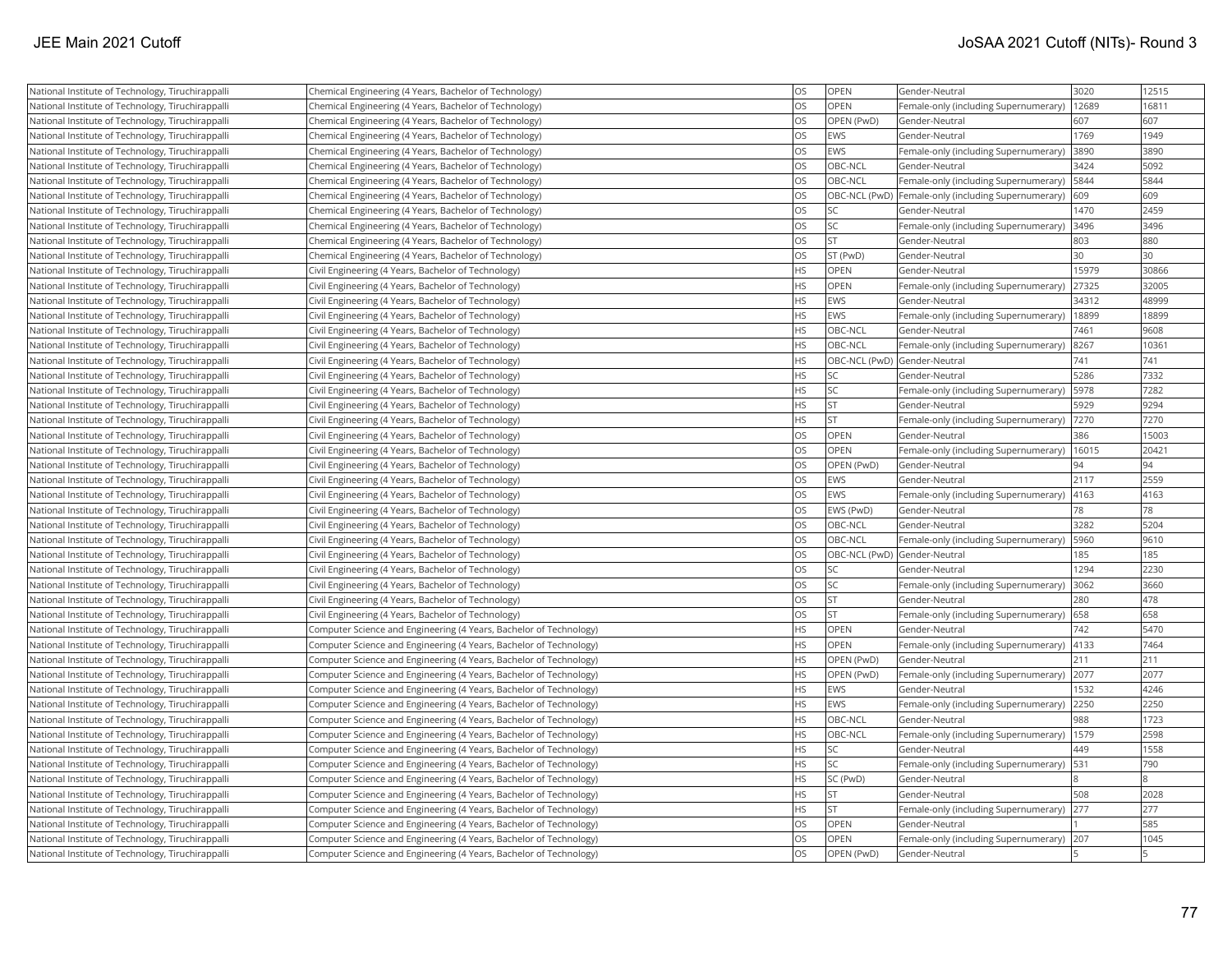| National Institute of Technology, Tiruchirappalli | Computer Science and Engineering (4 Years, Bachelor of Technology)          | <b>OS</b> | EWS                          | Gender-Neutral                                       | 75    | 101   |
|---------------------------------------------------|-----------------------------------------------------------------------------|-----------|------------------------------|------------------------------------------------------|-------|-------|
| National Institute of Technology, Tiruchirappalli | Computer Science and Engineering (4 Years, Bachelor of Technology)          | <b>OS</b> | EWS                          | Female-only (including Supernumerary)                | 221   | 221   |
| National Institute of Technology, Tiruchirappalli | Computer Science and Engineering (4 Years, Bachelor of Technology)          | <b>OS</b> | OBC-NCL                      | Gender-Neutral                                       | 94    | 275   |
| National Institute of Technology, Tiruchirappalli | Computer Science and Engineering (4 Years, Bachelor of Technology)          | <b>OS</b> | OBC-NCL                      | Female-only (including Supernumerary)                | 174   | 361   |
| National Institute of Technology, Tiruchirappalli | Computer Science and Engineering (4 Years, Bachelor of Technology)          | <b>OS</b> | OBC-NCL (PwD) Gender-Neutral |                                                      | 11    | 11    |
| National Institute of Technology, Tiruchirappalli | Computer Science and Engineering (4 Years, Bachelor of Technology)          | <b>OS</b> | <b>SC</b>                    | Gender-Neutral                                       | 17    | 150   |
| National Institute of Technology, Tiruchirappalli | Computer Science and Engineering (4 Years, Bachelor of Technology)          | <b>OS</b> | lsc                          | Female-only (including Supernumerary)                | 85    | 168   |
| National Institute of Technology, Tiruchirappalli | Computer Science and Engineering (4 Years, Bachelor of Technology)          | <b>OS</b> | <b>ST</b>                    | Gender-Neutral                                       | 38    | 47    |
| National Institute of Technology, Tiruchirappalli | Computer Science and Engineering (4 Years, Bachelor of Technology)          | <b>OS</b> | <b>ST</b>                    | Female-only (including Supernumerary)                | 59    | 59    |
| National Institute of Technology, Tiruchirappalli | Electrical and Electronics Engineering (4 Years, Bachelor of Technology)    | <b>HS</b> | OPEN                         | Gender-Neutral                                       | 7964  | 10151 |
| National Institute of Technology, Tiruchirappalli | Electrical and Electronics Engineering (4 Years, Bachelor of Technology)    | <b>HS</b> | OPEN                         | Female-only (including Supernumerary)                | 16308 | 18635 |
| National Institute of Technology, Tiruchirappalli | Electrical and Electronics Engineering (4 Years, Bachelor of Technology)    | <b>HS</b> | OPEN (PwD)                   | Gender-Neutral                                       | 280   | 280   |
| National Institute of Technology, Tiruchirappalli | Electrical and Electronics Engineering (4 Years, Bachelor of Technology)    | <b>HS</b> | EWS                          | Gender-Neutral                                       | 5701  | 7615  |
| National Institute of Technology, Tiruchirappalli | Electrical and Electronics Engineering (4 Years, Bachelor of Technology)    | <b>HS</b> | EWS                          | Female-only (including Supernumerary)                | 6332  | 6332  |
| National Institute of Technology, Tiruchirappalli | Electrical and Electronics Engineering (4 Years, Bachelor of Technology)    | <b>HS</b> | OBC-NCL                      | Gender-Neutral                                       | 2456  | 3195  |
| National Institute of Technology, Tiruchirappalli | Electrical and Electronics Engineering (4 Years, Bachelor of Technology)    | <b>HS</b> | OBC-NCL                      | Female-only (including Supernumerary)                | 4078  | 5194  |
| National Institute of Technology, Tiruchirappalli | Electrical and Electronics Engineering (4 Years, Bachelor of Technology)    | <b>HS</b> | <b>SC</b>                    | Gender-Neutral                                       | 775   | 3583  |
| National Institute of Technology, Tiruchirappalli | Electrical and Electronics Engineering (4 Years, Bachelor of Technology)    | <b>HS</b> | <b>SC</b>                    | Female-only (including Supernumerary)                | 2643  | 3152  |
| National Institute of Technology, Tiruchirappalli | Electrical and Electronics Engineering (4 Years, Bachelor of Technology)    | <b>HS</b> | İst                          | Gender-Neutral                                       | 486   | 4696  |
| National Institute of Technology, Tiruchirappalli | Electrical and Electronics Engineering (4 Years, Bachelor of Technology)    | <b>HS</b> | <b>ST</b>                    | Female-only (including Supernumerary)                | 3867  | 3867  |
| National Institute of Technology, Tiruchirappalli | Electrical and Electronics Engineering (4 Years, Bachelor of Technology)    | <b>OS</b> | OPEN                         | Gender-Neutral                                       | 2608  | 5088  |
| National Institute of Technology, Tiruchirappalli | Electrical and Electronics Engineering (4 Years, Bachelor of Technology)    | <b>OS</b> | OPEN                         | Female-only (including Supernumerary)                | 8128  | 9111  |
| National Institute of Technology, Tiruchirappalli | Electrical and Electronics Engineering (4 Years, Bachelor of Technology)    | <b>OS</b> | OPEN (PwD)                   | Gender-Neutral                                       | 74    | 74    |
| National Institute of Technology, Tiruchirappalli | Electrical and Electronics Engineering (4 Years, Bachelor of Technology)    | <b>OS</b> | <b>EWS</b>                   | Gender-Neutral                                       | 732   | 953   |
| National Institute of Technology, Tiruchirappalli | Electrical and Electronics Engineering (4 Years, Bachelor of Technology)    | <b>OS</b> | EWS                          | Female-only (including Supernumerary)                | 1689  | 1689  |
| National Institute of Technology, Tiruchirappalli | Electrical and Electronics Engineering (4 Years, Bachelor of Technology)    | <b>OS</b> | OBC-NCL                      | Gender-Neutral                                       | 1405  | 2215  |
| National Institute of Technology, Tiruchirappalli | Electrical and Electronics Engineering (4 Years, Bachelor of Technology)    | <b>OS</b> | <b>OBC-NCL</b>               | Female-only (including Supernumerary)                | 3075  | 4170  |
| National Institute of Technology, Tiruchirappalli | Electrical and Electronics Engineering (4 Years, Bachelor of Technology)    | <b>OS</b> |                              | OBC-NCL (PwD)  Female-only (including Supernumerary) | 107   | 107   |
| National Institute of Technology, Tiruchirappalli | Electrical and Electronics Engineering (4 Years, Bachelor of Technology)    | <b>OS</b> | <b>SC</b>                    | Gender-Neutral                                       | 901   | 1254  |
| National Institute of Technology, Tiruchirappalli | Electrical and Electronics Engineering (4 Years, Bachelor of Technology)    | <b>OS</b> | <b>SC</b>                    | Female-only (including Supernumerary)                | 2002  | 2177  |
| National Institute of Technology, Tiruchirappalli | Electrical and Electronics Engineering (4 Years, Bachelor of Technology)    | <b>OS</b> | SC (PwD)                     | Gender-Neutral                                       | 53    | 53    |
| National Institute of Technology, Tiruchirappalli | Electrical and Electronics Engineering (4 Years, Bachelor of Technology)    | <b>OS</b> | İST                          | Gender-Neutral                                       | 103   | 376   |
| National Institute of Technology, Tiruchirappalli | Electrical and Electronics Engineering (4 Years, Bachelor of Technology)    | <b>OS</b> | <b>ST</b>                    | Female-only (including Supernumerary)                | 649   | 649   |
| National Institute of Technology, Tiruchirappalli | Electronics and Communication Engineering (4 Years, Bachelor of Technology) | <b>HS</b> | OPEN                         | Gender-Neutral                                       | 5364  | 7966  |
| National Institute of Technology, Tiruchirappalli | Electronics and Communication Engineering (4 Years, Bachelor of Technology) | <b>HS</b> | OPEN                         | Female-only (including Supernumerary)                | 11870 | 14671 |
| National Institute of Technology, Tiruchirappalli | Electronics and Communication Engineering (4 Years, Bachelor of Technology) | <b>HS</b> | OPEN (PwD)                   | Gender-Neutral                                       | 287   | 287   |
| National Institute of Technology, Tiruchirappalli | Electronics and Communication Engineering (4 Years, Bachelor of Technology) | <b>HS</b> | EWS                          | Gender-Neutral                                       | 1530  | 5655  |
| National Institute of Technology, Tiruchirappalli | Electronics and Communication Engineering (4 Years, Bachelor of Technology) | <b>HS</b> | EWS                          | Female-only (including Supernumerary)                | 5906  | 5906  |
| National Institute of Technology, Tiruchirappalli | Electronics and Communication Engineering (4 Years, Bachelor of Technology) | <b>HS</b> | OBC-NCL                      | Gender-Neutral                                       | 1751  | 2379  |
| National Institute of Technology, Tiruchirappalli | Electronics and Communication Engineering (4 Years, Bachelor of Technology) | HS        | <b>OBC-NCL</b>               | Female-only (including Supernumerary)                | 3081  | 4046  |
| National Institute of Technology, Tiruchirappalli | Electronics and Communication Engineering (4 Years, Bachelor of Technology) | <b>HS</b> | lsc                          | Gender-Neutral                                       | 1613  | 3018  |
| National Institute of Technology, Tiruchirappalli | Electronics and Communication Engineering (4 Years, Bachelor of Technology) | <b>HS</b> | <b>SC</b>                    | Female-only (including Supernumerary)                | 870   | 2344  |
| National Institute of Technology, Tiruchirappalli | Electronics and Communication Engineering (4 Years, Bachelor of Technology) | <b>HS</b> | <b>ST</b>                    | Gender-Neutral                                       | 2460  | 3283  |
| National Institute of Technology, Tiruchirappalli | Electronics and Communication Engineering (4 Years, Bachelor of Technology) | <b>HS</b> | lst                          | Female-only (including Supernumerary)                | 534   | 534   |
| National Institute of Technology, Tiruchirappalli | Electronics and Communication Engineering (4 Years, Bachelor of Technology) | <b>OS</b> | OPEN                         | Gender-Neutral                                       | 1713  | 2928  |
| National Institute of Technology, Tiruchirappalli | Electronics and Communication Engineering (4 Years, Bachelor of Technology) | <b>OS</b> | <b>OPEN</b>                  | Female-only (including Supernumerary)                | 2050  | 3971  |
| National Institute of Technology, Tiruchirappalli | Electronics and Communication Engineering (4 Years, Bachelor of Technology) | <b>OS</b> | OPEN (PwD)                   | Gender-Neutral                                       | 73    | 73    |
| National Institute of Technology, Tiruchirappalli | Electronics and Communication Engineering (4 Years, Bachelor of Technology) | <b>OS</b> | <b>EWS</b>                   | Gender-Neutral                                       | 310   | 430   |
| National Institute of Technology, Tiruchirappalli | Electronics and Communication Engineering (4 Years, Bachelor of Technology) | <b>OS</b> | <b>EWS</b>                   | Female-only (including Supernumerary)                | 913   | 913   |
| National Institute of Technology, Tiruchirappalli | Electronics and Communication Engineering (4 Years, Bachelor of Technology) | <b>OS</b> | OBC-NCL                      | Gender-Neutral                                       | 694   | 1295  |
| National Institute of Technology, Tiruchirappalli | Electronics and Communication Engineering (4 Years, Bachelor of Technology) | <b>OS</b> | OBC-NCL                      | Female-only (including Supernumerary)                | 1570  | 2366  |
| National Institute of Technology, Tiruchirappalli | Electronics and Communication Engineering (4 Years, Bachelor of Technology) | <b>OS</b> | OBC-NCL (PwD) Gender-Neutral |                                                      | 61    | 61    |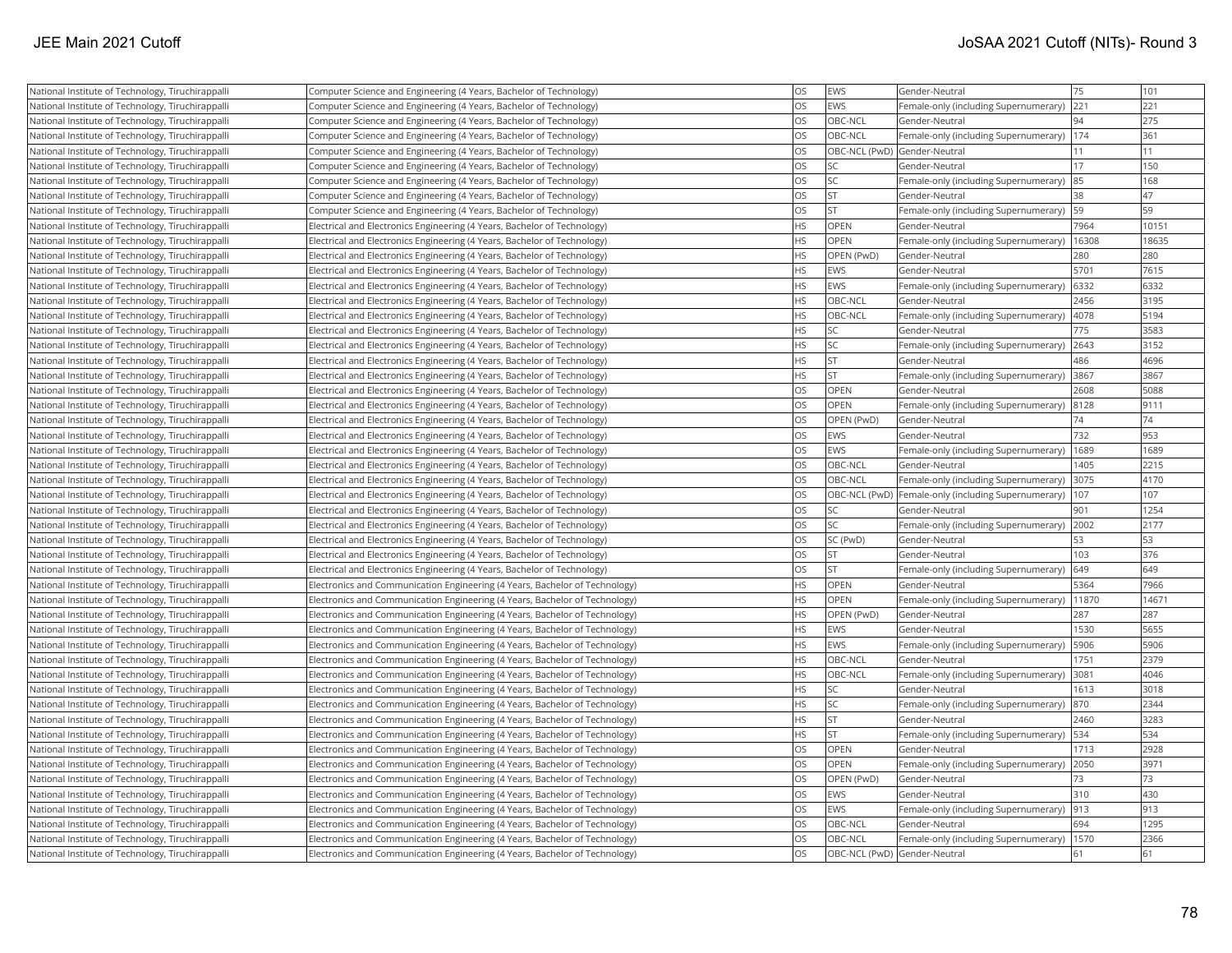| National Institute of Technology, Tiruchirappalli | Electronics and Communication Engineering (4 Years, Bachelor of Technology) | OS        | <b>SC</b>                    | Gender-Neutral                             | 178   | 582   |
|---------------------------------------------------|-----------------------------------------------------------------------------|-----------|------------------------------|--------------------------------------------|-------|-------|
| National Institute of Technology, Tiruchirappalli | Electronics and Communication Engineering (4 Years, Bachelor of Technology) | <b>OS</b> | lsc                          | Female-only (including Supernumerary)      | 786   | 1157  |
| National Institute of Technology, Tiruchirappalli | Electronics and Communication Engineering (4 Years, Bachelor of Technology) | <b>OS</b> | SC (PwD)                     | Gender-Neutral                             | 32    | 32    |
| National Institute of Technology, Tiruchirappalli | Electronics and Communication Engineering (4 Years, Bachelor of Technology) | <b>OS</b> | lst.                         | Gender-Neutral                             | 178   | 244   |
| National Institute of Technology, Tiruchirappalli | Electronics and Communication Engineering (4 Years, Bachelor of Technology) | <b>OS</b> | <b>ST</b>                    | Female-only (including Supernumerary)  169 |       | 169   |
| National Institute of Technology, Tiruchirappalli | Instrumentation and Control Engineering (4 Years, Bachelor of Technology)   | HS        | <b>OPEN</b>                  | Gender-Neutral                             | 10663 | 15337 |
| National Institute of Technology, Tiruchirappalli | Instrumentation and Control Engineering (4 Years, Bachelor of Technology)   | <b>HS</b> | OPEN                         | Female-only (including Supernumerary)      | 19171 | 24247 |
| National Institute of Technology, Tiruchirappalli | Instrumentation and Control Engineering (4 Years, Bachelor of Technology)   | HS        | OPEN (PwD)                   | Gender-Neutral                             | 1736  | 1736  |
| National Institute of Technology, Tiruchirappalli | Instrumentation and Control Engineering (4 Years, Bachelor of Technology)   | <b>HS</b> | EWS                          | Gender-Neutral                             | 8684  | 15697 |
| National Institute of Technology, Tiruchirappalli | Instrumentation and Control Engineering (4 Years, Bachelor of Technology)   | <b>HS</b> | <b>EWS</b>                   | Female-only (including Supernumerary)      | 20595 | 20595 |
| National Institute of Technology, Tiruchirappalli | Instrumentation and Control Engineering (4 Years, Bachelor of Technology)   | <b>HS</b> | OBC-NCL                      | Gender-Neutral                             | 3805  | 5926  |
| National Institute of Technology, Tiruchirappalli | Instrumentation and Control Engineering (4 Years, Bachelor of Technology)   | <b>HS</b> | OBC-NCL                      | Female-only (including Supernumerary)      | 6562  | 7361  |
| National Institute of Technology, Tiruchirappalli | Instrumentation and Control Engineering (4 Years, Bachelor of Technology)   | <b>HS</b> | lsc                          | Gender-Neutral                             | 3684  | 5696  |
| National Institute of Technology, Tiruchirappalli | Instrumentation and Control Engineering (4 Years, Bachelor of Technology)   | <b>HS</b> | <b>SC</b>                    | Female-only (including Supernumerary)      | 3907  | 4818  |
| National Institute of Technology, Tiruchirappalli | Instrumentation and Control Engineering (4 Years, Bachelor of Technology)   | <b>HS</b> | <b>ST</b>                    | Gender-Neutral                             | 5853  | 8569  |
| National Institute of Technology, Tiruchirappalli | Instrumentation and Control Engineering (4 Years, Bachelor of Technology)   | <b>HS</b> | <b>ST</b>                    | Female-only (including Supernumerary)      | 5563  | 5563  |
| National Institute of Technology, Tiruchirappalli | Instrumentation and Control Engineering (4 Years, Bachelor of Technology)   | OS        | OPEN                         | Gender-Neutral                             | 8326  | 13240 |
| National Institute of Technology, Tiruchirappalli | Instrumentation and Control Engineering (4 Years, Bachelor of Technology)   | OS        | OPEN                         | Female-only (including Supernumerary)      | 11443 | 14451 |
| National Institute of Technology, Tiruchirappalli | Instrumentation and Control Engineering (4 Years, Bachelor of Technology)   | OS        | OPEN (PwD)                   | Gender-Neutral                             | 384   | 384   |
| National Institute of Technology, Tiruchirappalli | Instrumentation and Control Engineering (4 Years, Bachelor of Technology)   | <b>OS</b> | EWS                          | Gender-Neutral                             | 1766  | 2292  |
| National Institute of Technology, Tiruchirappalli | Instrumentation and Control Engineering (4 Years, Bachelor of Technology)   | <b>OS</b> | EWS                          | Female-only (including Supernumerary)      | 3472  | 3472  |
| National Institute of Technology, Tiruchirappalli | Instrumentation and Control Engineering (4 Years, Bachelor of Technology)   | <b>OS</b> | OBC-NCL                      | Gender-Neutral                             | 3753  | 5027  |
| National Institute of Technology, Tiruchirappalli | Instrumentation and Control Engineering (4 Years, Bachelor of Technology)   | <b>OS</b> | OBC-NCL                      | Female-only (including Supernumerary)      | 10611 | 11241 |
| National Institute of Technology, Tiruchirappalli | Instrumentation and Control Engineering (4 Years, Bachelor of Technology)   | <b>OS</b> | OBC-NCL (PwD) Gender-Neutral |                                            | 161   | 161   |
| National Institute of Technology, Tiruchirappalli | Instrumentation and Control Engineering (4 Years, Bachelor of Technology)   | <b>OS</b> | <b>SC</b>                    | Gender-Neutral                             | 1784  | 2979  |
| National Institute of Technology, Tiruchirappalli | Instrumentation and Control Engineering (4 Years, Bachelor of Technology)   | OS        | <b>SC</b>                    | Female-only (including Supernumerary)      | 3417  | 3801  |
| National Institute of Technology, Tiruchirappalli | Instrumentation and Control Engineering (4 Years, Bachelor of Technology)   | OS        | SC (PwD)                     | Gender-Neutral                             | 70    | 70    |
| National Institute of Technology, Tiruchirappalli | Instrumentation and Control Engineering (4 Years, Bachelor of Technology)   | OS        | İst                          | Gender-Neutral                             | 846   | 1041  |
| National Institute of Technology, Tiruchirappalli | Instrumentation and Control Engineering (4 Years, Bachelor of Technology)   | <b>OS</b> | <b>ST</b>                    | Female-only (including Supernumerary)      | 983   | 983   |
| National Institute of Technology, Tiruchirappalli | Mechanical Engineering (4 Years, Bachelor of Technology)                    | HS        | OPEN                         | Gender-Neutral                             | 3741  | 13437 |
| National Institute of Technology, Tiruchirappalli | Mechanical Engineering (4 Years, Bachelor of Technology)                    | HS        | <b>OPEN</b>                  | Female-only (including Supernumerary)      | 19030 | 25852 |
| National Institute of Technology, Tiruchirappalli | Mechanical Engineering (4 Years, Bachelor of Technology)                    | <b>HS</b> | <b>EWS</b>                   | Gender-Neutral                             | 8766  | 26381 |
| National Institute of Technology, Tiruchirappalli | Mechanical Engineering (4 Years, Bachelor of Technology)                    | <b>HS</b> | EWS                          | Female-only (including Supernumerary)      | 16503 | 16503 |
| National Institute of Technology, Tiruchirappalli | Mechanical Engineering (4 Years, Bachelor of Technology)                    | <b>HS</b> | OBC-NCL                      | Gender-Neutral                             | 2957  | 4477  |
| National Institute of Technology, Tiruchirappalli | Mechanical Engineering (4 Years, Bachelor of Technology)                    | <b>HS</b> | OBC-NCL                      | Female-only (including Supernumerary)      | 6294  | 7977  |
| National Institute of Technology, Tiruchirappalli | Mechanical Engineering (4 Years, Bachelor of Technology)                    | <b>HS</b> | OBC-NCL (PwD) Gender-Neutral |                                            | 212   | 212   |
| National Institute of Technology, Tiruchirappalli | Mechanical Engineering (4 Years, Bachelor of Technology)                    | <b>HS</b> | lsc                          | Gender-Neutral                             | 666   | 3744  |
| National Institute of Technology, Tiruchirappalli | Mechanical Engineering (4 Years, Bachelor of Technology)                    | <b>HS</b> | lsc                          | Female-only (including Supernumerary)      | 4137  | 4877  |
| National Institute of Technology, Tiruchirappalli | Mechanical Engineering (4 Years, Bachelor of Technology)                    | <b>HS</b> | SC (PwD)                     | Gender-Neutral                             | 76    | 76    |
| National Institute of Technology, Tiruchirappalli | Mechanical Engineering (4 Years, Bachelor of Technology)                    | HS        | <b>ST</b>                    | Gender-Neutral                             | 3795  | 5259  |
| National Institute of Technology, Tiruchirappalli | Mechanical Engineering (4 Years, Bachelor of Technology)                    | <b>HS</b> | <b>ST</b>                    | Female-only (including Supernumerary)      | 5165  | 5165  |
| National Institute of Technology, Tiruchirappalli | Mechanical Engineering (4 Years, Bachelor of Technology)                    | <b>OS</b> | OPEN                         | Gender-Neutral                             | 5451  | 8010  |
| National Institute of Technology, Tiruchirappalli | Mechanical Engineering (4 Years, Bachelor of Technology)                    | <b>OS</b> | <b>OPEN</b>                  | Female-only (including Supernumerary)      | 15404 | 18386 |
| National Institute of Technology, Tiruchirappalli | Mechanical Engineering (4 Years, Bachelor of Technology)                    | OS        | OPEN (PwD)                   | Gender-Neutral                             | 119   | 119   |
| National Institute of Technology, Tiruchirappalli | Mechanical Engineering (4 Years, Bachelor of Technology)                    | OS        | EWS                          | Gender-Neutral                             | 1085  | 1476  |
| National Institute of Technology, Tiruchirappalli | Mechanical Engineering (4 Years, Bachelor of Technology)                    | <b>OS</b> | <b>EWS</b>                   | Female-only (including Supernumerary)      | 3387  | 3387  |
| National Institute of Technology, Tiruchirappalli | Mechanical Engineering (4 Years, Bachelor of Technology)                    | <b>OS</b> | EWS (PwD)                    | Gender-Neutral                             | 65    | 65    |
| National Institute of Technology, Tiruchirappalli | Mechanical Engineering (4 Years, Bachelor of Technology)                    | <b>OS</b> | OBC-NCL                      | Gender-Neutral                             | 2161  | 3396  |
| National Institute of Technology, Tiruchirappalli | Mechanical Engineering (4 Years, Bachelor of Technology)                    | <b>OS</b> | OBC-NCL                      | Female-only (including Supernumerary)      | 5761  | 8149  |
| National Institute of Technology, Tiruchirappalli | Mechanical Engineering (4 Years, Bachelor of Technology)                    | OS        | OBC-NCL (PwD) Gender-Neutral |                                            | 99    | 99    |
| National Institute of Technology, Tiruchirappalli | Mechanical Engineering (4 Years, Bachelor of Technology)                    | <b>OS</b> | <b>SC</b>                    | Gender-Neutral                             | 1260  | 1826  |
| National Institute of Technology, Tiruchirappalli | Mechanical Engineering (4 Years, Bachelor of Technology)                    | <b>OS</b> | lsc                          | Female-only (including Supernumerary)      | 3089  | 3165  |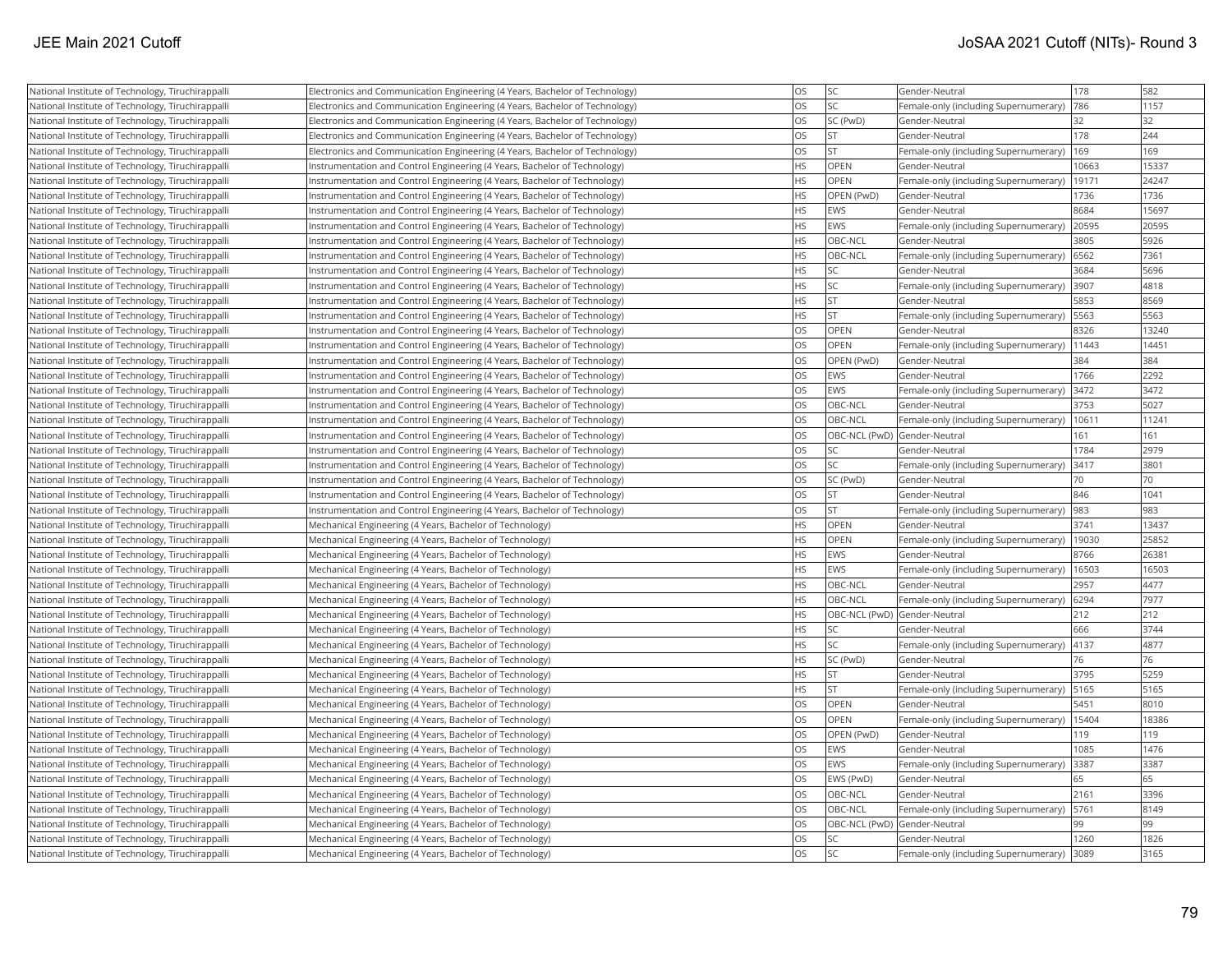| National Institute of Technology, Tiruchirappalli                                                  | Mechanical Engineering (4 Years, Bachelor of Technology)                                                        | <b>OS</b> | <b>ST</b>                    | Gender-Neutral                                          | 319   | 500   |
|----------------------------------------------------------------------------------------------------|-----------------------------------------------------------------------------------------------------------------|-----------|------------------------------|---------------------------------------------------------|-------|-------|
| National Institute of Technology, Tiruchirappalli                                                  | Mechanical Engineering (4 Years, Bachelor of Technology)                                                        | <b>OS</b> | <b>ST</b>                    | Female-only (including Supernumerary)                   | 801   | 801   |
| National Institute of Technology, Tiruchirappalli                                                  | Metallurgical and Materials Engineering (4 Years, Bachelor of Technology)                                       | <b>HS</b> | OPEN                         | Gender-Neutral                                          | 16657 | 31523 |
| National Institute of Technology, Tiruchirappalli                                                  | Metallurgical and Materials Engineering (4 Years, Bachelor of Technology)                                       | <b>HS</b> | OPEN                         | Female-only (including Supernumerary)                   | 30519 | 33360 |
| National Institute of Technology, Tiruchirappalli                                                  | Metallurgical and Materials Engineering (4 Years, Bachelor of Technology)                                       | <b>HS</b> | EWS                          | Gender-Neutral                                          | 23993 | 39985 |
| National Institute of Technology, Tiruchirappalli                                                  | Metallurgical and Materials Engineering (4 Years, Bachelor of Technology)                                       | <b>HS</b> | EWS                          | Female-only (including Supernumerary)                   | 38635 | 38635 |
| National Institute of Technology, Tiruchirappalli                                                  | Metallurgical and Materials Engineering (4 Years, Bachelor of Technology)                                       | <b>HS</b> | OBC-NCL                      | Gender-Neutral                                          | 7682  | 9254  |
| National Institute of Technology, Tiruchirappalli                                                  | Metallurgical and Materials Engineering (4 Years, Bachelor of Technology)                                       | <b>HS</b> | OBC-NCL                      | Female-only (including Supernumerary)                   | 11979 | 13224 |
| National Institute of Technology, Tiruchirappalli                                                  | Metallurgical and Materials Engineering (4 Years, Bachelor of Technology)                                       | <b>HS</b> | OBC-NCL (PwD) Gender-Neutral |                                                         | 941   | 941   |
| National Institute of Technology, Tiruchirappalli                                                  | Metallurgical and Materials Engineering (4 Years, Bachelor of Technology)                                       | <b>HS</b> | lsc                          | Gender-Neutral                                          | 4576  | 7169  |
| National Institute of Technology, Tiruchirappalli                                                  | Metallurgical and Materials Engineering (4 Years, Bachelor of Technology)                                       | <b>HS</b> | <b>SC</b>                    | Female-only (including Supernumerary)                   | 9079  | 9079  |
| National Institute of Technology, Tiruchirappalli                                                  | Metallurgical and Materials Engineering (4 Years, Bachelor of Technology)                                       | <b>HS</b> | <b>ST</b>                    | Gender-Neutral                                          | 9676  | 11395 |
| National Institute of Technology, Tiruchirappalli                                                  | Metallurgical and Materials Engineering (4 Years, Bachelor of Technology)                                       | <b>HS</b> | İst                          | Female-only (including Supernumerary)                   | 12314 | 12314 |
| National Institute of Technology, Tiruchirappalli                                                  | Metallurgical and Materials Engineering (4 Years, Bachelor of Technology)                                       | <b>OS</b> | <b>OPEN</b>                  | Gender-Neutral                                          | 13562 | 19049 |
| National Institute of Technology, Tiruchirappalli                                                  | Metallurgical and Materials Engineering (4 Years, Bachelor of Technology)                                       | <b>OS</b> | <b>OPEN</b>                  | Female-only (including Supernumerary)                   | 28003 | 31919 |
| National Institute of Technology, Tiruchirappalli                                                  | Metallurgical and Materials Engineering (4 Years, Bachelor of Technology)                                       | <b>OS</b> | OPEN (PwD)                   | Gender-Neutral                                          | 893   | 893   |
| National Institute of Technology, Tiruchirappalli                                                  | Metallurgical and Materials Engineering (4 Years, Bachelor of Technology)                                       | <b>OS</b> | EWS                          | Gender-Neutral                                          | 2957  | 3269  |
| National Institute of Technology, Tiruchirappalli                                                  | Metallurgical and Materials Engineering (4 Years, Bachelor of Technology)                                       | <b>OS</b> | EWS                          | Female-only (including Supernumerary)                   | 5614  | 5614  |
| National Institute of Technology, Tiruchirappalli                                                  | Metallurgical and Materials Engineering (4 Years, Bachelor of Technology)                                       | <b>OS</b> | OBC-NCL                      | Gender-Neutral                                          | 4200  | 7052  |
| National Institute of Technology, Tiruchirappalli                                                  | Metallurgical and Materials Engineering (4 Years, Bachelor of Technology)                                       | <b>OS</b> | OBC-NCL                      | Female-only (including Supernumerary)                   | 12689 | 12689 |
| National Institute of Technology, Tiruchirappalli                                                  | Metallurgical and Materials Engineering (4 Years, Bachelor of Technology)                                       | <b>OS</b> |                              | OBC-NCL (PwD) Female-only (including Supernumerary)     | 716   | 716   |
| National Institute of Technology, Tiruchirappalli                                                  | Metallurgical and Materials Engineering (4 Years, Bachelor of Technology)                                       | <b>OS</b> | <b>SC</b>                    | Gender-Neutral                                          | 2958  | 4061  |
| National Institute of Technology, Tiruchirappalli                                                  | Metallurgical and Materials Engineering (4 Years, Bachelor of Technology)                                       | <b>OS</b> | <b>SC</b>                    | Female-only (including Supernumerary)                   | 6028  | 6028  |
| National Institute of Technology, Tiruchirappalli                                                  | Metallurgical and Materials Engineering (4 Years, Bachelor of Technology)                                       | <b>OS</b> | <b>ST</b>                    | Gender-Neutral                                          | 831   | 1419  |
| National Institute of Technology, Tiruchirappalli                                                  | Metallurgical and Materials Engineering (4 Years, Bachelor of Technology)                                       | <b>OS</b> | ST (PwD)                     | Gender-Neutral                                          | 42    | 42    |
| National Institute of Technology, Tiruchirappalli                                                  | Production Engineering (4 Years, Bachelor of Technology)                                                        | <b>HS</b> | OPEN                         | Gender-Neutral                                          | 15589 | 24694 |
| National Institute of Technology, Tiruchirappalli                                                  | Production Engineering (4 Years, Bachelor of Technology)                                                        | <b>HS</b> | OPEN                         | Female-only (including Supernumerary)                   | 28242 | 41358 |
| National Institute of Technology, Tiruchirappalli                                                  | Production Engineering (4 Years, Bachelor of Technology)                                                        | <b>HS</b> | EWS                          | Gender-Neutral                                          | 33647 | 58791 |
| National Institute of Technology, Tiruchirappalli                                                  | Production Engineering (4 Years, Bachelor of Technology)                                                        | <b>HS</b> | EWS                          | Female-only (including Supernumerary)                   | 28362 | 28362 |
| National Institute of Technology, Tiruchirappalli                                                  | Production Engineering (4 Years, Bachelor of Technology)                                                        | <b>HS</b> | OBC-NCL                      | Gender-Neutral                                          | 6246  | 8394  |
| National Institute of Technology, Tiruchirappalli                                                  | Production Engineering (4 Years, Bachelor of Technology)                                                        | <b>HS</b> | OBC-NCL                      | Female-only (including Supernumerary)                   | 13699 | 13829 |
| National Institute of Technology, Tiruchirappalli                                                  | Production Engineering (4 Years, Bachelor of Technology)                                                        | <b>HS</b> | OBC-NCL (PwD) Gender-Neutral |                                                         | 291   | 291   |
| National Institute of Technology, Tiruchirappalli                                                  | Production Engineering (4 Years, Bachelor of Technology)                                                        | <b>HS</b> |                              | OBC-NCL (PwD) Female-only (including Supernumerary)     | 575   | 575   |
| National Institute of Technology, Tiruchirappalli                                                  | Production Engineering (4 Years, Bachelor of Technology)                                                        | <b>HS</b> | <b>SC</b>                    | Gender-Neutral                                          | 3936  | 6811  |
| National Institute of Technology, Tiruchirappalli                                                  | Production Engineering (4 Years, Bachelor of Technology)                                                        | <b>HS</b> | <b>SC</b>                    | Female-only (including Supernumerary)                   | 7071  | 9288  |
| National Institute of Technology, Tiruchirappalli                                                  | Production Engineering (4 Years, Bachelor of Technology)                                                        | <b>HS</b> | <b>ST</b>                    | Gender-Neutral                                          | 9553  | 12316 |
| National Institute of Technology, Tiruchirappalli                                                  | Production Engineering (4 Years, Bachelor of Technology)                                                        | <b>HS</b> | lst                          | Female-only (including Supernumerary)                   | 14574 | 14574 |
| National Institute of Technology, Tiruchirappalli                                                  | Production Engineering (4 Years, Bachelor of Technology)                                                        | <b>OS</b> | OPEN                         | Gender-Neutral                                          | 14379 | 20911 |
| National Institute of Technology, Tiruchirappalli                                                  | Production Engineering (4 Years, Bachelor of Technology)                                                        | <b>OS</b> | <b>OPEN</b>                  | Female-only (including Supernumerary)                   | 22596 | 31120 |
| National Institute of Technology, Tiruchirappalli                                                  | Production Engineering (4 Years, Bachelor of Technology)                                                        | <b>OS</b> | OPEN (PwD)                   | Gender-Neutral                                          | 1218  | 1218  |
| National Institute of Technology, Tiruchirappalli                                                  | Production Engineering (4 Years, Bachelor of Technology)                                                        | <b>OS</b> | EWS                          | Gender-Neutral                                          | 2988  | 3398  |
| National Institute of Technology, Tiruchirappalli                                                  | Production Engineering (4 Years, Bachelor of Technology)                                                        | <b>OS</b> | EWS                          | Female-only (including Supernumerary)                   | 6065  | 6065  |
| National Institute of Technology, Tiruchirappalli                                                  | Production Engineering (4 Years, Bachelor of Technology)                                                        | <b>OS</b> | EWS (PwD)                    | Gender-Neutral                                          | 222   | 222   |
| National Institute of Technology, Tiruchirappalli                                                  | Production Engineering (4 Years, Bachelor of Technology)                                                        | <b>OS</b> | OBC-NCL                      | Gender-Neutral                                          | 5142  | 8028  |
| National Institute of Technology, Tiruchirappalli                                                  | Production Engineering (4 Years, Bachelor of Technology)                                                        | <b>OS</b> | OBC-NCL                      | Female-only (including Supernumerary)                   | 9417  | 14061 |
| National Institute of Technology, Tiruchirappalli                                                  | Production Engineering (4 Years, Bachelor of Technology)                                                        | <b>OS</b> | OBC-NCL (PwD) Gender-Neutral |                                                         | 661   | 661   |
| National Institute of Technology, Tiruchirappalli                                                  | Production Engineering (4 Years, Bachelor of Technology)                                                        | <b>OS</b> | <b>SC</b>                    | Gender-Neutral                                          | 3428  | 4327  |
| National Institute of Technology, Tiruchirappalli                                                  |                                                                                                                 | <b>OS</b> | <b>SC</b>                    |                                                         | 6502  | 7873  |
|                                                                                                    | Production Engineering (4 Years, Bachelor of Technology)                                                        | <b>OS</b> | <b>ST</b>                    | Female-only (including Supernumerary)<br>Gender-Neutral | 941   | 1654  |
| National Institute of Technology, Tiruchirappalli                                                  | Production Engineering (4 Years, Bachelor of Technology)                                                        | <b>OS</b> | İst                          |                                                         | 1587  | 1587  |
| National Institute of Technology, Tiruchirappalli<br>National Institute of Technology, Uttarakhand | Production Engineering (4 Years, Bachelor of Technology)<br>Civil Engineering (4 Years, Bachelor of Technology) | <b>HS</b> | OPEN                         | Female-only (including Supernumerary)<br>Gender-Neutral | 44593 | 60789 |
|                                                                                                    |                                                                                                                 | <b>HS</b> | OPEN                         | Female-only (including Supernumerary)                   | 64988 | 66488 |
| National Institute of Technology, Uttarakhand                                                      | Civil Engineering (4 Years, Bachelor of Technology)                                                             |           |                              |                                                         |       |       |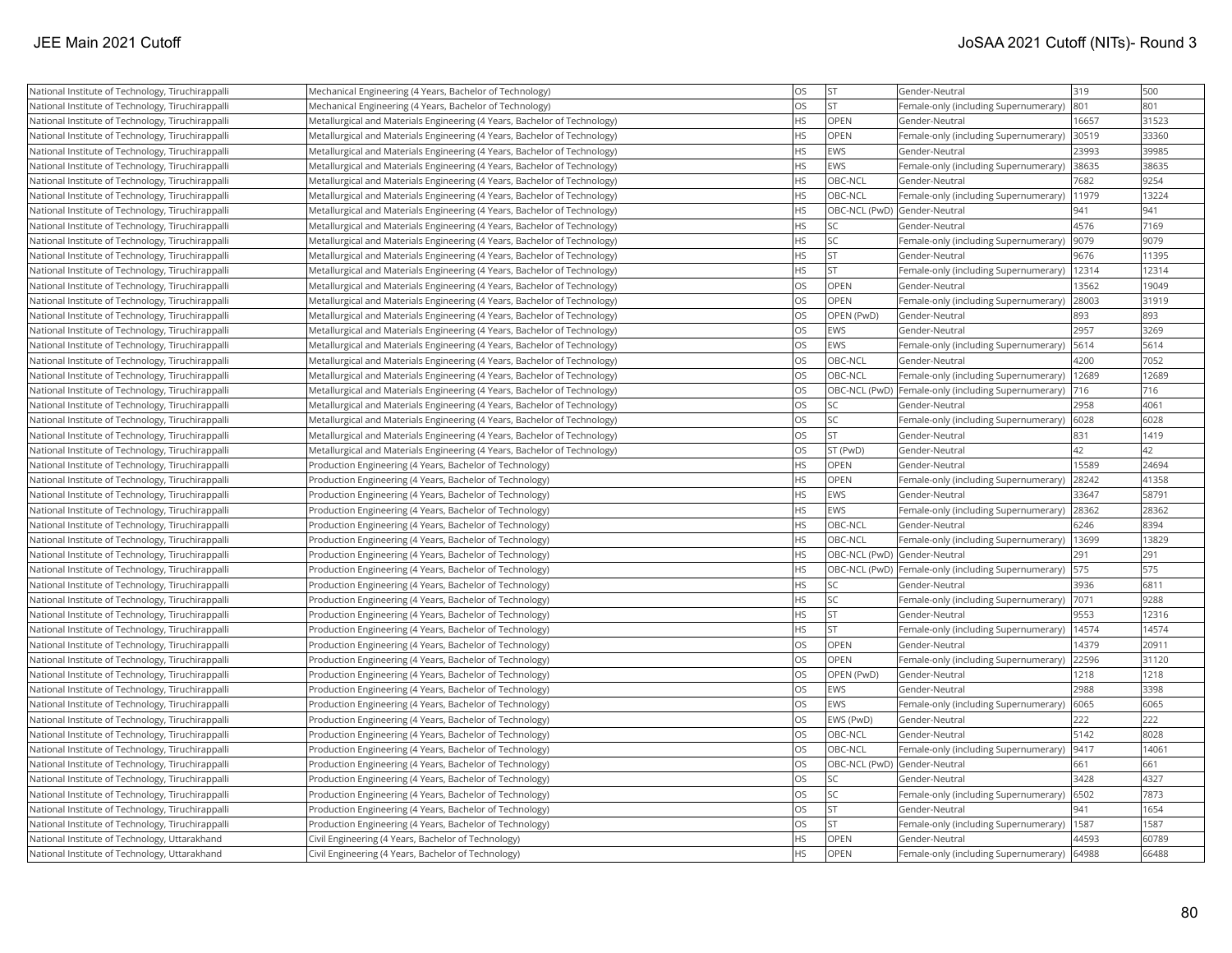| National Institute of Technology, Uttarakhand | Civil Engineering (4 Years, Bachelor of Technology)                         | <b>HS</b> | EWS         | Gender-Neutral                        | 9482  | 9482  |
|-----------------------------------------------|-----------------------------------------------------------------------------|-----------|-------------|---------------------------------------|-------|-------|
| National Institute of Technology, Uttarakhand | Civil Engineering (4 Years, Bachelor of Technology)                         | <b>HS</b> | OBC-NCL     | Gender-Neutral                        | 24889 | 26584 |
| National Institute of Technology, Uttarakhand | Civil Engineering (4 Years, Bachelor of Technology)                         | <b>HS</b> | OBC-NCL     | Female-only (including Supernumerary) | 27303 | 27303 |
| National Institute of Technology, Uttarakhand | Civil Engineering (4 Years, Bachelor of Technology)                         | <b>HS</b> | <b>SC</b>   | Gender-Neutral                        | 8520  | 8565  |
| National Institute of Technology, Uttarakhand | Civil Engineering (4 Years, Bachelor of Technology)                         | <b>HS</b> | <b>SC</b>   | Female-only (including Supernumerary) | 9765  | 9765  |
| National Institute of Technology, Uttarakhand | Civil Engineering (4 Years, Bachelor of Technology)                         | <b>HS</b> | <b>ST</b>   | Gender-Neutral                        | 2436  | 4538  |
| National Institute of Technology, Uttarakhand | Civil Engineering (4 Years, Bachelor of Technology)                         | <b>OS</b> | <b>OPEN</b> | Gender-Neutral                        | 31836 | 40033 |
| National Institute of Technology, Uttarakhand | Civil Engineering (4 Years, Bachelor of Technology)                         | <b>OS</b> | <b>OPEN</b> | Female-only (including Supernumerary) | 46188 | 46188 |
| National Institute of Technology, Uttarakhand | Civil Engineering (4 Years, Bachelor of Technology)                         | <b>OS</b> | <b>EWS</b>  | Gender-Neutral                        | 6072  | 6072  |
| National Institute of Technology, Uttarakhand | Civil Engineering (4 Years, Bachelor of Technology)                         | OS        | OBC-NCL     | Gender-Neutral                        | 11775 | 12530 |
| National Institute of Technology, Uttarakhand | Civil Engineering (4 Years, Bachelor of Technology)                         | <b>OS</b> | OBC-NCL     | Female-only (including Supernumerary) | 19722 | 20087 |
| National Institute of Technology, Uttarakhand | Civil Engineering (4 Years, Bachelor of Technology)                         | <b>OS</b> | <b>SC</b>   | Gender-Neutral                        | 5176  | 6541  |
| National Institute of Technology, Uttarakhand | Civil Engineering (4 Years, Bachelor of Technology)                         | <b>OS</b> | <b>SC</b>   | Female-only (including Supernumerary) | 7914  | 7914  |
| National Institute of Technology, Uttarakhand | Civil Engineering (4 Years, Bachelor of Technology)                         | <b>OS</b> | <b>ST</b>   | Gender-Neutral                        | 2027  | 2027  |
| National Institute of Technology, Uttarakhand | Computer Science and Engineering (4 Years, Bachelor of Technology)          | <b>HS</b> | OPEN        | Gender-Neutral                        | 15214 | 27050 |
| National Institute of Technology, Uttarakhand | Computer Science and Engineering (4 Years, Bachelor of Technology)          | <b>HS</b> | <b>OPEN</b> | Female-only (including Supernumerary) | 42560 | 42560 |
| National Institute of Technology, Uttarakhand | Computer Science and Engineering (4 Years, Bachelor of Technology)          | HS        | <b>EWS</b>  | Gender-Neutral                        | 5110  | 5110  |
| National Institute of Technology, Uttarakhand | Computer Science and Engineering (4 Years, Bachelor of Technology)          | <b>HS</b> | <b>EWS</b>  | Female-only (including Supernumerary) | 18195 | 18195 |
| National Institute of Technology, Uttarakhand | Computer Science and Engineering (4 Years, Bachelor of Technology)          | <b>HS</b> | OBC-NCL     | Gender-Neutral                        | 6556  | 14582 |
| National Institute of Technology, Uttarakhand | Computer Science and Engineering (4 Years, Bachelor of Technology)          | <b>HS</b> | OBC-NCL     | Female-only (including Supernumerary) | 16229 | 18692 |
| National Institute of Technology, Uttarakhand | Computer Science and Engineering (4 Years, Bachelor of Technology)          | <b>HS</b> | <b>SC</b>   | Gender-Neutral                        | 3703  | 5525  |
| National Institute of Technology, Uttarakhand | Computer Science and Engineering (4 Years, Bachelor of Technology)          | <b>HS</b> | <b>ST</b>   | Gender-Neutral                        | 2376  | 2376  |
| National Institute of Technology, Uttarakhand | Computer Science and Engineering (4 Years, Bachelor of Technology)          | <b>OS</b> | <b>OPEN</b> | Gender-Neutral                        | 12774 | 14300 |
| National Institute of Technology, Uttarakhand | Computer Science and Engineering (4 Years, Bachelor of Technology)          | <b>OS</b> | OPEN        | Female-only (including Supernumerary) | 17654 | 17654 |
| National Institute of Technology, Uttarakhand | Computer Science and Engineering (4 Years, Bachelor of Technology)          | <b>OS</b> | <b>EWS</b>  | Gender-Neutral                        | 2037  | 2084  |
| National Institute of Technology, Uttarakhand | Computer Science and Engineering (4 Years, Bachelor of Technology)          | <b>OS</b> | <b>EWS</b>  | Female-only (including Supernumerary) | 4257  | 4257  |
| National Institute of Technology, Uttarakhand | Computer Science and Engineering (4 Years, Bachelor of Technology)          | <b>OS</b> | OBC-NCL     | Gender-Neutral                        | 4593  | 4921  |
| National Institute of Technology, Uttarakhand | Computer Science and Engineering (4 Years, Bachelor of Technology)          | <b>OS</b> | lsc         | Gender-Neutral                        | 3332  | 3399  |
| National Institute of Technology, Uttarakhand | Computer Science and Engineering (4 Years, Bachelor of Technology)          | <b>OS</b> | <b>SC</b>   | Female-only (including Supernumerary) | 3651  | 3651  |
| National Institute of Technology, Uttarakhand | Computer Science and Engineering (4 Years, Bachelor of Technology)          | <b>OS</b> | <b>ST</b>   | Gender-Neutral                        | 1470  | 1470  |
| National Institute of Technology, Uttarakhand | Computer Science and Engineering (4 Years, Bachelor of Technology)          | <b>OS</b> | <b>ST</b>   | Female-only (including Supernumerary) | 2909  | 2909  |
| National Institute of Technology, Uttarakhand | Electrical and Electronics Engineering (4 Years, Bachelor of Technology)    | <b>HS</b> | OPEN        | Gender-Neutral                        | 38453 | 43827 |
| National Institute of Technology, Uttarakhand | Electrical and Electronics Engineering (4 Years, Bachelor of Technology)    | <b>HS</b> | <b>OPEN</b> | Female-only (including Supernumerary) | 52592 | 52592 |
| National Institute of Technology, Uttarakhand | Electrical and Electronics Engineering (4 Years, Bachelor of Technology)    | <b>HS</b> | <b>EWS</b>  | Gender-Neutral                        | 7057  | 8532  |
| National Institute of Technology, Uttarakhand | Electrical and Electronics Engineering (4 Years, Bachelor of Technology)    | <b>HS</b> | OBC-NCL     | Gender-Neutral                        | 18226 | 20267 |
| National Institute of Technology, Uttarakhand | Electrical and Electronics Engineering (4 Years, Bachelor of Technology)    | <b>HS</b> | OBC-NCL     | Female-only (including Supernumerary) | 18709 | 26381 |
| National Institute of Technology, Uttarakhand | Electrical and Electronics Engineering (4 Years, Bachelor of Technology)    | <b>HS</b> | <b>SC</b>   | Gender-Neutral                        | 9091  | 9519  |
| National Institute of Technology, Uttarakhand | Electrical and Electronics Engineering (4 Years, Bachelor of Technology)    | <b>HS</b> | İst         | Gender-Neutral                        | 6655  | 6655  |
| National Institute of Technology, Uttarakhand | Electrical and Electronics Engineering (4 Years, Bachelor of Technology)    | <b>OS</b> | <b>OPEN</b> | Gender-Neutral                        | 23184 | 28011 |
| National Institute of Technology, Uttarakhand | Electrical and Electronics Engineering (4 Years, Bachelor of Technology)    | <b>OS</b> | OPEN        | Female-only (including Supernumerary) | 28183 | 30072 |
| National Institute of Technology, Uttarakhand | Electrical and Electronics Engineering (4 Years, Bachelor of Technology)    | <b>OS</b> | <b>EWS</b>  | Gender-Neutral                        | 4569  | 4569  |
| National Institute of Technology, Uttarakhand | Electrical and Electronics Engineering (4 Years, Bachelor of Technology)    | <b>OS</b> | OBC-NCL     | Gender-Neutral                        | 8704  | 9844  |
| National Institute of Technology, Uttarakhand | Electrical and Electronics Engineering (4 Years, Bachelor of Technology)    | <b>OS</b> | OBC-NCL     | Female-only (including Supernumerary) | 14380 | 14380 |
| National Institute of Technology, Uttarakhand | Electrical and Electronics Engineering (4 Years, Bachelor of Technology)    | <b>OS</b> | lsc         | Gender-Neutral                        | 6151  | 6364  |
| National Institute of Technology, Uttarakhand | Electrical and Electronics Engineering (4 Years, Bachelor of Technology)    | <b>OS</b> | <b>SC</b>   | Female-only (including Supernumerary) | 6625  | 6625  |
| National Institute of Technology, Uttarakhand | Electrical and Electronics Engineering (4 Years, Bachelor of Technology)    | <b>OS</b> | İst         | Gender-Neutral                        | 2231  | 2231  |
| National Institute of Technology, Uttarakhand | Electronics and Communication Engineering (4 Years, Bachelor of Technology) | <b>HS</b> | <b>OPEN</b> | Gender-Neutral                        | 30225 | 39272 |
| National Institute of Technology, Uttarakhand | Electronics and Communication Engineering (4 Years, Bachelor of Technology) | <b>HS</b> | <b>OPEN</b> | Female-only (including Supernumerary) | 43609 | 50895 |
| National Institute of Technology, Uttarakhand | Electronics and Communication Engineering (4 Years, Bachelor of Technology) | <b>HS</b> | <b>IEWS</b> | Gender-Neutral                        | 6624  | 6624  |
| National Institute of Technology, Uttarakhand | Electronics and Communication Engineering (4 Years, Bachelor of Technology) | <b>HS</b> | <b>EWS</b>  | Female-only (including Supernumerary) | 18773 | 18773 |
| National Institute of Technology, Uttarakhand | Electronics and Communication Engineering (4 Years, Bachelor of Technology) | <b>HS</b> | OBC-NCL     | Gender-Neutral                        | 11442 | 17699 |
| National Institute of Technology, Uttarakhand | Electronics and Communication Engineering (4 Years, Bachelor of Technology) | <b>HS</b> | lsc         | Gender-Neutral                        | 6363  | 7794  |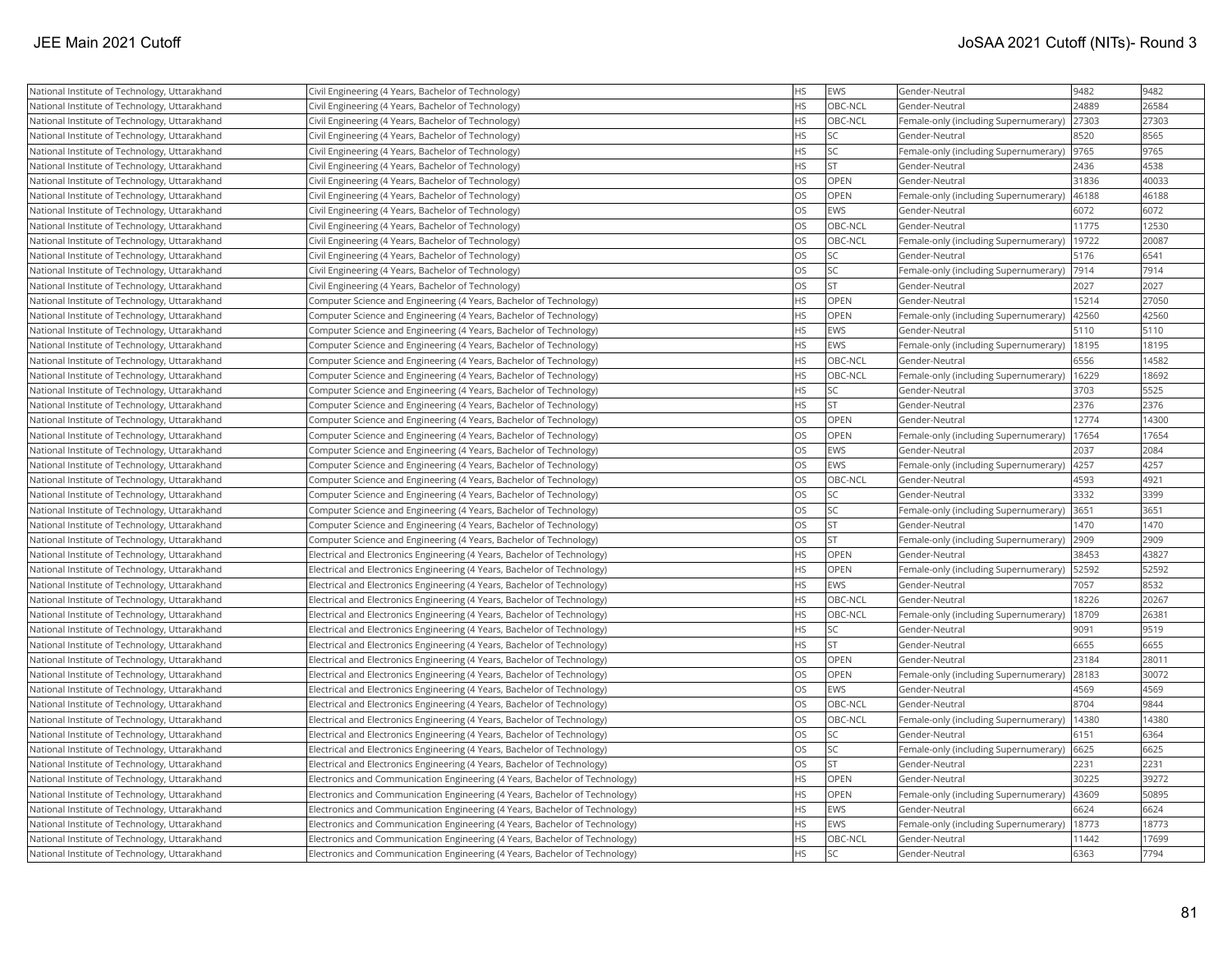| National Institute of Technology, Uttarakhand | Electronics and Communication Engineering (4 Years, Bachelor of Technology) | <b>HS</b> | <b>SC</b>   | Female-only (including Supernumerary)  9883  |       | 9883  |
|-----------------------------------------------|-----------------------------------------------------------------------------|-----------|-------------|----------------------------------------------|-------|-------|
| National Institute of Technology, Uttarakhand | Electronics and Communication Engineering (4 Years, Bachelor of Technology) | <b>HS</b> | İst         | Gender-Neutral                               | 2568  | 3860  |
| National Institute of Technology, Uttarakhand | Electronics and Communication Engineering (4 Years, Bachelor of Technology) | OS        | <b>OPEN</b> | Gender-Neutral                               | 17344 | 21253 |
| National Institute of Technology, Uttarakhand | Electronics and Communication Engineering (4 Years, Bachelor of Technology) | <b>OS</b> | <b>OPEN</b> | Female-only (including Supernumerary)        | 25679 | 25679 |
| National Institute of Technology, Uttarakhand | Electronics and Communication Engineering (4 Years, Bachelor of Technology) | OS        | OPEN (PwD)  | Gender-Neutral                               | 492   | 492   |
| National Institute of Technology, Uttarakhand | Electronics and Communication Engineering (4 Years, Bachelor of Technology) | OS        | <b>EWS</b>  | Gender-Neutral                               | 3026  | 3026  |
| National Institute of Technology, Uttarakhand | Electronics and Communication Engineering (4 Years, Bachelor of Technology) | OS        | <b>EWS</b>  | Female-only (including Supernumerary)        | 5065  | 5065  |
| National Institute of Technology, Uttarakhand | Electronics and Communication Engineering (4 Years, Bachelor of Technology) | OS        | OBC-NCL     | Gender-Neutral                               | 6728  | 7533  |
| National Institute of Technology, Uttarakhand | Electronics and Communication Engineering (4 Years, Bachelor of Technology) | OS        | OBC-NCL     | Female-only (including Supernumerary)        | 13159 | 13159 |
| National Institute of Technology, Uttarakhand | Electronics and Communication Engineering (4 Years, Bachelor of Technology) | OS        | SC.         | Gender-Neutral                               | 4646  | 5032  |
| National Institute of Technology, Uttarakhand | Electronics and Communication Engineering (4 Years, Bachelor of Technology) | OS        | İst         | Gender-Neutral                               | 1883  | 1883  |
| National Institute of Technology, Uttarakhand | Mechanical Engineering (4 Years, Bachelor of Technology)                    | HS        | <b>OPEN</b> | Gender-Neutral                               | 44179 | 55760 |
| National Institute of Technology, Uttarakhand | Mechanical Engineering (4 Years, Bachelor of Technology)                    | HS        | <b>OPEN</b> | Female-only (including Supernumerary)        | 55182 | 55182 |
| National Institute of Technology, Uttarakhand | Mechanical Engineering (4 Years, Bachelor of Technology)                    | <b>HS</b> | <b>EWS</b>  | Gender-Neutral                               | 8987  | 8987  |
| National Institute of Technology, Uttarakhand | Mechanical Engineering (4 Years, Bachelor of Technology)                    | <b>HS</b> | OBC-NCL     | Gender-Neutral                               | 18025 | 25678 |
| National Institute of Technology, Uttarakhand | Mechanical Engineering (4 Years, Bachelor of Technology)                    | <b>HS</b> | SC]         | lGender-Neutral                              | 7887  | 9738  |
| National Institute of Technology, Uttarakhand | Mechanical Engineering (4 Years, Bachelor of Technology)                    | <b>HS</b> | SC.         | Female-only (including Supernumerary)        | 10214 | 10214 |
| National Institute of Technology, Uttarakhand | Mechanical Engineering (4 Years, Bachelor of Technology)                    | <b>HS</b> | <b>ST</b>   | Gender-Neutral                               | 5680  | 5680  |
| National Institute of Technology, Uttarakhand | Mechanical Engineering (4 Years, Bachelor of Technology)                    | <b>HS</b> | İst         | Female-only (including Supernumerary)        | 6713  | 6713  |
| National Institute of Technology, Uttarakhand | Mechanical Engineering (4 Years, Bachelor of Technology)                    | OS        | <b>OPEN</b> | Gender-Neutral                               | 28227 | 33768 |
| National Institute of Technology, Uttarakhand | Mechanical Engineering (4 Years, Bachelor of Technology)                    | OS        | <b>OPEN</b> | Female-only (including Supernumerary)  43967 |       | 44431 |
| National Institute of Technology, Uttarakhand | Mechanical Engineering (4 Years, Bachelor of Technology)                    | OS        | <b>EWS</b>  | Gender-Neutral                               | 5136  | 5594  |
| National Institute of Technology, Uttarakhand | Mechanical Engineering (4 Years, Bachelor of Technology)                    | OS        | OBC-NCL     | Gender-Neutral                               | 9937  | 10546 |
| National Institute of Technology, Uttarakhand | Mechanical Engineering (4 Years, Bachelor of Technology)                    | OS        | OBC-NCL     | Female-only (including Supernumerary)        | 17066 | 17066 |
| National Institute of Technology, Uttarakhand | Mechanical Engineering (4 Years, Bachelor of Technology)                    | OS        | SC.         | Gender-Neutral                               | 6180  | 6242  |
| National Institute of Technology, Uttarakhand | Mechanical Engineering (4 Years, Bachelor of Technology)                    | OS        | İst         | Gender-Neutral                               | 2187  | 2187  |
| National Institute of Technology, Warangal    | Bio Technology (4 Years, Bachelor of Technology)                            | <b>HS</b> | OPEN        | Gender-Neutral                               | 21458 | 37434 |
| National Institute of Technology, Warangal    | Bio Technology (4 Years, Bachelor of Technology)                            | <b>HS</b> | <b>OPEN</b> | Female-only (including Supernumerary) 32711  |       | 36771 |
| National Institute of Technology, Warangal    | Bio Technology (4 Years, Bachelor of Technology)                            | HS        | OPEN (PwD)  | Gender-Neutral                               | 951   | 951   |
| National Institute of Technology, Warangal    | Bio Technology (4 Years, Bachelor of Technology)                            | <b>HS</b> | <b>EWS</b>  | Gender-Neutral                               | 5780  | 6348  |
| National Institute of Technology, Warangal    | Bio Technology (4 Years, Bachelor of Technology)                            | <b>HS</b> | <b>EWS</b>  | Female-only (including Supernumerary)        | 5966  | 5966  |
| National Institute of Technology, Warangal    | Bio Technology (4 Years, Bachelor of Technology)                            | <b>HS</b> | OBC-NCL     | Gender-Neutral                               | 9673  | 12058 |
| National Institute of Technology, Warangal    | Bio Technology (4 Years, Bachelor of Technology)                            | <b>HS</b> | OBC-NCL     | Female-only (including Supernumerary)        | 10771 | 12392 |
| National Institute of Technology, Warangal    | Bio Technology (4 Years, Bachelor of Technology)                            | <b>HS</b> | SC.         | Gender-Neutral                               | 5928  | 7111  |
| National Institute of Technology, Warangal    | Bio Technology (4 Years, Bachelor of Technology)                            | HS        | <b>SC</b>   | Female-only (including Supernumerary)        | 6110  | 6110  |
| National Institute of Technology, Warangal    | Bio Technology (4 Years, Bachelor of Technology)                            | <b>HS</b> | <b>ST</b>   | Gender-Neutral                               | 1626  | 1716  |
| National Institute of Technology, Warangal    | Bio Technology (4 Years, Bachelor of Technology)                            | HS        | <b>ST</b>   | Female-only (including Supernumerary)   1994 |       | 1994  |
| National Institute of Technology, Warangal    | Bio Technology (4 Years, Bachelor of Technology)                            | OS        | <b>OPEN</b> | Gender-Neutral                               | 14007 | 23985 |
| National Institute of Technology, Warangal    | Bio Technology (4 Years, Bachelor of Technology)                            | OS        | <b>OPEN</b> | Female-only (including Supernumerary)        | 20453 | 27007 |
| National Institute of Technology, Warangal    | Bio Technology (4 Years, Bachelor of Technology)                            | OS        | OPEN (PwD)  | Gender-Neutral                               | 1036  | 1036  |
| National Institute of Technology, Warangal    | Bio Technology (4 Years, Bachelor of Technology)                            | OS        | <b>EWS</b>  | Gender-Neutral                               | 3608  | 3873  |
| National Institute of Technology, Warangal    | Bio Technology (4 Years, Bachelor of Technology)                            | OS        | <b>EWS</b>  | Female-only (including Supernumerary)        | 6401  | 6401  |
| National Institute of Technology, Warangal    | Bio Technology (4 Years, Bachelor of Technology)                            | OS        | OBC-NCL     | Gender-Neutral                               | 7739  | 9683  |
| National Institute of Technology, Warangal    | Bio Technology (4 Years, Bachelor of Technology)                            | OS        | OBC-NCL     | Female-only (including Supernumerary) 8027   |       | 12726 |
| National Institute of Technology, Warangal    | Bio Technology (4 Years, Bachelor of Technology)                            | OS        |             | OBC-NCL (PwD) Gender-Neutral                 | 403   | 403   |
| National Institute of Technology, Warangal    | Bio Technology (4 Years, Bachelor of Technology)                            | OS        | SC          | Gender-Neutral                               | 1487  | 4994  |
| National Institute of Technology, Warangal    | Bio Technology (4 Years, Bachelor of Technology)                            | OS        | lsc         | Female-only (including Supernumerary)        | 3147  | 3147  |
| National Institute of Technology, Warangal    | Bio Technology (4 Years, Bachelor of Technology)                            | OS        | <b>ST</b>   | Gender-Neutral                               | 1749  | 1985  |
| National Institute of Technology, Warangal    | Bio Technology (4 Years, Bachelor of Technology)                            | OS        | <b>ST</b>   | Female-only (including Supernumerary)        | 1715  | 1715  |
| National Institute of Technology, Warangal    | Chemical Engineering (4 Years, Bachelor of Technology)                      | HS        | <b>OPEN</b> | Gender-Neutral                               | 13382 | 20618 |
| National Institute of Technology, Warangal    | Chemical Engineering (4 Years, Bachelor of Technology)                      | <b>HS</b> | <b>OPEN</b> | Female-only (including Supernumerary)        | 16993 | 32082 |
| National Institute of Technology, Warangal    | Chemical Engineering (4 Years, Bachelor of Technology)                      | <b>HS</b> | OPEN (PwD)  | Gender-Neutral                               | 581   | 581   |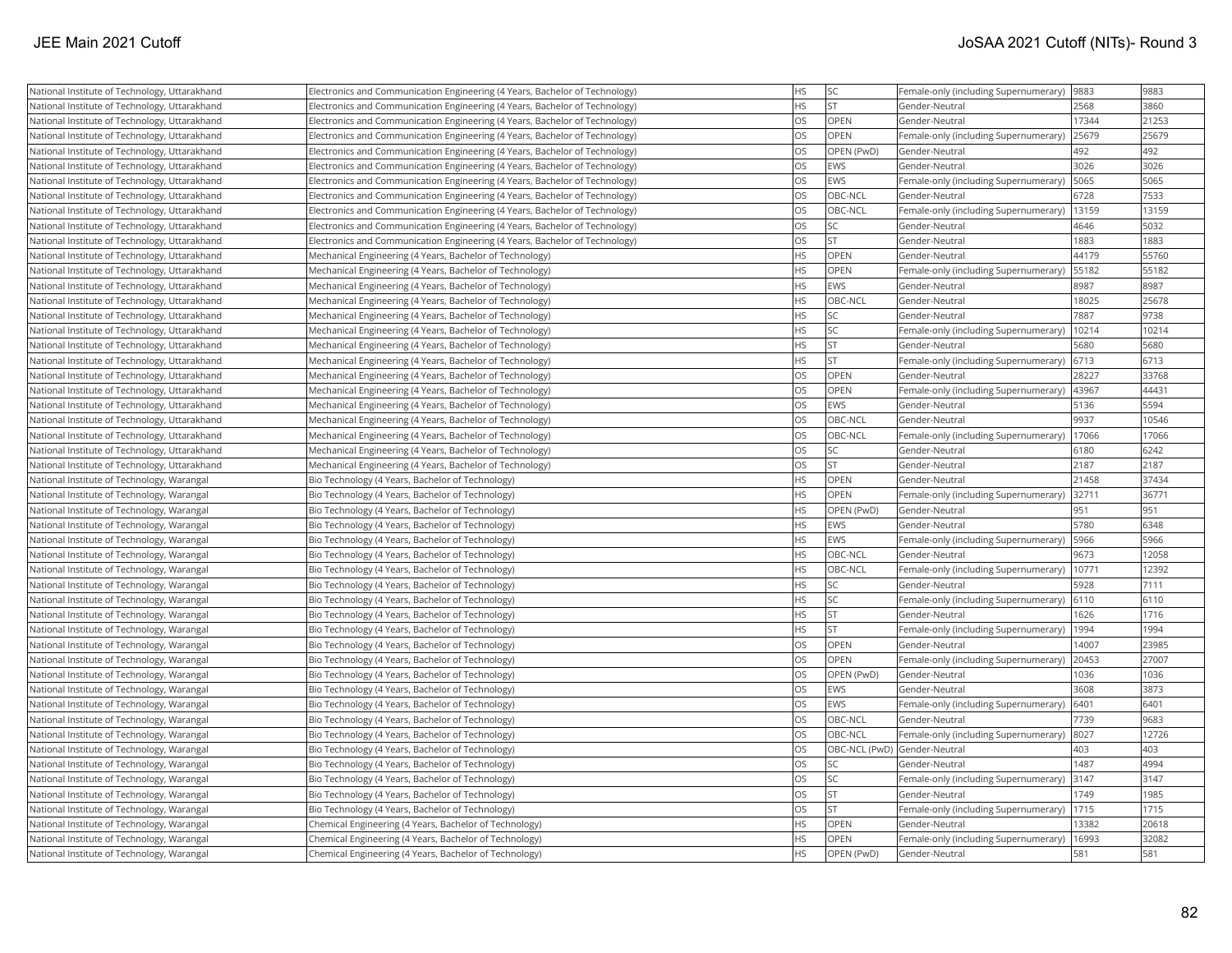| National Institute of Technology, Warangal | Chemical Engineering (4 Years, Bachelor of Technology) | <b>HS</b> | <b>EWS</b>                   | Gender-Neutral                                      | 2953  | 3164  |
|--------------------------------------------|--------------------------------------------------------|-----------|------------------------------|-----------------------------------------------------|-------|-------|
| National Institute of Technology, Warangal | Chemical Engineering (4 Years, Bachelor of Technology) | <b>HS</b> | EWS                          | Female-only (including Supernumerary)               | 4914  | 4914  |
| National Institute of Technology, Warangal | Chemical Engineering (4 Years, Bachelor of Technology) | <b>HS</b> | OBC-NCL                      | Gender-Neutral                                      | 5454  | 7599  |
| National Institute of Technology, Warangal | Chemical Engineering (4 Years, Bachelor of Technology) | <b>HS</b> | OBC-NCL                      | Female-only (including Supernumerary)               | 7760  | 10794 |
| National Institute of Technology, Warangal | Chemical Engineering (4 Years, Bachelor of Technology) | <b>HS</b> |                              | OBC-NCL (PwD) Gender-Neutral                        | 280   | 280   |
| National Institute of Technology, Warangal | Chemical Engineering (4 Years, Bachelor of Technology) | <b>HS</b> | SC                           | Gender-Neutral                                      | 2784  | 4783  |
| National Institute of Technology, Warangal | Chemical Engineering (4 Years, Bachelor of Technology) | <b>HS</b> | SC                           | Female-only (including Supernumerary)               | 3804  | 3955  |
| National Institute of Technology, Warangal | Chemical Engineering (4 Years, Bachelor of Technology) | <b>HS</b> | ST                           | Gender-Neutral                                      | 960   | 1156  |
| National Institute of Technology, Warangal | Chemical Engineering (4 Years, Bachelor of Technology) | <b>HS</b> | <b>ST</b>                    | Female-only (including Supernumerary)               | 1356  | 1356  |
| National Institute of Technology, Warangal | Chemical Engineering (4 Years, Bachelor of Technology) | los       | OPEN                         | Gender-Neutral                                      | 12481 | 14788 |
| National Institute of Technology, Warangal | Chemical Engineering (4 Years, Bachelor of Technology) | <b>OS</b> | OPEN                         | Female-only (including Supernumerary)               | 16906 | 20171 |
| National Institute of Technology, Warangal | Chemical Engineering (4 Years, Bachelor of Technology) | <b>OS</b> | OPEN (PwD)                   | Gender-Neutral                                      | 849   | 849   |
| National Institute of Technology, Warangal | Chemical Engineering (4 Years, Bachelor of Technology) | los       | <b>EWS</b>                   | Gender-Neutral                                      | 2256  | 2369  |
| National Institute of Technology, Warangal | Chemical Engineering (4 Years, Bachelor of Technology) | <b>OS</b> | <b>EWS</b>                   | Female-only (including Supernumerary)               | 4066  | 4066  |
| National Institute of Technology, Warangal | Chemical Engineering (4 Years, Bachelor of Technology) | <b>OS</b> | OBC-NCL                      | Gender-Neutral                                      | 4917  | 5846  |
| National Institute of Technology, Warangal | Chemical Engineering (4 Years, Bachelor of Technology) | <b>OS</b> | OBC-NCL                      | Female-only (including Supernumerary)               | 5149  | 8526  |
| National Institute of Technology, Warangal | Chemical Engineering (4 Years, Bachelor of Technology) | <b>OS</b> | OBC-NCL (PwD) Gender-Neutral |                                                     | 349   | 349   |
| National Institute of Technology, Warangal | Chemical Engineering (4 Years, Bachelor of Technology) | los       | SC                           | Gender-Neutral                                      | 2425  | 3378  |
| National Institute of Technology, Warangal | Chemical Engineering (4 Years, Bachelor of Technology) | <b>OS</b> | <b>SC</b>                    | Female-only (including Supernumerary)               | 4276  | 5057  |
| National Institute of Technology, Warangal | Chemical Engineering (4 Years, Bachelor of Technology) | <b>OS</b> | <b>ST</b>                    | Gender-Neutral                                      | 1000  | 1353  |
| National Institute of Technology, Warangal | Chemical Engineering (4 Years, Bachelor of Technology) | los       | lst.                         | Female-only (including Supernumerary)               | 1412  | 1412  |
| National Institute of Technology, Warangal | Chemistry (5 Years, Integrated Master of Science)      | <b>HS</b> | OPEN                         | Gender-Neutral                                      | 42123 | 51089 |
| National Institute of Technology, Warangal | Chemistry (5 Years, Integrated Master of Science)      | <b>HS</b> | <b>EWS</b>                   | Gender-Neutral                                      | 7932  | 7932  |
| National Institute of Technology, Warangal | Chemistry (5 Years, Integrated Master of Science)      | <b>HS</b> | OBC-NCL                      | Gender-Neutral                                      | 15292 | 16033 |
| National Institute of Technology, Warangal | Chemistry (5 Years, Integrated Master of Science)      | <b>HS</b> | SC                           | Gender-Neutral                                      | 7474  | 7799  |
| National Institute of Technology, Warangal | Chemistry (5 Years, Integrated Master of Science)      | <b>HS</b> | <b>ST</b>                    | Gender-Neutral                                      | 2588  | 2588  |
| National Institute of Technology, Warangal | Chemistry (5 Years, Integrated Master of Science)      | <b>OS</b> | OPEN                         | Gender-Neutral                                      | 25785 | 29086 |
| National Institute of Technology, Warangal | Chemistry (5 Years, Integrated Master of Science)      | los       | EWS                          | Gender-Neutral                                      | 6309  | 6309  |
| National Institute of Technology, Warangal | Chemistry (5 Years, Integrated Master of Science)      | los       | OBC-NCL                      | Gender-Neutral                                      | 9846  | 12651 |
| National Institute of Technology, Warangal | Chemistry (5 Years, Integrated Master of Science)      | <b>OS</b> | SC.                          | Gender-Neutral                                      | 5038  | 6917  |
| National Institute of Technology, Warangal | Civil Engineering (4 Years, Bachelor of Technology)    | <b>HS</b> | OPEN                         | Gender-Neutral                                      | 17196 | 26119 |
| National Institute of Technology, Warangal | Civil Engineering (4 Years, Bachelor of Technology)    | <b>HS</b> | OPEN                         | Female-only (including Supernumerary)               | 29569 | 32251 |
| National Institute of Technology, Warangal | Civil Engineering (4 Years, Bachelor of Technology)    | <b>HS</b> | OPEN (PwD)                   | Gender-Neutral                                      | 877   | 877   |
| National Institute of Technology, Warangal | Civil Engineering (4 Years, Bachelor of Technology)    | <b>HS</b> | <b>EWS</b>                   | Gender-Neutral                                      | 3883  | 4781  |
| National Institute of Technology, Warangal | Civil Engineering (4 Years, Bachelor of Technology)    | <b>HS</b> | EWS                          | Female-only (including Supernumerary)               | 5069  | 5069  |
| National Institute of Technology, Warangal | Civil Engineering (4 Years, Bachelor of Technology)    | <b>HS</b> | OBC-NCL                      | Gender-Neutral                                      | 6666  | 8551  |
| National Institute of Technology, Warangal | Civil Engineering (4 Years, Bachelor of Technology)    | <b>HS</b> | OBC-NCL                      | Female-only (including Supernumerary)               | 8352  | 10408 |
| National Institute of Technology, Warangal | Civil Engineering (4 Years, Bachelor of Technology)    | <b>HS</b> |                              | OBC-NCL (PwD) Gender-Neutral                        | 850   | 850   |
| National Institute of Technology, Warangal | Civil Engineering (4 Years, Bachelor of Technology)    | <b>HS</b> | SC.                          | Gender-Neutral                                      | 2348  | 3790  |
| National Institute of Technology, Warangal | Civil Engineering (4 Years, Bachelor of Technology)    | <b>HS</b> | SC <sub>1</sub>              | Female-only (including Supernumerary)               | 3640  | 3908  |
| National Institute of Technology, Warangal | Civil Engineering (4 Years, Bachelor of Technology)    | <b>HS</b> | <b>ST</b>                    | Gender-Neutral                                      | 515   | 698   |
| National Institute of Technology, Warangal | Civil Engineering (4 Years, Bachelor of Technology)    | <b>HS</b> | <b>ST</b>                    | Female-only (including Supernumerary)               | 558   | 558   |
| National Institute of Technology, Warangal | Civil Engineering (4 Years, Bachelor of Technology)    | <b>OS</b> | OPEN                         | Gender-Neutral                                      | 11597 | 18316 |
| National Institute of Technology, Warangal | Civil Engineering (4 Years, Bachelor of Technology)    | <b>OS</b> | OPEN                         | Female-only (including Supernumerary)               | 25274 | 29058 |
| National Institute of Technology, Warangal | Civil Engineering (4 Years, Bachelor of Technology)    | <b>OS</b> | OPEN (PwD)                   | Gender-Neutral                                      | 442   | 442   |
| National Institute of Technology, Warangal | Civil Engineering (4 Years, Bachelor of Technology)    | los       | <b>EWS</b>                   | Gender-Neutral                                      | 2725  | 2942  |
| National Institute of Technology, Warangal | Civil Engineering (4 Years, Bachelor of Technology)    | <b>OS</b> | EWS                          | Female-only (including Supernumerary)               | 4947  | 4947  |
| National Institute of Technology, Warangal | Civil Engineering (4 Years, Bachelor of Technology)    | <b>OS</b> | OBC-NCL                      | Gender-Neutral                                      | 4371  | 6329  |
| National Institute of Technology, Warangal | Civil Engineering (4 Years, Bachelor of Technology)    | <b>OS</b> | OBC-NCL                      | Female-only (including Supernumerary)               | 8688  | 9908  |
| National Institute of Technology, Warangal | Civil Engineering (4 Years, Bachelor of Technology)    | <b>OS</b> |                              | OBC-NCL (PwD) Female-only (including Supernumerary) | 684   | 684   |
| National Institute of Technology, Warangal | Civil Engineering (4 Years, Bachelor of Technology)    | los       | SC                           | Gender-Neutral                                      | 2134  | 2985  |
| National Institute of Technology, Warangal | Civil Engineering (4 Years, Bachelor of Technology)    | los       | <b>SC</b>                    | Female-only (including Supernumerary) 4300          |       | 4583  |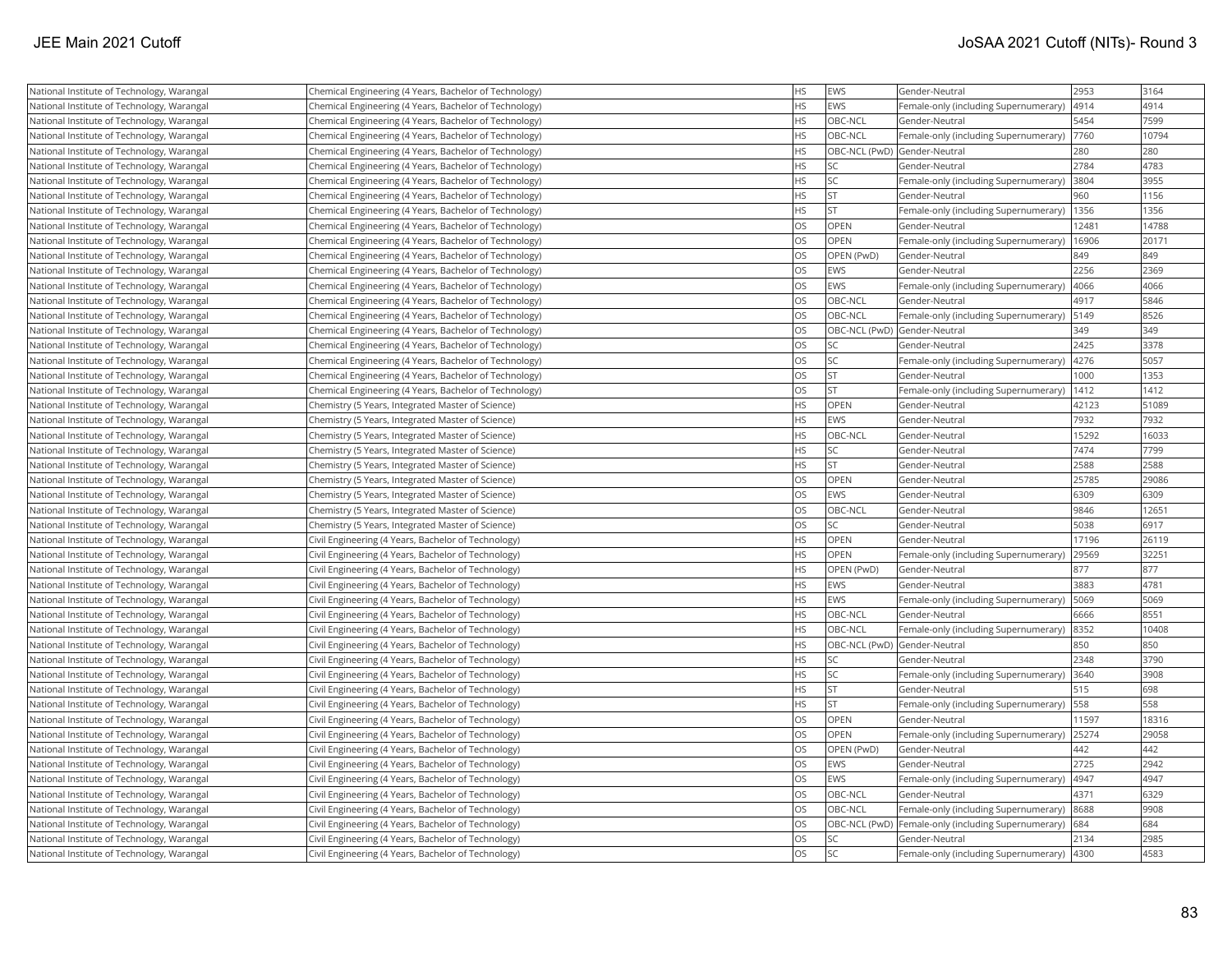| National Institute of Technology, Warangal | Civil Engineering (4 Years, Bachelor of Technology)                      | <b>OS</b>  | <b>ST</b>                    | Gender-Neutral                                        | 640  | 858   |
|--------------------------------------------|--------------------------------------------------------------------------|------------|------------------------------|-------------------------------------------------------|------|-------|
| National Institute of Technology, Warangal | Civil Engineering (4 Years, Bachelor of Technology)                      | los        | lst                          | Female-only (including Supernumerary)                 | 1020 | 1020  |
| National Institute of Technology, Warangal | Computer Science and Engineering (4 Years, Bachelor of Technology)       | <b>HS</b>  | OPEN                         | Gender-Neutral                                        | 1003 | 2852  |
| National Institute of Technology, Warangal | Computer Science and Engineering (4 Years, Bachelor of Technology)       | <b>HS</b>  | <b>OPEN</b>                  | Female-only (including Supernumerary)                 | 980  | 3276  |
| National Institute of Technology, Warangal | Computer Science and Engineering (4 Years, Bachelor of Technology)       | <b>HS</b>  | OPEN (PwD)                   | Gender-Neutral                                        | 71   | 71    |
| National Institute of Technology, Warangal | Computer Science and Engineering (4 Years, Bachelor of Technology)       | <b>HS</b>  | <b>EWS</b>                   | Gender-Neutral                                        | 344  | 587   |
| National Institute of Technology, Warangal | Computer Science and Engineering (4 Years, Bachelor of Technology)       | <b>HS</b>  | EWS                          | Female-only (including Supernumerary)                 | 403  | 403   |
| National Institute of Technology, Warangal | Computer Science and Engineering (4 Years, Bachelor of Technology)       | <b>HS</b>  | OBC-NCL                      | Gender-Neutral                                        | 487  | 1089  |
| National Institute of Technology, Warangal | Computer Science and Engineering (4 Years, Bachelor of Technology)       | <b>HS</b>  | OBC-NCL                      | Female-only (including Supernumerary)   550           |      | 770   |
| National Institute of Technology, Warangal | Computer Science and Engineering (4 Years, Bachelor of Technology)       | <b>HS</b>  |                              | OBC-NCL (PwD)   Female-only (including Supernumerary) | 67   | 67    |
| National Institute of Technology, Warangal | Computer Science and Engineering (4 Years, Bachelor of Technology)       | <b>HS</b>  | SC                           | Gender-Neutral                                        | 245  | 496   |
| National Institute of Technology, Warangal | Computer Science and Engineering (4 Years, Bachelor of Technology)       | <b>HS</b>  | SC                           | Female-only (including Supernumerary)                 | 636  | 972   |
| National Institute of Technology, Warangal | Computer Science and Engineering (4 Years, Bachelor of Technology)       | <b>IHS</b> | SC (PwD)                     | Gender-Neutral                                        | 24   | 24    |
| National Institute of Technology, Warangal | Computer Science and Engineering (4 Years, Bachelor of Technology)       | <b>HS</b>  | <b>ST</b>                    | Gender-Neutral                                        | 27   | 94    |
| National Institute of Technology, Warangal | Computer Science and Engineering (4 Years, Bachelor of Technology)       | <b>HS</b>  | <b>ST</b>                    | Female-only (including Supernumerary)                 | 205  | 205   |
| National Institute of Technology, Warangal | Computer Science and Engineering (4 Years, Bachelor of Technology)       | <b>HS</b>  | ST (PwD)                     | Gender-Neutral                                        |      |       |
| National Institute of Technology, Warangal | Computer Science and Engineering (4 Years, Bachelor of Technology)       | <b>OS</b>  | OPEN                         | Gender-Neutral                                        | 453  | 1272  |
| National Institute of Technology, Warangal | Computer Science and Engineering (4 Years, Bachelor of Technology)       | los        | OPEN                         | Female-only (including Supernumerary)  719            |      | 1884  |
| National Institute of Technology, Warangal | Computer Science and Engineering (4 Years, Bachelor of Technology)       | <b>OS</b>  | OPEN (PwD)                   | Gender-Neutral                                        | 48   | 48    |
| National Institute of Technology, Warangal | Computer Science and Engineering (4 Years, Bachelor of Technology)       | los        | <b>EWS</b>                   | Gender-Neutral                                        | 138  | 171   |
| National Institute of Technology, Warangal | Computer Science and Engineering (4 Years, Bachelor of Technology)       | <b>OS</b>  | EWS                          | Female-only (including Supernumerary)                 | 306  | 306   |
| National Institute of Technology, Warangal | Computer Science and Engineering (4 Years, Bachelor of Technology)       | los        | OBC-NCL                      | Gender-Neutral                                        | 259  | 428   |
| National Institute of Technology, Warangal | Computer Science and Engineering (4 Years, Bachelor of Technology)       | <b>OS</b>  | OBC-NCL                      | Female-only (including Supernumerary)                 | 1030 | 1343  |
| National Institute of Technology, Warangal | Computer Science and Engineering (4 Years, Bachelor of Technology)       | <b>OS</b>  | OBC-NCL (PwD) Gender-Neutral |                                                       | 31   | 31    |
| National Institute of Technology, Warangal | Computer Science and Engineering (4 Years, Bachelor of Technology)       | los        | SC                           | Gender-Neutral                                        | 23   | 367   |
| National Institute of Technology, Warangal | Computer Science and Engineering (4 Years, Bachelor of Technology)       | <b>OS</b>  | SC                           | Female-only (including Supernumerary)                 | 588  | 780   |
| National Institute of Technology, Warangal | Computer Science and Engineering (4 Years, Bachelor of Technology)       | <b>OS</b>  | <b>ST</b>                    | Gender-Neutral                                        | 88   | 119   |
| National Institute of Technology, Warangal | Computer Science and Engineering (4 Years, Bachelor of Technology)       | <b>OS</b>  | lst                          | Female-only (including Supernumerary) 292             |      | 292   |
| National Institute of Technology, Warangal | Electrical and Electronics Engineering (4 Years, Bachelor of Technology) | <b>HS</b>  | OPEN                         | Gender-Neutral                                        | 6038 | 9663  |
| National Institute of Technology, Warangal | Electrical and Electronics Engineering (4 Years, Bachelor of Technology) | <b>HS</b>  | OPEN                         | Female-only (including Supernumerary)                 | 9225 | 12985 |
| National Institute of Technology, Warangal | Electrical and Electronics Engineering (4 Years, Bachelor of Technology) | <b>HS</b>  | OPEN (PwD)                   | Gender-Neutral                                        | 300  | 300   |
| National Institute of Technology, Warangal | Electrical and Electronics Engineering (4 Years, Bachelor of Technology) | <b>HS</b>  | <b>EWS</b>                   | Gender-Neutral                                        | 1318 | 1493  |
| National Institute of Technology, Warangal | Electrical and Electronics Engineering (4 Years, Bachelor of Technology) | <b>HS</b>  | EWS                          | Female-only (including Supernumerary)                 | 2348 | 2348  |
| National Institute of Technology, Warangal | Electrical and Electronics Engineering (4 Years, Bachelor of Technology) | <b>HS</b>  | EWS (PwD)                    | Gender-Neutral                                        | 68   | 68    |
| National Institute of Technology, Warangal | Electrical and Electronics Engineering (4 Years, Bachelor of Technology) | <b>HS</b>  | OBC-NCL                      | Gender-Neutral                                        | 2363 | 3900  |
| National Institute of Technology, Warangal | Electrical and Electronics Engineering (4 Years, Bachelor of Technology) | <b>HS</b>  | OBC-NCL                      | Female-only (including Supernumerary)                 | 2897 | 4112  |
| National Institute of Technology, Warangal | Electrical and Electronics Engineering (4 Years, Bachelor of Technology) | <b>HS</b>  | OBC-NCL (PwD) Gender-Neutral |                                                       | 102  | 102   |
| National Institute of Technology, Warangal | Electrical and Electronics Engineering (4 Years, Bachelor of Technology) | <b>IHS</b> | SC                           | Gender-Neutral                                        | 1649 | 2017  |
| National Institute of Technology, Warangal | Electrical and Electronics Engineering (4 Years, Bachelor of Technology) | <b>HS</b>  | SC                           | Female-only (including Supernumerary)                 | 2661 | 2705  |
| National Institute of Technology, Warangal | Electrical and Electronics Engineering (4 Years, Bachelor of Technology) | <b>HS</b>  | SC (PwD)                     | Gender-Neutral                                        | 104  | 104   |
| National Institute of Technology, Warangal | Electrical and Electronics Engineering (4 Years, Bachelor of Technology) | <b>HS</b>  | ST                           | Gender-Neutral                                        | 143  | 520   |
| National Institute of Technology, Warangal | Electrical and Electronics Engineering (4 Years, Bachelor of Technology) | <b>HS</b>  | <b>ST</b>                    | Female-only (including Supernumerary)                 | 773  | 773   |
| National Institute of Technology, Warangal | Electrical and Electronics Engineering (4 Years, Bachelor of Technology) | los        | OPEN                         | Gender-Neutral                                        | 4597 | 7019  |
| National Institute of Technology, Warangal | Electrical and Electronics Engineering (4 Years, Bachelor of Technology) | <b>OS</b>  | OPEN                         | Female-only (including Supernumerary)                 | 7329 | 10184 |
| National Institute of Technology, Warangal | Electrical and Electronics Engineering (4 Years, Bachelor of Technology) | los        | OPEN (PwD)                   | Gender-Neutral                                        | 410  | 410   |
| National Institute of Technology, Warangal | Electrical and Electronics Engineering (4 Years, Bachelor of Technology) | los        | OPEN (PwD)                   | Female-only (including Supernumerary)                 | 725  | 725   |
| National Institute of Technology, Warangal | Electrical and Electronics Engineering (4 Years, Bachelor of Technology) | los        | EWS                          | Gender-Neutral                                        | 844  | 1106  |
| National Institute of Technology, Warangal | Electrical and Electronics Engineering (4 Years, Bachelor of Technology) | <b>OS</b>  | <b>EWS</b>                   | Female-only (including Supernumerary)   1378          |      | 1378  |
| National Institute of Technology, Warangal | Electrical and Electronics Engineering (4 Years, Bachelor of Technology) | <b>OS</b>  | OBC-NCL                      | Gender-Neutral                                        | 2221 | 3034  |
| National Institute of Technology, Warangal | Electrical and Electronics Engineering (4 Years, Bachelor of Technology) | <b>OS</b>  | OBC-NCL                      | Female-only (including Supernumerary) 3751            |      | 5436  |
| National Institute of Technology, Warangal | Electrical and Electronics Engineering (4 Years, Bachelor of Technology) | <b>OS</b>  | SC                           | Gender-Neutral                                        | 1400 | 1702  |
| National Institute of Technology, Warangal | Electrical and Electronics Engineering (4 Years, Bachelor of Technology) | los        | lsc                          | Female-only (including Supernumerary)                 | 2317 | 2774  |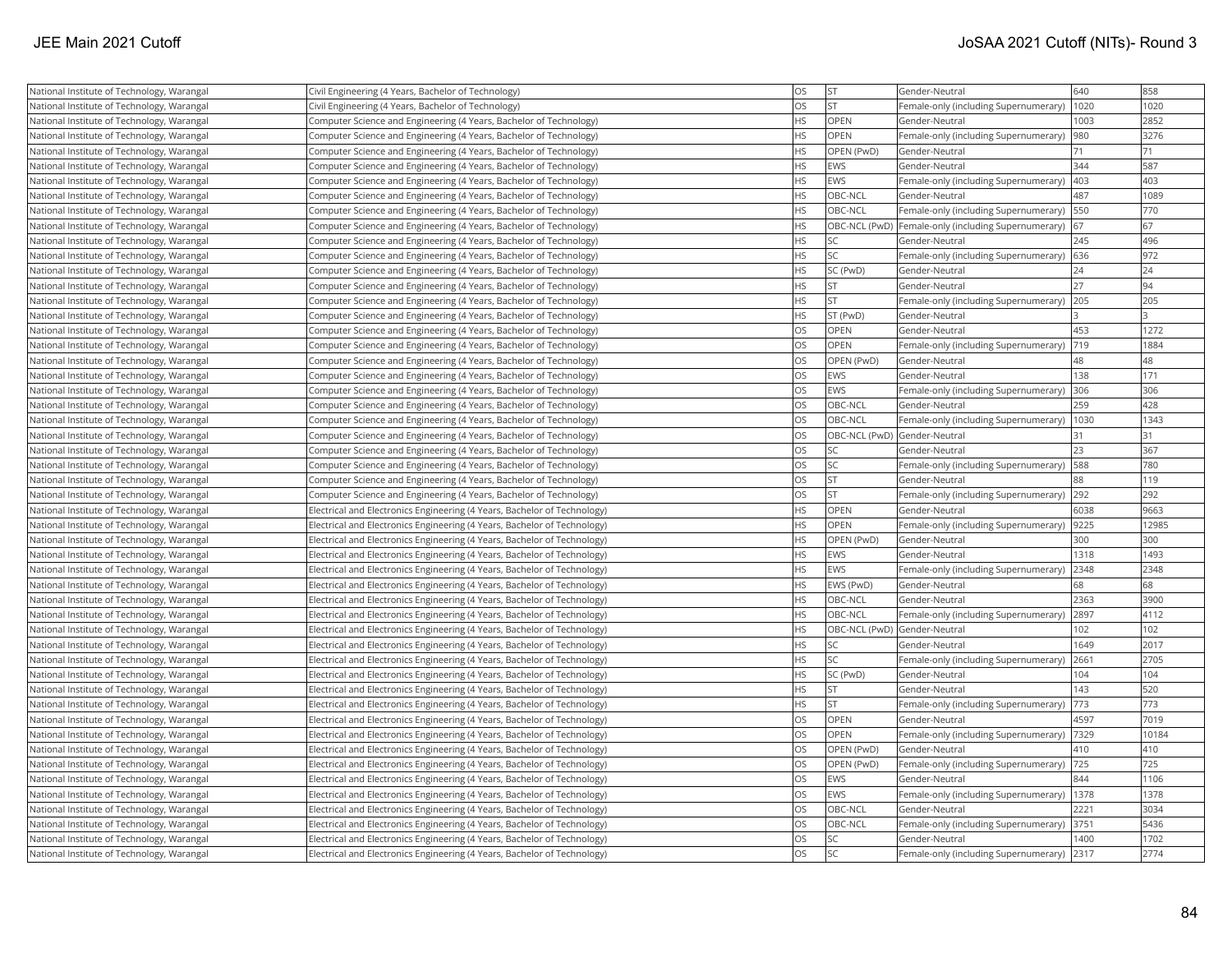| National Institute of Technology, Warangal | Electrical and Electronics Engineering (4 Years, Bachelor of Technology)    | <b>OS</b> | <b>ST</b>                    | Gender-Neutral                                      | 573   | 694   |
|--------------------------------------------|-----------------------------------------------------------------------------|-----------|------------------------------|-----------------------------------------------------|-------|-------|
| National Institute of Technology, Warangal | Electrical and Electronics Engineering (4 Years, Bachelor of Technology)    | <b>OS</b> | İst                          | Female-only (including Supernumerary)               | 647   | 647   |
| National Institute of Technology, Warangal | Electronics and Communication Engineering (4 Years, Bachelor of Technology) | <b>HS</b> | <b>OPEN</b>                  | Gender-Neutral                                      | 3089  | 5804  |
| National Institute of Technology, Warangal | Electronics and Communication Engineering (4 Years, Bachelor of Technology) | <b>HS</b> | OPEN                         | Female-only (including Supernumerary)               | 6111  | 8382  |
| National Institute of Technology, Warangal | Electronics and Communication Engineering (4 Years, Bachelor of Technology) | <b>HS</b> | OPEN (PwD)                   | Gender-Neutral                                      | 184   | 184   |
| National Institute of Technology, Warangal | Electronics and Communication Engineering (4 Years, Bachelor of Technology) | <b>HS</b> | EWS                          | Gender-Neutral                                      | 691   | 862   |
| National Institute of Technology, Warangal | Electronics and Communication Engineering (4 Years, Bachelor of Technology) | <b>HS</b> | <b>EWS</b>                   | Female-only (including Supernumerary)               | 1131  | 1131  |
| National Institute of Technology, Warangal | Electronics and Communication Engineering (4 Years, Bachelor of Technology) | <b>HS</b> | OBC-NCL                      | Gender-Neutral                                      | 1291  | 2184  |
| National Institute of Technology, Warangal | Electronics and Communication Engineering (4 Years, Bachelor of Technology) | <b>HS</b> | OBC-NCL                      | Female-only (including Supernumerary)               | 2199  | 2937  |
| National Institute of Technology, Warangal | Electronics and Communication Engineering (4 Years, Bachelor of Technology) | <b>HS</b> |                              | OBC-NCL (PwD) Female-only (including Supernumerary) | 278   | 278   |
| National Institute of Technology, Warangal | Electronics and Communication Engineering (4 Years, Bachelor of Technology) | <b>HS</b> | <b>SC</b>                    | Gender-Neutral                                      | 711   | 1523  |
| National Institute of Technology, Warangal | Electronics and Communication Engineering (4 Years, Bachelor of Technology) | <b>HS</b> | <b>SC</b>                    | Female-only (including Supernumerary)               | 1169  | 1433  |
| National Institute of Technology, Warangal | Electronics and Communication Engineering (4 Years, Bachelor of Technology) | <b>HS</b> | <b>ST</b>                    | Gender-Neutral                                      | 188   | 488   |
| National Institute of Technology, Warangal | Electronics and Communication Engineering (4 Years, Bachelor of Technology) | <b>HS</b> | <b>ST</b>                    | Female-only (including Supernumerary)               | 240   | 240   |
| National Institute of Technology, Warangal | Electronics and Communication Engineering (4 Years, Bachelor of Technology) | <b>OS</b> | <b>OPEN</b>                  | Gender-Neutral                                      | 2200  | 4515  |
| National Institute of Technology, Warangal | Electronics and Communication Engineering (4 Years, Bachelor of Technology) | <b>OS</b> | OPEN                         | Female-only (including Supernumerary)               | 3088  | 7319  |
| National Institute of Technology, Warangal | Electronics and Communication Engineering (4 Years, Bachelor of Technology) | <b>OS</b> | OPEN (PwD)                   | Gender-Neutral                                      | 148   | 148   |
| National Institute of Technology, Warangal | Electronics and Communication Engineering (4 Years, Bachelor of Technology) | <b>OS</b> | EWS                          | Gender-Neutral                                      | 565   | 641   |
| National Institute of Technology, Warangal | Electronics and Communication Engineering (4 Years, Bachelor of Technology) | <b>OS</b> | EWS (PwD)                    | Female-only (including Supernumerary)               | 54    | 54    |
| National Institute of Technology, Warangal | Electronics and Communication Engineering (4 Years, Bachelor of Technology) | <b>OS</b> | OBC-NCL                      | Gender-Neutral                                      | 1489  | 1781  |
| National Institute of Technology, Warangal | Electronics and Communication Engineering (4 Years, Bachelor of Technology) | <b>OS</b> | OBC-NCL                      | Female-only (including Supernumerary)               | 2013  | 2518  |
| National Institute of Technology, Warangal | Electronics and Communication Engineering (4 Years, Bachelor of Technology) | <b>OS</b> | OBC-NCL (PwD) Gender-Neutral |                                                     | 100   | 100   |
| National Institute of Technology, Warangal | Electronics and Communication Engineering (4 Years, Bachelor of Technology) | <b>OS</b> | <b>SC</b>                    | Gender-Neutral                                      | 795   | 1164  |
| National Institute of Technology, Warangal | Electronics and Communication Engineering (4 Years, Bachelor of Technology) | <b>OS</b> | lsc                          | Female-only (including Supernumerary)               | 1218  | 1307  |
| National Institute of Technology, Warangal | Electronics and Communication Engineering (4 Years, Bachelor of Technology) | <b>OS</b> | SC (PwD)                     | Gender-Neutral                                      | 22    | 22    |
| National Institute of Technology, Warangal | Electronics and Communication Engineering (4 Years, Bachelor of Technology) | <b>OS</b> | <b>ST</b>                    | Gender-Neutral                                      | 322   | 398   |
| National Institute of Technology, Warangal | Electronics and Communication Engineering (4 Years, Bachelor of Technology) | <b>OS</b> | İst                          | Female-only (including Supernumerary)               | 531   | 531   |
| National Institute of Technology, Warangal | Mathematics (5 Years, Integrated Master of Science)                         | <b>HS</b> | OPEN                         | Gender-Neutral                                      | 20111 | 41857 |
| National Institute of Technology, Warangal | Mathematics (5 Years, Integrated Master of Science)                         | <b>HS</b> | EWS                          | Gender-Neutral                                      | 6652  | 6652  |
| National Institute of Technology, Warangal | Mathematics (5 Years, Integrated Master of Science)                         | <b>HS</b> | OBC-NCL                      | Gender-Neutral                                      | 13572 | 14762 |
| National Institute of Technology, Warangal | Mathematics (5 Years, Integrated Master of Science)                         | <b>HS</b> | <b>SC</b>                    | Gender-Neutral                                      | 8473  | 8473  |
| National Institute of Technology, Warangal | Mathematics (5 Years, Integrated Master of Science)                         | <b>HS</b> | lst                          | Gender-Neutral                                      | 1618  | 1618  |
| National Institute of Technology, Warangal | Mathematics (5 Years, Integrated Master of Science)                         | <b>OS</b> | OPEN                         | Gender-Neutral                                      | 12609 | 19155 |
| National Institute of Technology, Warangal | Mathematics (5 Years, Integrated Master of Science)                         | <b>OS</b> | EWS                          | Gender-Neutral                                      | 3770  | 3770  |
| National Institute of Technology, Warangal | Mathematics (5 Years, Integrated Master of Science)                         | <b>OS</b> | OBC-NCL                      | Gender-Neutral                                      | 8005  | 10314 |
| National Institute of Technology, Warangal | Mathematics (5 Years, Integrated Master of Science)                         | <b>OS</b> | <b>SC</b>                    | Gender-Neutral                                      | 5347  | 5856  |
| National Institute of Technology, Warangal | Mechanical Engineering (4 Years, Bachelor of Technology)                    | <b>HS</b> | <b>OPEN</b>                  | Gender-Neutral                                      | 9452  | 15231 |
| National Institute of Technology, Warangal | Mechanical Engineering (4 Years, Bachelor of Technology)                    | <b>HS</b> | OPEN                         | Female-only (including Supernumerary)               | 16656 | 26387 |
| National Institute of Technology, Warangal | Mechanical Engineering (4 Years, Bachelor of Technology)                    | <b>HS</b> | OPEN (PwD)                   | Gender-Neutral                                      | 368   | 368   |
| National Institute of Technology, Warangal | Mechanical Engineering (4 Years, Bachelor of Technology)                    | <b>HS</b> | OPEN (PwD)                   | Female-only (including Supernumerary)               | 430   | 430   |
| National Institute of Technology, Warangal | Mechanical Engineering (4 Years, Bachelor of Technology)                    | <b>HS</b> | <b>EWS</b>                   | Gender-Neutral                                      | 2077  | 2390  |
| National Institute of Technology, Warangal | Mechanical Engineering (4 Years, Bachelor of Technology)                    | <b>HS</b> | EWS                          | Female-only (including Supernumerary)               | 4925  | 4925  |
| National Institute of Technology, Warangal | Mechanical Engineering (4 Years, Bachelor of Technology)                    | <b>HS</b> | OBC-NCL                      | Gender-Neutral                                      | 3444  | 5752  |
| National Institute of Technology, Warangal | Mechanical Engineering (4 Years, Bachelor of Technology)                    | <b>HS</b> | OBC-NCL                      | Female-only (including Supernumerary)               | 7334  | 9313  |
| National Institute of Technology, Warangal | Mechanical Engineering (4 Years, Bachelor of Technology)                    | <b>HS</b> | OBC-NCL (PwD) Gender-Neutral |                                                     | 244   | 244   |
| National Institute of Technology, Warangal | Mechanical Engineering (4 Years, Bachelor of Technology)                    | <b>HS</b> | <b>SC</b>                    | Gender-Neutral                                      | 2481  | 4112  |
| National Institute of Technology, Warangal | Mechanical Engineering (4 Years, Bachelor of Technology)                    | <b>HS</b> | <b>SC</b>                    | Female-only (including Supernumerary)               | 4012  | 4308  |
| National Institute of Technology, Warangal | Mechanical Engineering (4 Years, Bachelor of Technology)                    | <b>HS</b> | <b>ST</b>                    | Gender-Neutral                                      | 643   | 776   |
| National Institute of Technology, Warangal | Mechanical Engineering (4 Years, Bachelor of Technology)                    | <b>HS</b> | lst                          | Female-only (including Supernumerary)               | 1199  | 1199  |
| National Institute of Technology, Warangal | Mechanical Engineering (4 Years, Bachelor of Technology)                    | <b>OS</b> | OPEN                         | Gender-Neutral                                      | 7896  | 11261 |
| National Institute of Technology, Warangal | Mechanical Engineering (4 Years, Bachelor of Technology)                    | <b>OS</b> | <b>OPEN</b>                  | Female-only (including Supernumerary)               | 5638  | 19293 |
| National Institute of Technology, Warangal | Mechanical Engineering (4 Years, Bachelor of Technology)                    | <b>OS</b> | OPEN (PwD)                   | Gender-Neutral                                      | 652   | 652   |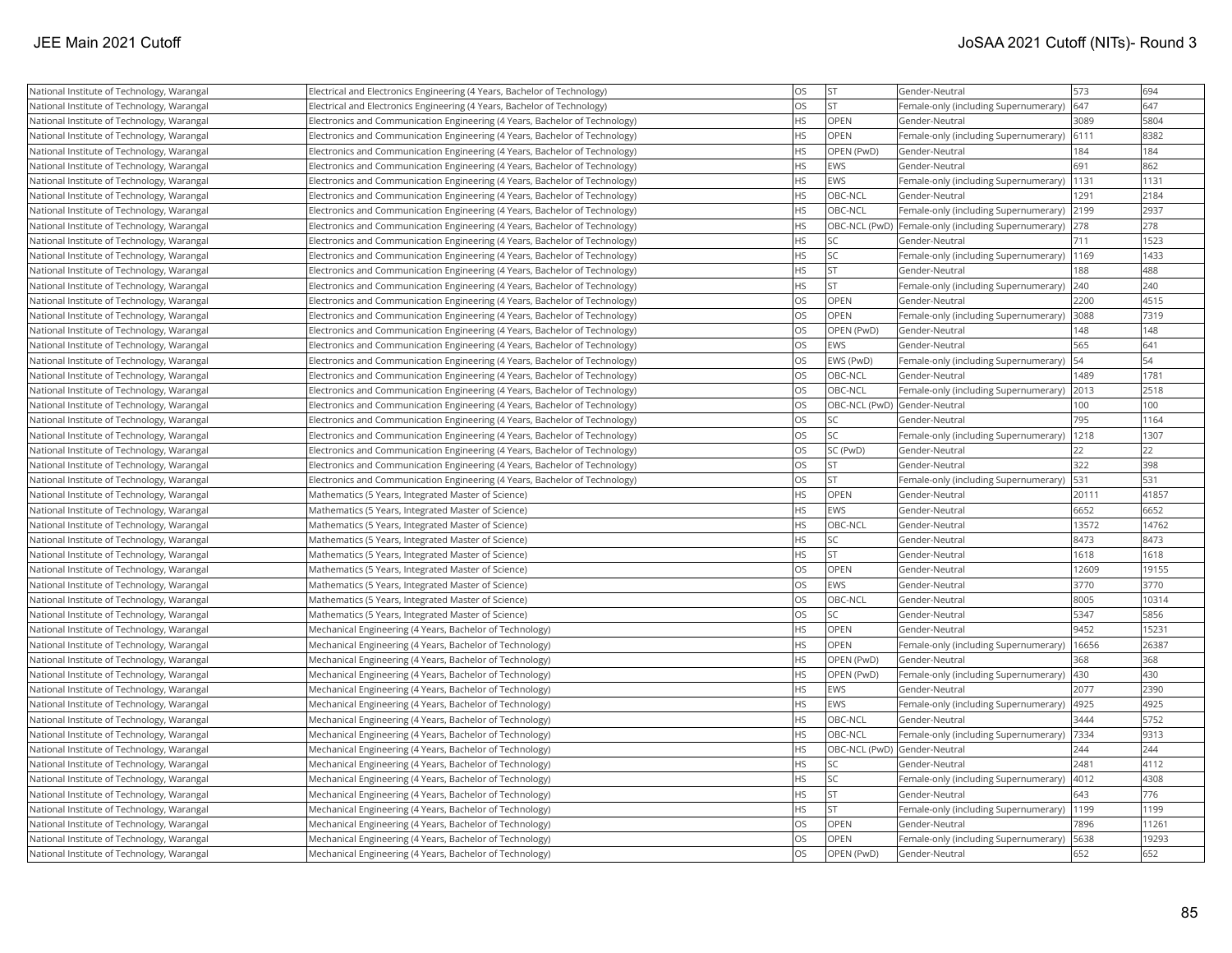| National Institute of Technology, Warangal                 | Mechanical Engineering (4 Years, Bachelor of Technology)                  | <b>OS</b> | <b>EWS</b>  | Gender-Neutral                        | 1603  | 1932  |
|------------------------------------------------------------|---------------------------------------------------------------------------|-----------|-------------|---------------------------------------|-------|-------|
| National Institute of Technology, Warangal                 | Mechanical Engineering (4 Years, Bachelor of Technology)                  | <b>OS</b> | EWS         | Female-only (including Supernumerary) | 3704  | 3704  |
| National Institute of Technology, Warangal                 | Mechanical Engineering (4 Years, Bachelor of Technology)                  | <b>OS</b> | OBC-NCL     | Gender-Neutral                        | 3005  | 4416  |
| National Institute of Technology, Warangal                 | Mechanical Engineering (4 Years, Bachelor of Technology)                  | <b>OS</b> | OBC-NCL     | Female-only (including Supernumerary) | 10248 | 10582 |
| National Institute of Technology, Warangal                 | Mechanical Engineering (4 Years, Bachelor of Technology)                  | <b>OS</b> |             | OBC-NCL (PwD) Gender-Neutral          | 286   | 286   |
| National Institute of Technology, Warangal                 | Mechanical Engineering (4 Years, Bachelor of Technology)                  | OS        | SC.         | Gender-Neutral                        | 849   | 2614  |
| National Institute of Technology, Warangal                 | Mechanical Engineering (4 Years, Bachelor of Technology)                  | <b>OS</b> | SC          | Female-only (including Supernumerary) | 3320  | 3981  |
| National Institute of Technology, Warangal                 | Mechanical Engineering (4 Years, Bachelor of Technology)                  | <b>OS</b> | <b>ST</b>   | Gender-Neutral                        | 1042  | 1301  |
| National Institute of Technology, Warangal                 | Mechanical Engineering (4 Years, Bachelor of Technology)                  | <b>OS</b> | <b>ST</b>   | Female-only (including Supernumerary) | 1332  | 1332  |
| National Institute of Technology, Warangal                 | Metallurgical and Materials Engineering (4 Years, Bachelor of Technology) | <b>HS</b> | OPEN        | Gender-Neutral                        | 20925 | 32286 |
| National Institute of Technology, Warangal                 | Metallurgical and Materials Engineering (4 Years, Bachelor of Technology) | <b>HS</b> | OPEN        | Female-only (including Supernumerary) | 37971 | 40367 |
| National Institute of Technology, Warangal                 | Metallurgical and Materials Engineering (4 Years, Bachelor of Technology) | <b>HS</b> | OPEN (PwD)  | Gender-Neutral                        | 814   | 814   |
| National Institute of Technology, Warangal                 | Metallurgical and Materials Engineering (4 Years, Bachelor of Technology) | <b>HS</b> | <b>EWS</b>  | Gender-Neutral                        | 5250  | 6010  |
| National Institute of Technology, Warangal                 | Metallurgical and Materials Engineering (4 Years, Bachelor of Technology) | <b>HS</b> | <b>EWS</b>  | Female-only (including Supernumerary) | 6531  | 6531  |
| National Institute of Technology, Warangal                 | Metallurgical and Materials Engineering (4 Years, Bachelor of Technology) | <b>HS</b> | OBC-NCL     | Gender-Neutral                        | 8758  | 10661 |
| National Institute of Technology, Warangal                 | Metallurgical and Materials Engineering (4 Years, Bachelor of Technology) | <b>HS</b> | OBC-NCL     | Female-only (including Supernumerary) | 12429 | 12596 |
| National Institute of Technology, Warangal                 | Metallurgical and Materials Engineering (4 Years, Bachelor of Technology) | <b>HS</b> | SC          | Gender-Neutral                        | 5244  | 6206  |
| National Institute of Technology, Warangal                 | Metallurgical and Materials Engineering (4 Years, Bachelor of Technology) | <b>HS</b> | SC          | Female-only (including Supernumerary) | 6743  | 6743  |
| National Institute of Technology, Warangal                 | Metallurgical and Materials Engineering (4 Years, Bachelor of Technology) | <b>HS</b> | ST.         | Gender-Neutral                        | 1500  | 1500  |
| National Institute of Technology, Warangal                 | Metallurgical and Materials Engineering (4 Years, Bachelor of Technology) | <b>HS</b> | lst.        | Female-only (including Supernumerary) | 2017  | 2017  |
| National Institute of Technology, Warangal                 | Metallurgical and Materials Engineering (4 Years, Bachelor of Technology) | <b>OS</b> | OPEN        | Gender-Neutral                        | 19240 | 22274 |
| National Institute of Technology, Warangal                 | Metallurgical and Materials Engineering (4 Years, Bachelor of Technology) | <b>OS</b> | OPEN        | Female-only (including Supernumerary) | 27341 | 31319 |
| National Institute of Technology, Warangal                 | Metallurgical and Materials Engineering (4 Years, Bachelor of Technology) | <b>OS</b> | <b>EWS</b>  | Gender-Neutral                        | 3423  | 3499  |
| National Institute of Technology, Warangal                 | Metallurgical and Materials Engineering (4 Years, Bachelor of Technology) | OS        | <b>EWS</b>  | Female-only (including Supernumerary) | 5876  | 5876  |
| National Institute of Technology, Warangal                 | Metallurgical and Materials Engineering (4 Years, Bachelor of Technology) | <b>OS</b> | OBC-NCL     | Gender-Neutral                        | 7365  | 8589  |
| National Institute of Technology, Warangal                 | Metallurgical and Materials Engineering (4 Years, Bachelor of Technology) | <b>OS</b> | OBC-NCL     | Female-only (including Supernumerary) | 10639 | 13498 |
| National Institute of Technology, Warangal                 | Metallurgical and Materials Engineering (4 Years, Bachelor of Technology) | <b>OS</b> | SC          | Gender-Neutral                        | 3977  | 4375  |
| National Institute of Technology, Warangal                 | Metallurgical and Materials Engineering (4 Years, Bachelor of Technology) | <b>OS</b> | SC          | Female-only (including Supernumerary) | 5833  | 5833  |
| National Institute of Technology, Warangal                 | Metallurgical and Materials Engineering (4 Years, Bachelor of Technology) | <b>OS</b> | lst         | Gender-Neutral                        | 1921  | 2099  |
| National Institute of Technology, Warangal                 | Metallurgical and Materials Engineering (4 Years, Bachelor of Technology) | <b>OS</b> | lst         | Female-only (including Supernumerary) | 3119  | 3119  |
| National Institute of Technology, Warangal                 | Metallurgical and Materials Engineering (4 Years, Bachelor of Technology) | OS        | ST (PwD)    | Gender-Neutral                        | 47    | 47    |
| National Institute of Technology, Warangal                 | Physics (5 Years, Integrated Master of Science)                           | <b>HS</b> | OPEN        | Gender-Neutral                        | 31396 | 46665 |
| National Institute of Technology, Warangal                 | Physics (5 Years, Integrated Master of Science)                           | <b>HS</b> | EWS         | Gender-Neutral                        | 7634  | 7634  |
| National Institute of Technology, Warangal                 | Physics (5 Years, Integrated Master of Science)                           | <b>HS</b> | OBC-NCL     | Gender-Neutral                        | 13075 | 13149 |
| National Institute of Technology, Warangal                 | Physics (5 Years, Integrated Master of Science)                           | <b>HS</b> | <b>SC</b>   | Gender-Neutral                        | 8833  | 8833  |
| National Institute of Technology, Warangal                 | Physics (5 Years, Integrated Master of Science)                           | <b>HS</b> | İst         | Gender-Neutral                        | 548   | 3220  |
| National Institute of Technology, Warangal                 | Physics (5 Years, Integrated Master of Science)                           | OS        | OPEN        | Gender-Neutral                        | 9882  | 13967 |
| National Institute of Technology, Warangal                 | Physics (5 Years, Integrated Master of Science)                           | <b>OS</b> | <b>EWS</b>  | Gender-Neutral                        | 4688  | 4688  |
| National Institute of Technology, Warangal                 | Physics (5 Years, Integrated Master of Science)                           | <b>OS</b> | OBC-NCL     | Gender-Neutral                        | 8034  | 11231 |
| National Institute of Technology, Warangal                 | Physics (5 Years, Integrated Master of Science)                           | <b>OS</b> | SC.         | Gender-Neutral                        | 4610  | 4610  |
| National Institute of Technology, Warangal                 | Physics (5 Years, Integrated Master of Science)                           | <b>OS</b> | <b>ST</b>   | Gender-Neutral                        | 2710  | 2710  |
| Sardar Vallabhbhai National Institute of Technology, Surat | Chemical Engineering (4 Years, Bachelor of Technology)                    | <b>HS</b> | <b>OPEN</b> | Gender-Neutral                        | 16474 | 32417 |
| Sardar Vallabhbhai National Institute of Technology, Surat | Chemical Engineering (4 Years, Bachelor of Technology)                    | <b>HS</b> | OPEN        | Female-only (including Supernumerary) | 38864 | 43049 |
| Sardar Vallabhbhai National Institute of Technology, Surat | Chemical Engineering (4 Years, Bachelor of Technology)                    | <b>HS</b> | OPEN (PwD)  | Gender-Neutral                        | 611   | 611   |
| Sardar Vallabhbhai National Institute of Technology, Surat | Chemical Engineering (4 Years, Bachelor of Technology)                    | <b>HS</b> | <b>EWS</b>  | Gender-Neutral                        | 4900  | 6493  |
| Sardar Vallabhbhai National Institute of Technology, Surat | Chemical Engineering (4 Years, Bachelor of Technology)                    | <b>HS</b> | <b>EWS</b>  | Female-only (including Supernumerary) | 6934  | 6934  |
| Sardar Vallabhbhai National Institute of Technology, Surat | Chemical Engineering (4 Years, Bachelor of Technology)                    | <b>HS</b> | OBC-NCL     | Gender-Neutral                        | 10683 | 18598 |
| Sardar Vallabhbhai National Institute of Technology, Surat | Chemical Engineering (4 Years, Bachelor of Technology)                    | <b>HS</b> | OBC-NCL     | Female-only (including Supernumerary) | 23059 | 26011 |
| Sardar Vallabhbhai National Institute of Technology, Surat | Chemical Engineering (4 Years, Bachelor of Technology)                    | <b>HS</b> | SC          | Gender-Neutral                        | 2787  | 9440  |
| Sardar Vallabhbhai National Institute of Technology, Surat | Chemical Engineering (4 Years, Bachelor of Technology)                    | <b>HS</b> | SC          | Female-only (including Supernumerary) | 11543 | 14910 |
| Sardar Vallabhbhai National Institute of Technology, Surat | Chemical Engineering (4 Years, Bachelor of Technology)                    | HS        | <b>ST</b>   | Gender-Neutral                        | 2798  | 4315  |
| Sardar Vallabhbhai National Institute of Technology, Surat | Chemical Engineering (4 Years, Bachelor of Technology)                    | <b>HS</b> | İst         | Female-only (including Supernumerary) | 3988  | 3988  |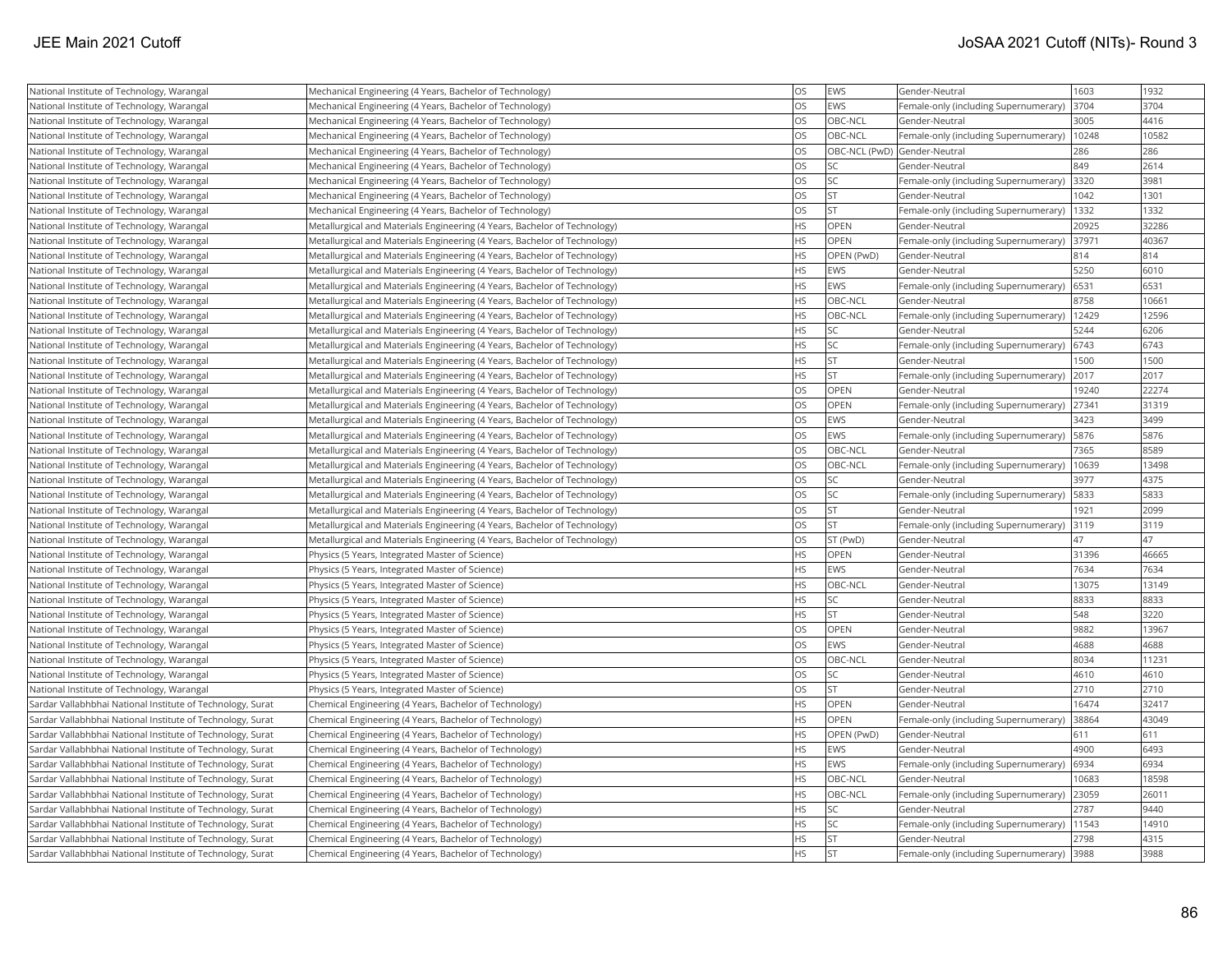| Sardar Vallabhbhai National Institute of Technology, Surat | Chemical Engineering (4 Years, Bachelor of Technology)             | OS        | OPEN          | Gender-Neutral                        | 17886 | 27411 |
|------------------------------------------------------------|--------------------------------------------------------------------|-----------|---------------|---------------------------------------|-------|-------|
| Sardar Vallabhbhai National Institute of Technology, Surat | Chemical Engineering (4 Years, Bachelor of Technology)             | OS        | <b>OPEN</b>   | Female-only (including Supernumerary) | 30297 | 34170 |
| Sardar Vallabhbhai National Institute of Technology, Surat | Chemical Engineering (4 Years, Bachelor of Technology)             | OS        | OPEN (PwD)    | Gender-Neutral                        | 1849  | 1849  |
| Sardar Vallabhbhai National Institute of Technology, Surat | Chemical Engineering (4 Years, Bachelor of Technology)             | OS        | <b>EWS</b>    | Gender-Neutral                        | 4051  | 4300  |
| Sardar Vallabhbhai National Institute of Technology, Surat | Chemical Engineering (4 Years, Bachelor of Technology)             | OS        | <b>EWS</b>    | Female-only (including Supernumerary) | 6184  | 6184  |
| Sardar Vallabhbhai National Institute of Technology, Surat | Chemical Engineering (4 Years, Bachelor of Technology)             | OS        | OBC-NCL       | Gender-Neutral                        | 8199  | 9526  |
| Sardar Vallabhbhai National Institute of Technology, Surat | Chemical Engineering (4 Years, Bachelor of Technology)             | OS        | OBC-NCL       | Female-only (including Supernumerary) | 11516 | 14857 |
| Sardar Vallabhbhai National Institute of Technology, Surat | Chemical Engineering (4 Years, Bachelor of Technology)             | OS        | SC.           | Gender-Neutral                        | 5042  | 6237  |
| Sardar Vallabhbhai National Institute of Technology, Surat | Chemical Engineering (4 Years, Bachelor of Technology)             | OS        | SC.           | Female-only (including Supernumerary) | 7357  | 7371  |
| Sardar Vallabhbhai National Institute of Technology, Surat | Chemical Engineering (4 Years, Bachelor of Technology)             | OS        | <b>ST</b>     | Gender-Neutral                        | 2369  | 2533  |
| Sardar Vallabhbhai National Institute of Technology, Surat | Chemical Engineering (4 Years, Bachelor of Technology)             | OS        | <b>ST</b>     | Female-only (including Supernumerary) | 2604  | 2604  |
| Sardar Vallabhbhai National Institute of Technology, Surat | Chemistry (5 Years, Integrated Master of Science)                  | <b>HS</b> | OPEN          | Gender-Neutral                        | 47706 | 75858 |
| Sardar Vallabhbhai National Institute of Technology, Surat | Chemistry (5 Years, Integrated Master of Science)                  | <b>HS</b> | <b>EWS</b>    | Gender-Neutral                        | 13365 | 14593 |
| Sardar Vallabhbhai National Institute of Technology, Surat | Chemistry (5 Years, Integrated Master of Science)                  | HS        | OBC-NCL       | Gender-Neutral                        | 30403 | 59804 |
| Sardar Vallabhbhai National Institute of Technology, Surat | Chemistry (5 Years, Integrated Master of Science)                  | <b>HS</b> | SC.           | Gender-Neutral                        | 17906 | 40195 |
| Sardar Vallabhbhai National Institute of Technology, Surat | Chemistry (5 Years, Integrated Master of Science)                  | HS        | <b>ST</b>     | Gender-Neutral                        | 5769  | 6920  |
| Sardar Vallabhbhai National Institute of Technology, Surat | Chemistry (5 Years, Integrated Master of Science)                  | OS        | <b>OPEN</b>   | Gender-Neutral                        | 37869 | 45864 |
| Sardar Vallabhbhai National Institute of Technology, Surat | Chemistry (5 Years, Integrated Master of Science)                  | OS        | OPEN (PwD)    | Gender-Neutral                        | 992   | 992   |
| Sardar Vallabhbhai National Institute of Technology, Surat | Chemistry (5 Years, Integrated Master of Science)                  | OS        | <b>EWS</b>    | Gender-Neutral                        | 7686  | 7827  |
| Sardar Vallabhbhai National Institute of Technology, Surat | Chemistry (5 Years, Integrated Master of Science)                  | OS        | OBC-NCL       | Gender-Neutral                        | 12440 | 15906 |
| Sardar Vallabhbhai National Institute of Technology, Surat | Chemistry (5 Years, Integrated Master of Science)                  | OS        | SC.           | Gender-Neutral                        | 8052  | 9882  |
| Sardar Vallabhbhai National Institute of Technology, Surat | Chemistry (5 Years, Integrated Master of Science)                  | OS        | <b>ST</b>     | Gender-Neutral                        | 3537  | 3825  |
| Sardar Vallabhbhai National Institute of Technology, Surat | Civil Engineering (4 Years, Bachelor of Technology)                | <b>HS</b> | OPEN          | Gender-Neutral                        | 14399 | 36204 |
| Sardar Vallabhbhai National Institute of Technology, Surat | Civil Engineering (4 Years, Bachelor of Technology)                | <b>HS</b> | <b>OPEN</b>   | Female-only (including Supernumerary) | 29352 | 47375 |
| Sardar Vallabhbhai National Institute of Technology, Surat | Civil Engineering (4 Years, Bachelor of Technology)                | <b>HS</b> | <b>EWS</b>    | Gender-Neutral                        | 6227  | 7052  |
| Sardar Vallabhbhai National Institute of Technology, Surat | Civil Engineering (4 Years, Bachelor of Technology)                | <b>HS</b> | <b>EWS</b>    | Female-only (including Supernumerary) | 12054 | 12054 |
| Sardar Vallabhbhai National Institute of Technology, Surat | Civil Engineering (4 Years, Bachelor of Technology)                | <b>HS</b> | OBC-NCL       | Gender-Neutral                        | 12887 | 20866 |
| Sardar Vallabhbhai National Institute of Technology, Surat | Civil Engineering (4 Years, Bachelor of Technology)                | HS        | OBC-NCL       | Female-only (including Supernumerary) | 23011 | 27538 |
| Sardar Vallabhbhai National Institute of Technology, Surat | Civil Engineering (4 Years, Bachelor of Technology)                | <b>HS</b> | lsc           | Gender-Neutral                        | 3697  | 8403  |
| Sardar Vallabhbhai National Institute of Technology, Surat | Civil Engineering (4 Years, Bachelor of Technology)                | HS        | <b>SC</b>     | Female-only (including Supernumerary) | 5501  | 18979 |
| Sardar Vallabhbhai National Institute of Technology, Surat | Civil Engineering (4 Years, Bachelor of Technology)                | <b>HS</b> | <b>ST</b>     | Gender-Neutral                        | 1055  | 1487  |
| Sardar Vallabhbhai National Institute of Technology, Surat | Civil Engineering (4 Years, Bachelor of Technology)                | <b>HS</b> | <b>ST</b>     | Female-only (including Supernumerary) | 2283  | 2283  |
| Sardar Vallabhbhai National Institute of Technology, Surat | Civil Engineering (4 Years, Bachelor of Technology)                | OS        | OPEN          | Gender-Neutral                        | 25720 | 30708 |
| Sardar Vallabhbhai National Institute of Technology, Surat | Civil Engineering (4 Years, Bachelor of Technology)                | OS        | <b>OPEN</b>   | Female-only (including Supernumerary) | 36361 | 40693 |
| Sardar Vallabhbhai National Institute of Technology, Surat | Civil Engineering (4 Years, Bachelor of Technology)                | OS        | OPEN (PwD)    | Gender-Neutral                        | 1115  | 1115  |
| Sardar Vallabhbhai National Institute of Technology, Surat | Civil Engineering (4 Years, Bachelor of Technology)                | OS        | <b>EWS</b>    | Gender-Neutral                        | 4875  | 5075  |
| Sardar Vallabhbhai National Institute of Technology, Surat | Civil Engineering (4 Years, Bachelor of Technology)                | OS        | <b>EWS</b>    | Female-only (including Supernumerary) | 6497  | 6497  |
| Sardar Vallabhbhai National Institute of Technology, Surat | Civil Engineering (4 Years, Bachelor of Technology)                | OS        | OBC-NCL       | Gender-Neutral                        | 7371  | 9823  |
| Sardar Vallabhbhai National Institute of Technology, Surat | Civil Engineering (4 Years, Bachelor of Technology)                | OS        | OBC-NCL       | Female-only (including Supernumerary) | 16841 | 17117 |
| Sardar Vallabhbhai National Institute of Technology, Surat | Civil Engineering (4 Years, Bachelor of Technology)                | OS        | SC.           | Gender-Neutral                        | 4328  | 5486  |
| Sardar Vallabhbhai National Institute of Technology, Surat | Civil Engineering (4 Years, Bachelor of Technology)                | OS        | SC.           | Female-only (including Supernumerary) | 5634  | 6230  |
| Sardar Vallabhbhai National Institute of Technology, Surat | Civil Engineering (4 Years, Bachelor of Technology)                | OS        | <b>ST</b>     | Gender-Neutral                        | 636   | 1248  |
| Sardar Vallabhbhai National Institute of Technology, Surat | Civil Engineering (4 Years, Bachelor of Technology)                | OS        | <b>ST</b>     | Female-only (including Supernumerary) | 1815  | 1815  |
| Sardar Vallabhbhai National Institute of Technology, Surat | Computer Science and Engineering (4 Years, Bachelor of Technology) | <b>HS</b> | OPEN          | Gender-Neutral                        | 3728  | 6586  |
| Sardar Vallabhbhai National Institute of Technology, Surat | Computer Science and Engineering (4 Years, Bachelor of Technology) | <b>HS</b> | <b>OPEN</b>   | Female-only (including Supernumerary) | 9360  | 11688 |
| Sardar Vallabhbhai National Institute of Technology, Surat | Computer Science and Engineering (4 Years, Bachelor of Technology) | <b>HS</b> | OPEN (PwD)    | Gender-Neutral                        | 201   | 201   |
| Sardar Vallabhbhai National Institute of Technology, Surat | Computer Science and Engineering (4 Years, Bachelor of Technology) | <b>HS</b> | <b>EWS</b>    | Gender-Neutral                        | 925   | 1178  |
| Sardar Vallabhbhai National Institute of Technology, Surat | Computer Science and Engineering (4 Years, Bachelor of Technology) | <b>HS</b> | <b>EWS</b>    | Female-only (including Supernumerary) | 1863  | 1863  |
| Sardar Vallabhbhai National Institute of Technology, Surat | Computer Science and Engineering (4 Years, Bachelor of Technology) | <b>HS</b> | OBC-NCL       | Gender-Neutral                        | 1467  | 2794  |
| Sardar Vallabhbhai National Institute of Technology, Surat | Computer Science and Engineering (4 Years, Bachelor of Technology) | HS        | OBC-NCL       | Female-only (including Supernumerary) | 4361  | 9723  |
| Sardar Vallabhbhai National Institute of Technology, Surat | Computer Science and Engineering (4 Years, Bachelor of Technology) | <b>HS</b> | OBC-NCL (PwD) | Gender-Neutral                        | 241   | 241   |
| Sardar Vallabhbhai National Institute of Technology, Surat | Computer Science and Engineering (4 Years, Bachelor of Technology) | <b>HS</b> | SC.           | Gender-Neutral                        | 317   | 1293  |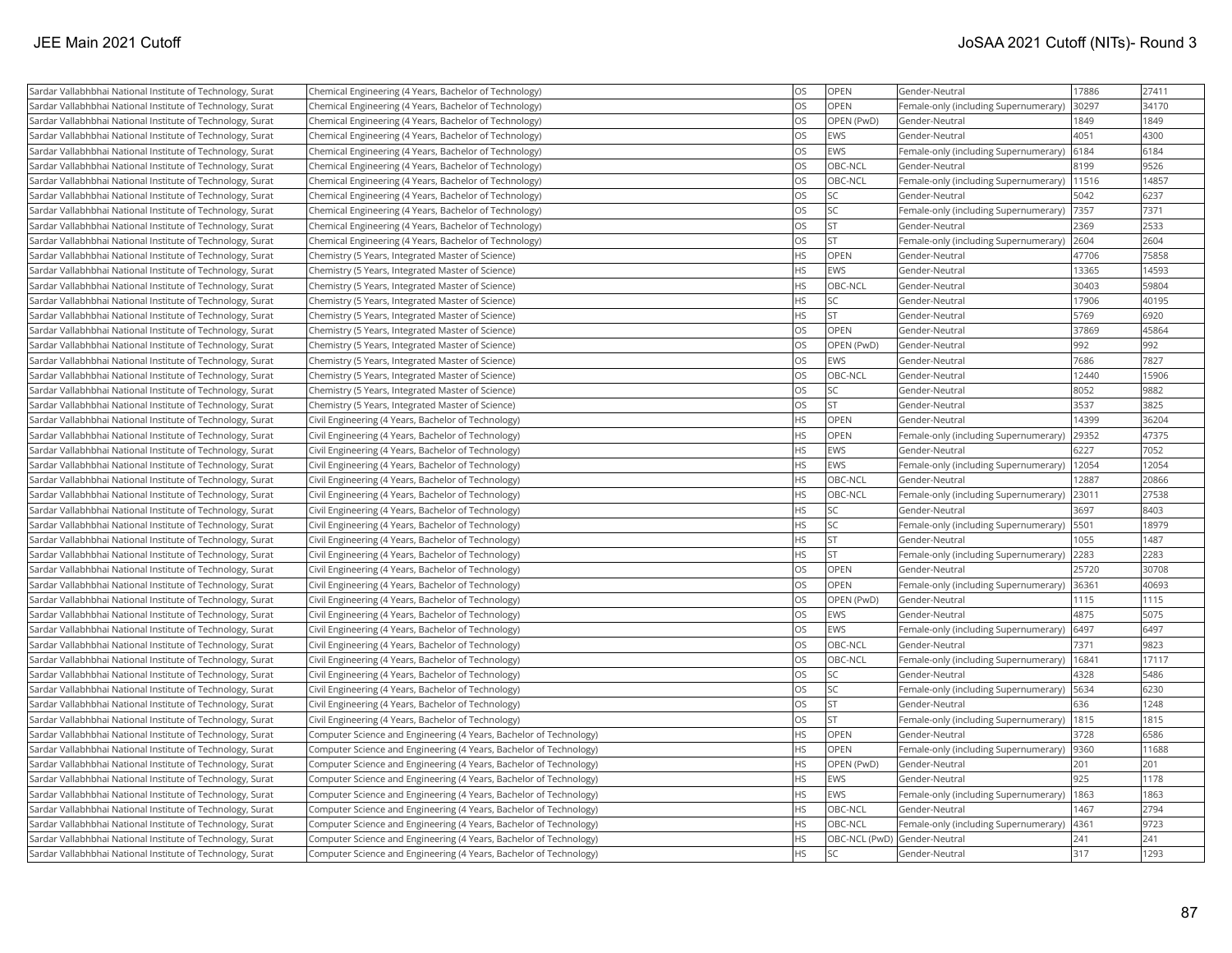| Sardar Vallabhbhai National Institute of Technology, Surat | Computer Science and Engineering (4 Years, Bachelor of Technology)          | <b>HS</b> | <b>SC</b>     | Female-only (including Supernumerary)  2529  |       | 2779  |
|------------------------------------------------------------|-----------------------------------------------------------------------------|-----------|---------------|----------------------------------------------|-------|-------|
| Sardar Vallabhbhai National Institute of Technology, Surat | Computer Science and Engineering (4 Years, Bachelor of Technology)          | <b>HS</b> | İst           | Gender-Neutral                               | 158   | 538   |
| Sardar Vallabhbhai National Institute of Technology, Surat | Computer Science and Engineering (4 Years, Bachelor of Technology)          | <b>HS</b> | İst           | Female-only (including Supernumerary)        | 1998  | 1998  |
| Sardar Vallabhbhai National Institute of Technology, Surat | Computer Science and Engineering (4 Years, Bachelor of Technology)          | <b>OS</b> | OPEN          | Gender-Neutral                               | 2080  | 5238  |
| Sardar Vallabhbhai National Institute of Technology, Surat | Computer Science and Engineering (4 Years, Bachelor of Technology)          | <b>OS</b> | <b>OPEN</b>   | Female-only (including Supernumerary)  1430  |       | 7138  |
| Sardar Vallabhbhai National Institute of Technology, Surat | Computer Science and Engineering (4 Years, Bachelor of Technology)          | <b>OS</b> | OPEN (PwD)    | Gender-Neutral                               | 231   | 231   |
| Sardar Vallabhbhai National Institute of Technology, Surat | Computer Science and Engineering (4 Years, Bachelor of Technology)          | <b>OS</b> | <b>EWS</b>    | Gender-Neutral                               | 596   | 695   |
| Sardar Vallabhbhai National Institute of Technology, Surat | Computer Science and Engineering (4 Years, Bachelor of Technology)          | OS        | EWS           | Female-only (including Supernumerary)        | 1443  | 1443  |
| Sardar Vallabhbhai National Institute of Technology, Surat | Computer Science and Engineering (4 Years, Bachelor of Technology)          | <b>OS</b> | OBC-NCL       | Gender-Neutral                               | 1123  | 2266  |
| Sardar Vallabhbhai National Institute of Technology, Surat | Computer Science and Engineering (4 Years, Bachelor of Technology)          | <b>OS</b> | OBC-NCL       | Female-only (including Supernumerary)        | 3121  | 3592  |
| Sardar Vallabhbhai National Institute of Technology, Surat | Computer Science and Engineering (4 Years, Bachelor of Technology)          | <b>OS</b> |               | OBC-NCL (PwD) Gender-Neutral                 | 87    | 87    |
| Sardar Vallabhbhai National Institute of Technology, Surat | Computer Science and Engineering (4 Years, Bachelor of Technology)          | <b>OS</b> | <b>SC</b>     | Gender-Neutral                               | 1075  | 1247  |
| Sardar Vallabhbhai National Institute of Technology, Surat | Computer Science and Engineering (4 Years, Bachelor of Technology)          | <b>OS</b> | lsc           | Female-only (including Supernumerary)        | 1543  | 1945  |
| Sardar Vallabhbhai National Institute of Technology, Surat | Computer Science and Engineering (4 Years, Bachelor of Technology)          | <b>OS</b> | SC (PwD)      | Gender-Neutral                               | 42    | 42    |
| Sardar Vallabhbhai National Institute of Technology, Surat | Computer Science and Engineering (4 Years, Bachelor of Technology)          | OS        | <b>ST</b>     | Gender-Neutral                               | 413   | 491   |
| Sardar Vallabhbhai National Institute of Technology, Surat | Computer Science and Engineering (4 Years, Bachelor of Technology)          | <b>OS</b> | <b>ST</b>     | Female-only (including Supernumerary)        | 501   | 501   |
| Sardar Vallabhbhai National Institute of Technology, Surat | Electrical Engineering (4 Years, Bachelor of Technology)                    | <b>HS</b> | OPEN          | Gender-Neutral                               | 14826 | 20491 |
| Sardar Vallabhbhai National Institute of Technology, Surat | Electrical Engineering (4 Years, Bachelor of Technology)                    | <b>HS</b> | <b>OPEN</b>   | Female-only (including Supernumerary)        | 20454 | 27073 |
| Sardar Vallabhbhai National Institute of Technology, Surat | Electrical Engineering (4 Years, Bachelor of Technology)                    | <b>HS</b> | EWS           | Gender-Neutral                               | 2978  | 3383  |
| Sardar Vallabhbhai National Institute of Technology, Surat | Electrical Engineering (4 Years, Bachelor of Technology)                    | <b>HS</b> | <b>EWS</b>    | Female-only (including Supernumerary)        | 11524 | 11524 |
| Sardar Vallabhbhai National Institute of Technology, Surat | Electrical Engineering (4 Years, Bachelor of Technology)                    | <b>HS</b> | OBC-NCL       | Gender-Neutral                               | 8285  | 11834 |
| Sardar Vallabhbhai National Institute of Technology, Surat | Electrical Engineering (4 Years, Bachelor of Technology)                    | <b>HS</b> | OBC-NCL       | Female-only (including Supernumerary)        | 19550 | 22605 |
| Sardar Vallabhbhai National Institute of Technology, Surat | Electrical Engineering (4 Years, Bachelor of Technology)                    | <b>HS</b> | <b>SC</b>     | Gender-Neutral                               | 4914  | 6545  |
| Sardar Vallabhbhai National Institute of Technology, Surat | Electrical Engineering (4 Years, Bachelor of Technology)                    | <b>HS</b> | SC            | Female-only (including Supernumerary)        | 9726  | 12566 |
| Sardar Vallabhbhai National Institute of Technology, Surat | Electrical Engineering (4 Years, Bachelor of Technology)                    | <b>HS</b> | <b>ST</b>     | Gender-Neutral                               | 1520  | 4375  |
| Sardar Vallabhbhai National Institute of Technology, Surat | Electrical Engineering (4 Years, Bachelor of Technology)                    | <b>HS</b> | <b>ST</b>     | Female-only (including Supernumerary)        | 3206  | 3206  |
| Sardar Vallabhbhai National Institute of Technology, Surat | Electrical Engineering (4 Years, Bachelor of Technology)                    | <b>OS</b> | <b>OPEN</b>   | Gender-Neutral                               | 13890 | 15453 |
| Sardar Vallabhbhai National Institute of Technology, Surat | Electrical Engineering (4 Years, Bachelor of Technology)                    | <b>OS</b> | OPEN          | Female-only (including Supernumerary)        | 18441 | 20855 |
| Sardar Vallabhbhai National Institute of Technology, Surat | Electrical Engineering (4 Years, Bachelor of Technology)                    | <b>OS</b> | OPEN (PwD)    | Gender-Neutral                               | 955   | 955   |
| Sardar Vallabhbhai National Institute of Technology, Surat | Electrical Engineering (4 Years, Bachelor of Technology)                    | <b>OS</b> | <b>EWS</b>    | Gender-Neutral                               | 2182  | 2393  |
| Sardar Vallabhbhai National Institute of Technology, Surat | Electrical Engineering (4 Years, Bachelor of Technology)                    | <b>OS</b> | EWS           | Female-only (including Supernumerary)        | 3730  | 3730  |
| Sardar Vallabhbhai National Institute of Technology, Surat | Electrical Engineering (4 Years, Bachelor of Technology)                    | OS        | OBC-NCL       | Gender-Neutral                               | 4812  | 5892  |
| Sardar Vallabhbhai National Institute of Technology, Surat | Electrical Engineering (4 Years, Bachelor of Technology)                    | <b>OS</b> | OBC-NCL       | Female-only (including Supernumerary)        | 9346  | 10782 |
| Sardar Vallabhbhai National Institute of Technology, Surat | Electrical Engineering (4 Years, Bachelor of Technology)                    | <b>OS</b> |               | Gender-Neutral                               | 2866  | 3600  |
| Sardar Vallabhbhai National Institute of Technology, Surat | Electrical Engineering (4 Years, Bachelor of Technology)                    | OS        | <b>SC</b>     | Female-only (including Supernumerary)        | 3391  | 5278  |
| Sardar Vallabhbhai National Institute of Technology, Surat | Electrical Engineering (4 Years, Bachelor of Technology)                    | <b>OS</b> | <b>ST</b>     | Gender-Neutral                               | 963   | 1268  |
| Sardar Vallabhbhai National Institute of Technology, Surat | Electrical Engineering (4 Years, Bachelor of Technology)                    | OS        | lst           | Female-only (including Supernumerary)        | 1748  | 1748  |
| Sardar Vallabhbhai National Institute of Technology, Surat | Electronics and Communication Engineering (4 Years, Bachelor of Technology) | <b>HS</b> | OPEN          | Gender-Neutral                               | 7737  | 14710 |
| Sardar Vallabhbhai National Institute of Technology, Surat | Electronics and Communication Engineering (4 Years, Bachelor of Technology) | <b>HS</b> | OPEN          | Female-only (including Supernumerary)        | 12882 | 18995 |
| Sardar Vallabhbhai National Institute of Technology, Surat | Electronics and Communication Engineering (4 Years, Bachelor of Technology) | <b>HS</b> | OPEN (PwD)    | Gender-Neutral                               | 383   | 383   |
| Sardar Vallabhbhai National Institute of Technology, Surat | Electronics and Communication Engineering (4 Years, Bachelor of Technology) | <b>HS</b> | OPEN (PwD)    | Female-only (including Supernumerary)        | 1379  | 1379  |
| Sardar Vallabhbhai National Institute of Technology, Surat | Electronics and Communication Engineering (4 Years, Bachelor of Technology) | <b>HS</b> | <b>EWS</b>    | Gender-Neutral                               | 2075  | 2685  |
| Sardar Vallabhbhai National Institute of Technology, Surat | Electronics and Communication Engineering (4 Years, Bachelor of Technology) | <b>HS</b> | <b>EWS</b>    | Female-only (including Supernumerary)        | 6147  | 6686  |
| Sardar Vallabhbhai National Institute of Technology, Surat | Electronics and Communication Engineering (4 Years, Bachelor of Technology) | <b>HS</b> | OBC-NCL       | Gender-Neutral                               | 3103  | 7512  |
| Sardar Vallabhbhai National Institute of Technology, Surat | Electronics and Communication Engineering (4 Years, Bachelor of Technology) | <b>HS</b> | OBC-NCL       | Female-only (including Supernumerary)        | 7822  | 19429 |
| Sardar Vallabhbhai National Institute of Technology, Surat | Electronics and Communication Engineering (4 Years, Bachelor of Technology) | <b>HS</b> |               | OBC-NCL (PwD) Gender-Neutral                 | 295   | 295   |
| Sardar Vallabhbhai National Institute of Technology, Surat | Electronics and Communication Engineering (4 Years, Bachelor of Technology) | <b>HS</b> | $\varsigma$ c | Gender-Neutral                               | 2388  | 5251  |
| Sardar Vallabhbhai National Institute of Technology, Surat | Electronics and Communication Engineering (4 Years, Bachelor of Technology) | <b>HS</b> | <b>SC</b>     | Female-only (including Supernumerary)        | 7631  | 8206  |
| Sardar Vallabhbhai National Institute of Technology, Surat | Electronics and Communication Engineering (4 Years, Bachelor of Technology) | <b>HS</b> | <b>ST</b>     | Gender-Neutral                               | 547   | 1966  |
| Sardar Vallabhbhai National Institute of Technology, Surat | Electronics and Communication Engineering (4 Years, Bachelor of Technology) | <b>HS</b> | <b>ST</b>     | Female-only (including Supernumerary)   3246 |       | 3246  |
| Sardar Vallabhbhai National Institute of Technology, Surat | Electronics and Communication Engineering (4 Years, Bachelor of Technology) | <b>OS</b> | <b>OPEN</b>   | Gender-Neutral                               | 9480  | 11944 |
| Sardar Vallabhbhai National Institute of Technology, Surat | Electronics and Communication Engineering (4 Years, Bachelor of Technology) | <b>OS</b> | OPEN          | Female-only (including Supernumerary)        | 12263 | 16156 |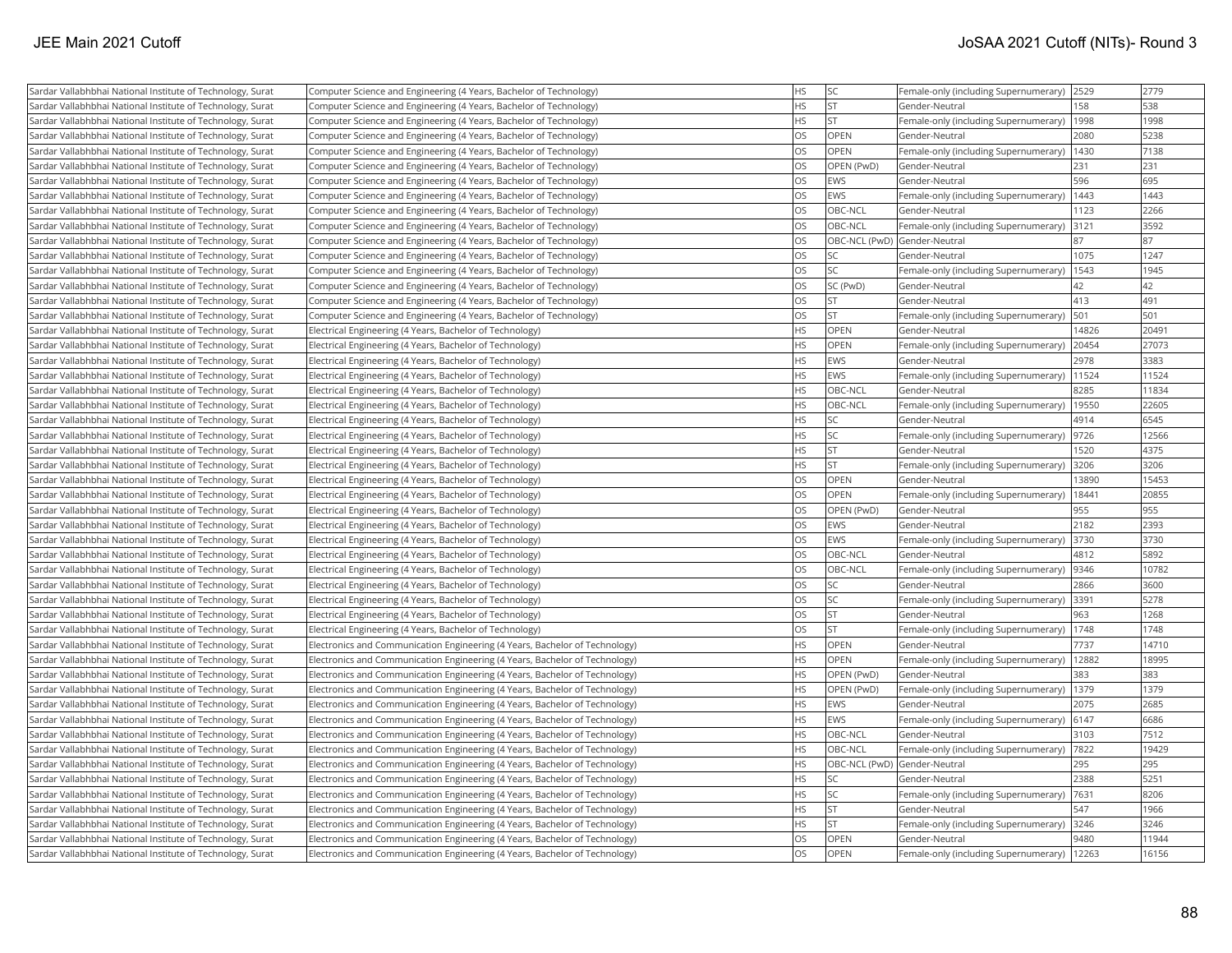| Sardar Vallabhbhai National Institute of Technology, Surat | Electronics and Communication Engineering (4 Years, Bachelor of Technology) | OS        | OPEN (PwD)                   | Gender-Neutral                        | 423   | 423   |
|------------------------------------------------------------|-----------------------------------------------------------------------------|-----------|------------------------------|---------------------------------------|-------|-------|
| Sardar Vallabhbhai National Institute of Technology, Surat | Electronics and Communication Engineering (4 Years, Bachelor of Technology) | OS        | OPEN (PwD)                   | Female-only (including Supernumerary) | 1373  | 1373  |
| Sardar Vallabhbhai National Institute of Technology, Surat | Electronics and Communication Engineering (4 Years, Bachelor of Technology) | OS        | EWS                          | Gender-Neutral                        | 1582  | 1701  |
| Sardar Vallabhbhai National Institute of Technology, Surat | Electronics and Communication Engineering (4 Years, Bachelor of Technology) | OS        | EWS                          | Female-only (including Supernumerary) | 2490  | 2579  |
| Sardar Vallabhbhai National Institute of Technology, Surat | Electronics and Communication Engineering (4 Years, Bachelor of Technology) | OS        | EWS (PwD)                    | Gender-Neutral                        | 48    | 48    |
| Sardar Vallabhbhai National Institute of Technology, Surat | Electronics and Communication Engineering (4 Years, Bachelor of Technology) | <b>OS</b> | OBC-NCL                      | Gender-Neutral                        | 3321  | 4260  |
| Sardar Vallabhbhai National Institute of Technology, Surat | Electronics and Communication Engineering (4 Years, Bachelor of Technology) | OS        | OBC-NCL                      | Female-only (including Supernumerary) | 6936  | 7305  |
| Sardar Vallabhbhai National Institute of Technology, Surat | Electronics and Communication Engineering (4 Years, Bachelor of Technology) | OS        |                              | OBC-NCL (PwD) Gender-Neutral          | 197   | 197   |
| Sardar Vallabhbhai National Institute of Technology, Surat | Electronics and Communication Engineering (4 Years, Bachelor of Technology) | OS        | SC                           | Gender-Neutral                        | 2105  | 2745  |
| Sardar Vallabhbhai National Institute of Technology, Surat | Electronics and Communication Engineering (4 Years, Bachelor of Technology) | OS        | SC                           | Female-only (including Supernumerary) | 2971  | 3840  |
| Sardar Vallabhbhai National Institute of Technology, Surat | Electronics and Communication Engineering (4 Years, Bachelor of Technology) | <b>OS</b> | ST                           | Gender-Neutral                        | 827   | 950   |
| Sardar Vallabhbhai National Institute of Technology, Surat | Electronics and Communication Engineering (4 Years, Bachelor of Technology) | <b>OS</b> | <b>ST</b>                    | Female-only (including Supernumerary) | 844   | 844   |
| Sardar Vallabhbhai National Institute of Technology, Surat | Mathematics (5 Years, Integrated Master of Science)                         | HS        | OPEN                         | Gender-Neutral                        | 20869 | 58662 |
| Sardar Vallabhbhai National Institute of Technology, Surat | Mathematics (5 Years, Integrated Master of Science)                         | <b>HS</b> | <b>EWS</b>                   | Gender-Neutral                        | 8902  | 12496 |
| Sardar Vallabhbhai National Institute of Technology, Surat | Mathematics (5 Years, Integrated Master of Science)                         | <b>HS</b> | OBC-NCL                      | Gender-Neutral                        | 20972 | 50476 |
| Sardar Vallabhbhai National Institute of Technology, Surat | Mathematics (5 Years, Integrated Master of Science)                         | <b>HS</b> | SC                           | Gender-Neutral                        | 13515 | 24847 |
| Sardar Vallabhbhai National Institute of Technology, Surat | Mathematics (5 Years, Integrated Master of Science)                         | <b>HS</b> | <b>ST</b>                    | Gender-Neutral                        | 4076  | 7408  |
| Sardar Vallabhbhai National Institute of Technology, Surat | Mathematics (5 Years, Integrated Master of Science)                         | OS        | OPEN                         | Gender-Neutral                        | 19602 | 40846 |
| Sardar Vallabhbhai National Institute of Technology, Surat | Mathematics (5 Years, Integrated Master of Science)                         | OS        | EWS                          | Gender-Neutral                        | 6721  | 7008  |
| Sardar Vallabhbhai National Institute of Technology, Surat | Mathematics (5 Years, Integrated Master of Science)                         | OS        | OBC-NCL                      | Gender-Neutral                        | 12312 | 15189 |
| Sardar Vallabhbhai National Institute of Technology, Surat | Mathematics (5 Years, Integrated Master of Science)                         | OS        | SC                           | Gender-Neutral                        | 7113  | 9312  |
| Sardar Vallabhbhai National Institute of Technology, Surat | Mathematics (5 Years, Integrated Master of Science)                         | OS        | <b>ST</b>                    | Gender-Neutral                        | 3443  | 3834  |
| Sardar Vallabhbhai National Institute of Technology, Surat | Mechanical Engineering (4 Years, Bachelor of Technology)                    | <b>HS</b> | OPEN                         | Gender-Neutral                        | 6715  | 29491 |
| Sardar Vallabhbhai National Institute of Technology, Surat | Mechanical Engineering (4 Years, Bachelor of Technology)                    | HS        | OPEN                         | Female-only (including Supernumerary) | 33785 | 42572 |
| Sardar Vallabhbhai National Institute of Technology, Surat | Mechanical Engineering (4 Years, Bachelor of Technology)                    | HS        | OPEN (PwD)                   | Gender-Neutral                        | 1709  | 1709  |
| Sardar Vallabhbhai National Institute of Technology, Surat | Mechanical Engineering (4 Years, Bachelor of Technology)                    | HS        | <b>EWS</b>                   | Gender-Neutral                        | 4626  | 5968  |
| Sardar Vallabhbhai National Institute of Technology, Surat | Mechanical Engineering (4 Years, Bachelor of Technology)                    | <b>HS</b> | EWS                          | Female-only (including Supernumerary) | 7075  | 13241 |
| Sardar Vallabhbhai National Institute of Technology, Surat | Mechanical Engineering (4 Years, Bachelor of Technology)                    | <b>HS</b> | OBC-NCL                      | Gender-Neutral                        | 8251  | 16089 |
| Sardar Vallabhbhai National Institute of Technology, Surat | Mechanical Engineering (4 Years, Bachelor of Technology)                    | HS        | OBC-NCL                      | Female-only (including Supernumerary) | 16197 | 34015 |
| Sardar Vallabhbhai National Institute of Technology, Surat | Mechanical Engineering (4 Years, Bachelor of Technology)                    | <b>HS</b> | SC                           | Gender-Neutral                        | 5780  | 11021 |
| Sardar Vallabhbhai National Institute of Technology, Surat | Mechanical Engineering (4 Years, Bachelor of Technology)                    | HS        | SC                           | Female-only (including Supernumerary) | 10894 | 13350 |
| Sardar Vallabhbhai National Institute of Technology, Surat | Mechanical Engineering (4 Years, Bachelor of Technology)                    | HS        | <b>ST</b>                    | Gender-Neutral                        | 1988  | 4115  |
| Sardar Vallabhbhai National Institute of Technology, Surat | Mechanical Engineering (4 Years, Bachelor of Technology)                    | HS        | <b>ST</b>                    | Female-only (including Supernumerary) | 2316  | 2316  |
| Sardar Vallabhbhai National Institute of Technology, Surat | Mechanical Engineering (4 Years, Bachelor of Technology)                    | OS        | OPEN                         | Gender-Neutral                        | 16586 | 22606 |
| Sardar Vallabhbhai National Institute of Technology, Surat | Mechanical Engineering (4 Years, Bachelor of Technology)                    | OS        | OPEN                         | Female-only (including Supernumerary) | 26020 | 34014 |
| Sardar Vallabhbhai National Institute of Technology, Surat | Mechanical Engineering (4 Years, Bachelor of Technology)                    | OS        | OPEN (PwD)                   | Gender-Neutral                        | 518   | 1074  |
| Sardar Vallabhbhai National Institute of Technology, Surat | Mechanical Engineering (4 Years, Bachelor of Technology)                    | OS        | EWS                          | Gender-Neutral                        | 3282  | 3388  |
| Sardar Vallabhbhai National Institute of Technology, Surat | Mechanical Engineering (4 Years, Bachelor of Technology)                    | OS        | <b>EWS</b>                   | Female-only (including Supernumerary) | 6153  | 6532  |
| Sardar Vallabhbhai National Institute of Technology, Surat | Mechanical Engineering (4 Years, Bachelor of Technology)                    | OS        | OBC-NCL                      | Gender-Neutral                        | 6592  | 8289  |
| Sardar Vallabhbhai National Institute of Technology, Surat | Mechanical Engineering (4 Years, Bachelor of Technology)                    | <b>OS</b> | OBC-NCL                      | Female-only (including Supernumerary) | 14304 | 16044 |
| Sardar Vallabhbhai National Institute of Technology, Surat | Mechanical Engineering (4 Years, Bachelor of Technology)                    | OS        | OBC-NCL (PwD) Gender-Neutral |                                       | 848   | 848   |
| Sardar Vallabhbhai National Institute of Technology, Surat | Mechanical Engineering (4 Years, Bachelor of Technology)                    | OS        | SC                           | Gender-Neutral                        | 3419  | 4962  |
| Sardar Vallabhbhai National Institute of Technology, Surat | Mechanical Engineering (4 Years, Bachelor of Technology)                    | OS        | SC                           | Female-only (including Supernumerary) | 6017  | 6171  |
| Sardar Vallabhbhai National Institute of Technology, Surat | Mechanical Engineering (4 Years, Bachelor of Technology)                    | OS        | <b>ST</b>                    | Gender-Neutral                        | 1522  | 1842  |
| Sardar Vallabhbhai National Institute of Technology, Surat | Mechanical Engineering (4 Years, Bachelor of Technology)                    | OS        | <b>ST</b>                    | Female-only (including Supernumerary) | 2737  | 2835  |
| Sardar Vallabhbhai National Institute of Technology, Surat | Physics (5 Years, Integrated Master of Science)                             | <b>HS</b> | <b>OPEN</b>                  | Gender-Neutral                        | 9403  | 53452 |
| Sardar Vallabhbhai National Institute of Technology, Surat | Physics (5 Years, Integrated Master of Science)                             | <b>HS</b> | EWS                          | Gender-Neutral                        | 13889 | 14301 |
| Sardar Vallabhbhai National Institute of Technology, Surat | Physics (5 Years, Integrated Master of Science)                             | <b>HS</b> | OBC-NCL                      | Gender-Neutral                        | 49951 | 60592 |
| Sardar Vallabhbhai National Institute of Technology, Surat | Physics (5 Years, Integrated Master of Science)                             | HS        | SC                           | Gender-Neutral                        | 12421 | 29996 |
| Sardar Vallabhbhai National Institute of Technology, Surat | Physics (5 Years, Integrated Master of Science)                             | HS        | <b>ST</b>                    | Gender-Neutral                        | 4594  | 5353  |
| Sardar Vallabhbhai National Institute of Technology, Surat | Physics (5 Years, Integrated Master of Science)                             | OS        | OPEN                         | Gender-Neutral                        | 18962 | 39592 |
| Sardar Vallabhbhai National Institute of Technology, Surat | Physics (5 Years, Integrated Master of Science)                             | <b>OS</b> | EWS                          | Gender-Neutral                        | 6567  | 7331  |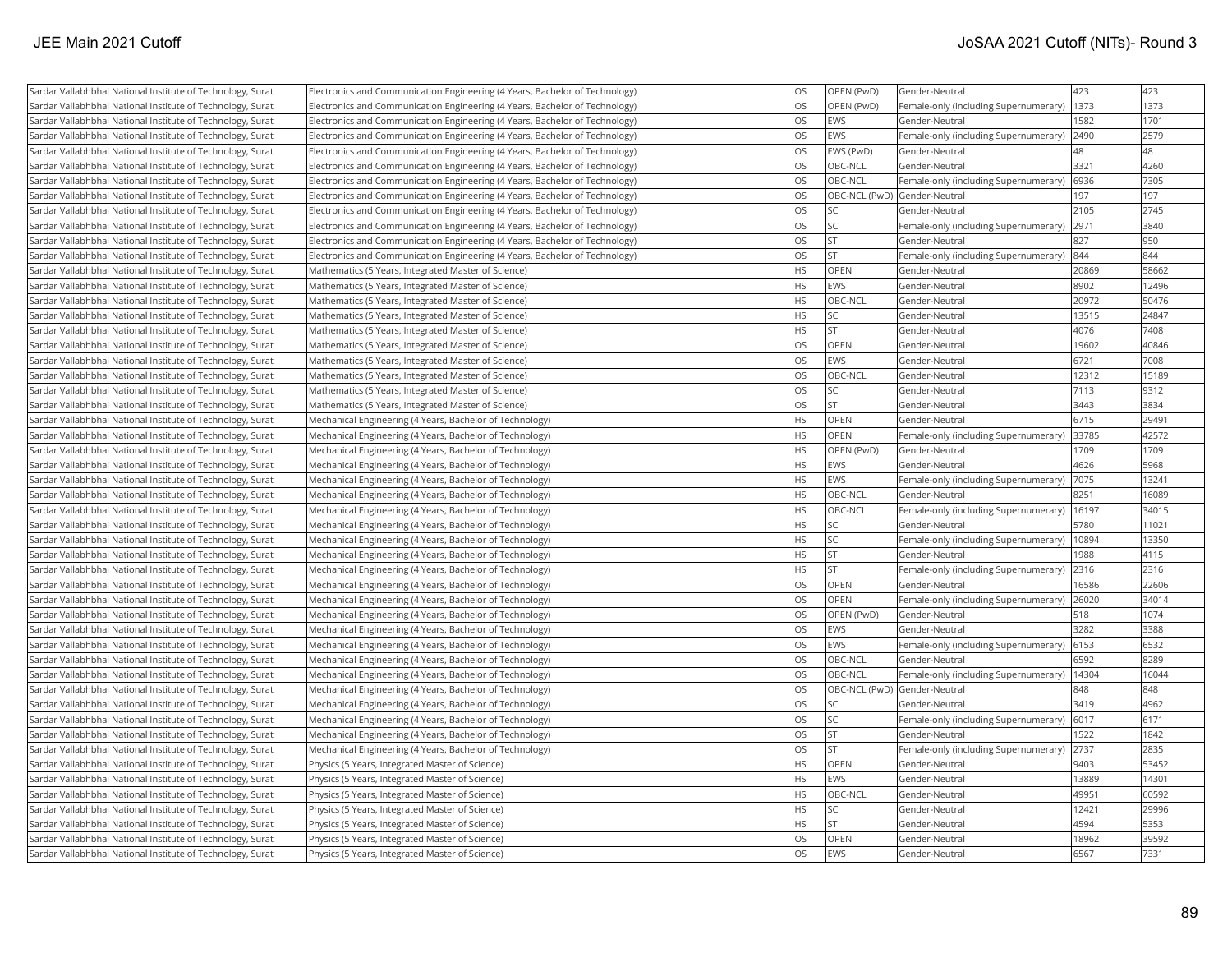| Sardar Vallabhbhai National Institute of Technology, Surat                                                     | Physics (5 Years, Integrated Master of Science)                                                            | OS        | OBC-NCL     | Gender-Neutral                               | 10735 | 15445 |
|----------------------------------------------------------------------------------------------------------------|------------------------------------------------------------------------------------------------------------|-----------|-------------|----------------------------------------------|-------|-------|
| Sardar Vallabhbhai National Institute of Technology, Surat                                                     | Physics (5 Years, Integrated Master of Science)                                                            | OS        | <b>SC</b>   | Gender-Neutral                               | 5690  | 9146  |
| Sardar Vallabhbhai National Institute of Technology, Surat                                                     | Physics (5 Years, Integrated Master of Science)                                                            | OS        | <b>ST</b>   | Gender-Neutral                               | 2826  | 3363  |
| Visvesvaraya National Institute of Technology, Nagpur                                                          | Architecture (5 Years, Bachelor of Architecture)                                                           | HS        | <b>OPEN</b> | Gender-Neutral                               | 195   | 713   |
| Visvesvaraya National Institute of Technology, Nagpur                                                          | Architecture (5 Years, Bachelor of Architecture)                                                           | <b>HS</b> | OPEN        | Female-only (including Supernumerary)        | 141   | 167   |
| Visvesvaraya National Institute of Technology, Nagpur                                                          | Architecture (5 Years, Bachelor of Architecture)                                                           | HS        | OPEN (PwD)  | Gender-Neutral                               | 23    | 23    |
| Visvesvaraya National Institute of Technology, Nagpur                                                          | Architecture (5 Years, Bachelor of Architecture)                                                           | HS        | EWS         | Gender-Neutral                               | 74    | 136   |
| Visvesvaraya National Institute of Technology, Nagpur                                                          | Architecture (5 Years, Bachelor of Architecture)                                                           | HS        | <b>EWS</b>  | Female-only (including Supernumerary)        | 108   | 108   |
| Visvesvaraya National Institute of Technology, Nagpur                                                          | Architecture (5 Years, Bachelor of Architecture)                                                           | HS        | OBC-NCL     | Gender-Neutral                               | 204   | 426   |
| Visvesvaraya National Institute of Technology, Nagpur                                                          | Architecture (5 Years, Bachelor of Architecture)                                                           | <b>HS</b> | OBC-NCL     | Female-only (including Supernumerary)        | 187   | 202   |
| Visvesvaraya National Institute of Technology, Nagpur                                                          | Architecture (5 Years, Bachelor of Architecture)                                                           | HS        |             | OBC-NCL (PwD) Gender-Neutral                 | 50    | 50    |
| Visvesvaraya National Institute of Technology, Nagpur                                                          | Architecture (5 Years, Bachelor of Architecture)                                                           | HS        | SC          | Gender-Neutral                               | 117   | 231   |
| Visvesvaraya National Institute of Technology, Nagpur                                                          | Architecture (5 Years, Bachelor of Architecture)                                                           | HS        | <b>SC</b>   | Female-only (including Supernumerary)        | 60    | 78    |
| Visvesvaraya National Institute of Technology, Nagpur                                                          | Architecture (5 Years, Bachelor of Architecture)                                                           | HS        | <b>ST</b>   | Gender-Neutral                               | 79    | 138   |
| Visvesvaraya National Institute of Technology, Nagpur                                                          | Architecture (5 Years, Bachelor of Architecture)                                                           | OS        | <b>OPEN</b> | Gender-Neutral                               | 666   | 1011  |
| Visvesvaraya National Institute of Technology, Nagpur                                                          | Architecture (5 Years, Bachelor of Architecture)                                                           | OS        | <b>OPEN</b> | Female-only (including Supernumerary) 676    |       | 802   |
| Visvesvaraya National Institute of Technology, Nagpur                                                          | Architecture (5 Years, Bachelor of Architecture)                                                           | OS        | <b>EWS</b>  | Gender-Neutral                               | 262   | 282   |
| Visvesvaraya National Institute of Technology, Nagpur                                                          | Architecture (5 Years, Bachelor of Architecture)                                                           | OS        | <b>EWS</b>  | Female-only (including Supernumerary)        | 224   | 224   |
| Visvesvaraya National Institute of Technology, Nagpur                                                          | Architecture (5 Years, Bachelor of Architecture)                                                           | OS        | OBC-NCL     | Gender-Neutral                               | 422   | 500   |
| Visvesvaraya National Institute of Technology, Nagpur                                                          | Architecture (5 Years, Bachelor of Architecture)                                                           | OS        | OBC-NCL     | Female-only (including Supernumerary)        | 375   | 385   |
| Visvesvaraya National Institute of Technology, Nagpur                                                          | Architecture (5 Years, Bachelor of Architecture)                                                           | OS        | SC          | Gender-Neutral                               | 159   | 229   |
| Visvesvaraya National Institute of Technology, Nagpur                                                          | Architecture (5 Years, Bachelor of Architecture)                                                           | OS        | <b>SC</b>   | Female-only (including Supernumerary)        | 187   | 214   |
| Visvesvaraya National Institute of Technology, Nagpur                                                          | Architecture (5 Years, Bachelor of Architecture)                                                           | OS        | <b>ST</b>   | Gender-Neutral                               | 68    | 92    |
| Visvesvaraya National Institute of Technology, Nagpur                                                          | Chemical Engineering (4 Years, Bachelor of Technology)                                                     | HS        | OPEN        | Gender-Neutral                               | 16720 | 23818 |
| Visvesvaraya National Institute of Technology, Nagpur                                                          | Chemical Engineering (4 Years, Bachelor of Technology)                                                     | HS        | <b>OPEN</b> | Female-only (including Supernumerary)        | 26422 | 36434 |
| Visvesvaraya National Institute of Technology, Nagpur                                                          | Chemical Engineering (4 Years, Bachelor of Technology)                                                     | <b>HS</b> | OPEN (PwD)  | Gender-Neutral                               | 645   | 645   |
| Visvesvaraya National Institute of Technology, Nagpur                                                          | Chemical Engineering (4 Years, Bachelor of Technology)                                                     | HS        | EWS         | Gender-Neutral                               | 3709  | 4265  |
| Visvesvaraya National Institute of Technology, Nagpur                                                          | Chemical Engineering (4 Years, Bachelor of Technology)                                                     | <b>HS</b> | <b>EWS</b>  | Female-only (including Supernumerary)        | 7399  | 7399  |
| Visvesvaraya National Institute of Technology, Nagpur                                                          | Chemical Engineering (4 Years, Bachelor of Technology)                                                     | HS        | OBC-NCL     | Gender-Neutral                               | 6568  | 9416  |
| Visvesvaraya National Institute of Technology, Nagpur                                                          | Chemical Engineering (4 Years, Bachelor of Technology)                                                     | HS        | OBC-NCL     | Female-only (including Supernumerary)   1912 |       | 13109 |
| Visvesvaraya National Institute of Technology, Nagpur                                                          | Chemical Engineering (4 Years, Bachelor of Technology)                                                     | HS        | SC          | Gender-Neutral                               | 3404  | 4980  |
| Visvesvaraya National Institute of Technology, Nagpur                                                          | Chemical Engineering (4 Years, Bachelor of Technology)                                                     | HS        | <b>SC</b>   | Female-only (including Supernumerary)        | 3185  | 3185  |
| Visvesvaraya National Institute of Technology, Nagpur                                                          | Chemical Engineering (4 Years, Bachelor of Technology)                                                     | HS        | <b>ST</b>   | Gender-Neutral                               | 2186  | 3289  |
| Visvesvaraya National Institute of Technology, Nagpur                                                          | Chemical Engineering (4 Years, Bachelor of Technology)                                                     | HS        | <b>ST</b>   | Female-only (including Supernumerary)        | 2490  | 2490  |
| Visvesvaraya National Institute of Technology, Nagpur                                                          | Chemical Engineering (4 Years, Bachelor of Technology)                                                     | OS        | OPEN        | Gender-Neutral                               | 20239 | 26508 |
| Visvesvaraya National Institute of Technology, Nagpur                                                          | Chemical Engineering (4 Years, Bachelor of Technology)                                                     | OS        | <b>OPEN</b> | Female-only (including Supernumerary)        | 27931 | 32576 |
| Visvesvaraya National Institute of Technology, Nagpur                                                          | Chemical Engineering (4 Years, Bachelor of Technology)                                                     | OS        | OPEN (PwD)  | Gender-Neutral                               | 1324  | 1324  |
| Visvesvaraya National Institute of Technology, Nagpur                                                          | Chemical Engineering (4 Years, Bachelor of Technology)                                                     | OS        | EWS         | Gender-Neutral                               | 3919  | 4049  |
| Visvesvaraya National Institute of Technology, Nagpur                                                          | Chemical Engineering (4 Years, Bachelor of Technology)                                                     | OS        | <b>EWS</b>  | Female-only (including Supernumerary)        | 6334  | 6334  |
| Visvesvaraya National Institute of Technology, Nagpur                                                          | Chemical Engineering (4 Years, Bachelor of Technology)                                                     | OS        | OBC-NCL     | Gender-Neutral                               | 7188  | 9201  |
| Visvesvaraya National Institute of Technology, Nagpur                                                          | Chemical Engineering (4 Years, Bachelor of Technology)                                                     | OS        | OBC-NCL     | Female-only (including Supernumerary)        | 12706 | 13164 |
| Visvesvaraya National Institute of Technology, Nagpur                                                          | Chemical Engineering (4 Years, Bachelor of Technology)                                                     | OS        | <b>SC</b>   | Gender-Neutral                               | 4942  | 5309  |
| Visvesvaraya National Institute of Technology, Nagpur                                                          | Chemical Engineering (4 Years, Bachelor of Technology)                                                     | OS        | SC          | Female-only (including Supernumerary)        | 5093  | 6556  |
| Visvesvaraya National Institute of Technology, Nagpur                                                          | Chemical Engineering (4 Years, Bachelor of Technology)                                                     | OS        | <b>ST</b>   | Gender-Neutral                               | 1670  | 1856  |
| Visvesvaraya National Institute of Technology, Nagpur                                                          | Chemical Engineering (4 Years, Bachelor of Technology)                                                     | OS        | <b>ST</b>   | Female-only (including Supernumerary)        | 1717  | 1717  |
| Visvesvaraya National Institute of Technology, Nagpur                                                          | Civil Engineering (4 Years, Bachelor of Technology)                                                        | <b>HS</b> | <b>OPEN</b> | Gender-Neutral                               | 19965 | 29865 |
|                                                                                                                |                                                                                                            | HS        | <b>OPEN</b> | Female-only (including Supernumerary)        | 12848 | 32733 |
| Visvesvaraya National Institute of Technology, Nagpur<br>Visvesvaraya National Institute of Technology, Nagpur | Civil Engineering (4 Years, Bachelor of Technology)<br>Civil Engineering (4 Years, Bachelor of Technology) | HS        | OPEN (PwD)  | Gender-Neutral                               | 929   | 929   |
| Visvesvaraya National Institute of Technology, Nagpur                                                          | Civil Engineering (4 Years, Bachelor of Technology)                                                        | HS        | <b>EWS</b>  | Gender-Neutral                               | 4549  | 5724  |
| Visvesvaraya National Institute of Technology, Nagpur                                                          | Civil Engineering (4 Years, Bachelor of Technology)                                                        | HS        | EWS         | Female-only (including Supernumerary)        | 7578  | 7578  |
| Visvesvaraya National Institute of Technology, Nagpur                                                          | Civil Engineering (4 Years, Bachelor of Technology)                                                        | <b>HS</b> | OBC-NCL     | Gender-Neutral                               | 7474  | 10387 |
| Visvesvaraya National Institute of Technology, Nagpur                                                          | Civil Engineering (4 Years, Bachelor of Technology)                                                        | <b>HS</b> | OBC-NCL     | Female-only (including Supernumerary)        | 12883 | 15957 |
|                                                                                                                |                                                                                                            |           |             |                                              |       |       |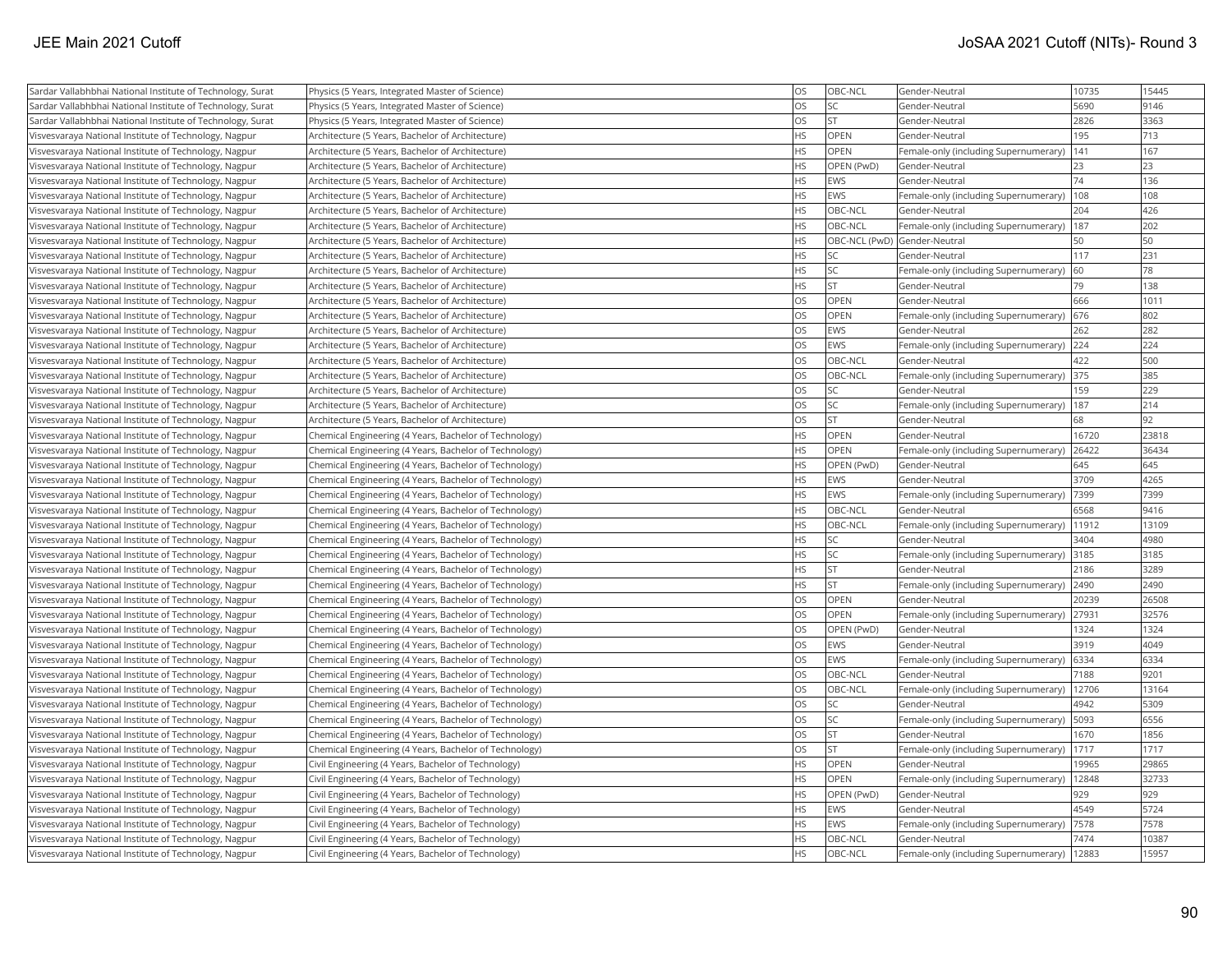| Visvesvaraya National Institute of Technology, Nagpur | Civil Engineering (4 Years, Bachelor of Technology)                      | <b>HS</b> |             | OBC-NCL (PwD) Gender-Neutral                 | 801   | 801   |
|-------------------------------------------------------|--------------------------------------------------------------------------|-----------|-------------|----------------------------------------------|-------|-------|
| Visvesvaraya National Institute of Technology, Nagpur | Civil Engineering (4 Years, Bachelor of Technology)                      | <b>HS</b> | SC.         | Gender-Neutral                               | 1710  | 5177  |
| Visvesvaraya National Institute of Technology, Nagpur | Civil Engineering (4 Years, Bachelor of Technology)                      | <b>HS</b> | lsc         | Female-only (including Supernumerary)        | 4550  | 4550  |
| Visvesvaraya National Institute of Technology, Nagpur | Civil Engineering (4 Years, Bachelor of Technology)                      | HS        | SC (PwD)    | Gender-Neutral                               | 113   | 113   |
| Visvesvaraya National Institute of Technology, Nagpur | Civil Engineering (4 Years, Bachelor of Technology)                      | <b>HS</b> | <b>ST</b>   | Gender-Neutral                               | 1334  | 3448  |
| Visvesvaraya National Institute of Technology, Nagpur | Civil Engineering (4 Years, Bachelor of Technology)                      | HS        | ST.         | Female-only (including Supernumerary)        | 2839  | 2839  |
| Visvesvaraya National Institute of Technology, Nagpur | Civil Engineering (4 Years, Bachelor of Technology)                      | OS        | <b>OPEN</b> | Gender-Neutral                               | 15564 | 28080 |
| Visvesvaraya National Institute of Technology, Nagpur | Civil Engineering (4 Years, Bachelor of Technology)                      | OS        | OPEN        | Female-only (including Supernumerary)        | 33799 | 35492 |
| Visvesvaraya National Institute of Technology, Nagpur | Civil Engineering (4 Years, Bachelor of Technology)                      | OS        | OPEN (PwD)  | Gender-Neutral                               | 1117  | 1117  |
| Visvesvaraya National Institute of Technology, Nagpur | Civil Engineering (4 Years, Bachelor of Technology)                      | OS        | <b>EWS</b>  | Gender-Neutral                               | 4197  | 4368  |
| Visvesvaraya National Institute of Technology, Nagpur | Civil Engineering (4 Years, Bachelor of Technology)                      | OS        | <b>EWS</b>  | Female-only (including Supernumerary)        | 6352  | 6352  |
| Visvesvaraya National Institute of Technology, Nagpur | Civil Engineering (4 Years, Bachelor of Technology)                      | OS        | EWS (PwD)   | Gender-Neutral                               | 239   | 239   |
| Visvesvaraya National Institute of Technology, Nagpur | Civil Engineering (4 Years, Bachelor of Technology)                      | OS        | OBC-NCL     | Gender-Neutral                               | 7283  | 8864  |
| Visvesvaraya National Institute of Technology, Nagpur | Civil Engineering (4 Years, Bachelor of Technology)                      | OS        | OBC-NCL     | Female-only (including Supernumerary)        | 13881 | 15643 |
| Visvesvaraya National Institute of Technology, Nagpur | Civil Engineering (4 Years, Bachelor of Technology)                      | OS        |             | OBC-NCL (PwD) Gender-Neutral                 | 462   | 462   |
| Visvesvaraya National Institute of Technology, Nagpur | Civil Engineering (4 Years, Bachelor of Technology)                      | OS        | lsc         | Gender-Neutral                               | 3885  | 4896  |
| Visvesvaraya National Institute of Technology, Nagpur | Civil Engineering (4 Years, Bachelor of Technology)                      | OS        | <b>SC</b>   | Female-only (including Supernumerary)        | 4570  | 4570  |
| Visvesvaraya National Institute of Technology, Nagpur | Civil Engineering (4 Years, Bachelor of Technology)                      | OS        | ST.         | Gender-Neutral                               | 619   | 1181  |
| Visvesvaraya National Institute of Technology, Nagpur | Civil Engineering (4 Years, Bachelor of Technology)                      | OS        | İst         | Female-only (including Supernumerary)        | 1152  | 1152  |
| Visvesvaraya National Institute of Technology, Nagpur | Computer Science and Engineering (4 Years, Bachelor of Technology)       | <b>HS</b> | OPEN        | Gender-Neutral                               | 1693  | 5430  |
| Visvesvaraya National Institute of Technology, Nagpur | Computer Science and Engineering (4 Years, Bachelor of Technology)       | <b>HS</b> | <b>OPEN</b> | Female-only (including Supernumerary)        | 6122  | 8874  |
| Visvesvaraya National Institute of Technology, Nagpur | Computer Science and Engineering (4 Years, Bachelor of Technology)       | <b>HS</b> | OPEN (PwD)  | Gender-Neutral                               | 162   | 162   |
| Visvesvaraya National Institute of Technology, Nagpur | Computer Science and Engineering (4 Years, Bachelor of Technology)       | <b>HS</b> | <b>EWS</b>  | Gender-Neutral                               | 666   | 965   |
| Visvesvaraya National Institute of Technology, Nagpur | Computer Science and Engineering (4 Years, Bachelor of Technology)       | <b>HS</b> | <b>EWS</b>  | Female-only (including Supernumerary)        | 2285  | 2285  |
| Visvesvaraya National Institute of Technology, Nagpur | Computer Science and Engineering (4 Years, Bachelor of Technology)       | <b>HS</b> | OBC-NCL     | Gender-Neutral                               | 1319  | 2019  |
| Visvesvaraya National Institute of Technology, Nagpur | Computer Science and Engineering (4 Years, Bachelor of Technology)       | <b>HS</b> | OBC-NCL     | Female-only (including Supernumerary)        | 2237  | 3138  |
| Visvesvaraya National Institute of Technology, Nagpur | Computer Science and Engineering (4 Years, Bachelor of Technology)       | <b>HS</b> |             | OBC-NCL (PwD) Gender-Neutral                 | 59    | 59    |
| Visvesvaraya National Institute of Technology, Nagpur | Computer Science and Engineering (4 Years, Bachelor of Technology)       | <b>HS</b> | SC.         | Gender-Neutral                               | 575   | 921   |
| Visvesvaraya National Institute of Technology, Nagpur | Computer Science and Engineering (4 Years, Bachelor of Technology)       | <b>HS</b> | SC.         | Female-only (including Supernumerary)        | 841   | 1478  |
| Visvesvaraya National Institute of Technology, Nagpur | Computer Science and Engineering (4 Years, Bachelor of Technology)       | <b>HS</b> | <b>ST</b>   | Gender-Neutral                               | 135   | 442   |
| Visvesvaraya National Institute of Technology, Nagpur | Computer Science and Engineering (4 Years, Bachelor of Technology)       | HS        | ST          | Female-only (including Supernumerary)        | 1006  | 1006  |
| Visvesvaraya National Institute of Technology, Nagpur | Computer Science and Engineering (4 Years, Bachelor of Technology)       | OS        | OPEN        | Gender-Neutral                               | 2477  | 3659  |
| Visvesvaraya National Institute of Technology, Nagpur | Computer Science and Engineering (4 Years, Bachelor of Technology)       | OS        | <b>OPEN</b> | Female-only (including Supernumerary)        | 5914  | 7866  |
| Visvesvaraya National Institute of Technology, Nagpur | Computer Science and Engineering (4 Years, Bachelor of Technology)       | OS        | OPEN (PwD)  | Gender-Neutral                               | 122   | 122   |
| Visvesvaraya National Institute of Technology, Nagpur | Computer Science and Engineering (4 Years, Bachelor of Technology)       | OS        | <b>EWS</b>  | Gender-Neutral                               | 431   | 509   |
| Visvesvaraya National Institute of Technology, Nagpur | Computer Science and Engineering (4 Years, Bachelor of Technology)       | OS        | <b>EWS</b>  | Female-only (including Supernumerary)        | 1185  | 1185  |
| Visvesvaraya National Institute of Technology, Nagpur | Computer Science and Engineering (4 Years, Bachelor of Technology)       | OS        | EWS (PwD)   | Gender-Neutral                               | 20    | 20    |
| Visvesvaraya National Institute of Technology, Nagpur | Computer Science and Engineering (4 Years, Bachelor of Technology)       | OS        | OBC-NCL     | Gender-Neutral                               | 844   | 1595  |
| Visvesvaraya National Institute of Technology, Nagpur | Computer Science and Engineering (4 Years, Bachelor of Technology)       | OS        | OBC-NCL     | Female-only (including Supernumerary) 2842   |       | 3054  |
| Visvesvaraya National Institute of Technology, Nagpur | Computer Science and Engineering (4 Years, Bachelor of Technology)       | OS        | SC.         | Gender-Neutral                               | 624   | 1194  |
| Visvesvaraya National Institute of Technology, Nagpur | Computer Science and Engineering (4 Years, Bachelor of Technology)       | OS        | SC.         | Female-only (including Supernumerary)   1350 |       | 1350  |
| Visvesvaraya National Institute of Technology, Nagpur | Computer Science and Engineering (4 Years, Bachelor of Technology)       | OS        | SC (PwD)    | Gender-Neutral                               | 29    | 29    |
| Visvesvaraya National Institute of Technology, Nagpur | Computer Science and Engineering (4 Years, Bachelor of Technology)       | OS        | <b>ST</b>   | Gender-Neutral                               | 218   | 297   |
| Visvesvaraya National Institute of Technology, Nagpur | Computer Science and Engineering (4 Years, Bachelor of Technology)       | OS        | ST          | Female-only (including Supernumerary)        | 481   | 481   |
| Visvesvaraya National Institute of Technology, Nagpur | Electrical and Electronics Engineering (4 Years, Bachelor of Technology) | <b>HS</b> | <b>OPEN</b> | Gender-Neutral                               | 9262  | 12805 |
| Visvesvaraya National Institute of Technology, Nagpur | Electrical and Electronics Engineering (4 Years, Bachelor of Technology) | HS        | <b>OPEN</b> | Female-only (including Supernumerary)        | 16260 | 19477 |
| Visvesvaraya National Institute of Technology, Nagpur | Electrical and Electronics Engineering (4 Years, Bachelor of Technology) | <b>HS</b> | OPEN (PwD)  | Gender-Neutral                               | 373   | 373   |
| Visvesvaraya National Institute of Technology, Nagpur | Electrical and Electronics Engineering (4 Years, Bachelor of Technology) | <b>HS</b> | <b>EWS</b>  | Gender-Neutral                               | 2290  | 2367  |
| Visvesvaraya National Institute of Technology, Nagpur | Electrical and Electronics Engineering (4 Years, Bachelor of Technology) | <b>HS</b> | <b>EWS</b>  | Female-only (including Supernumerary)        | 3524  | 4551  |
| Visvesvaraya National Institute of Technology, Nagpur | Electrical and Electronics Engineering (4 Years, Bachelor of Technology) | <b>HS</b> | EWS (PwD)   | Gender-Neutral                               | 184   | 184   |
| Visvesvaraya National Institute of Technology, Nagpur | Electrical and Electronics Engineering (4 Years, Bachelor of Technology) | HS        | OBC-NCL     | Gender-Neutral                               | 4258  | 5695  |
| Visvesvaraya National Institute of Technology, Nagpur | Electrical and Electronics Engineering (4 Years, Bachelor of Technology) | <b>HS</b> | OBC-NCL     | Female-only (including Supernumerary)        | 8024  | 9741  |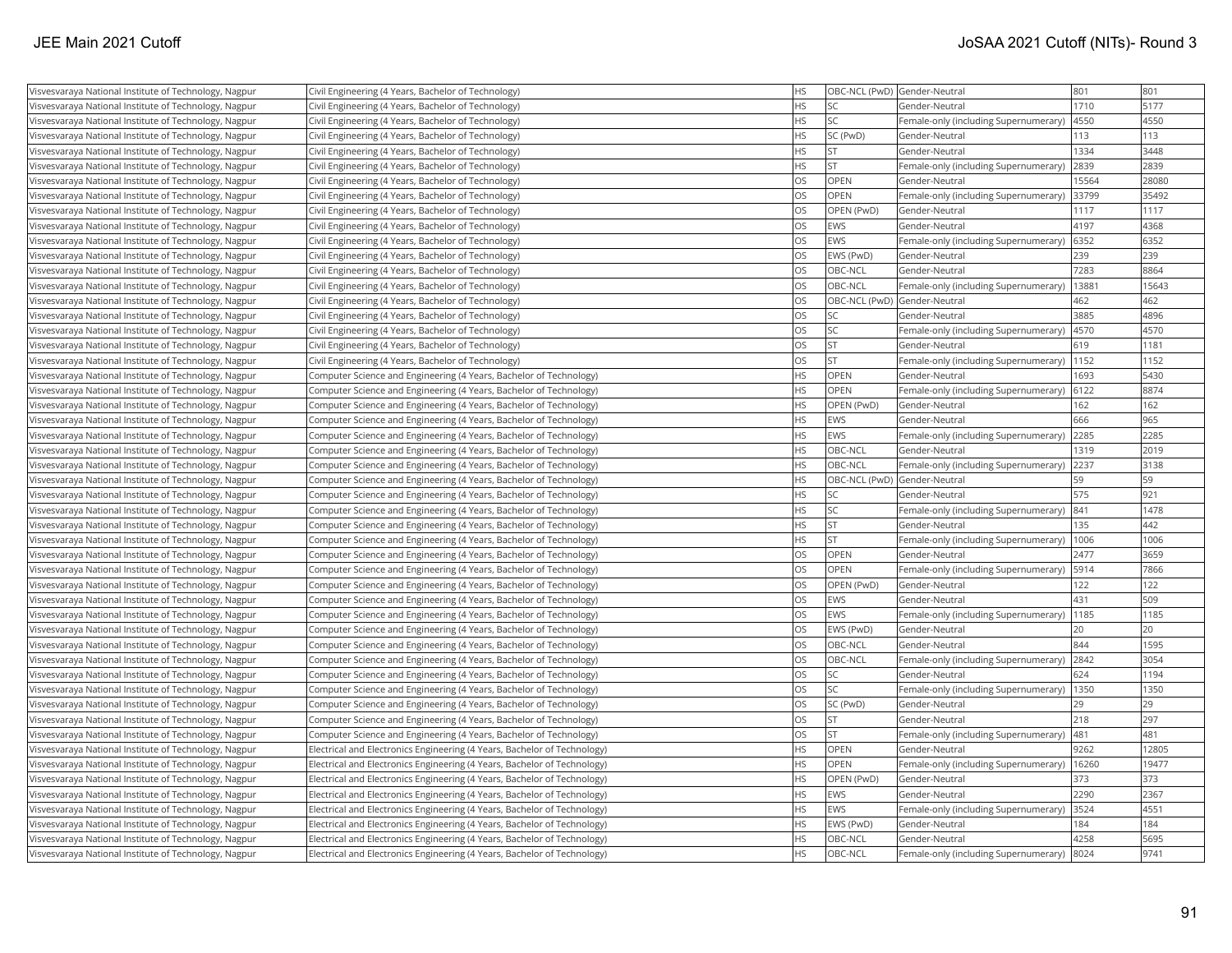| Visvesvaraya National Institute of Technology, Nagpur | Electrical and Electronics Engineering (4 Years, Bachelor of Technology)     | <b>HS</b> | OBC-NCL (PwD) Gender-Neutral |                                            | 148   | 148   |
|-------------------------------------------------------|------------------------------------------------------------------------------|-----------|------------------------------|--------------------------------------------|-------|-------|
| Visvesvaraya National Institute of Technology, Nagpur | Electrical and Electronics Engineering (4 Years, Bachelor of Technology)     | <b>HS</b> | SC                           | lGender-Neutral                            | 1836  | 2973  |
| Visvesvaraya National Institute of Technology, Nagpur | Electrical and Electronics Engineering (4 Years, Bachelor of Technology)     | <b>HS</b> | <b>SC</b>                    | Female-only (including Supernumerary)      | 3476  | 4357  |
| Visvesvaraya National Institute of Technology, Nagpur | Electrical and Electronics Engineering (4 Years, Bachelor of Technology)     | <b>HS</b> | İst                          | Gender-Neutral                             | 1627  | 2092  |
| Visvesvaraya National Institute of Technology, Nagpur | Electrical and Electronics Engineering (4 Years, Bachelor of Technology)     | <b>HS</b> | ST.                          | Female-only (including Supernumerary)      | 2398  | 2398  |
| Visvesvaraya National Institute of Technology, Nagpur | Electrical and Electronics Engineering (4 Years, Bachelor of Technology)     | OS        | <b>OPEN</b>                  | Gender-Neutral                             | 12226 | 13916 |
| Visvesvaraya National Institute of Technology, Nagpur | Electrical and Electronics Engineering (4 Years, Bachelor of Technology)     | <b>OS</b> | <b>OPEN</b>                  | Female-only (including Supernumerary)      | 15848 | 21093 |
| Visvesvaraya National Institute of Technology, Nagpur | Electrical and Electronics Engineering (4 Years, Bachelor of Technology)     | OS        | OPEN (PwD)                   | Gender-Neutral                             | 658   | 658   |
| Visvesvaraya National Institute of Technology, Nagpur | Electrical and Electronics Engineering (4 Years, Bachelor of Technology)     | <b>OS</b> | <b>EWS</b>                   | Gender-Neutral                             | 1878  | 1896  |
| Visvesvaraya National Institute of Technology, Nagpur | Electrical and Electronics Engineering (4 Years, Bachelor of Technology)     | <b>OS</b> | <b>EWS</b>                   | Female-only (including Supernumerary)      | 3375  | 3375  |
| Visvesvaraya National Institute of Technology, Nagpur | Electrical and Electronics Engineering (4 Years, Bachelor of Technology)     | <b>OS</b> | EWS (PwD)                    | Gender-Neutral                             | 165   | 165   |
| Visvesvaraya National Institute of Technology, Nagpur | Electrical and Electronics Engineering (4 Years, Bachelor of Technology)     | OS        | OBC-NCL                      | Gender-Neutral                             | 3665  | 5073  |
| Visvesvaraya National Institute of Technology, Nagpur | Electrical and Electronics Engineering (4 Years, Bachelor of Technology)     | <b>OS</b> | OBC-NCL                      | [Female-only (including Supernumerary)     | 5685  | 9289  |
| Visvesvaraya National Institute of Technology, Nagpur | Electrical and Electronics Engineering (4 Years, Bachelor of Technology)     | <b>OS</b> | SC.                          | Gender-Neutral                             | 1913  | 3090  |
| Visvesvaraya National Institute of Technology, Nagpur | Electrical and Electronics Engineering (4 Years, Bachelor of Technology)     | OS        | SC                           | Female-only (including Supernumerary)      | 3384  | 3384  |
| Visvesvaraya National Institute of Technology, Nagpur | Electrical and Electronics Engineering (4 Years, Bachelor of Technology)     | <b>OS</b> | İst                          | Gender-Neutral                             | 925   | 1188  |
| Visvesvaraya National Institute of Technology, Nagpur | Electrical and Electronics Engineering (4 Years, Bachelor of Technology)     | OS        | İst                          | Female-only (including Supernumerary)      | 1298  | 1298  |
| Visvesvaraya National Institute of Technology, Nagpur | Electronics and Communication Engineering (4 Years, Bachelor of Technology)  | <b>HS</b> | OPEN                         | Gender-Neutral                             | 6774  | 10112 |
| Visvesvaraya National Institute of Technology, Nagpur | Electronics and Communication Engineering (4 Years, Bachelor of Technology)  | <b>HS</b> | <b>OPEN</b>                  | Female-only (including Supernumerary)      | 10214 | 15611 |
| Visvesvaraya National Institute of Technology, Nagpur | Electronics and Communication Engineering (4 Years, Bachelor of Technology)  | <b>HS</b> | OPEN (PwD)                   | Gender-Neutral                             | 198   | 198   |
| Visvesvaraya National Institute of Technology, Nagpur | Electronics and Communication Engineering (4 Years, Bachelor of Technology)  | <b>HS</b> | <b>EWS</b>                   | Gender-Neutral                             | 1359  | 1698  |
| Visvesvaraya National Institute of Technology, Nagpur | [Electronics and Communication Engineering (4 Years, Bachelor of Technology) | <b>HS</b> | <b>EWS</b>                   | Female-only (including Supernumerary)      | 2660  | 2660  |
| Visvesvaraya National Institute of Technology, Nagpur | Electronics and Communication Engineering (4 Years, Bachelor of Technology)  | <b>HS</b> | OBC-NCL                      | Gender-Neutral                             | 2414  | 3971  |
| Visvesvaraya National Institute of Technology, Nagpur | Electronics and Communication Engineering (4 Years, Bachelor of Technology)  | <b>HS</b> | OBC-NCL                      | Female-only (including Supernumerary)      | 4342  | 5555  |
| Visvesvaraya National Institute of Technology, Nagpur | Electronics and Communication Engineering (4 Years, Bachelor of Technology)  | HS        | SC                           | Gender-Neutral                             | 1234  | 1952  |
| Visvesvaraya National Institute of Technology, Nagpur | Electronics and Communication Engineering (4 Years, Bachelor of Technology)  | <b>HS</b> | SC.                          | Female-only (including Supernumerary)      | 2050  | 2050  |
| Visvesvaraya National Institute of Technology, Nagpur | Electronics and Communication Engineering (4 Years, Bachelor of Technology)  | HS        | SC (PwD)                     | Gender-Neutral                             | 52    | 52    |
| Visvesvaraya National Institute of Technology, Nagpur | Electronics and Communication Engineering (4 Years, Bachelor of Technology)  | <b>HS</b> | lst                          | Gender-Neutral                             | 627   | 861   |
| Visvesvaraya National Institute of Technology, Nagpur | Electronics and Communication Engineering (4 Years, Bachelor of Technology)  | HS        | İst                          | Female-only (including Supernumerary)      | 1579  | 1579  |
| Visvesvaraya National Institute of Technology, Nagpur | Electronics and Communication Engineering (4 Years, Bachelor of Technology)  | <b>OS</b> | <b>OPEN</b>                  | Gender-Neutral                             | 6262  | 9519  |
| Visvesvaraya National Institute of Technology, Nagpur | Electronics and Communication Engineering (4 Years, Bachelor of Technology)  | <b>OS</b> | <b>OPEN</b>                  | Female-only (including Supernumerary)      | 10623 | 11386 |
| Visvesvaraya National Institute of Technology, Nagpur | Electronics and Communication Engineering (4 Years, Bachelor of Technology)  | OS        | OPEN (PwD)                   | Gender-Neutral                             | 261   | 261   |
| Visvesvaraya National Institute of Technology, Nagpur | Electronics and Communication Engineering (4 Years, Bachelor of Technology)  | <b>OS</b> | <b>EWS</b>                   | Gender-Neutral                             | 1230  | 1276  |
| Visvesvaraya National Institute of Technology, Nagpur | Electronics and Communication Engineering (4 Years, Bachelor of Technology)  | <b>OS</b> | <b>EWS</b>                   | Female-only (including Supernumerary)      | 1676  | 1789  |
| Visvesvaraya National Institute of Technology, Nagpur | Electronics and Communication Engineering (4 Years, Bachelor of Technology)  | <b>OS</b> | OBC-NCL                      | Gender-Neutral                             | 2844  | 3392  |
| Visvesvaraya National Institute of Technology, Nagpur | Electronics and Communication Engineering (4 Years, Bachelor of Technology)  | <b>OS</b> | OBC-NCL                      | Female-only (including Supernumerary)      | 5038  | 5384  |
| Visvesvaraya National Institute of Technology, Nagpur | Electronics and Communication Engineering (4 Years, Bachelor of Technology)  | <b>OS</b> | OBC-NCL (PwD) Gender-Neutral |                                            | 178   | 178   |
| Visvesvaraya National Institute of Technology, Nagpur | Electronics and Communication Engineering (4 Years, Bachelor of Technology)  | <b>OS</b> | SC                           | Gender-Neutral                             | 1821  | 2179  |
| Visvesvaraya National Institute of Technology, Nagpur | Electronics and Communication Engineering (4 Years, Bachelor of Technology)  | OS        | SC                           | Female-only (including Supernumerary) 2358 |       | 2901  |
| Visvesvaraya National Institute of Technology, Nagpur | Electronics and Communication Engineering (4 Years, Bachelor of Technology)  | OS        | <b>ST</b>                    | Gender-Neutral                             | 596   | 608   |
| Visvesvaraya National Institute of Technology, Nagpur | Electronics and Communication Engineering (4 Years, Bachelor of Technology)  | OS        | İst                          | Female-only (including Supernumerary) 767  |       | 767   |
| Visvesvaraya National Institute of Technology, Nagpur | Electronics and Communication Engineering (4 Years, Bachelor of Technology)  | <b>OS</b> | ST (PwD)                     | Gender-Neutral                             | 27    | 27    |
| Visvesvaraya National Institute of Technology, Nagpur | Mechanical Engineering (4 Years, Bachelor of Technology)                     | HS        | OPEN                         | Gender-Neutral                             | 12289 | 18197 |
| Visvesvaraya National Institute of Technology, Nagpur | Mechanical Engineering (4 Years, Bachelor of Technology)                     | HS        | OPEN                         | Female-only (including Supernumerary)      | 22819 | 27654 |
| Visvesvaraya National Institute of Technology, Nagpur | Mechanical Engineering (4 Years, Bachelor of Technology)                     | <b>HS</b> | OPEN (PwD)                   | Gender-Neutral                             | 393   | 393   |
| Visvesvaraya National Institute of Technology, Nagpur | Mechanical Engineering (4 Years, Bachelor of Technology)                     | HS        | <b>EWS</b>                   | Gender-Neutral                             | 2729  | 3139  |
| Visvesvaraya National Institute of Technology, Nagpur | Mechanical Engineering (4 Years, Bachelor of Technology)                     | <b>HS</b> | <b>EWS</b>                   | Female-only (including Supernumerary)      | 6167  | 6167  |
| Visvesvaraya National Institute of Technology, Nagpur | Mechanical Engineering (4 Years, Bachelor of Technology)                     | HS        | OBC-NCL                      | Gender-Neutral                             | 5890  | 6565  |
| Visvesvaraya National Institute of Technology, Nagpur | Mechanical Engineering (4 Years, Bachelor of Technology)                     | <b>HS</b> | OBC-NCL                      | Female-only (including Supernumerary)      | 10393 | 12293 |
| Visvesvaraya National Institute of Technology, Nagpur | Mechanical Engineering (4 Years, Bachelor of Technology)                     | <b>HS</b> | OBC-NCL (PwD) Gender-Neutral |                                            | 433   | 433   |
| Visvesvaraya National Institute of Technology, Nagpur | Mechanical Engineering (4 Years, Bachelor of Technology)                     | <b>HS</b> | lsc                          | Gender-Neutral                             | 2464  | 3767  |
| Visvesvaraya National Institute of Technology, Nagpur | Mechanical Engineering (4 Years, Bachelor of Technology)                     | <b>HS</b> | lsc                          | Female-only (including Supernumerary)      | 5271  | 5996  |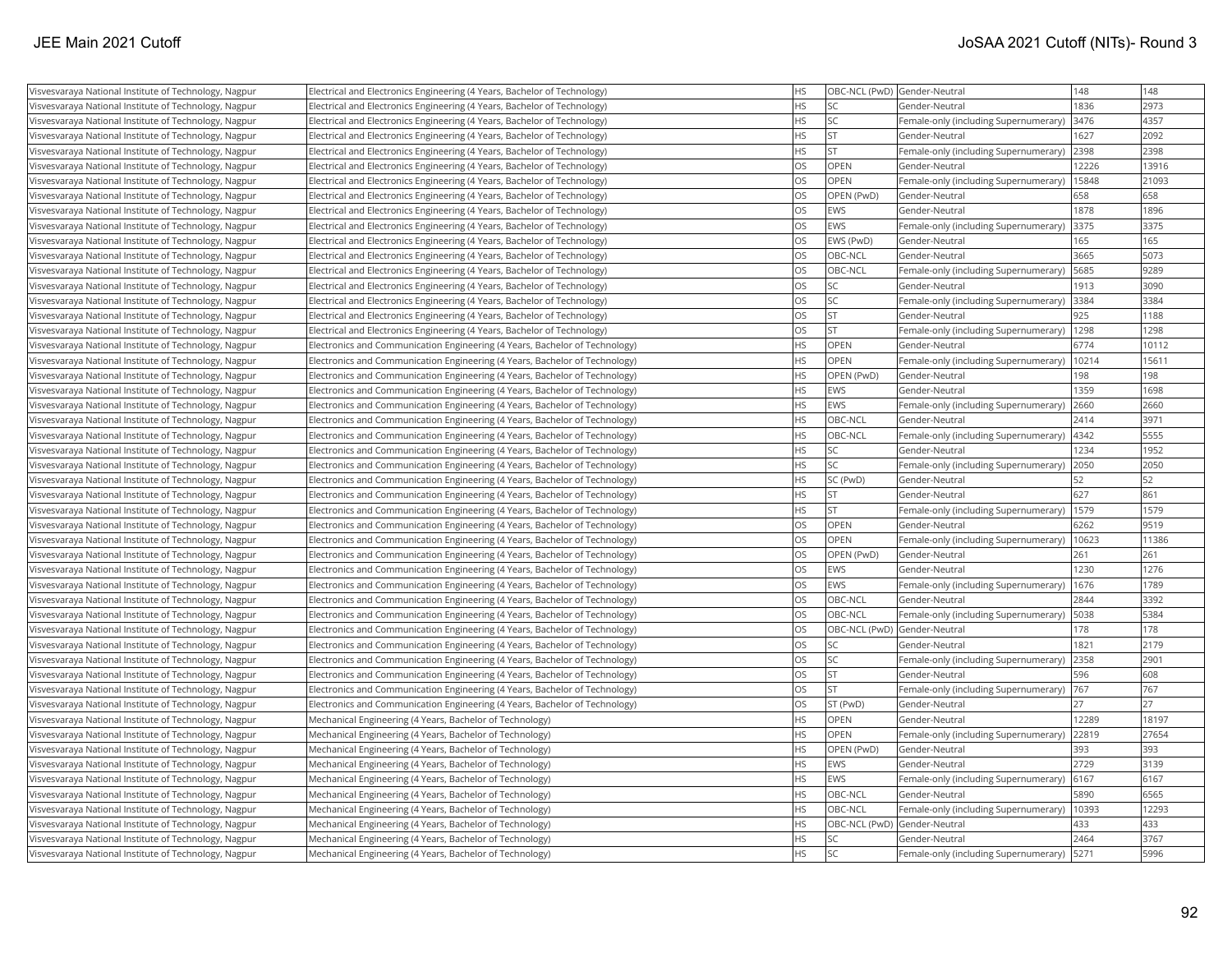| Visvesvaraya National Institute of Technology, Nagpur | Mechanical Engineering (4 Years, Bachelor of Technology)                  | <b>HS</b> | <b>ST</b>   | Gender-Neutral                              | 2966  | 3224  |
|-------------------------------------------------------|---------------------------------------------------------------------------|-----------|-------------|---------------------------------------------|-------|-------|
| Visvesvaraya National Institute of Technology, Nagpur | Mechanical Engineering (4 Years, Bachelor of Technology)                  | <b>HS</b> | <b>ST</b>   | Female-only (including Supernumerary)       | 3796  | 3796  |
| Visvesvaraya National Institute of Technology, Nagpur | Mechanical Engineering (4 Years, Bachelor of Technology)                  | <b>OS</b> | OPEN        | Gender-Neutral                              | 12274 | 18507 |
| Visvesvaraya National Institute of Technology, Nagpur | Mechanical Engineering (4 Years, Bachelor of Technology)                  | OS        | OPEN        | Female-only (including Supernumerary)       | 21364 | 26863 |
| Visvesvaraya National Institute of Technology, Nagpur | Mechanical Engineering (4 Years, Bachelor of Technology)                  | <b>OS</b> | OPEN (PwD)  | Gender-Neutral                              | 819   | 819   |
| Visvesvaraya National Institute of Technology, Nagpur | Mechanical Engineering (4 Years, Bachelor of Technology)                  | <b>OS</b> | EWS         | Gender-Neutral                              | 2640  | 2848  |
| Visvesvaraya National Institute of Technology, Nagpur | Mechanical Engineering (4 Years, Bachelor of Technology)                  | OS        | EWS         | Female-only (including Supernumerary)       | 5868  | 5868  |
| Visvesvaraya National Institute of Technology, Nagpur | Mechanical Engineering (4 Years, Bachelor of Technology)                  | OS        | OBC-NCL     | Gender-Neutral                              | 6086  | 6771  |
| Visvesvaraya National Institute of Technology, Nagpur | Mechanical Engineering (4 Years, Bachelor of Technology)                  | <b>OS</b> | OBC-NCL     | Female-only (including Supernumerary)       | 11441 | 13912 |
| Visvesvaraya National Institute of Technology, Nagpur | Mechanical Engineering (4 Years, Bachelor of Technology)                  | <b>OS</b> |             | OBC-NCL (PwD) Gender-Neutral                | 358   | 358   |
| Visvesvaraya National Institute of Technology, Nagpur | Mechanical Engineering (4 Years, Bachelor of Technology)                  | OS        | SC          | Gender-Neutral                              | 2997  | 4356  |
| Visvesvaraya National Institute of Technology, Nagpur | Mechanical Engineering (4 Years, Bachelor of Technology)                  | OS        | lsc         | Female-only (including Supernumerary)       | 4956  | 5460  |
| Visvesvaraya National Institute of Technology, Nagpur | Mechanical Engineering (4 Years, Bachelor of Technology)                  | <b>OS</b> | <b>ST</b>   | Gender-Neutral                              | 1233  | 1416  |
| Visvesvaraya National Institute of Technology, Nagpur | Mechanical Engineering (4 Years, Bachelor of Technology)                  | OS        | lst.        | Female-only (including Supernumerary)       | 2530  | 2530  |
| Visvesvaraya National Institute of Technology, Nagpur | Metallurgical and Materials Engineering (4 Years, Bachelor of Technology) | <b>HS</b> | OPEN        | Gender-Neutral                              | 25615 | 36851 |
| Visvesvaraya National Institute of Technology, Nagpur | Metallurgical and Materials Engineering (4 Years, Bachelor of Technology) | <b>HS</b> | OPEN        | Female-only (including Supernumerary) 36696 |       | 41249 |
| Visvesvaraya National Institute of Technology, Nagpur | Metallurgical and Materials Engineering (4 Years, Bachelor of Technology) | <b>HS</b> | EWS         | Gender-Neutral                              | 5821  | 6938  |
| Visvesvaraya National Institute of Technology, Nagpur | Metallurgical and Materials Engineering (4 Years, Bachelor of Technology) | <b>HS</b> | EWS         | Female-only (including Supernumerary)       | 7635  | 7635  |
| Visvesvaraya National Institute of Technology, Nagpur | Metallurgical and Materials Engineering (4 Years, Bachelor of Technology) | <b>HS</b> | OBC-NCL     | Gender-Neutral                              | 10411 | 12618 |
| Visvesvaraya National Institute of Technology, Nagpur | Metallurgical and Materials Engineering (4 Years, Bachelor of Technology) | <b>HS</b> | OBC-NCL     | Female-only (including Supernumerary)       | 16809 | 18521 |
| Visvesvaraya National Institute of Technology, Nagpur | Metallurgical and Materials Engineering (4 Years, Bachelor of Technology) | <b>HS</b> | <b>SC</b>   | Gender-Neutral                              | 5068  | 6101  |
| Visvesvaraya National Institute of Technology, Nagpur | Metallurgical and Materials Engineering (4 Years, Bachelor of Technology) | <b>HS</b> | SC          | Female-only (including Supernumerary)       | 6487  | 6633  |
| Visvesvaraya National Institute of Technology, Nagpur | Metallurgical and Materials Engineering (4 Years, Bachelor of Technology) | <b>HS</b> | <b>ST</b>   | Gender-Neutral                              | 3398  | 3868  |
| Visvesvaraya National Institute of Technology, Nagpur | Metallurgical and Materials Engineering (4 Years, Bachelor of Technology) | <b>HS</b> | <b>ST</b>   | Female-only (including Supernumerary)       | 3671  | 3671  |
| Visvesvaraya National Institute of Technology, Nagpur | Metallurgical and Materials Engineering (4 Years, Bachelor of Technology) | OS        | <b>OPEN</b> | Gender-Neutral                              | 29032 | 34867 |
| Visvesvaraya National Institute of Technology, Nagpur | Metallurgical and Materials Engineering (4 Years, Bachelor of Technology) | <b>OS</b> | OPEN        | Female-only (including Supernumerary)       | 40073 | 43317 |
| Visvesvaraya National Institute of Technology, Nagpur | Metallurgical and Materials Engineering (4 Years, Bachelor of Technology) | <b>OS</b> | OPEN (PwD)  | Gender-Neutral                              | 1768  | 2099  |
| Visvesvaraya National Institute of Technology, Nagpur | Metallurgical and Materials Engineering (4 Years, Bachelor of Technology) | <b>OS</b> | EWS         | Gender-Neutral                              | 5308  | 5479  |
| Visvesvaraya National Institute of Technology, Nagpur | Metallurgical and Materials Engineering (4 Years, Bachelor of Technology) | <b>OS</b> | EWS         | Female-only (including Supernumerary)       | 6766  | 6766  |
| Visvesvaraya National Institute of Technology, Nagpur | Metallurgical and Materials Engineering (4 Years, Bachelor of Technology) | <b>OS</b> | OBC-NCL     | Gender-Neutral                              | 10351 | 12005 |
| Visvesvaraya National Institute of Technology, Nagpur | Metallurgical and Materials Engineering (4 Years, Bachelor of Technology) | OS        | OBC-NCL     | Female-only (including Supernumerary)       | 16158 | 16477 |
| Visvesvaraya National Institute of Technology, Nagpur | Metallurgical and Materials Engineering (4 Years, Bachelor of Technology) | <b>OS</b> | SC          | Gender-Neutral                              | 5520  | 6609  |
| Visvesvaraya National Institute of Technology, Nagpur | Metallurgical and Materials Engineering (4 Years, Bachelor of Technology) | <b>OS</b> | SC          | Female-only (including Supernumerary)       | 7901  | 8865  |
| Visvesvaraya National Institute of Technology, Nagpur | Metallurgical and Materials Engineering (4 Years, Bachelor of Technology) | <b>OS</b> | <b>ST</b>   | Gender-Neutral                              | 1737  | 2258  |
| Visvesvaraya National Institute of Technology, Nagpur | Metallurgical and Materials Engineering (4 Years, Bachelor of Technology) | <b>OS</b> | lst.        | Female-only (including Supernumerary)       | 2833  | 2833  |
| Visvesvaraya National Institute of Technology, Nagpur | Mining Engineering (4 Years, Bachelor of Technology)                      | <b>HS</b> | OPEN        | Gender-Neutral                              | 37576 | 40220 |
| Visvesvaraya National Institute of Technology, Nagpur | Mining Engineering (4 Years, Bachelor of Technology)                      | <b>HS</b> | <b>OPEN</b> | Female-only (including Supernumerary)       | 43200 | 43473 |
| Visvesvaraya National Institute of Technology, Nagpur | Mining Engineering (4 Years, Bachelor of Technology)                      | <b>HS</b> | EWS         | Gender-Neutral                              | 6146  | 6745  |
| Visvesvaraya National Institute of Technology, Nagpur | Mining Engineering (4 Years, Bachelor of Technology)                      | <b>HS</b> | OBC-NCL     | Gender-Neutral                              | 12709 | 13591 |
| Visvesvaraya National Institute of Technology, Nagpur | Mining Engineering (4 Years, Bachelor of Technology)                      | <b>HS</b> | OBC-NCL     | Female-only (including Supernumerary)       | 19430 | 19870 |
| Visvesvaraya National Institute of Technology, Nagpur | Mining Engineering (4 Years, Bachelor of Technology)                      | <b>HS</b> | SC          | Gender-Neutral                              | 6567  | 7143  |
| Visvesvaraya National Institute of Technology, Nagpur | Mining Engineering (4 Years, Bachelor of Technology)                      | <b>HS</b> | SC          | Female-only (including Supernumerary)       | 7438  | 7438  |
| Visvesvaraya National Institute of Technology, Nagpur | Mining Engineering (4 Years, Bachelor of Technology)                      | <b>HS</b> | lst         | Gender-Neutral                              | 3668  | 4644  |
| Visvesvaraya National Institute of Technology, Nagpur | Mining Engineering (4 Years, Bachelor of Technology)                      | <b>OS</b> | OPEN        | Gender-Neutral                              | 31388 | 37705 |
| Visvesvaraya National Institute of Technology, Nagpur | Mining Engineering (4 Years, Bachelor of Technology)                      | <b>OS</b> | OPEN        | Female-only (including Supernumerary)       | 48822 | 48836 |
| Visvesvaraya National Institute of Technology, Nagpur | Mining Engineering (4 Years, Bachelor of Technology)                      | <b>OS</b> | EWS         | Gender-Neutral                              | 5726  | 5931  |
| Visvesvaraya National Institute of Technology, Nagpur | Mining Engineering (4 Years, Bachelor of Technology)                      | <b>OS</b> | OBC-NCL     | Gender-Neutral                              | 11810 | 12809 |
| Visvesvaraya National Institute of Technology, Nagpur | Mining Engineering (4 Years, Bachelor of Technology)                      | <b>OS</b> | OBC-NCL     | Female-only (including Supernumerary)       | 18946 | 19187 |
| Visvesvaraya National Institute of Technology, Nagpur | Mining Engineering (4 Years, Bachelor of Technology)                      | <b>OS</b> | SC          | Gender-Neutral                              | 7005  | 7446  |
| Visvesvaraya National Institute of Technology, Nagpur | Mining Engineering (4 Years, Bachelor of Technology)                      | <b>OS</b> | SC          | Female-only (including Supernumerary)       | 9051  | 9051  |
| Visvesvaraya National Institute of Technology, Nagpur | Mining Engineering (4 Years, Bachelor of Technology)                      | <b>OS</b> | İst         | Gender-Neutral                              | 1724  | 1894  |
| National Institute of Technology, Andhra Pradesh      | Bio Technology (4 Years, Bachelor of Technology)                          | <b>HS</b> | OPEN        | Gender-Neutral                              | 46490 | 49156 |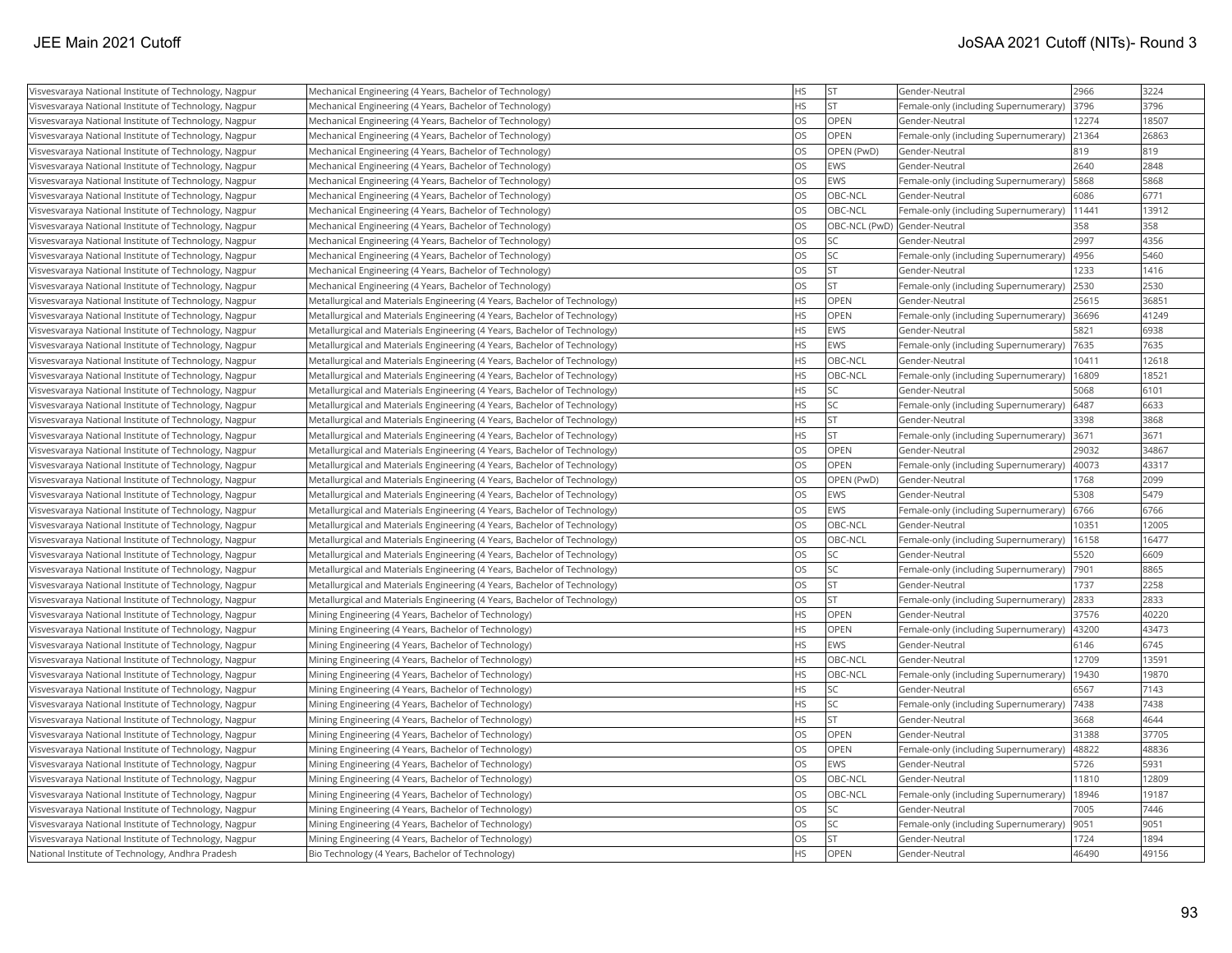| National Institute of Technology, Andhra Pradesh | Bio Technology (4 Years, Bachelor of Technology)       | НS        | OPEN                         | Female-only (including Supernumerary)  36304  |       | 46077 |
|--------------------------------------------------|--------------------------------------------------------|-----------|------------------------------|-----------------------------------------------|-------|-------|
| National Institute of Technology, Andhra Pradesh | Bio Technology (4 Years, Bachelor of Technology)       | <b>HS</b> | OPEN (PwD)                   | Gender-Neutral                                | 2037  | 2037  |
| National Institute of Technology, Andhra Pradesh | Bio Technology (4 Years, Bachelor of Technology)       | <b>HS</b> | <b>EWS</b>                   | Gender-Neutral                                | 7608  | 7608  |
| National Institute of Technology, Andhra Pradesh | Bio Technology (4 Years, Bachelor of Technology)       | <b>HS</b> | <b>EWS</b>                   | Female-only (including Supernumerary)         | 7620  | 7620  |
| National Institute of Technology, Andhra Pradesh | Bio Technology (4 Years, Bachelor of Technology)       | <b>HS</b> | OBC-NCL                      | Gender-Neutral                                | 14153 | 15551 |
| National Institute of Technology, Andhra Pradesh | Bio Technology (4 Years, Bachelor of Technology)       | <b>HS</b> | OBC-NCL                      | Female-only (including Supernumerary)         | 18576 | 18576 |
| National Institute of Technology, Andhra Pradesh | Bio Technology (4 Years, Bachelor of Technology)       | <b>HS</b> | SC                           | Gender-Neutral                                | 7955  | 8177  |
| National Institute of Technology, Andhra Pradesh | Bio Technology (4 Years, Bachelor of Technology)       | HS        | <b>ST</b>                    | Gender-Neutral                                | 2596  | 2596  |
| National Institute of Technology, Andhra Pradesh | Bio Technology (4 Years, Bachelor of Technology)       | <b>OS</b> | <b>OPEN</b>                  | Gender-Neutral                                | 35823 | 46375 |
| National Institute of Technology, Andhra Pradesh | Bio Technology (4 Years, Bachelor of Technology)       | OS        | OPEN                         | Female-only (including Supernumerary)         | 48476 | 48476 |
| National Institute of Technology, Andhra Pradesh | Bio Technology (4 Years, Bachelor of Technology)       | OS        | <b>EWS</b>                   | Gender-Neutral                                | 7219  | 7219  |
| National Institute of Technology, Andhra Pradesh | Bio Technology (4 Years, Bachelor of Technology)       | OS        | OBC-NCL                      | Gender-Neutral                                | 13874 | 14148 |
| National Institute of Technology, Andhra Pradesh | Bio Technology (4 Years, Bachelor of Technology)       | OS        | OBC-NCL                      | Female-only (including Supernumerary)         | 16978 | 16978 |
| National Institute of Technology, Andhra Pradesh | Bio Technology (4 Years, Bachelor of Technology)       | OS        |                              | OBC-NCL (PwD) Gender-Neutral                  | 953   | 953   |
| National Institute of Technology, Andhra Pradesh | Bio Technology (4 Years, Bachelor of Technology)       | OS        | SC                           | Gender-Neutral                                | 8569  | 8575  |
| National Institute of Technology, Andhra Pradesh | Bio Technology (4 Years, Bachelor of Technology)       | OS        | SC                           | Female-only (including Supernumerary)  9182   |       | 9182  |
| National Institute of Technology, Andhra Pradesh | Bio Technology (4 Years, Bachelor of Technology)       | OS        | <b>ST</b>                    | Gender-Neutral                                | 2448  | 2448  |
| National Institute of Technology, Andhra Pradesh | Chemical Engineering (4 Years, Bachelor of Technology) | <b>HS</b> | OPEN                         | Gender-Neutral                                | 39735 | 44067 |
| National Institute of Technology, Andhra Pradesh | Chemical Engineering (4 Years, Bachelor of Technology) | <b>HS</b> | OPEN                         | Female-only (including Supernumerary)         | 35111 | 35111 |
| National Institute of Technology, Andhra Pradesh | Chemical Engineering (4 Years, Bachelor of Technology) | <b>HS</b> | EWS                          | Gender-Neutral                                | 6960  | 6960  |
| National Institute of Technology, Andhra Pradesh | Chemical Engineering (4 Years, Bachelor of Technology) | <b>HS</b> | OBC-NCL                      | Gender-Neutral                                | 11732 | 13238 |
| National Institute of Technology, Andhra Pradesh | Chemical Engineering (4 Years, Bachelor of Technology) | <b>HS</b> | OBC-NCL                      | Female-only (including Supernumerary)         | 17151 | 17151 |
| National Institute of Technology, Andhra Pradesh | Chemical Engineering (4 Years, Bachelor of Technology) | <b>HS</b> | SC                           | Gender-Neutral                                | 7052  | 7543  |
| National Institute of Technology, Andhra Pradesh | Chemical Engineering (4 Years, Bachelor of Technology) | HS        | SC                           | Female-only (including Supernumerary)   7305  |       | 7305  |
| National Institute of Technology, Andhra Pradesh | Chemical Engineering (4 Years, Bachelor of Technology) | <b>HS</b> | <b>ST</b>                    | Gender-Neutral                                | 2013  | 2013  |
| National Institute of Technology, Andhra Pradesh | Chemical Engineering (4 Years, Bachelor of Technology) | OS        | OPEN                         | Gender-Neutral                                | 35336 | 38455 |
| National Institute of Technology, Andhra Pradesh | Chemical Engineering (4 Years, Bachelor of Technology) | OS        | OPEN                         | Female-only (including Supernumerary)         | 40683 | 44822 |
| National Institute of Technology, Andhra Pradesh | Chemical Engineering (4 Years, Bachelor of Technology) | OS        | OPEN (PwD)                   | Gender-Neutral                                | 2335  | 2335  |
| National Institute of Technology, Andhra Pradesh | Chemical Engineering (4 Years, Bachelor of Technology) | OS        | EWS                          | Gender-Neutral                                | 6434  | 6434  |
| National Institute of Technology, Andhra Pradesh | Chemical Engineering (4 Years, Bachelor of Technology) | OS        | <b>EWS</b>                   | Female-only (including Supernumerary)         | 7386  | 7386  |
| National Institute of Technology, Andhra Pradesh | Chemical Engineering (4 Years, Bachelor of Technology) | OS        | OBC-NCL                      | Gender-Neutral                                | 11768 | 12966 |
| National Institute of Technology, Andhra Pradesh | Chemical Engineering (4 Years, Bachelor of Technology) | OS        | OBC-NCL                      | Female-only (including Supernumerary)   13089 |       | 13089 |
| National Institute of Technology, Andhra Pradesh | Chemical Engineering (4 Years, Bachelor of Technology) | OS        | <b>SC</b>                    | Gender-Neutral                                | 6720  | 7170  |
| National Institute of Technology, Andhra Pradesh | Chemical Engineering (4 Years, Bachelor of Technology) | OS        | <b>ST</b>                    | Gender-Neutral                                | 1559  | 1559  |
| National Institute of Technology, Andhra Pradesh | Civil Engineering (4 Years, Bachelor of Technology)    | <b>HS</b> | OPEN                         | Gender-Neutral                                | 35502 | 44223 |
| National Institute of Technology, Andhra Pradesh | Civil Engineering (4 Years, Bachelor of Technology)    | <b>HS</b> | <b>OPEN</b>                  | Female-only (including Supernumerary)         | 35400 | 41459 |
| National Institute of Technology, Andhra Pradesh | Civil Engineering (4 Years, Bachelor of Technology)    | <b>HS</b> | OPEN (PwD)                   | Gender-Neutral                                | 1088  | 1088  |
| National Institute of Technology, Andhra Pradesh | Civil Engineering (4 Years, Bachelor of Technology)    | <b>HS</b> | <b>EWS</b>                   | Gender-Neutral                                | 6762  | 6909  |
| National Institute of Technology, Andhra Pradesh | Civil Engineering (4 Years, Bachelor of Technology)    | HS        | EWS                          | Female-only (including Supernumerary)         | 6823  | 6823  |
| National Institute of Technology, Andhra Pradesh | Civil Engineering (4 Years, Bachelor of Technology)    | HS        | OBC-NCL                      | Gender-Neutral                                | 11797 | 13573 |
| National Institute of Technology, Andhra Pradesh | Civil Engineering (4 Years, Bachelor of Technology)    | <b>HS</b> | OBC-NCL                      | Female-only (including Supernumerary)   11343 |       | 17701 |
| National Institute of Technology, Andhra Pradesh | Civil Engineering (4 Years, Bachelor of Technology)    | НS        | OBC-NCL (PwD) Gender-Neutral |                                               | 972   | 972   |
| National Institute of Technology, Andhra Pradesh | Civil Engineering (4 Years, Bachelor of Technology)    | <b>HS</b> | SC                           | Gender-Neutral                                | 6205  | 7043  |
| National Institute of Technology, Andhra Pradesh | Civil Engineering (4 Years, Bachelor of Technology)    | <b>HS</b> | SC                           | Female-only (including Supernumerary)         | 5896  | 5896  |
| National Institute of Technology, Andhra Pradesh | Civil Engineering (4 Years, Bachelor of Technology)    | <b>HS</b> | <b>ST</b>                    | Gender-Neutral                                | 1827  | 2466  |
| National Institute of Technology, Andhra Pradesh | Civil Engineering (4 Years, Bachelor of Technology)    | <b>HS</b> | <b>ST</b>                    | Female-only (including Supernumerary)         | 2985  | 2985  |
| National Institute of Technology, Andhra Pradesh | Civil Engineering (4 Years, Bachelor of Technology)    | OS        | OPEN                         | Gender-Neutral                                | 38088 | 42281 |
| National Institute of Technology, Andhra Pradesh | Civil Engineering (4 Years, Bachelor of Technology)    | OS        | OPEN                         | Female-only (including Supernumerary)   43110 |       | 46283 |
| National Institute of Technology, Andhra Pradesh | Civil Engineering (4 Years, Bachelor of Technology)    | OS        | <b>EWS</b>                   | Gender-Neutral                                | 6522  | 6849  |
| National Institute of Technology, Andhra Pradesh | Civil Engineering (4 Years, Bachelor of Technology)    | OS        | <b>EWS</b>                   | Female-only (including Supernumerary)         | 7534  | 7534  |
| National Institute of Technology, Andhra Pradesh | Civil Engineering (4 Years, Bachelor of Technology)    | OS        | OBC-NCL                      | Gender-Neutral                                | 10983 | 12959 |
| National Institute of Technology, Andhra Pradesh | Civil Engineering (4 Years, Bachelor of Technology)    | <b>OS</b> | OBC-NCL                      | Female-only (including Supernumerary)   17644 |       | 19391 |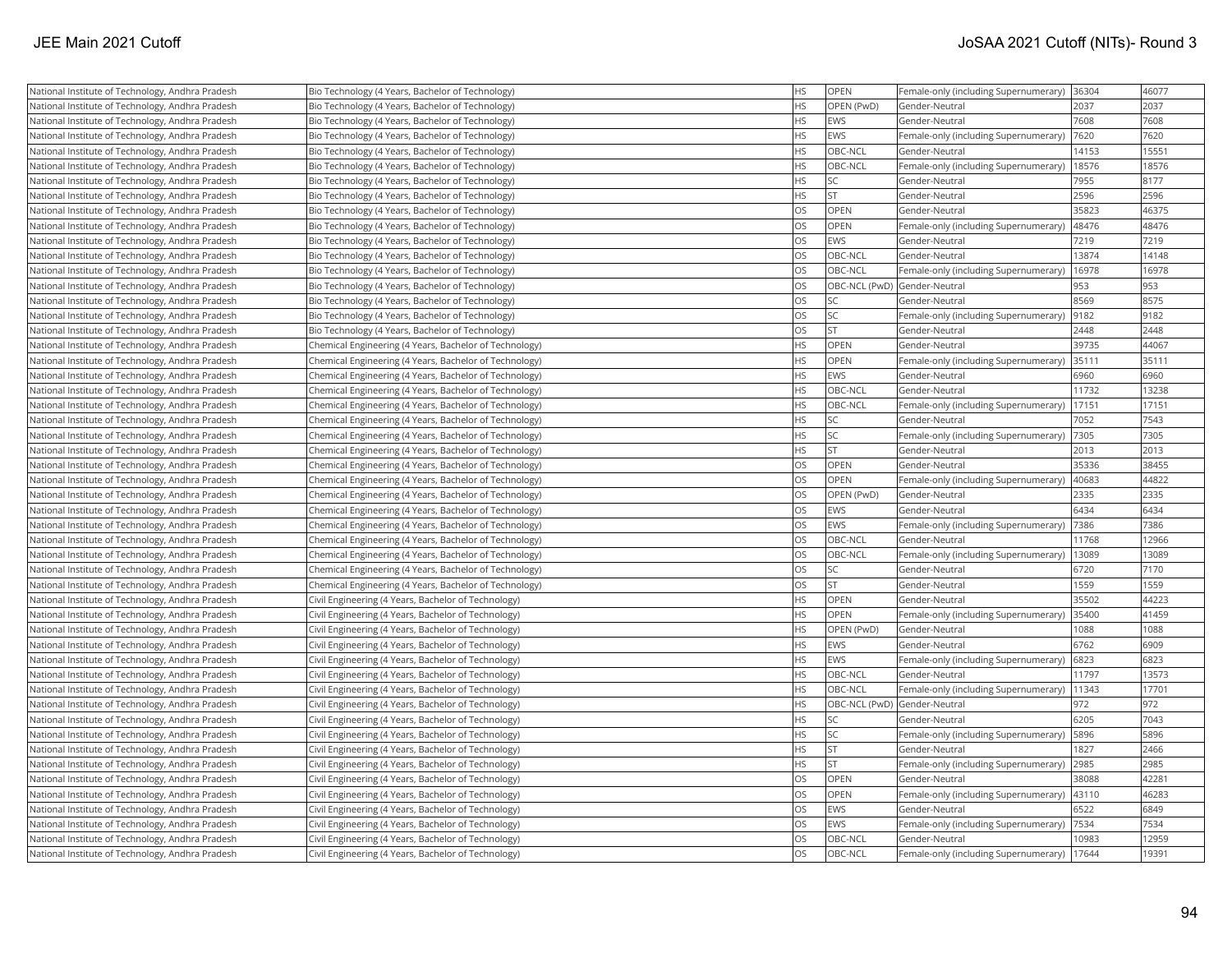| National Institute of Technology, Andhra Pradesh | Civil Engineering (4 Years, Bachelor of Technology)                      | OS        | SC <sub>1</sub>              | Gender-Neutral                        | 5197  | 7301  |
|--------------------------------------------------|--------------------------------------------------------------------------|-----------|------------------------------|---------------------------------------|-------|-------|
| National Institute of Technology, Andhra Pradesh | Civil Engineering (4 Years, Bachelor of Technology)                      | <b>OS</b> | lsc                          | Female-only (including Supernumerary) | 7814  | 8183  |
| National Institute of Technology, Andhra Pradesh | Civil Engineering (4 Years, Bachelor of Technology)                      | <b>OS</b> | İst                          | Gender-Neutral                        | 1469  | 2120  |
| National Institute of Technology, Andhra Pradesh | Computer Science and Engineering (4 Years, Bachelor of Technology)       | <b>HS</b> | <b>OPEN</b>                  | Gender-Neutral                        | 6013  | 14229 |
| National Institute of Technology, Andhra Pradesh | Computer Science and Engineering (4 Years, Bachelor of Technology)       | <b>HS</b> | <b>OPEN</b>                  | Female-only (including Supernumerary) | 8038  | 12173 |
| National Institute of Technology, Andhra Pradesh | Computer Science and Engineering (4 Years, Bachelor of Technology)       | <b>HS</b> | OPEN (PwD)                   | Gender-Neutral                        | 337   | 337   |
| National Institute of Technology, Andhra Pradesh | Computer Science and Engineering (4 Years, Bachelor of Technology)       | <b>HS</b> | OPEN (PwD)                   | Female-only (including Supernumerary) | 355   | 355   |
| National Institute of Technology, Andhra Pradesh | Computer Science and Engineering (4 Years, Bachelor of Technology)       | HS        | <b>EWS</b>                   | Gender-Neutral                        | 1917  | 2085  |
| National Institute of Technology, Andhra Pradesh | Computer Science and Engineering (4 Years, Bachelor of Technology)       | <b>HS</b> | <b>EWS</b>                   | Female-only (including Supernumerary) | 2304  | 2334  |
| National Institute of Technology, Andhra Pradesh | Computer Science and Engineering (4 Years, Bachelor of Technology)       | <b>HS</b> | OBC-NCL                      | Gender-Neutral                        | 3402  | 4930  |
| National Institute of Technology, Andhra Pradesh | Computer Science and Engineering (4 Years, Bachelor of Technology)       | <b>HS</b> | OBC-NCL                      | Female-only (including Supernumerary) | 3224  | 5985  |
| National Institute of Technology, Andhra Pradesh | Computer Science and Engineering (4 Years, Bachelor of Technology)       | <b>HS</b> | OBC-NCL (PwD) Gender-Neutral |                                       | 153   | 153   |
| National Institute of Technology, Andhra Pradesh | Computer Science and Engineering (4 Years, Bachelor of Technology)       | <b>HS</b> | lsc                          | Gender-Neutral                        | 1570  | 2554  |
| National Institute of Technology, Andhra Pradesh | Computer Science and Engineering (4 Years, Bachelor of Technology)       | <b>HS</b> | <b>SC</b>                    | Female-only (including Supernumerary) | 2074  | 2323  |
| National Institute of Technology, Andhra Pradesh | Computer Science and Engineering (4 Years, Bachelor of Technology)       | <b>HS</b> | <b>ST</b>                    | Gender-Neutral                        | 830   | 1289  |
| National Institute of Technology, Andhra Pradesh | Computer Science and Engineering (4 Years, Bachelor of Technology)       | <b>HS</b> | İst                          | Female-only (including Supernumerary) | 873   | 873   |
| National Institute of Technology, Andhra Pradesh | Computer Science and Engineering (4 Years, Bachelor of Technology)       | <b>OS</b> | OPEN                         | Gender-Neutral                        | 8140  | 17474 |
| National Institute of Technology, Andhra Pradesh | Computer Science and Engineering (4 Years, Bachelor of Technology)       | <b>OS</b> | OPEN                         | Female-only (including Supernumerary) | 14400 | 20881 |
| National Institute of Technology, Andhra Pradesh | Computer Science and Engineering (4 Years, Bachelor of Technology)       | <b>OS</b> | OPEN (PwD)                   | Gender-Neutral                        | 223   | 223   |
| National Institute of Technology, Andhra Pradesh | Computer Science and Engineering (4 Years, Bachelor of Technology)       | <b>OS</b> | <b>IEWS</b>                  | Gender-Neutral                        | 2422  | 2634  |
| National Institute of Technology, Andhra Pradesh | Computer Science and Engineering (4 Years, Bachelor of Technology)       | <b>OS</b> | <b>EWS</b>                   | Female-only (including Supernumerary) | 3648  | 3989  |
| National Institute of Technology, Andhra Pradesh | Computer Science and Engineering (4 Years, Bachelor of Technology)       | <b>OS</b> | EWS (PwD)                    | Gender-Neutral                        | 147   | 147   |
| National Institute of Technology, Andhra Pradesh | Computer Science and Engineering (4 Years, Bachelor of Technology)       | <b>OS</b> | OBC-NCL                      | Gender-Neutral                        | 4019  | 5292  |
| National Institute of Technology, Andhra Pradesh | Computer Science and Engineering (4 Years, Bachelor of Technology)       | <b>OS</b> | OBC-NCL                      | Female-only (including Supernumerary) | 5874  | 7764  |
| National Institute of Technology, Andhra Pradesh | Computer Science and Engineering (4 Years, Bachelor of Technology)       | <b>OS</b> | OBC-NCL (PwD) Gender-Neutral |                                       | 177   | 177   |
| National Institute of Technology, Andhra Pradesh | Computer Science and Engineering (4 Years, Bachelor of Technology)       | <b>OS</b> | SC.                          | Gender-Neutral                        | 1979  | 3474  |
| National Institute of Technology, Andhra Pradesh | Computer Science and Engineering (4 Years, Bachelor of Technology)       | <b>OS</b> | <b>SC</b>                    | Female-only (including Supernumerary) | 3989  | 4122  |
| National Institute of Technology, Andhra Pradesh | Computer Science and Engineering (4 Years, Bachelor of Technology)       | <b>OS</b> | SC (PwD)                     | Gender-Neutral                        | 117   | 117   |
| National Institute of Technology, Andhra Pradesh | Computer Science and Engineering (4 Years, Bachelor of Technology)       | <b>OS</b> | İst                          | Gender-Neutral                        | 415   | 1263  |
| National Institute of Technology, Andhra Pradesh | Computer Science and Engineering (4 Years, Bachelor of Technology)       | <b>OS</b> | lst                          | Female-only (including Supernumerary) | 1247  | 1247  |
| National Institute of Technology, Andhra Pradesh | Electrical and Electronics Engineering (4 Years, Bachelor of Technology) | <b>HS</b> | <b>OPEN</b>                  | Gender-Neutral                        | 22445 | 29544 |
| National Institute of Technology, Andhra Pradesh | Electrical and Electronics Engineering (4 Years, Bachelor of Technology) | <b>HS</b> | <b>OPEN</b>                  | Female-only (including Supernumerary) | 23240 | 30928 |
| National Institute of Technology, Andhra Pradesh | Electrical and Electronics Engineering (4 Years, Bachelor of Technology) | <b>HS</b> | OPEN (PwD)                   | Gender-Neutral                        | 503   | 503   |
| National Institute of Technology, Andhra Pradesh | Electrical and Electronics Engineering (4 Years, Bachelor of Technology) | <b>HS</b> | <b>EWS</b>                   | Gender-Neutral                        | 4521  | 4696  |
| National Institute of Technology, Andhra Pradesh | Electrical and Electronics Engineering (4 Years, Bachelor of Technology) | <b>HS</b> | <b>EWS</b>                   | Female-only (including Supernumerary) | 4771  | 4771  |
| National Institute of Technology, Andhra Pradesh | Electrical and Electronics Engineering (4 Years, Bachelor of Technology) | <b>HS</b> | OBC-NCL                      | Gender-Neutral                        | 7257  | 9058  |
| National Institute of Technology, Andhra Pradesh | Electrical and Electronics Engineering (4 Years, Bachelor of Technology) | <b>HS</b> | OBC-NCL                      | Female-only (including Supernumerary) | 9185  | 11165 |
| National Institute of Technology, Andhra Pradesh | Electrical and Electronics Engineering (4 Years, Bachelor of Technology) | <b>HS</b> | OBC-NCL (PwD) Gender-Neutral |                                       | 407   | 407   |
| National Institute of Technology, Andhra Pradesh | Electrical and Electronics Engineering (4 Years, Bachelor of Technology) | <b>HS</b> | lsc                          | Gender-Neutral                        | 3251  | 5088  |
| National Institute of Technology, Andhra Pradesh | Electrical and Electronics Engineering (4 Years, Bachelor of Technology) | <b>HS</b> | SC <sub>1</sub>              | Female-only (including Supernumerary) | 3988  | 4238  |
| National Institute of Technology, Andhra Pradesh | Electrical and Electronics Engineering (4 Years, Bachelor of Technology) | <b>HS</b> | SC (PwD)                     | Gender-Neutral                        | 167   | 167   |
| National Institute of Technology, Andhra Pradesh | Electrical and Electronics Engineering (4 Years, Bachelor of Technology) | <b>HS</b> | <b>ST</b>                    | Gender-Neutral                        | 1814  | 2169  |
| National Institute of Technology, Andhra Pradesh | Electrical and Electronics Engineering (4 Years, Bachelor of Technology) | <b>HS</b> | İst                          | Female-only (including Supernumerary) | 2040  | 2040  |
| National Institute of Technology, Andhra Pradesh | Electrical and Electronics Engineering (4 Years, Bachelor of Technology) | <b>OS</b> | OPEN                         | Gender-Neutral                        | 24730 | 31987 |
| National Institute of Technology, Andhra Pradesh | Electrical and Electronics Engineering (4 Years, Bachelor of Technology) | <b>OS</b> | OPEN                         | Female-only (including Supernumerary) | 31011 | 34913 |
| National Institute of Technology, Andhra Pradesh | Electrical and Electronics Engineering (4 Years, Bachelor of Technology) | <b>OS</b> | OPEN (PwD)                   | Gender-Neutral                        | 1170  | 1170  |
| National Institute of Technology, Andhra Pradesh | Electrical and Electronics Engineering (4 Years, Bachelor of Technology) | OS        | <b>IEWS</b>                  | Gender-Neutral                        | 4803  | 5243  |
| National Institute of Technology, Andhra Pradesh | Electrical and Electronics Engineering (4 Years, Bachelor of Technology) | <b>OS</b> | <b>EWS</b>                   | Female-only (including Supernumerary) | 6459  | 6459  |
| National Institute of Technology, Andhra Pradesh | Electrical and Electronics Engineering (4 Years, Bachelor of Technology) | OS        | OBC-NCL                      | Gender-Neutral                        | 8981  | 10219 |
| National Institute of Technology, Andhra Pradesh | Electrical and Electronics Engineering (4 Years, Bachelor of Technology) | <b>OS</b> | OBC-NCL                      | Female-only (including Supernumerary) | 11660 | 12761 |
| National Institute of Technology, Andhra Pradesh | Electrical and Electronics Engineering (4 Years, Bachelor of Technology) | <b>OS</b> | OBC-NCL (PwD) Gender-Neutral |                                       | 704   | 704   |
| National Institute of Technology, Andhra Pradesh | Electrical and Electronics Engineering (4 Years, Bachelor of Technology) | <b>OS</b> | lsc                          | Gender-Neutral                        | 5624  | 6475  |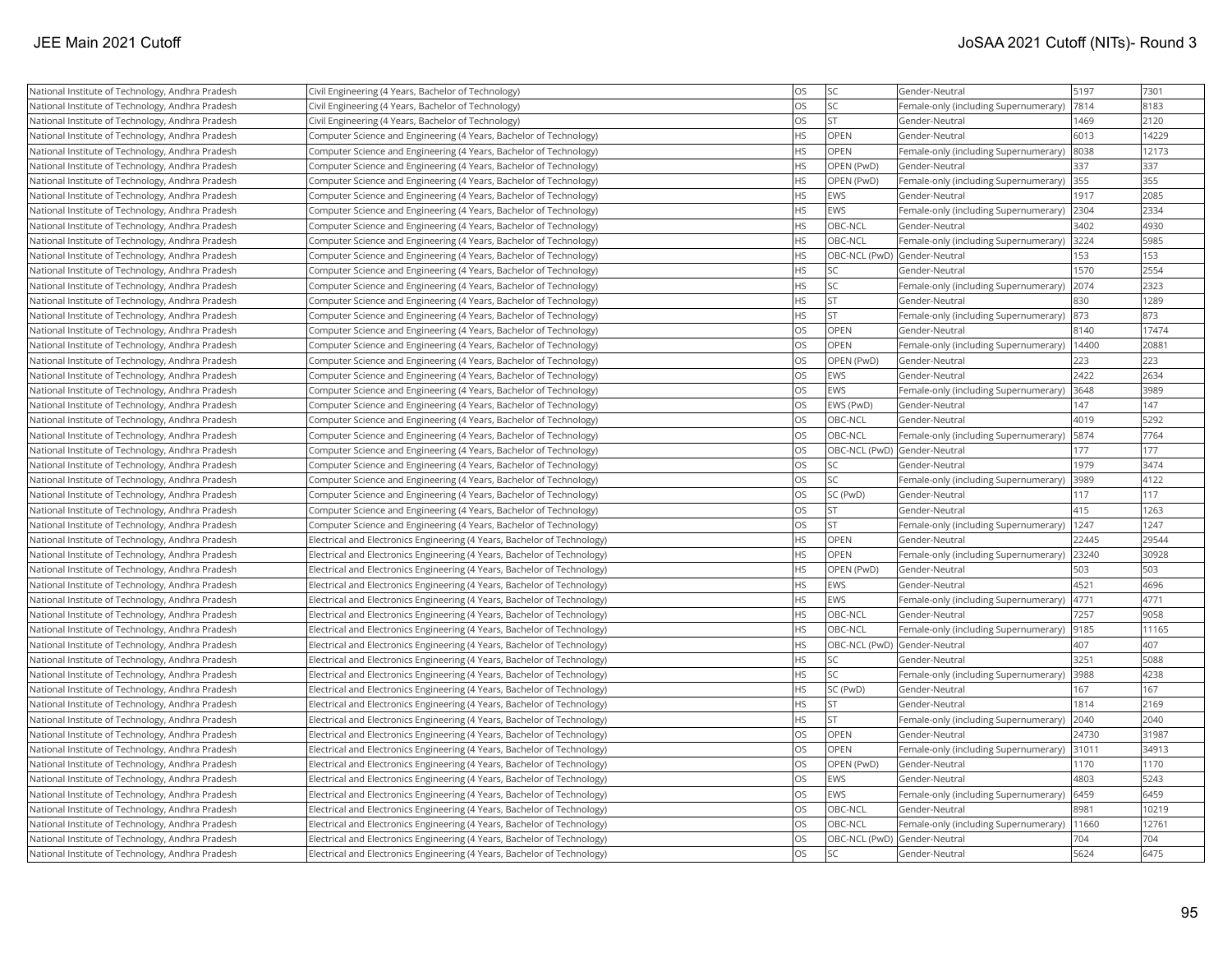| National Institute of Technology, Andhra Pradesh | Electrical and Electronics Engineering (4 Years, Bachelor of Technology)    | OS        | SC                           | Female-only (including Supernumerary) 6031 |       | 6295  |
|--------------------------------------------------|-----------------------------------------------------------------------------|-----------|------------------------------|--------------------------------------------|-------|-------|
| National Institute of Technology, Andhra Pradesh | Electrical and Electronics Engineering (4 Years, Bachelor of Technology)    | OS        | İst                          | Gender-Neutral                             | 1850  | 2147  |
| National Institute of Technology, Andhra Pradesh | Electrical and Electronics Engineering (4 Years, Bachelor of Technology)    | <b>OS</b> | İst                          | Female-only (including Supernumerary)      | 2478  | 2478  |
| National Institute of Technology, Andhra Pradesh | Electronics and Communication Engineering (4 Years, Bachelor of Technology) | <b>HS</b> | <b>OPEN</b>                  | Gender-Neutral                             | 14330 | 19417 |
| National Institute of Technology, Andhra Pradesh | Electronics and Communication Engineering (4 Years, Bachelor of Technology) | <b>HS</b> | <b>OPEN</b>                  | Female-only (including Supernumerary)      | 16874 | 21079 |
| National Institute of Technology, Andhra Pradesh | Electronics and Communication Engineering (4 Years, Bachelor of Technology) | <b>HS</b> | OPEN (PwD)                   | Gender-Neutral                             | 338   | 338   |
| National Institute of Technology, Andhra Pradesh | Electronics and Communication Engineering (4 Years, Bachelor of Technology) | <b>HS</b> | <b>EWS</b>                   | Gender-Neutral                             | 2770  | 3080  |
| National Institute of Technology, Andhra Pradesh | Electronics and Communication Engineering (4 Years, Bachelor of Technology) | <b>HS</b> | <b>EWS</b>                   | Female-only (including Supernumerary)      | 2998  | 3549  |
| National Institute of Technology, Andhra Pradesh | Electronics and Communication Engineering (4 Years, Bachelor of Technology) | <b>HS</b> | OBC-NCL                      | Gender-Neutral                             | 5069  | 6807  |
| National Institute of Technology, Andhra Pradesh | Electronics and Communication Engineering (4 Years, Bachelor of Technology) | <b>HS</b> | OBC-NCL                      | Female-only (including Supernumerary)      | 6098  | 7609  |
| National Institute of Technology, Andhra Pradesh | Electronics and Communication Engineering (4 Years, Bachelor of Technology) | <b>HS</b> | OBC-NCL (PwD) Gender-Neutral |                                            | 168   | 168   |
| National Institute of Technology, Andhra Pradesh | Electronics and Communication Engineering (4 Years, Bachelor of Technology) | <b>HS</b> | lsc                          | Gender-Neutral                             | 2000  | 3975  |
| National Institute of Technology, Andhra Pradesh | Electronics and Communication Engineering (4 Years, Bachelor of Technology) | <b>HS</b> | SC.                          | Female-only (including Supernumerary)      | 2627  | 3617  |
| National Institute of Technology, Andhra Pradesh | Electronics and Communication Engineering (4 Years, Bachelor of Technology) | <b>HS</b> | SC (PwD)                     | Gender-Neutral                             | 164   | 164   |
| National Institute of Technology, Andhra Pradesh | Electronics and Communication Engineering (4 Years, Bachelor of Technology) | <b>HS</b> | <b>ST</b>                    | Gender-Neutral                             | 1481  | 1989  |
| National Institute of Technology, Andhra Pradesh | Electronics and Communication Engineering (4 Years, Bachelor of Technology) | <b>HS</b> | <b>ST</b>                    | Female-only (including Supernumerary)      | 1844  | 1844  |
| National Institute of Technology, Andhra Pradesh | Electronics and Communication Engineering (4 Years, Bachelor of Technology) | <b>OS</b> | OPEN                         | Gender-Neutral                             | 16951 | 24983 |
| National Institute of Technology, Andhra Pradesh | Electronics and Communication Engineering (4 Years, Bachelor of Technology) | <b>OS</b> | OPEN                         | Female-only (including Supernumerary)      | 25026 | 28268 |
| National Institute of Technology, Andhra Pradesh | Electronics and Communication Engineering (4 Years, Bachelor of Technology) | OS        | OPEN (PwD)                   | Gender-Neutral                             | 664   | 664   |
| National Institute of Technology, Andhra Pradesh | Electronics and Communication Engineering (4 Years, Bachelor of Technology) | <b>OS</b> | OPEN (PwD)                   | Female-only (including Supernumerary)      | 1880  | 1880  |
| National Institute of Technology, Andhra Pradesh | Electronics and Communication Engineering (4 Years, Bachelor of Technology) | <b>OS</b> | <b>EWS</b>                   | Gender-Neutral                             | 3620  | 4028  |
| National Institute of Technology, Andhra Pradesh | Electronics and Communication Engineering (4 Years, Bachelor of Technology) | OS        | <b>EWS</b>                   | Female-only (including Supernumerary)      | 4949  | 5469  |
| National Institute of Technology, Andhra Pradesh | Electronics and Communication Engineering (4 Years, Bachelor of Technology) | <b>OS</b> | EWS (PwD)                    | Gender-Neutral                             | 242   | 242   |
| National Institute of Technology, Andhra Pradesh | Electronics and Communication Engineering (4 Years, Bachelor of Technology) | <b>OS</b> | OBC-NCL                      | Gender-Neutral                             | 5834  | 8522  |
| National Institute of Technology, Andhra Pradesh | Electronics and Communication Engineering (4 Years, Bachelor of Technology) | OS        | OBC-NCL                      | Female-only (including Supernumerary)      | 9075  | 9602  |
| National Institute of Technology, Andhra Pradesh | Electronics and Communication Engineering (4 Years, Bachelor of Technology) | <b>OS</b> | OBC-NCL (PwD) Gender-Neutral |                                            | 608   | 608   |
| National Institute of Technology, Andhra Pradesh | Electronics and Communication Engineering (4 Years, Bachelor of Technology) | <b>OS</b> | SC.                          | Gender-Neutral                             | 3711  | 5191  |
| National Institute of Technology, Andhra Pradesh | Electronics and Communication Engineering (4 Years, Bachelor of Technology) | <b>OS</b> | <b>SC</b>                    | Female-only (including Supernumerary)      | 4408  | 5305  |
| National Institute of Technology, Andhra Pradesh | Electronics and Communication Engineering (4 Years, Bachelor of Technology) | <b>OS</b> | İst                          | Gender-Neutral                             | 1043  | 1607  |
| National Institute of Technology, Andhra Pradesh | Electronics and Communication Engineering (4 Years, Bachelor of Technology) | <b>OS</b> | <b>ST</b>                    | Female-only (including Supernumerary)      | 1867  | 1867  |
| National Institute of Technology, Andhra Pradesh | Mechanical Engineering (4 Years, Bachelor of Technology)                    | HS        | <b>OPEN</b>                  | Gender-Neutral                             | 29511 | 37059 |
| National Institute of Technology, Andhra Pradesh | Mechanical Engineering (4 Years, Bachelor of Technology)                    | <b>HS</b> | <b>OPEN</b>                  | Female-only (including Supernumerary)      | 35713 | 43979 |
| National Institute of Technology, Andhra Pradesh | Mechanical Engineering (4 Years, Bachelor of Technology)                    | <b>HS</b> | OPEN (PwD)                   | Gender-Neutral                             | 851   | 851   |
| National Institute of Technology, Andhra Pradesh | Mechanical Engineering (4 Years, Bachelor of Technology)                    | <b>HS</b> | <b>EWS</b>                   | Gender-Neutral                             | 5562  | 5637  |
| National Institute of Technology, Andhra Pradesh | Mechanical Engineering (4 Years, Bachelor of Technology)                    | <b>HS</b> | EWS                          | Female-only (including Supernumerary)      | 6827  | 6827  |
| National Institute of Technology, Andhra Pradesh | Mechanical Engineering (4 Years, Bachelor of Technology)                    | <b>HS</b> | OBC-NCL                      | Gender-Neutral                             | 9381  | 10946 |
| National Institute of Technology, Andhra Pradesh | Mechanical Engineering (4 Years, Bachelor of Technology)                    | <b>HS</b> | OBC-NCL                      | Female-only (including Supernumerary)      | 14668 | 17679 |
| National Institute of Technology, Andhra Pradesh | Mechanical Engineering (4 Years, Bachelor of Technology)                    | <b>HS</b> | OBC-NCL (PwD) Gender-Neutral |                                            | 320   | 320   |
| National Institute of Technology, Andhra Pradesh | Mechanical Engineering (4 Years, Bachelor of Technology)                    | <b>HS</b> | SC.                          | Gender-Neutral                             | 4231  | 6120  |
| National Institute of Technology, Andhra Pradesh | Mechanical Engineering (4 Years, Bachelor of Technology)                    | <b>HS</b> | SC.                          | Female-only (including Supernumerary)      | 5933  | 6316  |
| National Institute of Technology, Andhra Pradesh | Mechanical Engineering (4 Years, Bachelor of Technology)                    | <b>HS</b> | İst                          | Gender-Neutral                             | 2279  | 2854  |
| National Institute of Technology, Andhra Pradesh | Mechanical Engineering (4 Years, Bachelor of Technology)                    | <b>HS</b> | İst                          | Female-only (including Supernumerary)      | 2381  | 2381  |
| National Institute of Technology, Andhra Pradesh | Mechanical Engineering (4 Years, Bachelor of Technology)                    | <b>OS</b> | OPEN                         | Gender-Neutral                             | 28132 | 36282 |
| National Institute of Technology, Andhra Pradesh | Mechanical Engineering (4 Years, Bachelor of Technology)                    | <b>OS</b> | <b>OPEN</b>                  | Female-only (including Supernumerary)      | 30659 | 44277 |
| National Institute of Technology, Andhra Pradesh | Mechanical Engineering (4 Years, Bachelor of Technology)                    | <b>OS</b> | OPEN (PwD)                   | Gender-Neutral                             | 1625  | 1625  |
| National Institute of Technology, Andhra Pradesh | Mechanical Engineering (4 Years, Bachelor of Technology)                    | <b>OS</b> | <b>EWS</b>                   | Gender-Neutral                             | 5505  | 5711  |
| National Institute of Technology, Andhra Pradesh | Mechanical Engineering (4 Years, Bachelor of Technology)                    | <b>OS</b> | <b>EWS</b>                   | Female-only (including Supernumerary)      | 7286  | 7286  |
| National Institute of Technology, Andhra Pradesh | Mechanical Engineering (4 Years, Bachelor of Technology)                    | <b>OS</b> | OBC-NCL                      | Gender-Neutral                             | 10310 | 11644 |
| National Institute of Technology, Andhra Pradesh | Mechanical Engineering (4 Years, Bachelor of Technology)                    | <b>OS</b> | OBC-NCL                      | Female-only (including Supernumerary)      | 11677 | 17012 |
| National Institute of Technology, Andhra Pradesh | Mechanical Engineering (4 Years, Bachelor of Technology)                    | <b>OS</b> | SC                           | Gender-Neutral                             | 6590  | 7046  |
| National Institute of Technology, Andhra Pradesh | Mechanical Engineering (4 Years, Bachelor of Technology)                    | <b>OS</b> | SC.                          | Female-only (including Supernumerary)      | 7115  | 7399  |
| National Institute of Technology, Andhra Pradesh | Mechanical Engineering (4 Years, Bachelor of Technology)                    | <b>OS</b> | <b>ST</b>                    | Gender-Neutral                             | 2368  | 2688  |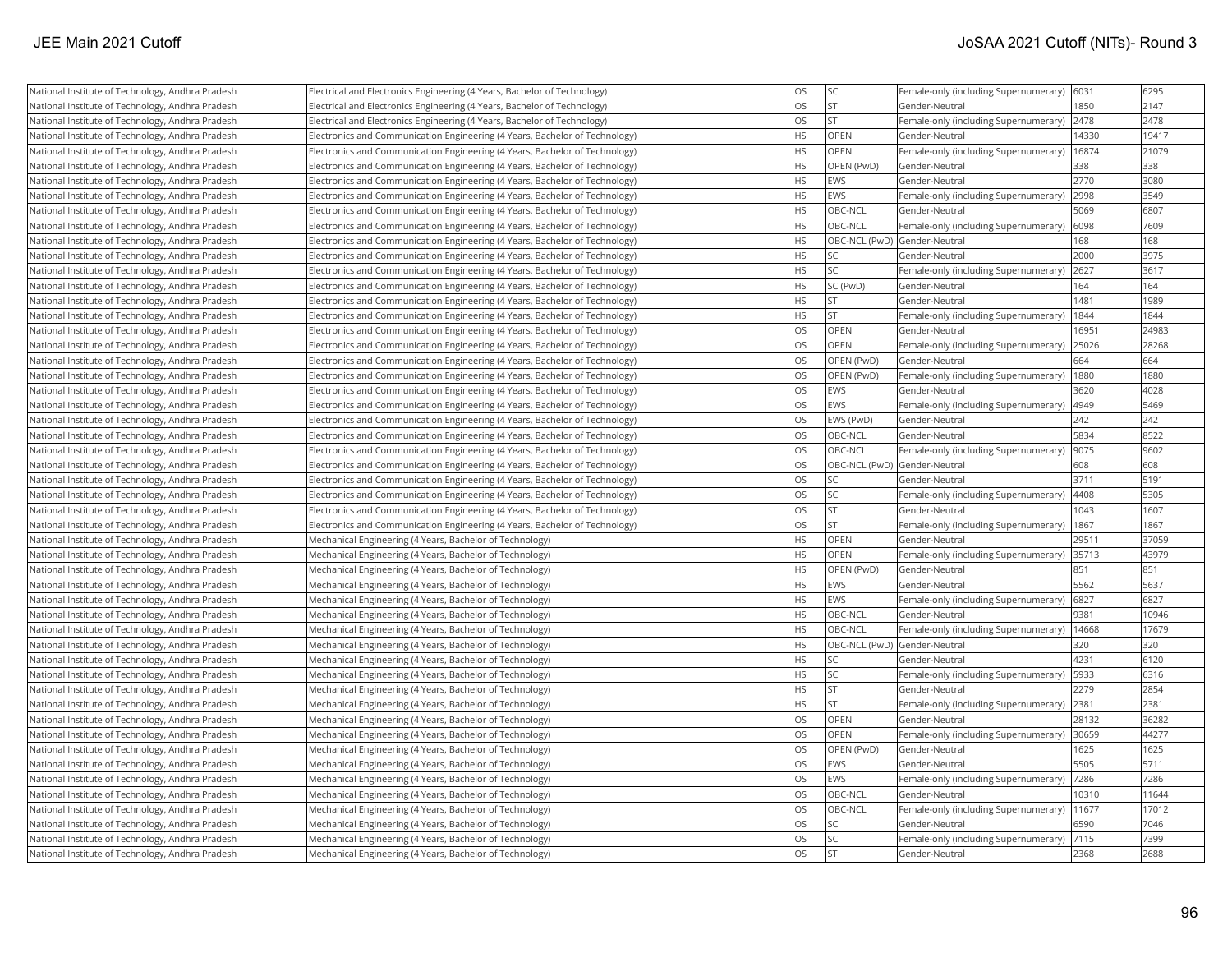| National Institute of Technology, Andhra Pradesh                | Mechanical Engineering (4 Years, Bachelor of Technology)                  | <b>OS</b> | İst         | Female-only (including Supernumerary)      | 2123  | 2123  |
|-----------------------------------------------------------------|---------------------------------------------------------------------------|-----------|-------------|--------------------------------------------|-------|-------|
| National Institute of Technology, Andhra Pradesh                | Metallurgical and Materials Engineering (4 Years, Bachelor of Technology) | <b>HS</b> | OPEN        | Gender-Neutral                             | 39178 | 49836 |
| National Institute of Technology, Andhra Pradesh                | Metallurgical and Materials Engineering (4 Years, Bachelor of Technology) | <b>HS</b> | <b>OPEN</b> | Female-only (including Supernumerary)      | 46243 | 46243 |
| National Institute of Technology, Andhra Pradesh                | Metallurgical and Materials Engineering (4 Years, Bachelor of Technology) | <b>HS</b> | <b>EWS</b>  | Gender-Neutral                             | 7609  | 7609  |
| National Institute of Technology, Andhra Pradesh                | Metallurgical and Materials Engineering (4 Years, Bachelor of Technology) | <b>HS</b> | OBC-NCL     | Gender-Neutral                             | 14043 | 14678 |
| National Institute of Technology, Andhra Pradesh                | Metallurgical and Materials Engineering (4 Years, Bachelor of Technology) | <b>HS</b> | OBC-NCL     | Female-only (including Supernumerary)      | 17922 | 17922 |
| National Institute of Technology, Andhra Pradesh                | Metallurgical and Materials Engineering (4 Years, Bachelor of Technology) | <b>HS</b> | SC.         | Gender-Neutral                             | 7424  | 8055  |
| National Institute of Technology, Andhra Pradesh                | Metallurgical and Materials Engineering (4 Years, Bachelor of Technology) | <b>HS</b> | SC          | Female-only (including Supernumerary)      | 8027  | 8027  |
| National Institute of Technology, Andhra Pradesh                | Metallurgical and Materials Engineering (4 Years, Bachelor of Technology) | <b>HS</b> | İst         | Gender-Neutral                             | 3468  | 3468  |
| National Institute of Technology, Andhra Pradesh                | Metallurgical and Materials Engineering (4 Years, Bachelor of Technology) | <b>OS</b> | OPEN        | Gender-Neutral                             | 39968 | 43873 |
| National Institute of Technology, Andhra Pradesh                | Metallurgical and Materials Engineering (4 Years, Bachelor of Technology) | <b>OS</b> | OPEN        | Female-only (including Supernumerary)      | 47015 | 47270 |
| National Institute of Technology, Andhra Pradesh                | Metallurgical and Materials Engineering (4 Years, Bachelor of Technology) | OS        | OPEN (PwD)  | Gender-Neutral                             | 1292  | 1292  |
| National Institute of Technology, Andhra Pradesh                | Metallurgical and Materials Engineering (4 Years, Bachelor of Technology) | <b>OS</b> | <b>EWS</b>  | Gender-Neutral                             | 6797  | 6797  |
| National Institute of Technology, Andhra Pradesh                | Metallurgical and Materials Engineering (4 Years, Bachelor of Technology) | <b>OS</b> | <b>EWS</b>  | Female-only (including Supernumerary)      | 8606  | 8606  |
| National Institute of Technology, Andhra Pradesh                | Metallurgical and Materials Engineering (4 Years, Bachelor of Technology) | OS        | OBC-NCL     | Gender-Neutral                             | 13459 | 13897 |
| National Institute of Technology, Andhra Pradesh                | Metallurgical and Materials Engineering (4 Years, Bachelor of Technology) | OS        | OBC-NCL     | Female-only (including Supernumerary)      | 19918 | 19918 |
| National Institute of Technology, Andhra Pradesh                | Metallurgical and Materials Engineering (4 Years, Bachelor of Technology) | <b>OS</b> | SC          | Gender-Neutral                             | 7672  | 8392  |
| National Institute of Technology, Andhra Pradesh                | Metallurgical and Materials Engineering (4 Years, Bachelor of Technology) | OS        | İst         | Gender-Neutral                             | 2947  | 2947  |
| Indian Institute of Engineering Science and Technology, Shibpur | Aerospace Engineering (4 Years, Bachelor of Technology)                   | <b>HS</b> | OPEN        | Gender-Neutral                             | 17914 | 27134 |
| Indian Institute of Engineering Science and Technology, Shibpur | Aerospace Engineering (4 Years, Bachelor of Technology)                   | <b>HS</b> | OPEN        | Female-only (including Supernumerary)      | 30110 | 30916 |
| Indian Institute of Engineering Science and Technology, Shibpur | Aerospace Engineering (4 Years, Bachelor of Technology)                   | <b>HS</b> | OPEN (PwD)  | Gender-Neutral                             | 1003  | 1003  |
| Indian Institute of Engineering Science and Technology, Shibpur | Aerospace Engineering (4 Years, Bachelor of Technology)                   | <b>HS</b> | <b>EWS</b>  | Gender-Neutral                             | 7150  | 7341  |
| Indian Institute of Engineering Science and Technology, Shibpur | Aerospace Engineering (4 Years, Bachelor of Technology)                   | <b>HS</b> | OBC-NCL     | Gender-Neutral                             | 19094 | 23966 |
| Indian Institute of Engineering Science and Technology, Shibpur | Aerospace Engineering (4 Years, Bachelor of Technology)                   | <b>HS</b> | OBC-NCL     | Female-only (including Supernumerary)      | 23722 | 23722 |
| Indian Institute of Engineering Science and Technology, Shibpur | Aerospace Engineering (4 Years, Bachelor of Technology)                   | <b>HS</b> | SC)         | Gender-Neutral                             | 2584  | 3141  |
| Indian Institute of Engineering Science and Technology, Shibpur | Aerospace Engineering (4 Years, Bachelor of Technology)                   | <b>HS</b> | SC.         | Female-only (including Supernumerary)      | 6055  | 6055  |
| Indian Institute of Engineering Science and Technology, Shibpur | Aerospace Engineering (4 Years, Bachelor of Technology)                   | <b>HS</b> | ST.         | Gender-Neutral                             | 3010  | 3010  |
| Indian Institute of Engineering Science and Technology, Shibpur | Aerospace Engineering (4 Years, Bachelor of Technology)                   | HS        | lst.        | Female-only (including Supernumerary)      | 7414  | 7414  |
| Indian Institute of Engineering Science and Technology, Shibpur | Aerospace Engineering (4 Years, Bachelor of Technology)                   | <b>OS</b> | OPEN        | Gender-Neutral                             | 6347  | 19353 |
| ndian Institute of Engineering Science and Technology, Shibpur  | Aerospace Engineering (4 Years, Bachelor of Technology)                   | <b>OS</b> | OPEN        | Female-only (including Supernumerary)      | 25004 | 25231 |
| Indian Institute of Engineering Science and Technology, Shibpur | Aerospace Engineering (4 Years, Bachelor of Technology)                   | OS        | <b>EWS</b>  | Gender-Neutral                             | 3034  | 3200  |
| Indian Institute of Engineering Science and Technology, Shibpur | Aerospace Engineering (4 Years, Bachelor of Technology)                   | OS        | EWS         | Female-only (including Supernumerary)      | 4546  | 4546  |
| Indian Institute of Engineering Science and Technology, Shibpur | Aerospace Engineering (4 Years, Bachelor of Technology)                   | <b>OS</b> | OBC-NCL     | Gender-Neutral                             | 5141  | 7579  |
| Indian Institute of Engineering Science and Technology, Shibpur | Aerospace Engineering (4 Years, Bachelor of Technology)                   | <b>OS</b> | OBC-NCL     | Female-only (including Supernumerary)      | 11641 | 11641 |
| Indian Institute of Engineering Science and Technology, Shibpur | Aerospace Engineering (4 Years, Bachelor of Technology)                   | <b>OS</b> | SC.         | Gender-Neutral                             | 1217  | 3009  |
| Indian Institute of Engineering Science and Technology, Shibpur | Aerospace Engineering (4 Years, Bachelor of Technology)                   | <b>OS</b> | SC.         | Female-only (including Supernumerary)      | 2889  | 2889  |
| Indian Institute of Engineering Science and Technology, Shibpur | Aerospace Engineering (4 Years, Bachelor of Technology)                   | <b>OS</b> | İst         | Gender-Neutral                             | 1405  | 1405  |
| Indian Institute of Engineering Science and Technology, Shibpur | Architecture (5 Years, Bachelor of Architecture)                          | <b>HS</b> | <b>OPEN</b> | Gender-Neutral                             | 228   | 906   |
| Indian Institute of Engineering Science and Technology, Shibpur | Architecture (5 Years, Bachelor of Architecture)                          | <b>HS</b> | <b>OPEN</b> | Female-only (including Supernumerary)  331 |       | 331   |
| Indian Institute of Engineering Science and Technology, Shibpur | Architecture (5 Years, Bachelor of Architecture)                          | <b>HS</b> | <b>EWS</b>  | Gender-Neutral                             | 362   | 362   |
| Indian Institute of Engineering Science and Technology, Shibpur | Architecture (5 Years, Bachelor of Architecture)                          | <b>HS</b> | OBC-NCL     | Gender-Neutral                             | 384   | 1079  |
| Indian Institute of Engineering Science and Technology, Shibpur | Architecture (5 Years, Bachelor of Architecture)                          | <b>HS</b> | OBC-NCL     | Female-only (including Supernumerary)      | 914   | 914   |
| Indian Institute of Engineering Science and Technology, Shibpur | Architecture (5 Years, Bachelor of Architecture)                          | <b>HS</b> | lsc         | Gender-Neutral                             | 33    | 33    |
| Indian Institute of Engineering Science and Technology, Shibpur | Architecture (5 Years, Bachelor of Architecture)                          | <b>HS</b> | SC.         | Female-only (including Supernumerary)      | 24    | 24    |
| Indian Institute of Engineering Science and Technology, Shibpur | Architecture (5 Years, Bachelor of Architecture)                          | <b>HS</b> | lst         | Gender-Neutral                             | 48    | 48    |
| Indian Institute of Engineering Science and Technology, Shibpur | Architecture (5 Years, Bachelor of Architecture)                          | <b>OS</b> | OPEN        | Gender-Neutral                             | 529   | 836   |
| Indian Institute of Engineering Science and Technology, Shibpur | Architecture (5 Years, Bachelor of Architecture)                          | OS        | OPEN        | Female-only (including Supernumerary)      | 750   | 750   |
| Indian Institute of Engineering Science and Technology, Shibpur | Architecture (5 Years, Bachelor of Architecture)                          | OS        | <b>EWS</b>  | Gender-Neutral                             | 278   | 278   |
| Indian Institute of Engineering Science and Technology, Shibpur | Architecture (5 Years, Bachelor of Architecture)                          | OS        | OBC-NCL     | Gender-Neutral                             | 423   | 473   |
| Indian Institute of Engineering Science and Technology, Shibpur | Architecture (5 Years, Bachelor of Architecture)                          | <b>OS</b> | OBC-NCL     | Female-only (including Supernumerary)      | 429   | 429   |
| Indian Institute of Engineering Science and Technology, Shibpur | Architecture (5 Years, Bachelor of Architecture)                          | <b>OS</b> | SC.         | Gender-Neutral                             | 66    | 66    |
| Indian Institute of Engineering Science and Technology, Shibpur | Architecture (5 Years, Bachelor of Architecture)                          | <b>OS</b> | <b>ST</b>   | lGender-Neutral                            | 21    | 21    |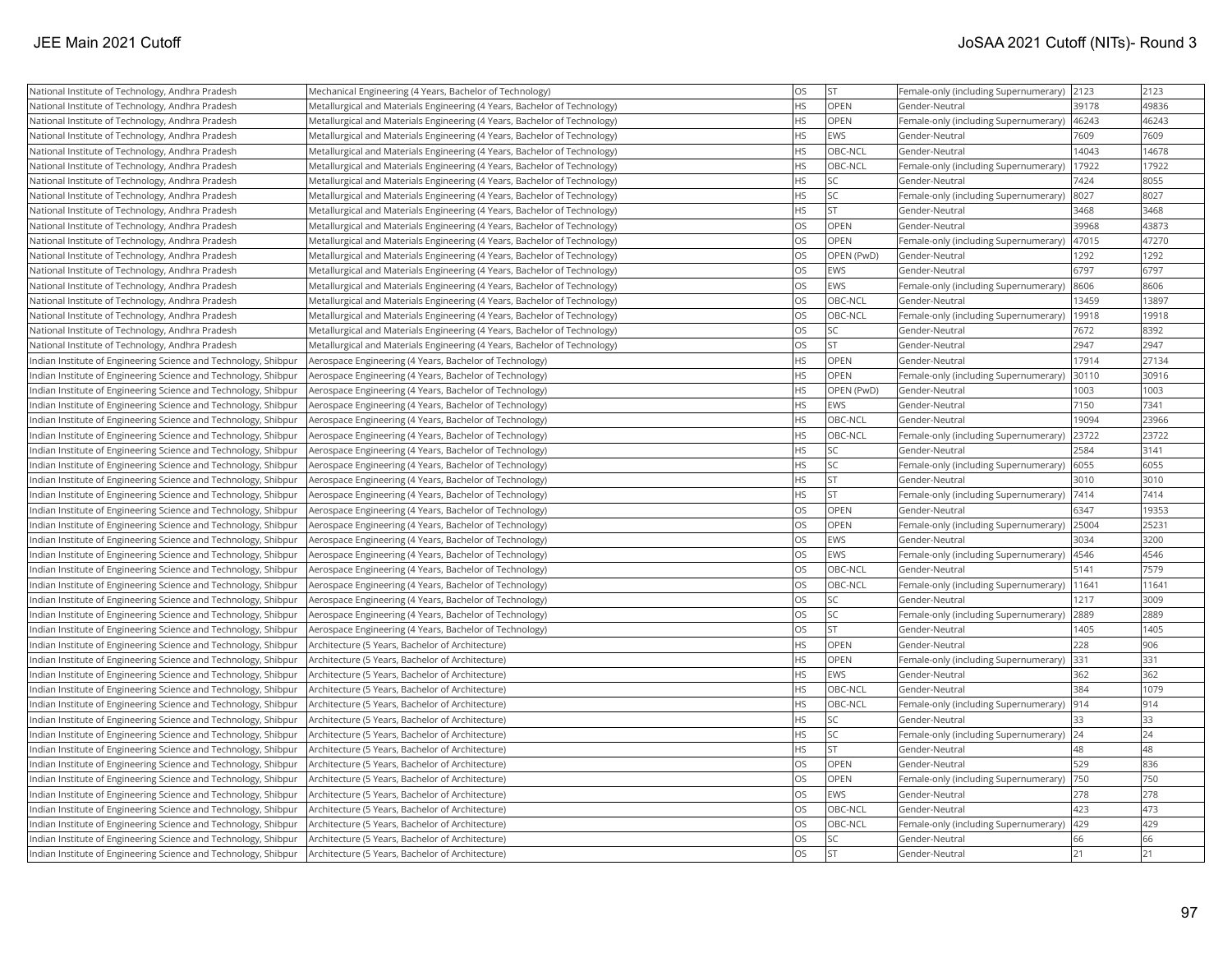| Indian Institute of Engineering Science and Technology, Shibpur | Civil Engineering (4 Years, Bachelor of Technology)                | <b>HS</b> | <b>OPEN</b> | Gender-Neutral                        | 22019 | 36029 |
|-----------------------------------------------------------------|--------------------------------------------------------------------|-----------|-------------|---------------------------------------|-------|-------|
| Indian Institute of Engineering Science and Technology, Shibpur | Civil Engineering (4 Years, Bachelor of Technology)                | <b>HS</b> | OPEN        | Female-only (including Supernumerary) | 34952 | 46699 |
| Indian Institute of Engineering Science and Technology, Shibpur | Civil Engineering (4 Years, Bachelor of Technology)                | <b>HS</b> | OPEN (PwD)  | Gender-Neutral                        | 659   | 659   |
| Indian Institute of Engineering Science and Technology, Shibpur | Civil Engineering (4 Years, Bachelor of Technology)                | <b>HS</b> | EWS         | Gender-Neutral                        | 7076  | 10523 |
| Indian Institute of Engineering Science and Technology, Shibpur | Civil Engineering (4 Years, Bachelor of Technology)                | <b>HS</b> | <b>EWS</b>  | Female-only (including Supernumerary) | 18706 | 18706 |
| Indian Institute of Engineering Science and Technology, Shibpur | Civil Engineering (4 Years, Bachelor of Technology)                | HS        | OBC-NCL     | Gender-Neutral                        | 19417 | 31690 |
| Indian Institute of Engineering Science and Technology, Shibpur | Civil Engineering (4 Years, Bachelor of Technology)                | <b>HS</b> | OBC-NCL     | Female-only (including Supernumerary) | 32558 | 41929 |
| Indian Institute of Engineering Science and Technology, Shibpur | Civil Engineering (4 Years, Bachelor of Technology)                | <b>HS</b> | <b>SC</b>   | Gender-Neutral                        | 2310  | 5881  |
| Indian Institute of Engineering Science and Technology, Shibpur | Civil Engineering (4 Years, Bachelor of Technology)                | HS        | <b>SC</b>   | Female-only (including Supernumerary) | 5700  | 6947  |
| Indian Institute of Engineering Science and Technology, Shibpur | Civil Engineering (4 Years, Bachelor of Technology)                | HS        | <b>ST</b>   | Gender-Neutral                        | 5241  | 8473  |
| Indian Institute of Engineering Science and Technology, Shibpur | Civil Engineering (4 Years, Bachelor of Technology)                | <b>HS</b> | lst         | Female-only (including Supernumerary) | 11402 | 11402 |
| Indian Institute of Engineering Science and Technology, Shibpur | Civil Engineering (4 Years, Bachelor of Technology)                | <b>OS</b> | OPEN        | Gender-Neutral                        | 31123 | 38462 |
| Indian Institute of Engineering Science and Technology, Shibpur | Civil Engineering (4 Years, Bachelor of Technology)                | OS        | OPEN        | Female-only (including Supernumerary) | 45093 | 49073 |
| Indian Institute of Engineering Science and Technology, Shibpur | Civil Engineering (4 Years, Bachelor of Technology)                | <b>OS</b> | EWS         | Gender-Neutral                        | 5837  | 6071  |
| Indian Institute of Engineering Science and Technology, Shibpur | Civil Engineering (4 Years, Bachelor of Technology)                | OS        | EWS         | Female-only (including Supernumerary) | 7459  | 8060  |
| Indian Institute of Engineering Science and Technology, Shibpur | Civil Engineering (4 Years, Bachelor of Technology)                | <b>OS</b> | OBC-NCL     | Gender-Neutral                        | 10004 | 11284 |
| Indian Institute of Engineering Science and Technology, Shibpur | Civil Engineering (4 Years, Bachelor of Technology)                | <b>OS</b> | OBC-NCL     | Female-only (including Supernumerary) | 16337 | 18220 |
| Indian Institute of Engineering Science and Technology, Shibpur | Civil Engineering (4 Years, Bachelor of Technology)                | <b>OS</b> | <b>SC</b>   | Gender-Neutral                        | 5266  | 6862  |
| Indian Institute of Engineering Science and Technology, Shibpur | Civil Engineering (4 Years, Bachelor of Technology)                | OS        | <b>SC</b>   | Female-only (including Supernumerary) | 5112  | 6776  |
| Indian Institute of Engineering Science and Technology, Shibpur | Civil Engineering (4 Years, Bachelor of Technology)                | OS        | <b>ST</b>   | Gender-Neutral                        | 1639  | 2136  |
| Indian Institute of Engineering Science and Technology, Shibpur | Civil Engineering (4 Years, Bachelor of Technology)                | OS        | <b>ST</b>   | Female-only (including Supernumerary) | 3291  | 3291  |
| Indian Institute of Engineering Science and Technology, Shibpur | Computer Science and Engineering (4 Years, Bachelor of Technology) | HS        | OPEN        | Gender-Neutral                        | 3178  | 9503  |
| Indian Institute of Engineering Science and Technology, Shibpur | Computer Science and Engineering (4 Years, Bachelor of Technology) | <b>HS</b> | <b>OPEN</b> | Female-only (including Supernumerary) | 874   | 12079 |
| Indian Institute of Engineering Science and Technology, Shibpur | Computer Science and Engineering (4 Years, Bachelor of Technology) | <b>HS</b> | OPEN (PwD)  | Gender-Neutral                        | 186   | 186   |
| Indian Institute of Engineering Science and Technology, Shibpur | Computer Science and Engineering (4 Years, Bachelor of Technology) | <b>HS</b> | EWS         | Gender-Neutral                        | 3169  | 4206  |
| Indian Institute of Engineering Science and Technology, Shibpur | Computer Science and Engineering (4 Years, Bachelor of Technology) | <b>HS</b> | EWS         | Female-only (including Supernumerary) | 6305  | 6305  |
| Indian Institute of Engineering Science and Technology, Shibpur | Computer Science and Engineering (4 Years, Bachelor of Technology) | HS        | OBC-NCL     | Gender-Neutral                        | 3980  | 11365 |
| Indian Institute of Engineering Science and Technology, Shibpur | Computer Science and Engineering (4 Years, Bachelor of Technology) | <b>HS</b> | OBC-NCL     | Female-only (including Supernumerary) | 3039  | 11837 |
| Indian Institute of Engineering Science and Technology, Shibpur | Computer Science and Engineering (4 Years, Bachelor of Technology) | <b>HS</b> | <b>SC</b>   | Gender-Neutral                        | 689   | 1462  |
| Indian Institute of Engineering Science and Technology, Shibpur | Computer Science and Engineering (4 Years, Bachelor of Technology) | <b>HS</b> | lsc         | Female-only (including Supernumerary) | 1501  | 1501  |
| Indian Institute of Engineering Science and Technology, Shibpur | Computer Science and Engineering (4 Years, Bachelor of Technology) | <b>HS</b> | <b>ST</b>   | Gender-Neutral                        | 371   | 1546  |
| Indian Institute of Engineering Science and Technology, Shibpur | Computer Science and Engineering (4 Years, Bachelor of Technology) | HS        | <b>ST</b>   | Female-only (including Supernumerary) | 2547  | 2547  |
| Indian Institute of Engineering Science and Technology, Shibpur | Computer Science and Engineering (4 Years, Bachelor of Technology) | OS        | <b>OPEN</b> | Gender-Neutral                        | 7328  | 10999 |
| Indian Institute of Engineering Science and Technology, Shibpur | Computer Science and Engineering (4 Years, Bachelor of Technology) | OS        | OPEN        | Female-only (including Supernumerary) | 11977 | 16879 |
| Indian Institute of Engineering Science and Technology, Shibpur | Computer Science and Engineering (4 Years, Bachelor of Technology) | OS        | OPEN (PwD)  | Gender-Neutral                        | 142   | 142   |
| Indian Institute of Engineering Science and Technology, Shibpur | Computer Science and Engineering (4 Years, Bachelor of Technology) | OS        | EWS         | Gender-Neutral                        | 1428  | 1853  |
| Indian Institute of Engineering Science and Technology, Shibpur | Computer Science and Engineering (4 Years, Bachelor of Technology) | OS        | EWS         | Female-only (including Supernumerary) | 2682  | 2682  |
| Indian Institute of Engineering Science and Technology, Shibpur | Computer Science and Engineering (4 Years, Bachelor of Technology) | OS        | OBC-NCL     | Gender-Neutral                        | 2227  | 4354  |
| Indian Institute of Engineering Science and Technology, Shibpur | Computer Science and Engineering (4 Years, Bachelor of Technology) | OS        | OBC-NCL     | Female-only (including Supernumerary) | 6551  | 7265  |
| Indian Institute of Engineering Science and Technology, Shibpur | Computer Science and Engineering (4 Years, Bachelor of Technology) | OS        | <b>SC</b>   | Gender-Neutral                        | 1801  | 2174  |
| Indian Institute of Engineering Science and Technology, Shibpur | Computer Science and Engineering (4 Years, Bachelor of Technology) | OS        | SC          | Female-only (including Supernumerary) | 3996  | 3996  |
| Indian Institute of Engineering Science and Technology, Shibpur | Computer Science and Engineering (4 Years, Bachelor of Technology) | OS        | <b>ST</b>   | Gender-Neutral                        | 959   | 1060  |
| Indian Institute of Engineering Science and Technology, Shibpur | Computer Science and Engineering (4 Years, Bachelor of Technology) | OS        | İst         | Female-only (including Supernumerary) | 1364  | 1364  |
| Indian Institute of Engineering Science and Technology, Shibpur | Electrical Engineering (4 Years, Bachelor of Technology)           | <b>HS</b> | OPEN        | Gender-Neutral                        | 16293 | 19634 |
| Indian Institute of Engineering Science and Technology, Shibpur | Electrical Engineering (4 Years, Bachelor of Technology)           | <b>HS</b> | OPEN        | Female-only (including Supernumerary) | 22499 | 25543 |
| Indian Institute of Engineering Science and Technology, Shibpur | Electrical Engineering (4 Years, Bachelor of Technology)           | <b>HS</b> | OPEN (PwD)  | Gender-Neutral                        | 970   | 970   |
| Indian Institute of Engineering Science and Technology, Shibpur | Electrical Engineering (4 Years, Bachelor of Technology)           | HS        | EWS         | Gender-Neutral                        | 5713  | 6719  |
| Indian Institute of Engineering Science and Technology, Shibpur | Electrical Engineering (4 Years, Bachelor of Technology)           | <b>HS</b> | EWS         | Female-only (including Supernumerary) | 14150 | 14150 |
| Indian Institute of Engineering Science and Technology, Shibpur | Electrical Engineering (4 Years, Bachelor of Technology)           | HS        | OBC-NCL     | Gender-Neutral                        | 14293 | 19019 |
| Indian Institute of Engineering Science and Technology, Shibpur | Electrical Engineering (4 Years, Bachelor of Technology)           | <b>HS</b> | OBC-NCL     | Female-only (including Supernumerary) | 26477 | 27652 |
| Indian Institute of Engineering Science and Technology, Shibpur | Electrical Engineering (4 Years, Bachelor of Technology)           | <b>HS</b> | <b>SC</b>   | Gender-Neutral                        | 2071  | 3161  |
| Indian Institute of Engineering Science and Technology, Shibpur | Electrical Engineering (4 Years, Bachelor of Technology)           | <b>HS</b> | lsc         | Female-only (including Supernumerary) | 3552  | 3552  |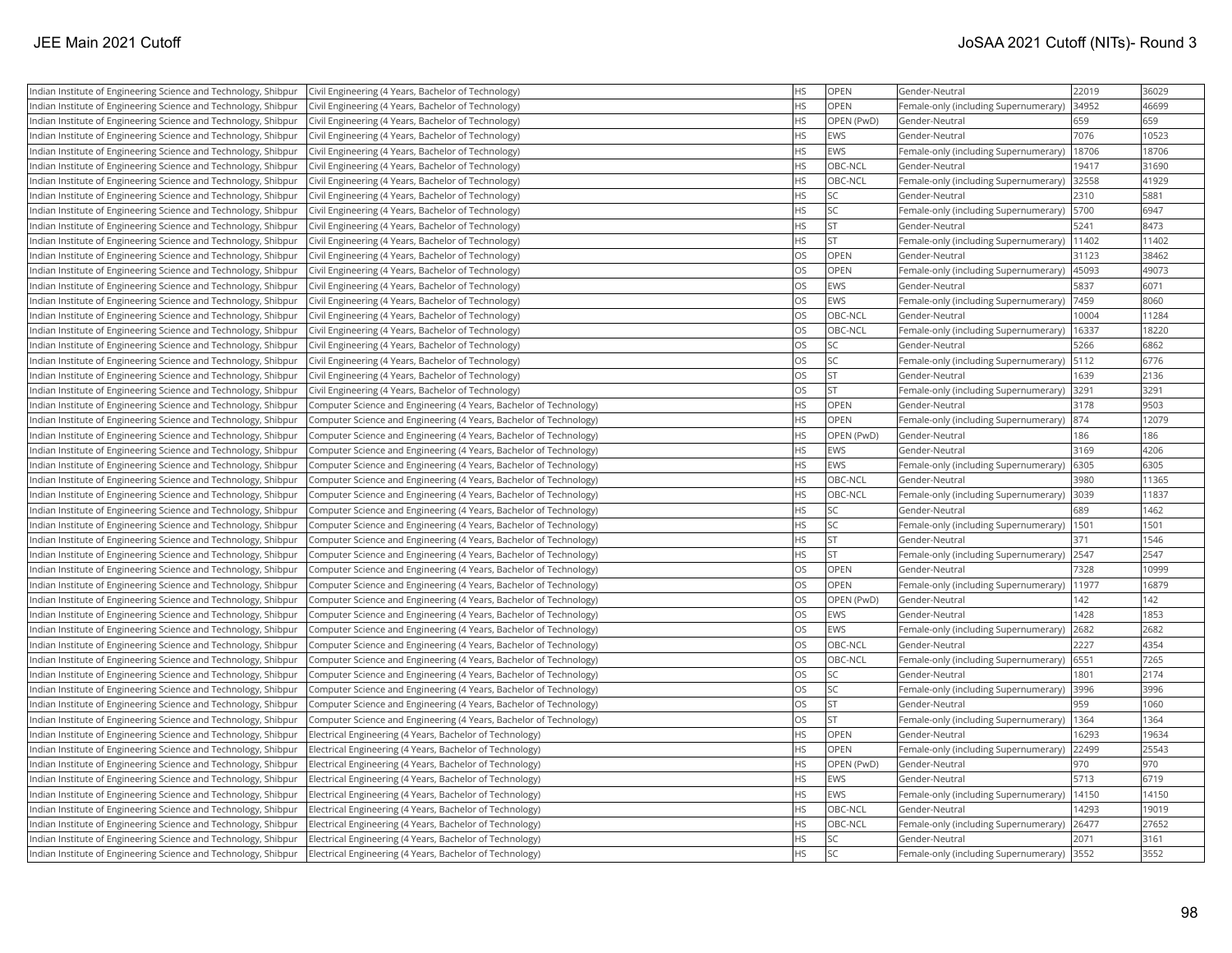| Indian Institute of Engineering Science and Technology, Shibpur | Electrical Engineering (4 Years, Bachelor of Technology)                        | <b>HS</b>  | <b>ST</b>   | Gender-Neutral                        | 3490  | 5097  |
|-----------------------------------------------------------------|---------------------------------------------------------------------------------|------------|-------------|---------------------------------------|-------|-------|
| Indian Institute of Engineering Science and Technology, Shibpur | Electrical Engineering (4 Years, Bachelor of Technology)                        | <b>IHS</b> | lst.        | Female-only (including Supernumerary) | 9599  | 9599  |
| Indian Institute of Engineering Science and Technology, Shibpur | Electrical Engineering (4 Years, Bachelor of Technology)                        | los        | OPEN        | Gender-Neutral                        | 13448 | 22679 |
| Indian Institute of Engineering Science and Technology, Shibpur | Electrical Engineering (4 Years, Bachelor of Technology)                        | los        | OPEN        | Female-only (including Supernumerary) | 25907 | 31806 |
| Indian Institute of Engineering Science and Technology, Shibpur | Electrical Engineering (4 Years, Bachelor of Technology)                        | <b>OS</b>  | OPEN (PwD)  | Gender-Neutral                        | 1396  | 1396  |
| Indian Institute of Engineering Science and Technology, Shibpur | Electrical Engineering (4 Years, Bachelor of Technology)                        | <b>OS</b>  | EWS         | Gender-Neutral                        | 3267  | 3729  |
| Indian Institute of Engineering Science and Technology, Shibpur | Electrical Engineering (4 Years, Bachelor of Technology)                        | los        | EWS         | Female-only (including Supernumerary) | 5582  | 5582  |
| Indian Institute of Engineering Science and Technology, Shibpur | Electrical Engineering (4 Years, Bachelor of Technology)                        | <b>OS</b>  | OBC-NCL     | Gender-Neutral                        | 6752  | 8446  |
| Indian Institute of Engineering Science and Technology, Shibpur | Electrical Engineering (4 Years, Bachelor of Technology)                        | los        | OBC-NCL     | Female-only (including Supernumerary) | 12806 | 13374 |
| ndian Institute of Engineering Science and Technology, Shibpur  | Electrical Engineering (4 Years, Bachelor of Technology)                        | <b>OS</b>  | SC          | Gender-Neutral                        | 4440  | 5160  |
| Indian Institute of Engineering Science and Technology, Shibpur | Electrical Engineering (4 Years, Bachelor of Technology)                        | los        | SC          | Female-only (including Supernumerary) | 5580  | 5580  |
| Indian Institute of Engineering Science and Technology, Shibpur | Electrical Engineering (4 Years, Bachelor of Technology)                        | <b>OS</b>  | <b>ST</b>   | Gender-Neutral                        | 1266  | 1885  |
| Indian Institute of Engineering Science and Technology, Shibpur | Electrical Engineering (4 Years, Bachelor of Technology)                        | los        | <b>ST</b>   | Female-only (including Supernumerary) | 2240  | 2240  |
| Indian Institute of Engineering Science and Technology, Shibpur | Electronics and Telecommunication Engineering (4 Years, Bachelor of Technology) | <b>HS</b>  | <b>OPEN</b> | Gender-Neutral                        | 10706 | 14517 |
| Indian Institute of Engineering Science and Technology, Shibpur | Electronics and Telecommunication Engineering (4 Years, Bachelor of Technology) | <b>HS</b>  | OPEN        | Female-only (including Supernumerary) | 12125 | 14616 |
| Indian Institute of Engineering Science and Technology, Shibpur | Electronics and Telecommunication Engineering (4 Years, Bachelor of Technology) | <b>HS</b>  | EWS         | Gender-Neutral                        | 3018  | 5525  |
| Indian Institute of Engineering Science and Technology, Shibpur | Electronics and Telecommunication Engineering (4 Years, Bachelor of Technology) | <b>HS</b>  | EWS         | Female-only (including Supernumerary) | 11557 | 11557 |
| Indian Institute of Engineering Science and Technology, Shibpur | Electronics and Telecommunication Engineering (4 Years, Bachelor of Technology) | <b>HS</b>  | OBC-NCL     | Gender-Neutral                        | 11702 | 15313 |
| ndian Institute of Engineering Science and Technology, Shibpur  | Electronics and Telecommunication Engineering (4 Years, Bachelor of Technology) | <b>HS</b>  | OBC-NCL     | Female-only (including Supernumerary) | 23294 | 23294 |
| Indian Institute of Engineering Science and Technology, Shibpur | Electronics and Telecommunication Engineering (4 Years, Bachelor of Technology) | <b>IHS</b> | SC          | Gender-Neutral                        | 1640  | 2042  |
| Indian Institute of Engineering Science and Technology, Shibpur | Electronics and Telecommunication Engineering (4 Years, Bachelor of Technology) | <b>HS</b>  | SC          | Female-only (including Supernumerary) | 3242  | 3242  |
| Indian Institute of Engineering Science and Technology, Shibpur | Electronics and Telecommunication Engineering (4 Years, Bachelor of Technology) | <b>HS</b>  | <b>ST</b>   | Gender-Neutral                        | 3361  | 4100  |
| Indian Institute of Engineering Science and Technology, Shibpur | Electronics and Telecommunication Engineering (4 Years, Bachelor of Technology) | <b>HS</b>  | <b>ST</b>   | Female-only (including Supernumerary) | 5686  | 5686  |
| Indian Institute of Engineering Science and Technology, Shibpur | Electronics and Telecommunication Engineering (4 Years, Bachelor of Technology) | <b>OS</b>  | OPEN        | Gender-Neutral                        | 13510 | 18108 |
| Indian Institute of Engineering Science and Technology, Shibpur | Electronics and Telecommunication Engineering (4 Years, Bachelor of Technology) | <b>OS</b>  | <b>OPEN</b> | Female-only (including Supernumerary) | 22300 | 25314 |
| Indian Institute of Engineering Science and Technology, Shibpur | Electronics and Telecommunication Engineering (4 Years, Bachelor of Technology) | <b>OS</b>  | OPEN (PwD)  | Gender-Neutral                        | 1094  | 1094  |
| Indian Institute of Engineering Science and Technology, Shibpur | Electronics and Telecommunication Engineering (4 Years, Bachelor of Technology) | <b>OS</b>  | EWS         | Gender-Neutral                        | 2759  | 2846  |
| Indian Institute of Engineering Science and Technology, Shibpur | Electronics and Telecommunication Engineering (4 Years, Bachelor of Technology) | <b>OS</b>  | EWS         | Female-only (including Supernumerary) | 3706  | 3706  |
| Indian Institute of Engineering Science and Technology, Shibpur | Electronics and Telecommunication Engineering (4 Years, Bachelor of Technology) | los        | OBC-NCL     | Gender-Neutral                        | 5465  | 6904  |
| Indian Institute of Engineering Science and Technology, Shibpur | Electronics and Telecommunication Engineering (4 Years, Bachelor of Technology) | los        | OBC-NCL     | Female-only (including Supernumerary) | 9030  | 10203 |
| Indian Institute of Engineering Science and Technology, Shibpur | Electronics and Telecommunication Engineering (4 Years, Bachelor of Technology) | <b>OS</b>  |             | OBC-NCL (PwD) Gender-Neutral          | 421   | 421   |
| Indian Institute of Engineering Science and Technology, Shibpur | Electronics and Telecommunication Engineering (4 Years, Bachelor of Technology) | <b>OS</b>  | SC          | Gender-Neutral                        | 2413  | 3272  |
| Indian Institute of Engineering Science and Technology, Shibpur | Electronics and Telecommunication Engineering (4 Years, Bachelor of Technology) | <b>OS</b>  | SC          | Female-only (including Supernumerary) | 5444  | 5444  |
| Indian Institute of Engineering Science and Technology, Shibpur | Electronics and Telecommunication Engineering (4 Years, Bachelor of Technology) | los        | <b>ST</b>   | Gender-Neutral                        | 1449  | 1449  |
| Indian Institute of Engineering Science and Technology, Shibpur | Information Technology (4 Years, Bachelor of Technology)                        | <b>HS</b>  | OPEN        | Gender-Neutral                        | 9643  | 13685 |
| Indian Institute of Engineering Science and Technology, Shibpur | Information Technology (4 Years, Bachelor of Technology)                        | <b>HS</b>  | OPEN        | Female-only (including Supernumerary) | 14823 | 23430 |
| Indian Institute of Engineering Science and Technology, Shibpur | Information Technology (4 Years, Bachelor of Technology)                        | <b>HS</b>  | OPEN (PwD)  | Gender-Neutral                        | 566   | 566   |
| Indian Institute of Engineering Science and Technology, Shibpur | Information Technology (4 Years, Bachelor of Technology)                        | <b>IHS</b> | EWS         | Gender-Neutral                        | 4450  | 5258  |
| Indian Institute of Engineering Science and Technology, Shibpur | Information Technology (4 Years, Bachelor of Technology)                        | <b>HS</b>  | EWS         | Female-only (including Supernumerary) | 8613  | 8613  |
| Indian Institute of Engineering Science and Technology, Shibpur | Information Technology (4 Years, Bachelor of Technology)                        | <b>HS</b>  | OBC-NCL     | Gender-Neutral                        | 11835 | 13547 |
| Indian Institute of Engineering Science and Technology, Shibpur | Information Technology (4 Years, Bachelor of Technology)                        | <b>HS</b>  | OBC-NCL     | Female-only (including Supernumerary) | 13103 | 18896 |
| Indian Institute of Engineering Science and Technology, Shibpur | Information Technology (4 Years, Bachelor of Technology)                        | <b>HS</b>  |             | OBC-NCL (PwD) Gender-Neutral          | 708   | 708   |
| Indian Institute of Engineering Science and Technology, Shibpur | Information Technology (4 Years, Bachelor of Technology)                        | <b>HS</b>  |             | Gender-Neutral                        | 1525  | 2046  |
| Indian Institute of Engineering Science and Technology, Shibpur | Information Technology (4 Years, Bachelor of Technology)                        | <b>HS</b>  | SC          | Female-only (including Supernumerary) | 3224  | 3224  |
| Indian Institute of Engineering Science and Technology, Shibpur | Information Technology (4 Years, Bachelor of Technology)                        | <b>IHS</b> | <b>ST</b>   | Gender-Neutral                        | 2172  | 3134  |
| Indian Institute of Engineering Science and Technology, Shibpur | Information Technology (4 Years, Bachelor of Technology)                        | <b>HS</b>  | <b>ST</b>   | Female-only (including Supernumerary) | 4072  | 4072  |
| Indian Institute of Engineering Science and Technology, Shibpur | Information Technology (4 Years, Bachelor of Technology)                        | los        | OPEN        | Gender-Neutral                        | 11434 | 13204 |
| Indian Institute of Engineering Science and Technology, Shibpur | Information Technology (4 Years, Bachelor of Technology)                        | <b>OS</b>  | OPEN        | Female-only (including Supernumerary) | 18765 | 20617 |
| Indian Institute of Engineering Science and Technology, Shibpur | Information Technology (4 Years, Bachelor of Technology)                        | <b>OS</b>  | OPEN (PwD)  | Gender-Neutral                        | 461   | 461   |
| Indian Institute of Engineering Science and Technology, Shibpur | Information Technology (4 Years, Bachelor of Technology)                        | <b>OS</b>  | EWS         | Gender-Neutral                        | 1810  | 1909  |
| Indian Institute of Engineering Science and Technology, Shibpur | Information Technology (4 Years, Bachelor of Technology)                        | <b>OS</b>  | EWS         | Female-only (including Supernumerary) | 3455  | 3455  |
| Indian Institute of Engineering Science and Technology, Shibpur | Information Technology (4 Years, Bachelor of Technology)                        | <b>OS</b>  | OBC-NCL     | Gender-Neutral                        | 4446  | 4997  |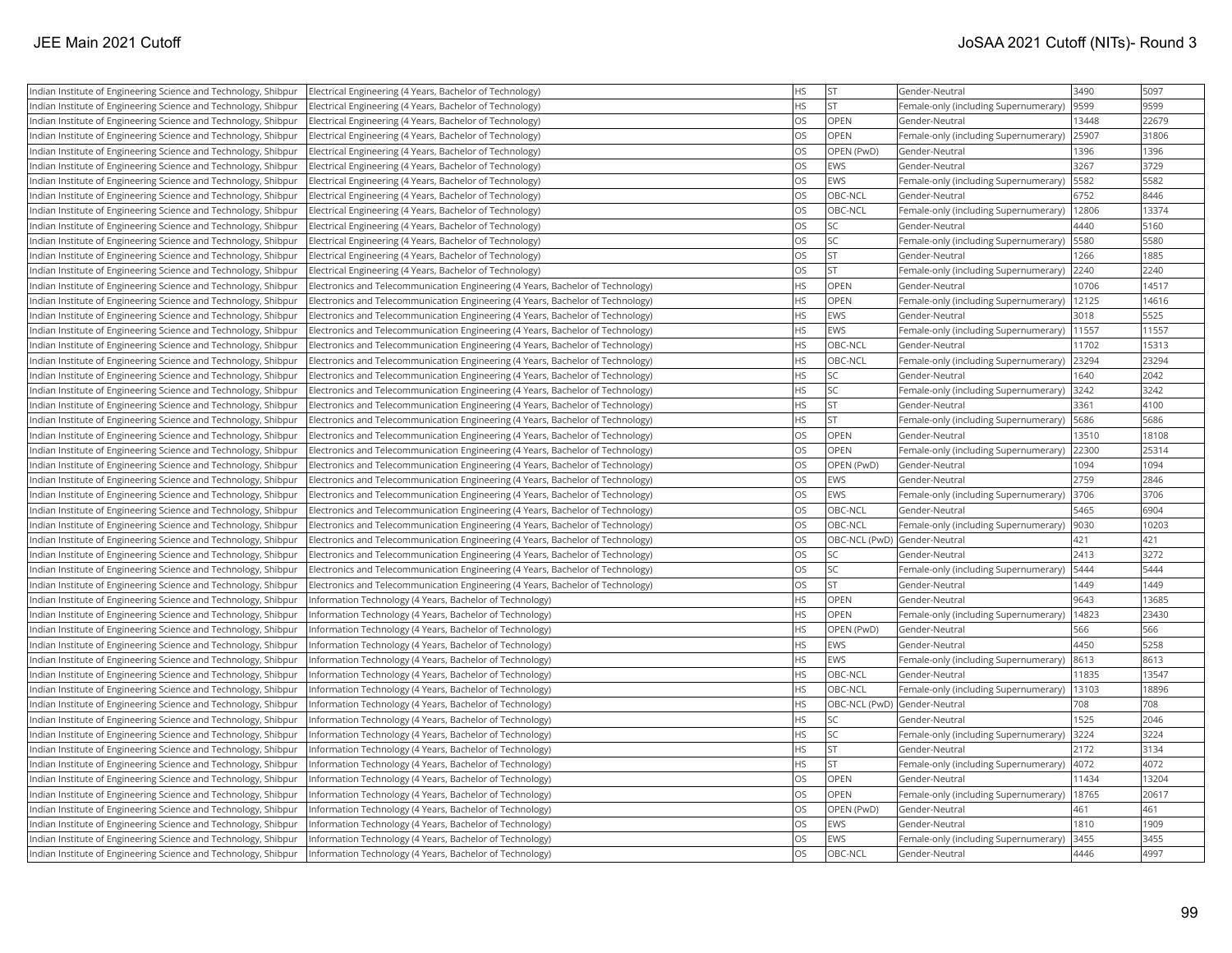| Indian Institute of Engineering Science and Technology, Shibpur                                                                    | Information Technology (4 Years, Bachelor of Technology)                | <b>OS</b> | OBC-NCL                      | Female-only (including Supernumerary)                   | 7846  | 7941  |
|------------------------------------------------------------------------------------------------------------------------------------|-------------------------------------------------------------------------|-----------|------------------------------|---------------------------------------------------------|-------|-------|
| Indian Institute of Engineering Science and Technology, Shibpur                                                                    | Information Technology (4 Years, Bachelor of Technology)                | <b>OS</b> | OBC-NCL (PwD) Gender-Neutral |                                                         | 377   | 377   |
| Indian Institute of Engineering Science and Technology, Shibpur                                                                    | (Information Technology (4 Years, Bachelor of Technology)               | <b>OS</b> | <b>SC</b>                    | Gender-Neutral                                          | 2456  | 3208  |
| Indian Institute of Engineering Science and Technology, Shibpur                                                                    | Information Technology (4 Years, Bachelor of Technology)                | <b>OS</b> | <b>SC</b>                    | Female-only (including Supernumerary)                   | 4815  | 5845  |
| Indian Institute of Engineering Science and Technology, Shibpur                                                                    | Information Technology (4 Years, Bachelor of Technology)                | <b>OS</b> | İst                          | Gender-Neutral                                          | 1235  | 1504  |
| Indian Institute of Engineering Science and Technology, Shibpur                                                                    | Information Technology (4 Years, Bachelor of Technology)                | <b>OS</b> | İst                          | Female-only (including Supernumerary)                   | 1533  | 1533  |
| Indian Institute of Engineering Science and Technology, Shibpur                                                                    | Mechanical Engineering (4 Years, Bachelor of Technology)                | <b>HS</b> | <b>OPEN</b>                  | Gender-Neutral                                          | 15414 | 23798 |
| Indian Institute of Engineering Science and Technology, Shibpur                                                                    | Mechanical Engineering (4 Years, Bachelor of Technology)                | <b>HS</b> | <b>OPEN</b>                  | Female-only (including Supernumerary)                   | 27794 | 32435 |
| Indian Institute of Engineering Science and Technology, Shibpur                                                                    | Mechanical Engineering (4 Years, Bachelor of Technology)                | HS        | OPEN (PwD)                   | Gender-Neutral                                          | 1399  | 1399  |
| Indian Institute of Engineering Science and Technology, Shibpur                                                                    | Mechanical Engineering (4 Years, Bachelor of Technology)                | <b>HS</b> | EWS                          | Gender-Neutral                                          | 3732  | 6819  |
| Indian Institute of Engineering Science and Technology, Shibpur                                                                    | Mechanical Engineering (4 Years, Bachelor of Technology)                | <b>HS</b> | EWS                          | Female-only (including Supernumerary)                   | 14681 | 14681 |
| Indian Institute of Engineering Science and Technology, Shibpur                                                                    | Mechanical Engineering (4 Years, Bachelor of Technology)                | <b>HS</b> | OBC-NCL                      | Gender-Neutral                                          | 18284 | 22749 |
| Indian Institute of Engineering Science and Technology, Shibpur                                                                    | Mechanical Engineering (4 Years, Bachelor of Technology)                | <b>HS</b> | OBC-NCL                      | Female-only (including Supernumerary)                   | 25046 | 31633 |
| Indian Institute of Engineering Science and Technology, Shibpur                                                                    | Mechanical Engineering (4 Years, Bachelor of Technology)                | <b>HS</b> | <b>SC</b>                    | Gender-Neutral                                          | 3544  | 4314  |
| Indian Institute of Engineering Science and Technology, Shibpur                                                                    | Mechanical Engineering (4 Years, Bachelor of Technology)                | <b>HS</b> | <b>SC</b>                    | Female-only (including Supernumerary)                   | 5570  | 6635  |
| Indian Institute of Engineering Science and Technology, Shibpur                                                                    | Mechanical Engineering (4 Years, Bachelor of Technology)                | <b>HS</b> | <b>ST</b>                    | Gender-Neutral                                          | 4471  | 5185  |
| Indian Institute of Engineering Science and Technology, Shibpur                                                                    | Mechanical Engineering (4 Years, Bachelor of Technology)                | <b>HS</b> | İst                          | Female-only (including Supernumerary)                   | 15704 | 15704 |
| Indian Institute of Engineering Science and Technology, Shibpur                                                                    | Mechanical Engineering (4 Years, Bachelor of Technology)                | <b>OS</b> | OPEN                         | Gender-Neutral                                          | 20316 | 28195 |
| Indian Institute of Engineering Science and Technology, Shibpur                                                                    | Mechanical Engineering (4 Years, Bachelor of Technology)                | <b>OS</b> | OPEN                         | Female-only (including Supernumerary)                   | 32558 | 35629 |
| Indian Institute of Engineering Science and Technology, Shibpur                                                                    | Mechanical Engineering (4 Years, Bachelor of Technology)                | <b>OS</b> | OPEN (PwD)                   | Gender-Neutral                                          | 1523  | 1523  |
| Indian Institute of Engineering Science and Technology, Shibpur                                                                    | Mechanical Engineering (4 Years, Bachelor of Technology)                | <b>OS</b> | EWS                          | Gender-Neutral                                          | 4247  | 4555  |
| Indian Institute of Engineering Science and Technology, Shibpur                                                                    | Mechanical Engineering (4 Years, Bachelor of Technology)                | <b>OS</b> | <b>EWS</b>                   | Female-only (including Supernumerary)                   | 7278  | 7278  |
| Indian Institute of Engineering Science and Technology, Shibpur                                                                    | Mechanical Engineering (4 Years, Bachelor of Technology)                | <b>OS</b> | OBC-NCL                      | Gender-Neutral                                          | 8291  | 9934  |
| Indian Institute of Engineering Science and Technology, Shibpur                                                                    | Mechanical Engineering (4 Years, Bachelor of Technology)                | <b>OS</b> | OBC-NCL                      | Female-only (including Supernumerary)                   | 13786 | 15524 |
| Indian Institute of Engineering Science and Technology, Shibpur                                                                    | Mechanical Engineering (4 Years, Bachelor of Technology)                | <b>OS</b> | <b>SC</b>                    | Gender-Neutral                                          | 4050  | 5732  |
| Indian Institute of Engineering Science and Technology, Shibpur                                                                    | Mechanical Engineering (4 Years, Bachelor of Technology)                | <b>OS</b> | <b>SC</b>                    | Female-only (including Supernumerary)                   | 9382  | 9505  |
| Indian Institute of Engineering Science and Technology, Shibpur                                                                    | Mechanical Engineering (4 Years, Bachelor of Technology)                | <b>OS</b> | İst                          | Gender-Neutral                                          | 1974  | 2432  |
| Indian Institute of Engineering Science and Technology, Shibpur                                                                    | (Metallurgy and Materials Engineering (4 Years, Bachelor of Technology) | <b>HS</b> | OPEN                         | Gender-Neutral                                          | 29775 | 38469 |
| Indian Institute of Engineering Science and Technology, Shibpur                                                                    | Metallurgy and Materials Engineering (4 Years, Bachelor of Technology)  | <b>HS</b> | OPEN                         | Female-only (including Supernumerary)                   | 34135 | 39036 |
| Indian Institute of Engineering Science and Technology, Shibpur                                                                    | Metallurgy and Materials Engineering (4 Years, Bachelor of Technology)  | <b>HS</b> | <b>EWS</b>                   | Gender-Neutral                                          | 10272 | 10272 |
| Indian Institute of Engineering Science and Technology, Shibpur                                                                    | Metallurgy and Materials Engineering (4 Years, Bachelor of Technology)  | <b>HS</b> | EWS                          | Female-only (including Supernumerary)                   | 17978 | 17978 |
| Indian Institute of Engineering Science and Technology, Shibpur                                                                    | Metallurgy and Materials Engineering (4 Years, Bachelor of Technology)  | <b>HS</b> | OBC-NCL                      | Gender-Neutral                                          | 26393 | 36410 |
| Indian Institute of Engineering Science and Technology, Shibpur                                                                    | Metallurgy and Materials Engineering (4 Years, Bachelor of Technology)  | <b>HS</b> | OBC-NCL                      | Female-only (including Supernumerary)                   | 34526 | 34526 |
| Indian Institute of Engineering Science and Technology, Shibpur                                                                    | Metallurgy and Materials Engineering (4 Years, Bachelor of Technology)  | <b>HS</b> | lsc                          | Gender-Neutral                                          | 7403  | 7602  |
| Indian Institute of Engineering Science and Technology, Shibpur                                                                    | Metallurgy and Materials Engineering (4 Years, Bachelor of Technology)  | <b>HS</b> | <b>SC</b>                    | Female-only (including Supernumerary)                   | 8365  | 8365  |
| Indian Institute of Engineering Science and Technology, Shibpur                                                                    | Metallurgy and Materials Engineering (4 Years, Bachelor of Technology)  | <b>HS</b> | <b>ST</b>                    | Gender-Neutral                                          | 8828  | 8828  |
| Indian Institute of Engineering Science and Technology, Shibpur                                                                    | Metallurgy and Materials Engineering (4 Years, Bachelor of Technology)  | <b>OS</b> | <b>OPEN</b>                  | Gender-Neutral                                          | 34439 | 41491 |
| Indian Institute of Engineering Science and Technology, Shibpur                                                                    | Metallurgy and Materials Engineering (4 Years, Bachelor of Technology)  | <b>OS</b> | OPEN                         | Female-only (including Supernumerary)                   | 48928 | 49226 |
| Indian Institute of Engineering Science and Technology, Shibpur                                                                    | Metallurgy and Materials Engineering (4 Years, Bachelor of Technology)  | <b>OS</b> | EWS                          | Gender-Neutral                                          | 6294  | 6314  |
| Indian Institute of Engineering Science and Technology, Shibpur                                                                    | Metallurgy and Materials Engineering (4 Years, Bachelor of Technology)  | <b>OS</b> | OBC-NCL                      | Gender-Neutral                                          | 12635 | 13340 |
|                                                                                                                                    |                                                                         | <b>OS</b> | OBC-NCL                      |                                                         | 19203 | 19203 |
| Indian Institute of Engineering Science and Technology, Shibpur<br>Indian Institute of Engineering Science and Technology, Shibpur | Metallurgy and Materials Engineering (4 Years, Bachelor of Technology)  | <b>OS</b> | <b>SC</b>                    | Female-only (including Supernumerary)<br>Gender-Neutral | 7720  | 8121  |
|                                                                                                                                    | Metallurgy and Materials Engineering (4 Years, Bachelor of Technology)  | <b>OS</b> | <b>SC</b>                    |                                                         | 9384  | 9384  |
| Indian Institute of Engineering Science and Technology, Shibpur                                                                    | Metallurgy and Materials Engineering (4 Years, Bachelor of Technology)  | <b>OS</b> | İst                          | Female-only (including Supernumerary)                   |       |       |
| Indian Institute of Engineering Science and Technology, Shibpur                                                                    | Metallurgy and Materials Engineering (4 Years, Bachelor of Technology)  |           |                              | Gender-Neutral                                          | 3530  | 3530  |
| Indian Institute of Engineering Science and Technology, Shibpur                                                                    | Metallurgy and Materials Engineering (4 Years, Bachelor of Technology)  | <b>OS</b> | <b>ST</b>                    | Female-only (including Supernumerary)                   | 4426  | 4426  |
| Indian Institute of Engineering Science and Technology, Shibpur                                                                    | Mining Engineering (4 Years, Bachelor of Technology)                    | <b>HS</b> | OPEN                         | Gender-Neutral                                          | 29296 | 40685 |
| Indian Institute of Engineering Science and Technology, Shibpur                                                                    | Mining Engineering (4 Years, Bachelor of Technology)                    | <b>HS</b> | <b>OPEN</b>                  | Female-only (including Supernumerary)                   | 40718 | 52069 |
| Indian Institute of Engineering Science and Technology, Shibpur                                                                    | Mining Engineering (4 Years, Bachelor of Technology)                    | <b>HS</b> | EWS                          | Gender-Neutral                                          | 10850 | 11529 |
| Indian Institute of Engineering Science and Technology, Shibpur                                                                    | Mining Engineering (4 Years, Bachelor of Technology)                    | <b>HS</b> | OBC-NCL                      | Gender-Neutral                                          | 19134 | 37446 |
| Indian Institute of Engineering Science and Technology, Shibpur                                                                    | Mining Engineering (4 Years, Bachelor of Technology)                    | HS        | OBC-NCL                      | Female-only (including Supernumerary)                   | 42569 | 42569 |
| Indian Institute of Engineering Science and Technology, Shibpur                                                                    | Mining Engineering (4 Years, Bachelor of Technology)                    | <b>HS</b> | <b>SC</b>                    | Gender-Neutral                                          | 5643  | 7650  |
| Indian Institute of Engineering Science and Technology, Shibpur                                                                    | Mining Engineering (4 Years, Bachelor of Technology)                    | <b>HS</b> | lsc                          | Female-only (including Supernumerary)                   | 7968  | 7968  |